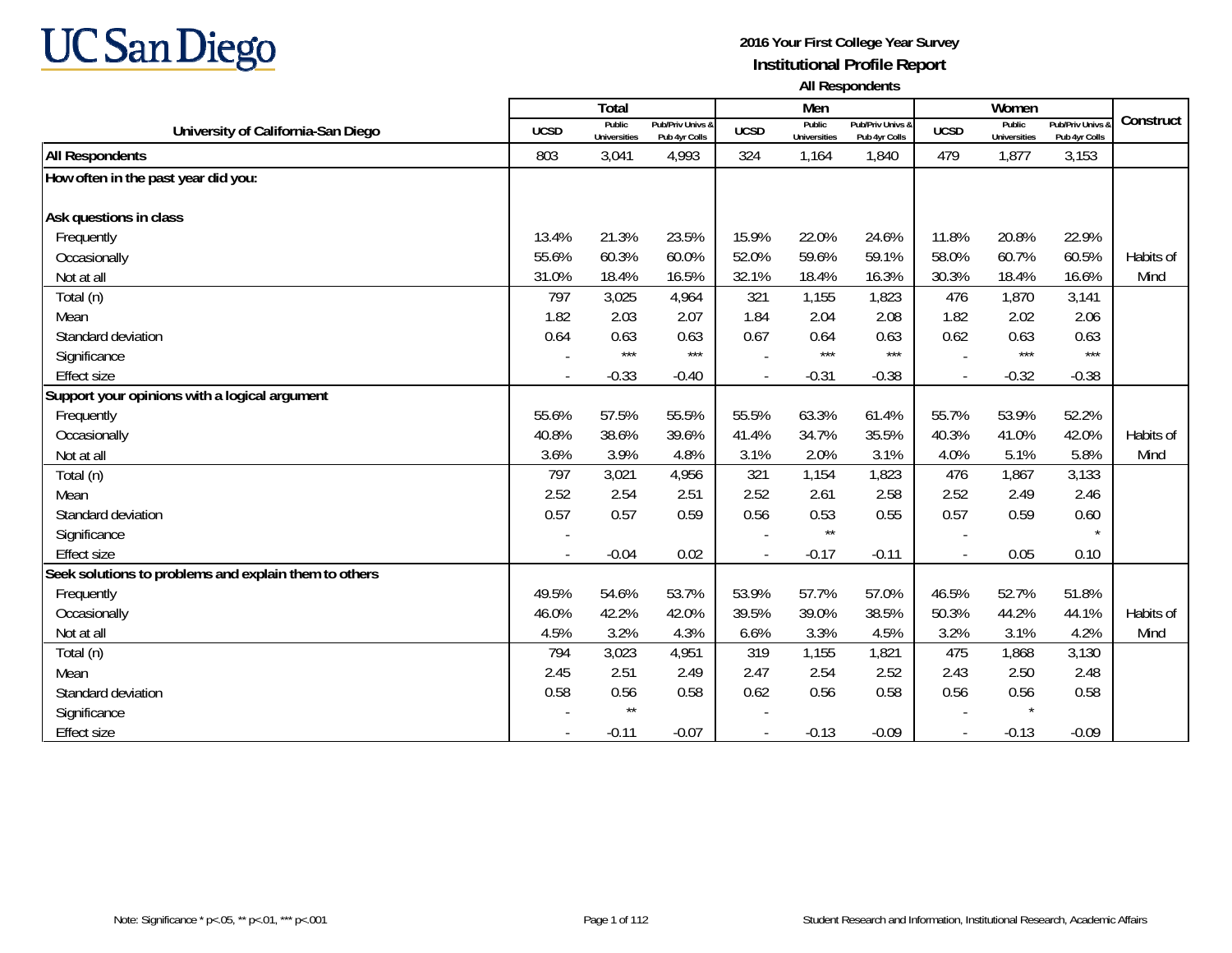

|                                                                 |             | <b>Total</b>                  |                                   |             | Men                           |                                   |                          | Women                         |                                        |           |
|-----------------------------------------------------------------|-------------|-------------------------------|-----------------------------------|-------------|-------------------------------|-----------------------------------|--------------------------|-------------------------------|----------------------------------------|-----------|
| University of California-San Diego                              | <b>UCSD</b> | Public<br><b>Universities</b> | Pub/Priv Univs &<br>Pub 4yr Colls | <b>UCSD</b> | Public<br><b>Universities</b> | Pub/Priv Univs &<br>Pub 4yr Colls | <b>UCSD</b>              | Public<br><b>Universities</b> | <b>Pub/Priv Univs</b><br>Pub 4yr Colls | Construct |
| How often in the past year did you:                             |             |                               |                                   |             |                               |                                   |                          |                               |                                        |           |
|                                                                 |             |                               |                                   |             |                               |                                   |                          |                               |                                        |           |
| Revise your papers to improve your writing                      |             |                               |                                   |             |                               |                                   |                          |                               |                                        |           |
| Frequently                                                      | 58.0%       | 57.5%                         | 56.6%                             | 49.1%       | 51.2%                         | 50.4%                             | 64.1%                    | 61.5%                         | 60.3%                                  |           |
| Occasionally                                                    | 36.7%       | 37.0%                         | 37.5%                             | 41.9%       | 42.3%                         | 42.2%                             | 33.2%                    | 33.7%                         | 34.7%                                  | Habits of |
| Not at all                                                      | 5.3%        | 5.5%                          | 5.9%                              | 9.1%        | 6.5%                          | 7.5%                              | 2.7%                     | 4.8%                          | 5.0%                                   | Mind      |
| Total (n)                                                       | 796         | 3,022                         | 4,957                             | 320         | 1,155                         | 1,824                             | 476                      | 1,867                         | 3,133                                  |           |
| Mean                                                            | 2.53        | 2.52                          | 2.51                              | 2.40        | 2.45                          | 2.43                              | 2.61                     | 2.57                          | 2.55                                   |           |
| Standard deviation                                              | 0.60        | 0.60                          | 0.61                              | 0.65        | 0.61                          | 0.63                              | 0.54                     | 0.58                          | 0.59                                   |           |
| Significance                                                    |             |                               |                                   |             |                               |                                   |                          |                               |                                        |           |
| <b>Effect size</b>                                              |             | 0.02                          | 0.03                              |             | $-0.08$                       | $-0.05$                           | $\blacksquare$           | 0.07                          | 0.10                                   |           |
| Evaluate the quality or reliability of information you received |             |                               |                                   |             |                               |                                   |                          |                               |                                        |           |
| Frequently                                                      | 51.3%       | 54.5%                         | 54.1%                             | 51.7%       | 56.5%                         | 55.4%                             | 51.1%                    | 53.3%                         | 53.4%                                  |           |
| Occasionally                                                    | 43.8%       | 41.3%                         | 41.3%                             | 42.1%       | 40.2%                         | 40.3%                             | 45.0%                    | 42.0%                         | 41.9%                                  | Habits of |
| Not at all                                                      | 4.9%        | 4.2%                          | 4.6%                              | 6.2%        | 3.4%                          | 4.3%                              | 4.0%                     | 4.7%                          | 4.7%                                   | Mind      |
| Total (n)                                                       | 797         | 3,022                         | 4,957                             | 321         | 1,155                         | 1,824                             | 476                      | 1,867                         | 3,133                                  |           |
| Mean                                                            | 2.46        | 2.50                          | 2.50                              | 2.45        | 2.53                          | 2.51                              | 2.47                     | 2.49                          | 2.49                                   |           |
| Standard deviation                                              | 0.59        | 0.58                          | 0.58                              | 0.61        | 0.56                          | 0.58                              | 0.57                     | 0.59                          | 0.59                                   |           |
| Significance                                                    |             |                               |                                   |             |                               |                                   |                          |                               |                                        |           |
| <b>Effect size</b>                                              |             | $-0.07$                       | $-0.07$                           |             | $-0.14$                       | $-0.10$                           | $\overline{\phantom{a}}$ | $-0.03$                       | $-0.03$                                |           |
| Take a risk because you felt you had more to gain               |             |                               |                                   |             |                               |                                   |                          |                               |                                        |           |
| Frequently                                                      | 31.9%       | 36.4%                         | 36.2%                             | 37.7%       | 41.5%                         | 40.8%                             | 28.0%                    | 33.3%                         | 33.6%                                  |           |
| Occasionally                                                    | 55.0%       | 53.0%                         | 52.1%                             | 49.2%       | 50.4%                         | 49.5%                             | 58.9%                    | 54.6%                         | 53.7%                                  | Habits of |
| Not at all                                                      | 13.1%       | 10.6%                         | 11.6%                             | 13.1%       | 8.1%                          | 9.7%                              | 13.1%                    | 12.2%                         | 12.8%                                  | Mind      |
| Total (n)                                                       | 796         | 3,023                         | 4,956                             | 321         | 1,155                         | 1,824                             | 475                      | 1,868                         | 3,132                                  |           |
| Mean                                                            | 2.19        | 2.26                          | 2.25                              | 2.25        | 2.33                          | 2.31                              | 2.15                     | 2.21                          | 2.21                                   |           |
| Standard deviation                                              | 0.64        | 0.64                          | 0.65                              | 0.67        | 0.62                          | 0.64                              | 0.62                     | 0.64                          | 0.65                                   |           |
| Significance                                                    |             | $\star\star$                  | $\star$                           |             | $\star$                       |                                   |                          |                               |                                        |           |
| <b>Effect size</b>                                              |             | $-0.11$                       | $-0.09$                           |             | $-0.13$                       | $-0.09$                           |                          | $-0.09$                       | $-0.09$                                |           |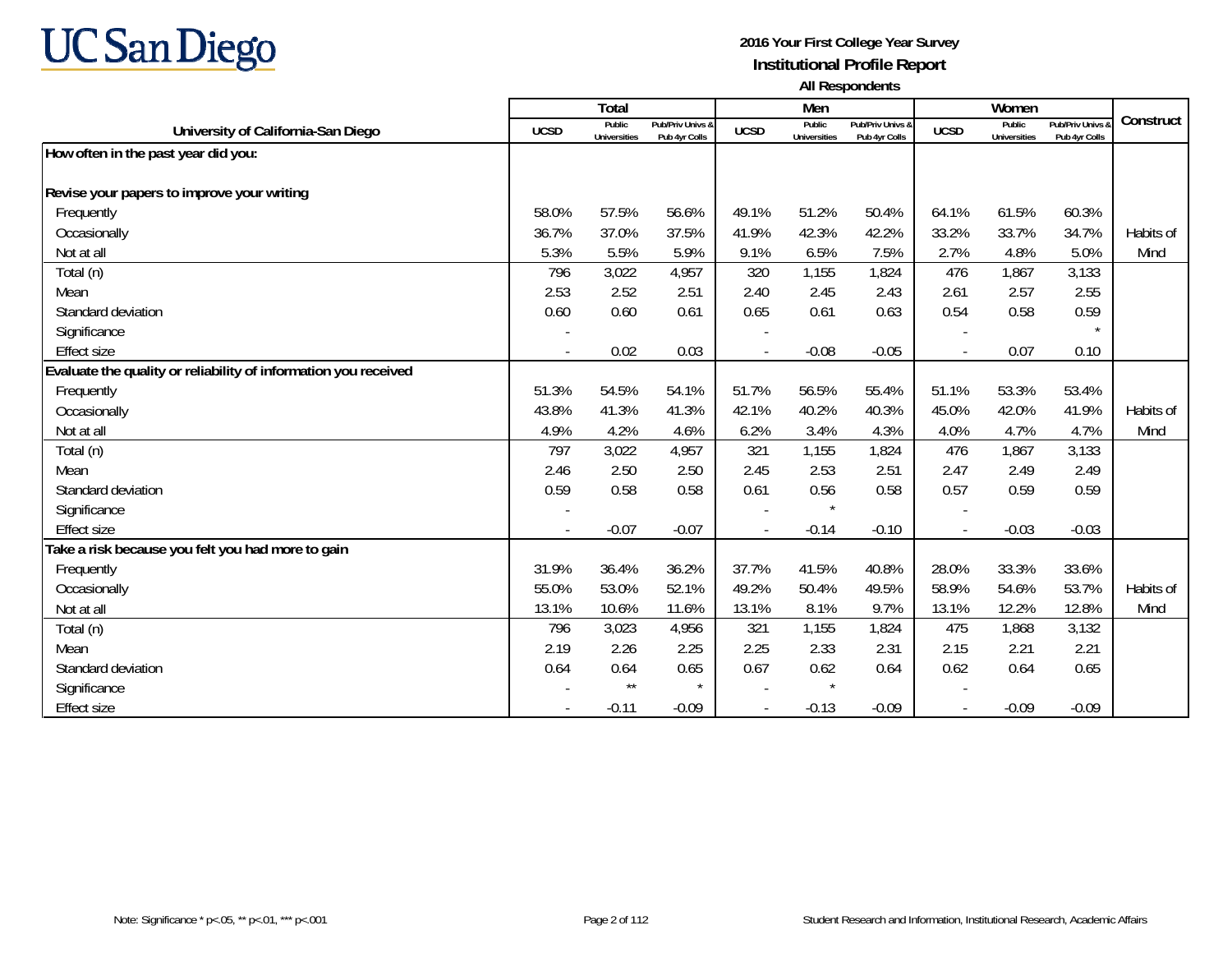

|                                                                         |                          | <b>Total</b>                  |                                   |             | Men                           |                                   |                          | Women                         |                                        |           |
|-------------------------------------------------------------------------|--------------------------|-------------------------------|-----------------------------------|-------------|-------------------------------|-----------------------------------|--------------------------|-------------------------------|----------------------------------------|-----------|
| University of California-San Diego                                      | <b>UCSD</b>              | Public<br><b>Universities</b> | Pub/Priv Univs &<br>Pub 4yr Colls | <b>UCSD</b> | Public<br><b>Universities</b> | Pub/Priv Univs &<br>Pub 4yr Colls | <b>UCSD</b>              | Public<br><b>Universities</b> | <b>Pub/Priv Univs</b><br>Pub 4yr Colls | Construct |
| How often in the past year did you:                                     |                          |                               |                                   |             |                               |                                   |                          |                               |                                        |           |
|                                                                         |                          |                               |                                   |             |                               |                                   |                          |                               |                                        |           |
| Seek alternative solutions to a problem                                 |                          |                               |                                   |             |                               |                                   |                          |                               |                                        |           |
| Frequently                                                              | 44.8%                    | 50.1%                         | 50.3%                             | 47.0%       | 53.8%                         | 53.0%                             | 43.2%                    | 47.9%                         | 48.7%                                  |           |
| Occasionally                                                            | 50.7%                    | 45.9%                         | 45.3%                             | 48.3%       | 43.4%                         | 43.6%                             | 52.3%                    | 47.4%                         | 46.3%                                  | Habits of |
| Not at all                                                              | 4.5%                     | 4.0%                          | 4.4%                              | 4.7%        | 2.8%                          | 3.4%                              | 4.4%                     | 4.8%                          | 5.0%                                   | Mind      |
| Total (n)                                                               | 795                      | 3,017                         | 4,944                             | 321         | 1,151                         | 1,813                             | 474                      | 1,866                         | 3,131                                  |           |
| Mean                                                                    | 2.40                     | 2.46                          | 2.46                              | 2.42        | 2.51                          | 2.50                              | 2.39                     | 2.43                          | 2.44                                   |           |
| Standard deviation                                                      | 0.58                     | 0.57                          | 0.58                              | 0.58        | 0.55                          | 0.56                              | 0.57                     | 0.58                          | 0.59                                   |           |
| Significance                                                            |                          | $\star\star$                  | $\star\star$                      |             | $\star$                       |                                   |                          |                               |                                        |           |
| <b>Effect size</b>                                                      | $\overline{\phantom{a}}$ | $-0.11$                       | $-0.10$                           |             | $-0.16$                       | $-0.14$                           | $\overline{\phantom{a}}$ | $-0.07$                       | $-0.08$                                |           |
| Look up scientific research articles and resources                      |                          |                               |                                   |             |                               |                                   |                          |                               |                                        |           |
| Frequently                                                              | 36.9%                    | 40.5%                         | 42.1%                             | 33.3%       | 41.1%                         | 41.6%                             | 39.3%                    | 40.2%                         | 42.4%                                  |           |
| Occasionally                                                            | 47.4%                    | 46.4%                         | 44.4%                             | 48.3%       | 47.0%                         | 45.4%                             | 46.8%                    | 46.1%                         | 43.9%                                  | Habits of |
| Not at all                                                              | 15.7%                    | 13.0%                         | 13.4%                             | 18.4%       | 11.9%                         | 13.0%                             | 13.9%                    | 13.7%                         | 13.7%                                  | Mind      |
| Total (n)                                                               | 797                      | 3,019                         | 4,955                             | 321         | 1,153                         | 1,821                             | 476                      | 1,866                         | 3,134                                  |           |
| Mean                                                                    | 2.21                     | 2.28                          | 2.29                              | 2.15        | 2.29                          | 2.29                              | 2.25                     | 2.26                          | 2.29                                   |           |
| Standard deviation                                                      | 0.69                     | 0.68                          | 0.69                              | 0.70        | 0.67                          | 0.68                              | 0.68                     | 0.69                          | 0.69                                   |           |
| Significance                                                            |                          |                               | $\star\star$                      |             | $\star\star$                  | $***$                             |                          |                               |                                        |           |
| <b>Effect size</b>                                                      |                          | $-0.10$                       | $-0.12$                           | $\sim$      | $-0.21$                       | $-0.21$                           | $\sim$                   | $-0.01$                       | $-0.06$                                |           |
| Explore topics on your own, even though it was not required for a class |                          |                               |                                   |             |                               |                                   |                          |                               |                                        |           |
| Frequently                                                              | 33.2%                    | 37.0%                         | 37.8%                             | 38.3%       | 41.9%                         | 41.8%                             | 29.8%                    | 33.9%                         | 35.5%                                  |           |
| Occasionally                                                            | 53.1%                    | 49.6%                         | 48.0%                             | 49.8%       | 48.0%                         | 46.6%                             | 55.3%                    | 50.6%                         | 48.9%                                  | Habits of |
| Not at all                                                              | 13.7%                    | 13.5%                         | 14.1%                             | 11.8%       | 10.1%                         | 11.6%                             | 14.9%                    | 15.5%                         | 15.6%                                  | Mind      |
| Total (n)                                                               | 797                      | 3,020                         | 4,956                             | 321         | 1,153                         | 1,821                             | 476                      | 1,867                         | 3,135                                  |           |
| Mean                                                                    | 2.20                     | 2.23                          | 2.24                              | 2.26        | 2.32                          | 2.30                              | 2.15                     | 2.18                          | 2.20                                   |           |
| Standard deviation                                                      | 0.66                     | 0.67                          | 0.68                              | 0.66        | 0.65                          | 0.67                              | 0.65                     | 0.68                          | 0.69                                   |           |
| Significance                                                            |                          |                               |                                   |             |                               |                                   |                          |                               |                                        |           |
| Effect size                                                             |                          | $-0.04$                       | $-0.06$                           |             | $-0.09$                       | $-0.06$                           |                          | $-0.04$                       | $-0.07$                                |           |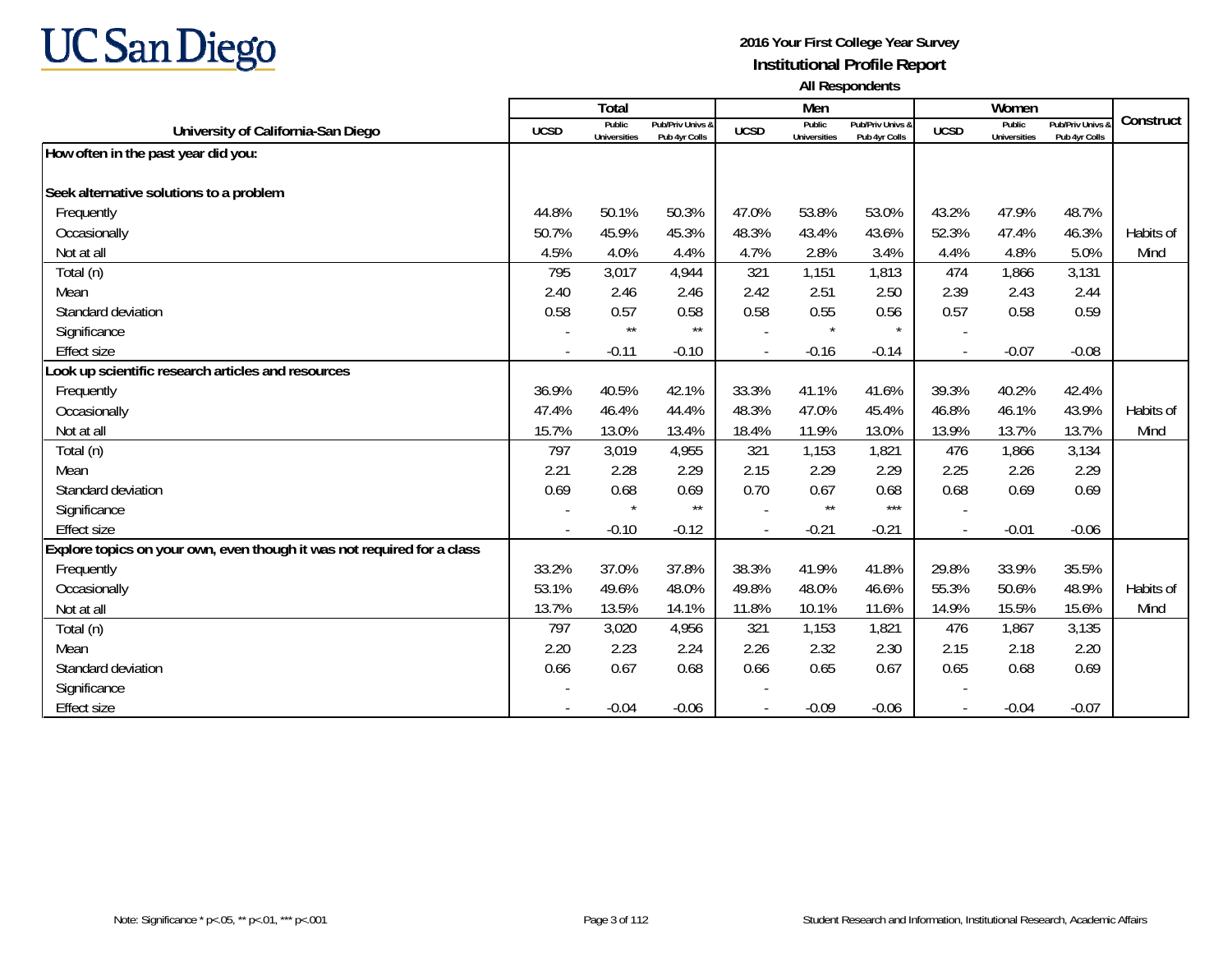# **UC San Diego**

|                                                                       |                | <b>Total</b>                  |                                   |             | Men                           |                                   |             | Women                         |                                        |           |
|-----------------------------------------------------------------------|----------------|-------------------------------|-----------------------------------|-------------|-------------------------------|-----------------------------------|-------------|-------------------------------|----------------------------------------|-----------|
| University of California-San Diego                                    | <b>UCSD</b>    | Public<br><b>Universities</b> | Pub/Priv Univs &<br>Pub 4yr Colls | <b>UCSD</b> | Public<br><b>Universities</b> | Pub/Priv Univs &<br>Pub 4yr Colls | <b>UCSD</b> | Public<br><b>Universities</b> | <b>Pub/Priv Univs</b><br>Pub 4yr Colls | Construct |
| How often in the past year did you:                                   |                |                               |                                   |             |                               |                                   |             |                               |                                        |           |
|                                                                       |                |                               |                                   |             |                               |                                   |             |                               |                                        |           |
| Accept mistakes as part of the learning process                       |                |                               |                                   |             |                               |                                   |             |                               |                                        |           |
| Frequently                                                            | 58.7%          | 63.4%                         | 64.2%                             | 59.8%       | 65.8%                         | 66.4%                             | 58.0%       | 61.9%                         | 62.9%                                  |           |
| Occasionally                                                          | 37.9%          | 33.6%                         | 32.7%                             | 36.8%       | 31.7%                         | 30.9%                             | 38.7%       | 34.7%                         | 33.8%                                  | Habits of |
| Not at all                                                            | 3.4%           | 3.0%                          | 3.1%                              | 3.4%        | 2.5%                          | 2.7%                              | 3.4%        | 3.4%                          | 3.3%                                   | Mind      |
| Total (n)                                                             | 797            | 3,018                         | 4,953                             | 321         | 1,154                         | 1,823                             | 476         | 1,864                         | 3,130                                  |           |
| Mean                                                                  | 2.55           | 2.60                          | 2.61                              | 2.56        | 2.63                          | 2.64                              | 2.55        | 2.59                          | 2.60                                   |           |
| Standard deviation                                                    | 0.56           | 0.55                          | 0.55                              | 0.56        | 0.53                          | 0.53                              | 0.56        | 0.56                          | 0.55                                   |           |
| Significance                                                          |                | $\star$                       | $\star\star$                      |             | $\star$                       | $\star$                           |             |                               |                                        |           |
| <b>Effect size</b>                                                    |                | $-0.09$                       | $-0.11$                           | $\sim$      | $-0.13$                       | $-0.15$                           |             | $-0.07$                       | $-0.09$                                |           |
| Seek feedback on your academic work                                   |                |                               |                                   |             |                               |                                   |             |                               |                                        |           |
| Frequently                                                            | 45.9%          | 49.6%                         | 51.2%                             | 42.4%       | 46.2%                         | 47.4%                             | 48.3%       | 51.7%                         | 53.3%                                  |           |
| Occasionally                                                          | 47.8%          | 43.9%                         | 42.2%                             | 49.2%       | 45.8%                         | 44.4%                             | 46.8%       | 42.7%                         | 40.9%                                  | Habits of |
| Not at all                                                            | 6.3%           | 6.5%                          | 6.6%                              | 8.4%        | 8.0%                          | 8.1%                              | 4.8%        | 5.6%                          | 5.8%                                   | Mind      |
| Total (n)                                                             | 797            | 3,022                         | 4,956                             | 321         | 1,154                         | 1,823                             | 476         | 1,868                         | 3,133                                  |           |
| Mean                                                                  | 2.40           | 2.43                          | 2.45                              | 2.34        | 2.38                          | 2.39                              | 2.43        | 2.46                          | 2.48                                   |           |
| Standard deviation                                                    | 0.60           | 0.61                          | 0.62                              | 0.63        | 0.63                          | 0.63                              | 0.59        | 0.60                          | 0.60                                   |           |
| Significance                                                          |                |                               |                                   |             |                               |                                   |             |                               |                                        |           |
| <b>Effect size</b>                                                    | $\blacksquare$ | $-0.05$                       | $-0.08$                           |             | $-0.06$                       | $-0.08$                           |             | $-0.05$                       | $-0.08$                                |           |
| Integrate skills and knowledge from different sources and experiences |                |                               |                                   |             |                               |                                   |             |                               |                                        |           |
| Frequently                                                            | 59.1%          | 64.2%                         | 63.3%                             | 55.9%       | 63.7%                         | 62.2%                             | 61.3%       | 64.6%                         | 63.9%                                  |           |
| Occasionally                                                          | 38.7%          | 33.9%                         | 34.5%                             | 40.9%       | 34.5%                         | 35.5%                             | 37.3%       | 33.5%                         | 34.0%                                  |           |
| Not at all                                                            | 2.1%           | 1.9%                          | 2.2%                              | 3.1%        | 1.8%                          | 2.3%                              | 1.5%        | 1.9%                          | 2.1%                                   |           |
| Total (n)                                                             | 795            | 3,020                         | 4,953                             | 320         | 1,154                         | 1,820                             | 475         | 1,866                         | 3,133                                  |           |
| Mean                                                                  | 2.57           | 2.62                          | 2.61                              | 2.53        | 2.62                          | 2.60                              | 2.60        | 2.63                          | 2.62                                   |           |
| Standard deviation                                                    | 0.54           | 0.52                          | 0.53                              | 0.56        | 0.52                          | 0.54                              | 0.52        | 0.52                          | 0.53                                   |           |
| Significance                                                          |                | $\star$                       | $\star$                           |             | $\star\star$                  | $\star$                           |             |                               |                                        |           |
| <b>Effect size</b>                                                    |                | $-0.10$                       | $-0.08$                           |             | $-0.17$                       | $-0.13$                           |             | $-0.06$                       | $-0.04$                                |           |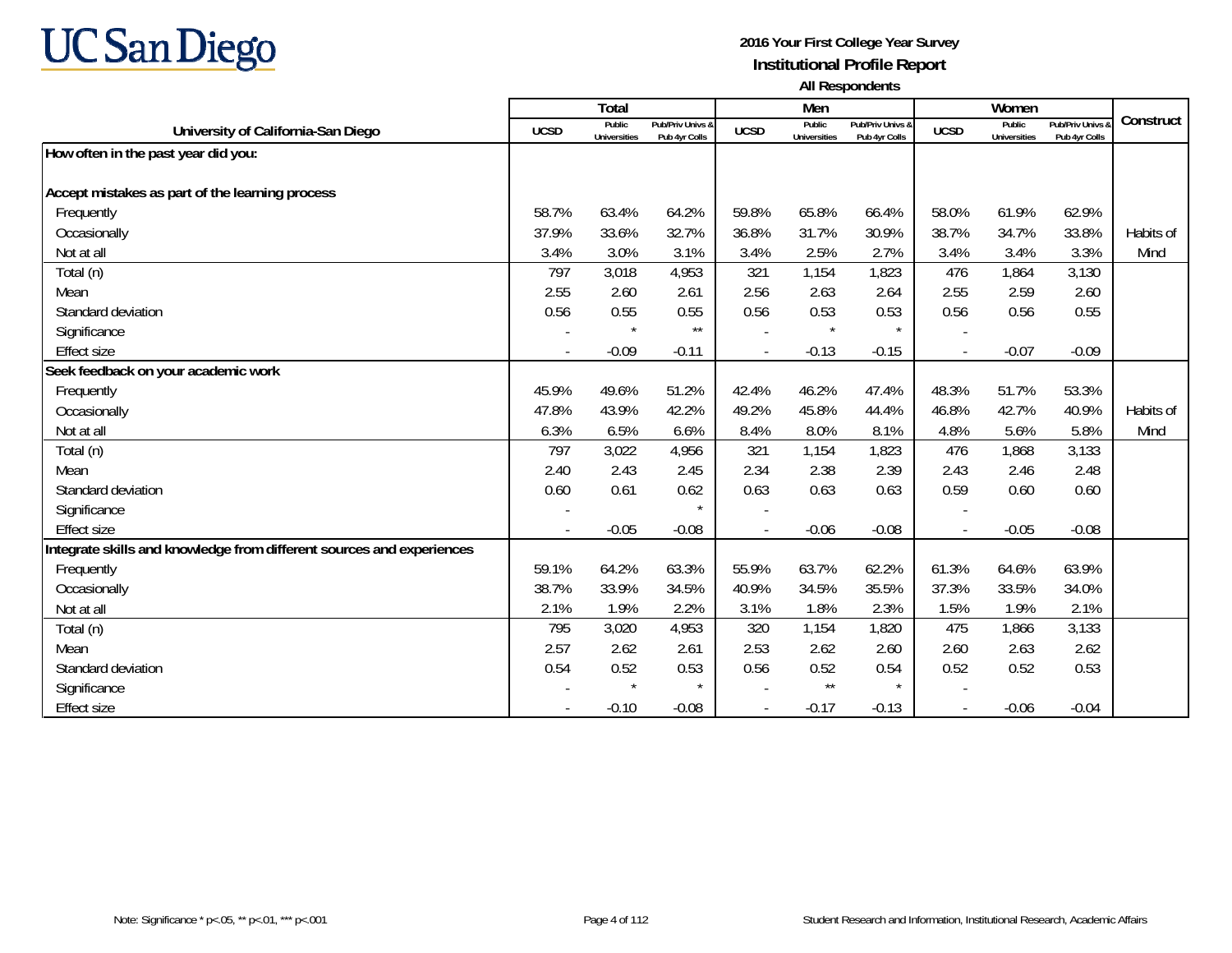

|                                                                     |             | Total                         |                                   |             | Men                           |                                   |                | Women                         |                                 |             |
|---------------------------------------------------------------------|-------------|-------------------------------|-----------------------------------|-------------|-------------------------------|-----------------------------------|----------------|-------------------------------|---------------------------------|-------------|
| University of California-San Diego                                  | <b>UCSD</b> | Public<br><b>Universities</b> | Pub/Priv Univs &<br>Pub 4yr Colls | <b>UCSD</b> | Public<br><b>Universities</b> | Pub/Priv Univs &<br>Pub 4yr Colls | <b>UCSD</b>    | Public<br><b>Universities</b> | Pub/Priv Univs<br>Pub 4yr Colls | Construct   |
| Since entering this college, how often have you interacted with the |             |                               |                                   |             |                               |                                   |                |                               |                                 |             |
| following people (e.g., by phone, e-mail, text, or in person):      |             |                               |                                   |             |                               |                                   |                |                               |                                 |             |
|                                                                     |             |                               |                                   |             |                               |                                   |                |                               |                                 |             |
| Faculty during office hours                                         |             |                               |                                   |             |                               |                                   |                |                               |                                 |             |
| Daily                                                               | 0.3%        | 1.8%                          | 2.2%                              | 0.3%        | 2.0%                          | 2.6%                              | 0.2%           | 1.7%                          | 1.9%                            | Faculty     |
| 2 or 3 times per week                                               | 7.1%        | 6.4%                          | 7.3%                              | 6.9%        | 6.4%                          | 7.6%                              | 7.2%           | 6.3%                          | 7.2%                            | Interaction |
| Once a week                                                         | 10.3%       | 10.7%                         | 11.6%                             | 10.4%       | 12.6%                         | 13.3%                             | 10.2%          | 9.5%                          | 10.7%                           |             |
| 1 or 2 times per month                                              | 24.2%       | 25.2%                         | 25.2%                             | 25.2%       | 25.5%                         | 25.0%                             | 23.5%          | 25.0%                         | 25.3%                           |             |
| 1 or 2 times per term                                               | 39.2%       | 40.5%                         | 38.9%                             | 36.9%       | 37.2%                         | 36.1%                             | 40.7%          | 42.4%                         | 40.6%                           |             |
| <b>Never</b>                                                        | 19.0%       | 15.5%                         | 14.7%                             | 20.2%       | 16.2%                         | 15.4%                             | 18.2%          | 15.1%                         | 14.3%                           |             |
| Total (n)                                                           | 789         | 2,983                         | 4,890                             | 317         | 1,136                         | 1,793                             | 472            | 1,847                         | 3,097                           |             |
| Mean                                                                | 2.48        | 2.57                          | 2.64                              | 2.48        | 2.62                          | 2.69                              | 2.48           | 2.55                          | 2.62                            |             |
| Standard deviation                                                  | 1.14        | 1.17                          | 1.21                              | 1.15        | 1.20                          | 1.25                              | 1.13           | 1.15                          | 1.18                            |             |
| Significance                                                        |             |                               | $***$                             |             |                               | $\star\star$                      |                |                               |                                 |             |
| <b>Effect size</b>                                                  |             | $-0.08$                       | $-0.13$                           |             | $-0.12$                       | $-0.17$                           | $\blacksquare$ | $-0.06$                       | $-0.12$                         |             |
| Faculty outside of class or office hours                            |             |                               |                                   |             |                               |                                   |                |                               |                                 |             |
| Daily                                                               | 0.6%        | 1.8%                          | 2.0%                              | 0.6%        | 2.6%                          | 2.8%                              | 0.6%           | 1.4%                          | 1.5%                            |             |
| 2 or 3 times per week                                               | 3.3%        | 4.9%                          | 5.6%                              | 4.1%        | 5.7%                          | 5.8%                              | 2.7%           | 4.3%                          | 5.6%                            | Faculty     |
| Once a week                                                         | 5.8%        | 9.4%                          | 9.7%                              | 7.3%        | 11.4%                         | 11.8%                             | 4.9%           | 8.2%                          | 8.5%                            | Interaction |
| 1 or 2 times per month                                              | 15.2%       | 18.1%                         | 17.7%                             | 15.5%       | 17.7%                         | 18.1%                             | 15.0%          | 18.3%                         | 17.4%                           |             |
| 1 or 2 times per term                                               | 26.6%       | 28.4%                         | 27.0%                             | 26.8%       | 27.2%                         | 26.4%                             | 26.4%          | 29.2%                         | 27.4%                           |             |
| <b>Never</b>                                                        | 48.5%       | 37.3%                         | 38.0%                             | 45.7%       | 35.5%                         | 35.1%                             | 50.3%          | 38.5%                         | 39.7%                           |             |
| Total (n)                                                           | 790         | 2,976                         | 4,883                             | 317         | 1,133                         | 1,791                             | 473            | 1,843                         | 3,092                           |             |
| Mean                                                                | 1.91        | 2.22                          | 2.24                              | 1.99        | 2.32                          | 2.35                              | 1.85           | 2.15                          | 2.17                            |             |
| Standard deviation                                                  | 1.12        | 1.27                          | 1.31                              | 1.17        | 1.35                          | 1.36                              | 1.08           | 1.22                          | 1.27                            |             |
| Significance                                                        |             | $***$                         | $***$                             |             | $***$                         | $***$                             |                | $***$                         | $***$                           |             |
| <b>Effect size</b>                                                  |             | $-0.24$                       | 0.25                              |             | 0.24                          | 0.26                              |                | 0.25                          | 0.25                            |             |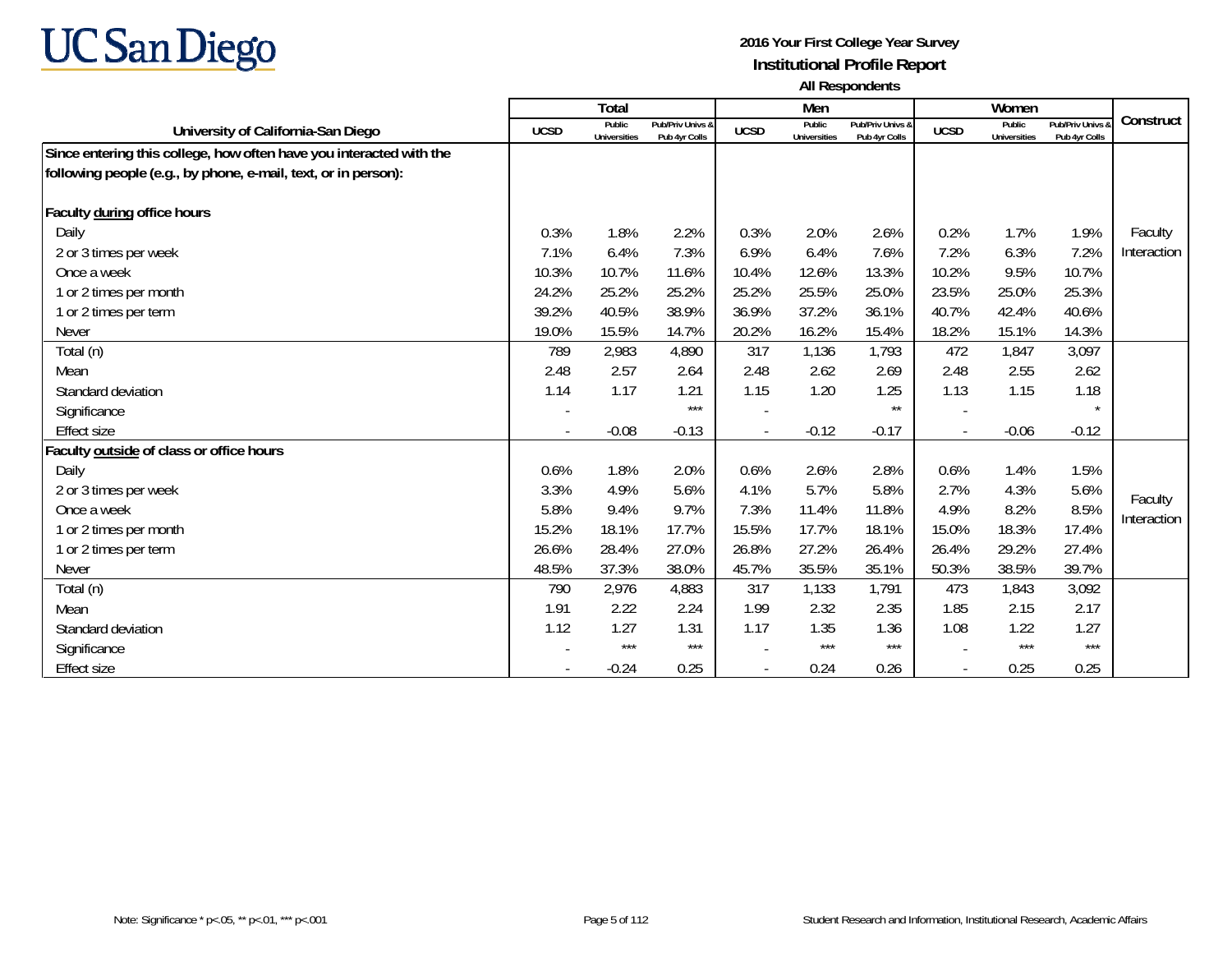

|                                                                     |             | Total                  |                                   |             | Men                           |                                   |                | Women                         |                                 |           |
|---------------------------------------------------------------------|-------------|------------------------|-----------------------------------|-------------|-------------------------------|-----------------------------------|----------------|-------------------------------|---------------------------------|-----------|
| University of California-San Diego                                  | <b>UCSD</b> | Public<br>Universities | Pub/Priv Univs &<br>Pub 4yr Colls | <b>UCSD</b> | Public<br><b>Universities</b> | Pub/Priv Univs &<br>Pub 4yr Colls | <b>UCSD</b>    | Public<br><b>Universities</b> | Pub/Priv Univs<br>Pub 4yr Colls | Construct |
| Since entering this college, how often have you interacted with the |             |                        |                                   |             |                               |                                   |                |                               |                                 |           |
| following people (e.g., by phone, e-mail, text, or in person):      |             |                        |                                   |             |                               |                                   |                |                               |                                 |           |
|                                                                     |             |                        |                                   |             |                               |                                   |                |                               |                                 |           |
| Academic advisors/counselors                                        |             |                        |                                   |             |                               |                                   |                |                               |                                 |           |
| Daily                                                               | 0.1%        | 1.3%                   | 1.6%                              | 0.3%        | 1.8%                          | 2.1%                              | 0.0%           | 1.0%                          | 1.2%                            |           |
| 2 or 3 times per week                                               | 1.6%        | 3.0%                   | 3.2%                              | 2.2%        | 3.3%                          | 3.8%                              | 1.3%           | 2.9%                          | 2.8%                            |           |
| Once a week                                                         | 3.3%        | 5.3%                   | 5.4%                              | 3.2%        | 6.0%                          | 6.6%                              | 3.4%           | 4.8%                          | 4.7%                            |           |
| 1 or 2 times per month                                              | 16.4%       | 22.1%                  | 21.8%                             | 16.1%       | 21.9%                         | 21.9%                             | 16.6%          | 22.3%                         | 21.8%                           |           |
| 1 or 2 times per term                                               | 59.4%       | 61.2%                  | 59.9%                             | 57.7%       | 59.0%                         | 56.8%                             | 60.5%          | 62.5%                         | 61.8%                           |           |
| <b>Never</b>                                                        | 19.2%       | 7.1%                   | 8.1%                              | 20.5%       | 8.1%                          | 8.9%                              | 18.3%          | 6.5%                          | 7.6%                            |           |
| Total (n)                                                           | 788         | 2,968                  | 4,870                             | 317         | 1,129                         | 1,783                             | 471            | 1,839                         | 3,087                           |           |
| Mean                                                                | 2.09        | 2.40                   | 2.40                              | 2.10        | 2.43                          | 2.46                              | 2.09           | 2.38                          | 2.37                            |           |
| Standard deviation                                                  | 0.81        | 0.91                   | 0.94                              | 0.86        | 0.97                          | 1.02                              | 0.77           | 0.87                          | 0.89                            |           |
| Significance                                                        |             | $***$                  | $***$                             |             | $***$                         | $***$                             |                | $***$                         | $***$                           |           |
| <b>Effect size</b>                                                  |             | $-0.34$                | $-0.33$                           |             | $-0.34$                       | $-0.35$                           | $\overline{a}$ | $-0.33$                       | $-0.31$                         |           |
| Graduate students/teaching assistants                               |             |                        |                                   |             |                               |                                   |                |                               |                                 |           |
| Daily                                                               | 2.7%        | 3.8%                   | 4.2%                              | 1.6%        | 4.4%                          | 4.8%                              | 3.4%           | 3.5%                          | 3.8%                            |           |
| 2 or 3 times per week                                               | 16.0%       | 12.8%                  | 11.2%                             | 13.9%       | 12.5%                         | 11.3%                             | 17.3%          | 13.0%                         | 11.2%                           |           |
| Once a week                                                         | 22.3%       | 16.9%                  | 15.2%                             | 23.1%       | 17.0%                         | 16.8%                             | 21.8%          | 16.8%                         | 14.2%                           |           |
| 1 or 2 times per month                                              | 23.4%       | 17.7%                  | 16.1%                             | 24.7%       | 19.0%                         | 17.2%                             | 22.6%          | 17.0%                         | 15.5%                           |           |
| 1 or 2 times per term                                               | 24.5%       | 21.3%                  | 20.3%                             | 22.5%       | 21.0%                         | 20.1%                             | 25.8%          | 21.6%                         | 20.4%                           |           |
| Never                                                               | 11.2%       | 27.4%                  | 33.0%                             | 14.2%       | 26.2%                         | 29.8%                             | 9.1%           | 28.2%                         | 34.8%                           |           |
| Total (n)                                                           | 789         | 2,970                  | 4,869                             | 316         | 1,131                         | 1,787                             | 473            | 1,839                         | 3,082                           |           |
| Mean                                                                | 3.15        | 2.78                   | 2.64                              | 3.05        | 2.82                          | 2.74                              | 3.23           | 2.75                          | 2.58                            |           |
| Standard deviation                                                  | 1.33        | 1.51                   | 1.54                              | 1.31        | 1.51                          | 1.54                              | 1.34           | 1.51                          | 1.54                            |           |
| Significance                                                        |             | $***$                  | $***$                             |             | $\star$                       | $***$                             |                | $***$                         | $***$                           |           |
| Effect size                                                         |             | 0.25                   | 0.33                              |             | 0.15                          | 0.20                              |                | 0.32                          | 0.42                            |           |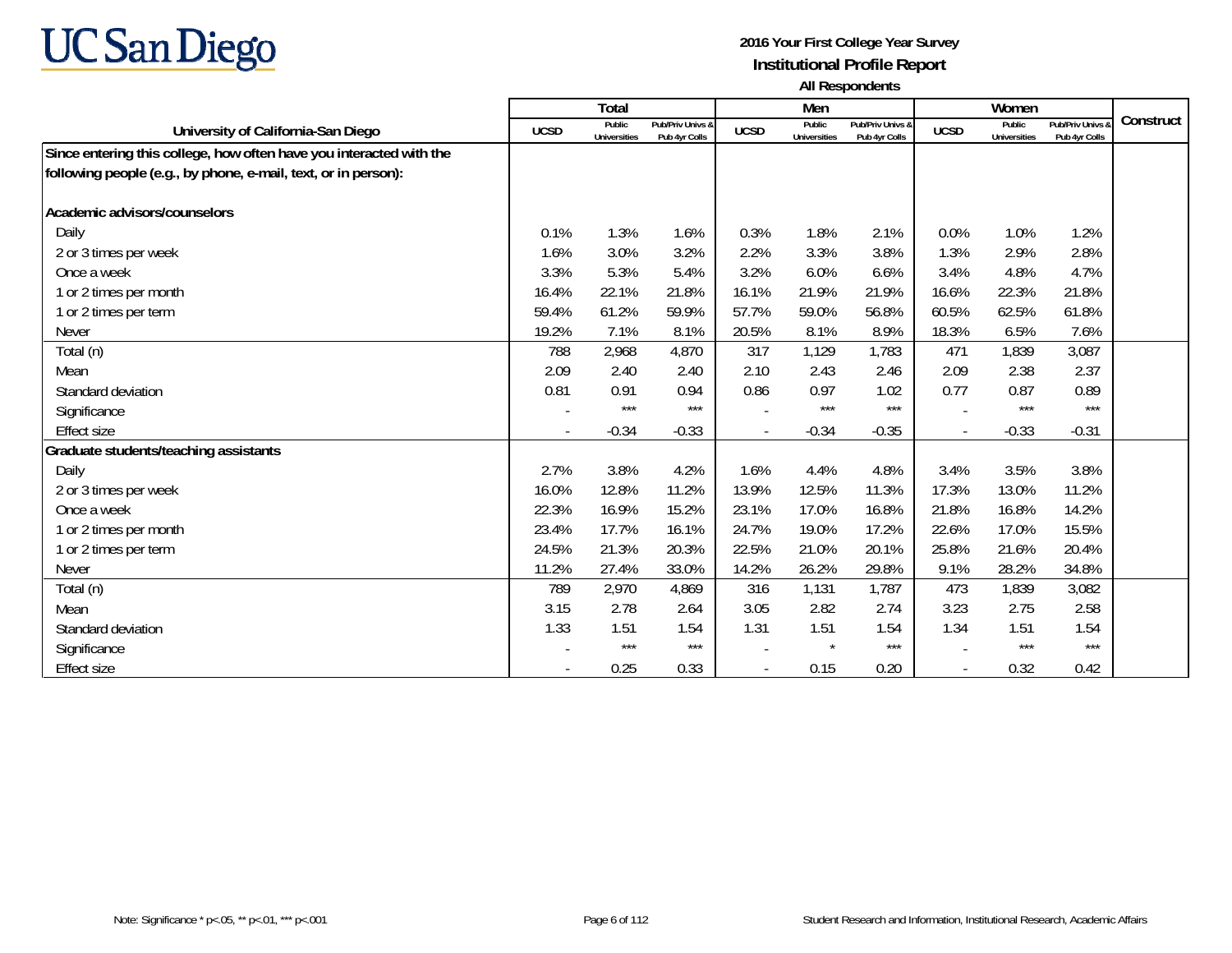

|                                                                     |                          | <b>Total</b>                  |                                   |                          | Men                           |                                   |                          | Women                         |                                 |           |
|---------------------------------------------------------------------|--------------------------|-------------------------------|-----------------------------------|--------------------------|-------------------------------|-----------------------------------|--------------------------|-------------------------------|---------------------------------|-----------|
| University of California-San Diego                                  | <b>UCSD</b>              | Public<br><b>Universities</b> | Pub/Priv Univs &<br>Pub 4yr Colls | <b>UCSD</b>              | Public<br><b>Universities</b> | Pub/Priv Univs &<br>Pub 4yr Colls | <b>UCSD</b>              | Public<br><b>Universities</b> | Pub/Priv Univs<br>Pub 4yr Colls | Construct |
| Close friends at this institution                                   |                          |                               |                                   |                          |                               |                                   |                          |                               |                                 |           |
| Daily                                                               | 54.8%                    | 65.7%                         | 60.8%                             | 50.9%                    | 62.0%                         | 57.8%                             | 57.3%                    | 68.0%                         | 62.6%                           |           |
| 2 or 3 times per week                                               | 17.3%                    | 15.5%                         | 16.7%                             | 17.1%                    | 15.9%                         | 16.9%                             | 17.4%                    | 15.2%                         | 16.5%                           |           |
| Once a week                                                         | 8.3%                     | 7.7%                          | 8.5%                              | 8.9%                     | 9.3%                          | 9.7%                              | 7.9%                     | 6.7%                          | 7.8%                            |           |
| 1 or 2 times per month                                              | 6.9%                     | 4.3%                          | 4.9%                              | 9.2%                     | 5.3%                          | 5.9%                              | 5.3%                     | 3.7%                          | 4.2%                            |           |
| 1 or 2 times per term                                               | 6.2%                     | 3.0%                          | 3.7%                              | 5.7%                     | 2.8%                          | 3.4%                              | 6.6%                     | 3.1%                          | 3.9%                            |           |
| Never                                                               | 6.6%                     | 3.8%                          | 5.4%                              | 8.2%                     | 4.8%                          | 6.2%                              | 5.5%                     | 3.2%                          | 5.0%                            |           |
| Total (n)                                                           | 787                      | 2,976                         | 4,881                             | 316                      | 1,133                         | 1,791                             | 471                      | 1,843                         | 3,090                           |           |
| Mean                                                                | 4.88                     | 5.25                          | 5.10                              | 4.74                     | 5.15                          | 5.01                              | 4.97                     | 5.32                          | 5.15                            |           |
| Standard deviation                                                  | 1.58                     | 1.31                          | 1.44                              | 1.65                     | 1.39                          | 1.49                              | 1.53                     | 1.26                          | 1.42                            |           |
| Significance                                                        |                          | $***$                         | $***$                             |                          | $***$                         | $\star\star$                      |                          | $***$                         |                                 |           |
| <b>Effect size</b>                                                  | $\overline{\phantom{a}}$ | $-0.28$                       | $-0.15$                           | $\overline{\phantom{a}}$ | $-0.29$                       | $-0.18$                           | $\overline{\phantom{a}}$ | $-0.28$                       | $-0.13$                         |           |
| Since entering this college, how often have you interacted with the |                          |                               |                                   |                          |                               |                                   |                          |                               |                                 |           |
| following people (e.g., by phone, e-mail, text, or in person):      |                          |                               |                                   |                          |                               |                                   |                          |                               |                                 |           |
| Close friends not at this institution                               |                          |                               |                                   |                          |                               |                                   |                          |                               |                                 |           |
| Daily                                                               | 22.8%                    | 27.4%                         | 28.2%                             | 18.7%                    | 23.9%                         | 24.5%                             | 25.5%                    | 29.6%                         | 30.3%                           |           |
| 2 or 3 times per week                                               | 20.0%                    | 20.7%                         | 20.3%                             | 17.5%                    | 19.3%                         | 18.7%                             | 21.7%                    | 21.5%                         | 21.2%                           |           |
| Once a week                                                         | 15.0%                    | 14.5%                         | 14.7%                             | 14.9%                    | 16.9%                         | 17.0%                             | 15.1%                    | 13.0%                         | 13.4%                           |           |
| 1 or 2 times per month                                              | 17.6%                    | 16.6%                         | 16.3%                             | 18.7%                    | 17.5%                         | 16.8%                             | 16.8%                    | 16.0%                         | 16.0%                           |           |
| 1 or 2 times per term                                               | 15.5%                    | 11.6%                         | 11.4%                             | 21.0%                    | 12.8%                         | 12.6%                             | 11.9%                    | 10.8%                         | 10.6%                           |           |
| Never                                                               | 9.2%                     | 9.3%                          | 9.2%                              | 9.2%                     | 9.6%                          | 10.4%                             | 9.1%                     | 9.1%                          | 8.4%                            |           |
| Total (n)                                                           | 786                      | 2,971                         | 4,872                             | 315                      | 1,131                         | 1,783                             | 471                      | 1,840                         | 3,089                           |           |
| Mean                                                                | 3.89                     | 4.08                          | 4.10                              | 3.67                     | 3.95                          | 3.94                              | 4.05                     | 4.16                          | 4.19                            |           |
| Standard deviation                                                  | 1.65                     | 1.66                          | 1.66                              | 1.64                     | 1.64                          | 1.67                              | 1.64                     | 1.67                          | 1.65                            |           |
| Significance                                                        |                          | $\star\star$                  | $***$                             |                          | $\star\star$                  | $\star\star$                      |                          |                               |                                 |           |
| <b>Effect size</b>                                                  |                          | $-0.11$                       | $-0.13$                           |                          | $-0.17$                       | $-0.16$                           |                          | $-0.07$                       | $-0.08$                         |           |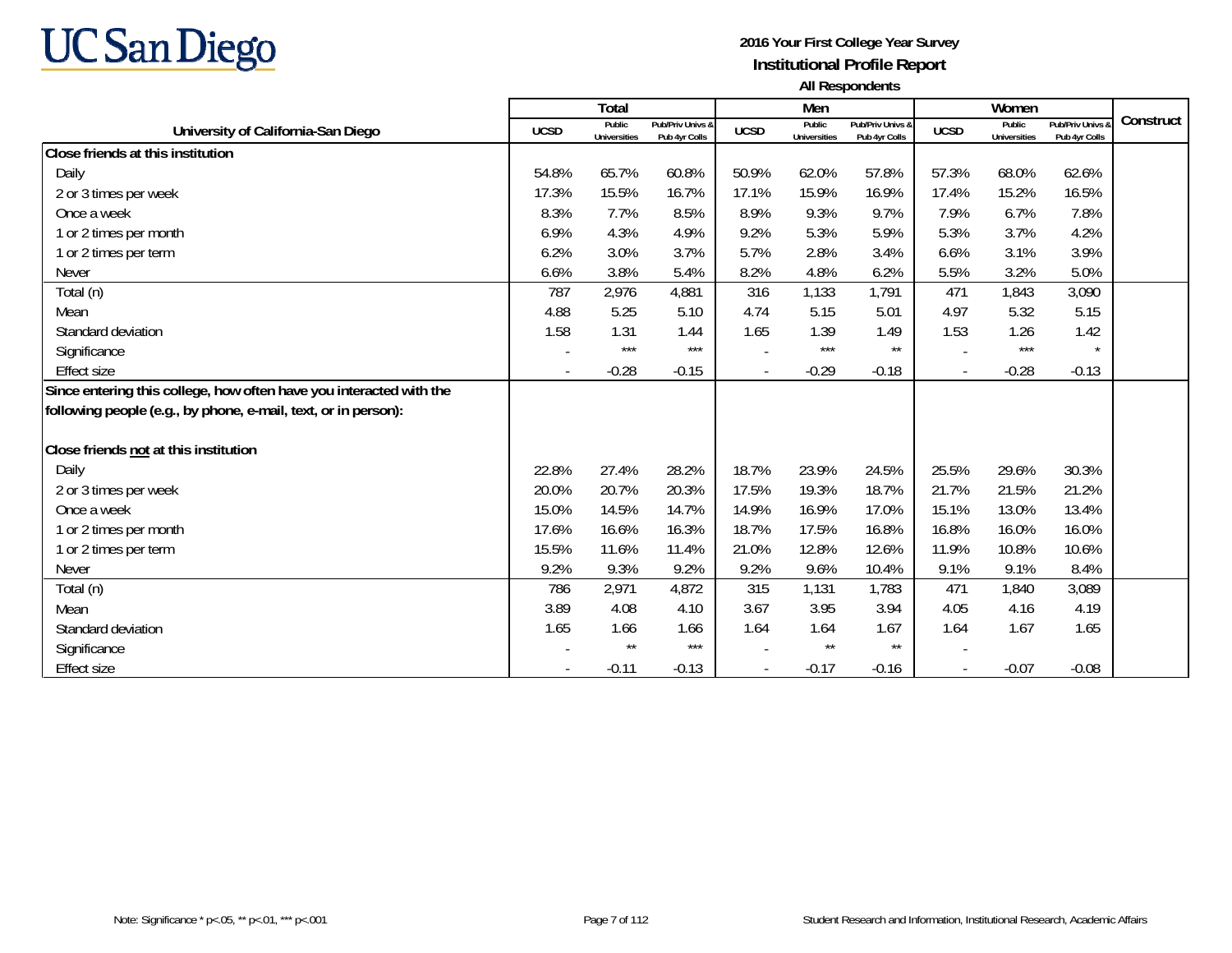

|                                                                    |                          | <b>Total</b>                  |                                   |                          | Men                           |                                   |             | Women                         |                                 |           |
|--------------------------------------------------------------------|--------------------------|-------------------------------|-----------------------------------|--------------------------|-------------------------------|-----------------------------------|-------------|-------------------------------|---------------------------------|-----------|
| University of California-San Diego                                 | <b>UCSD</b>              | Public<br><b>Universities</b> | Pub/Priv Univs &<br>Pub 4yr Colls | <b>UCSD</b>              | Public<br><b>Universities</b> | Pub/Priv Univs 8<br>Pub 4yr Colls | <b>UCSD</b> | Public<br><b>Universities</b> | Pub/Priv Univs<br>Pub 4yr Colls | Construct |
| Your parents/guardians                                             |                          |                               |                                   |                          |                               |                                   |             |                               |                                 |           |
| Daily                                                              | 23.8%                    | 33.8%                         | 38.0%                             | 18.6%                    | 25.9%                         | 29.5%                             | 27.3%       | 38.7%                         | 42.9%                           |           |
| 2 or 3 times per week                                              | 19.5%                    | 23.2%                         | 21.7%                             | 17.4%                    | 24.1%                         | 22.2%                             | 20.9%       | 22.6%                         | 21.4%                           |           |
| Once a week                                                        | 24.2%                    | 19.4%                         | 17.3%                             | 26.8%                    | 22.3%                         | 20.7%                             | 22.4%       | 17.5%                         | 15.4%                           |           |
| 1 or 2 times per month                                             | 14.9%                    | 12.7%                         | 11.6%                             | 15.5%                    | 15.4%                         | 13.8%                             | 14.6%       | 11.0%                         | 10.4%                           |           |
| 1 or 2 times per term                                              | 10.8%                    | 6.1%                          | 6.3%                              | 13.9%                    | 6.4%                          | 7.4%                              | 8.7%        | 6.0%                          | 5.6%                            |           |
| <b>Never</b>                                                       | 6.8%                     | 4.8%                          | 5.1%                              | 7.9%                     | 5.9%                          | 6.4%                              | 6.1%        | 4.1%                          | 4.3%                            |           |
| Total (n)                                                          | 790                      | 2,980                         | 4,888                             | 317                      | 1,133                         | 1,791                             | 473         | 1,847                         | 3,097                           |           |
| Mean                                                               | 4.10                     | 4.51                          | 4.58                              | 3.88                     | 4.30                          | 4.33                              | 4.25        | 4.65                          | 4.73                            |           |
| Standard deviation                                                 | 1.53                     | 1.46                          | 1.49                              | 1.53                     | 1.46                          | 1.52                              | 1.51        | 1.44                          | 1.46                            |           |
| Significance                                                       |                          | $***$                         | $***$                             |                          | $***$                         | $***$                             |             | $***$                         | $***$                           |           |
| <b>Effect size</b>                                                 | $\overline{\phantom{a}}$ | $-0.28$                       | $-0.32$                           | $\overline{\phantom{a}}$ | $-0.29$                       | $-0.30$                           |             | $-0.28$                       | $-0.33$                         |           |
| Your siblings or extended family                                   |                          |                               |                                   |                          |                               |                                   |             |                               |                                 |           |
| Daily                                                              | 14.7%                    | 24.7%                         | 28.1%                             | 12.0%                    | 19.9%                         | 22.5%                             | 16.5%       | 27.6%                         | 31.4%                           |           |
| 2 or 3 times per week                                              | 17.2%                    | 19.7%                         | 19.0%                             | 13.6%                    | 19.1%                         | 18.0%                             | 19.7%       | 20.0%                         | 19.5%                           |           |
| Once a week                                                        | 18.4%                    | 17.4%                         | 16.6%                             | 21.8%                    | 19.5%                         | 18.4%                             | 16.1%       | 16.1%                         | 15.6%                           |           |
| 1 or 2 times per month                                             | 21.2%                    | 19.1%                         | 17.9%                             | 17.4%                    | 20.7%                         | 19.7%                             | 23.7%       | 18.1%                         | 16.9%                           |           |
| 1 or 2 times per term                                              | 15.6%                    | 10.7%                         | 10.2%                             | 19.3%                    | 10.9%                         | 11.5%                             | 13.1%       | 10.6%                         | 9.4%                            |           |
| Never                                                              | 12.9%                    | 8.5%                          | 8.2%                              | 15.8%                    | 9.8%                          | 9.9%                              | 11.0%       | 7.6%                          | 7.2%                            |           |
| Total (n)                                                          | 789                      | 2,981                         | 4,891                             | 316                      | 1,134                         | 1,793                             | 473         | 1,847                         | 3,098                           |           |
| Mean                                                               | 3.56                     | 4.03                          | 4.12                              | 3.34                     | 3.87                          | 3.90                              | 3.70        | 4.13                          | 4.25                            |           |
| Standard deviation                                                 | 1.60                     | 1.60                          | 1.62                              | 1.60                     | 1.58                          | 1.62                              | 1.59        | 1.61                          | 1.61                            |           |
| Significance                                                       |                          | $***$                         | $***$                             |                          | $***$                         | $***$                             |             | $***$                         | $***$                           |           |
| <b>Effect size</b>                                                 |                          | $-0.29$                       | $-0.35$                           | $\blacksquare$           | $-0.34$                       | $-0.35$                           |             | $-0.27$                       | $-0.34$                         |           |
| Do you have any concern about your ability to finance your college |                          |                               |                                   |                          |                               |                                   |             |                               |                                 |           |
| education?                                                         |                          |                               |                                   |                          |                               |                                   |             |                               |                                 |           |
| Major (not sure I will have enough funds to complete college)      | 21.0%                    | 20.4%                         | 22.0%                             | 19.4%                    | 15.5%                         | 18.3%                             | 22.1%       | 23.3%                         | 24.2%                           |           |
| Some (but I probably will have enough funds)                       | 56.4%                    | 55.9%                         | 56.1%                             | 53.7%                    | 55.3%                         | 54.4%                             | 58.2%       | 56.3%                         | 57.1%                           |           |
| None (I am confident that I will have sufficient funds)            | 22.6%                    | 23.8%                         | 21.9%                             | 26.9%                    | 29.2%                         | 27.3%                             | 19.7%       | 20.4%                         | 18.8%                           |           |
| Total (n)                                                          | 766                      | 2,888                         | 4,765                             | 309                      | 1,091                         | 1,734                             | 457         | 1,797                         | 3,031                           |           |
| Mean                                                               | 1.98                     | 1.97                          | 2.00                              | 1.93                     | 1.86                          | 1.91                              | 2.02        | 2.03                          | 2.05                            |           |
| Standard deviation                                                 | 0.66                     | 0.66                          | 0.66                              | 0.68                     | 0.65                          | 0.67                              | 0.65        | 0.66                          | 0.65                            |           |
| Significance                                                       |                          |                               |                                   |                          |                               |                                   |             |                               |                                 |           |
| <b>Effect size</b>                                                 | $\overline{\phantom{a}}$ | 0.02                          | 0.03                              | $\blacksquare$           | 0.11                          | 0.03                              | $\sim$      | 0.02                          | 0.05                            |           |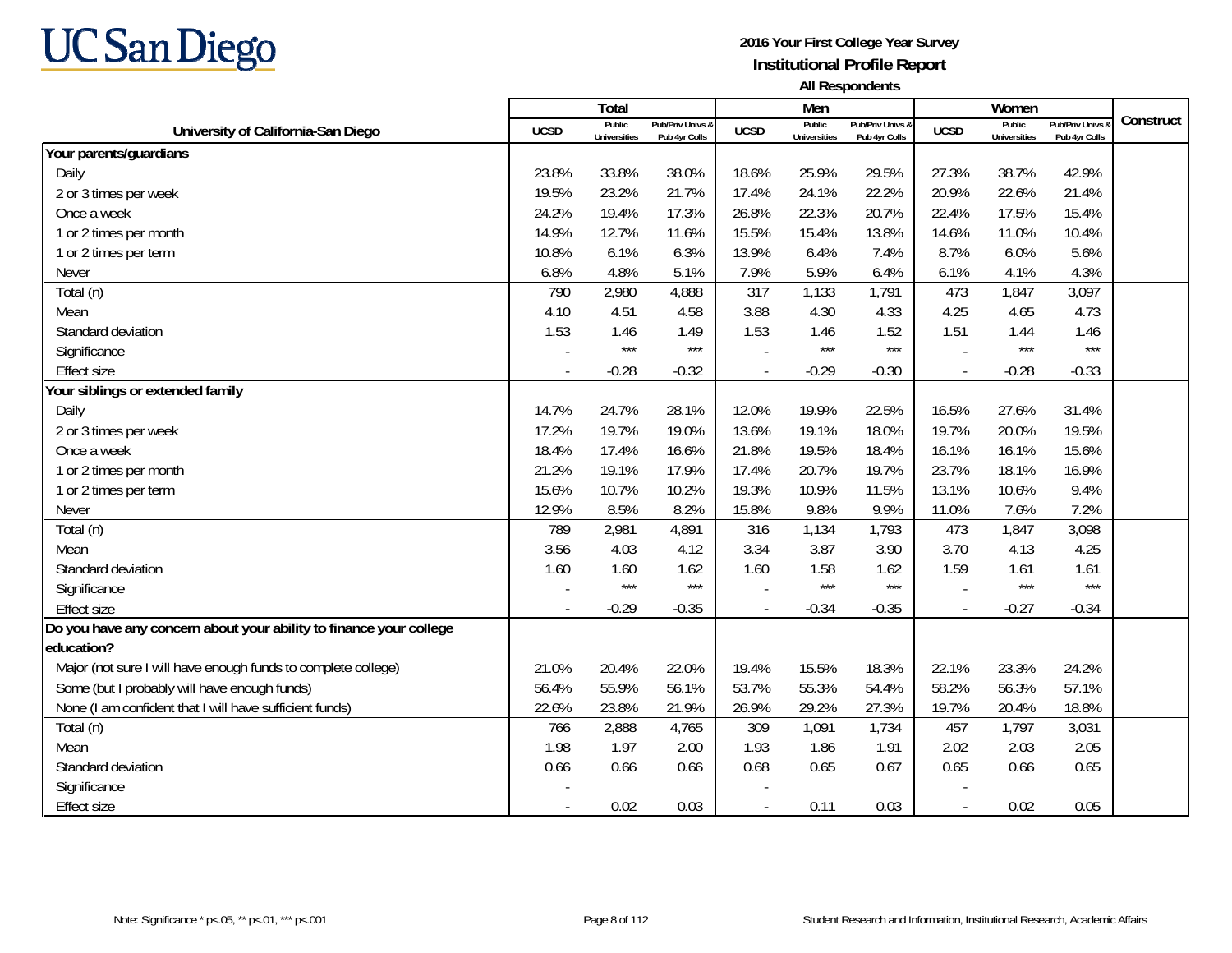

|                                                                         |             | Total                  |                                   |             | Men                           |                                   |                          | Women                         |                                        |           |
|-------------------------------------------------------------------------|-------------|------------------------|-----------------------------------|-------------|-------------------------------|-----------------------------------|--------------------------|-------------------------------|----------------------------------------|-----------|
| University of California-San Diego                                      | <b>UCSD</b> | Public<br>Universities | Pub/Priv Univs &<br>Pub 4yr Colls | <b>UCSD</b> | Public<br><b>Universities</b> | Pub/Priv Univs &<br>Pub 4yr Colls | <b>UCSD</b>              | Public<br><b>Universities</b> | <b>Pub/Priv Univs</b><br>Pub 4yr Colls | Construct |
| How much of the past year's educational expenses (room, board, tuition, |             |                        |                                   |             |                               |                                   |                          |                               |                                        |           |
| and fees) were covered from each of the following sources?              |             |                        |                                   |             |                               |                                   |                          |                               |                                        |           |
|                                                                         |             |                        |                                   |             |                               |                                   |                          |                               |                                        |           |
| Family resources (parents, relatives, spouse, etc.)                     |             |                        |                                   |             |                               |                                   |                          |                               |                                        |           |
| \$15,000 or more                                                        | 42.7%       | 26.6%                  | 20.6%                             | 43.8%       | 28.3%                         | 21.7%                             | 42.0%                    | 25.6%                         | 20.0%                                  |           |
| \$10,000 to \$14,999                                                    | 7.1%        | 10.8%                  | 9.0%                              | 6.5%        | 11.4%                         | 9.6%                              | 7.4%                     | 10.4%                         | 8.7%                                   |           |
| \$6,000 to \$9,999                                                      | 6.8%        | 10.5%                  | 10.2%                             | 6.8%        | 10.5%                         | 10.0%                             | 6.8%                     | 10.5%                         | 10.3%                                  |           |
| \$3,000 to \$5,999                                                      | 7.8%        | 12.5%                  | 12.7%                             | 8.1%        | 13.1%                         | 13.4%                             | 7.7%                     | 12.2%                         | 12.3%                                  |           |
| \$1 to \$2,999                                                          | 16.2%       | 21.6%                  | 24.1%                             | 17.5%       | 20.2%                         | 22.0%                             | 15.3%                    | 22.4%                         | 25.3%                                  |           |
| None                                                                    | 19.3%       | 17.9%                  | 23.3%                             | 17.2%       | 16.5%                         | 23.2%                             | 20.8%                    | 18.8%                         | 23.3%                                  |           |
| Total (n)                                                               | 765         | 2,885                  | 4,734                             | 308         | 1,093                         | 1,725                             | 457                      | 1,792                         | 3,009                                  |           |
| Mean                                                                    | 3.94        | 3.55                   | 3.19                              | 3.99        | 3.65                          | 3.26                              | 3.91                     | 3.48                          | 3.16                                   |           |
| Standard deviation                                                      | 2.06        | 1.89                   | 1.86                              | 2.04        | 1.88                          | 1.88                              | 2.08                     | 1.89                          | 1.85                                   |           |
| Significance                                                            |             | $***$                  | $***$                             |             | $***$                         | $***$                             | $\overline{\phantom{a}}$ | $***$                         | $***$                                  |           |
| <b>Effect size</b>                                                      | $\sim$      | 0.21                   | 0.40                              |             | 0.18                          | 0.39                              | $\overline{a}$           | 0.23                          | 0.41                                   |           |
| My own resources (income from work, work-study, etc.)                   |             |                        |                                   |             |                               |                                   |                          |                               |                                        |           |
| \$15,000 or more                                                        | 2.8%        | 1.1%                   | 1.3%                              | 3.0%        | 1.5%                          | 1.9%                              | 2.6%                     | 0.8%                          | 1.0%                                   |           |
| \$10,000 to \$14,999                                                    | 0.4%        | 0.9%                   | 1.0%                              | 1.0%        | 1.2%                          | 1.4%                              | 0.0%                     | 0.7%                          | 0.8%                                   |           |
| \$6,000 to \$9,999                                                      | 1.9%        | 2.3%                   | 2.5%                              | 2.3%        | 2.3%                          | 2.8%                              | 1.5%                     | 2.2%                          | 2.4%                                   |           |
| \$3,000 to \$5,999                                                      | 6.1%        | 6.3%                   | 6.7%                              | 7.3%        | 8.1%                          | 8.4%                              | 5.3%                     | 5.2%                          | 5.7%                                   |           |
| \$1 to \$2,999                                                          | 35.1%       | 35.9%                  | 37.3%                             | 33.0%       | 34.3%                         | 35.4%                             | 36.4%                    | 36.8%                         | 38.3%                                  |           |
| None                                                                    | 53.8%       | 53.6%                  | 51.2%                             | 53.5%       | 52.6%                         | 50.1%                             | 54.1%                    | 54.2%                         | 51.7%                                  |           |
| Total (n)                                                               | 756         | 2,844                  | 4,687                             | 303         | 1,074                         | 1,701                             | 453                      | 1,770                         | 2,986                                  |           |
| Mean                                                                    | 1.68        | 1.64                   | 1.69                              | 1.73        | 1.70                          | 1.75                              | 1.65                     | 1.61                          | 1.65                                   |           |
| Standard deviation                                                      | 1.03        | 0.90                   | 0.94                              | 1.09        | 0.98                          | 1.03                              | 0.98                     | 0.86                          | 0.89                                   |           |
| Significance                                                            |             |                        |                                   |             |                               |                                   |                          |                               |                                        |           |
| <b>Effect size</b>                                                      |             | 0.04                   | $-0.01$                           |             | 0.03                          | $-0.02$                           |                          | 0.05                          | 0.00                                   |           |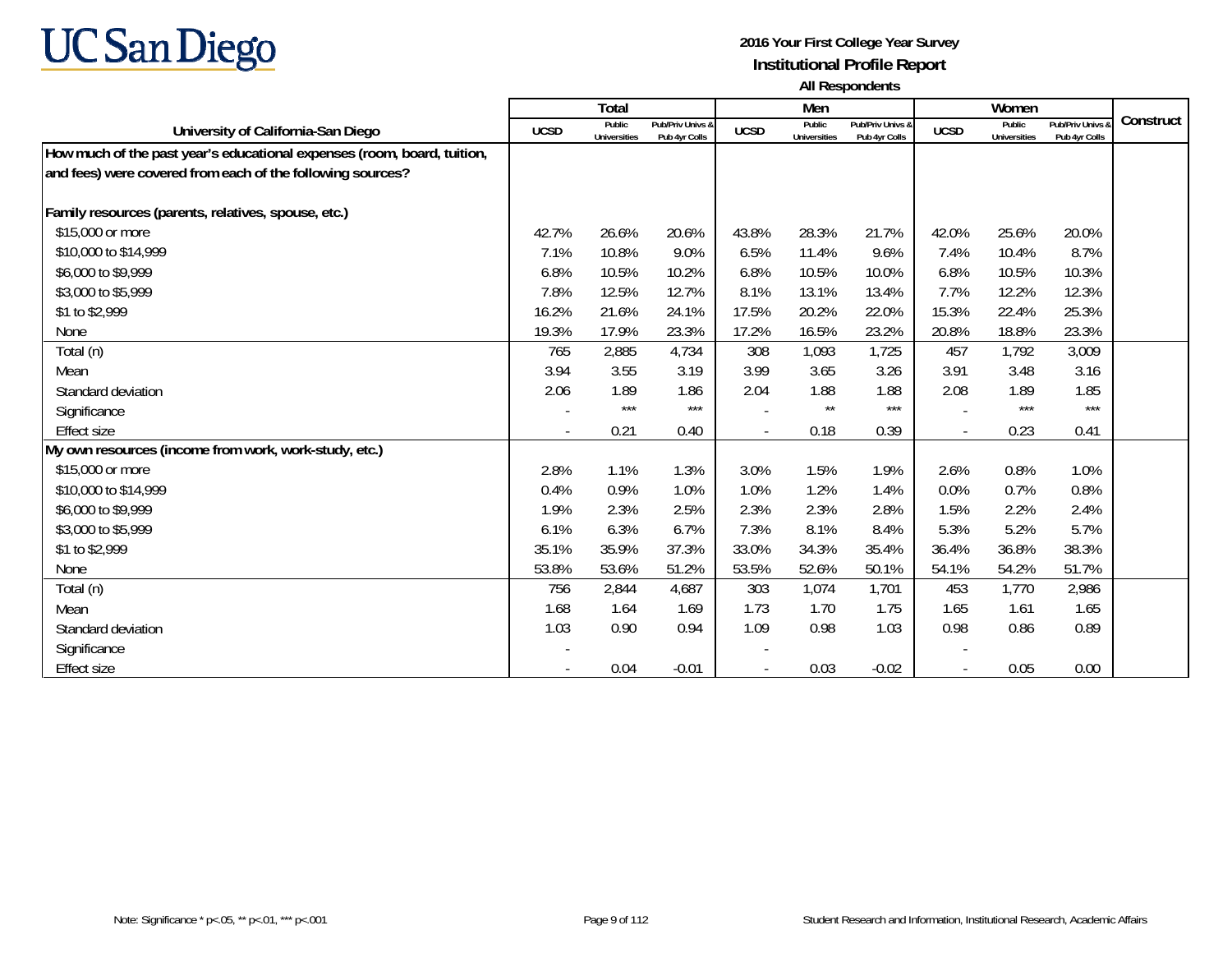

|                                                                         |                          | <b>Total</b>                  |                                   |             | Men                           |                                   |                          | Women                         |                                        |           |
|-------------------------------------------------------------------------|--------------------------|-------------------------------|-----------------------------------|-------------|-------------------------------|-----------------------------------|--------------------------|-------------------------------|----------------------------------------|-----------|
| University of California-San Diego                                      | <b>UCSD</b>              | Public<br><b>Universities</b> | Pub/Priv Univs &<br>Pub 4yr Colls | <b>UCSD</b> | Public<br><b>Universities</b> | Pub/Priv Univs &<br>Pub 4vr Colls | <b>UCSD</b>              | Public<br><b>Universities</b> | <b>Pub/Priv Univs</b><br>Pub 4yr Colls | Construct |
| How much of the past year's educational expenses (room, board, tuition, |                          |                               |                                   |             |                               |                                   |                          |                               |                                        |           |
| and fees) were covered from each of the following sources?              |                          |                               |                                   |             |                               |                                   |                          |                               |                                        |           |
|                                                                         |                          |                               |                                   |             |                               |                                   |                          |                               |                                        |           |
| Aid which need not be repaid (grants, scholarships, military, etc.)     |                          |                               |                                   |             |                               |                                   |                          |                               |                                        |           |
| \$15,000 or more                                                        | 22.8%                    | 14.9%                         | 12.2%                             | 22.3%       | 14.4%                         | 12.7%                             | 23.2%                    | 15.2%                         | 12.0%                                  |           |
| \$10,000 to \$14,999                                                    | 13.3%                    | 12.1%                         | 11.2%                             | 12.8%       | 10.9%                         | 10.9%                             | 13.7%                    | 12.9%                         | 11.4%                                  |           |
| \$6,000 to \$9,999                                                      | 6.7%                     | 12.7%                         | 12.9%                             | 6.6%        | 13.1%                         | 12.9%                             | 6.8%                     | 12.4%                         | 12.9%                                  |           |
| \$3,000 to \$5,999                                                      | 5.8%                     | 16.7%                         | 18.9%                             | 4.9%        | 16.0%                         | 17.1%                             | 6.4%                     | 17.1%                         | 19.9%                                  |           |
| \$1 to \$2,999                                                          | 10.9%                    | 17.5%                         | 18.3%                             | 9.8%        | 15.9%                         | 16.8%                             | 11.7%                    | 18.5%                         | 19.1%                                  |           |
| None                                                                    | 40.4%                    | 26.2%                         | 26.4%                             | 43.6%       | 29.7%                         | 29.6%                             | 38.2%                    | 24.0%                         | 24.7%                                  |           |
| Total (n)                                                               | 758                      | 2,873                         | 4,720                             | 305         | 1,086                         | 1,715                             | 453                      | 1,787                         | 3,005                                  |           |
| Mean                                                                    | 3.10                     | 3.12                          | 3.01                              | 3.02        | 3.02                          | 2.97                              | 3.16                     | 3.17                          | 3.03                                   |           |
| Standard deviation                                                      | 2.09                     | 1.78                          | 1.71                              | 2.11        | 1.79                          | 1.75                              | 2.08                     | 1.77                          | 1.69                                   |           |
| Significance                                                            |                          |                               |                                   |             |                               |                                   |                          |                               |                                        |           |
| <b>Effect size</b>                                                      | $\sim$                   | $-0.01$                       | 0.05                              |             | 0.00                          | 0.03                              | $\sim$                   | $-0.01$                       | 0.08                                   |           |
| Aid which must be repaid (loans, etc.)                                  |                          |                               |                                   |             |                               |                                   |                          |                               |                                        |           |
| \$15,000 or more                                                        | 6.8%                     | 6.7%                          | 6.3%                              | 4.3%        | 5.9%                          | 5.4%                              | 8.4%                     | 7.1%                          | 6.8%                                   |           |
| \$10,000 to \$14,999                                                    | 5.0%                     | 6.5%                          | 6.8%                              | 4.3%        | 7.1%                          | 7.3%                              | 5.5%                     | 6.1%                          | 6.5%                                   |           |
| \$6,000 to \$9,999                                                      | 8.2%                     | 9.0%                          | 9.4%                              | 9.6%        | 9.4%                          | 10.3%                             | 7.3%                     | 8.7%                          | 9.0%                                   |           |
| \$3,000 to \$5,999                                                      | 15.5%                    | 19.4%                         | 19.4%                             | 14.6%       | 17.0%                         | 17.1%                             | 16.1%                    | 20.9%                         | 20.8%                                  |           |
| \$1 to \$2,999                                                          | 6.6%                     | 9.2%                          | 9.8%                              | 7.6%        | 8.1%                          | 9.6%                              | 6.0%                     | 9.9%                          | 10.0%                                  |           |
| None                                                                    | 57.8%                    | 49.2%                         | 48.2%                             | 59.5%       | 52.5%                         | 50.3%                             | 56.7%                    | 47.3%                         | 47.1%                                  |           |
| Total (n)                                                               | 754                      | 2,850                         | 4,685                             | 301         | 1,071                         | 1,694                             | 453                      | 1,779                         | 2,991                                  |           |
| Mean                                                                    | 2.16                     | 2.34                          | 2.36                              | 2.05        | 2.28                          | 2.31                              | 2.24                     | 2.38                          | 2.38                                   |           |
| Standard deviation                                                      | 1.60                     | 1.61                          | 1.59                              | 1.49        | 1.60                          | 1.59                              | 1.68                     | 1.61                          | 1.60                                   |           |
| Significance                                                            | $\overline{a}$           | $\star\star$                  | $\star\star$                      |             | $\star$                       | $\star\star$                      |                          |                               |                                        |           |
| <b>Effect size</b>                                                      |                          | $-0.11$                       | $-0.13$                           |             | $-0.14$                       | $-0.16$                           |                          | $-0.09$                       | $-0.09$                                |           |
| Since entering this college, how often have you felt:                   |                          |                               |                                   |             |                               |                                   |                          |                               |                                        |           |
|                                                                         |                          |                               |                                   |             |                               |                                   |                          |                               |                                        |           |
| Lonely or homesick                                                      |                          |                               |                                   |             |                               |                                   |                          |                               |                                        |           |
| Frequently                                                              | 21.7%                    | 17.3%                         | 17.6%                             | 19.6%       | 14.2%                         | 13.9%                             | 23.1%                    | 19.3%                         | 19.7%                                  |           |
| Occasionally                                                            | 54.5%                    | 50.3%                         | 47.9%                             | 48.9%       | 43.7%                         | 42.3%                             | 58.4%                    | 54.3%                         | 51.2%                                  |           |
| Not at all                                                              | 23.8%                    | 32.4%                         | 34.5%                             | 31.5%       | 42.1%                         | 43.8%                             | 18.5%                    | 26.4%                         | 29.1%                                  |           |
| Total (n)                                                               | 770                      | 2,908                         | 4,783                             | 311         | 1,107                         | 1,752                             | 459                      | 1,801                         | 3,031                                  |           |
| Mean                                                                    | 1.98                     | 1.85                          | 1.83                              | 1.88        | 1.72                          | 1.70                              | 2.05                     | 1.93                          | 1.91                                   |           |
| Standard deviation                                                      | 0.67                     | 0.69                          | 0.70                              | 0.71        | 0.70                          | 0.70                              | 0.64                     | 0.67                          | 0.69                                   |           |
| Significance                                                            |                          | $***$                         | $***$                             |             | $***$                         | $***$                             |                          | $***$                         | $***$                                  |           |
| <b>Effect size</b>                                                      | $\overline{\phantom{a}}$ | 0.19                          | 0.21                              |             | 0.23                          | 0.26                              | $\overline{\phantom{a}}$ | 0.18                          | 0.20                                   |           |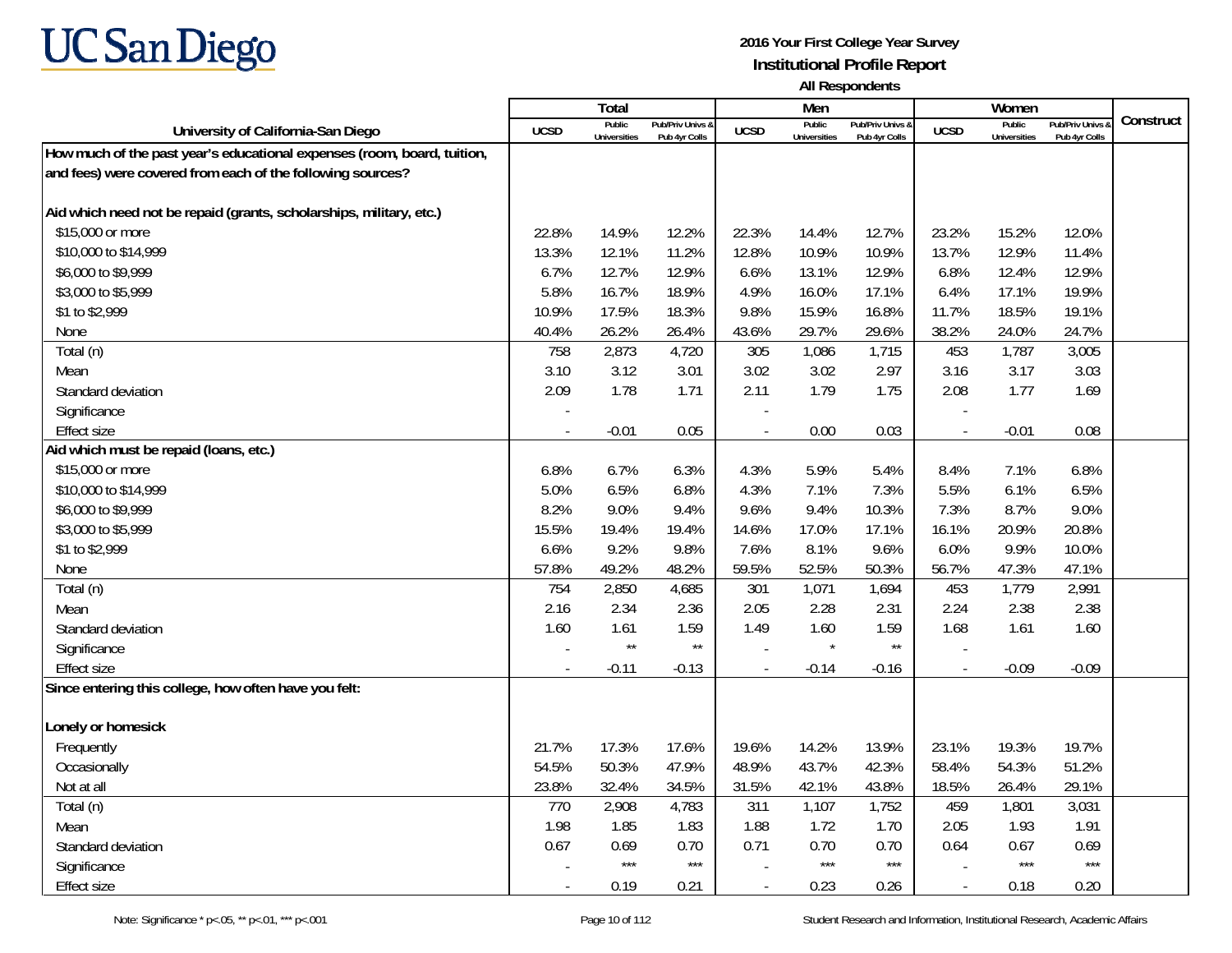

|                                    |                          | Total                         |                                   |             | Men                           |                                   |                          | Women                         |                                   |           |
|------------------------------------|--------------------------|-------------------------------|-----------------------------------|-------------|-------------------------------|-----------------------------------|--------------------------|-------------------------------|-----------------------------------|-----------|
| University of California-San Diego | <b>UCSD</b>              | Public<br><b>Universities</b> | Pub/Priv Univs &<br>Pub 4yr Colls | <b>UCSD</b> | Public<br><b>Universities</b> | Pub/Priv Univs &<br>Pub 4vr Colls | <b>UCSD</b>              | Public<br><b>Universities</b> | Pub/Priv Univs &<br>Pub 4yr Colls | Construct |
| Isolated from campus life          |                          |                               |                                   |             |                               |                                   |                          |                               |                                   |           |
| Frequently                         | 29.7%                    | 19.1%                         | 19.9%                             | 32.5%       | 18.6%                         | 19.0%                             | 27.9%                    | 19.4%                         | 20.4%                             |           |
| Occasionally                       | 44.5%                    | 41.9%                         | 39.9%                             | 40.8%       | 39.1%                         | 37.0%                             | 47.1%                    | 43.5%                         | 41.5%                             |           |
| Not at all                         | 25.7%                    | 39.0%                         | 40.2%                             | 26.7%       | 42.3%                         | 44.0%                             | 25.1%                    | 37.0%                         | 38.1%                             |           |
| Total (n)                          | 770                      | 2,908                         | 4,778                             | 311         | 1,107                         | 1,749                             | 459                      | 1,801                         | 3,029                             |           |
| Mean                               | 2.04                     | 1.80                          | 1.80                              | 2.06        | 1.76                          | .75                               | 2.03                     | 1.82                          | 1.82                              |           |
| Standard deviation                 | 0.74                     | 0.74                          | 0.75                              | 0.77        | 0.74                          | 0.75                              | 0.73                     | 0.73                          | 0.74                              |           |
| Significance                       | $\overline{\phantom{a}}$ | $***$                         | $***$                             |             | $***$                         | $***$                             |                          | $***$                         | $***$                             |           |
| Effect size                        |                          | 0.32                          | 0.32                              |             | 0.41                          | 0.41                              | $\overline{\phantom{a}}$ | 0.29                          | 0.28                              |           |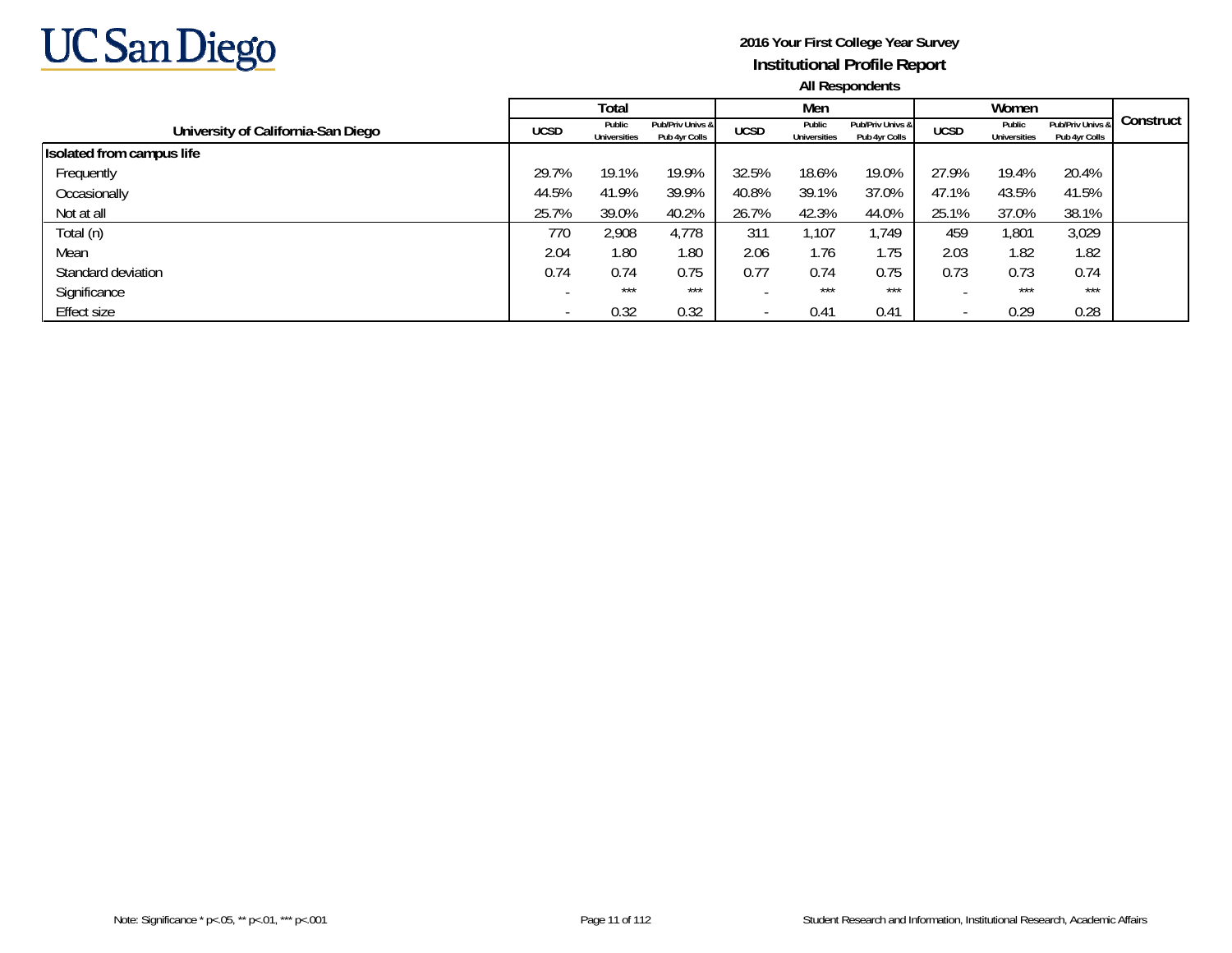

|                                                       |             | Total                         |                                   |             | Men                           |                                   |                          | Women                         |                                        |           |
|-------------------------------------------------------|-------------|-------------------------------|-----------------------------------|-------------|-------------------------------|-----------------------------------|--------------------------|-------------------------------|----------------------------------------|-----------|
| University of California-San Diego                    | <b>UCSD</b> | Public<br><b>Universities</b> | Pub/Priv Univs &<br>Pub 4yr Colls | <b>UCSD</b> | Public<br><b>Universities</b> | Pub/Priv Univs &<br>Pub 4yr Colls | <b>UCSD</b>              | Public<br><b>Universities</b> | <b>Pub/Priv Univs</b><br>Pub 4yr Colls | Construct |
| Since entering this college, how often have you felt: |             |                               |                                   |             |                               |                                   |                          |                               |                                        |           |
|                                                       |             |                               |                                   |             |                               |                                   |                          |                               |                                        |           |
| Unsafe on this campus                                 |             |                               |                                   |             |                               |                                   |                          |                               |                                        |           |
| Frequently                                            | 2.1%        | 3.0%                          | 3.3%                              | 2.9%        | 2.5%                          | 3.0%                              | 1.5%                     | 3.2%                          | 3.4%                                   |           |
| Occasionally                                          | 25.4%       | 25.5%                         | 25.8%                             | 15.8%       | 16.1%                         | 16.3%                             | 31.8%                    | 31.3%                         | 31.3%                                  |           |
| Not at all                                            | 72.6%       | 71.5%                         | 70.9%                             | 81.3%       | 81.4%                         | 80.7%                             | 66.7%                    | 65.5%                         | 65.3%                                  |           |
| Total (n)                                             | 769         | 2,906                         | 4,782                             | 310         | 1,105                         | 1,749                             | 459                      | 1,801                         | 3,033                                  |           |
| Mean                                                  | 1.30        | 1.31                          | 1.32                              | 1.22        | 1.21                          | 1.22                              | 1.35                     | 1.38                          | 1.38                                   |           |
| Standard deviation                                    | 0.50        | 0.52                          | 0.53                              | 0.48        | 0.47                          | 0.48                              | 0.51                     | 0.55                          | 0.55                                   |           |
| Significance                                          |             |                               |                                   |             |                               |                                   |                          |                               |                                        |           |
| <b>Effect size</b>                                    |             | $-0.02$                       | $-0.04$                           | $\sim$      | 0.02                          | 0.00                              | $\sim$                   | $-0.05$                       | $-0.05$                                |           |
| Worried about your health                             |             |                               |                                   |             |                               |                                   |                          |                               |                                        |           |
| Frequently                                            | 16.9%       | 13.6%                         | 13.3%                             | 14.8%       | 9.8%                          | 9.2%                              | 18.3%                    | 16.0%                         | 15.6%                                  |           |
| Occasionally                                          | 47.9%       | 42.6%                         | 41.8%                             | 43.4%       | 36.3%                         | 37.0%                             | 51.0%                    | 46.6%                         | 44.6%                                  |           |
| Not at all                                            | 35.2%       | 43.8%                         | 44.9%                             | 41.8%       | 54.0%                         | 53.8%                             | 30.7%                    | 37.5%                         | 39.8%                                  |           |
| Total (n)                                             | 770         | 2,904                         | 4,772                             | 311         | 1,106                         | 1,748                             | 459                      | 1,798                         | 3,024                                  |           |
| Mean                                                  | 1.82        | 1.70                          | 1.68                              | 1.73        | 1.56                          | 1.55                              | 1.88                     | 1.78                          | 1.76                                   |           |
| Standard deviation                                    | 0.70        | 0.69                          | 0.69                              | 0.70        | 0.67                          | 0.66                              | 0.69                     | 0.70                          | 0.70                                   |           |
| Significance                                          |             | $***$                         | $***$                             |             | $***$                         | $***$                             |                          | $\star\star$                  | $***$                                  |           |
| <b>Effect size</b>                                    |             | 0.17                          | 0.20                              |             | 0.25                          | 0.27                              | $\overline{\phantom{a}}$ | 0.14                          | 0.17                                   |           |
| That your courses inspired you to think in new ways   |             |                               |                                   |             |                               |                                   |                          |                               |                                        |           |
| Frequently                                            | 37.8%       | 37.5%                         | 38.9%                             | 33.9%       | 32.5%                         | 34.9%                             | 40.5%                    | 40.5%                         | 41.3%                                  |           |
| Occasionally                                          | 51.4%       | 51.3%                         | 50.0%                             | 53.2%       | 53.6%                         | 51.6%                             | 50.1%                    | 49.9%                         | 49.1%                                  |           |
| Not at all                                            | 10.8%       | 11.2%                         | 11.1%                             | 12.9%       | 13.8%                         | 13.5%                             | 9.4%                     | 9.6%                          | 9.6%                                   |           |
| Total (n)                                             | 769         | 2,905                         | 4,773                             | 310         | 1,106                         | 1,746                             | 459                      | 1,799                         | 3,027                                  |           |
| Mean                                                  | 2.27        | 2.26                          | 2.28                              | 2.21        | 2.19                          | 2.21                              | 2.31                     | 2.31                          | 2.32                                   |           |
| Standard deviation                                    | 0.64        | 0.65                          | 0.65                              | 0.65        | 0.66                          | 0.66                              | 0.63                     | 0.64                          | 0.64                                   |           |
| Significance                                          |             |                               |                                   |             |                               |                                   |                          |                               |                                        |           |
| <b>Effect size</b>                                    |             | 0.02                          | 0.02                              |             | 0.03                          | 0.00                              |                          | 0.00                          | 0.02                                   |           |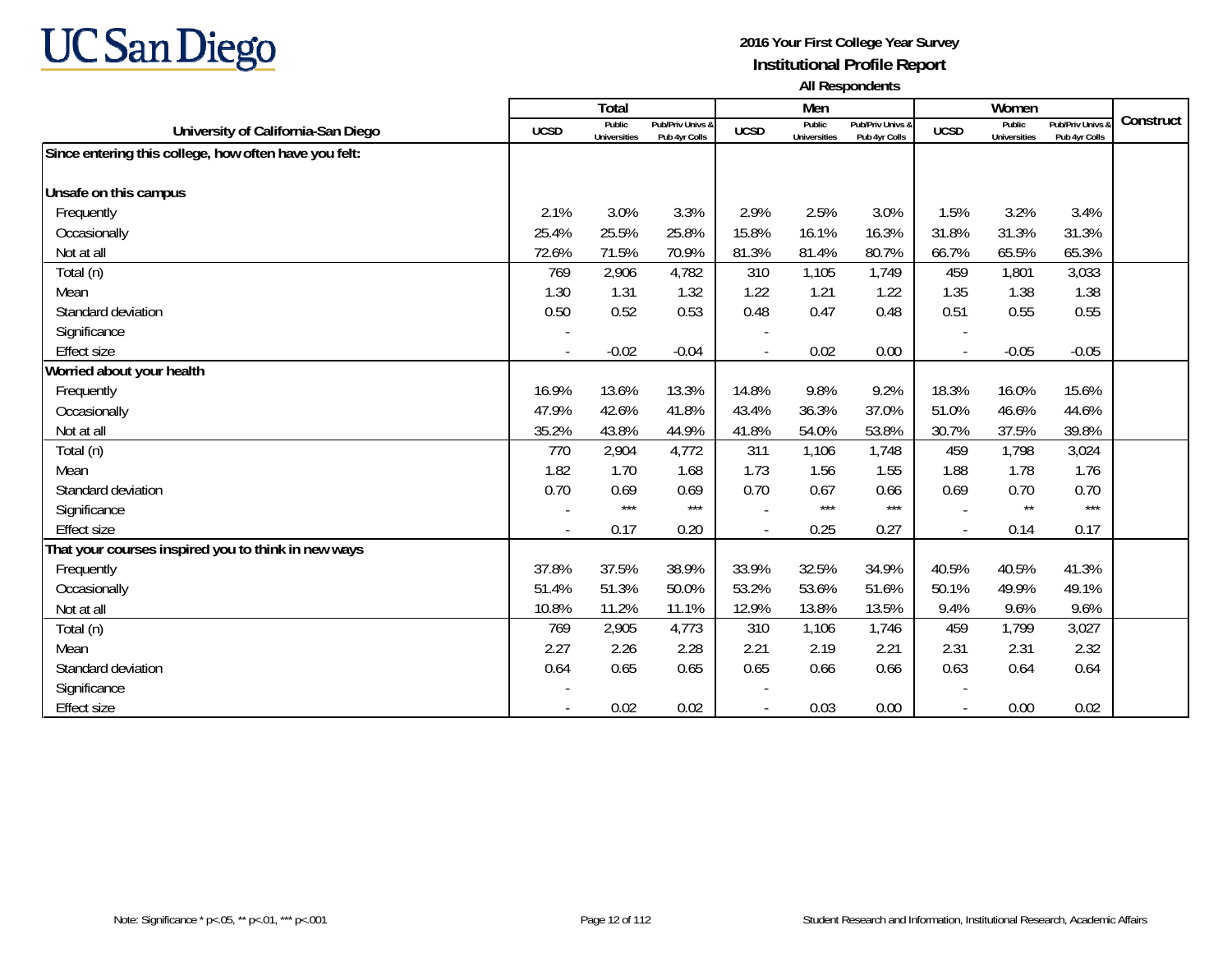

|                                                                   |                | <b>Total</b>                  |                                   |             | Men                           |                                   |                          | Women                         |                                        |           |
|-------------------------------------------------------------------|----------------|-------------------------------|-----------------------------------|-------------|-------------------------------|-----------------------------------|--------------------------|-------------------------------|----------------------------------------|-----------|
| University of California-San Diego                                | <b>UCSD</b>    | Public<br><b>Universities</b> | Pub/Priv Univs &<br>Pub 4yr Colls | <b>UCSD</b> | Public<br><b>Universities</b> | Pub/Priv Univs &<br>Pub 4yr Colls | <b>UCSD</b>              | Public<br><b>Universities</b> | <b>Pub/Priv Univs</b><br>Pub 4yr Colls | Construct |
| Since entering this college, how often have you felt:             |                |                               |                                   |             |                               |                                   |                          |                               |                                        |           |
|                                                                   |                |                               |                                   |             |                               |                                   |                          |                               |                                        |           |
| That your job responsibilities interfered with your schoolwork    |                |                               |                                   |             |                               |                                   |                          |                               |                                        |           |
| Frequently                                                        | 11.8%          | 8.2%                          | 10.7%                             | 9.4%        | 6.1%                          | 8.7%                              | 13.5%                    | 9.6%                          | 11.9%                                  |           |
| Occasionally                                                      | 28.7%          | 24.9%                         | 26.1%                             | 27.7%       | 24.8%                         | 25.7%                             | 29.4%                    | 25.0%                         | 26.2%                                  |           |
| Not at all                                                        | 59.4%          | 66.9%                         | 63.2%                             | 62.9%       | 69.2%                         | 65.6%                             | 57.1%                    | 65.4%                         | 61.8%                                  |           |
| Total (n)                                                         | 769            | 2,902                         | 4,773                             | 310         | 1,103                         | 1,748                             | 459                      | 1,799                         | 3,025                                  |           |
| Mean                                                              | 1.52           | 1.41                          | 1.48                              | 1.46        | 1.37                          | 1.43                              | 1.56                     | 1.44                          | 1.50                                   |           |
| Standard deviation                                                | 0.70           | 0.64                          | 0.68                              | 0.66        | 0.60                          | 0.65                              | 0.72                     | 0.66                          | 0.70                                   |           |
| Significance                                                      |                | $***$                         |                                   |             | $\star$                       |                                   |                          | $***$                         |                                        |           |
| <b>Effect size</b>                                                | $\sim$         | 0.17                          | 0.06                              |             | 0.15                          | 0.05                              | $\overline{\phantom{a}}$ | 0.18                          | 0.09                                   |           |
| That your family responsibilities interfered with your schoolwork |                |                               |                                   |             |                               |                                   |                          |                               |                                        |           |
| Frequently                                                        | 10.2%          | 7.8%                          | 10.0%                             | 6.8%        | 5.7%                          | 6.9%                              | 12.5%                    | 9.1%                          | 11.7%                                  |           |
| Occasionally                                                      | 33.6%          | 30.5%                         | 32.3%                             | 33.9%       | 28.9%                         | 30.1%                             | 33.5%                    | 31.4%                         | 33.6%                                  |           |
| Not at all                                                        | 56.2%          | 61.7%                         | 57.7%                             | 59.4%       | 65.4%                         | 63.0%                             | 54.0%                    | 59.5%                         | 54.7%                                  |           |
| Total (n)                                                         | 767            | 2,896                         | 4,768                             | 310         | 1,104                         | 1,749                             | 457                      | 1,792                         | 3,019                                  |           |
| Mean                                                              | 1.54           | 1.46                          | 1.52                              | 1.47        | 1.40                          | 1.44                              | 1.58                     | 1.50                          | 1.57                                   |           |
| Standard deviation                                                | 0.67           | 0.64                          | 0.67                              | 0.62        | 0.60                          | 0.62                              | 0.70                     | 0.66                          | 0.69                                   |           |
| Significance                                                      |                | $\star\star$                  |                                   |             |                               |                                   |                          | $\star$                       |                                        |           |
| <b>Effect size</b>                                                | $\blacksquare$ | 0.13                          | 0.03                              |             | 0.12                          | 0.05                              | $\overline{\phantom{a}}$ | 0.12                          | 0.01                                   |           |
| Family support to succeed                                         |                |                               |                                   |             |                               |                                   |                          |                               |                                        |           |
| Frequently                                                        | 45.6%          | 55.0%                         | 53.6%                             | 45.0%       | 52.9%                         | 50.7%                             | 46.0%                    | 56.3%                         | 55.3%                                  |           |
| Occasionally                                                      | 40.2%          | 33.7%                         | 34.8%                             | 41.4%       | 34.1%                         | 35.1%                             | 39.4%                    | 33.4%                         | 34.5%                                  |           |
| Not at all                                                        | 14.2%          | 11.3%                         | 11.6%                             | 13.6%       | 13.0%                         | 14.1%                             | 14.6%                    | 10.2%                         | 10.2%                                  |           |
| Total (n)                                                         | 768            | 2,902                         | 4,774                             | 309         | 1,102                         | 1,746                             | 459                      | 1,800                         | 3,028                                  |           |
| Mean                                                              | 2.31           | 2.44                          | 2.42                              | 2.31        | 2.40                          | 2.37                              | 2.31                     | 2.46                          | 2.45                                   |           |
| Standard deviation                                                | 0.71           | 0.69                          | 0.69                              | 0.70        | 0.71                          | 0.72                              | 0.71                     | 0.67                          | 0.67                                   |           |
| Significance                                                      |                | $***$                         | $***$                             |             | $\star$                       |                                   |                          | $***$                         | $***$                                  |           |
| <b>Effect size</b>                                                |                | $-0.19$                       | $-0.16$                           |             | $-0.13$                       | $-0.08$                           |                          | $-0.22$                       | $-0.21$                                |           |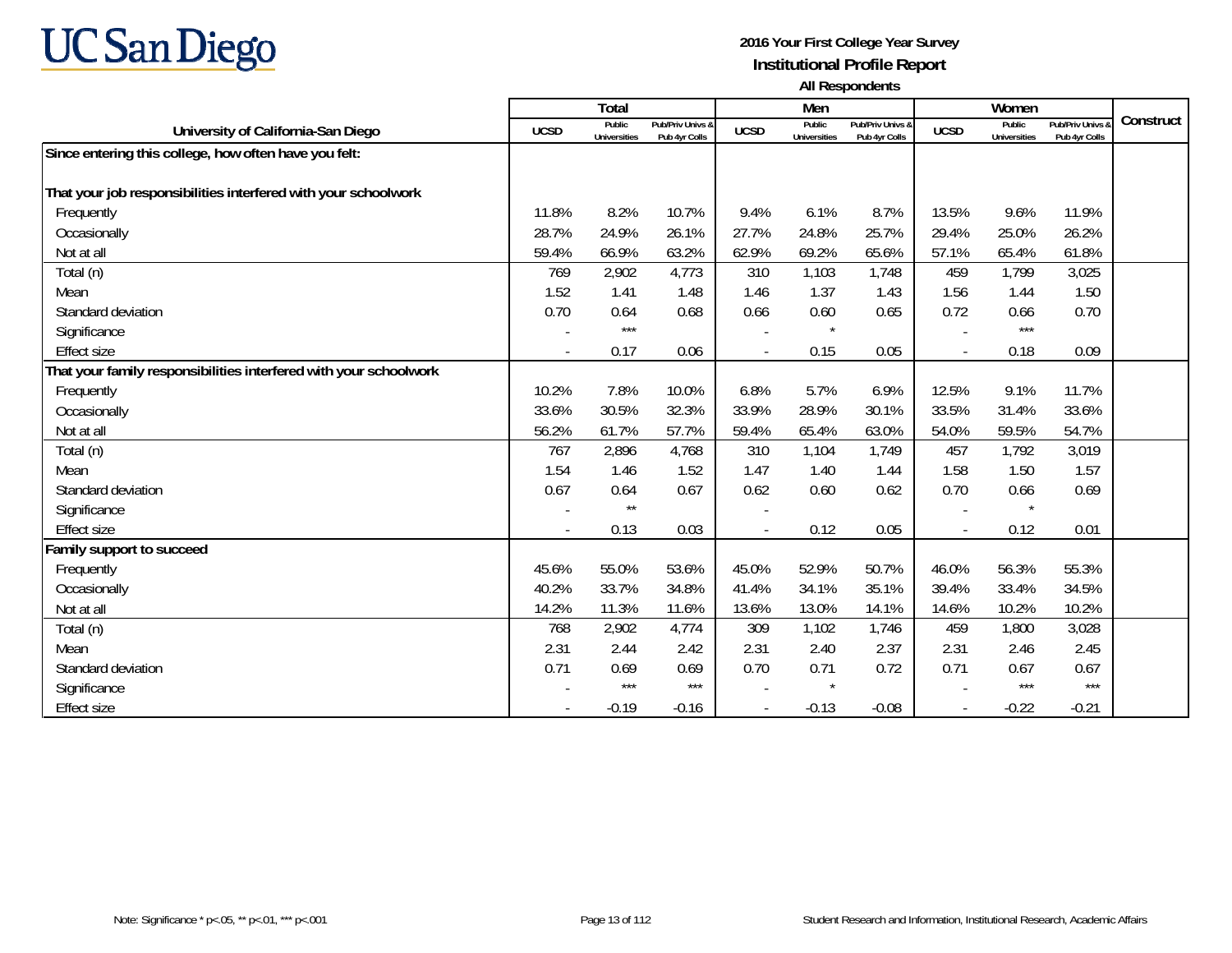

|                                                                          |             | <b>Total</b>                  |                                   |             | Men                           |                                   |             | Women                         |                                 |           |
|--------------------------------------------------------------------------|-------------|-------------------------------|-----------------------------------|-------------|-------------------------------|-----------------------------------|-------------|-------------------------------|---------------------------------|-----------|
| University of California-San Diego                                       | <b>UCSD</b> | Public<br><b>Universities</b> | Pub/Priv Univs &<br>Pub 4yr Colls | <b>UCSD</b> | Public<br><b>Universities</b> | Pub/Priv Univs &<br>Pub 4vr Colls | <b>UCSD</b> | Public<br><b>Universities</b> | Pub/Priv Univs<br>Pub 4yr Colls | Construct |
| Since entering this college, how often have you felt:                    |             |                               |                                   |             |                               |                                   |             |                               |                                 |           |
|                                                                          |             |                               |                                   |             |                               |                                   |             |                               |                                 |           |
| That faculty provided me with feedback that helped me assess my progress |             |                               |                                   |             |                               |                                   |             |                               |                                 |           |
| in class                                                                 |             |                               |                                   |             |                               |                                   |             |                               |                                 |           |
| Frequently                                                               | 21.2%       | 30.9%                         | 33.1%                             | 17.7%       | 31.5%                         | 32.2%                             | 23.5%       | 30.5%                         | 33.6%                           |           |
| Occasionally                                                             | 62.3%       | 57.5%                         | 55.0%                             | 62.3%       | 56.4%                         | 54.0%                             | 62.3%       | 58.1%                         | 55.5%                           |           |
| Not at all                                                               | 16.5%       | 11.7%                         | 12.0%                             | 20.0%       | 12.1%                         | 13.8%                             | 14.2%       | 11.4%                         | 10.9%                           |           |
| Total (n)                                                                | 769         | 2,901                         | 4,775                             | 310         | 1,105                         | 1,752                             | 459         | 1,796                         | 3,023                           |           |
| Mean                                                                     | 2.05        | 2.19                          | 2.21                              | 1.98        | 2.19                          | 2.18                              | 2.09        | 2.19                          | 2.23                            |           |
| Standard deviation                                                       | 0.61        | 0.62                          | 0.64                              | 0.61        | 0.63                          | 0.65                              | 0.61        | 0.62                          | 0.63                            |           |
| Significance                                                             |             | $***$                         | $***$                             |             | $***$                         | $***$                             |             | $^{\star\star}$               | $***$                           |           |
| <b>Effect size</b>                                                       |             | $-0.23$                       | $-0.25$                           |             | $-0.33$                       | $-0.31$                           |             | $-0.16$                       | $-0.22$                         |           |
| That my contributions were valued in class                               |             |                               |                                   |             |                               |                                   |             |                               |                                 |           |
| Frequently                                                               | 20.2%       | 30.9%                         | 32.2%                             | 17.4%       | 32.1%                         | 33.0%                             | 22.0%       | 30.1%                         | 31.7%                           |           |
| Occasionally                                                             | 56.8%       | 54.8%                         | 53.8%                             | 59.0%       | 53.7%                         | 52.5%                             | 55.3%       | 55.5%                         | 54.5%                           |           |
| Not at all                                                               | 23.0%       | 14.3%                         | 14.1%                             | 23.5%       | 14.2%                         | 14.5%                             | 22.7%       | 14.4%                         | 13.8%                           |           |
| Total (n)                                                                | 769         | 2,901                         | 4,777                             | 310         | 1,103                         | 1,749                             | 459         | 1,798                         | 3,028                           |           |
| Mean                                                                     | 1.97        | 2.17                          | 2.18                              | 1.94        | 2.18                          | 2.18                              | 1.99        | 2.16                          | 2.18                            |           |
| Standard deviation                                                       | 0.66        | 0.65                          | 0.66                              | 0.64        | 0.66                          | 0.66                              | 0.67        | 0.65                          | 0.65                            |           |
| Significance                                                             |             | $***$                         | $***$                             |             | ***                           | $***$                             |             | $***$                         | $***$                           |           |
| <b>Effect size</b>                                                       |             | $-0.31$                       | $-0.32$                           |             | $-0.36$                       | $-0.36$                           |             | $-0.26$                       | $-0.29$                         |           |
| That faculty encouraged me to ask questions and participate in           |             |                               |                                   |             |                               |                                   |             |                               |                                 |           |
| discussions                                                              |             |                               |                                   |             |                               |                                   |             |                               |                                 |           |
| Frequently                                                               | 37.3%       | 46.2%                         | 47.6%                             | 35.5%       | 47.1%                         | 47.5%                             | 38.6%       | 45.7%                         | 47.7%                           |           |
| Occasionally                                                             | 52.3%       | 46.1%                         | 44.3%                             | 52.3%       | 44.8%                         | 43.2%                             | 52.3%       | 46.8%                         | 45.0%                           |           |
| Not at all                                                               | 10.4%       | 7.8%                          | 8.1%                              | 12.3%       | 8.2%                          | 9.4%                              | 9.2%        | 7.5%                          | 7.3%                            |           |
| Total (n)                                                                | 769         | 2,903                         | 4,776                             | 310         | 1,103                         | 1,747                             | 459         | 1,800                         | 3,029                           |           |
| Mean                                                                     | 2.27        | 2.38                          | 2.40                              | 2.23        | 2.39                          | 2.38                              | 2.29        | 2.38                          | 2.40                            |           |
| Standard deviation                                                       | 0.64        | 0.63                          | 0.63                              | 0.65        | 0.63                          | 0.65                              | 0.63        | 0.62                          | 0.62                            |           |
| Significance                                                             |             | $***$                         | $***$                             |             | $***$                         | $***$                             |             | $^{\star\star}$               | $***$                           |           |
| <b>Effect size</b>                                                       |             | $-0.17$                       | $-0.21$                           |             | $-0.25$                       | $-0.23$                           | $\sim$      | $-0.15$                       | $-0.18$                         |           |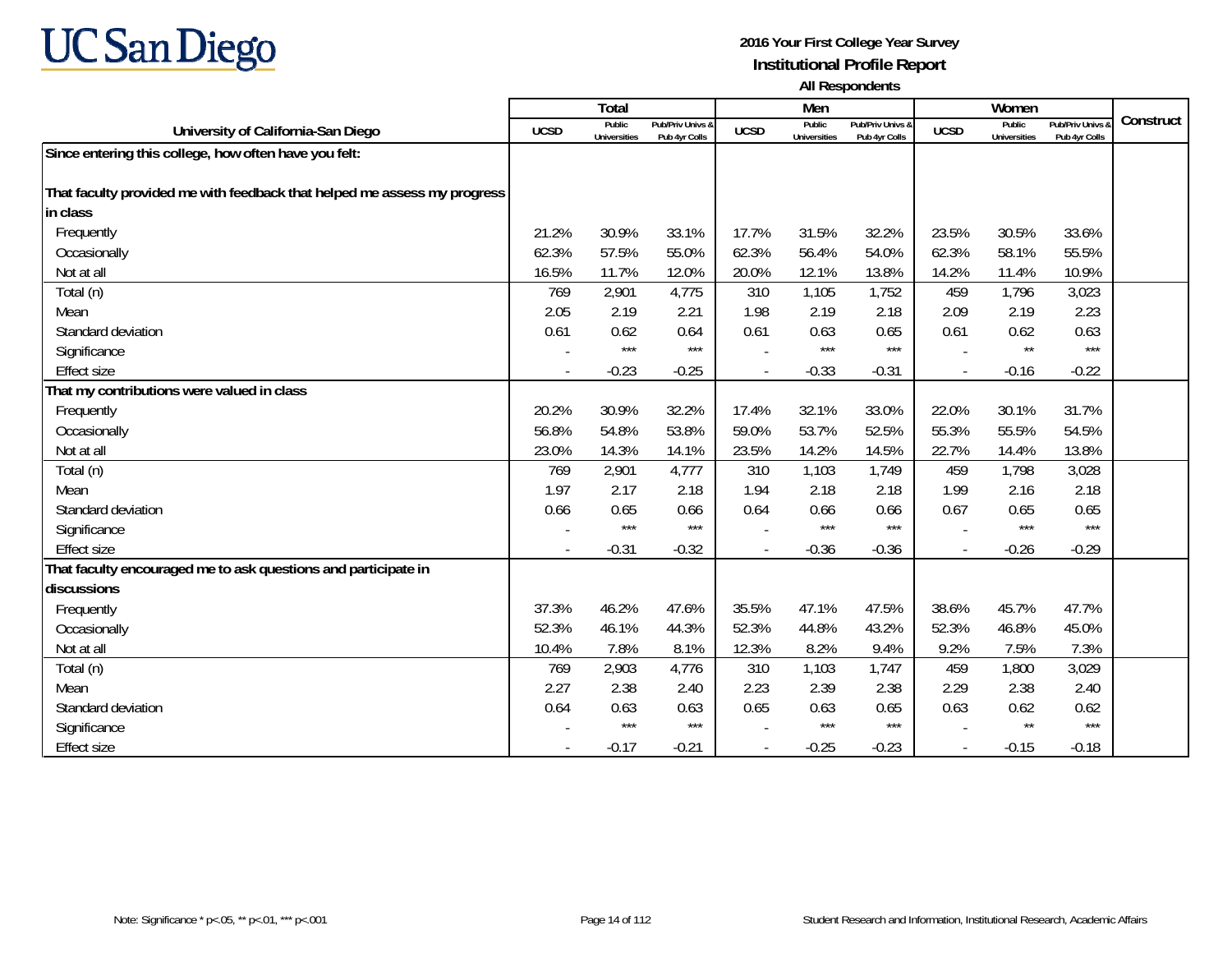

|                                                                               |                | Total                         |                                   |                | Men                           |                                   |                          | Women                         |                                        |              |
|-------------------------------------------------------------------------------|----------------|-------------------------------|-----------------------------------|----------------|-------------------------------|-----------------------------------|--------------------------|-------------------------------|----------------------------------------|--------------|
| University of California-San Diego                                            | <b>UCSD</b>    | Public<br><b>Universities</b> | Pub/Priv Univs &<br>Pub 4yr Colls | <b>UCSD</b>    | Public<br><b>Universities</b> | Pub/Priv Univs &<br>Pub 4yr Colls | <b>UCSD</b>              | Public<br><b>Universities</b> | <b>Pub/Priv Univs</b><br>Pub 4yr Colls | Construct    |
| Please rate your satisfaction with this institution on each of the aspects of |                |                               |                                   |                |                               |                                   |                          |                               |                                        |              |
| college life listed below:                                                    |                |                               |                                   |                |                               |                                   |                          |                               |                                        |              |
|                                                                               |                |                               |                                   |                |                               |                                   |                          |                               |                                        |              |
| General education and core curriculum courses                                 |                |                               |                                   |                |                               |                                   |                          |                               |                                        |              |
| Very satisfied                                                                | 11.7%          | 19.2%                         | 19.5%                             | 11.6%          | 18.9%                         | 19.2%                             | 11.8%                    | 19.3%                         | 19.6%                                  |              |
| Satisfied                                                                     | 44.2%          | 50.5%                         | 49.3%                             | 38.6%          | 48.0%                         | 46.8%                             | 48.0%                    | 52.0%                         | 50.7%                                  |              |
| Neutral                                                                       | 23.6%          | 20.6%                         | 21.7%                             | 23.2%          | 21.3%                         | 22.4%                             | 23.8%                    | 20.2%                         | 21.4%                                  | Satisfaction |
| <b>Dissatisfied</b>                                                           | 13.9%          | 7.0%                          | 6.6%                              | 16.4%          | 8.1%                          | 7.6%                              | 12.2%                    | 6.3%                          | 6.0%                                   | with         |
| Very dissatisfied                                                             | 6.6%           | 2.8%                          | 2.9%                              | 10.2%          | 3.6%                          | 3.9%                              | 4.2%                     | 2.2%                          | 2.3%                                   | Coursework   |
| Total (n)                                                                     | 726            | 2,783                         | 4,554                             | 293            | 1,043                         | 1,655                             | 433                      | 1,740                         | 2,899                                  |              |
| Mean                                                                          | 3.40           | 3.76                          | 3.76                              | 3.25           | 3.70                          | 3.70                              | 3.51                     | 3.80                          | 3.79                                   |              |
| Standard deviation                                                            | 1.07           | 0.93                          | 0.94                              | 1.17           | 0.98                          | 0.99                              | 0.99                     | 0.90                          | 0.90                                   |              |
| Significance                                                                  |                | $***$                         | $***$                             |                | $***$                         | $***$                             |                          | $***$                         | $***$                                  |              |
| <b>Effect size</b>                                                            |                | $-0.39$                       | $-0.38$                           |                | $-0.46$                       | $-0.45$                           | $\overline{a}$           | $-0.32$                       | $-0.31$                                |              |
| Your overall academic experience                                              |                |                               |                                   |                |                               |                                   |                          |                               |                                        |              |
| Very satisfied                                                                | 14.0%          | 23.7%                         | 23.6%                             | 13.8%          | 24.1%                         | 23.6%                             | 14.2%                    | 23.5%                         | 23.6%                                  |              |
| Satisfied                                                                     | 48.4%          | 51.0%                         | 49.9%                             | 46.6%          | 49.5%                         | 48.7%                             | 49.6%                    | 51.8%                         | 50.6%                                  |              |
| Neutral                                                                       | 21.7%          | 18.1%                         | 18.9%                             | 19.8%          | 19.1%                         | 19.5%                             | 22.9%                    | 17.5%                         | 18.5%                                  |              |
| <b>Dissatisfied</b>                                                           | 9.6%           | 5.1%                          | 5.4%                              | 10.1%          | 4.7%                          | 5.2%                              | 9.3%                     | 5.3%                          | 5.4%                                   | Overall      |
| Very dissatisfied                                                             | 6.3%           | 2.1%                          | 2.2%                              | 9.7%           | 2.6%                          | 3.1%                              | 4.0%                     | 1.9%                          | 1.8%                                   | Satisfaction |
| Total (n)                                                                     | 748            | 2,792                         | 4,597                             | 298            | 1,048                         | 1,669                             | 450                      | 1,744                         | 2,928                                  |              |
| Mean                                                                          | 3.54           | 3.89                          | 3.87                              | 3.45           | 3.88                          | 3.85                              | 3.61                     | 3.90                          | 3.89                                   |              |
| Standard deviation                                                            | 1.05           | 0.90                          | 0.91                              | 1.15           | 0.92                          | 0.94                              | 0.98                     | 0.88                          | 0.89                                   |              |
| Significance                                                                  |                | $***$                         | $***$                             |                | ***                           | $***$                             |                          | $***$                         | $***$                                  |              |
| <b>Effect size</b>                                                            | $\overline{a}$ | $-0.39$                       | $-0.36$                           | $\overline{a}$ | $-0.47$                       | $-0.43$                           | $\blacksquare$           | $-0.33$                       | $-0.31$                                |              |
| <b>Career services</b>                                                        |                |                               |                                   |                |                               |                                   |                          |                               |                                        |              |
| Very satisfied                                                                | 8.2%           | 18.1%                         | 18.1%                             | 8.5%           | 18.7%                         | 17.6%                             | 8.0%                     | 17.7%                         | 18.3%                                  |              |
| Satisfied                                                                     | 31.4%          | 36.6%                         | 36.1%                             | 27.6%          | 39.2%                         | 38.0%                             | 33.9%                    | 35.0%                         | 35.0%                                  |              |
| Neutral                                                                       | 44.4%          | 38.2%                         | 38.1%                             | 45.2%          | 35.7%                         | 36.7%                             | 43.9%                    | 39.8%                         | 38.8%                                  |              |
| <b>Dissatisfied</b>                                                           | 11.0%          | 5.8%                          | 5.9%                              | 10.1%          | 5.1%                          | 5.3%                              | 11.6%                    | 6.2%                          | 6.2%                                   |              |
| Very dissatisfied                                                             | 5.0%           | 1.3%                          | 1.9%                              | 8.5%           | 1.2%                          | 2.3%                              | 2.7%                     | 1.3%                          | 1.6%                                   |              |
| Total (n)                                                                     | 500            | 2,176                         | 3,645                             | 199            | 823                           | 1,328                             | 301                      | 1,353                         | 2,317                                  |              |
| Mean                                                                          | 3.27           | 3.64                          | 3.63                              | 3.18           | 3.69                          | 3.63                              | 3.33                     | 3.62                          | 3.62                                   |              |
| Standard deviation                                                            | 0.94           | 0.89                          | 0.91                              | 1.02           | 0.87                          | 0.91                              | 0.88                     | 0.89                          | 0.91                                   |              |
| Significance                                                                  |                | $***$                         | $***$                             |                | $***$                         | $***$                             |                          | $***$                         | $***$                                  |              |
| <b>Effect size</b>                                                            |                | $-0.42$                       | $-0.40$                           | $\blacksquare$ | $-0.59$                       | $-0.49$                           | $\overline{\phantom{a}}$ | $-0.33$                       | $-0.32$                                |              |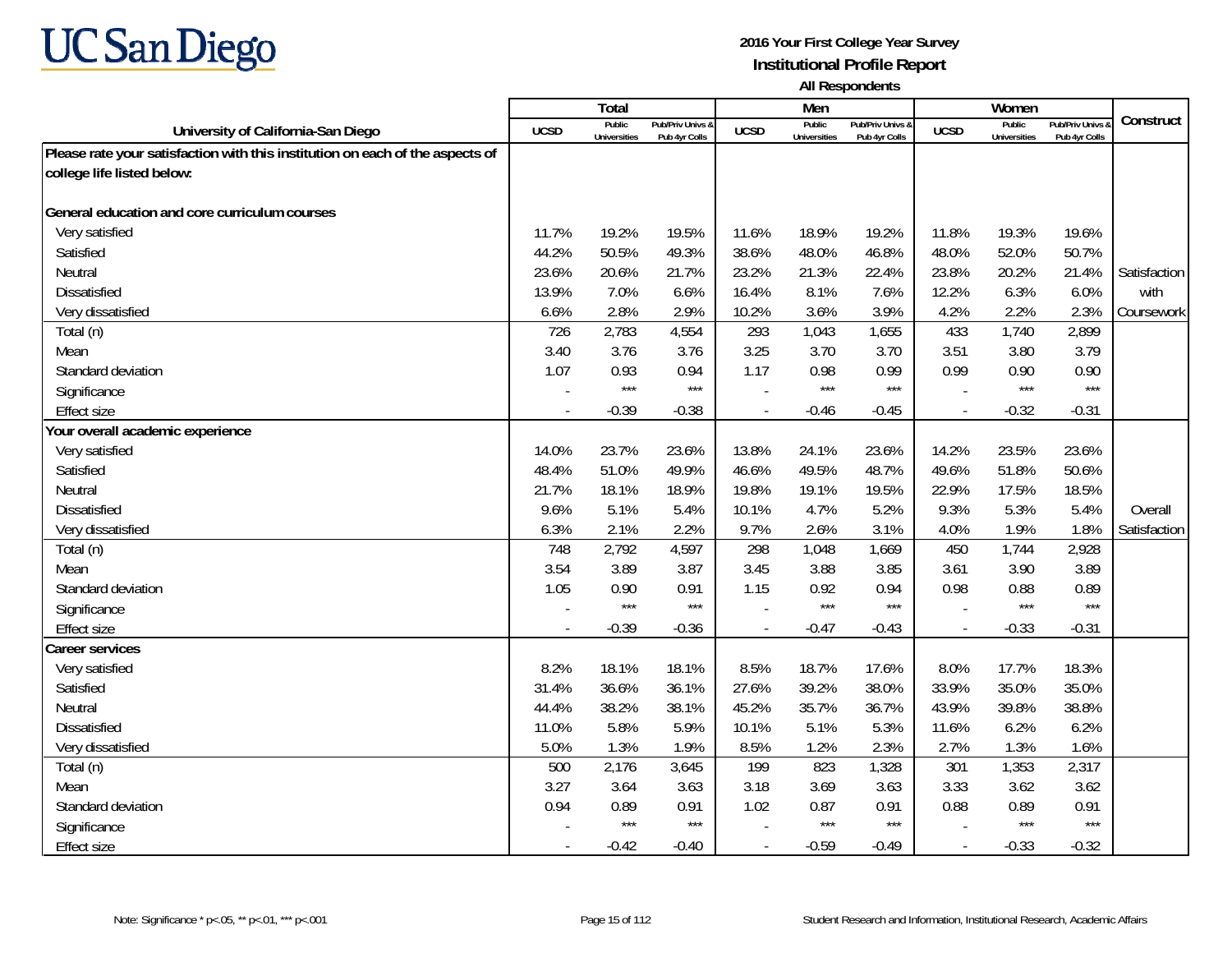

|                                    |             | Total                         |                                   |                          | Men                           |                                   |                          | Women                         |                                   |           |
|------------------------------------|-------------|-------------------------------|-----------------------------------|--------------------------|-------------------------------|-----------------------------------|--------------------------|-------------------------------|-----------------------------------|-----------|
| University of California-San Diego | <b>UCSD</b> | Public<br><b>Universities</b> | Pub/Priv Univs &<br>Pub 4yr Colls | <b>UCSD</b>              | Public<br><b>Universities</b> | Pub/Priv Univs &<br>Pub 4yr Colls | <b>UCSD</b>              | Public<br><b>Universities</b> | Pub/Priv Univs &<br>Pub 4yr Colls | Construct |
| <b>Classroom facilities</b>        |             |                               |                                   |                          |                               |                                   |                          |                               |                                   |           |
| Very satisfied                     | 8.8%        | 17.8%                         | 17.7%                             | 11.6%                    | 18.5%                         | 18.1%                             | 7.0%                     | 17.3%                         | 17.4%                             |           |
| Satisfied                          | 43.1%       | 47.9%                         | 46.8%                             | 42.2%                    | 49.4%                         | 47.0%                             | 43.7%                    | 47.1%                         | 46.6%                             |           |
| Neutral                            | 31.8%       | 26.0%                         | 27.1%                             | 28.2%                    | 24.3%                         | 25.8%                             | 34.2%                    | 27.0%                         | 27.9%                             |           |
| <b>Dissatisfied</b>                | 12.5%       | 7.2%                          | 6.9%                              | 13.3%                    | 6.8%                          | 7.1%                              | 12.0%                    | 7.4%                          | 6.8%                              |           |
| Very dissatisfied                  | 3.8%        | 1.1%                          | 1.5%                              | 4.8%                     | 1.1%                          | 2.1%                              | 3.2%                     | 1.2%                          | 1.2%                              |           |
| Total (n)                          | 736         | 2,760                         | 4,546                             | 294                      | 1,037                         | 1,654                             | 442                      | 1,723                         | 2,892                             |           |
| Mean                               | 3.41        | 3.74                          | 3.72                              | 3.43                     | 3.78                          | 3.72                              | 3.39                     | 3.72                          | 3.72                              |           |
| Standard deviation                 | 0.95        | 0.87                          | 0.89                              | 1.01                     | 0.86                          | 0.91                              | 0.90                     | 0.88                          | 0.87                              |           |
| Significance                       |             | $***$                         | $***$                             |                          | ***                           | $***$                             |                          | $***$                         | ***                               |           |
| Effect size                        |             | $-0.38$                       | $-0.35$                           | $\overline{\phantom{a}}$ | $-0.41$                       | $-0.32$                           | $\overline{\phantom{a}}$ | $-0.38$                       | $-0.38$                           |           |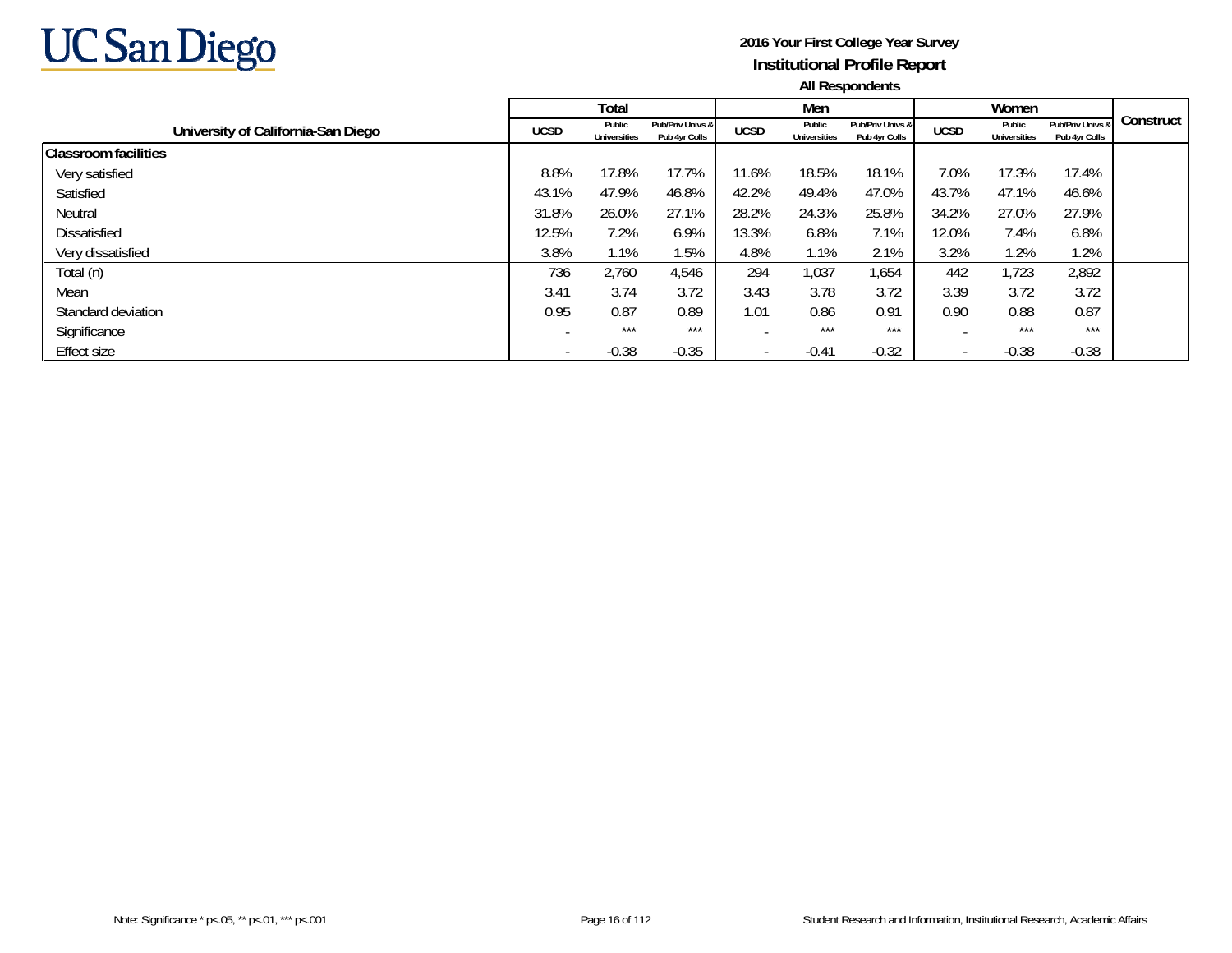

|                                                                               |        | <b>Total</b>                  |                                   |                | Men                           |                                   |                          | Women                         |                                        |           |
|-------------------------------------------------------------------------------|--------|-------------------------------|-----------------------------------|----------------|-------------------------------|-----------------------------------|--------------------------|-------------------------------|----------------------------------------|-----------|
| University of California-San Diego                                            | UCSD   | Public<br><b>Universities</b> | Pub/Priv Univs &<br>Pub 4yr Colls | <b>UCSD</b>    | Public<br><b>Universities</b> | Pub/Priv Univs &<br>Pub 4yr Colls | <b>UCSD</b>              | Public<br><b>Universities</b> | <b>Pub/Priv Univs</b><br>Pub 4yr Colls | Construct |
| Please rate your satisfaction with this institution on each of the aspects of |        |                               |                                   |                |                               |                                   |                          |                               |                                        |           |
| college life listed below:                                                    |        |                               |                                   |                |                               |                                   |                          |                               |                                        |           |
|                                                                               |        |                               |                                   |                |                               |                                   |                          |                               |                                        |           |
| <b>Computer facilities/labs</b>                                               |        |                               |                                   |                |                               |                                   |                          |                               |                                        |           |
| Very satisfied                                                                | 15.2%  | 26.6%                         | 26.9%                             | 18.5%          | 27.4%                         | 26.3%                             | 13.0%                    | 26.2%                         | 27.2%                                  |           |
| Satisfied                                                                     | 48.8%  | 48.4%                         | 47.0%                             | 45.4%          | 47.4%                         | 45.8%                             | 51.1%                    | 49.1%                         | 47.7%                                  |           |
| Neutral                                                                       | 24.5%  | 19.8%                         | 20.8%                             | 24.0%          | 19.8%                         | 21.3%                             | 24.9%                    | 19.7%                         | 20.5%                                  |           |
| Dissatisfied                                                                  | 7.5%   | 4.1%                          | 4.0%                              | 5.5%           | 4.0%                          | 4.4%                              | 8.9%                     | 4.3%                          | 3.8%                                   |           |
| Very dissatisfied                                                             | 3.9%   | 1.0%                          | 1.3%                              | 6.6%           | 1.4%                          | 2.2%                              | 2.0%                     | 0.8%                          | 0.8%                                   |           |
| Total (n)                                                                     | 664    | 2,630                         | 4,343                             | 271            | 983                           | 1,577                             | 393                      | 1,647                         | 2,766                                  |           |
| Mean                                                                          | 3.64   | 3.95                          | 3.94                              | 3.63           | 3.95                          | 3.89                              | 3.64                     | 3.96                          | 3.97                                   |           |
| Standard deviation                                                            | 0.96   | 0.85                          | 0.87                              | 1.06           | 0.87                          | 0.92                              | 0.89                     | 0.84                          | 0.84                                   |           |
| Significance                                                                  |        | $***$                         | $***$                             |                | $***$                         | $***$                             |                          | $***$                         | $***$                                  |           |
| <b>Effect size</b>                                                            |        | $-0.36$                       | $-0.34$                           | $\overline{a}$ | $-0.37$                       | $-0.28$                           | $\overline{\phantom{a}}$ | $-0.38$                       | $-0.39$                                |           |
| Library resources                                                             |        |                               |                                   |                |                               |                                   |                          |                               |                                        |           |
| Very satisfied                                                                | 25.5%  | 36.0%                         | 35.8%                             | 28.6%          | 36.3%                         | 35.1%                             | 23.3%                    | 35.9%                         | 36.2%                                  |           |
| Satisfied                                                                     | 50.7%  | 45.6%                         | 44.3%                             | 48.4%          | 44.7%                         | 42.6%                             | 52.3%                    | 46.2%                         | 45.3%                                  |           |
| Neutral                                                                       | 17.5%  | 15.4%                         | 16.4%                             | 14.8%          | 16.2%                         | 17.9%                             | 19.4%                    | 15.0%                         | 15.5%                                  |           |
| <b>Dissatisfied</b>                                                           | 4.1%   | 2.5%                          | 2.7%                              | 4.2%           | 2.4%                          | 3.1%                              | 3.9%                     | 2.5%                          | 2.5%                                   |           |
| Very dissatisfied                                                             | 2.2%   | 0.4%                          | 0.8%                              | 3.9%           | 0.4%                          | 1.3%                              | 1.0%                     | 0.5%                          | 0.6%                                   |           |
| Total (n)                                                                     | 690    | 2,676                         | 4,402                             | 283            | 993                           | 1,592                             | 407                      | 1,683                         | 2,810                                  |           |
| Mean                                                                          | 3.93   | 4.14                          | 4.11                              | 3.94           | 4.14                          | 4.07                              | 3.93                     | 4.14                          | 4.14                                   |           |
| Standard deviation                                                            | 0.89   | 0.80                          | 0.83                              | 0.98           | 0.80                          | 0.88                              | 0.82                     | 0.79                          | 0.80                                   |           |
| Significance                                                                  |        | $***$                         | $***$                             |                | $***$                         |                                   |                          | $***$                         | $***$                                  |           |
| Effect size                                                                   | $\sim$ | $-0.26$                       | $-0.22$                           | $\overline{a}$ | $-0.25$                       | $-0.15$                           | $\overline{\phantom{a}}$ | $-0.27$                       | $-0.26$                                |           |
| Laboratory facilities and equipment                                           |        |                               |                                   |                |                               |                                   |                          |                               |                                        |           |
| Very satisfied                                                                | 21.5%  | 28.3%                         | 27.4%                             | 27.6%          | 29.9%                         | 28.1%                             | 17.3%                    | 27.4%                         | 27.0%                                  |           |
| Satisfied                                                                     | 46.7%  | 46.8%                         | 44.5%                             | 41.9%          | 45.5%                         | 43.4%                             | 50.0%                    | 47.5%                         | 45.2%                                  |           |
| Neutral                                                                       | 23.2%  | 20.1%                         | 22.5%                             | 17.1%          | 18.3%                         | 20.8%                             | 27.2%                    | 21.1%                         | 23.4%                                  |           |
| <b>Dissatisfied</b>                                                           | 5.6%   | 3.9%                          | 4.3%                              | 8.1%           | 5.2%                          | 5.8%                              | 3.8%                     | 3.1%                          | 3.4%                                   |           |
| Very dissatisfied                                                             | 3.1%   | 1.0%                          | 1.3%                              | 5.2%           | 1.1%                          | 1.9%                              | 1.6%                     | 1.0%                          | 1.0%                                   |           |
| Total (n)                                                                     | 522    | 2,280                         | 3,756                             | 210            | 826                           | 1,351                             | 312                      | 1,454                         | 2,405                                  |           |
| Mean                                                                          | 3.78   | 3.97                          | 3.92                              | 3.79           | 3.98                          | 3.90                              | 3.78                     | 3.97                          | 3.94                                   |           |
| Standard deviation                                                            | 0.95   | 0.85                          | 0.89                              | 1.10           | 0.89                          | 0.94                              | 0.83                     | 0.83                          | 0.85                                   |           |
| Significance                                                                  |        | $***$                         | $***$                             |                | $\star\star$                  |                                   |                          | $***$                         | $\star\star$                           |           |
| <b>Effect size</b>                                                            |        | $-0.22$                       | $-0.16$                           |                | $-0.21$                       | $-0.12$                           | $\overline{\phantom{a}}$ | $-0.23$                       | $-0.19$                                |           |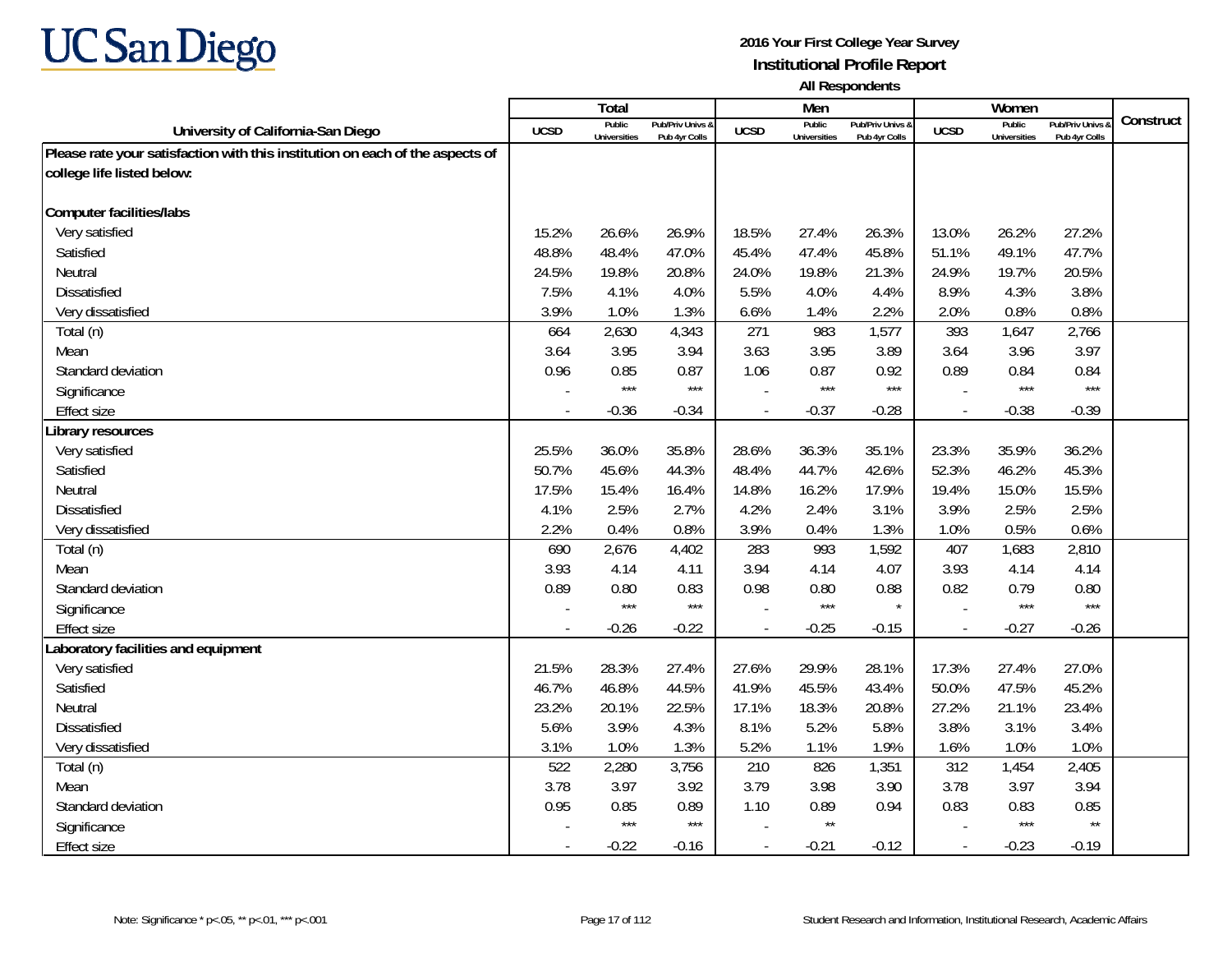

|                                                                               |                | <b>Total</b>                  |                                   |                | Men                           |                                   |                          | Women                         |                                        |           |
|-------------------------------------------------------------------------------|----------------|-------------------------------|-----------------------------------|----------------|-------------------------------|-----------------------------------|--------------------------|-------------------------------|----------------------------------------|-----------|
| University of California-San Diego                                            | UCSD           | Public<br><b>Universities</b> | Pub/Priv Univs &<br>Pub 4yr Colls | <b>UCSD</b>    | Public<br><b>Universities</b> | Pub/Priv Univs &<br>Pub 4yr Colls | <b>UCSD</b>              | Public<br><b>Universities</b> | <b>Pub/Priv Univs</b><br>Pub 4yr Colls | Construct |
| Please rate your satisfaction with this institution on each of the aspects of |                |                               |                                   |                |                               |                                   |                          |                               |                                        |           |
| college life listed below:                                                    |                |                               |                                   |                |                               |                                   |                          |                               |                                        |           |
|                                                                               |                |                               |                                   |                |                               |                                   |                          |                               |                                        |           |
| <b>Technology resources</b>                                                   |                |                               |                                   |                |                               |                                   |                          |                               |                                        |           |
| Very satisfied                                                                | 17.3%          | 26.7%                         | 27.3%                             | 21.4%          | 27.3%                         | 26.9%                             | 14.5%                    | 26.4%                         | 27.5%                                  |           |
| Satisfied                                                                     | 49.2%          | 49.3%                         | 46.9%                             | 45.1%          | 49.3%                         | 46.5%                             | 52.1%                    | 49.2%                         | 47.1%                                  |           |
| Neutral                                                                       | 25.2%          | 20.1%                         | 21.5%                             | 21.8%          | 19.6%                         | 21.0%                             | 27.5%                    | 20.4%                         | 21.9%                                  |           |
| Dissatisfied                                                                  | 6.0%           | 3.1%                          | 3.4%                              | 7.1%           | 3.0%                          | 4.2%                              | 5.2%                     | 3.2%                          | 3.0%                                   |           |
| Very dissatisfied                                                             | 2.3%           | 0.8%                          | 0.9%                              | 4.5%           | 0.7%                          | 1.4%                              | 0.8%                     | 0.8%                          | 0.6%                                   |           |
| Total (n)                                                                     | 652            | 2,618                         | 4,295                             | 266            | 993                           | 1,578                             | 386                      | 1,625                         | 2,717                                  |           |
| Mean                                                                          | 3.73           | 3.98                          | 3.96                              | 3.72           | 3.99                          | 3.93                              | 3.74                     | 3.97                          | 3.98                                   |           |
| Standard deviation                                                            | 0.90           | 0.81                          | 0.84                              | 1.02           | 0.81                          | 0.88                              | 0.80                     | 0.82                          | 0.82                                   |           |
| Significance                                                                  |                | $***$                         | $***$                             |                | $***$                         | $***$                             |                          | $***$                         | $***$                                  |           |
| <b>Effect size</b>                                                            |                | $-0.31$                       | $-0.27$                           | $\overline{a}$ | $-0.33$                       | $-0.24$                           | $\overline{\phantom{a}}$ | $-0.28$                       | $-0.29$                                |           |
| Academic advising                                                             |                |                               |                                   |                |                               |                                   |                          |                               |                                        |           |
| Very satisfied                                                                | 17.7%          | 29.7%                         | 29.8%                             | 17.6%          | 30.5%                         | 29.9%                             | 17.7%                    | 29.1%                         | 29.7%                                  |           |
| Satisfied                                                                     | 41.8%          | 39.8%                         | 38.4%                             | 42.3%          | 41.1%                         | 38.8%                             | 41.5%                    | 39.0%                         | 38.1%                                  |           |
| Neutral                                                                       | 24.4%          | 19.1%                         | 20.4%                             | 23.9%          | 19.0%                         | 21.4%                             | 24.8%                    | 19.2%                         | 19.8%                                  |           |
| <b>Dissatisfied</b>                                                           | 11.1%          | 8.6%                          | 8.0%                              | 9.2%           | 7.5%                          | 6.9%                              | 12.4%                    | 9.3%                          | 8.7%                                   |           |
| Very dissatisfied                                                             | 5.0%           | 2.8%                          | 3.4%                              | 7.0%           | 1.9%                          | 3.0%                              | 3.6%                     | 3.4%                          | 3.6%                                   |           |
| Total (n)                                                                     | 684            | 2,725                         | 4,473                             | 272            | 1,019                         | 1,620                             | 412                      | 1,706                         | 2,853                                  |           |
| Mean                                                                          | 3.56           | 3.85                          | 3.83                              | 3.54           | 3.91                          | 3.86                              | 3.57                     | 3.81                          | 3.82                                   |           |
| Standard deviation                                                            | 1.06           | 1.03                          | 1.05                              | 1.10           | 0.98                          | 1.02                              | 1.03                     | 1.06                          | 1.07                                   |           |
| Significance                                                                  |                | $***$                         | $***$                             |                | ***                           | $***$                             |                          | $***$                         | $***$                                  |           |
| <b>Effect size</b>                                                            | $\overline{a}$ | $-0.28$                       | $-0.26$                           | $\overline{a}$ | $-0.38$                       | $-0.31$                           | $\overline{\phantom{a}}$ | $-0.23$                       | $-0.23$                                |           |
| Student housing (e.g., res. halls)                                            |                |                               |                                   |                |                               |                                   |                          |                               |                                        |           |
| Very satisfied                                                                | 9.8%           | 19.0%                         | 17.9%                             | 10.1%          | 21.2%                         | 19.1%                             | 9.5%                     | 17.8%                         | 17.2%                                  |           |
| Satisfied                                                                     | 32.6%          | 37.2%                         | 35.7%                             | 30.0%          | 36.4%                         | 34.8%                             | 34.5%                    | 37.8%                         | 36.3%                                  |           |
| Neutral                                                                       | 23.0%          | 23.7%                         | 26.0%                             | 20.2%          | 22.5%                         | 25.7%                             | 24.9%                    | 24.5%                         | 26.1%                                  |           |
| <b>Dissatisfied</b>                                                           | 21.7%          | 13.4%                         | 13.0%                             | 23.9%          | 13.1%                         | 12.8%                             | 20.2%                    | 13.6%                         | 13.2%                                  |           |
| Very dissatisfied                                                             | 12.9%          | 6.6%                          | 7.3%                              | 15.8%          | 6.9%                          | 7.5%                              | 10.9%                    | 6.3%                          | 7.3%                                   |           |
| Total (n)                                                                     | 604            | 2,473                         | 3,759                             | 247            | 926                           | 1,379                             | 357                      | 1,547                         | 2,380                                  |           |
| Mean                                                                          | 3.05           | 3.49                          | 3.44                              | 2.95           | 3.52                          | 3.45                              | 3.11                     | 3.47                          | 3.43                                   |           |
| Standard deviation                                                            | 1.20           | 1.14                          | 1.14                              | 1.26           | 1.16                          | 1.16                              | 1.16                     | 1.12                          | 1.14                                   |           |
| Significance                                                                  |                | $***$                         | $***$                             |                | ***                           | $***$                             |                          | $***$                         | $***$                                  |           |
| <b>Effect size</b>                                                            |                | $-0.39$                       | $-0.34$                           |                | $-0.49$                       | $-0.43$                           | $\overline{\phantom{a}}$ | $-0.32$                       | $-0.28$                                |           |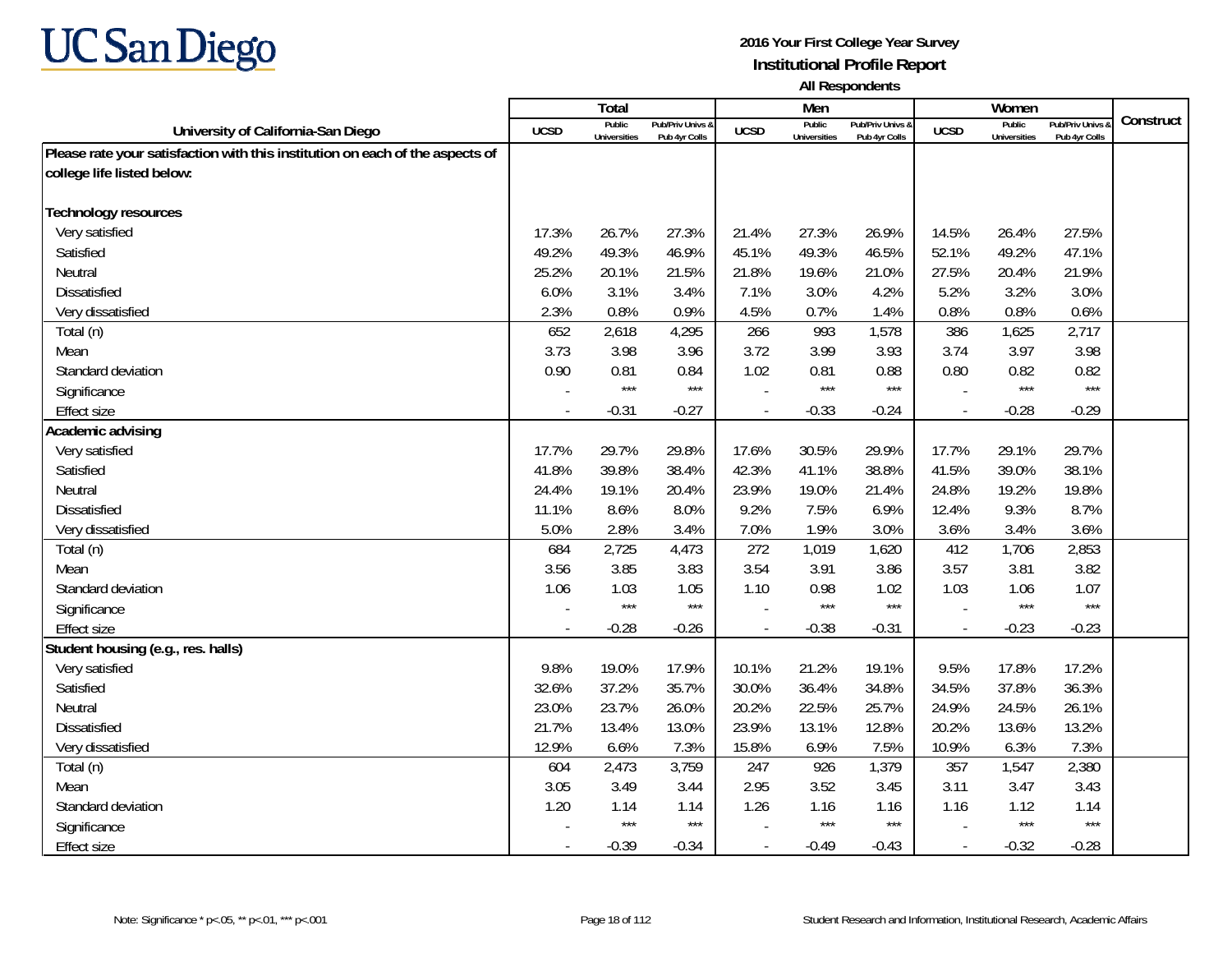

|                                                                               |             | Total                         |                                   |                          | Men                           |                                   |                          | Women                         |                                        |           |
|-------------------------------------------------------------------------------|-------------|-------------------------------|-----------------------------------|--------------------------|-------------------------------|-----------------------------------|--------------------------|-------------------------------|----------------------------------------|-----------|
| University of California-San Diego                                            | <b>UCSD</b> | Public<br><b>Universities</b> | Pub/Priv Univs &<br>Pub 4yr Colls | <b>UCSD</b>              | Public<br><b>Universities</b> | Pub/Priv Univs &<br>Pub 4yr Colls | <b>UCSD</b>              | Public<br><b>Universities</b> | <b>Pub/Priv Univs</b><br>Pub 4yr Colls | Construct |
| Please rate your satisfaction with this institution on each of the aspects of |             |                               |                                   |                          |                               |                                   |                          |                               |                                        |           |
| college life listed below:                                                    |             |                               |                                   |                          |                               |                                   |                          |                               |                                        |           |
|                                                                               |             |                               |                                   |                          |                               |                                   |                          |                               |                                        |           |
| Financial aid office                                                          |             |                               |                                   |                          |                               |                                   |                          |                               |                                        |           |
| Very satisfied                                                                | 14.1%       | 17.0%                         | 17.7%                             | 13.9%                    | 18.9%                         | 18.2%                             | 14.2%                    | 15.9%                         | 17.3%                                  |           |
| Satisfied                                                                     | 35.6%       | 33.9%                         | 34.8%                             | 35.8%                    | 34.2%                         | 35.0%                             | 35.5%                    | 33.7%                         | 34.7%                                  |           |
| Neutral                                                                       | 34.1%       | 34.2%                         | 33.9%                             | 32.3%                    | 35.5%                         | 35.3%                             | 35.2%                    | 33.5%                         | 33.1%                                  |           |
| Dissatisfied                                                                  | 10.4%       | 9.6%                          | 8.8%                              | 9.0%                     | 7.6%                          | 7.5%                              | 11.3%                    | 10.8%                         | 9.6%                                   |           |
| Very dissatisfied                                                             | 5.9%        | 5.3%                          | 4.8%                              | 9.0%                     | 3.8%                          | 3.9%                              | 3.9%                     | 6.1%                          | 5.3%                                   |           |
| Total (n)                                                                     | 511         | 2,196                         | 3,692                             | 201                      | 792                           | 1,305                             | 310                      | 1,404                         | 2,387                                  |           |
| Mean                                                                          | 3.42        | 3.48                          | 3.52                              | 3.37                     | 3.57                          | 3.56                              | 3.45                     | 3.42                          | 3.49                                   |           |
| Standard deviation                                                            | 1.04        | 1.05                          | 1.03                              | 1.11                     | 1.00                          | 1.00                              | 1.00                     | 1.07                          | 1.05                                   |           |
| Significance                                                                  |             |                               | $\star$                           |                          | $\star$                       |                                   |                          |                               |                                        |           |
| Effect size                                                                   |             | $-0.06$                       | $-0.10$                           |                          | $-0.20$                       | $-0.19$                           | $\overline{a}$           | 0.03                          | $-0.04$                                |           |
| Financial aid package                                                         |             |                               |                                   |                          |                               |                                   |                          |                               |                                        |           |
| Very satisfied                                                                | 18.3%       | 19.4%                         | 20.7%                             | 21.1%                    | 21.9%                         | 23.0%                             | 16.6%                    | 17.9%                         | 19.4%                                  |           |
| Satisfied                                                                     | 30.5%       | 31.1%                         | 31.6%                             | 28.6%                    | 30.4%                         | 30.1%                             | 31.7%                    | 31.5%                         | 32.4%                                  |           |
| Neutral                                                                       | 25.4%       | 29.3%                         | 29.4%                             | 26.3%                    | 31.0%                         | 30.5%                             | 24.9%                    | 28.3%                         | 28.8%                                  |           |
| <b>Dissatisfied</b>                                                           | 15.2%       | 12.7%                         | 11.2%                             | 11.3%                    | 9.1%                          | 9.1%                              | 17.8%                    | 14.7%                         | 12.4%                                  |           |
| Very dissatisfied                                                             | 10.5%       | 7.6%                          | 7.1%                              | 12.7%                    | 7.5%                          | 7.3%                              | 9.2%                     | 7.7%                          | 7.0%                                   |           |
| Total (n)                                                                     | 551         | 2,323                         | 3,858                             | 213                      | 835                           | 1,364                             | 338                      | 1,488                         | 2,494                                  |           |
| Mean                                                                          | 3.31        | 3.42                          | 3.47                              | 3.34                     | 3.50                          | 3.53                              | 3.29                     | 3.37                          | 3.45                                   |           |
| Standard deviation                                                            | 1.23        | 1.16                          | 1.15                              | 1.28                     | 1.15                          | 1.15                              | 1.20                     | 1.16                          | 1.14                                   |           |
| Significance                                                                  |             | $\star$                       | $\star\star$                      |                          |                               |                                   |                          |                               |                                        |           |
| <b>Effect size</b>                                                            | $\sim$      | $-0.09$                       | $-0.14$                           | $\overline{\phantom{a}}$ | $-0.14$                       | $-0.17$                           | $\overline{\phantom{a}}$ | $-0.07$                       | $-0.14$                                |           |
| <b>Student health services</b>                                                |             |                               |                                   |                          |                               |                                   |                          |                               |                                        |           |
| Very satisfied                                                                | 17.2%       | 21.2%                         | 22.0%                             | 18.1%                    | 21.9%                         | 21.8%                             | 16.6%                    | 20.8%                         | 22.2%                                  |           |
| Satisfied                                                                     | 36.8%       | 35.5%                         | 35.7%                             | 37.3%                    | 36.0%                         | 35.6%                             | 36.5%                    | 35.2%                         | 35.8%                                  |           |
| Neutral                                                                       | 28.6%       | 30.0%                         | 30.0%                             | 26.5%                    | 32.1%                         | 32.3%                             | 30.1%                    | 28.8%                         | 28.8%                                  |           |
| <b>Dissatisfied</b>                                                           | 10.4%       | 8.6%                          | 7.8%                              | 8.3%                     | 6.1%                          | 5.8%                              | 11.8%                    | 10.0%                         | 8.9%                                   |           |
| Very dissatisfied                                                             | 7.0%        | 4.7%                          | 4.4%                              | 9.8%                     | 4.0%                          | 4.4%                              | 5.1%                     | 5.1%                          | 4.3%                                   |           |
| Total (n)                                                                     | 500         | 2,092                         | 3,415                             | 204                      | 758                           | 1,198                             | 296                      | 1,334                         | 2,217                                  |           |
| Mean                                                                          | 3.47        | 3.60                          | 3.63                              | 3.46                     | 3.66                          | 3.65                              | 3.48                     | 3.57                          | 3.63                                   |           |
| Standard deviation                                                            | 1.11        | 1.06                          | 1.05                              | 1.17                     | 1.01                          | 1.02                              | 1.06                     | 1.08                          | 1.06                                   |           |
| Significance                                                                  |             | $\star$                       | $\star\star$                      |                          | $\star$                       |                                   |                          |                               |                                        |           |
| Effect size                                                                   |             | $-0.12$                       | $-0.15$                           |                          | $-0.20$                       | $-0.19$                           | $\overline{\phantom{a}}$ | $-0.08$                       | $-0.14$                                |           |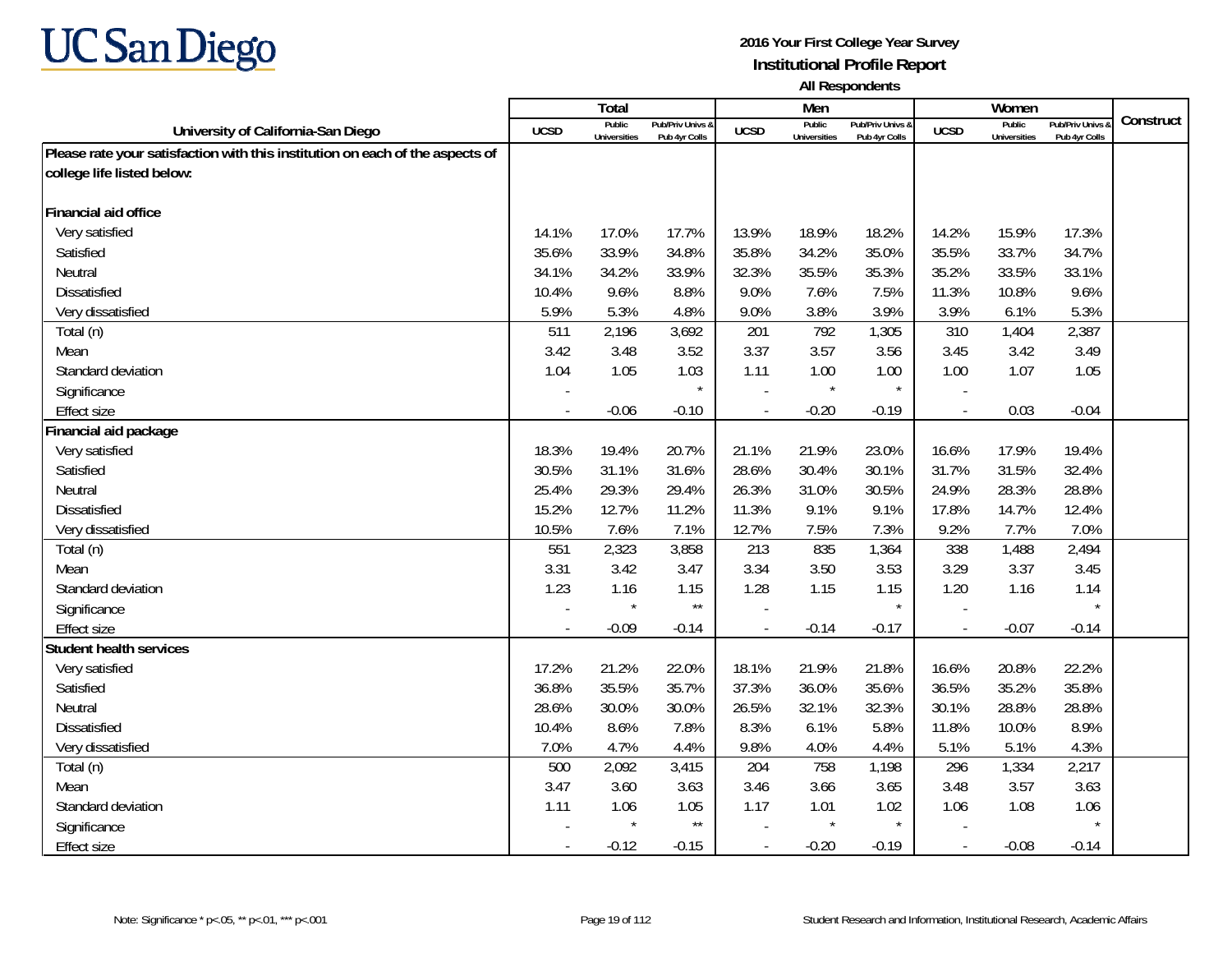

|                                                                               |             | Total                         |                                   |                | Men                           |                                   |                          | Women                         |                                        |           |
|-------------------------------------------------------------------------------|-------------|-------------------------------|-----------------------------------|----------------|-------------------------------|-----------------------------------|--------------------------|-------------------------------|----------------------------------------|-----------|
| University of California-San Diego                                            | <b>UCSD</b> | Public<br><b>Universities</b> | Pub/Priv Univs &<br>Pub 4yr Colls | <b>UCSD</b>    | Public<br><b>Universities</b> | Pub/Priv Univs &<br>Pub 4yr Colls | <b>UCSD</b>              | Public<br><b>Universities</b> | <b>Pub/Priv Univs</b><br>Pub 4yr Colls | Construct |
| Please rate your satisfaction with this institution on each of the aspects of |             |                               |                                   |                |                               |                                   |                          |                               |                                        |           |
| college life listed below:                                                    |             |                               |                                   |                |                               |                                   |                          |                               |                                        |           |
|                                                                               |             |                               |                                   |                |                               |                                   |                          |                               |                                        |           |
| Student psychological services                                                |             |                               |                                   |                |                               |                                   |                          |                               |                                        |           |
| Very satisfied                                                                | 11.2%       | 19.8%                         | 19.8%                             | 13.2%          | 21.5%                         | 19.4%                             | 9.9%                     | 18.9%                         | 20.0%                                  |           |
| Satisfied                                                                     | 24.2%       | 28.9%                         | 29.2%                             | 20.1%          | 28.4%                         | 28.6%                             | 26.7%                    | 29.2%                         | 29.5%                                  |           |
| Neutral                                                                       | 31.4%       | 38.1%                         | 39.9%                             | 31.3%          | 40.4%                         | 42.0%                             | 31.5%                    | 36.8%                         | 38.8%                                  |           |
| Dissatisfied                                                                  | 16.5%       | 8.0%                          | 6.5%                              | 15.3%          | 5.2%                          | 5.2%                              | 17.2%                    | 9.5%                          | 7.2%                                   |           |
| Very dissatisfied                                                             | 16.8%       | 5.2%                          | 4.5%                              | 20.1%          | 4.5%                          | 4.7%                              | 14.7%                    | 5.7%                          | 4.4%                                   |           |
| Total (n)                                                                     | 376         | 1,584                         | 2,594                             | 144            | 559                           | 918                               | 232                      | 1,025                         | 1,676                                  |           |
| Mean                                                                          | 2.97        | 3.50                          | 3.53                              | 2.91           | 3.57                          | 3.53                              | 3.00                     | 3.46                          | 3.54                                   |           |
| Standard deviation                                                            | 1.24        | 1.06                          | 1.02                              | 1.30           | 1.02                          | 1.01                              | 1.20                     | 1.08                          | 1.03                                   |           |
| Significance                                                                  |             | $***$                         | $***$                             |                | $***$                         | $***$                             |                          | $***$                         | $***$                                  |           |
| <b>Effect size</b>                                                            |             | $-0.50$                       | $-0.55$                           |                | $-0.65$                       | $-0.61$                           | $\overline{\phantom{a}}$ | $-0.43$                       | $-0.52$                                |           |
| Orientation for new students                                                  |             |                               |                                   |                |                               |                                   |                          |                               |                                        |           |
| Very satisfied                                                                | 13.2%       | 23.2%                         | 23.0%                             | 13.4%          | 23.5%                         | 21.9%                             | 13.1%                    | 23.1%                         | 23.7%                                  |           |
| Satisfied                                                                     | 33.2%       | 40.5%                         | 39.6%                             | 28.8%          | 38.4%                         | 38.7%                             | 36.2%                    | 41.7%                         | 40.1%                                  |           |
| Neutral                                                                       | 31.3%       | 24.7%                         | 25.8%                             | 32.5%          | 27.2%                         | 27.6%                             | 30.4%                    | 23.2%                         | 24.7%                                  |           |
| <b>Dissatisfied</b>                                                           | 14.5%       | 8.5%                          | 8.1%                              | 13.4%          | 7.2%                          | 7.7%                              | 15.2%                    | 9.3%                          | 8.3%                                   |           |
| Very dissatisfied                                                             | 7.9%        | 3.0%                          | 3.6%                              | 12.0%          | 3.6%                          | 4.2%                              | 5.1%                     | 2.7%                          | 3.2%                                   |           |
| Total (n)                                                                     | 726         | 2,733                         | 4,453                             | 292            | 1,024                         | 1,619                             | 434                      | 1,709                         | 2,834                                  |           |
| Mean                                                                          | 3.29        | 3.72                          | 3.70                              | 3.18           | 3.71                          | 3.66                              | 3.37                     | 3.73                          | 3.73                                   |           |
| Standard deviation                                                            | 1.11        | 1.01                          | 1.02                              | 1.19           | 1.02                          | 1.03                              | 1.05                     | 1.00                          | 1.02                                   |           |
| Significance                                                                  |             | $***$                         | $***$                             |                | ***                           | $***$                             |                          | $***$                         | $***$                                  |           |
| <b>Effect size</b>                                                            | $\sim$      | $-0.43$                       | $-0.40$                           | $\blacksquare$ | $-0.52$                       | $-0.47$                           | $\overline{\phantom{a}}$ | $-0.36$                       | $-0.35$                                |           |
| Opportunities for community service                                           |             |                               |                                   |                |                               |                                   |                          |                               |                                        |           |
| Very satisfied                                                                | 11.9%       | 23.6%                         | 22.3%                             | 12.1%          | 22.0%                         | 19.3%                             | 11.8%                    | 24.4%                         | 23.8%                                  |           |
| Satisfied                                                                     | 34.2%       | 36.5%                         | 35.5%                             | 32.3%          | 35.5%                         | 35.1%                             | 35.4%                    | 37.1%                         | 35.8%                                  |           |
| Neutral                                                                       | 34.8%       | 30.4%                         | 32.5%                             | 34.8%          | 34.3%                         | 36.2%                             | 34.8%                    | 28.2%                         | 30.5%                                  |           |
| <b>Dissatisfied</b>                                                           | 12.9%       | 7.5%                          | 7.3%                              | 10.6%          | 5.8%                          | 6.2%                              | 14.4%                    | 8.4%                          | 7.8%                                   |           |
| Very dissatisfied                                                             | 6.2%        | 2.1%                          | 2.5%                              | 10.1%          | 2.4%                          | 3.1%                              | 3.6%                     | 1.9%                          | 2.1%                                   |           |
| Total (n)                                                                     | 503         | 2,240                         | 3,568                             | 198            | 795                           | 1,239                             | 305                      | 1,445                         | 2,329                                  |           |
| Mean                                                                          | 3.33        | 3.72                          | 3.68                              | 3.26           | 3.69                          | 3.61                              | 3.37                     | 3.74                          | 3.71                                   |           |
| Standard deviation                                                            | 1.04        | 0.97                          | 0.98                              | 1.12           | 0.96                          | 0.97                              | 0.99                     | 0.98                          | 0.98                                   |           |
| Significance                                                                  |             | $***$                         | $***$                             |                | $***$                         | $***$                             |                          | $***$                         | $***$                                  |           |
| <b>Effect size</b>                                                            |             | $-0.40$                       | $-0.36$                           | $\blacksquare$ | $-0.45$                       | $-0.36$                           | $\overline{\phantom{a}}$ | $-0.38$                       | $-0.35$                                |           |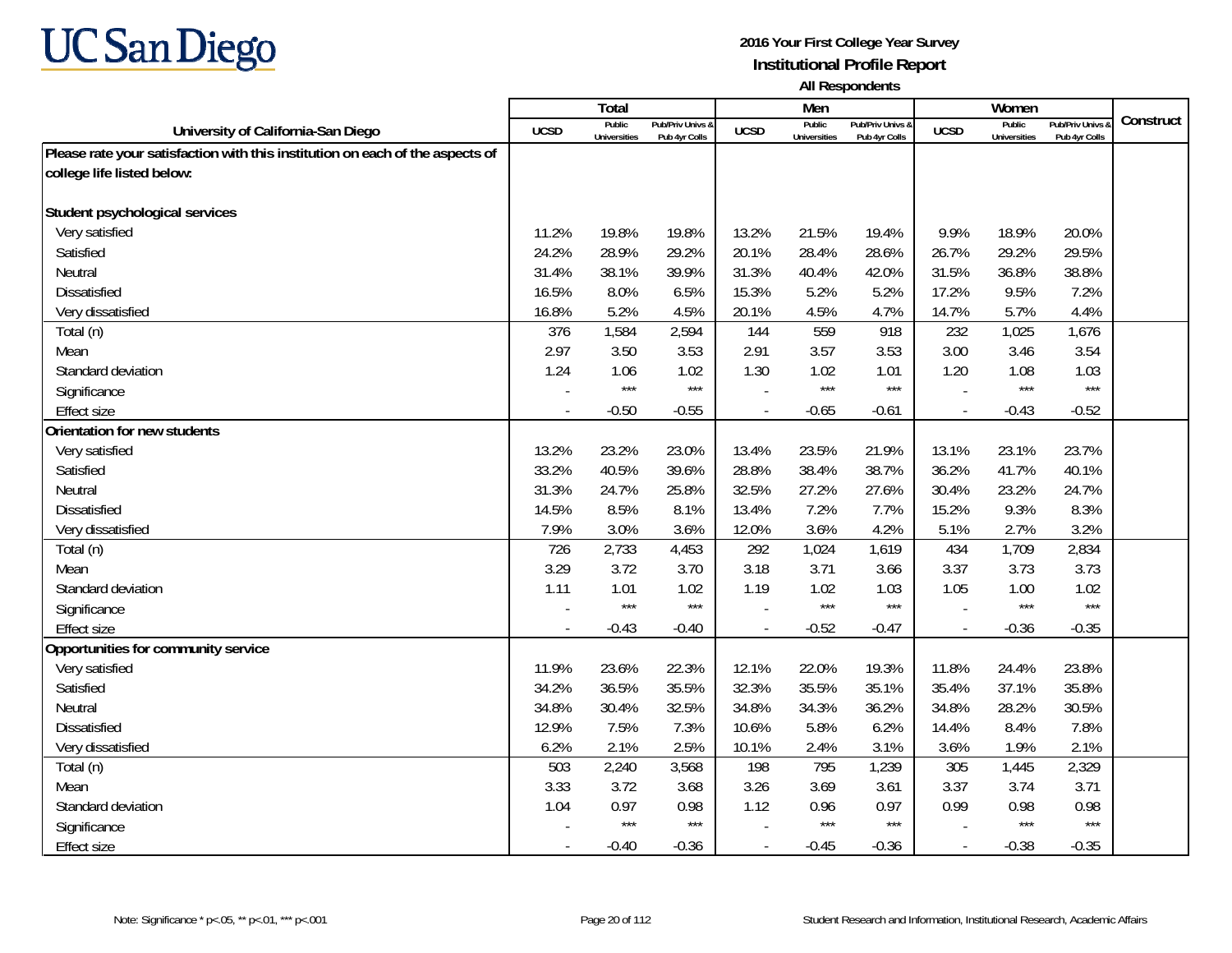

|                                                                               |             | <b>Total</b>                  |                                   |             | Men                           |                                   |                          | Women                         |                                        |              |
|-------------------------------------------------------------------------------|-------------|-------------------------------|-----------------------------------|-------------|-------------------------------|-----------------------------------|--------------------------|-------------------------------|----------------------------------------|--------------|
| University of California-San Diego                                            | <b>UCSD</b> | Public<br><b>Universities</b> | Pub/Priv Univs &<br>Pub 4yr Colls | <b>UCSD</b> | Public<br><b>Universities</b> | Pub/Priv Univs &<br>Pub 4yr Colls | <b>UCSD</b>              | Public<br><b>Universities</b> | <b>Pub/Priv Univs</b><br>Pub 4vr Colls | Construct    |
| Please rate your satisfaction with this institution on each of the aspects of |             |                               |                                   |             |                               |                                   |                          |                               |                                        |              |
| college life listed below:                                                    |             |                               |                                   |             |                               |                                   |                          |                               |                                        |              |
|                                                                               |             |                               |                                   |             |                               |                                   |                          |                               |                                        |              |
| First-year programs (e.g., first-year seminar, learning community, linked     |             |                               |                                   |             |                               |                                   |                          |                               |                                        |              |
| courses)                                                                      |             |                               |                                   |             |                               |                                   |                          |                               |                                        |              |
| Very satisfied                                                                | 13.2%       | 23.0%                         | 23.2%                             | 15.5%       | 22.9%                         | 22.0%                             | 11.6%                    | 23.1%                         | 23.8%                                  |              |
| Satisfied                                                                     | 35.5%       | 35.2%                         | 34.4%                             | 31.5%       | 35.2%                         | 34.3%                             | 38.4%                    | 35.2%                         | 34.5%                                  |              |
| Neutral                                                                       | 38.1%       | 30.1%                         | 31.3%                             | 34.3%       | 29.0%                         | 31.3%                             | 40.8%                    | 30.7%                         | 31.3%                                  | Satisfaction |
| <b>Dissatisfied</b>                                                           | 7.2%        | 7.6%                          | 7.0%                              | 8.8%        | 8.0%                          | 7.0%                              | 6.0%                     | 7.4%                          | 6.9%                                   | with         |
| Very dissatisfied                                                             | 6.0%        | 4.1%                          | 4.2%                              | 9.9%        | 4.9%                          | 5.4%                              | 3.2%                     | 3.6%                          | 3.5%                                   | Coursework   |
| Total (n)                                                                     | 431         | 2,291                         | 3,596                             | 181         | 849                           | 1,308                             | 250                      | 1,442                         | 2,288                                  |              |
| Mean                                                                          | 3.43        | 3.65                          | 3.65                              | 3.34        | 3.63                          | 3.60                              | 3.49                     | 3.67                          | 3.68                                   |              |
| Standard deviation                                                            | 1.01        | 1.04                          | 1.04                              | 1.15        | 1.07                          | 1.07                              | 0.89                     | 1.02                          | 1.02                                   |              |
| Significance                                                                  |             | $***$                         | $***$                             |             | $\star\star$                  | $^{\star\star}$                   |                          | $^{\star\star}$               | $\star\star$                           |              |
| <b>Effect size</b>                                                            |             | $-0.21$                       | $-0.21$                           |             | $-0.27$                       | $-0.24$                           | $\sim$                   | $-0.18$                       | $-0.19$                                |              |
| Since entering this college, how often have you utilized the following        |             |                               |                                   |             |                               |                                   |                          |                               |                                        |              |
| services:                                                                     |             |                               |                                   |             |                               |                                   |                          |                               |                                        |              |
|                                                                               |             |                               |                                   |             |                               |                                   |                          |                               |                                        |              |
| Study skills advising                                                         |             |                               |                                   |             |                               |                                   |                          |                               |                                        |              |
| Frequently                                                                    | 4.7%        | 7.6%                          | 8.2%                              | 4.8%        | 7.2%                          | 8.2%                              | 4.7%                     | 7.9%                          | 8.2%                                   |              |
| Occasionally                                                                  | 20.2%       | 27.4%                         | 28.6%                             | 19.6%       | 27.4%                         | 30.6%                             | 20.6%                    | 27.4%                         | 27.4%                                  |              |
| Not at all                                                                    | 75.0%       | 64.9%                         | 63.2%                             | 75.7%       | 65.4%                         | 61.2%                             | 74.6%                    | 64.6%                         | 64.4%                                  |              |
| Total (n)                                                                     | 569         | 2,225                         | 3,666                             | 230         | 839                           | 1,349                             | 339                      | 1,386                         | 2,317                                  |              |
| Mean                                                                          | 1.30        | 1.43                          | 1.45                              | 1.29        | 1.42                          | 1.47                              | 1.30                     | 1.43                          | 1.44                                   |              |
| Standard deviation                                                            | 0.55        | 0.63<br>$***$                 | 0.64<br>$***$                     | 0.55        | 0.62<br>$\star\star$          | 0.64<br>$***$                     | 0.55                     | 0.64<br>$***$                 | 0.64<br>$***$                          |              |
| Significance                                                                  |             |                               |                                   |             |                               |                                   |                          |                               |                                        |              |
| <b>Effect size</b>                                                            | $\sim$      | $-0.21$                       | $-0.23$                           | $\sim$      | $-0.21$                       | $-0.28$                           | $\sim$                   | $-0.20$                       | $-0.22$                                |              |
| Financial aid advising                                                        |             |                               |                                   |             |                               |                                   |                          |                               |                                        |              |
| Frequently                                                                    | 6.3%        | 6.4%                          | 7.8%                              | 6.1%        | 6.5%                          | 8.3%                              | 6.5%                     | 6.3%                          | 7.6%                                   |              |
| Occasionally                                                                  |             |                               |                                   |             |                               |                                   |                          |                               |                                        |              |
|                                                                               | 34.1%       | 34.8%                         | 37.2%                             | 30.4%       | 32.6%                         | 36.2%                             | 36.6%                    | 36.2%                         | 37.8%                                  |              |
| Not at all                                                                    | 59.6%       | 58.8%                         | 55.0%                             | 63.5%       | 60.9%                         | 55.5%                             | 56.9%                    | 57.5%                         | 54.7%                                  |              |
| Total (n)                                                                     | 569<br>1.47 | 2,219<br>1.48                 | 3,657                             | 230         | 837                           | 1,346<br>1.53                     | 339                      | 1,382                         | 2,311<br>1.53                          |              |
| Mean                                                                          |             |                               | 1.53                              | 1.43        | 1.46                          |                                   | 1.50                     | 1.49                          |                                        |              |
| Standard deviation                                                            | 0.61        | 0.61                          | 0.64                              | 0.61        | 0.61                          | 0.64                              | 0.62                     | 0.61                          | 0.63                                   |              |
| Significance                                                                  |             |                               |                                   |             |                               |                                   |                          |                               |                                        |              |
| <b>Effect size</b>                                                            | $\sim$      | $-0.02$                       | $-0.09$                           | $\sim$      | $-0.05$                       | $-0.16$                           | $\overline{\phantom{a}}$ | 0.02                          | $-0.05$                                |              |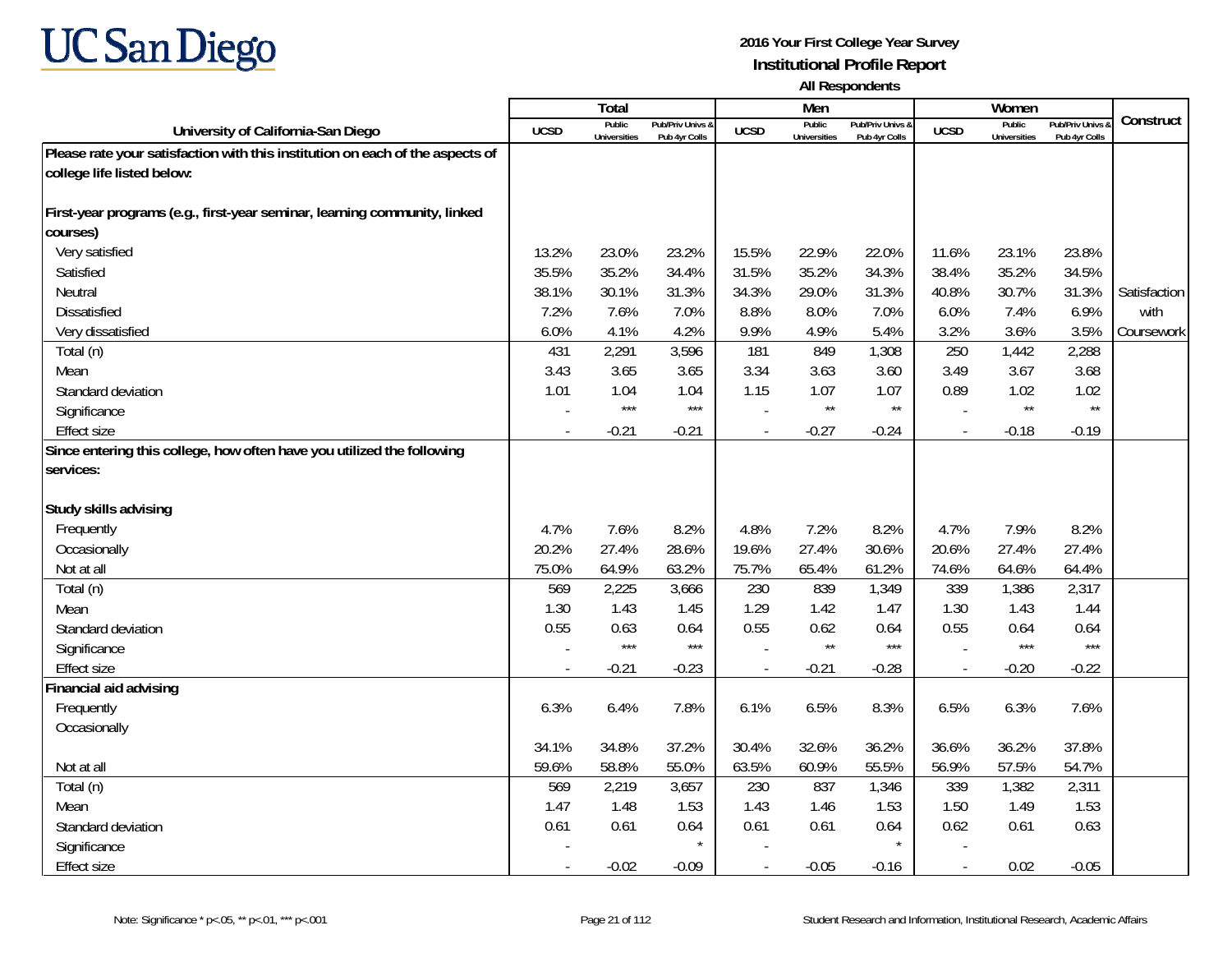

|                                                                        |             | <b>Total</b>                  |                                   |             | Men                           |                                   |                          | Women                         |                                        |           |
|------------------------------------------------------------------------|-------------|-------------------------------|-----------------------------------|-------------|-------------------------------|-----------------------------------|--------------------------|-------------------------------|----------------------------------------|-----------|
| University of California-San Diego                                     | <b>UCSD</b> | Public<br><b>Universities</b> | Pub/Priv Univs &<br>Pub 4yr Colls | <b>UCSD</b> | Public<br><b>Universities</b> | Pub/Priv Univs &<br>Pub 4yr Colls | <b>UCSD</b>              | Public<br><b>Universities</b> | <b>Pub/Priv Univs</b><br>Pub 4yr Colls | Construct |
| Since entering this college, how often have you utilized the following |             |                               |                                   |             |                               |                                   |                          |                               |                                        |           |
| services:                                                              |             |                               |                                   |             |                               |                                   |                          |                               |                                        |           |
| Student health services                                                |             |                               |                                   |             |                               |                                   |                          |                               |                                        |           |
| Frequently                                                             | 7.1%        | 6.5%                          | 7.1%                              | 3.5%        | 4.8%                          | 5.9%                              | 9.5%                     | 7.5%                          | 7.8%                                   |           |
| Occasionally                                                           | 39.2%       | 38.9%                         | 38.3%                             | 40.2%       | 35.8%                         | 36.1%                             | 38.5%                    | 40.7%                         | 39.6%                                  |           |
| Not at all                                                             | 53.8%       | 54.6%                         | 54.6%                             | 56.3%       | 59.4%                         | 58.0%                             | 52.1%                    | 51.8%                         | 52.6%                                  |           |
| Total (n)                                                              | 567         | 2,220                         | 3,662                             | 229         | 837                           | 1,348                             | 338                      | 1,383                         | 2,314                                  |           |
| Mean                                                                   | 1.53        | 1.52                          | 1.52                              | 1.47        | 1.45                          | 1.48                              | 1.57                     | 1.56                          | 1.55                                   |           |
| Standard deviation                                                     | 0.63        | 0.62                          | 0.63                              | 0.57        | 0.59                          | 0.61                              | 0.66                     | 0.63                          | 0.63                                   |           |
| Significance                                                           |             |                               |                                   |             |                               |                                   |                          |                               |                                        |           |
| <b>Effect size</b>                                                     | $\sim$      | 0.02                          | 0.02                              |             | 0.03                          | $-0.02$                           | $\overline{\phantom{a}}$ | 0.02                          | 0.03                                   |           |
| Student psychological services                                         |             |                               |                                   |             |                               |                                   |                          |                               |                                        |           |
| Frequently                                                             | 7.4%        | 5.6%                          | 5.6%                              | 5.2%        | 4.1%                          | 5.5%                              | 8.9%                     | 6.4%                          | 5.7%                                   |           |
| Occasionally                                                           | 16.0%       | 15.3%                         | 16.0%                             | 13.5%       | 14.4%                         | 16.2%                             | 17.8%                    | 15.8%                         | 15.8%                                  |           |
| Not at all                                                             | 76.5%       | 79.2%                         | 78.4%                             | 81.2%       | 81.6%                         | 78.3%                             | 73.4%                    | 77.8%                         | 78.5%                                  |           |
| Total (n)                                                              | 567         | 2,216                         | 3,653                             | 229         | 836                           | 1,344                             | 338                      | 1,380                         | 2,309                                  |           |
| Mean                                                                   | 1.31        | 1.26                          | 1.27                              | 1.24        | 1.22                          | 1.27                              | 1.36                     | 1.29                          | 1.27                                   |           |
| Standard deviation                                                     | 0.60        | 0.55                          | 0.56                              | 0.54        | 0.51                          | 0.56                              | 0.64                     | 0.58                          | 0.56                                   |           |
| Significance                                                           |             |                               |                                   |             |                               |                                   |                          |                               | $\star\star$                           |           |
| <b>Effect size</b>                                                     | $\sim$      | 0.09                          | 0.07                              |             | 0.04                          | $-0.05$                           | $\blacksquare$           | 0.12                          | 0.16                                   |           |
| <b>Writing center</b>                                                  |             |                               |                                   |             |                               |                                   |                          |                               |                                        |           |
| Frequently                                                             | 5.6%        | 5.8%                          | 6.2%                              | 3.5%        | 5.0%                          | 6.0%                              | 7.1%                     | 6.2%                          | 6.3%                                   |           |
| Occasionally                                                           | 23.6%       | 27.1%                         | 26.9%                             | 18.3%       | 25.6%                         | 25.8%                             | 27.2%                    | 28.0%                         | 27.6%                                  |           |
| Not at all                                                             | 70.8%       | 67.1%                         | 66.9%                             | 78.3%       | 69.4%                         | 68.2%                             | 65.7%                    | 65.8%                         | 66.1%                                  |           |
| Total (n)                                                              | 568         | 2,222                         | 3,662                             | 230         | 839                           | 1,350                             | 338                      | 1,383                         | 2,312                                  |           |
| Mean                                                                   | 1.35        | 1.39                          | 1.39                              | 1.25        | 1.36                          | 1.38                              | 1.41                     | 1.40                          | 1.40                                   |           |
| Standard deviation                                                     | 0.58        | 0.59                          | 0.60                              | 0.51        | 0.57                          | 0.60                              | 0.62                     | 0.60                          | 0.61                                   |           |
| Significance                                                           |             |                               |                                   |             | $\star\star$                  | $\star\star$                      |                          |                               |                                        |           |
| Effect size                                                            |             | $-0.07$                       | $-0.07$                           |             | $-0.19$                       | $-0.22$                           | $\overline{\phantom{a}}$ | 0.02                          | 0.02                                   |           |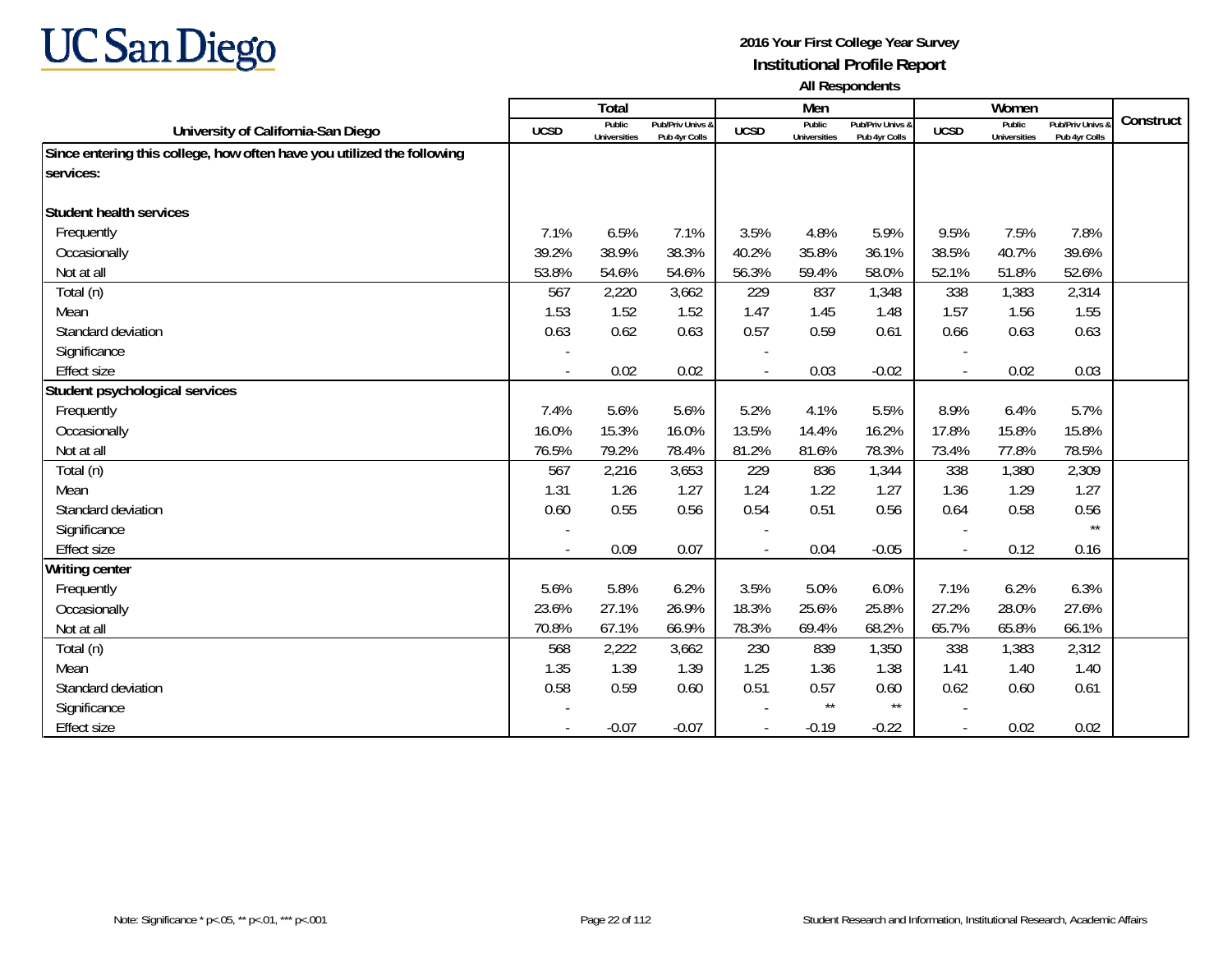

|                                                                        |             | <b>Total</b>                  |                                   |             | Men                           |                                   |                | Women                         |                                        |           |
|------------------------------------------------------------------------|-------------|-------------------------------|-----------------------------------|-------------|-------------------------------|-----------------------------------|----------------|-------------------------------|----------------------------------------|-----------|
| University of California-San Diego                                     | <b>UCSD</b> | Public<br><b>Universities</b> | Pub/Priv Univs &<br>Pub 4yr Colls | <b>UCSD</b> | Public<br><b>Universities</b> | Pub/Priv Univs &<br>Pub 4yr Colls | <b>UCSD</b>    | Public<br><b>Universities</b> | <b>Pub/Priv Univs</b><br>Pub 4yr Colls | Construct |
| Since entering this college, how often have you utilized the following |             |                               |                                   |             |                               |                                   |                |                               |                                        |           |
| services:                                                              |             |                               |                                   |             |                               |                                   |                |                               |                                        |           |
| Disability resource center                                             |             |                               |                                   |             |                               |                                   |                |                               |                                        |           |
| Frequently                                                             | 3.5%        | 3.0%                          | 3.6%                              | 2.2%        | 3.1%                          | 4.2%                              | 4.4%           | 3.0%                          | 3.3%                                   |           |
| Occasionally                                                           | 6.3%        | 8.1%                          | 9.3%                              | 5.7%        | 9.7%                          | 11.7%                             | 6.8%           | 7.1%                          | 8.0%                                   |           |
| Not at all                                                             | 90.1%       | 88.9%                         | 87.0%                             | 92.2%       | 87.2%                         | 84.1%                             | 88.8%          | 89.9%                         | 88.8%                                  |           |
| Total (n)                                                              | 568         | 2,220                         | 3,659                             | 230         | 837                           | 1,347                             | 338            | 1,383                         | 2,312                                  |           |
| Mean                                                                   | 1.13        | 1.14                          | 1.17                              | 1.10        | 1.16                          | 1.20                              | 1.16           | 1.13                          | 1.15                                   |           |
|                                                                        | 0.43        |                               |                                   |             |                               |                                   |                |                               |                                        |           |
| Standard deviation                                                     |             | 0.43                          | 0.46                              | 0.37        | 0.44                          | 0.50<br>$\star\star$              | 0.47           | 0.42                          | 0.44                                   |           |
| Significance                                                           |             |                               |                                   |             |                               |                                   |                |                               |                                        |           |
| <b>Effect size</b>                                                     |             | $-0.02$                       | $-0.09$                           |             | $-0.14$                       | $-0.20$                           | $\blacksquare$ | 0.07                          | 0.02                                   |           |
| <b>Career services</b>                                                 |             |                               |                                   |             |                               |                                   |                |                               |                                        |           |
| Frequently                                                             | 2.5%        | 3.8%                          | 4.5%                              | 1.3%        | 4.4%                          | 5.4%                              | 3.3%           | 3.4%                          | 3.9%                                   |           |
| Occasionally                                                           | 24.9%       | 29.4%                         | 29.3%                             | 27.1%       | 32.5%                         | 33.2%                             | 23.4%          | 27.5%                         | 27.1%                                  |           |
| Not at all                                                             | 72.6%       | 66.8%                         | 66.2%                             | 71.6%       | 63.0%                         | 61.3%                             | 73.3%          | 69.1%                         | 69.0%                                  |           |
| Total (n)                                                              | 566         | 2,221                         | 3,658                             | 229         | 836                           | 1,345                             | 337            | 1,385                         | 2,313                                  |           |
| Mean                                                                   | 1.30        | 1.37                          | 1.38                              | 1.30        | 1.41                          | 1.44                              | 1.30           | 1.34                          | 1.35                                   |           |
| Standard deviation                                                     | 0.51        | 0.56                          | 0.57                              | 0.49        | 0.58                          | 0.60                              | 0.53           | 0.54                          | 0.55                                   |           |
| Significance                                                           |             | $\star\star$                  | $\star\star$                      |             | $\star\star$                  | $***$                             |                |                               |                                        |           |
| <b>Effect size</b>                                                     | $\sim$      | $-0.13$                       | $-0.14$                           |             | $-0.19$                       | $-0.23$                           | $\blacksquare$ | $-0.07$                       | $-0.09$                                |           |
| Academic advising                                                      |             |                               |                                   |             |                               |                                   |                |                               |                                        |           |
| Frequently                                                             | 10.4%       | 14.9%                         | 15.3%                             | 11.4%       | 13.2%                         | 14.7%                             | 9.8%           | 16.0%                         | 15.7%                                  |           |
| Occasionally                                                           | 66.5%       | 69.2%                         | 67.7%                             | 62.9%       | 67.9%                         | 65.7%                             | 68.9%          | 70.0%                         | 68.8%                                  |           |
| Not at all                                                             | 23.1%       | 15.9%                         | 17.0%                             | 25.8%       | 18.9%                         | 19.5%                             | 21.3%          | 14.1%                         | 15.5%                                  |           |
| Total (n)                                                              | 567         | 2,226                         | 3,659                             | 229         | 841                           | 1,351                             | 338            | 1,385                         | 2,308                                  |           |
| Mean                                                                   | 1.87        | 1.99                          | 1.98                              | 1.86        | 1.94                          | 1.95                              | 1.88           | 2.02                          | 2.00                                   |           |
| Standard deviation                                                     | 0.57        | 0.56                          | 0.57                              | 0.59        | 0.56                          | 0.58                              | 0.55           | 0.55                          | 0.56                                   |           |
| Significance                                                           |             | $***$                         | $***$                             |             |                               |                                   |                | $***$                         | $***$                                  |           |
| <b>Effect size</b>                                                     |             | $-0.21$                       | $-0.19$                           |             | $-0.14$                       | $-0.16$                           | $\blacksquare$ | $-0.25$                       | $-0.21$                                |           |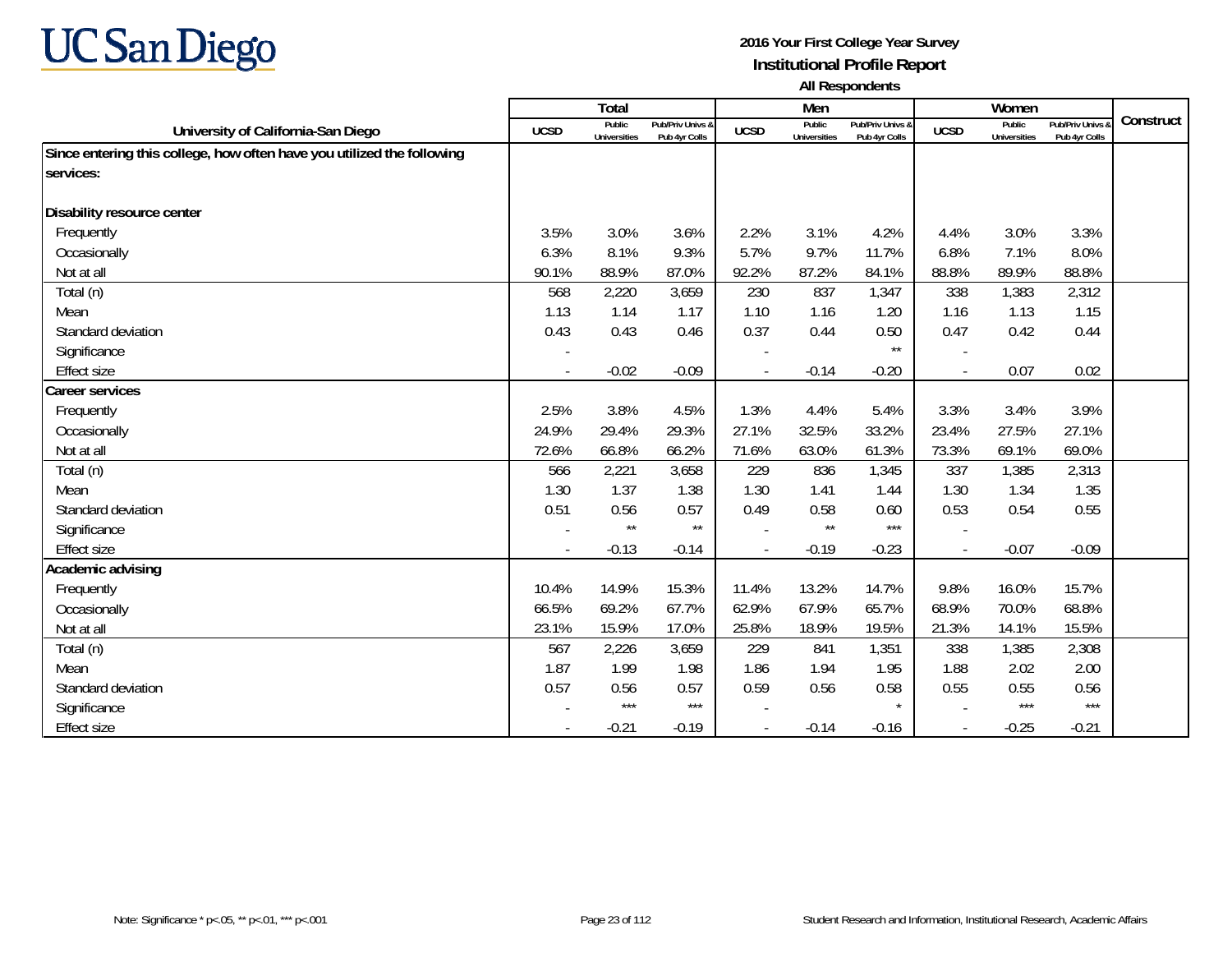

|                                                                            |             | <b>Total</b>                  |                                   |                          | Men                           |                                   |                          | Women                         |                                   |           |
|----------------------------------------------------------------------------|-------------|-------------------------------|-----------------------------------|--------------------------|-------------------------------|-----------------------------------|--------------------------|-------------------------------|-----------------------------------|-----------|
| University of California-San Diego                                         | <b>UCSD</b> | Public<br><b>Universities</b> | Pub/Priv Univs &<br>Pub 4yr Colls | <b>UCSD</b>              | Public<br><b>Universities</b> | Pub/Priv Univs &<br>Pub 4yr Colls | <b>UCSD</b>              | Public<br><b>Universities</b> | Pub/Priv Univs &<br>Pub 4yr Colls | Construct |
| Rate yourself on each of the following traits as compared with the average |             |                               |                                   |                          |                               |                                   |                          |                               |                                   |           |
| person your age.                                                           |             |                               |                                   |                          |                               |                                   |                          |                               |                                   |           |
| Academic ability                                                           |             |                               |                                   |                          |                               |                                   |                          |                               |                                   |           |
| Highest 10%                                                                | 17.4%       | 18.5%                         | 17.7%                             | 25.4%                    | 25.0%                         | 22.6%                             | 12.1%                    | 14.7%                         | 14.8%                             |           |
| Above average                                                              | 44.7%       | 45.1%                         | 44.6%                             | 44.7%                    | 45.4%                         | 45.3%                             | 44.7%                    | 44.9%                         | 44.3%                             |           |
| Average                                                                    | 30.3%       | 32.1%                         | 33.7%                             | 23.0%                    | 26.0%                         | 28.5%                             | 35.2%                    | 35.8%                         | 36.7%                             | Academic  |
| Below average                                                              | 6.0%        | 3.8%                          | 3.5%                              | 4.8%                     | 3.3%                          | 3.2%                              | 6.8%                     | 4.1%                          | 3.7%                              | Self-     |
| Lowest 10%                                                                 | 1.5%        | 0.4%                          | 0.5%                              | 2.1%                     | 0.4%                          | 0.4%                              | 1.1%                     | 0.5%                          | 0.6%                              | Concept   |
| Total (n)                                                                  | 729         | 2,750                         | 4,526                             | 291                      | 1,034                         | 1,654                             | 438                      | 1,716                         | 2,872                             |           |
| Mean                                                                       | 3.71        | 3.78                          | 3.75                              | 3.87                     | 3.91                          | 3.86                              | 3.60                     | 3.69                          | 3.69                              |           |
| Standard deviation                                                         | 0.88        | 0.80                          | 0.80                              | 0.92                     | 0.82                          | 0.81                              | 0.83                     | 0.79                          | 0.79                              |           |
|                                                                            |             | $\star$                       |                                   |                          |                               |                                   |                          | $\star$                       | $\star$                           |           |
| Significance                                                               |             |                               |                                   | $\overline{\phantom{a}}$ |                               |                                   | $\overline{\phantom{a}}$ |                               |                                   |           |
| Effect size                                                                |             | $-0.09$                       | $-0.05$                           |                          | $-0.05$                       | 0.01                              | $\overline{\phantom{a}}$ | $-0.11$                       | $-0.11$                           |           |
| Artistic ability                                                           |             |                               |                                   |                          |                               |                                   |                          |                               |                                   |           |
| Highest 10%                                                                | 7.1%        | 7.2%                          | 7.4%                              | 8.6%                     | 8.0%                          | 8.2%                              | 6.2%                     | 6.7%                          | 6.9%                              |           |
| Above average                                                              | 29.7%       | 26.6%                         | 25.6%                             | 28.2%                    | 24.5%                         | 25.0%                             | 30.8%                    | 27.9%                         | 26.0%                             |           |
| Average                                                                    | 34.4%       | 36.3%                         | 37.3%                             | 29.2%                    | 32.8%                         | 34.2%                             | 37.8%                    | 38.5%                         | 39.1%                             |           |
| Below average                                                              | 23.0%       | 24.4%                         | 23.7%                             | 24.7%                    | 27.7%                         | 24.9%                             | 21.9%                    | 22.4%                         | 23.0%                             |           |
| Lowest 10%                                                                 | 5.8%        | 5.5%                          | 6.0%                              | 9.3%                     | 7.0%                          | 7.7%                              | 3.4%                     | 4.5%                          | 5.0%                              |           |
| Total (n)                                                                  | 730         | 2,752                         | 4,524                             | 291                      | 1,035                         | 1,651                             | 439                      | 1,717                         | 2,873                             |           |
| Mean                                                                       | 3.09        | 3.06                          | 3.05                              | 3.02                     | 2.99                          | 3.01                              | 3.14                     | 3.10                          | 3.07                              |           |
| Standard deviation                                                         | 1.02        | 1.01                          | 1.01                              | 1.12                     | 1.06                          | 1.07                              | 0.94                     | 0.97                          | 0.98                              |           |
| Significance                                                               |             |                               |                                   |                          |                               |                                   |                          |                               |                                   |           |
| Effect size                                                                |             | 0.03                          | 0.04                              |                          | 0.03                          | 0.01                              | $\overline{\phantom{a}}$ | 0.04                          | 0.07                              |           |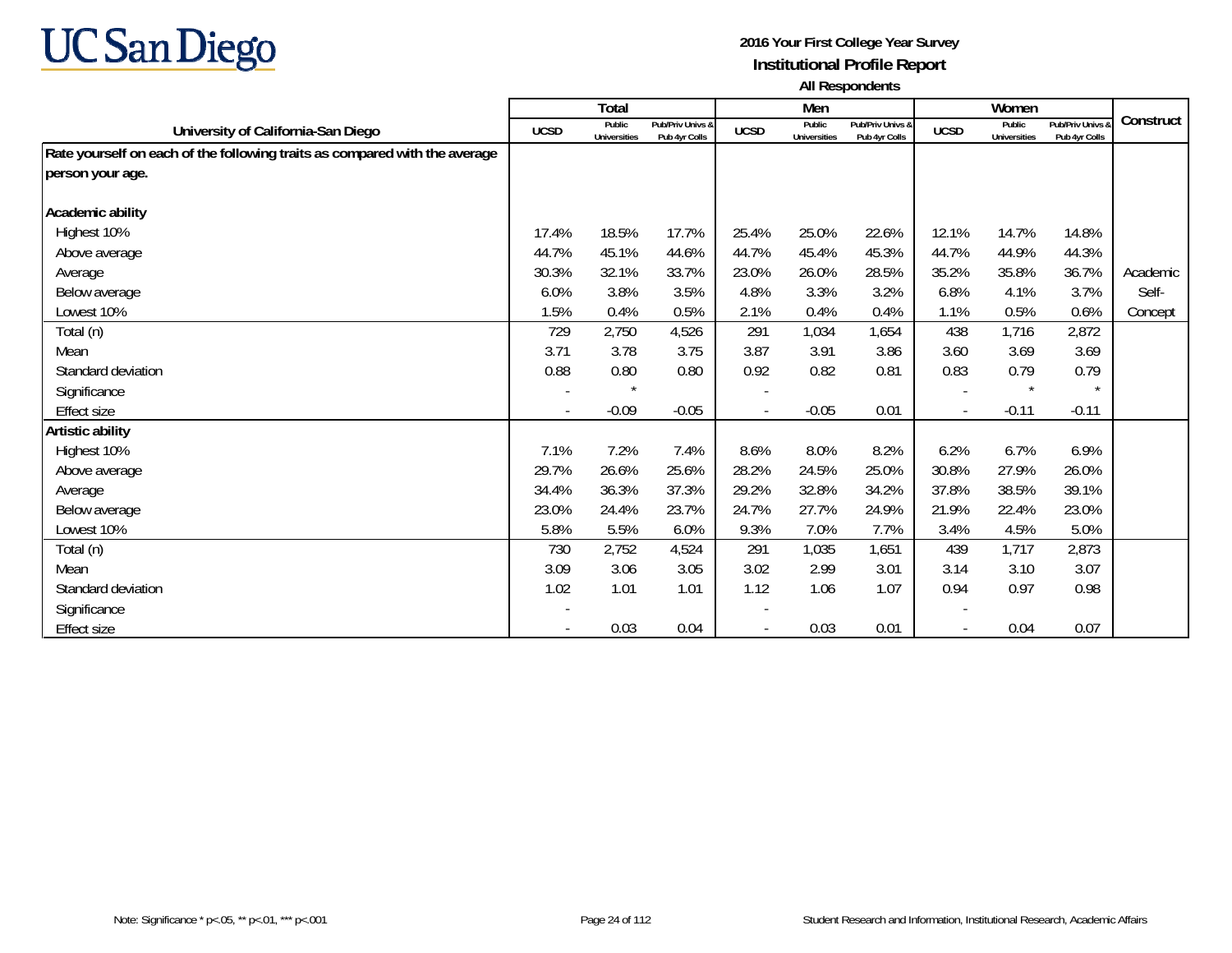

|                                                                            |        | <b>Total</b>                  |                                   |                | Men                           |                                   |                          | Women                         |                                        |           |
|----------------------------------------------------------------------------|--------|-------------------------------|-----------------------------------|----------------|-------------------------------|-----------------------------------|--------------------------|-------------------------------|----------------------------------------|-----------|
| University of California-San Diego                                         | UCSD   | Public<br><b>Universities</b> | Pub/Priv Univs &<br>Pub 4yr Colls | <b>UCSD</b>    | Public<br><b>Universities</b> | Pub/Priv Univs &<br>Pub 4yr Colls | <b>UCSD</b>              | Public<br><b>Universities</b> | <b>Pub/Priv Univs</b><br>Pub 4yr Colls | Construct |
| Rate yourself on each of the following traits as compared with the average |        |                               |                                   |                |                               |                                   |                          |                               |                                        |           |
| person your age.                                                           |        |                               |                                   |                |                               |                                   |                          |                               |                                        |           |
|                                                                            |        |                               |                                   |                |                               |                                   |                          |                               |                                        |           |
| <b>Computer skills</b>                                                     |        |                               |                                   |                |                               |                                   |                          |                               |                                        |           |
| Highest 10%                                                                | 6.0%   | 7.7%                          | 7.7%                              | 11.4%          | 14.1%                         | 13.5%                             | 2.5%                     | 3.8%                          | 4.4%                                   |           |
| Above average                                                              | 28.8%  | 30.4%                         | 30.3%                             | 38.4%          | 38.8%                         | 38.2%                             | 22.6%                    | 25.5%                         | 25.8%                                  |           |
| Average                                                                    | 51.2%  | 50.9%                         | 51.9%                             | 41.5%          | 40.5%                         | 41.3%                             | 57.6%                    | 57.1%                         | 58.0%                                  |           |
| Below average                                                              | 12.1%  | 10.0%                         | 9.2%                              | 7.3%           | 5.8%                          | 6.1%                              | 15.3%                    | 12.6%                         | 11.0%                                  |           |
| Lowest 10%                                                                 | 1.8%   | 1.0%                          | 0.9%                              | 1.4%           | 0.9%                          | 0.9%                              | 2.1%                     | 1.0%                          | 0.9%                                   |           |
| Total (n)                                                                  | 728    | 2,749                         | 4,522                             | 289            | 1,032                         | 1,646                             | 439                      | 1,717                         | 2,876                                  |           |
| Mean                                                                       | 3.25   | 3.34                          | 3.35                              | 3.51           | 3.59                          | 3.57                              | 3.08                     | 3.18                          | 3.22                                   |           |
| Standard deviation                                                         | 0.81   | 0.80                          | 0.79                              | 0.84           | 0.83                          | 0.83                              | 0.74                     | 0.74                          | 0.73                                   |           |
| Significance                                                               |        | $\star\star$                  | $^{\star\star}$                   |                |                               |                                   |                          | $\star$                       | $***$                                  |           |
| <b>Effect size</b>                                                         |        | $-0.11$                       | $-0.13$                           | $\overline{a}$ | $-0.10$                       | $-0.07$                           | $\overline{\phantom{a}}$ | $-0.14$                       | $-0.19$                                |           |
| Cooperativeness                                                            |        |                               |                                   |                |                               |                                   |                          |                               |                                        |           |
| Highest 10%                                                                | 17.9%  | 19.8%                         | 20.5%                             | 22.1%          | 21.9%                         | 22.5%                             | 15.1%                    | 18.6%                         | 19.3%                                  |           |
| Above average                                                              | 46.6%  | 48.6%                         | 46.8%                             | 43.3%          | 47.3%                         | 46.0%                             | 48.9%                    | 49.3%                         | 47.2%                                  |           |
| Average                                                                    | 32.2%  | 29.1%                         | 29.9%                             | 28.4%          | 27.7%                         | 28.0%                             | 34.7%                    | 29.9%                         | 31.0%                                  |           |
| Below average                                                              | 2.3%   | 2.2%                          | 2.4%                              | 4.2%           | 2.4%                          | 2.8%                              | 1.1%                     | 2.0%                          | 2.1%                                   |           |
| Lowest 10%                                                                 | 1.0%   | 0.4%                          | 0.4%                              | 2.1%           | 0.7%                          | 0.7%                              | 0.2%                     | 0.2%                          | 0.3%                                   |           |
| Total (n)                                                                  | 727    | 2,743                         | 4,515                             | 289            | 1,029                         | 1,646                             | 438                      | 1,714                         | 2,869                                  |           |
| Mean                                                                       | 3.78   | 3.85                          | 3.85                              | 3.79           | 3.87                          | 3.87                              | 3.77                     | 3.84                          | 3.83                                   |           |
| Standard deviation                                                         | 0.80   | 0.77                          | 0.78                              | 0.90           | 0.80                          | 0.81                              | 0.72                     | 0.75                          | 0.77                                   |           |
| Significance                                                               |        |                               | $\star$                           |                |                               |                                   |                          |                               |                                        |           |
| <b>Effect size</b>                                                         | $\sim$ | $-0.09$                       | $-0.09$                           | $\sim$         | $-0.10$                       | $-0.10$                           | $\blacksquare$           | $-0.09$                       | $-0.08$                                |           |
| Creativity                                                                 |        |                               |                                   |                |                               |                                   |                          |                               |                                        |           |
| Highest 10%                                                                | 12.5%  | 13.2%                         | 14.3%                             | 17.6%          | 15.7%                         | 16.8%                             | 9.1%                     | 11.7%                         | 12.9%                                  |           |
| Above average                                                              | 38.5%  | 39.9%                         | 39.5%                             | 36.7%          | 39.6%                         | 39.8%                             | 39.6%                    | 40.0%                         | 39.3%                                  |           |
| Average                                                                    | 37.2%  | 37.7%                         | 37.2%                             | 30.4%          | 35.7%                         | 34.7%                             | 41.7%                    | 38.8%                         | 38.7%                                  |           |
| Below average                                                              | 9.3%   | 8.3%                          | 7.6%                              | 10.7%          | 7.6%                          | 7.3%                              | 8.4%                     | 8.6%                          | 7.9%                                   |           |
| Lowest 10%                                                                 | 2.5%   | 1.0%                          | 1.3%                              | 4.5%           | 1.4%                          | 1.5%                              | 1.1%                     | 0.8%                          | 1.3%                                   |           |
| Total (n)                                                                  | 728    | 2,751                         | 4,525                             | 289            | 1,033                         | 1,650                             | 439                      | 1,718                         | 2,875                                  |           |
| Mean                                                                       | 3.49   | 3.56                          | 3.58                              | 3.52           | 3.61                          | 3.63                              | 3.47                     | 3.53                          | 3.55                                   |           |
| Standard deviation                                                         | 0.91   | 0.86                          | 0.87                              | 1.04           | 0.89                          | 0.90                              | 0.82                     | 0.84                          | 0.86                                   |           |
| Significance                                                               |        |                               | $\star$                           |                |                               |                                   |                          |                               |                                        |           |
| <b>Effect size</b>                                                         |        | $-0.08$                       | $-0.10$                           | $\blacksquare$ | $-0.10$                       | $-0.12$                           | $\overline{\phantom{a}}$ | $-0.07$                       | $-0.09$                                |           |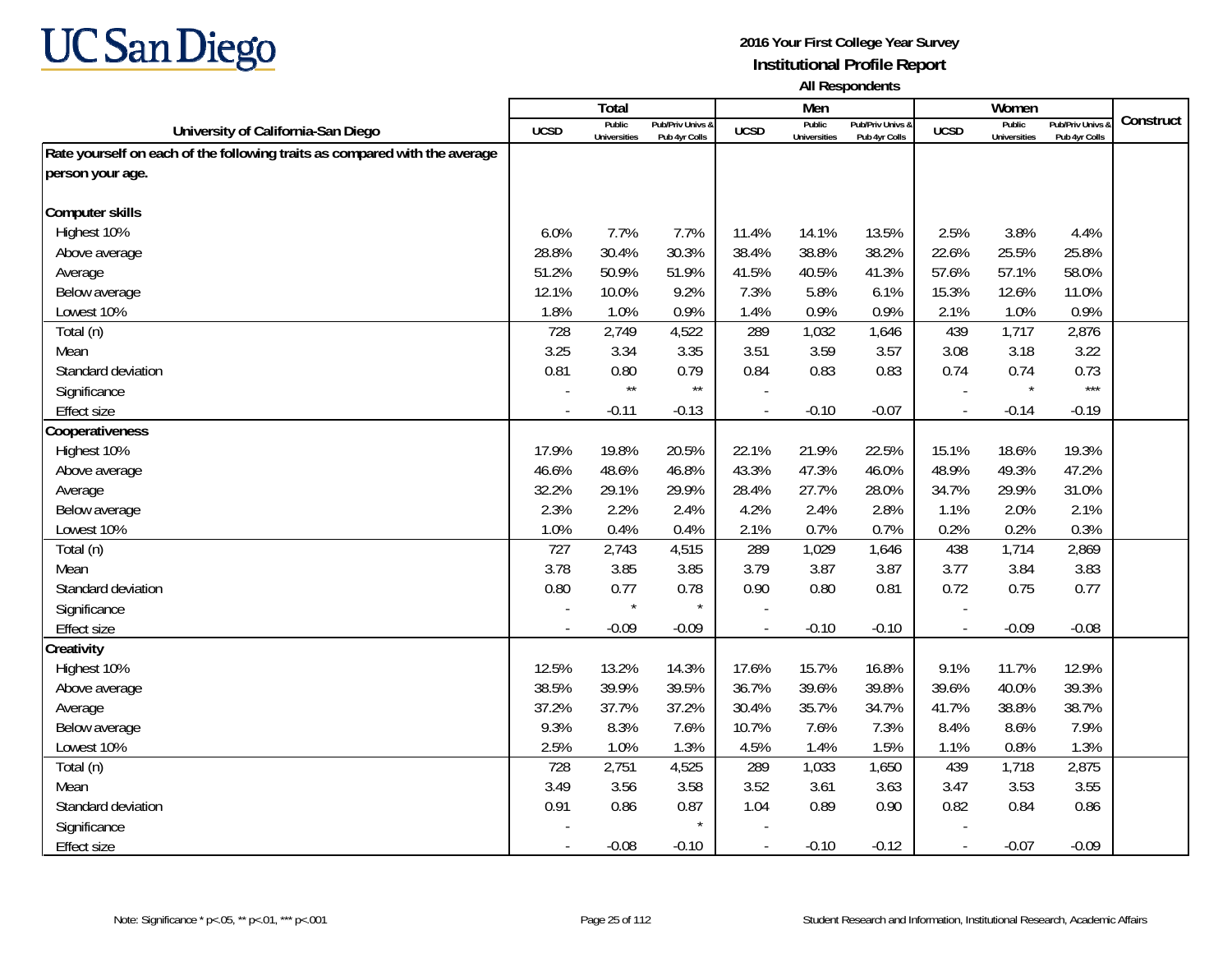

|                                                                            |             | <b>Total</b>                  |                                   |             | Men                           |                                   |                          | Women                         |                                        |            |
|----------------------------------------------------------------------------|-------------|-------------------------------|-----------------------------------|-------------|-------------------------------|-----------------------------------|--------------------------|-------------------------------|----------------------------------------|------------|
| University of California-San Diego                                         | <b>UCSD</b> | Public<br><b>Universities</b> | Pub/Priv Univs &<br>Pub 4yr Colls | <b>UCSD</b> | Public<br><b>Universities</b> | Pub/Priv Univs &<br>Pub 4yr Colls | <b>UCSD</b>              | Public<br><b>Universities</b> | <b>Pub/Priv Univs</b><br>Pub 4yr Colls | Construct  |
| Rate yourself on each of the following traits as compared with the average |             |                               |                                   |             |                               |                                   |                          |                               |                                        |            |
| person your age.                                                           |             |                               |                                   |             |                               |                                   |                          |                               |                                        |            |
|                                                                            |             |                               |                                   |             |                               |                                   |                          |                               |                                        |            |
| Drive to achieve                                                           |             |                               |                                   |             |                               |                                   |                          |                               |                                        |            |
| Highest 10%                                                                | 26.7%       | 29.7%                         | 30.8%                             | 28.3%       | 30.0%                         | 31.5%                             | 25.7%                    | 29.6%                         | 30.4%                                  |            |
| Above average                                                              | 40.1%       | 39.3%                         | 38.4%                             | 39.7%       | 37.8%                         | 35.5%                             | 40.3%                    | 40.2%                         | 40.1%                                  |            |
| Average                                                                    | 26.3%       | 25.6%                         | 25.3%                             | 23.8%       | 25.2%                         | 25.8%                             | 28.0%                    | 25.8%                         | 25.0%                                  | Academic   |
| Below average                                                              | 5.2%        | 4.4%                          | 4.5%                              | 5.2%        | 5.5%                          | 5.8%                              | 5.2%                     | 3.7%                          | 3.7%                                   | Self-      |
| Lowest 10%                                                                 | 1.6%        | 1.0%                          | 1.0%                              | 3.1%        | 1.5%                          | 1.4%                              | 0.7%                     | 0.8%                          | 0.8%                                   | Concept    |
| Total (n)                                                                  | 729         | 2,752                         | 4,525                             | 290         | 1,034                         | 1,652                             | 439                      | 1,718                         | 2,873                                  |            |
| Mean                                                                       | 3.85        | 3.92                          | 3.94                              | 3.85        | 3.89                          | 3.90                              | 3.85                     | 3.94                          | 3.96                                   |            |
| Standard deviation                                                         | 0.93        | 0.90                          | 0.91                              | 0.99        | 0.94                          | 0.96                              | 0.89                     | 0.87                          | 0.88                                   |            |
| Significance                                                               |             |                               | $\star$                           |             |                               |                                   |                          |                               |                                        |            |
| <b>Effect size</b>                                                         |             | $-0.08$                       | $-0.10$                           |             | $-0.04$                       | $-0.05$                           | $\sim$                   | $-0.10$                       | $-0.13$                                |            |
| <b>Emotional health</b>                                                    |             |                               |                                   |             |                               |                                   |                          |                               |                                        |            |
| Highest 10%                                                                | 12.9%       | 13.5%                         | 13.8%                             | 18.3%       | 19.0%                         | 19.7%                             | 9.3%                     | 10.3%                         | 10.4%                                  |            |
| Above average                                                              | 26.9%       | 25.5%                         | 25.9%                             | 24.9%       | 28.5%                         | 28.6%                             | 28.2%                    | 23.7%                         | 24.4%                                  |            |
| Average                                                                    | 34.5%       | 37.2%                         | 37.7%                             | 33.2%       | 33.7%                         | 32.9%                             | 35.3%                    | 39.4%                         | 40.4%                                  |            |
| Below average                                                              | 21.0%       | 19.8%                         | 18.5%                             | 19.0%       | 15.9%                         | 15.7%                             | 22.3%                    | 22.2%                         | 20.0%                                  |            |
| Lowest 10%                                                                 | 4.7%        | 3.9%                          | 4.2%                              | 4.5%        | 3.0%                          | 3.0%                              | 4.8%                     | 4.5%                          | 4.8%                                   |            |
| Total (n)                                                                  | 728         | 2,750                         | 4,525                             | 289         | 1,034                         | 1,651                             | 439                      | 1,716                         | 2,874                                  |            |
| Mean                                                                       | 3.22        | 3.25                          | 3.27                              | 3.34        | 3.45                          | 3.46                              | 3.15                     | 3.13                          | 3.16                                   |            |
| Standard deviation                                                         | 1.06        | 1.04                          | 1.04                              | 1.12        | 1.06                          | 1.07                              | 1.02                     | 1.02                          | 1.02                                   |            |
| Significance                                                               |             |                               |                                   |             |                               |                                   |                          |                               |                                        |            |
| <b>Effect size</b>                                                         | $\sim$      | $-0.03$                       | $-0.05$                           | $\sim$      | $-0.10$                       | $-0.11$                           | $\overline{\phantom{a}}$ | 0.02                          | $-0.01$                                |            |
| Leadership ability                                                         |             |                               |                                   |             |                               |                                   |                          |                               |                                        |            |
| Highest 10%                                                                | 18.2%       | 19.9%                         | 20.0%                             | 21.4%       | 23.9%                         | 23.7%                             | 16.2%                    | 17.5%                         | 17.9%                                  |            |
| Above average                                                              | 37.3%       | 38.3%                         | 37.8%                             | 33.4%       | 37.8%                         | 37.7%                             | 39.9%                    | 38.6%                         | 37.9%                                  |            |
| Average                                                                    | 32.6%       | 32.8%                         | 32.9%                             | 30.3%       | 29.9%                         | 29.7%                             | 34.2%                    | 34.5%                         | 34.7%                                  | Social     |
| Below average                                                              | 9.6%        | 7.8%                          | 7.9%                              | 10.3%       | 7.3%                          | 7.3%                              | 9.1%                     | 8.1%                          | 8.2%                                   | Self-      |
| Lowest 10%                                                                 | 2.2%        | 1.3%                          | 1.4%                              | 4.5%        | 1.2%                          | 1.5%                              | 0.7%                     | 1.3%                          | 1.4%                                   | Concept    |
| Total (n)                                                                  | 729         | 2,747                         | 4,521                             | 290         | 1,035                         | 1,654                             | 439                      | 1,712                         | 2,867                                  |            |
| Mean                                                                       | 3.60        | 3.68                          | 3.67                              | 3.57        | 3.76                          | 3.75                              | 3.62                     | 3.63                          | 3.63                                   |            |
| Standard deviation                                                         | 0.96        | 0.92                          | 0.93                              | 1.07        | 0.94                          | 0.95                              | 0.89                     | 0.91                          | 0.92                                   |            |
| Significance                                                               |             | $\star$                       |                                   |             | $\star\star$                  | $^{\star\star}$                   |                          |                               |                                        |            |
| <b>Effect size</b>                                                         | $\sim$      | $-0.09$                       | $-0.08$                           |             | $-0.20$                       | $-0.19$                           | $\overline{\phantom{a}}$ | $-0.01$                       | $-0.01$                                | Leadership |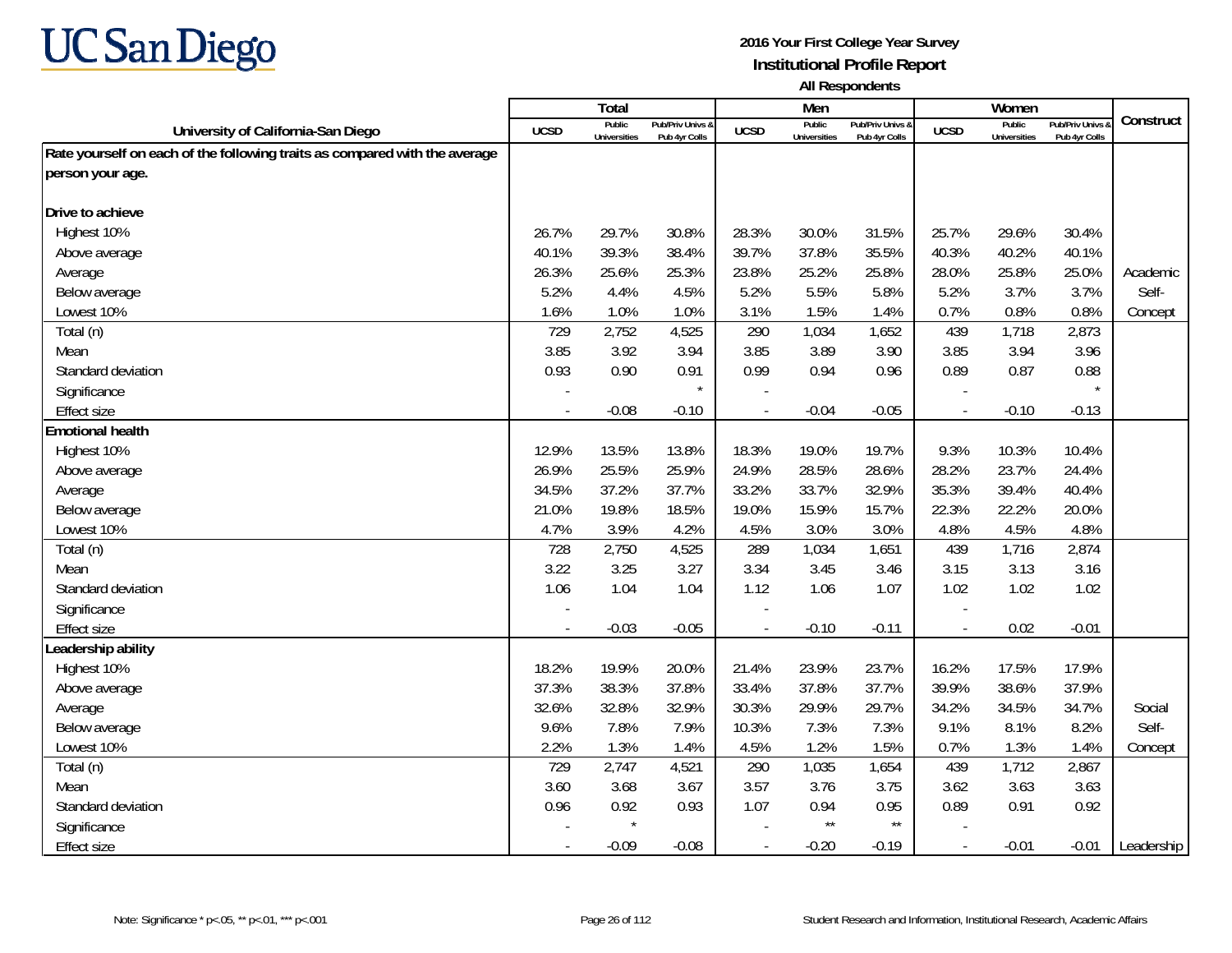

|                                                                            |             | <b>Total</b>                  |                                   |             | Men                           |                                   |                          | Women                         |                                 |           |
|----------------------------------------------------------------------------|-------------|-------------------------------|-----------------------------------|-------------|-------------------------------|-----------------------------------|--------------------------|-------------------------------|---------------------------------|-----------|
| University of California-San Diego                                         | <b>UCSD</b> | Public<br><b>Universities</b> | Pub/Priv Univs &<br>Pub 4yr Colls | <b>UCSD</b> | Public<br><b>Universities</b> | Pub/Priv Univs &<br>Pub 4yr Colls | <b>UCSD</b>              | Public<br><b>Universities</b> | Pub/Priv Univs<br>Pub 4yr Colls | Construct |
| Rate yourself on each of the following traits as compared with the average |             |                               |                                   |             |                               |                                   |                          |                               |                                 |           |
| person your age.                                                           |             |                               |                                   |             |                               |                                   |                          |                               |                                 |           |
|                                                                            |             |                               |                                   |             |                               |                                   |                          |                               |                                 |           |
| Mathematical ability                                                       |             |                               |                                   |             |                               |                                   |                          |                               |                                 |           |
| Highest 10%                                                                | 11.8%       | 13.8%                         | 12.9%                             | 17.6%       | 20.0%                         | 18.0%                             | 8.0%                     | 10.1%                         | 9.9%                            |           |
| Above average                                                              | 33.2%       | 33.8%                         | 31.4%                             | 39.0%       | 39.7%                         | 36.9%                             | 29.3%                    | 30.2%                         | 28.2%                           |           |
| Average                                                                    | 36.7%       | 36.5%                         | 38.5%                             | 31.0%       | 30.5%                         | 33.5%                             | 40.5%                    | 40.1%                         | 41.4%                           | Academic  |
| Below average                                                              | 14.8%       | 12.6%                         | 13.8%                             | 10.3%       | 7.8%                          | 9.7%                              | 17.7%                    | 15.5%                         | 16.2%                           | Self-     |
| Lowest 10%                                                                 | 3.6%        | 3.3%                          | 3.4%                              | 2.1%        | 1.9%                          | 1.9%                              | 4.5%                     | 4.1%                          | 4.3%                            | Concept   |
| Total (n)                                                                  | 730         | 2,754                         | 4,529                             | 290         | 1,035                         | 1,654                             | 440                      | 1,719                         | 2,875                           |           |
| Mean                                                                       | 3.35        | 3.42                          | 3.36                              | 3.60        | 3.68                          | 3.59                              | 3.18                     | 3.27                          | 3.23                            |           |
| Standard deviation                                                         | 0.99        | 0.99                          | 0.99                              | 0.96        | 0.94                          | 0.95                              | 0.97                     | 0.98                          | 0.98                            |           |
| Significance                                                               |             |                               |                                   |             |                               |                                   |                          |                               |                                 |           |
| <b>Effect size</b>                                                         |             | $-0.07$                       | $-0.01$                           |             | $-0.09$                       | 0.01                              |                          | $-0.09$                       | $-0.05$                         |           |
| Physical health                                                            |             |                               |                                   |             |                               |                                   |                          |                               |                                 |           |
| Highest 10%                                                                | 10.5%       | 10.9%                         | 11.2%                             | 13.8%       | 15.7%                         | 16.9%                             | 8.2%                     | 8.1%                          | 8.0%                            |           |
| Above average                                                              | 28.4%       | 28.5%                         | 27.7%                             | 34.6%       | 34.9%                         | 33.2%                             | 24.3%                    | 24.7%                         | 24.5%                           |           |
| Average                                                                    | 43.0%       | 44.0%                         | 45.1%                             | 33.2%       | 35.0%                         | 37.2%                             | 49.4%                    | 49.5%                         | 49.7%                           |           |
| Below average                                                              | 15.3%       | 14.7%                         | 14.1%                             | 14.5%       | 12.5%                         | 11.2%                             | 15.8%                    | 16.0%                         | 15.8%                           |           |
| Lowest 10%                                                                 | 2.9%        | 1.8%                          | 1.8%                              | 3.8%        | 1.8%                          | 1.5%                              | 2.3%                     | 1.8%                          | 2.0%                            |           |
| Total (n)                                                                  | 726         | 2,747                         | 4,523                             | 289         | 1,033                         | 1,650                             | 437                      | 1,714                         | 2,873                           |           |
| Mean                                                                       | 3.28        | 3.32                          | 3.32                              | 3.40        | 3.50                          | 3.53                              | 3.20                     | 3.21                          | 3.21                            |           |
| Standard deviation                                                         | 0.94        | 0.92                          | 0.91                              | 1.02        | 0.96                          | 0.95                              | 0.88                     | 0.87                          | 0.87                            |           |
| Significance                                                               |             |                               |                                   |             |                               |                                   | $\overline{\phantom{a}}$ |                               |                                 |           |
| Effect size                                                                |             | $-0.04$                       | $-0.04$                           |             | $-0.10$                       | $-0.14$                           | $\overline{\phantom{a}}$ | $-0.01$                       | $-0.01$                         |           |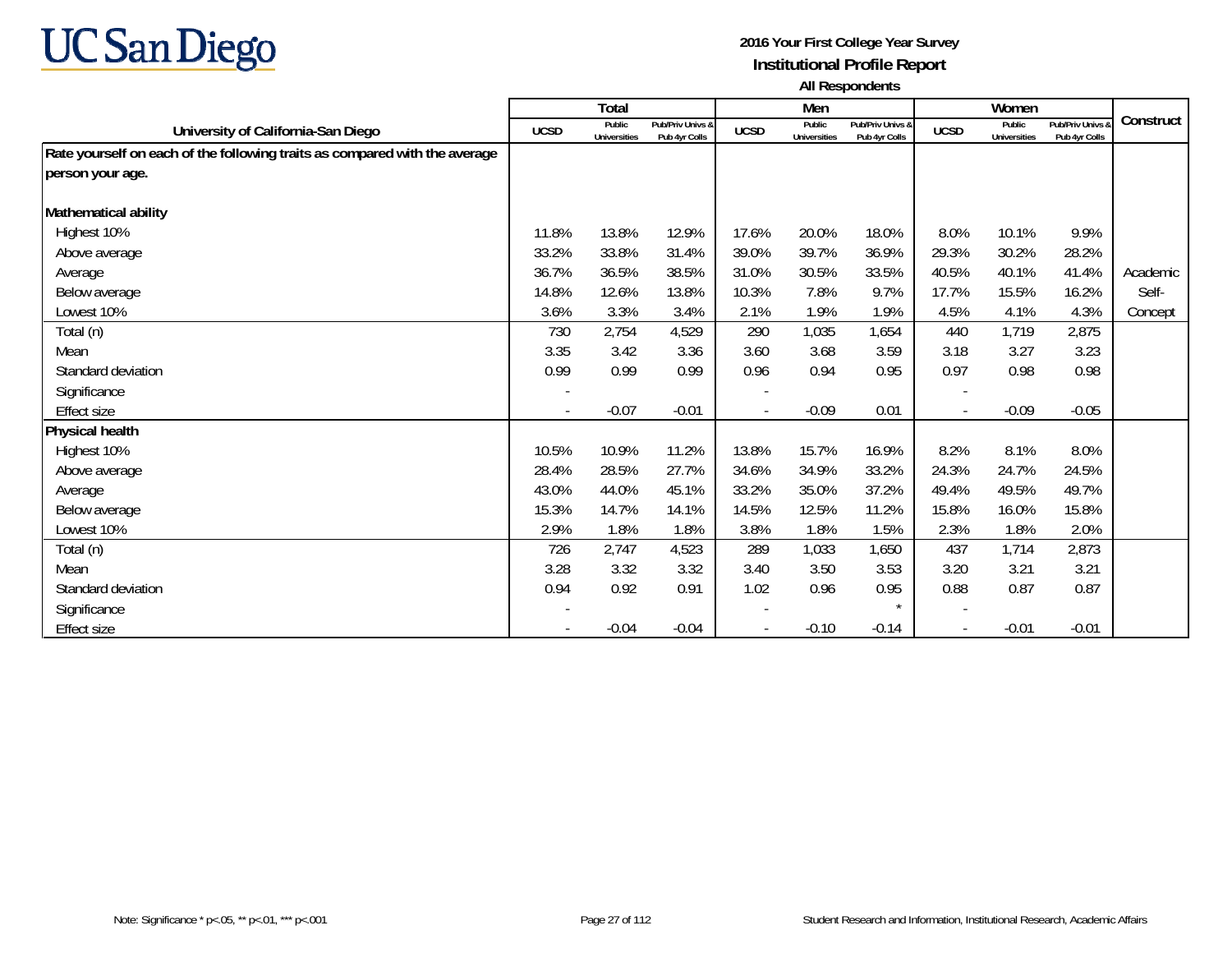

|                                                                            |                          | <b>Total</b>                  |                                   |                | Men                           |                                   |                          | Women                         |                                        |           |
|----------------------------------------------------------------------------|--------------------------|-------------------------------|-----------------------------------|----------------|-------------------------------|-----------------------------------|--------------------------|-------------------------------|----------------------------------------|-----------|
| University of California-San Diego                                         | UCSD                     | Public<br><b>Universities</b> | Pub/Priv Univs &<br>Pub 4yr Colls | <b>UCSD</b>    | Public<br><b>Universities</b> | Pub/Priv Univs &<br>Pub 4yr Colls | <b>UCSD</b>              | Public<br><b>Universities</b> | <b>Pub/Priv Univs</b><br>Pub 4yr Colls | Construct |
| Rate yourself on each of the following traits as compared with the average |                          |                               |                                   |                |                               |                                   |                          |                               |                                        |           |
| person your age.                                                           |                          |                               |                                   |                |                               |                                   |                          |                               |                                        |           |
|                                                                            |                          |                               |                                   |                |                               |                                   |                          |                               |                                        |           |
| Public speaking ability                                                    |                          |                               |                                   |                |                               |                                   |                          |                               |                                        |           |
| Highest 10%                                                                | 10.4%                    | 11.2%                         | 11.4%                             | 13.8%          | 14.7%                         | 14.5%                             | 8.2%                     | 9.1%                          | 9.6%                                   |           |
| Above average                                                              | 30.0%                    | 27.1%                         | 26.7%                             | 32.4%          | 30.7%                         | 31.9%                             | 28.4%                    | 25.0%                         | 23.7%                                  |           |
| Average                                                                    | 35.6%                    | 37.4%                         | 39.0%                             | 30.0%          | 34.9%                         | 35.6%                             | 39.3%                    | 38.9%                         | 41.0%                                  | Social    |
| Below average                                                              | 17.9%                    | 19.1%                         | 17.6%                             | 14.8%          | 14.9%                         | 13.2%                             | 20.0%                    | 21.7%                         | 20.2%                                  | Self-     |
| Lowest 10%                                                                 | 6.0%                     | 5.1%                          | 5.2%                              | 9.0%           | 4.8%                          | 4.7%                              | 4.1%                     | 5.2%                          | 5.5%                                   | Concept   |
| Total (n)                                                                  | 730                      | 2,753                         | 4,528                             | 290            | 1,034                         | 1,651                             | 440                      | 1,719                         | 2,877                                  |           |
| Mean                                                                       | 3.21                     | 3.20                          | 3.21                              | 3.27           | 3.35                          | 3.38                              | 3.17                     | 3.11                          | 3.12                                   |           |
| Standard deviation                                                         | 1.05                     | 1.04                          | 1.03                              | 1.15           | 1.05                          | 1.04                              | 0.97                     | 1.01                          | 1.01                                   |           |
| Significance                                                               |                          |                               |                                   |                |                               |                                   |                          |                               |                                        |           |
| <b>Effect size</b>                                                         |                          | 0.01                          | 0.00                              | $\overline{a}$ | $-0.08$                       | $-0.11$                           | $\overline{\phantom{a}}$ | 0.06                          | 0.05                                   |           |
| <b>Risk-taking</b>                                                         |                          |                               |                                   |                |                               |                                   |                          |                               |                                        |           |
| Highest 10%                                                                | 11.0%                    | 10.3%                         | 11.0%                             | 16.0%          | 14.5%                         | 15.1%                             | 7.7%                     | 7.7%                          | 8.7%                                   |           |
| Above average                                                              | 28.3%                    | 28.0%                         | 28.4%                             | 30.9%          | 32.1%                         | 32.3%                             | 26.6%                    | 25.6%                         | 26.2%                                  |           |
| Average                                                                    | 41.2%                    | 42.9%                         | 42.8%                             | 36.1%          | 37.6%                         | 37.9%                             | 44.5%                    | 46.1%                         | 45.6%                                  |           |
| Below average                                                              | 15.8%                    | 16.2%                         | 15.2%                             | 12.2%          | 13.1%                         | 11.9%                             | 18.2%                    | 18.0%                         | 17.1%                                  |           |
| Lowest 10%                                                                 | 3.7%                     | 2.6%                          | 2.6%                              | 4.9%           | 2.7%                          | 2.8%                              | 3.0%                     | 2.6%                          | 2.4%                                   |           |
| Total (n)                                                                  | 728                      | 2,749                         | 4,524                             | 288            | 1,032                         | 1,649                             | 440                      | 1,717                         | 2,875                                  |           |
| Mean                                                                       | 3.27                     | 3.27                          | 3.30                              | 3.41           | 3.43                          | 3.45                              | 3.18                     | 3.18                          | 3.22                                   |           |
| Standard deviation                                                         | 0.98                     | 0.94                          | 0.94                              | 1.05           | 0.98                          | 0.98                              | 0.92                     | 0.90                          | 0.91                                   |           |
| Significance                                                               |                          |                               |                                   |                |                               |                                   |                          |                               |                                        |           |
| <b>Effect size</b>                                                         | $\overline{\phantom{a}}$ | 0.00                          | $-0.03$                           | $\blacksquare$ | $-0.02$                       | $-0.04$                           | $\overline{\phantom{a}}$ | 0.00                          | $-0.04$                                |           |
| Self-confidence (intellectual)                                             |                          |                               |                                   |                |                               |                                   |                          |                               |                                        |           |
| Highest 10%                                                                | 15.8%                    | 16.1%                         | 17.2%                             | 23.8%          | 23.0%                         | 24.1%                             | 10.5%                    | 12.0%                         | 13.2%                                  |           |
| Above average                                                              | 35.1%                    | 37.3%                         | 37.1%                             | 36.6%          | 41.6%                         | 40.5%                             | 34.1%                    | 34.8%                         | 35.2%                                  |           |
| Average                                                                    | 31.6%                    | 34.1%                         | 33.5%                             | 24.5%          | 26.2%                         | 26.9%                             | 36.4%                    | 38.8%                         | 37.3%                                  | Academic  |
| Below average                                                              | 14.1%                    | 10.6%                         | 10.0%                             | 11.0%          | 7.4%                          | 6.7%                              | 16.1%                    | 12.4%                         | 11.9%                                  | Self-     |
| Lowest 10%                                                                 | 3.4%                     | 1.9%                          | 2.2%                              | 4.1%           | 1.7%                          | 1.9%                              | 3.0%                     | 2.0%                          | 2.4%                                   | Concept   |
| Total (n)                                                                  | 730                      | 2,754                         | 4,530                             | 290            | 1,034                         | 1,652                             | 440                      | 1,720                         | 2,878                                  |           |
| Mean                                                                       | 3.46                     | 3.55                          | 3.57                              | 3.65           | 3.77                          | 3.78                              | 3.33                     | 3.42                          | 3.45                                   |           |
| Standard deviation                                                         | 1.03                     | 0.95                          | 0.96                              | 1.08           | 0.95                          | 0.95                              | 0.97                     | 0.92                          | 0.94                                   |           |
| Significance                                                               |                          | $\star$                       | $^{\star\star}$                   |                |                               |                                   |                          |                               |                                        |           |
| <b>Effect size</b>                                                         |                          | $-0.09$                       | $-0.11$                           | $\blacksquare$ | $-0.13$                       | $-0.14$                           | $\overline{\phantom{a}}$ | $-0.10$                       | $-0.13$                                |           |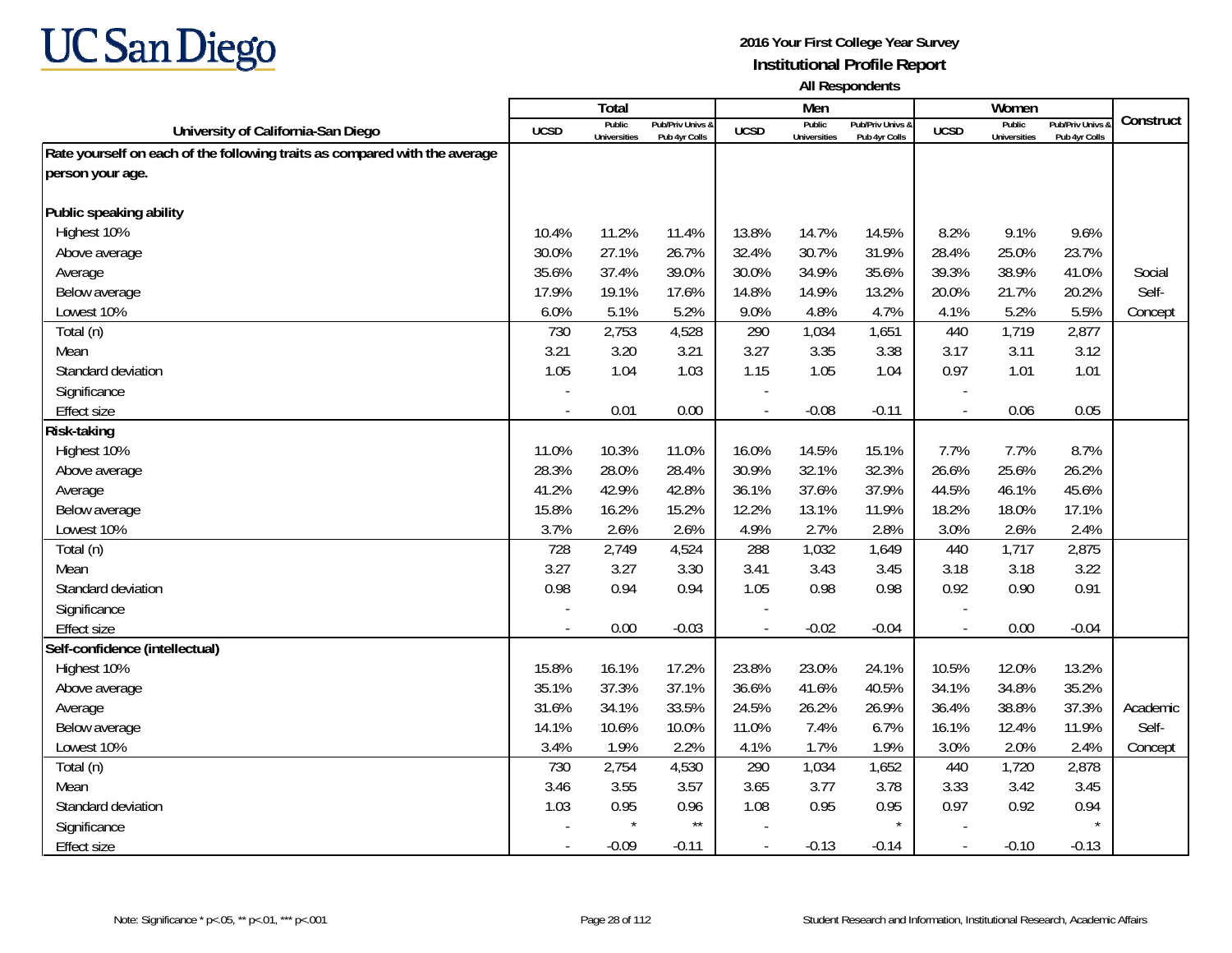

|                                                                            |             | Total                         |                                   |             | Men                           |                                   |             | Women                         |                                 |           |
|----------------------------------------------------------------------------|-------------|-------------------------------|-----------------------------------|-------------|-------------------------------|-----------------------------------|-------------|-------------------------------|---------------------------------|-----------|
| University of California-San Diego                                         | <b>UCSD</b> | Public<br><b>Universities</b> | Pub/Priv Univs &<br>Pub 4yr Colls | <b>UCSD</b> | Public<br><b>Universities</b> | Pub/Priv Univs &<br>Pub 4yr Colls | <b>UCSD</b> | Public<br><b>Universities</b> | Pub/Priv Univs<br>Pub 4yr Colls | Construct |
| Rate yourself on each of the following traits as compared with the average |             |                               |                                   |             |                               |                                   |             |                               |                                 |           |
| person your age.                                                           |             |                               |                                   |             |                               |                                   |             |                               |                                 |           |
|                                                                            |             |                               |                                   |             |                               |                                   |             |                               |                                 |           |
| Self-confidence (social)                                                   |             |                               |                                   |             |                               |                                   |             |                               |                                 |           |
| Highest 10%                                                                | 12.5%       | 13.0%                         | 13.9%                             | 15.5%       | 15.6%                         | 17.3%                             | 10.5%       | 11.4%                         | 11.9%                           |           |
| Above average                                                              | 26.4%       | 26.5%                         | 27.6%                             | 26.9%       | 28.3%                         | 29.7%                             | 26.1%       | 25.5%                         | 26.3%                           |           |
| Average                                                                    | 33.6%       | 35.1%                         | 34.4%                             | 31.0%       | 32.2%                         | 31.1%                             | 35.2%       | 36.8%                         | 36.3%                           | Social    |
| Below average                                                              | 22.1%       | 20.9%                         | 19.8%                             | 19.0%       | 18.9%                         | 17.5%                             | 24.1%       | 22.1%                         | 21.1%                           | Self-     |
| Lowest 10%                                                                 | 5.5%        | 4.5%                          | 4.3%                              | 7.6%        | 5.0%                          | 4.4%                              | 4.1%        | 4.2%                          | 4.3%                            | Concept   |
| Total (n)                                                                  | 730         | 2,750                         | 4,525                             | 290         | 1,033                         | 1,651                             | 440         | 1,717                         | 2,874                           |           |
| Mean                                                                       | 3.18        | 3.23                          | 3.27                              | 3.24        | 3.30                          | 3.38                              | 3.15        | 3.18                          | 3.20                            |           |
| Standard deviation                                                         | 1.08        | 1.06                          | 1.06                              | 1.15        | 1.10                          | 1.09                              | 1.03        | 1.03                          | 1.04                            |           |
| Significance                                                               |             |                               | $\star$                           |             |                               | $\star$                           |             |                               |                                 |           |
| <b>Effect size</b>                                                         |             | $-0.05$                       | $-0.08$                           |             | $-0.05$                       | $-0.13$                           |             | $-0.03$                       | $-0.05$                         |           |
| <b>Spirituality</b>                                                        |             |                               |                                   |             |                               |                                   |             |                               |                                 |           |
| Highest 10%                                                                | 12.6%       | 13.7%                         | 14.8%                             | 15.2%       | 15.5%                         | 16.3%                             | 10.9%       | 12.7%                         | 14.0%                           |           |
| Above average                                                              | 21.8%       | 25.4%                         | 25.1%                             | 23.4%       | 26.5%                         | 25.5%                             | 20.7%       | 24.7%                         | 24.9%                           |           |
| Average                                                                    | 36.8%       | 36.8%                         | 37.9%                             | 33.1%       | 32.4%                         | 34.0%                             | 39.2%       | 39.5%                         | 40.1%                           |           |
| Below average                                                              | 14.1%       | 13.7%                         | 12.8%                             | 12.8%       | 13.2%                         | 12.4%                             | 15.0%       | 14.1%                         | 13.0%                           |           |
| Lowest 10%                                                                 | 14.7%       | 10.3%                         | 9.4%                              | 15.5%       | 12.5%                         | 11.8%                             | 14.1%       | 9.0%                          | 8.0%                            |           |
| Total (n)                                                                  | 729         | 2,745                         | 4,516                             | 290         | 1,034                         | 1,649                             | 439         | 1,711                         | 2,867                           |           |
| Mean                                                                       | 3.04        | 3.19                          | 3.23                              | 3.10        | 3.19                          | 3.22                              | 2.99        | 3.18                          | 3.24                            |           |
| Standard deviation                                                         | 1.20        | 1.15                          | 1.14                              | 1.26        | 1.22                          | 1.21                              | 1.17        | 1.11                          | 1.10                            |           |
| Significance                                                               |             | $\star\star$                  | $***$                             |             |                               |                                   |             | $\star\star$                  | $***$                           |           |
| Effect size                                                                |             | $-0.13$                       | $-0.17$                           |             | $-0.07$                       | $-0.10$                           |             | $-0.17$                       | $-0.23$                         |           |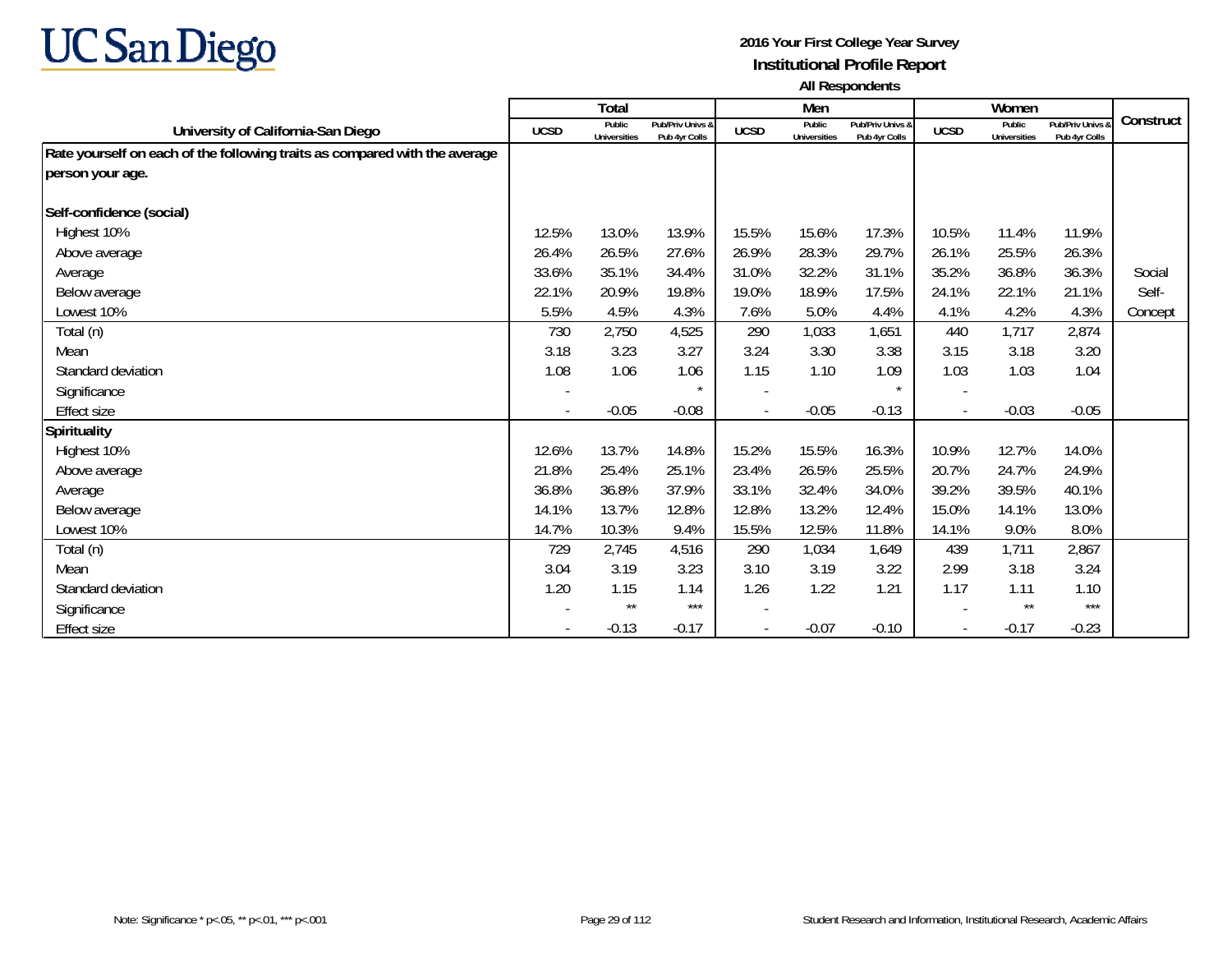

|                                                                            |             | Total                         |                                   |             | Men                           |                                   |                          | Women                         |                                 |           |
|----------------------------------------------------------------------------|-------------|-------------------------------|-----------------------------------|-------------|-------------------------------|-----------------------------------|--------------------------|-------------------------------|---------------------------------|-----------|
| University of California-San Diego                                         | <b>UCSD</b> | Public<br><b>Universities</b> | Pub/Priv Univs &<br>Pub 4yr Colls | <b>UCSD</b> | Public<br><b>Universities</b> | Pub/Priv Univs &<br>Pub 4yr Colls | <b>UCSD</b>              | Public<br><b>Universities</b> | Pub/Priv Univs<br>Pub 4yr Colls | Construct |
| Rate yourself on each of the following traits as compared with the average |             |                               |                                   |             |                               |                                   |                          |                               |                                 |           |
| person your age.                                                           |             |                               |                                   |             |                               |                                   |                          |                               |                                 |           |
|                                                                            |             |                               |                                   |             |                               |                                   |                          |                               |                                 |           |
| Understanding of others                                                    |             |                               |                                   |             |                               |                                   |                          |                               |                                 |           |
| Highest 10%                                                                | 26.1%       | 26.2%                         | 26.9%                             | 23.2%       | 24.5%                         | 25.6%                             | 28.0%                    | 27.2%                         | 27.7%                           |           |
| Above average                                                              | 42.7%       | 41.4%                         | 41.6%                             | 40.8%       | 40.8%                         | 39.8%                             | 43.9%                    | 41.7%                         | 42.6%                           |           |
| Average                                                                    | 25.5%       | 27.4%                         | 27.0%                             | 27.0%       | 27.9%                         | 28.0%                             | 24.5%                    | 27.1%                         | 26.4%                           |           |
| Below average                                                              | 4.1%        | 4.2%                          | 3.8%                              | 6.2%        | 5.5%                          | 5.5%                              | 2.7%                     | 3.5%                          | 2.9%                            |           |
| Lowest 10%                                                                 | 1.6%        | 0.8%                          | 0.7%                              | 2.8%        | 1.3%                          | 1.2%                              | 0.9%                     | 0.5%                          | 0.4%                            |           |
| Total (n)                                                                  | 729         | 2,753                         | 4,527                             | 289         | 1,035                         | 1,651                             | 440                      | 1,718                         | 2,876                           |           |
| Mean                                                                       | 3.87        | 3.88                          | 3.90                              | 3.75        | 3.82                          | 3.83                              | 3.95                     | 3.92                          | 3.94                            |           |
| Standard deviation                                                         | 0.90        | 0.87                          | 0.86                              | 0.97        | 0.91                          | 0.91                              | 0.85                     | 0.85                          | 0.83                            |           |
| Significance                                                               |             |                               |                                   |             |                               |                                   |                          |                               |                                 |           |
| <b>Effect size</b>                                                         |             | $-0.01$                       | $-0.03$                           |             | $-0.08$                       | $-0.09$                           |                          | 0.04                          | 0.01                            |           |
| Writing ability                                                            |             |                               |                                   |             |                               |                                   |                          |                               |                                 |           |
| Highest 10%                                                                | 14.0%       | 15.2%                         | 14.9%                             | 14.2%       | 15.1%                         | 15.2%                             | 13.9%                    | 15.3%                         | 14.8%                           |           |
| Above average                                                              | 37.1%       | 38.0%                         | 37.2%                             | 34.6%       | 36.4%                         | 36.7%                             | 38.8%                    | 39.0%                         | 37.5%                           |           |
| Average                                                                    | 34.5%       | 36.9%                         | 37.9%                             | 31.8%       | 36.7%                         | 36.8%                             | 36.3%                    | 37.1%                         | 38.5%                           |           |
| Below average                                                              | 12.1%       | 8.7%                          | 8.5%                              | 16.3%       | 10.2%                         | 9.5%                              | 9.4%                     | 7.8%                          | 8.0%                            |           |
| Lowest 10%                                                                 | 2.2%        | 1.2%                          | 1.4%                              | 3.1%        | 1.7%                          | 1.8%                              | 1.6%                     | 0.9%                          | 1.2%                            |           |
| Total (n)                                                                  | 727         | 2,751                         | 4,528                             | 289         | 1,034                         | 1,653                             | 438                      | 1,717                         | 2,875                           |           |
| Mean                                                                       | 3.49        | 3.57                          | 3.56                              | 3.40        | 3.53                          | 3.54                              | 3.54                     | 3.60                          | 3.57                            |           |
| Standard deviation                                                         | 0.95        | 0.89                          | 0.89                              | 1.02        | 0.93                          | 0.92                              | 0.90                     | 0.87                          | 0.88                            |           |
| Significance                                                               |             |                               |                                   |             | $\star$                       | $\star$                           | $\overline{\phantom{a}}$ |                               |                                 |           |
| Effect size                                                                |             | $-0.09$                       | $-0.08$                           |             | $-0.14$                       | $-0.15$                           |                          | $-0.07$                       | $-0.03$                         |           |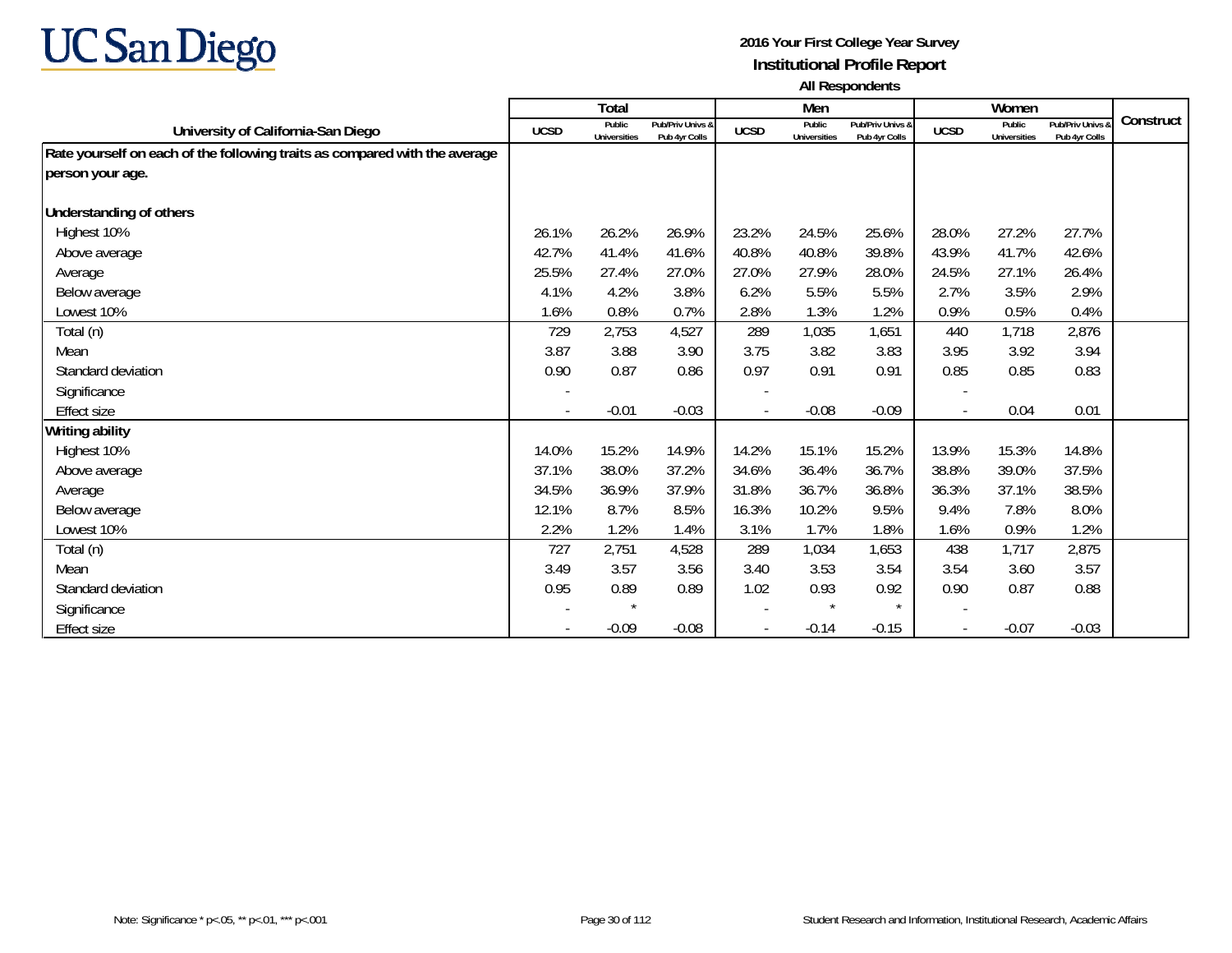

|                                                            |                          | Total                         |                                   |                          | Men                           |                                   |             | Women                         |                                        |            |
|------------------------------------------------------------|--------------------------|-------------------------------|-----------------------------------|--------------------------|-------------------------------|-----------------------------------|-------------|-------------------------------|----------------------------------------|------------|
| University of California-San Diego                         | <b>UCSD</b>              | Public<br><b>Universities</b> | Pub/Priv Univs &<br>Pub 4yr Colls | <b>UCSD</b>              | Public<br><b>Universities</b> | Pub/Priv Univs &<br>Pub 4yr Colls | <b>UCSD</b> | Public<br><b>Universities</b> | <b>Pub/Priv Univs</b><br>Pub 4yr Colls | Construct  |
| Since entering this college, how has it been to:           |                          |                               |                                   |                          |                               |                                   |             |                               |                                        |            |
|                                                            |                          |                               |                                   |                          |                               |                                   |             |                               |                                        |            |
| Understand what your professors expect of you academically |                          |                               |                                   |                          |                               |                                   |             |                               |                                        |            |
| Very easy                                                  | 16.1%                    | 26.8%                         | 28.7%                             | 17.4%                    | 29.0%                         | 28.8%                             | 15.2%       | 25.5%                         | 28.6%                                  |            |
| Somewhat easy                                              | 53.4%                    | 53.1%                         | 51.7%                             | 51.2%                    | 52.2%                         | 51.7%                             | 54.9%       | 53.6%                         | 51.8%                                  |            |
| Somewhat difficult                                         | 26.6%                    | 18.4%                         | 17.8%                             | 26.1%                    | 17.2%                         | 17.6%                             | 27.0%       | 19.1%                         | 17.8%                                  | Academic   |
| Very difficult                                             | 3.8%                     | 1.7%                          | 1.8%                              | 5.2%                     | 1.6%                          | 1.8%                              | 2.9%        | 1.8%                          | 1.8%                                   | Adjustment |
| Total (n)                                                  | 728                      | 2,735                         | 4,505                             | 287                      | 1,030                         | 1,644                             | 441         | 1,705                         | 2,861                                  |            |
| Mean                                                       | 2.82                     | 3.05                          | 3.07                              | 2.81                     | 3.09                          | 3.08                              | 2.82        | 3.03                          | 3.07                                   |            |
| Standard deviation                                         | 0.74                     | 0.72                          | 0.73                              | 0.78                     | 0.72                          | 0.73                              | 0.71        | 0.72                          | 0.73                                   |            |
| Significance                                               | $\overline{\phantom{a}}$ | $***$                         | $***$                             |                          | $***$                         | $***$                             |             | $***$                         | $***$                                  |            |
| <b>Effect size</b>                                         | $\overline{\phantom{a}}$ | $-0.32$                       | $-0.34$                           | $\overline{\phantom{a}}$ | $-0.39$                       | $-0.37$                           | $\sim$      | $-0.29$                       | $-0.34$                                |            |
| Develop effective study skills                             |                          |                               |                                   |                          |                               |                                   |             |                               |                                        |            |
| Very easy                                                  | 9.6%                     | 16.0%                         | 16.5%                             | 10.5%                    | 17.5%                         | 17.1%                             | 9.1%        | 15.0%                         | 16.1%                                  |            |
| Somewhat easy                                              | 34.0%                    | 40.8%                         | 41.8%                             | 35.2%                    | 40.3%                         | 41.8%                             | 33.2%       | 41.0%                         | 41.8%                                  |            |
| Somewhat difficult                                         | 44.3%                    | 35.1%                         | 34.2%                             | 41.8%                    | 34.7%                         | 34.0%                             | 45.9%       | 35.3%                         | 34.4%                                  | Academic   |
| Very difficult                                             | 12.1%                    | 8.2%                          | 7.5%                              | 12.5%                    | 7.5%                          | 7.1%                              | 11.8%       | 8.6%                          | 7.7%                                   | Adjustment |
| Total (n)                                                  | 727                      | 2,732                         | 4,500                             | 287                      | 1,029                         | 1,642                             | 440         | 1,703                         | 2,858                                  |            |
| Mean                                                       | 2.41                     | 2.64                          | 2.67                              | 2.44                     | 2.68                          | 2.69                              | 2.40        | 2.62                          | 2.66                                   |            |
| Standard deviation                                         | 0.82                     | 0.84                          | 0.84                              | 0.84                     | 0.85                          | 0.84                              | 0.81        | 0.84                          | 0.84                                   |            |
| Significance                                               |                          | $***$                         | ***                               |                          | $***$                         | $***$                             |             | $***$                         | $***$                                  |            |
| <b>Effect size</b>                                         | $\blacksquare$           | $-0.27$                       | $-0.31$                           |                          | $-0.28$                       | $-0.30$                           |             | $-0.26$                       | $-0.31$                                |            |
| Adjust to the academic demands of college                  |                          |                               |                                   |                          |                               |                                   |             |                               |                                        |            |
| Very easy                                                  | 11.0%                    | 18.5%                         | 20.1%                             | 11.8%                    | 19.7%                         | 20.5%                             | 10.5%       | 17.8%                         | 19.8%                                  |            |
| Somewhat easy                                              | 35.4%                    | 41.3%                         | 41.5%                             | 36.6%                    | 42.4%                         | 42.6%                             | 34.5%       | 40.6%                         | 40.8%                                  |            |
| Somewhat difficult                                         | 38.7%                    | 31.7%                         | 30.9%                             | 36.6%                    | 29.6%                         | 29.5%                             | 40.0%       | 33.0%                         | 31.7%                                  | Academic   |
| Very difficult                                             | 15.0%                    | 8.5%                          | 7.6%                              | 15.0%                    | 8.3%                          | 7.4%                              | 15.0%       | 8.6%                          | 7.6%                                   | Adjustment |
| Total (n)                                                  | 727                      | 2,726                         | 4,489                             | 287                      | 1,028                         | 1,639                             | 440         | 1,698                         | 2,850                                  |            |
| Mean                                                       | 2.42                     | 2.70                          | 2.74                              | 2.45                     | 2.74                          | 2.76                              | 2.40        | 2.68                          | 2.73                                   |            |
| Standard deviation                                         | 0.87                     | 0.87                          | 0.86                              | 0.89                     | 0.87                          | 0.86                              | 0.87        | 0.86                          | 0.86                                   |            |
| Significance                                               |                          | $***$                         | $***$                             |                          | $***$                         | $***$                             |             | ***                           | $***$                                  |            |
| <b>Effect size</b>                                         | $\overline{\phantom{a}}$ | $-0.32$                       | $-0.37$                           | $\blacksquare$           | $-0.33$                       | $-0.36$                           |             | $-0.33$                       | $-0.38$                                |            |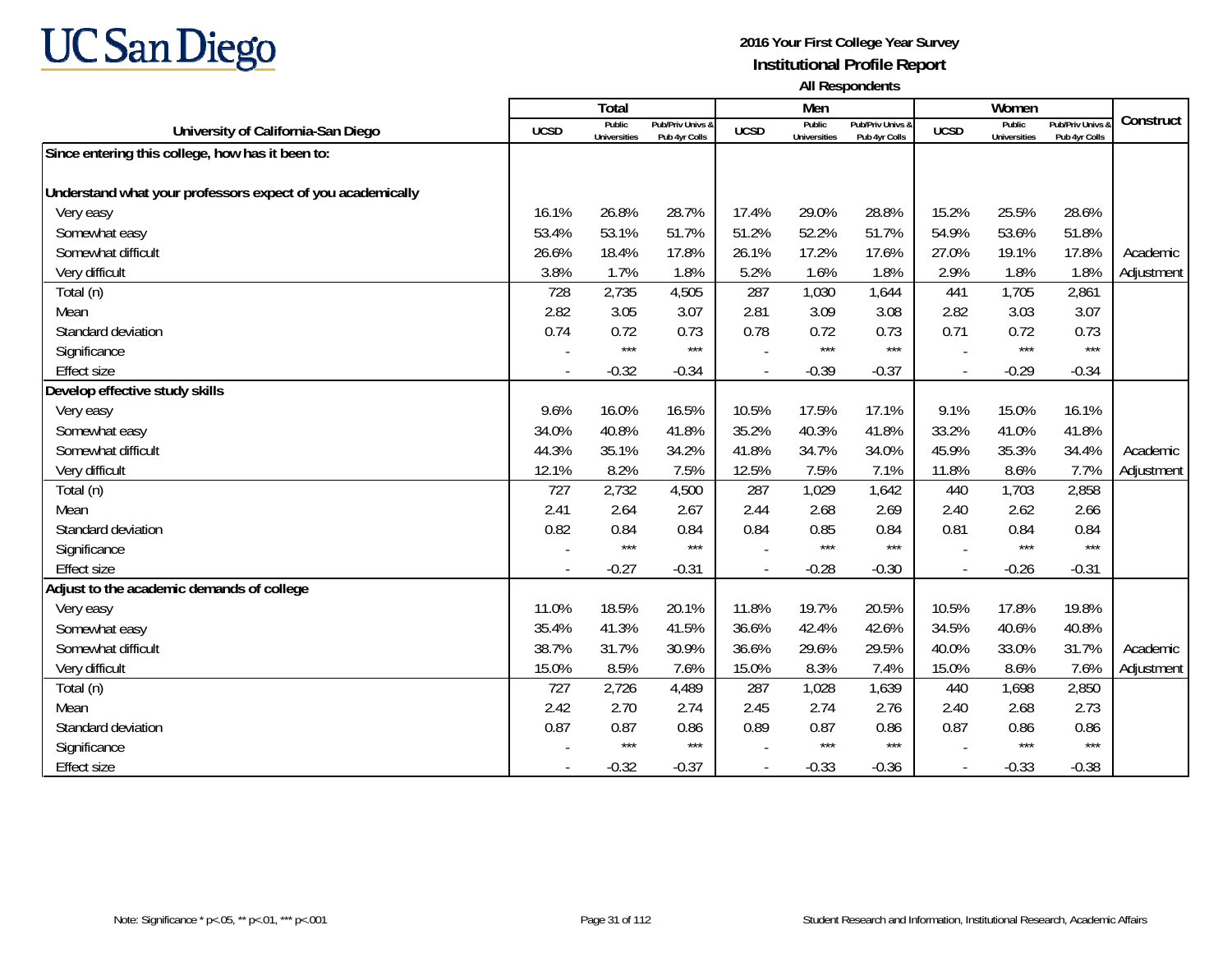

|                                                  |                          | <b>Total</b>                  |                                   |                | Men                           |                                   |             | Women                         |                                        |            |
|--------------------------------------------------|--------------------------|-------------------------------|-----------------------------------|----------------|-------------------------------|-----------------------------------|-------------|-------------------------------|----------------------------------------|------------|
| University of California-San Diego               | <b>UCSD</b>              | Public<br><b>Universities</b> | Pub/Priv Univs &<br>Pub 4yr Colls | <b>UCSD</b>    | Public<br><b>Universities</b> | Pub/Priv Univs &<br>Pub 4yr Colls | <b>UCSD</b> | Public<br><b>Universities</b> | <b>Pub/Priv Univs</b><br>Pub 4yr Colls | Construct  |
| Since entering this college, how has it been to: |                          |                               |                                   |                |                               |                                   |             |                               |                                        |            |
|                                                  |                          |                               |                                   |                |                               |                                   |             |                               |                                        |            |
| Manage your time effectively                     |                          |                               |                                   |                |                               |                                   |             |                               |                                        |            |
| Very easy                                        | 8.1%                     | 14.0%                         | 14.9%                             | 9.4%           | 14.4%                         | 14.7%                             | 7.3%        | 13.7%                         | 15.0%                                  |            |
| Somewhat easy                                    | 30.1%                    | 34.9%                         | 34.9%                             | 32.9%          | 36.4%                         | 36.8%                             | 28.3%       | 34.0%                         | 33.9%                                  |            |
| Somewhat difficult                               | 43.2%                    | 38.5%                         | 38.0%                             | 38.5%          | 36.1%                         | 36.2%                             | 46.3%       | 40.0%                         | 38.9%                                  | Academic   |
| Very difficult                                   | 18.6%                    | 12.6%                         | 12.2%                             | 19.2%          | 13.1%                         | 12.3%                             | 18.1%       | 12.3%                         | 12.1%                                  | Adjustment |
| Total (n)                                        | 727                      | 2,730                         | 4,498                             | 286            | 1,028                         | 1,640                             | 441         | 1,702                         | 2,858                                  |            |
| Mean                                             | 2.28                     | 2.50                          | 2.53                              | 2.33           | 2.52                          | 2.54                              | 2.25        | 2.49                          | 2.52                                   |            |
| Standard deviation                               | 0.86                     | 0.88                          | 0.89                              | 0.89           | 0.89                          | 0.89                              | 0.83        | 0.88                          | 0.89                                   |            |
| Significance                                     |                          | $***$                         | $***$                             |                | $\star\star$                  | $***$                             |             | $***$                         | $***$                                  |            |
| <b>Effect size</b>                               |                          | $-0.25$                       | $-0.28$                           |                | $-0.21$                       | $-0.24$                           |             | $-0.27$                       | $-0.30$                                |            |
| Develop close friendships with other students    |                          |                               |                                   |                |                               |                                   |             |                               |                                        |            |
| Very easy                                        | 19.9%                    | 30.3%                         | 29.1%                             | 18.9%          | 32.0%                         | 30.8%                             | 20.6%       | 29.3%                         | 28.2%                                  |            |
| Somewhat easy                                    | 32.2%                    | 35.3%                         | 34.3%                             | 32.2%          | 35.0%                         | 34.6%                             | 32.2%       | 35.4%                         | 34.1%                                  |            |
| Somewhat difficult                               | 28.5%                    | 24.3%                         | 25.0%                             | 26.6%          | 22.5%                         | 23.4%                             | 29.7%       | 25.4%                         | 25.9%                                  |            |
| Very difficult                                   | 19.4%                    | 10.1%                         | 11.6%                             | 22.4%          | 10.5%                         | 11.2%                             | 17.5%       | 9.9%                          | 11.8%                                  |            |
| Total (n)                                        | 727                      | 2,733                         | 4,502                             | 286            | 1,029                         | 1,641                             | 441         | 1,704                         | 2,861                                  |            |
| Mean                                             | 2.53                     | 2.86                          | 2.81                              | 2.48           | 2.88                          | 2.85                              | 2.56        | 2.84                          | 2.79                                   |            |
| Standard deviation                               | 1.02                     | 0.96                          | 0.98                              | 1.04           | 0.98                          | 0.98                              | 1.01        | 0.96                          | 0.98                                   |            |
| Significance                                     |                          | $***$                         | $***$                             |                | $***$                         | $***$                             |             | $***$                         | $***$                                  |            |
| <b>Effect size</b>                               |                          | $-0.34$                       | $-0.29$                           |                | $-0.41$                       | $-0.38$                           |             | $-0.29$                       | $-0.23$                                |            |
| How would you characterize your political views? |                          |                               |                                   |                |                               |                                   |             |                               |                                        |            |
| Far left                                         | 6.1%                     | 5.2%                          | 5.5%                              | 6.8%           | 5.2%                          | 5.8%                              | 5.6%        | 5.2%                          | 5.4%                                   |            |
| Liberal                                          | 46.8%                    | 41.3%                         | 39.8%                             | 38.6%          | 33.6%                         | 32.2%                             | 52.5%       | 46.0%                         | 44.2%                                  |            |
| Middle-of-the-road                               | 37.8%                    | 38.4%                         | 40.0%                             | 42.8%          | 41.5%                         | 44.4%                             | 34.3%       | 36.6%                         | 37.4%                                  |            |
| Conservative                                     | 8.8%                     | 14.1%                         | 13.7%                             | 11.0%          | 18.0%                         | 16.1%                             | 7.3%        | 11.6%                         | 12.3%                                  |            |
| Far right                                        | 0.5%                     | 1.0%                          | 1.1%                              | 0.8%           | 1.7%                          | 1.5%                              | 0.3%        | 0.6%                          | 0.8%                                   |            |
| Total (n)                                        | 577                      | 2,227                         | 3,657                             | 236            | 843                           | 1,352                             | 341         | 1,384                         | 2,305                                  |            |
| Mean                                             | 3.49                     | 3.36                          | 3.35                              | 3.39           | 3.23                          | 3.25                              | 3.56        | 3.44                          | 3.41                                   |            |
| Standard deviation                               | 0.76                     | 0.82                          | 0.82                              | 0.81           | 0.86                          | 0.84                              | 0.72        | 0.79                          | 0.80                                   |            |
| Significance                                     |                          | $***$                         | $***$                             |                | $\star$                       | $\star$                           |             | $\star$                       | $\star\star$                           |            |
| <b>Effect size</b>                               | $\overline{\phantom{a}}$ | 0.16                          | 0.17                              | $\overline{a}$ | 0.19                          | 0.17                              | $\sim$      | 0.15                          | 0.19                                   |            |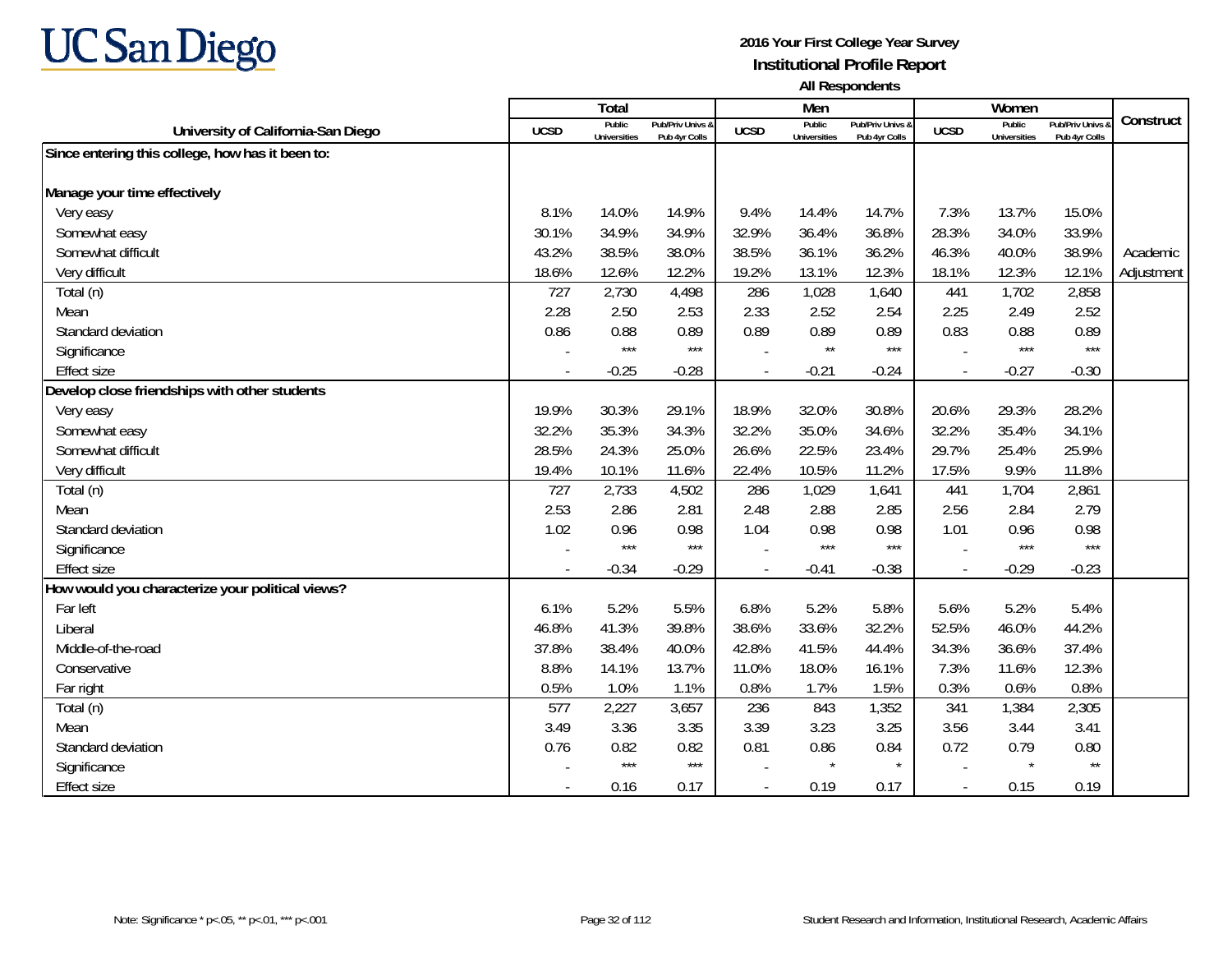

|                                                          |             | <b>Total</b>                  |                                   |                          | Men                           |                                   |                | Women                         |                                        |             |
|----------------------------------------------------------|-------------|-------------------------------|-----------------------------------|--------------------------|-------------------------------|-----------------------------------|----------------|-------------------------------|----------------------------------------|-------------|
| University of California-San Diego                       | <b>UCSD</b> | Public<br><b>Universities</b> | Pub/Priv Univs &<br>Pub 4yr Colls | <b>UCSD</b>              | Public<br><b>Universities</b> | Pub/Priv Univs &<br>Pub 4yr Colls | <b>UCSD</b>    | Public<br><b>Universities</b> | <b>Pub/Priv Univs</b><br>Pub 4yr Colls | Construct   |
| How would you rate yourself in the following areas:      |             |                               |                                   |                          |                               |                                   |                |                               |                                        |             |
|                                                          |             |                               |                                   |                          |                               |                                   |                |                               |                                        |             |
| Ability to see the world from someone else's perspective |             |                               |                                   |                          |                               |                                   |                |                               |                                        |             |
| A major strength                                         | 34.9%       | 33.8%                         | 34.5%                             | 30.7%                    | 29.9%                         | 31.0%                             | 37.7%          | 36.1%                         | 36.5%                                  |             |
| Somewhat strong                                          | 41.7%       | 42.5%                         | 41.3%                             | 40.3%                    | 43.0%                         | 40.8%                             | 42.6%          | 42.1%                         | 41.7%                                  |             |
| Average                                                  | 20.1%       | 20.7%                         | 21.1%                             | 23.3%                    | 23.8%                         | 24.3%                             | 18.0%          | 18.9%                         | 19.3%                                  |             |
| Somewhat weak                                            | 2.1%        | 2.4%                          | 2.5%                              | 3.9%                     | 2.6%                          | 3.1%                              | 0.9%           | 2.3%                          | 2.1%                                   | Pluralistic |
| A major weakness                                         | 1.1%        | 0.6%                          | 0.5%                              | 1.8%                     | 0.8%                          | 0.8%                              | 0.7%           | 0.5%                          | 0.4%                                   | Orientation |
| Total (n)                                                | 710         | 2,671                         | 4,409                             | 283                      | 1,010                         | 1,612                             | 427            | 1,661                         | 2,797                                  |             |
| Mean                                                     | 4.07        | 4.06                          | 4.07                              | 3.94                     | 3.99                          | 3.98                              | 4.16           | 4.11                          | 4.12                                   |             |
| Standard deviation                                       | 0.86        | 0.83                          | 0.84                              | 0.92                     | 0.84                          | 0.87                              | 0.80           | 0.82                          | 0.81                                   |             |
| Significance                                             |             |                               |                                   |                          |                               |                                   |                |                               |                                        |             |
| <b>Effect size</b>                                       |             | 0.01                          | 0.00                              | $\overline{a}$           | $-0.06$                       | $-0.05$                           | $\overline{a}$ | 0.06                          | 0.05                                   |             |
| Tolerance of others with different beliefs               |             |                               |                                   |                          |                               |                                   |                |                               |                                        |             |
| A major strength                                         | 42.2%       | 44.1%                         | 43.8%                             | 42.0%                    | 42.0%                         | 42.9%                             | 42.3%          | 45.4%                         | 44.4%                                  |             |
| Somewhat strong                                          | 40.2%       | 37.2%                         | 36.7%                             | 35.0%                    | 36.2%                         | 34.9%                             | 43.7%          | 37.9%                         | 37.8%                                  |             |
| Average                                                  | 15.4%       | 15.9%                         | 16.9%                             | 19.4%                    | 18.6%                         | 19.2%                             | 12.7%          | 14.2%                         | 15.6%                                  |             |
| Somewhat weak                                            | 1.4%        | 2.4%                          | 2.1%                              | 1.8%                     | 2.7%                          | 2.5%                              | 1.2%           | 2.2%                          | 1.9%                                   | Pluralistic |
| A major weakness                                         | 0.8%        | 0.4%                          | 0.4%                              | 1.8%                     | 0.5%                          | 0.6%                              | 0.2%           | 0.3%                          | 0.3%                                   | Orientation |
| Total (n)                                                | 709         | 2,666                         | 4,402                             | 283                      | 1,009                         | 1,610                             | 426            | 1,657                         | 2,792                                  |             |
| Mean                                                     | 4.21        | 4.22                          | 4.22                              | 4.14                     | 4.17                          | 4.17                              | 4.27           | 4.26                          | 4.24                                   |             |
| Standard deviation                                       | 0.81        | 0.82                          | 0.83                              | 0.91                     | 0.86                          | 0.86                              | 0.74           | 0.80                          | 0.80                                   |             |
| Significance                                             |             |                               |                                   |                          |                               |                                   |                |                               |                                        |             |
| <b>Effect size</b>                                       | $\sim$      | $-0.01$                       | $-0.01$                           | $\overline{\phantom{a}}$ | $-0.03$                       | $-0.03$                           | $\blacksquare$ | 0.01                          | 0.04                                   |             |
| Openness to having my own views challenged               |             |                               |                                   |                          |                               |                                   |                |                               |                                        |             |
| A major strength                                         | 28.7%       | 29.8%                         | 30.4%                             | 32.3%                    | 33.0%                         | 33.4%                             | 26.4%          | 27.9%                         | 28.7%                                  |             |
| Somewhat strong                                          | 41.2%       | 39.6%                         | 39.4%                             | 37.2%                    | 39.1%                         | 38.5%                             | 43.8%          | 39.9%                         | 40.0%                                  |             |
| Average                                                  | 23.6%       | 24.4%                         | 24.9%                             | 22.0%                    | 21.2%                         | 22.8%                             | 24.7%          | 26.4%                         | 26.1%                                  |             |
| Somewhat weak                                            | 5.4%        | 5.4%                          | 4.5%                              | 6.7%                     | 6.1%                          | 4.6%                              | 4.5%           | 5.1%                          | 4.5%                                   | Pluralistic |
| A major weakness                                         | 1.1%        | 0.7%                          | 0.7%                              | 1.8%                     | 0.7%                          | 0.7%                              | 0.7%           | 0.7%                          | 0.8%                                   | Orientation |
| Total (n)                                                | 707         | 2,663                         | 4,395                             | 282                      | 1,006                         | 1,607                             | 425            | 1,657                         | 2,788                                  |             |
| Mean                                                     | 3.91        | 3.92                          | 3.94                              | 3.91                     | 3.98                          | 3.99                              | 3.91           | 3.89                          | 3.91                                   |             |
| Standard deviation                                       | 0.91        | 0.91                          | 0.89                              | 0.98                     | 0.92                          | 0.90                              | 0.86           | 0.89                          | 0.89                                   |             |
| Significance                                             |             |                               |                                   |                          |                               |                                   |                |                               |                                        |             |
| <b>Effect size</b>                                       |             | $-0.01$                       | $-0.03$                           | $\overline{\phantom{a}}$ | $-0.08$                       | $-0.09$                           | $\sim$         | 0.02                          | 0.00                                   |             |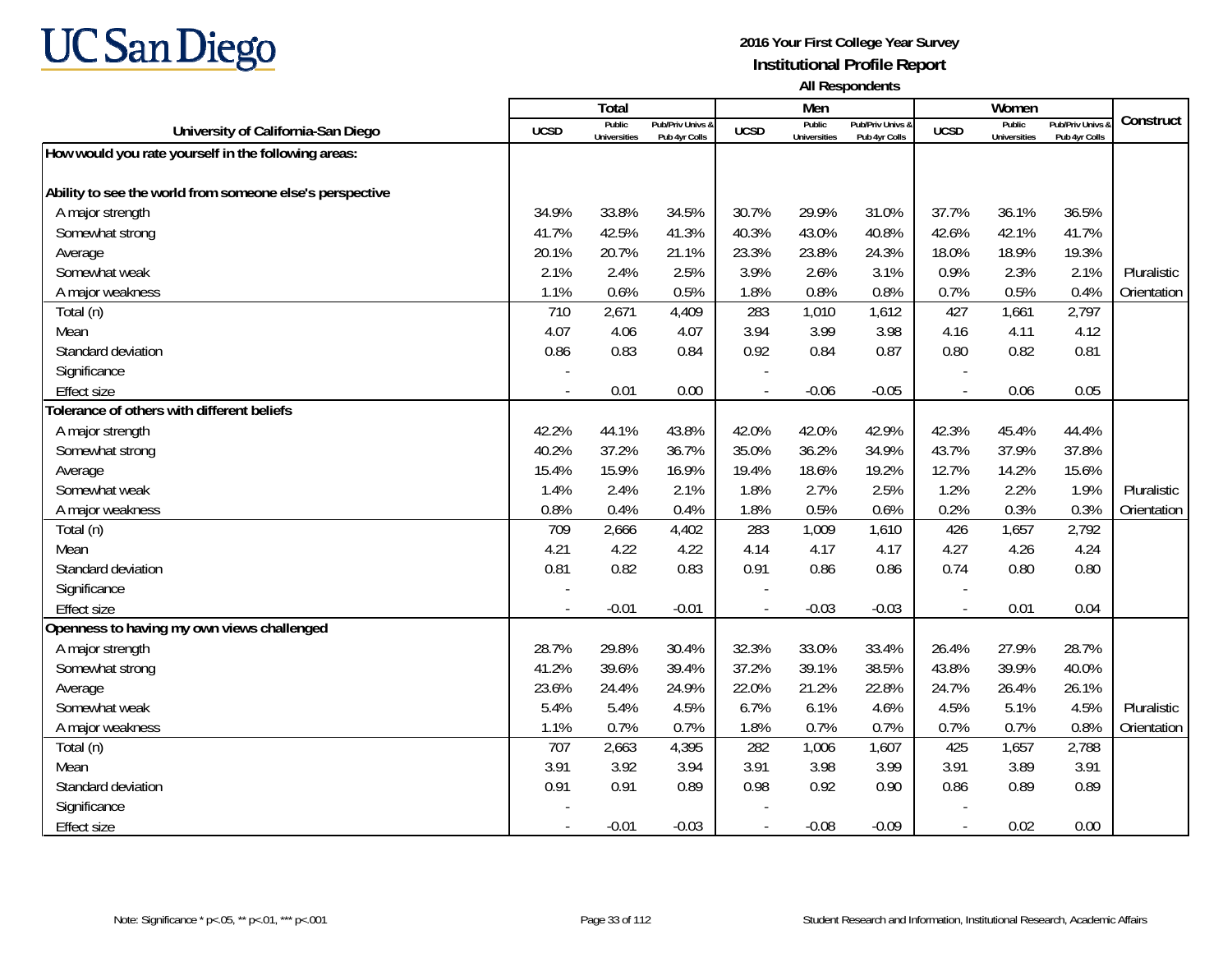

|                                                       |             | <b>Total</b>                  |                                              |             | Men                    |                                   |             | Women                         |                                   |             |
|-------------------------------------------------------|-------------|-------------------------------|----------------------------------------------|-------------|------------------------|-----------------------------------|-------------|-------------------------------|-----------------------------------|-------------|
| University of California-San Diego                    | <b>UCSD</b> | Public<br><b>Universities</b> | <b>Pub/Priv Univs &amp;</b><br>Pub 4yr Colls | <b>UCSD</b> | Public<br>Universities | Pub/Priv Univs &<br>Pub 4yr Colls | <b>UCSD</b> | Public<br><b>Universities</b> | Pub/Priv Univs &<br>Pub 4yr Colls | Construct   |
| How would you rate yourself in the following areas:   |             |                               |                                              |             |                        |                                   |             |                               |                                   |             |
|                                                       |             |                               |                                              |             |                        |                                   |             |                               |                                   |             |
| Ability to discuss and negotiate controversial issues |             |                               |                                              |             |                        |                                   |             |                               |                                   |             |
| A major strength                                      | 31.6%       | 34.3%                         | 33.9%                                        | 33.2%       | 37.1%                  | 36.7%                             | 30.5%       | 32.6%                         | 32.3%                             |             |
| Somewhat strong                                       | 39.6%       | 37.9%                         | 36.9%                                        | 37.1%       | 36.8%                  | 36.1%                             | 41.3%       | 38.6%                         | 37.3%                             |             |
| Average                                               | 22.6%       | 22.4%                         | 23.4%                                        | 21.9%       | 20.8%                  | 21.4%                             | 23.0%       | 23.4%                         | 24.6%                             |             |
| Somewhat weak                                         | 5.1%        | 4.8%                          | 4.9%                                         | 6.0%        | 4.6%                   | 4.8%                              | 4.5%        | 4.9%                          | 5.0%                              | Pluralistic |
| A major weakness                                      | 1.1%        | 0.7%                          | 0.8%                                         | 1.8%        | 0.8%                   | 0.9%                              | 0.7%        | 0.6%                          | 0.8%                              | Orientation |
| Total (n)                                             | 709         | 2,666                         | 4,401                                        | 283         | 1,009                  | 1.610                             | 426         | 1,657                         | 2,791                             |             |
| Mean                                                  | 3.95        | 4.00                          | 3.98                                         | 3.94        | 4.05                   | 4.03                              | 3.96        | 3.98                          | 3.95                              |             |
| Standard deviation                                    | 0.92        | 0.90                          | 0.92                                         | 0.97        | 0.91                   | 0.93                              | 0.88        | 0.90                          | 0.91                              |             |
| Significance                                          |             |                               |                                              |             |                        |                                   |             |                               |                                   |             |
| <b>Effect size</b>                                    |             | $-0.06$                       | $-0.03$                                      |             | $-0.12$                | $-0.10$                           |             | $-0.02$                       | 0.01                              |             |
| Ability to work cooperatively with diverse people     |             |                               |                                              |             |                        |                                   |             |                               |                                   |             |
| A major strength                                      | 43.6%       | 46.1%                         | 46.9%                                        | 43.6%       | 41.1%                  | 42.8%                             | 43.6%       | 49.1%                         | 49.2%                             |             |
| Somewhat strong                                       | 38.5%       | 37.0%                         | 35.9%                                        | 34.4%       | 39.1%                  | 36.6%                             | 41.2%       | 35.7%                         | 35.5%                             |             |
| Average                                               | 16.1%       | 15.2%                         | 15.7%                                        | 18.4%       | 16.9%                  | 18.0%                             | 14.5%       | 14.2%                         | 14.3%                             |             |
| Somewhat weak                                         | 1.3%        | 1.4%                          | 1.3%                                         | 2.5%        | 2.4%                   | 2.2%                              | 0.5%        | 0.8%                          | 0.8%                              | Pluralistic |
| A major weakness                                      | 0.6%        | 0.3%                          | 0.3%                                         | 1.1%        | 0.5%                   | 0.4%                              | 0.2%        | 0.2%                          | 0.2%                              | Orientation |
| Total (n)                                             | 709         | 2,667                         | 4,403                                        | 282         | 1,007                  | 1,608                             | 427         | 1,660                         | 2,795                             |             |
| Mean                                                  | 4.23        | 4.27                          | 4.28                                         | 4.17        | 4.18                   | 4.19                              | 4.27        | 4.33                          | 4.33                              |             |
| Standard deviation                                    | 0.80        | 0.79                          | 0.79                                         | 0.89        | 0.83                   | 0.84                              | 0.74        | 0.76                          | 0.76                              |             |
| Significance                                          |             |                               |                                              |             |                        |                                   |             |                               |                                   |             |
| <b>Effect size</b>                                    |             | $-0.05$                       | $-0.06$                                      |             | $-0.01$                | $-0.02$                           |             | $-0.08$                       | $-0.08$                           |             |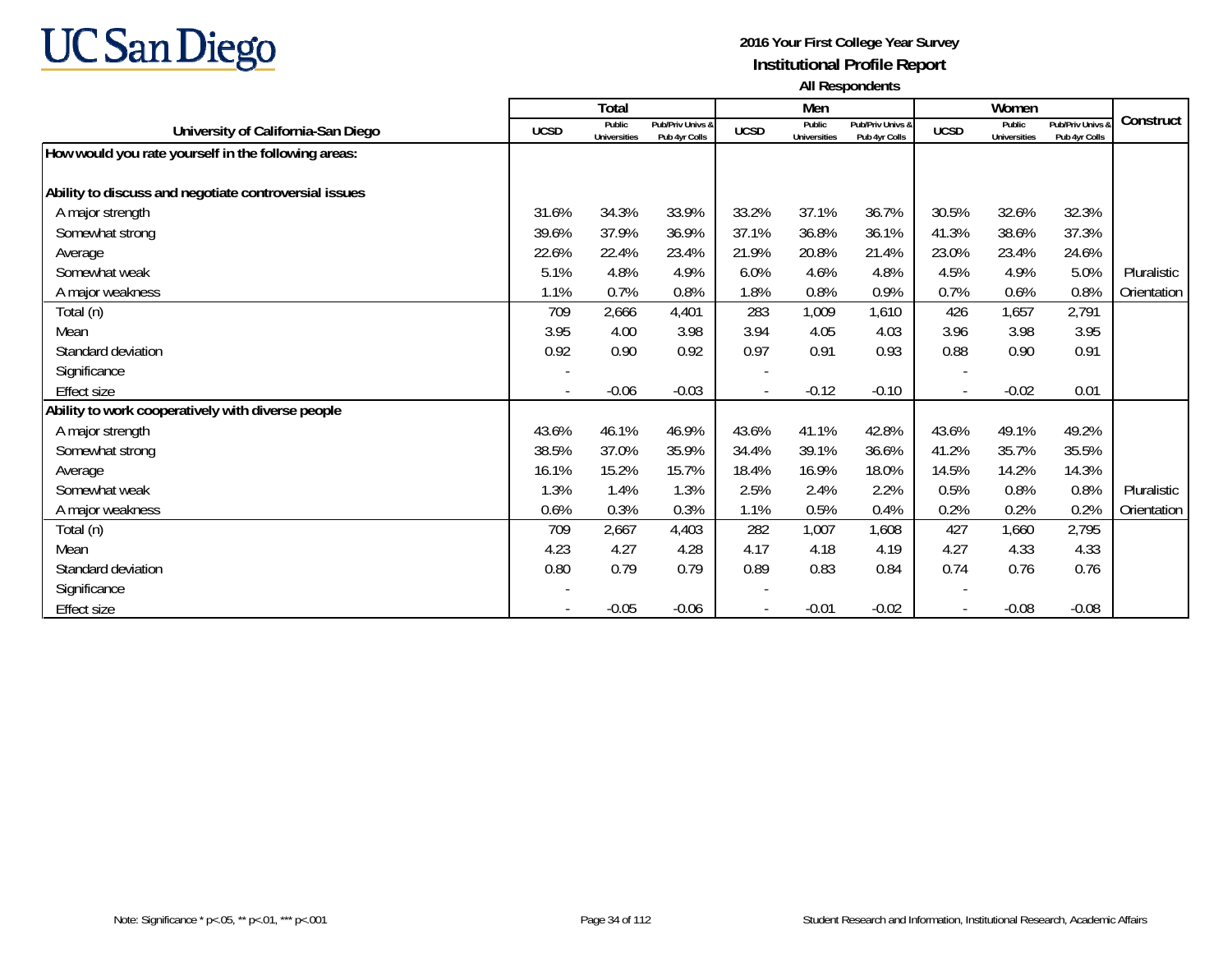

|                                                          |             | <b>Total</b>                  |                                   |             | Men                           |                                   |                | Women                         |                                        |           |
|----------------------------------------------------------|-------------|-------------------------------|-----------------------------------|-------------|-------------------------------|-----------------------------------|----------------|-------------------------------|----------------------------------------|-----------|
| University of California-San Diego                       | <b>UCSD</b> | Public<br><b>Universities</b> | Pub/Priv Univs &<br>Pub 4yr Colls | <b>UCSD</b> | Public<br><b>Universities</b> | Pub/Priv Univs &<br>Pub 4yr Colls | <b>UCSD</b>    | Public<br><b>Universities</b> | <b>Pub/Priv Univs</b><br>Pub 4yr Colls | Construct |
| Since entering this college, how often have you:         |             |                               |                                   |             |                               |                                   |                |                               |                                        |           |
|                                                          |             |                               |                                   |             |                               |                                   |                |                               |                                        |           |
| Attended a religious service                             |             |                               |                                   |             |                               |                                   |                |                               |                                        |           |
| Frequently                                               | 13.3%       | 17.0%                         | 17.5%                             | 13.1%       | 17.3%                         | 17.2%                             | 13.4%          | 16.8%                         | 17.7%                                  |           |
| Occasionally                                             | 18.6%       | 25.5%                         | 25.7%                             | 15.2%       | 24.2%                         | 24.8%                             | 20.8%          | 26.3%                         | 26.2%                                  |           |
| Not at all                                               | 68.1%       | 57.5%                         | 56.8%                             | 71.6%       | 58.5%                         | 58.1%                             | 65.8%          | 56.9%                         | 56.1%                                  |           |
| Total (n)                                                | 706         | 2,642                         | 4,364                             | 282         | 1,001                         | 1,595                             | 424            | 1,641                         | 2,769                                  |           |
| Mean                                                     | 1.45        | 1.59                          | 1.61                              | 1.41        | 1.59                          | 1.59                              | 1.48           | 1.60                          | 1.62                                   |           |
| Standard deviation                                       | 0.72        | 0.76                          | 0.77                              | 0.71        | 0.77                          | 0.77                              | 0.72           | 0.76                          | 0.77                                   |           |
| Significance                                             |             | $***$                         | $***$                             |             | $***$                         | $***$                             |                | $\star\star$                  | $***$                                  |           |
| <b>Effect size</b>                                       | $\sim$      | $-0.18$                       | $-0.21$                           |             | $-0.23$                       | $-0.23$                           | $\sim$         | $-0.16$                       | $-0.18$                                |           |
| Been bored in class                                      |             |                               |                                   |             |                               |                                   |                |                               |                                        |           |
| Frequently                                               | 41.3%       | 39.7%                         | 37.9%                             | 41.3%       | 39.8%                         | 37.2%                             | 41.4%          | 39.5%                         | 38.3%                                  |           |
| Occasionally                                             | 54.1%       | 56.5%                         | 57.1%                             | 53.4%       | 56.0%                         | 56.8%                             | 54.6%          | 56.7%                         | 57.3%                                  |           |
| Not at all                                               | 4.5%        | 3.9%                          | 5.0%                              | 5.3%        | 4.2%                          | 6.0%                              | 4.0%           | 3.7%                          | 4.4%                                   |           |
| Total (n)                                                | 704         | 2,643                         | 4,363                             | 281         | 1,002                         | 1,595                             | 423            | 1,641                         | 2,768                                  |           |
| Mean                                                     | 2.37        | 2.36                          | 2.33                              | 2.36        | 2.36                          | 2.31                              | 2.37           | 2.36                          | 2.34                                   |           |
| Standard deviation                                       | 0.57        | 0.55                          | 0.57                              | 0.58        | 0.56                          | 0.58                              | 0.56           | 0.55                          | 0.56                                   |           |
| Significance                                             |             |                               |                                   |             |                               |                                   |                |                               |                                        |           |
| <b>Effect size</b>                                       |             | 0.02                          | 0.07                              |             | 0.00                          | 0.09                              | $\blacksquare$ | 0.02                          | 0.05                                   |           |
| Demonstrated for a cause (e.g., boycott, rally, protest) |             |                               |                                   |             |                               |                                   |                |                               |                                        |           |
| Frequently                                               | 2.3%        | 3.2%                          | 3.6%                              | 3.2%        | 3.3%                          | 3.7%                              | 1.7%           | 3.2%                          | 3.5%                                   | Civic     |
| Occasionally                                             | 21.4%       | 18.5%                         | 18.3%                             | 17.7%       | 17.2%                         | 17.7%                             | 23.9%          | 19.3%                         | 18.7%                                  | Engage-   |
| Not at all                                               | 76.3%       | 78.3%                         | 78.1%                             | 79.1%       | 79.5%                         | 78.6%                             | 74.5%          | 77.5%                         | 77.8%                                  | ment      |
| Total (n)                                                | 705         | 2,642                         | 4,362                             | 282         | 1,002                         | 1,596                             | 423            | 1,640                         | 2,766                                  |           |
| Mean                                                     | 1.26        | 1.25                          | 1.25                              | 1.24        | 1.24                          | 1.25                              | 1.27           | 1.26                          | 1.26                                   |           |
| Standard deviation                                       | 0.49        | 0.50                          | 0.51                              | 0.50        | 0.50                          | 0.51                              | 0.48           | 0.50                          | 0.51                                   |           |
| Significance                                             |             |                               |                                   |             |                               |                                   |                |                               |                                        |           |
| Effect size                                              |             | 0.02                          | 0.02                              |             | 0.00                          | $-0.02$                           |                | 0.02                          | 0.02                                   |           |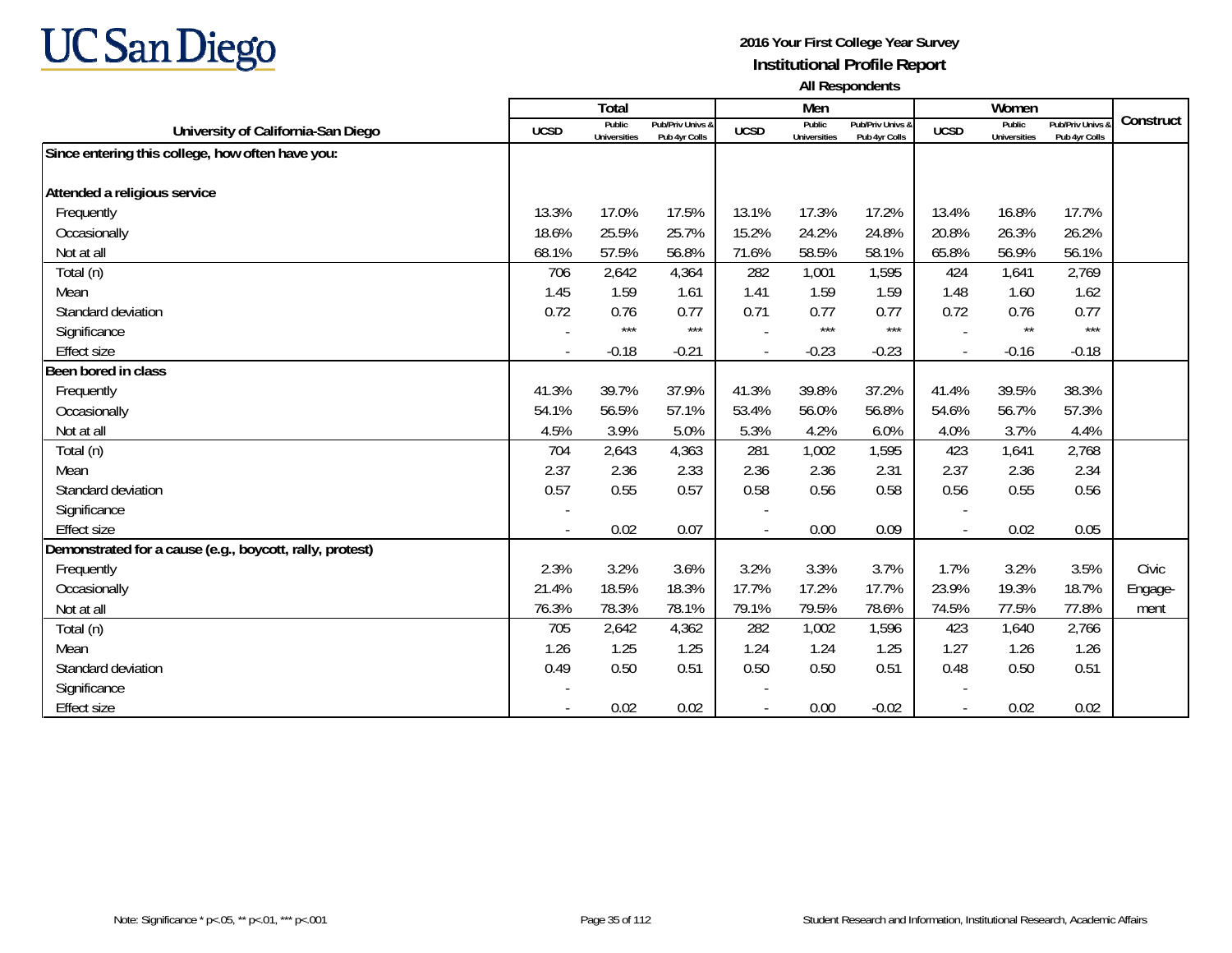

|                                                  |                          | Total                         |                                   |                          | Men                    |                                   |                          | Women                         |                                   |           |
|--------------------------------------------------|--------------------------|-------------------------------|-----------------------------------|--------------------------|------------------------|-----------------------------------|--------------------------|-------------------------------|-----------------------------------|-----------|
| University of California-San Diego               | <b>UCSD</b>              | Public<br><b>Universities</b> | Pub/Priv Univs &<br>Pub 4yr Colls | <b>UCSD</b>              | Public<br>Universities | Pub/Priv Univs &<br>Pub 4yr Colls | <b>UCSD</b>              | Public<br><b>Universities</b> | Pub/Priv Univs &<br>Pub 4yr Colls | Construct |
| Since entering this college, how often have you: |                          |                               |                                   |                          |                        |                                   |                          |                               |                                   |           |
| Studied with other students                      |                          |                               |                                   |                          |                        |                                   |                          |                               |                                   |           |
| Frequently                                       | 31.9%                    | 38.6%                         | 35.2%                             | 28.4%                    | 33.2%                  | 29.6%                             | 34.3%                    | 41.8%                         | 38.5%                             |           |
| Occasionally                                     | 55.9%                    | 50.9%                         | 52.4%                             | 55.7%                    | 53.5%                  | 56.1%                             | 56.0%                    | 49.3%                         | 50.3%                             |           |
| Not at all                                       | 12.2%                    | 10.6%                         | 12.3%                             | 16.0%                    | 13.3%                  | 14.3%                             | 9.7%                     | 8.9%                          | 11.2%                             |           |
| Total (n)                                        | 705                      | 2,643                         | 4,365                             | 282                      | 1,002                  | 1,594                             | 423                      | 1,641                         | 2,771                             |           |
| Mean                                             | 2.20                     | 2.28                          | 2.23                              | 2.12                     | 2.20                   | 2.15                              | 2.25                     | 2.33                          | 2.27                              |           |
| Standard deviation                               | 0.63                     | 0.64                          | 0.65                              | 0.66                     | 0.65                   | 0.64                              | 0.62                     | 0.63                          | 0.65                              |           |
| Significance                                     | $\overline{\phantom{a}}$ | $***$                         |                                   | $\overline{\phantom{a}}$ |                        |                                   |                          | $\star$                       |                                   |           |
| <b>Effect size</b>                               | $\overline{\phantom{a}}$ | $-0.12$                       | $-0.05$                           | $\blacksquare$           | $-0.12$                | $-0.05$                           | $\sim$                   | $-0.13$                       | $-0.03$                           |           |
| <b>Consumed beer</b>                             |                          |                               |                                   |                          |                        |                                   |                          |                               |                                   |           |
| Frequently                                       | 8.4%                     | 8.5%                          | 8.3%                              | 11.0%                    | 9.6%                   | 9.8%                              | 6.6%                     | 7.8%                          | 7.4%                              |           |
| Occasionally                                     | 35.1%                    | 28.1%                         | 28.8%                             | 34.8%                    | 30.9%                  | 30.7%                             | 35.4%                    | 26.4%                         | 27.7%                             |           |
| Not at all                                       | 56.5%                    | 63.5%                         | 62.9%                             | 54.3%                    | 59.5%                  | 59.4%                             | 58.0%                    | 65.9%                         | 64.9%                             |           |
| Total (n)                                        | 706                      | 2,646                         | 4,367                             | 282                      | 1,003                  | 1,597                             | 424                      | 1,643                         | 2,770                             |           |
| Mean                                             | 1.52                     | 1.45                          | 1.45                              | 1.57                     | 1.50                   | 1.50                              | 1.49                     | 1.42                          | 1.43                              |           |
| Standard deviation                               | 0.65                     | 0.65                          | 0.64                              | 0.68                     | 0.66                   | 0.67                              | 0.62                     | 0.63                          | 0.63                              |           |
| Significance                                     |                          | $\star$                       | $***$                             |                          |                        |                                   |                          | $\star$                       |                                   |           |
| <b>Effect size</b>                               | $\overline{\phantom{a}}$ | 0.11                          | 0.11                              | $\overline{\phantom{a}}$ | 0.11                   | 0.10                              | $\overline{\phantom{a}}$ | 0.11                          | 0.10                              |           |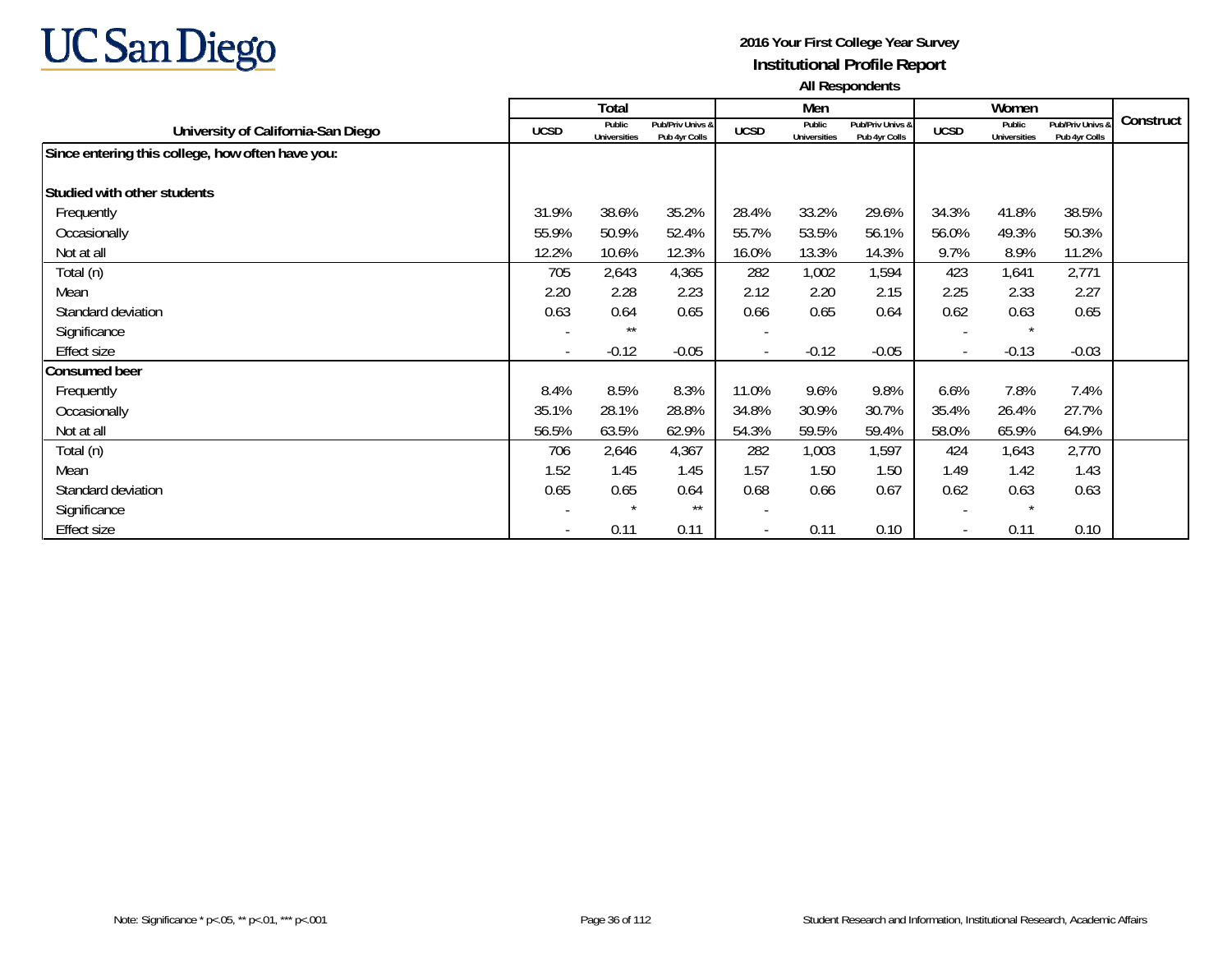

|                                                  |             | Total                         |                                   |                | Men                           |                                   |                          | Women                         |                                        |           |
|--------------------------------------------------|-------------|-------------------------------|-----------------------------------|----------------|-------------------------------|-----------------------------------|--------------------------|-------------------------------|----------------------------------------|-----------|
| University of California-San Diego               | <b>UCSD</b> | Public<br><b>Universities</b> | Pub/Priv Univs &<br>Pub 4yr Colls | <b>UCSD</b>    | Public<br><b>Universities</b> | Pub/Priv Univs &<br>Pub 4yr Colls | <b>UCSD</b>              | Public<br><b>Universities</b> | <b>Pub/Priv Univs</b><br>Pub 4yr Colls | Construct |
| Since entering this college, how often have you: |             |                               |                                   |                |                               |                                   |                          |                               |                                        |           |
|                                                  |             |                               |                                   |                |                               |                                   |                          |                               |                                        |           |
| Consumed wine or liquor                          |             |                               |                                   |                |                               |                                   |                          |                               |                                        |           |
| Frequently                                       | 9.8%        | 11.1%                         | 10.8%                             | 9.9%           | 9.0%                          | 9.6%                              | 9.7%                     | 12.3%                         | 11.4%                                  |           |
| Occasionally                                     | 38.8%       | 35.1%                         | 35.9%                             | 37.2%          | 34.0%                         | 34.2%                             | 39.9%                    | 35.8%                         | 37.0%                                  |           |
| Not at all                                       | 51.4%       | 53.8%                         | 53.3%                             | 52.8%          | 57.0%                         | 56.2%                             | 50.5%                    | 51.9%                         | 51.6%                                  |           |
| Total (n)                                        | 706         | 2,641                         | 4,360                             | 282            | 1,000                         | 1,592                             | 424                      | 1,641                         | 2,768                                  |           |
| Mean                                             | 1.58        | 1.57                          | 1.57                              | 1.57           | 1.52                          | 1.53                              | 1.59                     | 1.60                          | 1.60                                   |           |
| Standard deviation                               | 0.66        | 0.68                          | 0.68                              | 0.67           | 0.66                          | 0.66                              | 0.66                     | 0.70                          | 0.68                                   |           |
| Significance                                     |             |                               |                                   |                |                               |                                   |                          |                               |                                        |           |
| <b>Effect size</b>                               |             | 0.01                          | 0.01                              |                | 0.08                          | 0.06                              | $\overline{\phantom{a}}$ | $-0.01$                       | $-0.01$                                |           |
| Felt overwhelmed by all you had to do            |             |                               |                                   |                |                               |                                   |                          |                               |                                        |           |
| Frequently                                       | 48.8%       | 48.8%                         | 47.5%                             | 38.4%          | 35.2%                         | 34.8%                             | 55.7%                    | 57.1%                         | 54.8%                                  |           |
| Occasionally                                     | 45.1%       | 45.9%                         | 45.9%                             | 50.9%          | 55.7%                         | 54.4%                             | 41.3%                    | 40.0%                         | 41.0%                                  |           |
| Not at all                                       | 6.1%        | 5.3%                          | 6.6%                              | 10.7%          | 9.1%                          | 10.8%                             | 3.1%                     | 3.0%                          | 4.2%                                   |           |
| Total (n)                                        | 705         | 2,644                         | 4,365                             | 281            | 1,002                         | 1,595                             | 424                      | 1,642                         | 2,770                                  |           |
| Mean                                             | 2.43        | 2.43                          | 2.41                              | 2.28           | 2.26                          | 2.24                              | 2.53                     | 2.54                          | 2.51                                   |           |
| Standard deviation                               | 0.61        | 0.59                          | 0.61                              | 0.64           | 0.61                          | 0.63                              | 0.56                     | 0.56                          | 0.58                                   |           |
| Significance                                     |             |                               |                                   |                |                               |                                   |                          |                               |                                        |           |
| <b>Effect size</b>                               |             | 0.00                          | 0.03                              |                | 0.03                          | 0.06                              | $\overline{\phantom{a}}$ | $-0.02$                       | 0.03                                   |           |
| <b>Felt depressed</b>                            |             |                               |                                   |                |                               |                                   |                          |                               |                                        |           |
| Frequently                                       | 24.5%       | 23.1%                         | 23.0%                             | 21.3%          | 16.7%                         | 17.0%                             | 26.7%                    | 27.0%                         | 26.4%                                  |           |
| Occasionally                                     | 48.2%       | 45.2%                         | 44.8%                             | 45.4%          | 44.3%                         | 43.7%                             | 50.0%                    | 45.8%                         | 45.4%                                  |           |
| Not at all                                       | 27.3%       | 31.7%                         | 32.2%                             | 33.3%          | 39.1%                         | 39.3%                             | 23.3%                    | 27.2%                         | 28.2%                                  |           |
| Total (n)                                        | 706         | 2,644                         | 4,363                             | 282            | 1,001                         | 1,594                             | 424                      | 1,643                         | 2,769                                  |           |
| Mean                                             | 1.97        | 1.91                          | 1.91                              | 1.88           | 1.78                          | 1.78                              | 2.03                     | 2.00                          | 1.98                                   |           |
| Standard deviation                               | 0.72        | 0.74                          | 0.74                              | 0.73           | 0.71                          | 0.72                              | 0.71                     | 0.74                          | 0.74                                   |           |
| Significance                                     |             |                               | $\star$                           |                | $\star$                       | $\star$                           |                          |                               |                                        |           |
| <b>Effect size</b>                               |             | 0.08                          | 0.08                              | $\blacksquare$ | 0.14                          | 0.14                              | $\overline{\phantom{a}}$ | 0.04                          | 0.07                                   |           |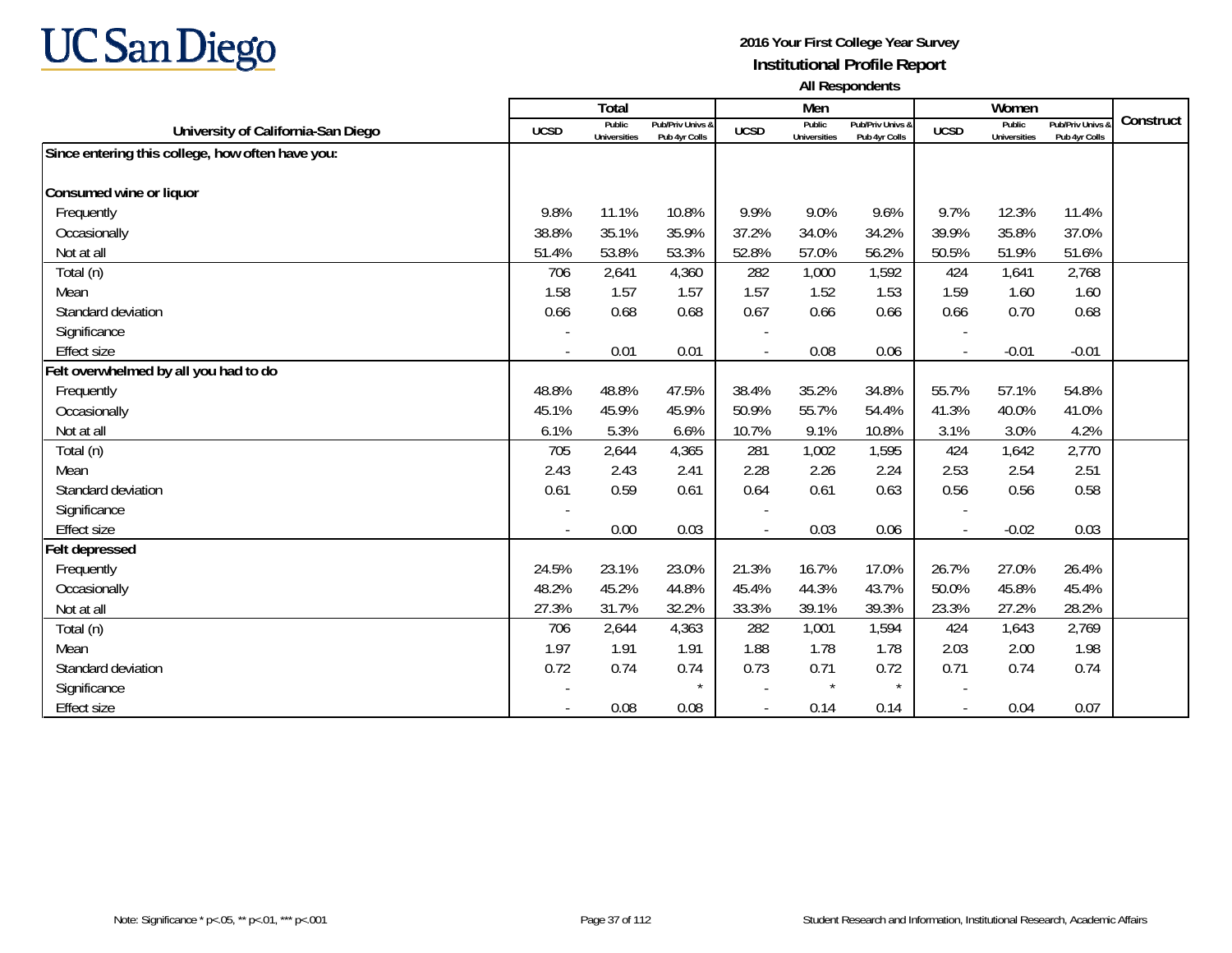

|                                             |             | <b>Total</b>                  |                                   |                          | Men                           |                                   |                          | Women                         |                                   |           |
|---------------------------------------------|-------------|-------------------------------|-----------------------------------|--------------------------|-------------------------------|-----------------------------------|--------------------------|-------------------------------|-----------------------------------|-----------|
| University of California-San Diego          | <b>UCSD</b> | Public<br><b>Universities</b> | Pub/Priv Univs &<br>Pub 4yr Colls | <b>UCSD</b>              | Public<br><b>Universities</b> | Pub/Priv Univs &<br>Pub 4yr Colls | <b>UCSD</b>              | Public<br><b>Universities</b> | Pub/Priv Univs &<br>Pub 4yr Colls | Construct |
| Performed volunteer work                    |             |                               |                                   |                          |                               |                                   |                          |                               |                                   |           |
| Frequently                                  | 12.5%       | 17.7%                         | 17.1%                             | 11.0%                    | 15.2%                         | 14.6%                             | 13.4%                    | 19.3%                         | 18.5%                             | Civic     |
| Occasionally                                | 38.8%       | 42.0%                         | 41.1%                             | 30.9%                    | 35.8%                         | 36.1%                             | 44.1%                    | 45.7%                         | 43.9%                             | Engage-   |
| Not at all                                  | 48.7%       | 40.3%                         | 41.8%                             | 58.2%                    | 49.0%                         | 49.3%                             | 42.5%                    | 35.0%                         | 37.5%                             | ment      |
| Total (n)                                   | 706         | 2,644                         | 4,361                             | 282                      | 1,002                         | 1,593                             | 424                      | 1,642                         | 2,768                             |           |
| Mean                                        | 1.64        | 1.77                          | 1.75                              | 1.53                     | 1.66                          | 1.65                              | 1.71                     | 1.84                          | 1.81                              |           |
| Standard deviation                          | 0.69        | 0.73                          | 0.73                              | 0.69                     | 0.73                          | 0.72                              | 0.69                     | 0.72                          | 0.72                              |           |
| Significance                                |             | $***$                         | $***$                             | $\overline{\phantom{0}}$ | $***$                         | $***$                             | $\overline{\phantom{a}}$ | ***                           | $***$                             |           |
| <b>Effect size</b>                          |             | $-0.18$                       | $-0.15$                           | $\overline{\phantom{a}}$ | $-0.18$                       | $-0.17$                           | $\overline{\phantom{a}}$ | $-0.18$                       | $-0.14$                           |           |
| Contributed money to help support my family |             |                               |                                   |                          |                               |                                   |                          |                               |                                   |           |
| Frequently                                  | 7.1%        | 7.7%                          | 9.8%                              | 4.6%                     | 6.2%                          | 8.5%                              | 8.7%                     | 8.6%                          | 10.6%                             | Civic     |
| Occasionally                                | 22.1%       | 22.2%                         | 25.8%                             | 21.6%                    | 22.0%                         | 26.0%                             | 22.4%                    | 22.2%                         | 25.7%                             | Engage-   |
| Not at all                                  | 70.8%       | 70.2%                         | 64.3%                             | 73.8%                    | 71.7%                         | 65.5%                             | 68.9%                    | 69.2%                         | 63.7%                             | ment      |
| Total (n)                                   | 706         | 2,640                         | 4,359                             | 282                      | 998                           | 1,592                             | 424                      | 1,642                         | 2,767                             |           |
| Mean                                        | 1.36        | 1.38                          | 1.45                              | 1.31                     | 1.34                          | 1.43                              | 1.40                     | 1.39                          | 1.47                              |           |
| Standard deviation                          | 0.61        | 0.62                          | 0.67                              | 0.55                     | 0.59                          | 0.65                              | 0.64                     | 0.64                          | 0.68                              |           |
| Significance                                |             |                               | $***$                             |                          |                               | $***$                             | $\overline{\phantom{a}}$ |                               | $\star$                           |           |
| <b>Effect size</b>                          |             | $-0.03$                       | $-0.13$                           | $\overline{\phantom{a}}$ | $-0.05$                       | $-0.18$                           | $\overline{\phantom{a}}$ | 0.02                          | $-0.10$                           |           |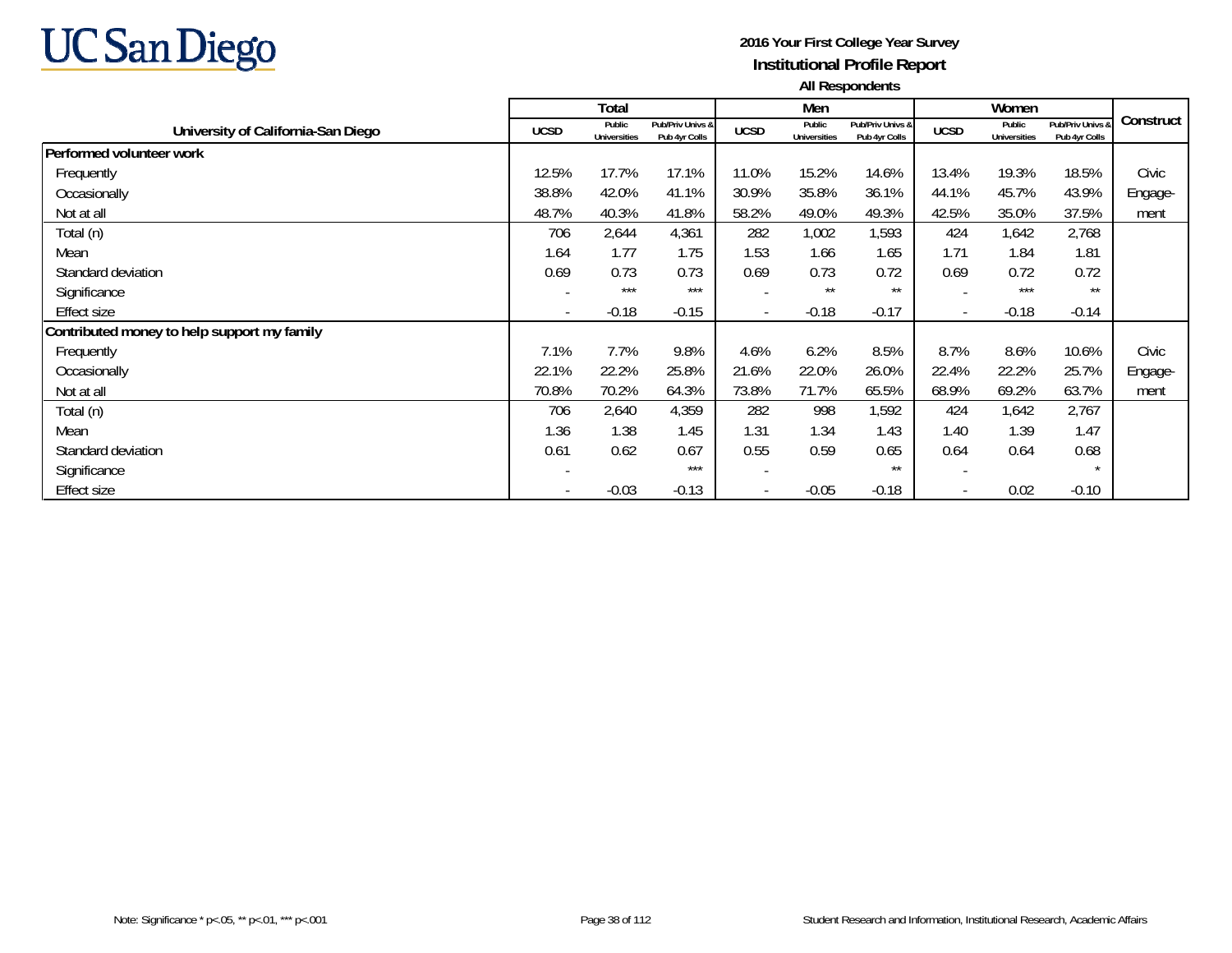

|                                                          |             | <b>Total</b>                  |                                   |             | Men                           |                                   |                          | Women                         |                                        |             |
|----------------------------------------------------------|-------------|-------------------------------|-----------------------------------|-------------|-------------------------------|-----------------------------------|--------------------------|-------------------------------|----------------------------------------|-------------|
| University of California-San Diego                       | <b>UCSD</b> | Public<br><b>Universities</b> | Pub/Priv Univs &<br>Pub 4yr Colls | <b>UCSD</b> | Public<br><b>Universities</b> | Pub/Priv Univs &<br>Pub 4yr Colls | <b>UCSD</b>              | Public<br><b>Universities</b> | <b>Pub/Priv Univs</b><br>Pub 4yr Colls | Construct   |
| Since entering this college, how often have you:         |             |                               |                                   |             |                               |                                   |                          |                               |                                        |             |
|                                                          |             |                               |                                   |             |                               |                                   |                          |                               |                                        |             |
| Asked a professor for advice after class                 |             |                               |                                   |             |                               |                                   |                          |                               |                                        |             |
| Frequently                                               | 8.9%        | 15.0%                         | 16.6%                             | 9.2%        | 17.1%                         | 17.7%                             | 8.7%                     | 13.8%                         | 15.9%                                  |             |
| Occasionally                                             | 52.5%       | 56.4%                         | 56.0%                             | 53.9%       | 56.4%                         | 56.5%                             | 51.7%                    | 56.4%                         | 55.8%                                  | Faculty     |
| Not at all                                               | 38.5%       | 28.6%                         | 27.4%                             | 36.9%       | 26.5%                         | 25.8%                             | 39.6%                    | 29.9%                         | 28.3%                                  | Interaction |
| Total (n)                                                | 706         | 2,643                         | 4,366                             | 282         | 1,000                         | 1,592                             | 424                      | 1,643                         | 2,774                                  |             |
| Mean                                                     | 1.70        | 1.86                          | 1.89                              | 1.72        | 1.91                          | 1.92                              | 1.69                     | 1.84                          | 1.88                                   |             |
| Standard deviation                                       | 0.62        | 0.65                          | 0.65                              | 0.62        | 0.65                          | 0.65                              | 0.62                     | 0.64                          | 0.65                                   |             |
| Significance                                             |             | $***$                         | $***$                             |             | ***                           | $***$                             |                          | $***$                         | $***$                                  |             |
| <b>Effect size</b>                                       |             | $-0.25$                       | $-0.29$                           |             | $-0.29$                       | $-0.31$                           | $\overline{\phantom{a}}$ | $-0.23$                       | $-0.29$                                |             |
| Worked on a local, state, or national political campaign |             |                               |                                   |             |                               |                                   |                          |                               |                                        |             |
| Frequently                                               | 2.3%        | 2.3%                          | 2.6%                              | 2.9%        | 3.3%                          | 3.3%                              | 1.9%                     | 1.8%                          | 2.3%                                   | Civic       |
| Occasionally                                             | 8.5%        | 8.5%                          | 9.0%                              | 8.7%        | 9.1%                          | 10.2%                             | 8.4%                     | 8.1%                          | 8.4%                                   | Engage-     |
| Not at all                                               | 89.2%       | 89.2%                         | 88.4%                             | 88.4%       | 87.7%                         | 86.6%                             | 89.7%                    | 90.1%                         | 89.4%                                  | ment        |
| Total (n)                                                | 694         | 2,596                         | 4,294                             | 277         | 982                           | 1,564                             | 417                      | 1,614                         | 2,730                                  |             |
| Mean                                                     | 1.13        | 1.13                          | 1.14                              | 1.14        | 1.16                          | 1.17                              | 1.12                     | 1.12                          | 1.13                                   |             |
| Standard deviation                                       | 0.40        | 0.40                          | 0.42                              | 0.43        | 0.44                          | 0.45                              | 0.38                     | 0.37                          | 0.40                                   |             |
| Significance                                             |             |                               |                                   |             |                               |                                   |                          |                               |                                        |             |
| <b>Effect size</b>                                       |             | 0.00                          | $-0.02$                           |             | $-0.05$                       | $-0.07$                           | $\overline{\phantom{a}}$ | 0.00                          | $-0.02$                                |             |
| Socialized with someone of another sexual orientation    |             |                               |                                   |             |                               |                                   |                          |                               |                                        |             |
| Frequently                                               | 39.3%       | 43.0%                         | 42.2%                             | 32.5%       | 35.3%                         | 35.1%                             | 43.9%                    | 47.6%                         | 46.3%                                  |             |
| Occasionally                                             | 41.2%       | 42.7%                         | 43.3%                             | 41.9%       | 44.0%                         | 45.4%                             | 40.8%                    | 42.0%                         | 42.2%                                  |             |
| Not at all                                               | 19.5%       | 14.3%                         | 14.4%                             | 25.6%       | 20.7%                         | 19.5%                             | 15.3%                    | 10.4%                         | 11.5%                                  |             |
| Total (n)                                                | 694         | 2,592                         | 4,288                             | 277         | 980                           | 1,561                             | 417                      | 1,612                         | 2,727                                  |             |
| Mean                                                     | 2.20        | 2.29                          | 2.28                              | 2.07        | 2.15                          | 2.16                              | 2.29                     | 2.37                          | 2.35                                   |             |
| Standard deviation                                       | 0.74        | 0.70                          | 0.70                              | 0.76        | 0.73                          | 0.72                              | 0.72                     | 0.66                          | 0.68                                   |             |
| Significance                                             |             | $\star\star$                  | $\star\star$                      |             |                               |                                   |                          | $\star$                       |                                        |             |
| <b>Effect size</b>                                       |             | $-0.13$                       | $-0.11$                           |             | $-0.11$                       | $-0.13$                           | $\overline{\phantom{a}}$ | $-0.12$                       | $-0.09$                                |             |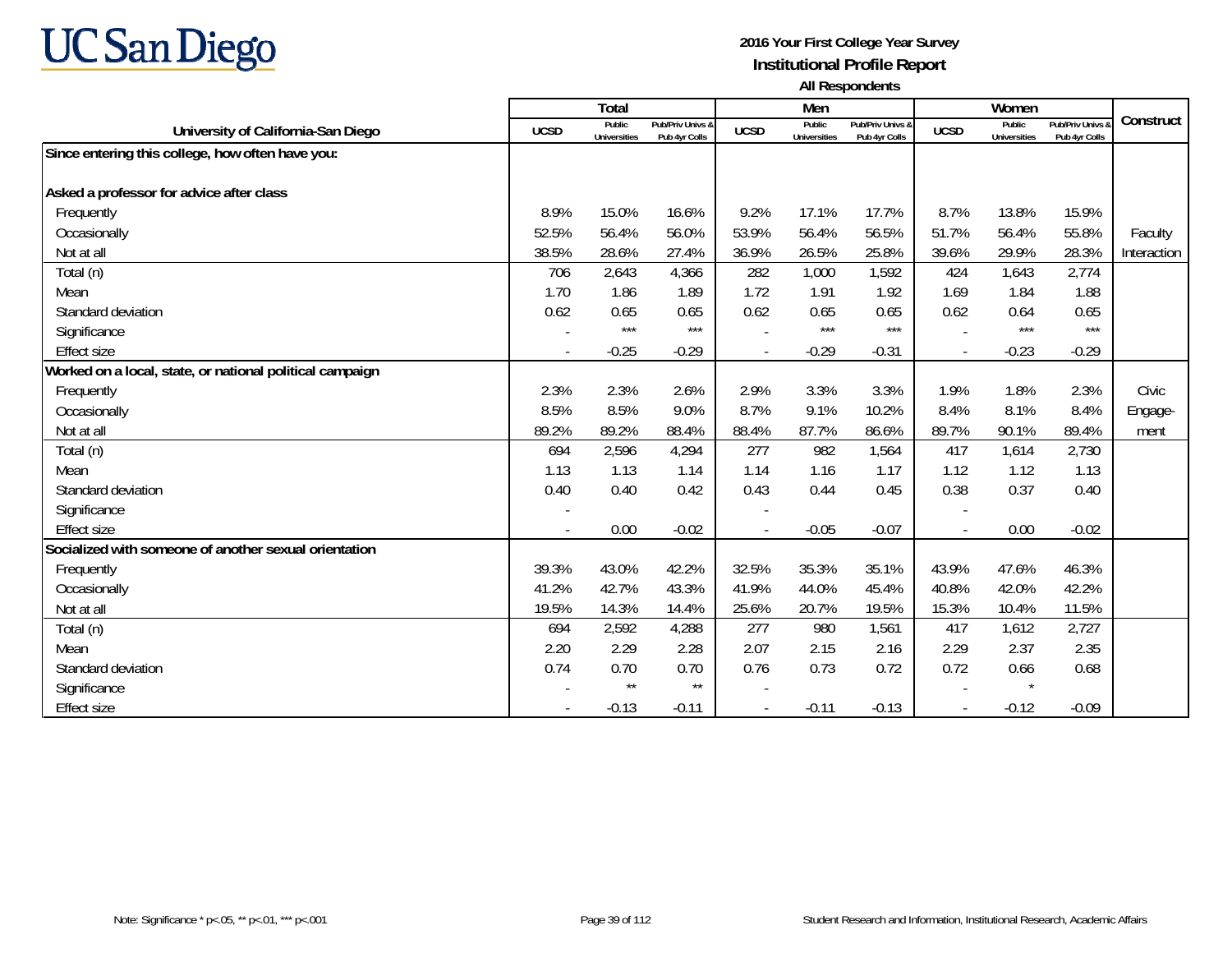

|                                                     |             | Total                         |                                   |             | Men                           |                                   |             | Women                         |                                        |            |
|-----------------------------------------------------|-------------|-------------------------------|-----------------------------------|-------------|-------------------------------|-----------------------------------|-------------|-------------------------------|----------------------------------------|------------|
| University of California-San Diego                  | <b>UCSD</b> | Public<br><b>Universities</b> | Pub/Priv Univs &<br>Pub 4yr Colls | <b>UCSD</b> | Public<br><b>Universities</b> | Pub/Priv Univs &<br>Pub 4vr Colls | <b>UCSD</b> | Public<br><b>Universities</b> | <b>Pub/Priv Univs</b><br>Pub 4yr Colls | Construct  |
| Since entering this college, how often have you:    |             |                               |                                   |             |                               |                                   |             |                               |                                        |            |
|                                                     |             |                               |                                   |             |                               |                                   |             |                               |                                        |            |
| Been late to class                                  |             |                               |                                   |             |                               |                                   |             |                               |                                        |            |
| Frequently                                          | 11.4%       | 8.9%                          | 8.5%                              | 10.5%       | 9.2%                          | 8.9%                              | 12.0%       | 8.7%                          | 8.3%                                   | Academic   |
| Occasionally                                        | 62.0%       | 54.7%                         | 54.9%                             | 62.5%       | 58.2%                         | 58.2%                             | 61.6%       | 52.6%                         | 53.0%                                  | Disengage- |
| Not at all                                          | 26.7%       | 36.4%                         | 36.6%                             | 27.1%       | 32.7%                         | 32.9%                             | 26.4%       | 38.7%                         | 38.7%                                  | ment       |
| Total (n)                                           | 694         | 2,597                         | 4,295                             | 277         | 983                           | 1,566                             | 417         | 1,614                         | 2,729                                  |            |
| Mean                                                | 1.85        | 1.72                          | 1.72                              | 1.83        | 1.77                          | 1.76                              | 1.86        | 1.70                          | 1.70                                   |            |
| Standard deviation                                  | 0.60        | 0.61                          | 0.61                              | 0.59        | 0.60                          | 0.60                              | 0.60        | 0.62                          | 0.61                                   |            |
| Significance                                        |             | $***$                         | $***$                             |             |                               |                                   |             | $***$                         | $***$                                  |            |
| <b>Effect size</b>                                  |             | 0.21                          | 0.21                              | $\sim$      | 0.10                          | 0.12                              |             | 0.26                          | 0.26                                   |            |
| Posted on a course-related on-line discussion board |             |                               |                                   |             |                               |                                   |             |                               |                                        |            |
| Frequently                                          | 13.4%       | 18.3%                         | 19.1%                             | 11.2%       | 15.5%                         | 15.6%                             | 14.8%       | 20.0%                         | 21.1%                                  |            |
| Occasionally                                        | 47.1%       | 44.3%                         | 42.8%                             | 51.1%       | 47.2%                         | 44.9%                             | 44.5%       | 42.5%                         | 41.6%                                  |            |
| Not at all                                          | 39.5%       | 37.5%                         | 38.1%                             | 37.7%       | 37.3%                         | 39.5%                             | 40.7%       | 37.6%                         | 37.4%                                  |            |
| Total (n)                                           | 694         | 2,592                         | 4,289                             | 276         | 979                           | 1,563                             | 418         | 1,613                         | 2,726                                  |            |
| Mean                                                | 1.74        | 1.81                          | 1.81                              | 1.74        | 1.78                          | 1.76                              | 1.74        | 1.82                          | 1.84                                   |            |
| Standard deviation                                  | 0.68        | 0.72                          | 0.73                              | 0.65        | 0.69                          | 0.70                              | 0.70        | 0.74                          | 0.75                                   |            |
| Significance                                        |             |                               | $\star$                           |             |                               |                                   |             |                               | $\star$                                |            |
| <b>Effect size</b>                                  |             |                               |                                   |             |                               |                                   |             |                               |                                        |            |
|                                                     |             | $-0.10$                       | $-0.10$                           |             | $-0.06$                       | $-0.03$                           |             | $-0.11$                       | $-0.13$                                |            |
| Performed community service as part of a class      |             |                               |                                   |             |                               |                                   |             |                               |                                        |            |
| Frequently                                          | 2.6%        | 7.1%                          | 6.8%                              | 2.5%        | 6.2%                          | 5.9%                              | 2.6%        | 7.7%                          | 7.3%                                   |            |
| Occasionally                                        | 10.8%       | 20.2%                         | 20.2%                             | 9.4%        | 18.3%                         | 18.9%                             | 11.8%       | 21.4%                         | 20.9%                                  |            |
| Not at all                                          | 86.6%       | 72.7%                         | 73.1%                             | 88.1%       | 75.5%                         | 75.2%                             | 85.6%       | 70.9%                         | 71.8%                                  |            |
| Total (n)                                           | 694         | 2,590                         | 4,286                             | 277         | 979                           | 1,561                             | 417         | 1,611                         | 2,725                                  |            |
| Mean                                                | 1.16        | 1.34                          | 1.34                              | 1.14        | 1.31                          | 1.31                              | 1.17        | 1.37                          | 1.35                                   |            |
| Standard deviation                                  | 0.43        | 0.61                          | 0.60                              | 0.42        | 0.58                          | 0.58                              | 0.44        | 0.62                          | 0.61                                   |            |
| Significance                                        |             | $***$                         | $***$                             |             | $***$                         | $***$                             |             | $***$                         | $***$                                  |            |
| <b>Effect size</b>                                  |             |                               |                                   |             |                               |                                   |             |                               |                                        |            |
|                                                     |             | $-0.30$                       | $-0.30$                           |             | $-0.29$                       | $-0.29$                           |             | $-0.32$                       | $-0.30$                                |            |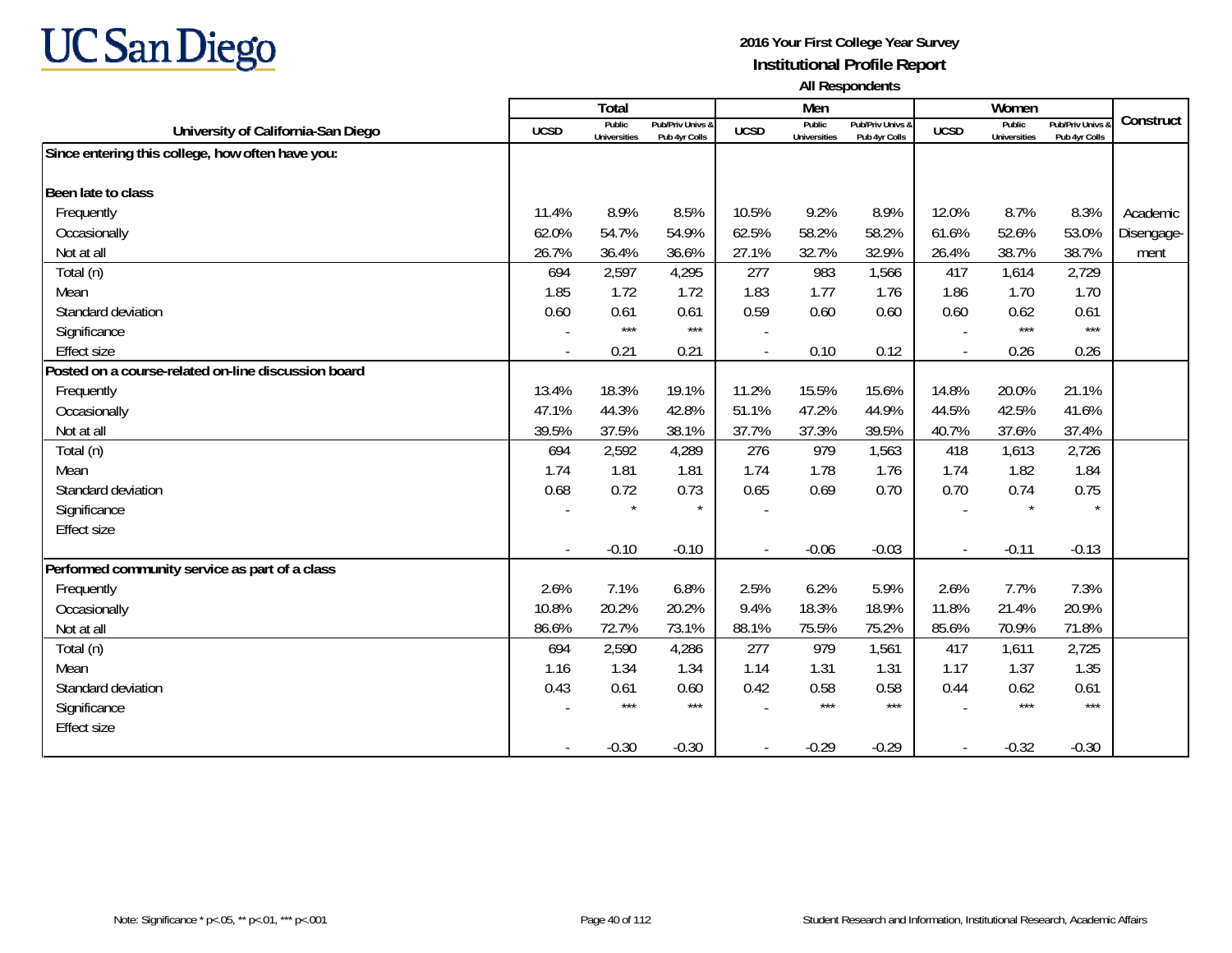

|                                    |             | Total                         |                                   |                          | Men                           |                                   |                          | Women                  |                                   |           |
|------------------------------------|-------------|-------------------------------|-----------------------------------|--------------------------|-------------------------------|-----------------------------------|--------------------------|------------------------|-----------------------------------|-----------|
| University of California-San Diego | <b>UCSD</b> | Public<br><b>Universities</b> | Pub/Priv Univs &<br>Pub 4yr Colls | <b>UCSD</b>              | Public<br><b>Universities</b> | Pub/Priv Univs &<br>Pub 4yr Colls | <b>UCSD</b>              | Public<br>Universities | Pub/Priv Univs &<br>Pub 4yr Colls | Construct |
| <b>Discussed religion</b>          |             |                               |                                   |                          |                               |                                   |                          |                        |                                   |           |
| Frequently                         | 18.8%       | 20.9%                         | 20.1%                             | 18.1%                    | 17.3%                         | 18.0%                             | 19.4%                    | 23.0%                  | 21.3%                             |           |
| Occasionally                       | 53.4%       | 56.7%                         | 54.6%                             | 52.0%                    | 57.0%                         | 54.5%                             | 54.3%                    | 56.5%                  | 54.6%                             |           |
| Not at all                         | 27.8%       | 22.4%                         | 25.3%                             | 30.0%                    | 25.7%                         | 27.5%                             | 26.3%                    | 20.4%                  | 24.1%                             |           |
| Total (n)                          | 695         | 2,596                         | 4,293                             | 277                      | 981                           | ,565                              | 418                      | 1,615                  | 2,728                             |           |
| Mean                               | 1.91        | 1.98                          | 1.95                              | 1.88                     | 1.92                          | 1.91                              | 1.93                     | 2.03                   | 1.97                              |           |
| Standard deviation                 | 0.68        | 0.66                          | 0.67                              | 0.68                     | 0.65                          | 0.67                              | 0.67                     | 0.66                   | 0.67                              |           |
| Significance                       |             |                               |                                   |                          |                               |                                   |                          | $***$                  |                                   |           |
| Effect size                        |             | $-0.11$                       | $-0.06$                           | $\overline{\phantom{a}}$ | $-0.06$                       | $-0.04$                           | $\overline{\phantom{a}}$ | $-0.15$                | $-0.06$                           |           |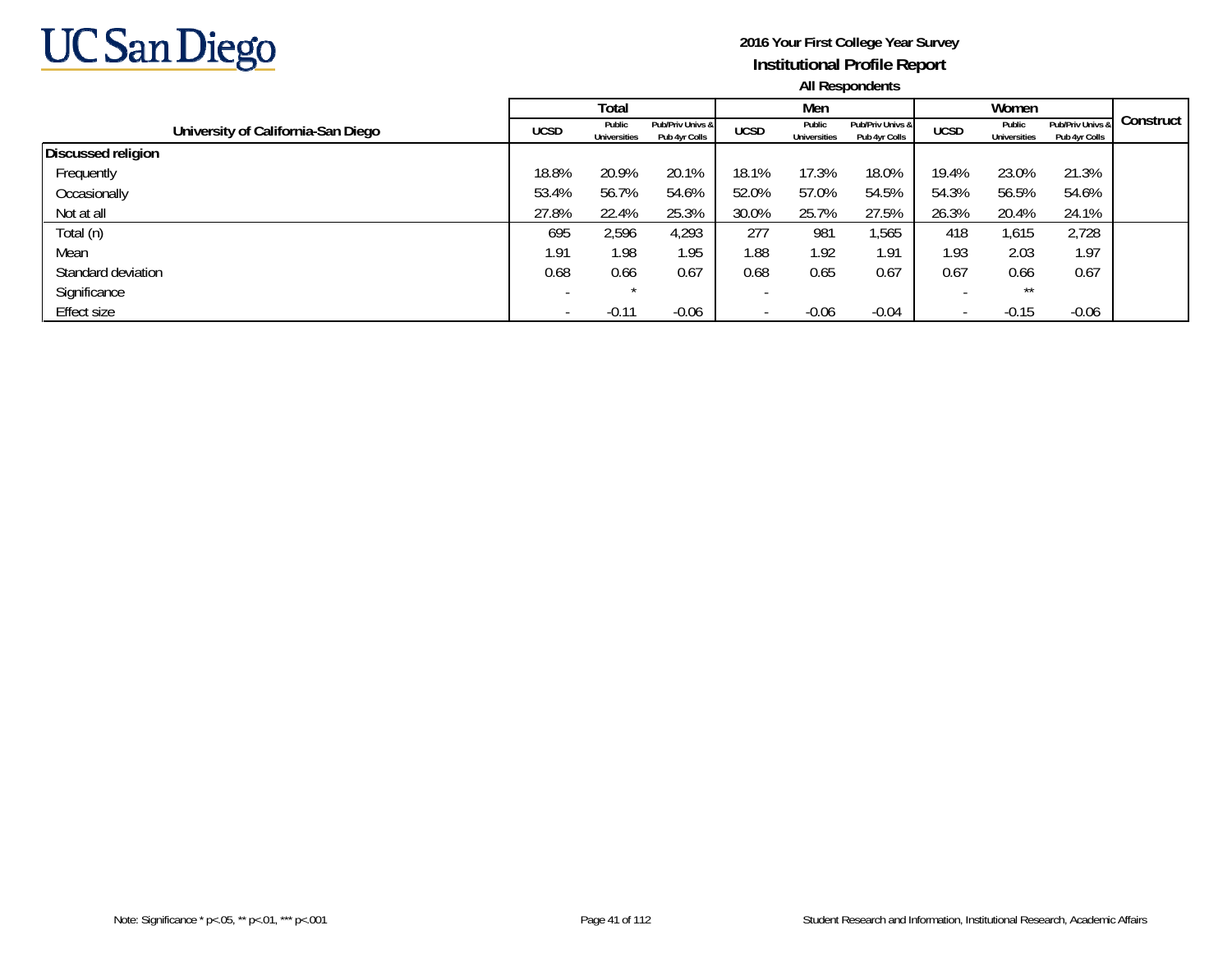

|                                                  |             | Total                         |                                   |                | Men                           |                                   |                          | Women                         |                                        |           |
|--------------------------------------------------|-------------|-------------------------------|-----------------------------------|----------------|-------------------------------|-----------------------------------|--------------------------|-------------------------------|----------------------------------------|-----------|
| University of California-San Diego               | <b>UCSD</b> | Public<br><b>Universities</b> | Pub/Priv Univs &<br>Pub 4yr Colls | <b>UCSD</b>    | Public<br><b>Universities</b> | Pub/Priv Univs &<br>Pub 4yr Colls | <b>UCSD</b>              | Public<br><b>Universities</b> | <b>Pub/Priv Univs</b><br>Pub 4yr Colls | Construct |
| Since entering this college, how often have you: |             |                               |                                   |                |                               |                                   |                          |                               |                                        |           |
|                                                  |             |                               |                                   |                |                               |                                   |                          |                               |                                        |           |
| <b>Discussed politics</b>                        |             |                               |                                   |                |                               |                                   |                          |                               |                                        |           |
| Frequently                                       | 27.5%       | 29.6%                         | 27.7%                             | 27.4%          | 30.1%                         | 28.7%                             | 27.5%                    | 29.3%                         | 27.1%                                  |           |
| Occasionally                                     | 54.1%       | 54.0%                         | 54.1%                             | 54.9%          | 53.7%                         | 53.1%                             | 53.6%                    | 54.2%                         | 54.7%                                  |           |
| Not at all                                       | 18.4%       | 16.4%                         | 18.2%                             | 17.7%          | 16.2%                         | 18.2%                             | 18.9%                    | 16.5%                         | 18.2%                                  |           |
| Total (n)                                        | 695         | 2,595                         | 4,294                             | 277            | 980                           | 1,563                             | 418                      | 1,615                         | 2,731                                  |           |
| Mean                                             | 2.09        | 2.13                          | 2.09                              | 2.10           | 2.14                          | 2.11                              | 2.09                     | 2.13                          | 2.09                                   |           |
| Standard deviation                               | 0.67        | 0.67                          | 0.67                              | 0.67           | 0.67                          | 0.68                              | 0.68                     | 0.66                          | 0.67                                   |           |
| Significance                                     |             |                               |                                   |                |                               |                                   |                          |                               |                                        |           |
| <b>Effect size</b>                               |             | $-0.06$                       | 0.00                              | $\overline{a}$ | $-0.06$                       | $-0.01$                           | $\overline{\phantom{a}}$ | $-0.06$                       | 0.00                                   |           |
| Maintained a healthy diet                        |             |                               |                                   |                |                               |                                   |                          |                               |                                        |           |
| Frequently                                       | 25.2%       | 22.9%                         | 22.4%                             | 26.4%          | 26.2%                         | 25.7%                             | 24.4%                    | 20.9%                         | 20.4%                                  |           |
| Occasionally                                     | 57.3%       | 59.6%                         | 59.3%                             | 54.7%          | 57.4%                         | 57.5%                             | 59.1%                    | 60.9%                         | 60.3%                                  |           |
| Not at all                                       | 17.4%       | 17.5%                         | 18.4%                             | 18.8%          | 16.3%                         | 16.8%                             | 16.5%                    | 18.1%                         | 19.3%                                  |           |
| Total (n)                                        | 694         | 2,595                         | 4,293                             | 276            | 980                           | 1,563                             | 418                      | 1,615                         | 2,730                                  |           |
| Mean                                             | 2.08        | 2.05                          | 2.04                              | 2.08           | 2.10                          | 2.09                              | 2.08                     | 2.03                          | 2.01                                   |           |
| Standard deviation                               | 0.65        | 0.63                          | 0.64                              | 0.67           | 0.65                          | 0.65                              | 0.64                     | 0.62                          | 0.63                                   |           |
| Significance                                     |             |                               |                                   |                |                               |                                   |                          |                               |                                        |           |
| <b>Effect size</b>                               |             | 0.05                          | 0.06                              |                | $-0.03$                       | $-0.02$                           | $\overline{\phantom{a}}$ | 0.08                          | 0.11                                   |           |
| Had adequate sleep                               |             |                               |                                   |                |                               |                                   |                          |                               |                                        |           |
| Frequently                                       | 24.9%       | 23.2%                         | 22.5%                             | 27.1%          | 26.4%                         | 24.8%                             | 23.4%                    | 21.3%                         | 21.2%                                  |           |
| Occasionally                                     | 54.6%       | 57.7%                         | 57.8%                             | 50.2%          | 55.7%                         | 55.8%                             | 57.5%                    | 58.9%                         | 59.0%                                  |           |
| Not at all                                       | 20.5%       | 19.1%                         | 19.6%                             | 22.7%          | 17.9%                         | 19.4%                             | 19.1%                    | 19.8%                         | 19.8%                                  |           |
| Total (n)                                        | 696         | 2,599                         | 4,297                             | 277            | 982                           | 1,564                             | 419                      | 1,617                         | 2,733                                  |           |
| Mean                                             | 2.04        | 2.04                          | 2.03                              | 2.04           | 2.08                          | 2.05                              | 2.04                     | 2.01                          | 2.01                                   |           |
| Standard deviation                               | 0.67        | 0.65                          | 0.65                              | 0.71           | 0.66                          | 0.66                              | 0.65                     | 0.64                          | 0.64                                   |           |
| Significance                                     |             |                               |                                   |                |                               |                                   |                          |                               |                                        |           |
| <b>Effect size</b>                               |             | 0.00                          | 0.02                              | $\blacksquare$ | $-0.06$                       | $-0.02$                           | $\overline{\phantom{a}}$ | 0.05                          | 0.05                                   |           |
| Helped raise money for a cause or campaign       |             |                               |                                   |                |                               |                                   |                          |                               |                                        |           |
| Frequently                                       | 6.5%        | 7.3%                          | 7.4%                              | 4.3%           | 5.1%                          | 6.3%                              | 7.9%                     | 8.6%                          | 8.1%                                   | Civic     |
| Occasionally                                     | 21.6%       | 24.5%                         | 23.2%                             | 19.9%          | 24.7%                         | 22.3%                             | 22.7%                    | 24.3%                         | 23.7%                                  | Engage-   |
| Not at all                                       | 72.0%       | 68.3%                         | 69.3%                             | 75.8%          | 70.2%                         | 71.3%                             | 69.5%                    | 67.1%                         | 68.2%                                  | ment      |
| Total (n)                                        | 696         | 2,593                         | 4,289                             | 277            | 980                           | 1,562                             | 419                      | 1,613                         | 2,727                                  |           |
| Mean                                             | 1.34        | 1.39                          | 1.38                              | 1.29           | 1.35                          | 1.35                              | 1.38                     | 1.42                          | 1.40                                   |           |
| Standard deviation                               | 0.60        | 0.62                          | 0.62                              | 0.54           | 0.57                          | 0.60                              | 0.63                     | 0.64                          | 0.63                                   |           |
| Significance                                     |             |                               |                                   |                |                               |                                   |                          |                               |                                        |           |
| <b>Effect size</b>                               |             | $-0.08$                       | $-0.06$                           | $\overline{a}$ | $-0.11$                       | $-0.10$                           | $\overline{\phantom{a}}$ | $-0.06$                       | $-0.03$                                |           |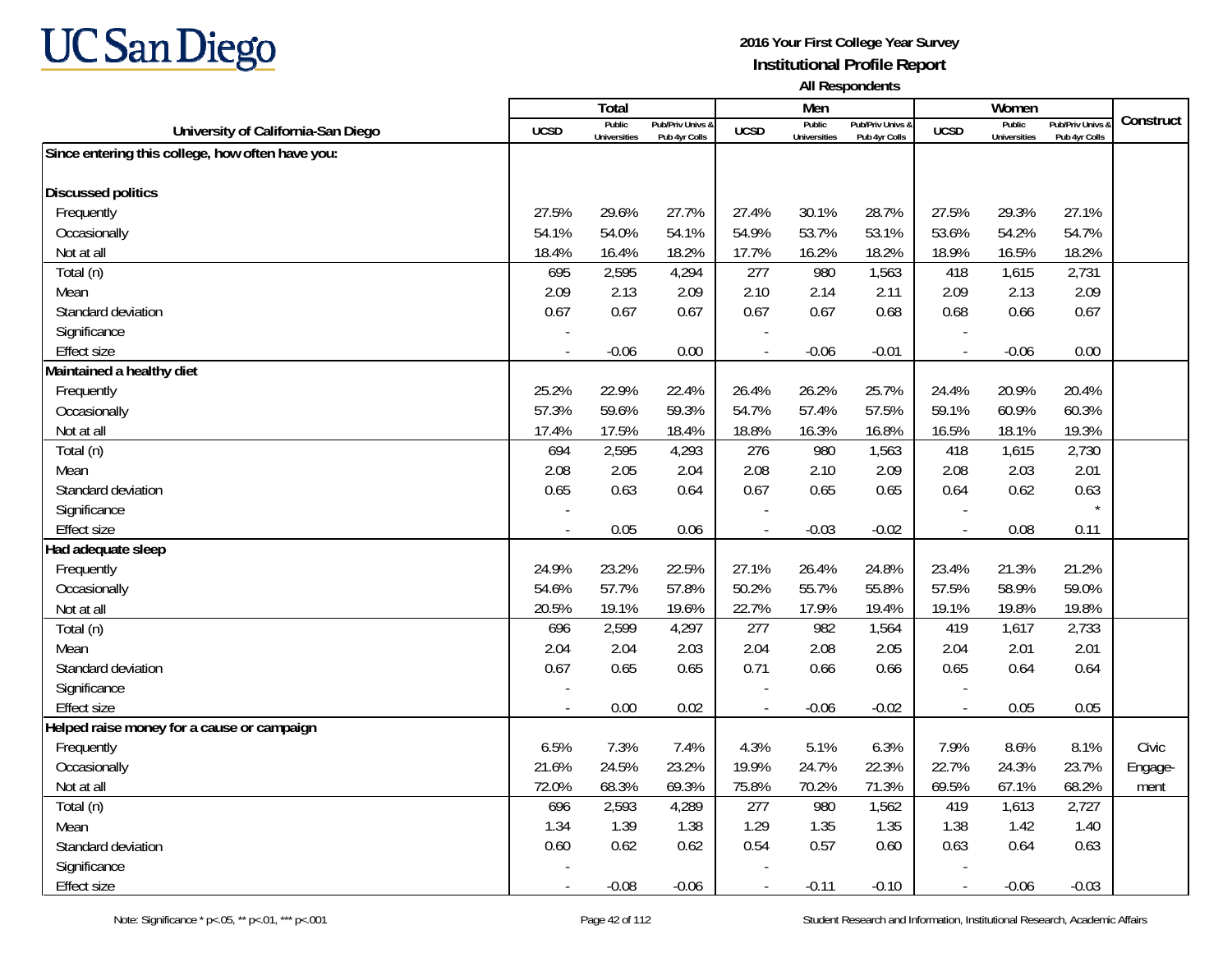

|                                                                              |             | Total                         |                                   |                          | Men                           |                                   |                          | Women                         |                                        |           |
|------------------------------------------------------------------------------|-------------|-------------------------------|-----------------------------------|--------------------------|-------------------------------|-----------------------------------|--------------------------|-------------------------------|----------------------------------------|-----------|
| University of California-San Diego                                           | <b>UCSD</b> | Public<br><b>Universities</b> | Pub/Priv Univs &<br>Pub 4yr Colls | <b>UCSD</b>              | Public<br><b>Universities</b> | Pub/Priv Univs &<br>Pub 4yr Colls | <b>UCSD</b>              | Public<br><b>Universities</b> | <b>Pub/Priv Univs</b><br>Pub 4yr Colls | Construct |
| Since entering this college, how often have you:                             |             |                               |                                   |                          |                               |                                   |                          |                               |                                        |           |
|                                                                              |             |                               |                                   |                          |                               |                                   |                          |                               |                                        |           |
| Publicly communicated your opinion about a cause (e.g., blog, email,         |             |                               |                                   |                          |                               |                                   |                          |                               |                                        |           |
| petition)                                                                    |             |                               |                                   |                          |                               |                                   |                          |                               |                                        |           |
| Frequently                                                                   | 9.2%        | 11.4%                         | 11.9%                             | 8.0%                     | 9.9%                          | 10.8%                             | 10.1%                    | 12.3%                         | 12.5%                                  | Civic     |
| Occasionally                                                                 | 31.0%       | 28.7%                         | 28.8%                             | 29.3%                    | 27.2%                         | 27.6%                             | 32.1%                    | 29.7%                         | 29.5%                                  | Engage-   |
| Not at all                                                                   | 59.7%       | 59.9%                         | 59.3%                             | 62.7%                    | 62.9%                         | 61.7%                             | 57.8%                    | 58.0%                         | 58.0%                                  | ment      |
| Total (n)                                                                    | 693         | 2,588                         | 4,260                             | 276                      | 978                           | 1,552                             | 417                      | 1,610                         | 2,708                                  |           |
| Mean                                                                         | 1.49        | 1.52                          | 1.53                              | 1.45                     | 1.47                          | 1.49                              | 1.52                     | 1.54                          | 1.55                                   |           |
| Standard deviation                                                           | 0.66        | 0.69                          | 0.70                              | 0.64                     | 0.67                          | 0.68                              | 0.67                     | 0.70                          | 0.71                                   |           |
| Significance                                                                 |             |                               |                                   | $\overline{\phantom{a}}$ |                               |                                   |                          |                               |                                        |           |
| <b>Effect size</b>                                                           |             | $-0.04$                       | $-0.06$                           |                          | $-0.03$                       | $-0.06$                           | $\overline{\phantom{a}}$ | $-0.03$                       | $-0.04$                                |           |
| Please indicate the extent to which you agree or disagree with the following |             |                               |                                   |                          |                               |                                   |                          |                               |                                        |           |
| statements:                                                                  |             |                               |                                   |                          |                               |                                   |                          |                               |                                        |           |
|                                                                              |             |                               |                                   |                          |                               |                                   |                          |                               |                                        |           |
| have felt discriminated against at this institution because of my            |             |                               |                                   |                          |                               |                                   |                          |                               |                                        |           |
| race/ethnicity, gender, sexual orientation, religion, or disability status   |             |                               |                                   |                          |                               |                                   |                          |                               |                                        |           |
| Strongly agree                                                               | 4.6%        | 2.7%                          | 2.8%                              | 4.5%                     | 2.5%                          | 3.2%                              | 4.7%                     | 2.9%                          | 2.5%                                   |           |
| Agree                                                                        | 19.6%       | 13.7%                         | 13.0%                             | 16.8%                    | 12.6%                         | 13.0%                             | 21.4%                    | 14.4%                         | 13.0%                                  |           |
| Disagree                                                                     | 38.7%       | 34.6%                         | 34.4%                             | 36.2%                    | 30.0%                         | 30.7%                             | 40.3%                    | 37.3%                         | 36.5%                                  |           |
| Strongly disagree                                                            | 37.2%       | 49.0%                         | 49.9%                             | 42.5%                    | 54.9%                         | 53.1%                             | 33.6%                    | 45.4%                         | 48.0%                                  |           |
| Total (n)                                                                    | 670         | 2,520                         | 4,173                             | 268                      | 953                           | 1,523                             | 402                      | 1,567                         | 2,650                                  |           |
| Mean                                                                         | 1.92        | 1.70                          | 1.69                              | 1.83                     | 1.63                          | 1.66                              | 1.97                     | 1.75                          | 1.70                                   |           |
| Standard deviation                                                           | 0.86        | 0.80                          | 0.80                              | 0.86                     | 0.80                          | 0.82                              | 0.86                     | 0.81                          | 0.79                                   |           |
| Significance                                                                 |             | $***$                         | $***$                             |                          | $***$                         | $^{\star\star}$                   |                          | $***$                         | $***$                                  |           |
| <b>Effect size</b>                                                           |             | 0.28                          | 0.29                              |                          | 0.25                          | 0.21                              | $\overline{a}$           | 0.27                          | 0.34                                   |           |
| see myself as part of the campus community                                   |             |                               |                                   |                          |                               |                                   |                          |                               |                                        |           |
| Strongly agree                                                               | 10.3%       | 16.5%                         | 15.7%                             | 10.0%                    | 17.2%                         | 16.5%                             | 10.4%                    | 16.1%                         | 15.2%                                  |           |
| Agree                                                                        | 55.5%       | 61.6%                         | 60.5%                             | 51.3%                    | 59.4%                         | 58.2%                             | 58.3%                    | 62.9%                         | 61.9%                                  |           |
| Disagree                                                                     | 25.4%       | 18.1%                         | 19.1%                             | 27.1%                    | 18.9%                         | 20.1%                             | 24.3%                    | 17.6%                         | 18.6%                                  | Sense of  |
| Strongly disagree                                                            | 8.8%        | 3.8%                          | 4.6%                              | 11.5%                    | 4.5%                          | 5.2%                              | 6.9%                     | 3.3%                          | 4.3%                                   | Belonging |
| Total (n)                                                                    | 672         | 2,522                         | 4,178                             | 269                      | 954                           | 1,526                             | 403                      | 1,568                         | 2,652                                  |           |
| Mean                                                                         | 2.67        | 2.91                          | 2.87                              | 2.60                     | 2.89                          | 2.86                              | 2.72                     | 2.92                          | 2.88                                   |           |
| Standard deviation                                                           |             |                               |                                   |                          |                               |                                   |                          |                               |                                        |           |
|                                                                              | 0.78        | 0.70<br>$***$                 | 0.72                              | 0.82                     | 0.73<br>$***$                 | 0.75                              | 0.74                     | 0.68<br>$***$                 | 0.70<br>$***$                          |           |
| Significance                                                                 |             |                               | $***$                             |                          |                               | $***$                             |                          |                               |                                        |           |
| <b>Effect size</b>                                                           |             | $-0.34$                       | $-0.28$                           | $\overline{a}$           | $-0.40$                       | $-0.35$                           | $\overline{\phantom{a}}$ | $-0.29$                       | $-0.23$                                |           |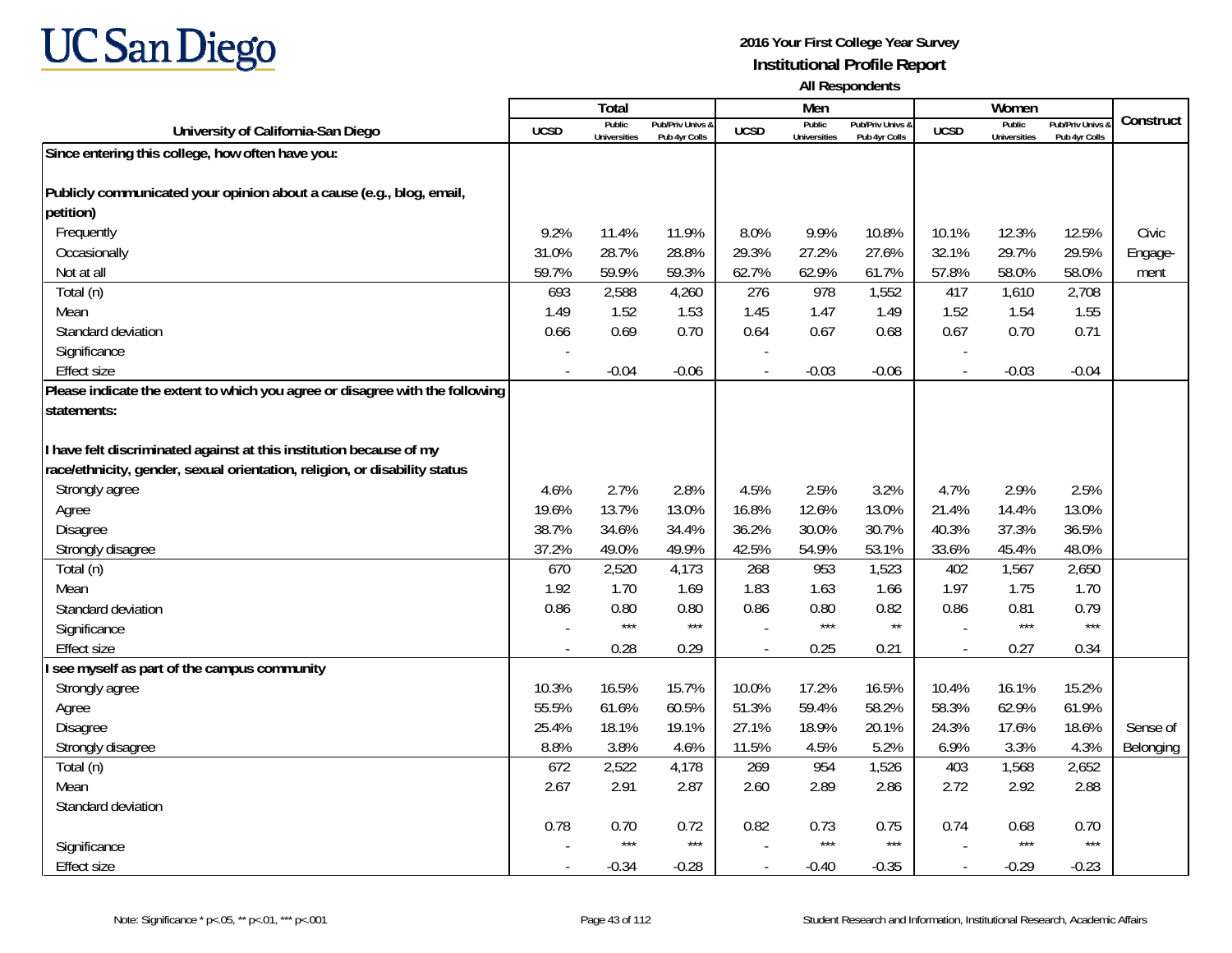

|                                                                              |             | Total                         |                                              |                | Men                           |                                   |                          | Women                         |                                        |           |
|------------------------------------------------------------------------------|-------------|-------------------------------|----------------------------------------------|----------------|-------------------------------|-----------------------------------|--------------------------|-------------------------------|----------------------------------------|-----------|
| University of California-San Diego                                           | <b>UCSD</b> | Public<br><b>Universities</b> | <b>Pub/Priv Univs &amp;</b><br>Pub 4yr Colls | <b>UCSD</b>    | Public<br><b>Universities</b> | Pub/Priv Univs &<br>Pub 4yr Colls | <b>UCSD</b>              | Public<br><b>Universities</b> | <b>Pub/Priv Univs</b><br>Pub 4yr Colls | Construct |
| Please indicate the extent to which you agree or disagree with the following |             |                               |                                              |                |                               |                                   |                          |                               |                                        |           |
| statements:                                                                  |             |                               |                                              |                |                               |                                   |                          |                               |                                        |           |
|                                                                              |             |                               |                                              |                |                               |                                   |                          |                               |                                        |           |
| Faculty showed concern about my progress                                     |             |                               |                                              |                |                               |                                   |                          |                               |                                        |           |
| Strongly agree                                                               | 6.4%        | 9.6%                          | 11.0%                                        | 7.5%           | 9.9%                          | 11.6%                             | 5.7%                     | 9.3%                          | 10.7%                                  |           |
| Agree                                                                        | 52.2%       | 53.2%                         | 53.2%                                        | 53.4%          | 54.9%                         | 54.3%                             | 51.4%                    | 52.2%                         | 52.6%                                  |           |
| Disagree                                                                     | 32.5%       | 27.8%                         | 26.3%                                        | 28.2%          | 25.8%                         | 24.2%                             | 35.4%                    | 29.1%                         | 27.5%                                  |           |
| Strongly disagree                                                            | 8.8%        | 9.4%                          | 9.4%                                         | 10.9%          | 9.4%                          | 9.8%                              | 7.5%                     | 9.4%                          | 9.1%                                   |           |
| Total (n)                                                                    | 667         | 2,512                         | 4,158                                        | 266            | 950                           | 1,518                             | 401                      | 1,562                         | 2,640                                  |           |
| Mean                                                                         | 2.56        | 2.63                          | 2.66                                         | 2.58           | 2.65                          | 2.68                              | 2.55                     | 2.61                          | 2.65                                   |           |
| Standard deviation                                                           | 0.74        | 0.78                          | 0.80                                         | 0.78           | 0.78                          | 0.80                              | 0.72                     | 0.78                          | 0.79                                   |           |
| Significance                                                                 |             |                               | $^{\star\star}$                              |                |                               |                                   |                          |                               |                                        |           |
| <b>Effect size</b>                                                           |             | $-0.09$                       | $-0.13$                                      |                | $-0.09$                       | $-0.13$                           | $\overline{\phantom{a}}$ | $-0.08$                       | $-0.13$                                |           |
| There is a lot of racial tension on this campus                              |             |                               |                                              |                |                               |                                   |                          |                               |                                        |           |
| Strongly agree                                                               | 11.2%       | 5.5%                          | 4.8%                                         | 9.8%           | 5.2%                          | 5.1%                              | 12.1%                    | 5.6%                          | 4.7%                                   |           |
| Agree                                                                        | 30.6%       | 18.0%                         | 16.9%                                        | 21.9%          | 15.0%                         | 15.0%                             | 36.4%                    | 19.8%                         | 18.0%                                  |           |
| Disagree                                                                     | 43.1%       | 47.6%                         | 47.8%                                        | 47.5%          | 45.6%                         | 44.7%                             | 40.2%                    | 48.8%                         | 49.6%                                  |           |
| Strongly disagree                                                            | 15.1%       | 28.9%                         | 30.4%                                        | 20.8%          | 34.2%                         | 35.2%                             | 11.3%                    | 25.7%                         | 27.7%                                  |           |
| Total (n)                                                                    | 663         | 2,503                         | 4,150                                        | 265            | 944                           | 1,513                             | 398                      | 1,559                         | 2,637                                  |           |
| Mean                                                                         | 2.38        | 2.00                          | 1.96                                         | 2.21           | 1.91                          | 1.90                              | 2.49                     | 2.05                          | 2.00                                   |           |
| Standard deviation                                                           | 0.87        | 0.83                          | 0.82                                         | 0.88           | 0.83                          | 0.83                              | 0.85                     | 0.82                          | 0.80                                   |           |
| Significance                                                                 |             | $***$                         | $***$                                        |                | ***                           | $***$                             |                          | $***$                         | $***$                                  |           |
| <b>Effect size</b>                                                           |             | 0.46                          | 0.51                                         |                | 0.36                          | 0.37                              | $\overline{a}$           | 0.54                          | 0.61                                   |           |
| There is little that a person can do to be better at math-you are either     |             |                               |                                              |                |                               |                                   |                          |                               |                                        |           |
| 'good" or "bad" at math                                                      |             |                               |                                              |                |                               |                                   |                          |                               |                                        |           |
| Strongly agree                                                               | 3.9%        | 5.1%                          | 5.5%                                         | 4.9%           | 5.5%                          | 6.0%                              | 3.2%                     | 4.8%                          | 5.3%                                   |           |
| Agree                                                                        | 18.3%       | 20.2%                         | 20.6%                                        | 18.4%          | 19.2%                         | 20.0%                             | 18.3%                    | 20.8%                         | 21.0%                                  |           |
| Disagree                                                                     | 53.1%       | 52.2%                         | 50.4%                                        | 49.8%          | 50.8%                         | 49.2%                             | 55.3%                    | 53.1%                         | 51.1%                                  |           |
| Strongly disagree                                                            | 24.7%       | 22.5%                         | 23.4%                                        | 27.0%          | 24.6%                         | 24.8%                             | 23.2%                    | 21.3%                         | 22.6%                                  |           |
| Total (n)                                                                    | 672         | 2,513                         | 4,166                                        | 267            | 949                           | 1,518                             | 405                      | 1,564                         | 2,648                                  |           |
| Mean                                                                         | 2.01        | 2.08                          | 2.08                                         | 2.01           | 2.06                          | 2.07                              | 2.01                     | 2.09                          | 2.09                                   |           |
| Standard deviation                                                           | 0.77        | 0.79                          | 0.81                                         | 0.81           | 0.81                          | 0.83                              | 0.74                     | 0.78                          | 0.80                                   |           |
| Significance                                                                 |             | $\star$                       | $\star$                                      |                |                               |                                   |                          |                               |                                        |           |
| <b>Effect size</b>                                                           |             | $-0.09$                       | $-0.09$                                      | $\overline{a}$ | $-0.06$                       | $-0.07$                           | $\overline{\phantom{a}}$ | $-0.10$                       | $-0.10$                                |           |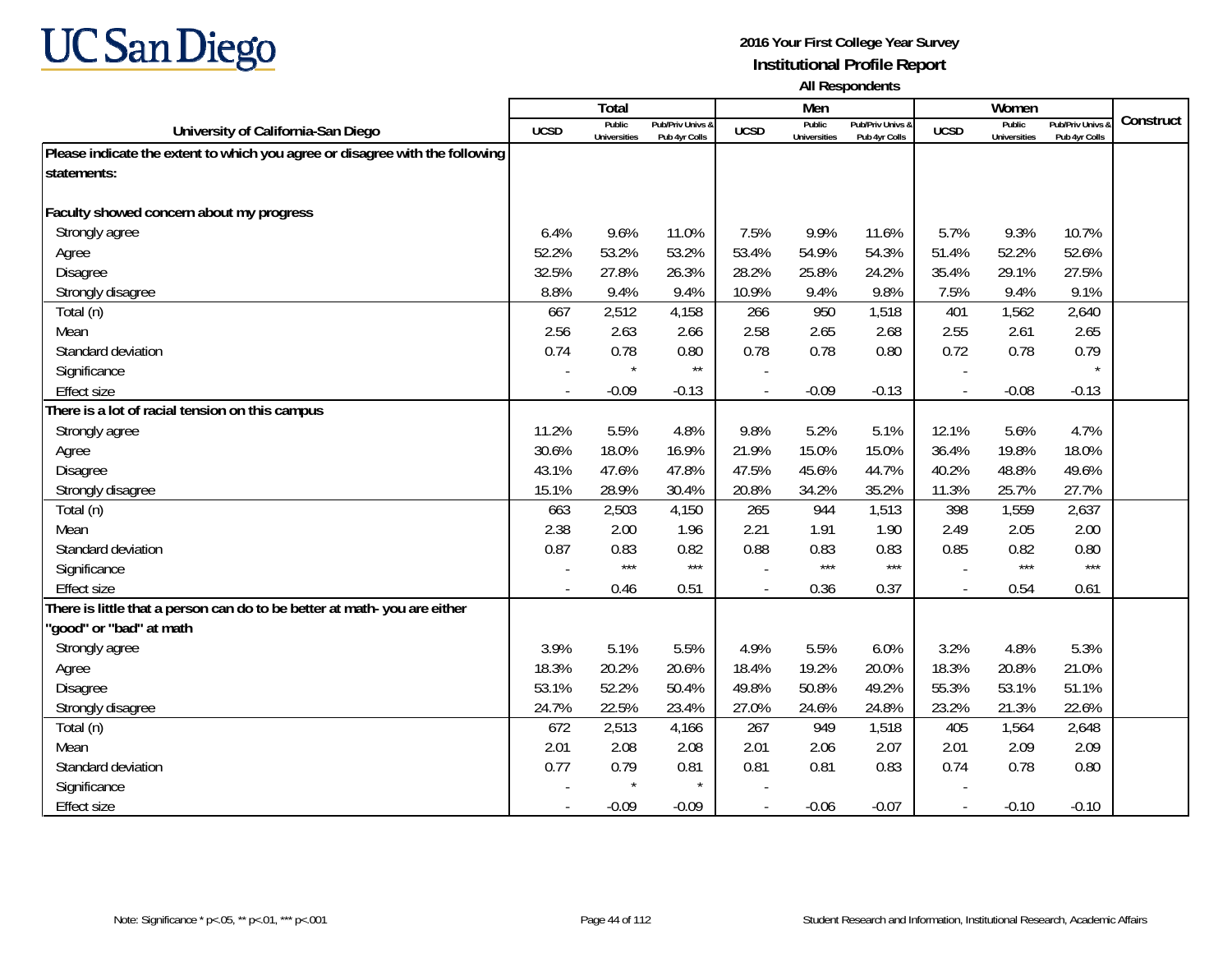

|                                                                        |             | Total                         |                                   |                          | Men                           |                                   |                          | Women                         |                                        |           |
|------------------------------------------------------------------------|-------------|-------------------------------|-----------------------------------|--------------------------|-------------------------------|-----------------------------------|--------------------------|-------------------------------|----------------------------------------|-----------|
| University of California-San Diego                                     | <b>UCSD</b> | Public<br><b>Universities</b> | Pub/Priv Univs &<br>Pub 4vr Colls | <b>UCSD</b>              | Public<br><b>Universities</b> | Pub/Priv Univs &<br>Pub 4vr Colls | <b>UCSD</b>              | Public<br><b>Universities</b> | <b>Pub/Priv Univs</b><br>Pub 4vr Colls | Construct |
| Sexual violence is prevalent on this campus                            |             |                               |                                   |                          |                               |                                   |                          |                               |                                        |           |
| Strongly agree                                                         | 2.2%        | 3.4%                          | 3.9%                              | 1.9%                     | 2.1%                          | 3.4%                              | 2.5%                     | 4.2%                          | 4.3%                                   |           |
| Agree                                                                  | 13.9%       | 19.4%                         | 23.0%                             | 9.4%                     | 14.7%                         | 18.4%                             | 17.0%                    | 22.2%                         | 25.7%                                  |           |
| Disagree                                                               | 59.2%       | 52.0%                         | 50.0%                             | 55.1%                    | 50.1%                         | 47.9%                             | 62.0%                    | 53.2%                         | 51.2%                                  |           |
| Strongly disagree                                                      | 24.6%       | 25.2%                         | 23.1%                             | 33.7%                    | 33.1%                         | 30.3%                             | 18.5%                    | 20.4%                         | 18.9%                                  |           |
| Total (n)                                                              | 667         | 2,510                         | 4,144                             | 267                      | 950                           | 1,517                             | 400                      | 1,560                         | 2,627                                  |           |
| Mean                                                                   | 1.94        | 2.01                          | 2.08                              | 1.79                     | 1.86                          | 1.95                              | 2.04                     | 2.10                          | 2.15                                   |           |
| Standard deviation                                                     | 0.69        | 0.76                          | 0.78                              | 0.68                     | 0.74                          | 0.79                              | 0.67                     | 0.76                          | 0.77                                   |           |
| Significance                                                           |             | $\star$                       | ***                               | $\overline{\phantom{a}}$ |                               | $***$                             |                          |                               | $***$                                  |           |
| <b>Effect size</b>                                                     |             | $-0.09$                       | $-0.18$                           | $\overline{\phantom{a}}$ | $-0.09$                       | $-0.20$                           | $\overline{\phantom{a}}$ | $-0.08$                       | $-0.14$                                |           |
| have been able to find a balance between academics and extracurricular |             |                               |                                   |                          |                               |                                   |                          |                               |                                        |           |
| activities                                                             |             |                               |                                   |                          |                               |                                   |                          |                               |                                        |           |
| Strongly agree                                                         | 8.7%        | 12.0%                         | 11.8%                             | 7.9%                     | 13.7%                         | 13.0%                             | 9.2%                     | 11.0%                         | 11.0%                                  |           |
| Agree                                                                  | 54.7%       | 59.9%                         | 59.3%                             | 50.9%                    | 56.8%                         | 57.0%                             | 57.2%                    | 61.8%                         | 60.6%                                  |           |
| Disagree                                                               | 27.8%       | 22.8%                         | 23.3%                             | 30.0%                    | 23.5%                         | 23.5%                             | 26.4%                    | 22.4%                         | 23.1%                                  |           |
| Strongly disagree                                                      | 8.8%        | 5.3%                          | 5.7%                              | 11.2%                    | 6.0%                          | 6.5%                              | 7.2%                     | 4.8%                          | 5.3%                                   |           |
| Total (n)                                                              | 669         | 2,512                         | 4,161                             | 267                      | 950                           | 1,517                             | 402                      | 1,562                         | 2,644                                  |           |
| Mean                                                                   | 2.63        | 2.79                          | 2.77                              | 2.55                     | 2.78                          | 2.76                              | 2.68                     | 2.79                          | 2.77                                   |           |
| Standard deviation                                                     | 0.76        | 0.72                          | 0.73                              | 0.79                     | 0.75                          | 0.76                              | 0.74                     | 0.69                          | 0.71                                   |           |
| Significance                                                           |             | ***                           | $***$                             |                          | $***$                         | $***$                             |                          | $***$                         | $\star$                                |           |
| <b>Effect size</b>                                                     |             | $-0.22$                       | $-0.19$                           | $\overline{\phantom{a}}$ | $-0.31$                       | $-0.28$                           | $\overline{\phantom{a}}$ | $-0.16$                       | $-0.13$                                |           |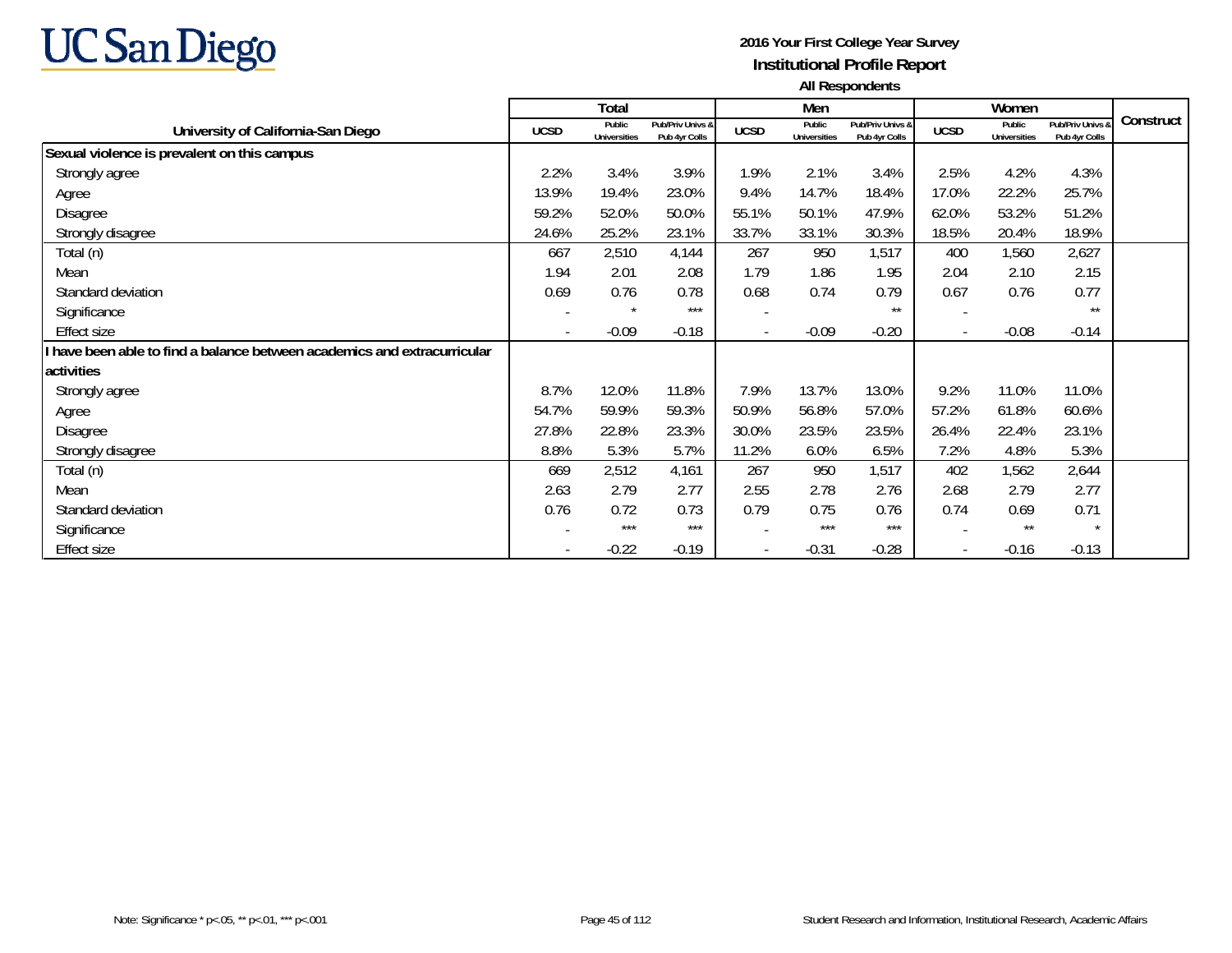

|                                                                              |             | <b>Total</b>                  |                                   |             | Men                           |                                   |                          | Women                         |                                        |           |
|------------------------------------------------------------------------------|-------------|-------------------------------|-----------------------------------|-------------|-------------------------------|-----------------------------------|--------------------------|-------------------------------|----------------------------------------|-----------|
| University of California-San Diego                                           | <b>UCSD</b> | Public<br><b>Universities</b> | Pub/Priv Univs &<br>Pub 4yr Colls | <b>UCSD</b> | Public<br><b>Universities</b> | Pub/Priv Univs &<br>Pub 4yr Colls | <b>UCSD</b>              | Public<br><b>Universities</b> | <b>Pub/Priv Univs</b><br>Pub 4yr Colls | Construct |
| Please indicate the extent to which you agree or disagree with the following |             |                               |                                   |             |                               |                                   |                          |                               |                                        |           |
| statements:                                                                  |             |                               |                                   |             |                               |                                   |                          |                               |                                        |           |
|                                                                              |             |                               |                                   |             |                               |                                   |                          |                               |                                        |           |
| The admission/recruitment materials portrayed this campus accurately         |             |                               |                                   |             |                               |                                   |                          |                               |                                        |           |
| Strongly agree                                                               | 4.8%        | 10.7%                         | 10.8%                             | 4.9%        | 11.4%                         | 11.6%                             | 4.7%                     | 10.4%                         | 10.3%                                  |           |
| Agree                                                                        | 53.9%       | 64.4%                         | 65.0%                             | 49.3%       | 62.4%                         | 62.6%                             | 57.1%                    | 65.6%                         | 66.3%                                  |           |
| Disagree                                                                     | 31.9%       | 20.0%                         | 19.4%                             | 31.0%       | 20.5%                         | 19.9%                             | 32.5%                    | 19.8%                         | 19.1%                                  |           |
| Strongly disagree                                                            | 9.4%        | 4.8%                          | 4.9%                              | 14.9%       | 5.8%                          | 5.9%                              | 5.7%                     | 4.2%                          | 4.3%                                   |           |
| Total (n)                                                                    | 671         | 2,514                         | 4,158                             | 268         | 951                           | 1,519                             | 403                      | 1,563                         | 2,639                                  |           |
| Mean                                                                         | 2.54        | 2.81                          | 2.82                              | 2.44        | 2.79                          | 2.80                              | 2.61                     | 2.82                          | 2.83                                   |           |
| Standard deviation                                                           | 0.73        | 0.68                          | 0.68                              | 0.80        | 0.71                          | 0.71                              | 0.67                     | 0.66                          | 0.66                                   |           |
| Significance                                                                 |             | $***$                         | $***$                             |             | ***                           | $***$                             |                          | $***$                         | $***$                                  |           |
| <b>Effect size</b>                                                           |             | $-0.40$                       | $-0.41$                           |             | $-0.49$                       | $-0.51$                           | $\overline{\phantom{a}}$ | $-0.32$                       | $-0.33$                                |           |
| Faculty empower me to learn here                                             |             |                               |                                   |             |                               |                                   |                          |                               |                                        |           |
| Strongly agree                                                               | 10.1%       | 15.2%                         | 16.8%                             | 10.1%       | 15.9%                         | 17.3%                             | 10.2%                    | 14.8%                         | 16.5%                                  |           |
| Agree                                                                        | 64.3%       | 64.5%                         | 63.4%                             | 64.4%       | 64.1%                         | 63.4%                             | 64.3%                    | 64.7%                         | 63.5%                                  |           |
| <b>Disagree</b>                                                              | 20.0%       | 17.0%                         | 16.4%                             | 16.5%       | 15.8%                         | 15.0%                             | 22.3%                    | 17.7%                         | 17.2%                                  |           |
| Strongly disagree                                                            | 5.5%        | 3.4%                          | 3.4%                              | 9.0%        | 4.2%                          | 4.3%                              | 3.2%                     | 2.9%                          | 2.8%                                   |           |
| Total (n)                                                                    | 670         | 2,512                         | 4,164                             | 267         | 950                           | 1,518                             | 403                      | 1,562                         | 2,646                                  |           |
| Mean                                                                         | 2.79        | 2.91                          | 2.94                              | 2.76        | 2.92                          | 2.94                              | 2.81                     | 2.91                          | 2.94                                   |           |
| Standard deviation                                                           | 0.69        | 0.67                          | 0.68                              | 0.75        | 0.69                          | 0.70                              | 0.65                     | 0.66                          | 0.67                                   |           |
| Significance                                                                 |             | $***$                         | $***$                             |             | $\star\star$                  | $***$                             |                          | $\star\star$                  | $***$                                  |           |
| <b>Effect size</b>                                                           |             | $-0.18$                       | $-0.22$                           |             | $-0.23$                       | $-0.26$                           | $\overline{\phantom{a}}$ | $-0.15$                       | $-0.19$                                |           |
| If asked, I would recommend this college to others                           |             |                               |                                   |             |                               |                                   |                          |                               |                                        |           |
| Strongly agree                                                               | 21.2%       | 34.2%                         | 33.6%                             | 21.3%       | 33.9%                         | 33.9%                             | 21.1%                    | 34.4%                         | 33.5%                                  |           |
| Agree                                                                        | 56.2%       | 51.8%                         | 51.7%                             | 52.8%       | 51.9%                         | 50.7%                             | 58.5%                    | 51.8%                         | 52.3%                                  |           |
| <b>Disagree</b>                                                              | 13.8%       | 10.0%                         | 10.6%                             | 13.5%       | 9.8%                          | 10.6%                             | 13.9%                    | 10.2%                         | 10.5%                                  | Sense of  |
| Strongly disagree                                                            | 8.8%        | 3.9%                          | 4.1%                              | 12.4%       | 4.3%                          | 4.7%                              | 6.5%                     | 3.6%                          | 3.7%                                   | Belonging |
| Total (n)                                                                    | 669         | 2,512                         | 4,162                             | 267         | 946                           | 1,516                             | 402                      | 1,566                         | 2,646                                  |           |
| Mean                                                                         | 2.90        | 3.16                          | 3.15                              | 2.83        | 3.15                          | 3.14                              | 2.94                     | 3.17                          | 3.16                                   |           |
| Standard deviation                                                           | 0.83        | 0.76                          | 0.76                              | 0.90        | 0.77                          | 0.79                              | 0.78                     | 0.75                          | 0.75                                   |           |
| Significance                                                                 |             | $***$                         | $***$                             |             | ***                           | $***$                             |                          | $***$                         | $***$                                  |           |
| <b>Effect size</b>                                                           |             | $-0.34$                       | $-0.33$                           |             | $-0.42$                       | $-0.39$                           | $\overline{\phantom{a}}$ | $-0.31$                       | $-0.29$                                |           |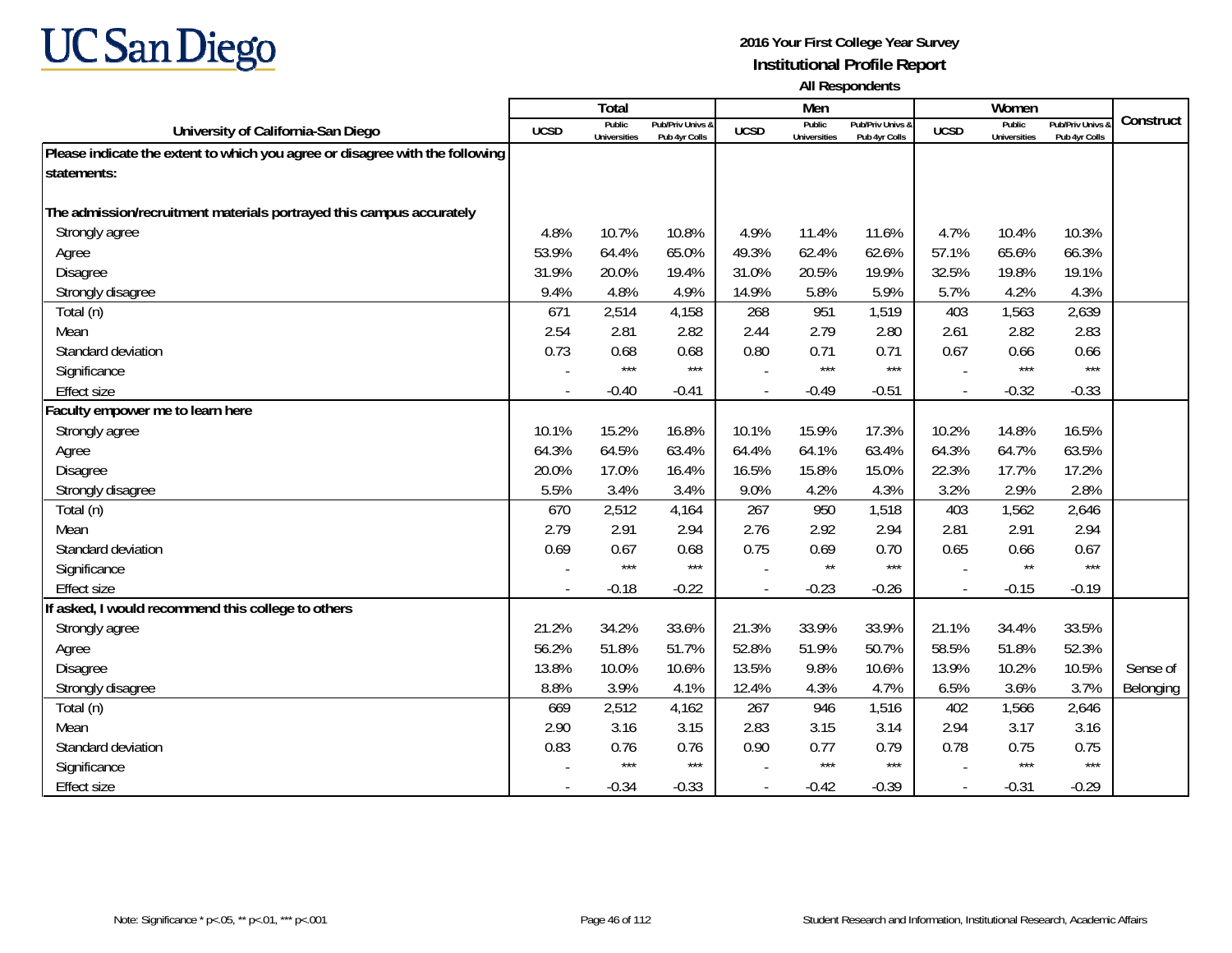

|                                                                              |             | Total                         |                                   |             | Men                           |                                   |                          | Women                         |                                        |           |
|------------------------------------------------------------------------------|-------------|-------------------------------|-----------------------------------|-------------|-------------------------------|-----------------------------------|--------------------------|-------------------------------|----------------------------------------|-----------|
| University of California-San Diego                                           | <b>UCSD</b> | Public<br><b>Universities</b> | Pub/Priv Univs &<br>Pub 4yr Colls | <b>UCSD</b> | Public<br><b>Universities</b> | Pub/Priv Univs 8<br>Pub 4yr Colls | <b>UCSD</b>              | Public<br><b>Universities</b> | <b>Pub/Priv Univs</b><br>Pub 4yr Colls | Construct |
| Please indicate the extent to which you agree or disagree with the following |             |                               |                                   |             |                               |                                   |                          |                               |                                        |           |
| statements:                                                                  |             |                               |                                   |             |                               |                                   |                          |                               |                                        |           |
|                                                                              |             |                               |                                   |             |                               |                                   |                          |                               |                                        |           |
| At least one staff member has taken an interest in my development            |             |                               |                                   |             |                               |                                   |                          |                               |                                        |           |
| Strongly agree                                                               | 15.8%       | 25.7%                         | 27.8%                             | 14.9%       | 25.1%                         | 26.8%                             | 16.4%                    | 26.0%                         | 28.3%                                  |           |
| Agree                                                                        | 45.2%       | 48.8%                         | 48.3%                             | 45.5%       | 48.4%                         | 48.5%                             | 45.0%                    | 48.9%                         | 48.2%                                  |           |
| Disagree                                                                     | 27.9%       | 19.7%                         | 18.4%                             | 24.6%       | 19.6%                         | 17.8%                             | 30.1%                    | 19.8%                         | 18.8%                                  |           |
| Strongly disagree                                                            | 11.0%       | 5.9%                          | 5.5%                              | 14.9%       | 6.9%                          | 7.0%                              | 8.5%                     | 5.2%                          | 4.7%                                   |           |
| Total (n)                                                                    | 670         | 2,521                         | 4,175                             | 268         | 954                           | 1,524                             | 402                      | 1,567                         | 2,651                                  |           |
| Mean                                                                         | 2.66        | 2.94                          | 2.98                              | 2.60        | 2.92                          | 2.95                              | 2.69                     | 2.96                          | 3.00                                   |           |
| Standard deviation                                                           | 0.87        | 0.83                          | 0.83                              | 0.92        | 0.85                          | 0.85                              | 0.84                     | 0.82                          | 0.81                                   |           |
| Significance                                                                 |             | $***$                         | $***$                             |             | $***$                         | $***$                             |                          | $***$                         | $***$                                  |           |
| <b>Effect size</b>                                                           |             | $-0.34$                       | $-0.39$                           |             | $-0.38$                       | $-0.41$                           | $\overline{\phantom{a}}$ | $-0.33$                       | $-0.38$                                |           |
| feel valued at this institution                                              |             |                               |                                   |             |                               |                                   |                          |                               |                                        |           |
| Strongly agree                                                               | 6.9%        | 15.7%                         | 16.5%                             | 6.7%        | 15.7%                         | 16.6%                             | 6.9%                     | 15.7%                         | 16.4%                                  |           |
| Agree                                                                        | 43.4%       | 52.3%                         | 53.2%                             | 42.7%       | 51.9%                         | 52.7%                             | 43.9%                    | 52.5%                         | 53.5%                                  |           |
| Disagree                                                                     | 36.3%       | 26.2%                         | 24.8%                             | 33.3%       | 25.6%                         | 24.1%                             | 38.2%                    | 26.5%                         | 25.2%                                  |           |
| Strongly disagree                                                            | 13.4%       | 5.9%                          | 5.5%                              | 17.2%       | 6.8%                          | 6.6%                              | 10.9%                    | 5.3%                          | 4.9%                                   |           |
| Total (n)                                                                    | 670         | 2,516                         | 4,163                             | 267         | 951                           | 1,518                             | 403                      | 1,565                         | 2,645                                  |           |
| Mean                                                                         | 2.44        | 2.78                          | 2.81                              | 2.39        | 2.76                          | 2.79                              | 2.47                     | 2.79                          | 2.81                                   |           |
| Standard deviation                                                           | 0.81        | 0.78                          | 0.77                              | 0.85        | 0.79                          | 0.79                              | 0.78                     | 0.77                          | 0.76                                   |           |
| Significance                                                                 |             | $***$                         | $***$                             |             | ***                           | $***$                             |                          | $***$                         | $***$                                  |           |
| <b>Effect size</b>                                                           | $\sim$      | $-0.44$                       | $-0.48$                           | $\sim$      | $-0.47$                       | $-0.51$                           | $\overline{a}$           | $-0.42$                       | $-0.45$                                |           |
| Faculty believe in my potential to succeed academically                      |             |                               |                                   |             |                               |                                   |                          |                               |                                        |           |
| Strongly agree                                                               | 10.3%       | 19.5%                         | 21.1%                             | 10.5%       | 20.3%                         | 21.6%                             | 10.2%                    | 19.0%                         | 20.8%                                  |           |
| Agree                                                                        | 61.6%       | 62.1%                         | 60.7%                             | 61.0%       | 62.1%                         | 60.5%                             | 62.0%                    | 62.0%                         | 60.8%                                  |           |
| Disagree                                                                     | 22.1%       | 15.2%                         | 15.0%                             | 21.0%       | 14.3%                         | 14.4%                             | 22.8%                    | 15.7%                         | 15.4%                                  |           |
| Strongly disagree                                                            | 6.0%        | 3.3%                          | 3.2%                              | 7.5%        | 3.3%                          | 3.5%                              | 5.0%                     | 3.3%                          | 3.1%                                   |           |
| Total (n)                                                                    | 670         | 2,512                         | 4,161                             | 267         | 950                           | 1,518                             | 403                      | 1,562                         | 2,643                                  |           |
| Mean                                                                         | 2.76        | 2.98                          | 3.00                              | 2.75        | 2.99                          | 3.00                              | 2.77                     | 2.97                          | 2.99                                   |           |
| Standard deviation                                                           | 0.71        | 0.69                          | 0.70                              | 0.74        | 0.69                          | 0.71                              | 0.69                     | 0.69                          | 0.70                                   |           |
| Significance                                                                 |             | $***$                         | $***$                             |             | $***$                         | $***$                             |                          | $***$                         | $***$                                  |           |
| <b>Effect size</b>                                                           |             | $-0.32$                       | $-0.34$                           | $\sim$      | $-0.35$                       | $-0.35$                           | $\overline{a}$           | $-0.29$                       | $-0.31$                                |           |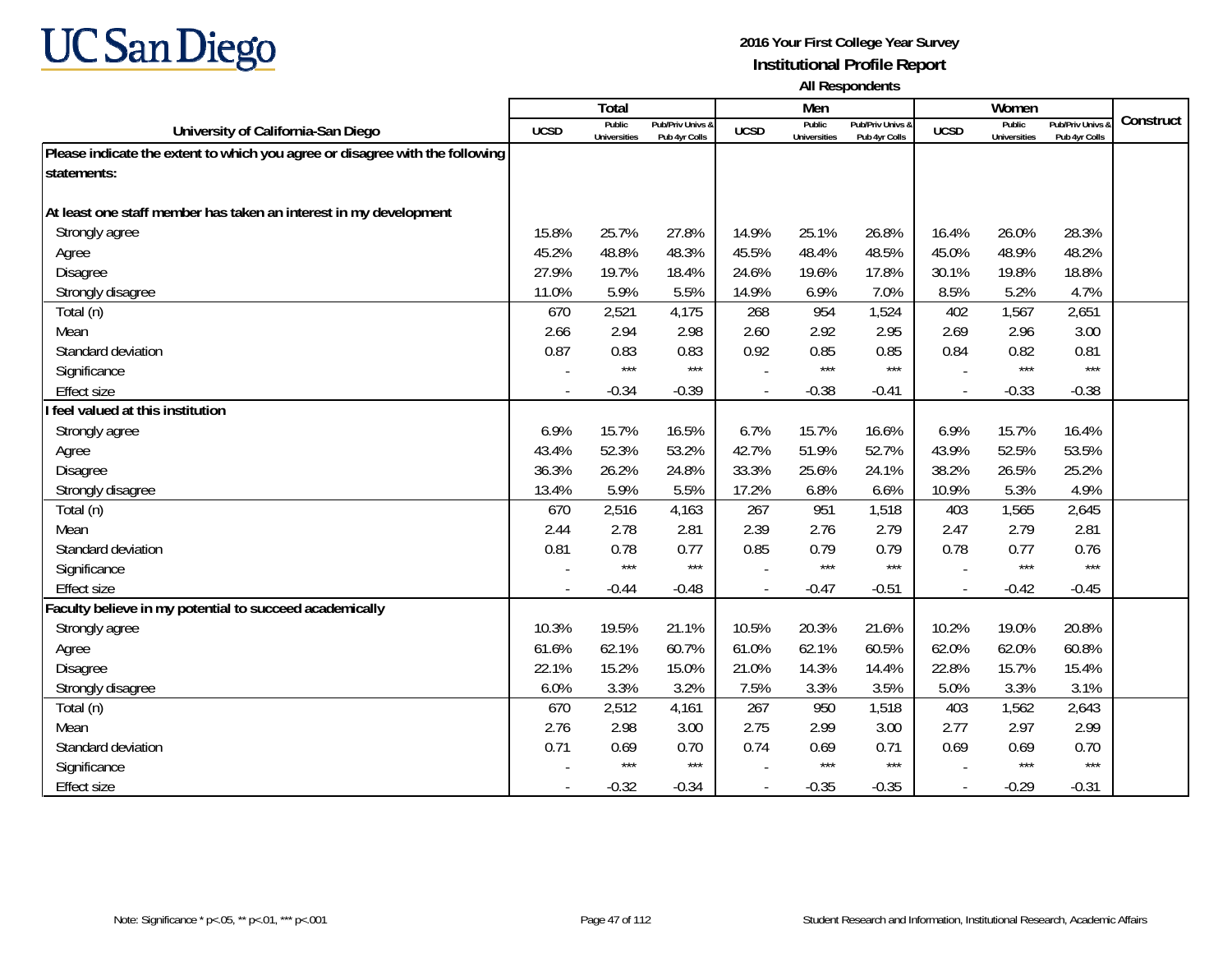

|                                                                       |                          | Total                         |                                   |                          | Men                           |                                   |                          | Women                         |                                   |           |
|-----------------------------------------------------------------------|--------------------------|-------------------------------|-----------------------------------|--------------------------|-------------------------------|-----------------------------------|--------------------------|-------------------------------|-----------------------------------|-----------|
| University of California-San Diego                                    | <b>UCSD</b>              | Public<br><b>Universities</b> | Pub/Priv Univs &<br>Pub 4yr Colls | <b>UCSD</b>              | Public<br><b>Universities</b> | Pub/Priv Univs &<br>Pub 4yr Colls | <b>UCSD</b>              | Public<br><b>Universities</b> | Pub/Priv Univs &<br>Pub 4yr Colls | Construct |
| Intelligence is something that can be improved by studying or working |                          |                               |                                   |                          |                               |                                   |                          |                               |                                   |           |
| harder                                                                |                          |                               |                                   |                          |                               |                                   |                          |                               |                                   |           |
| Strongly agree                                                        | 33.5%                    | 41.5%                         | 43.2%                             | 34.0%                    | 41.0%                         | 42.5%                             | 33.3%                    | 41.8%                         | 43.6%                             |           |
| Agree                                                                 | 56.5%                    | 49.4%                         | 48.6%                             | 54.1%                    | 48.0%                         | 47.2%                             | 58.1%                    | 50.3%                         | 49.3%                             |           |
| Disagree                                                              | 7.5%                     | 7.2%                          | 6.7%                              | 8.2%                     | 8.9%                          | 8.2%                              | 6.9%                     | 6.1%                          | 5.8%                              |           |
| Strongly disagree                                                     | 2.5%                     | 1.9%                          | 1.6%                              | 3.7%                     | 2.1%                          | 2.1%                              | 1.7%                     | 1.8%                          | 1.3%                              |           |
| Total (n)                                                             | 671                      | 2,521                         | 4,178                             | 268                      | 953                           | 1,524                             | 403                      | 1,568                         | 2,654                             |           |
| Mean                                                                  | 3.21                     | 3.31                          | 3.33                              | 3.18                     | 3.28                          | 3.30                              | 3.23                     | 3.32                          | 3.35                              |           |
| Standard deviation                                                    | 0.68                     | 0.69                          | 0.67                              | 0.73                     | 0.71                          | 0.71                              | 0.65                     | 0.67                          | 0.65                              |           |
| Significance                                                          |                          | ***                           | $***$                             |                          |                               | $\star$                           |                          | $\star$                       | $***$                             |           |
| Effect size                                                           | $\overline{\phantom{0}}$ | $-0.14$                       | $-0.18$                           | $\overline{\phantom{a}}$ | $-0.14$                       | $-0.17$                           | $\overline{\phantom{a}}$ | $-0.13$                       | $-0.18$                           |           |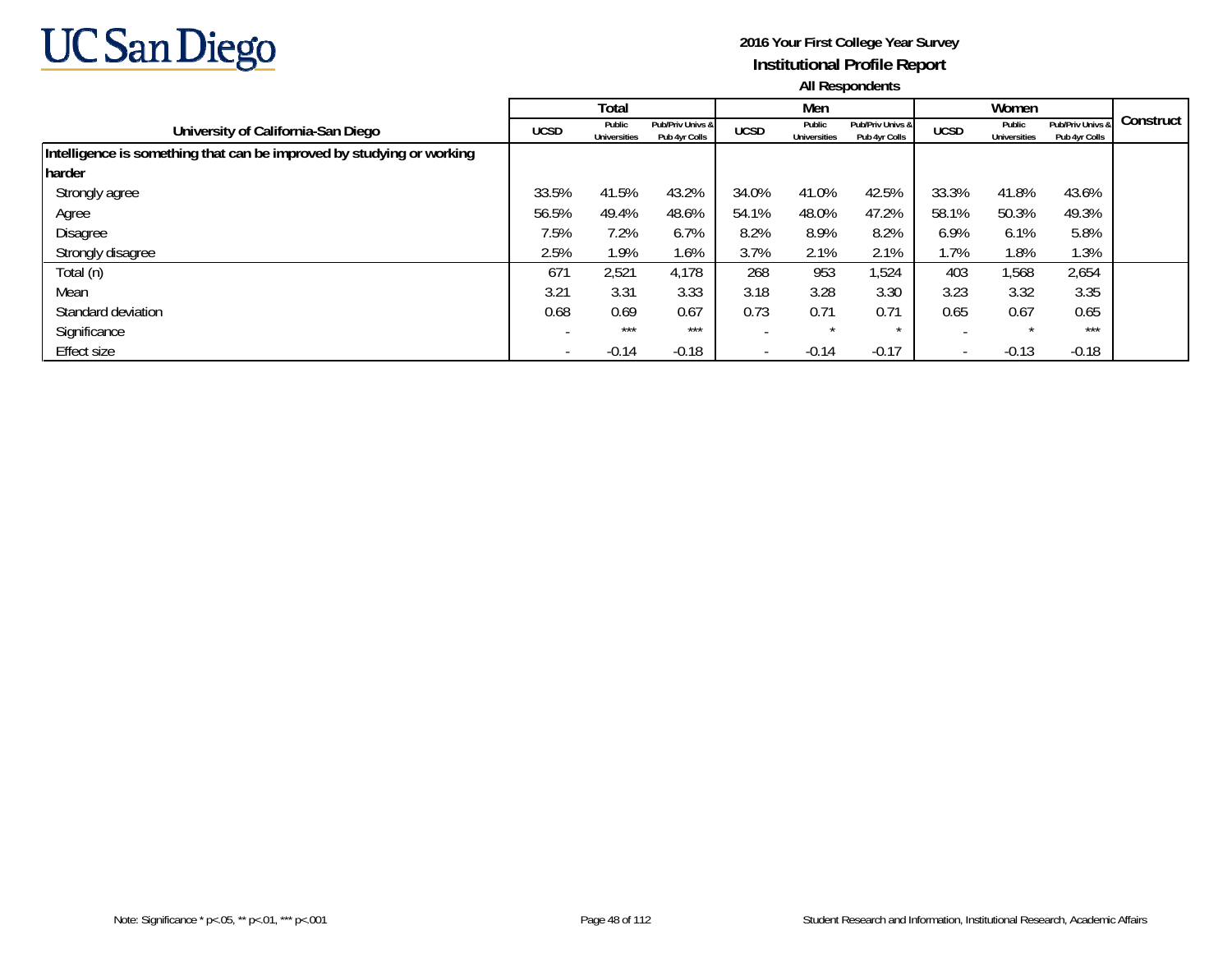

|                                                                              |             | Total                         |                                   |             | Men                           |                                   |                          | Women                         |                                        |           |
|------------------------------------------------------------------------------|-------------|-------------------------------|-----------------------------------|-------------|-------------------------------|-----------------------------------|--------------------------|-------------------------------|----------------------------------------|-----------|
| University of California-San Diego                                           | <b>UCSD</b> | Public<br><b>Universities</b> | Pub/Priv Univs &<br>Pub 4yr Colls | <b>UCSD</b> | Public<br><b>Universities</b> | Pub/Priv Univs &<br>Pub 4yr Colls | <b>UCSD</b>              | Public<br><b>Universities</b> | <b>Pub/Priv Univs</b><br>Pub 4yr Colls | Construct |
| Please indicate the extent to which you agree or disagree with the following |             |                               |                                   |             |                               |                                   |                          |                               |                                        |           |
| statements:                                                                  |             |                               |                                   |             |                               |                                   |                          |                               |                                        |           |
|                                                                              |             |                               |                                   |             |                               |                                   |                          |                               |                                        |           |
| My college experiences have exposed me to diverse opinions, cultures, and    |             |                               |                                   |             |                               |                                   |                          |                               |                                        |           |
| values                                                                       |             |                               |                                   |             |                               |                                   |                          |                               |                                        |           |
| Strongly agree                                                               | 33.7%       | 39.3%                         | 40.3%                             | 30.6%       | 34.4%                         | 36.9%                             | 35.8%                    | 42.3%                         | 42.3%                                  |           |
| Agree                                                                        | 52.4%       | 50.3%                         | 49.3%                             | 52.2%       | 51.1%                         | 49.7%                             | 52.5%                    | 49.7%                         | 49.1%                                  |           |
| Disagree                                                                     | 11.2%       | 9.0%                          | 8.8%                              | 12.7%       | 12.8%                         | 11.3%                             | 10.2%                    | 6.6%                          | 7.4%                                   |           |
| Strongly disagree                                                            | 2.7%        | 1.5%                          | 1.6%                              | 4.5%        | 1.7%                          | 2.1%                              | 1.5%                     | 1.3%                          | 1.3%                                   |           |
| Total (n)                                                                    | 670         | 2,519                         | 4,174                             | 268         | 953                           | 1,522                             | 402                      | 1,566                         | 2,652                                  |           |
| Mean                                                                         | 3.17        | 3.27                          | 3.28                              | 3.09        | 3.18                          | 3.21                              | 3.23                     | 3.33                          | 3.32                                   |           |
| Standard deviation                                                           | 0.73        | 0.68                          | 0.69                              | 0.78        | 0.71                          | 0.72                              | 0.69                     | 0.66                          | 0.67                                   |           |
| Significance                                                                 |             | $***$                         | $***$                             |             |                               | $\star$                           |                          | $^{\star\star}$               |                                        |           |
| <b>Effect size</b>                                                           |             | $-0.15$                       | $-0.16$                           |             | $-0.13$                       | $-0.17$                           |                          | $-0.15$                       | $-0.13$                                |           |
| In class, I have heard faculty express stereotypes based on race/ethnicity,  |             |                               |                                   |             |                               |                                   |                          |                               |                                        |           |
| gender, sexual orientation, or religion, or disability status                |             |                               |                                   |             |                               |                                   |                          |                               |                                        |           |
| Strongly agree                                                               |             |                               |                                   |             |                               |                                   |                          |                               |                                        |           |
|                                                                              | 4.4%        | 4.9%                          | 5.7%                              | 3.1%        | 4.4%                          | 5.3%                              | 5.3%                     | 5.2%                          | 5.8%                                   |           |
| Agree                                                                        | 21.7%       | 22.7%                         | 23.8%                             | 19.2%       | 20.1%                         | 21.6%                             | 23.4%                    | 24.3%                         | 25.1%                                  |           |
| Disagree                                                                     | 47.1%       | 43.9%                         | 43.2%                             | 43.5%       | 39.4%                         | 38.8%                             | 49.5%                    | 46.6%                         | 45.7%                                  |           |
| Strongly disagree                                                            | 26.8%       | 28.5%                         | 27.3%                             | 34.2%       | 36.1%                         | 34.3%                             | 21.8%                    | 23.9%                         | 23.3%                                  |           |
| Total (n)                                                                    | 654         | 2,453                         | 4,053                             | 260         | 929                           | 1,484                             | 394                      | 1,524                         | 2,569                                  |           |
| Mean                                                                         | 2.04        | 2.04                          | 2.08                              | 1.91        | 1.93                          | 1.98                              | 2.12                     | 2.11                          | 2.14                                   |           |
| Standard deviation                                                           | 0.81        | 0.84                          | 0.86                              | 0.81        | 0.86                          | 0.88                              | 0.81                     | 0.82                          | 0.84                                   |           |
| Significance                                                                 |             |                               |                                   |             |                               |                                   |                          |                               |                                        |           |
| <b>Effect size</b>                                                           | $\sim$      | 0.00                          | $-0.05$                           | $\sim$      | $-0.02$                       | $-0.08$                           | $\overline{\phantom{a}}$ | 0.01                          | $-0.02$                                |           |
| Faculty encouraged me to meet with them outside of class                     |             |                               |                                   |             |                               |                                   |                          |                               |                                        |           |
| Strongly agree                                                               | 12.7%       | 17.1%                         | 17.7%                             | 13.5%       | 17.4%                         | 16.8%                             | 12.2%                    | 17.0%                         | 18.2%                                  |           |
| Agree                                                                        | 61.9%       | 62.9%                         | 60.9%                             | 58.8%       | 60.3%                         | 59.0%                             | 63.9%                    | 64.5%                         | 62.0%                                  |           |
| <b>Disagree</b>                                                              | 20.2%       | 16.9%                         | 17.7%                             | 21.5%       | 18.1%                         | 19.4%                             | 19.3%                    | 16.1%                         | 16.7%                                  |           |
| Strongly disagree                                                            | 5.2%        | 3.1%                          | 3.8%                              | 6.2%        | 4.2%                          | 4.8%                              | 4.6%                     | 2.4%                          | 3.2%                                   |           |
| Total (n)                                                                    | 653         | 2,455                         | 4,060                             | 260         | 929                           | 1,484                             | 393                      | 1,526                         | 2,576                                  |           |
| Mean                                                                         | 2.82        | 2.94                          | 2.92                              | 2.80        | 2.91                          | 2.88                              | 2.84                     | 2.96                          | 2.95                                   |           |
| Standard deviation                                                           | 0.71        | 0.68                          | 0.71                              | 0.75        | 0.72                          | 0.73                              | 0.69                     | 0.65                          | 0.69                                   |           |
| Significance                                                                 |             | $***$                         | $***$                             |             | $\star$                       |                                   |                          | $^{\star\star}$               | $^{\star\star}$                        |           |
| <b>Effect size</b>                                                           |             | $-0.18$                       | $-0.14$                           |             | $-0.15$                       | $-0.11$                           | $\overline{\phantom{a}}$ | $-0.18$                       | $-0.16$                                |           |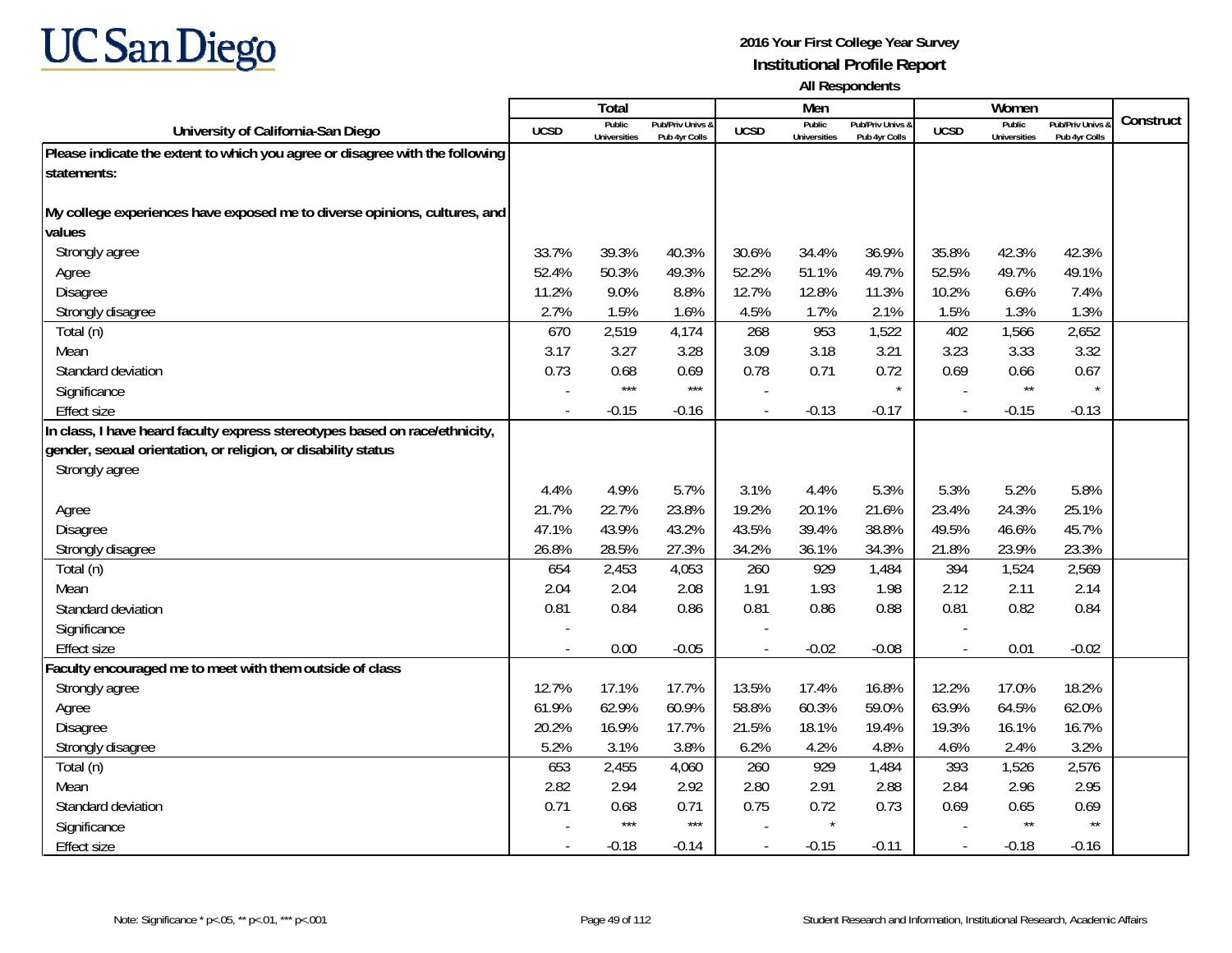

|                                                                           |                          | Total                         |                                   |             | Men                           |                                   |             | Women                         |                                   |           |
|---------------------------------------------------------------------------|--------------------------|-------------------------------|-----------------------------------|-------------|-------------------------------|-----------------------------------|-------------|-------------------------------|-----------------------------------|-----------|
| University of California-San Diego                                        | <b>UCSD</b>              | Public<br><b>Universities</b> | Pub/Priv Univs &<br>Pub 4yr Colls | <b>UCSD</b> | Public<br><b>Universities</b> | Pub/Priv Univs &<br>Pub 4yr Colls | <b>UCSD</b> | Public<br><b>Universities</b> | Pub/Priv Univs &<br>Pub 4yr Colls | Construct |
| I am interested in seeking information about current social and political |                          |                               |                                   |             |                               |                                   |             |                               |                                   |           |
| <b>issues</b>                                                             |                          |                               |                                   |             |                               |                                   |             |                               |                                   |           |
| Strongly agree                                                            | 16.5%                    | 18.1%                         | 17.6%                             | 16.9%       | 18.0%                         | 17.6%                             | 16.3%       | 18.2%                         | 17.6%                             |           |
| Agree                                                                     | 49.9%                    | 47.5%                         | 45.9%                             | 47.7%       | 46.7%                         | 45.4%                             | 51.4%       | 47.9%                         | 46.2%                             | Civic     |
| Disagree                                                                  | 24.8%                    | 26.3%                         | 28.1%                             | 23.5%       | 25.3%                         | 27.3%                             | 25.7%       | 27.0%                         | 28.5%                             | Engage-   |
| Strongly disagree                                                         | 8.7%                     | 8.1%                          | 8.5%                              | 11.9%       | 10.0%                         | 9.8%                              | 6.6%        | 6.9%                          | 7.7%                              | ment      |
| Total (n)                                                                 | 653                      | 2,453                         | 4,059                             | 260         | 929                           | 1,486                             | 393         | 1,524                         | 2,573                             |           |
| Mean                                                                      | 2.74                     | 2.76                          | 2.73                              | 2.70        | 2.73                          | 2.71                              | 2.77        | 2.77                          | 2.74                              |           |
| Standard deviation                                                        | 0.84                     | 0.84                          | 0.85                              | 0.89        | 0.87                          | 0.87                              | 0.80        | 0.82                          | 0.84                              |           |
| Significance                                                              |                          |                               |                                   |             |                               |                                   |             |                               |                                   |           |
| Effect size                                                               | $\overline{\phantom{0}}$ | $-0.02$                       | 0.01                              |             | $-0.03$                       | $-0.01$                           |             | 0.00                          | 0.04                              |           |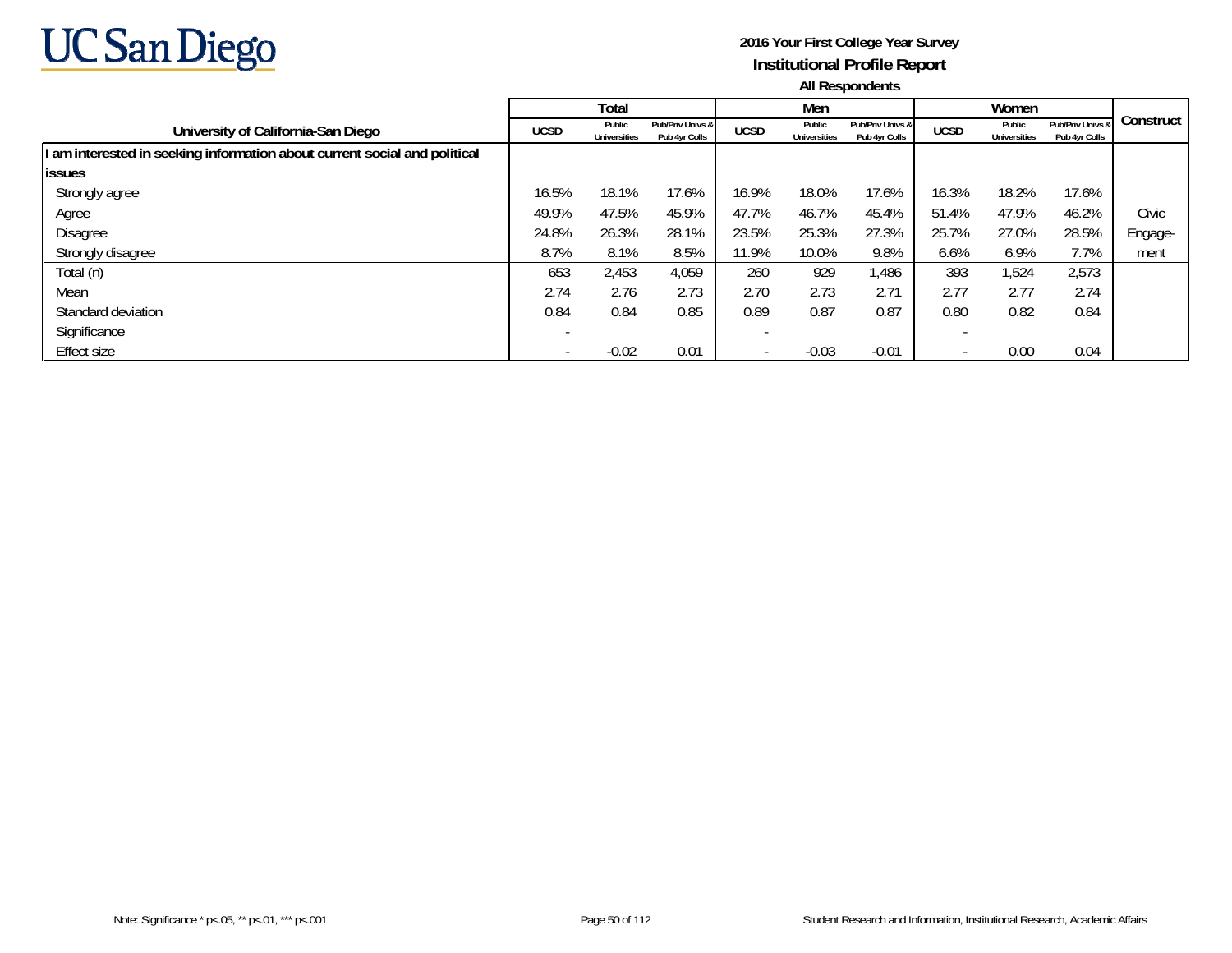

|                                                                              |       | Total                         |                                   |             | Men                           |                                   |                          | Women                         |                                        |                  |
|------------------------------------------------------------------------------|-------|-------------------------------|-----------------------------------|-------------|-------------------------------|-----------------------------------|--------------------------|-------------------------------|----------------------------------------|------------------|
| University of California-San Diego                                           | UCSD  | Public<br><b>Universities</b> | Pub/Priv Univs &<br>Pub 4yr Colls | <b>UCSD</b> | Public<br><b>Universities</b> | Pub/Priv Univs &<br>Pub 4yr Colls | <b>UCSD</b>              | Public<br><b>Universities</b> | <b>Pub/Priv Univs</b><br>Pub 4yr Colls | Construct        |
| Please indicate the extent to which you agree or disagree with the following |       |                               |                                   |             |                               |                                   |                          |                               |                                        |                  |
| statements:                                                                  |       |                               |                                   |             |                               |                                   |                          |                               |                                        |                  |
|                                                                              |       |                               |                                   |             |                               |                                   |                          |                               |                                        |                  |
| I feel a sense of belonging to this campus                                   |       |                               |                                   |             |                               |                                   |                          |                               |                                        |                  |
| Strongly agree                                                               | 8.3%  | 17.3%                         | 16.4%                             | 7.7%        | 16.1%                         | 15.4%                             | 8.7%                     | 18.1%                         | 17.0%                                  |                  |
| Agree                                                                        | 50.9% | 57.3%                         | 56.9%                             | 47.9%       | 57.3%                         | 56.3%                             | 52.9%                    | 57.3%                         | 57.2%                                  |                  |
| Disagree                                                                     | 28.9% | 19.9%                         | 20.9%                             | 29.0%       | 19.9%                         | 21.2%                             | 28.9%                    | 19.9%                         | 20.7%                                  | Sense of         |
| Strongly disagree                                                            | 11.8% | 5.4%                          | 5.8%                              | 15.4%       | 6.7%                          | 7.1%                              | 9.5%                     | 4.7%                          | 5.1%                                   | <b>Belonging</b> |
| Total (n)                                                                    | 650   | 2,444                         | 4,042                             | 259         | 925                           | 1,476                             | 391                      | 1,519                         | 2,566                                  |                  |
| Mean                                                                         | 2.56  | 2.87                          | 2.84                              | 2.48        | 2.83                          | 2.80                              | 2.61                     | 2.89                          | 2.86                                   |                  |
| Standard deviation                                                           | 0.81  | 0.76                          | 0.76                              | 0.85        | 0.77                          | 0.78                              | 0.78                     | 0.75                          | 0.75                                   |                  |
| Significance                                                                 |       | $***$                         | $***$                             |             | $***$                         | $***$                             |                          | $***$                         | $***$                                  |                  |
| <b>Effect size</b>                                                           |       | $-0.41$                       | $-0.37$                           |             | $-0.45$                       | $-0.41$                           | $\overline{\phantom{a}}$ | $-0.37$                       | $-0.33$                                |                  |
| At least one faculty member has taken an interest in my development          |       |                               |                                   |             |                               |                                   |                          |                               |                                        |                  |
| Strongly agree                                                               | 10.4% | 21.6%                         | 23.3%                             | 10.8%       | 22.2%                         | 22.8%                             | 10.2%                    | 21.3%                         | 23.5%                                  |                  |
| Agree                                                                        | 47.8% | 52.0%                         | 52.0%                             | 46.2%       | 51.0%                         | 51.5%                             | 48.9%                    | 52.7%                         | 52.3%                                  |                  |
| <b>Disagree</b>                                                              | 32.2% | 21.4%                         | 19.9%                             | 30.0%       | 21.1%                         | 19.9%                             | 33.6%                    | 21.6%                         | 19.8%                                  |                  |
| Strongly disagree                                                            | 9.6%  | 4.9%                          | 4.9%                              | 13.1%       | 5.7%                          | 5.8%                              | 7.4%                     | 4.5%                          | 4.3%                                   |                  |
| Total (n)                                                                    | 653   | 2,451                         | 4,053                             | 260         | 928                           | 1,482                             | 393                      | 1,523                         | 2,571                                  |                  |
| Mean                                                                         | 2.59  | 2.90                          | 2.94                              | 2.55        | 2.90                          | 2.91                              | 2.62                     | 2.91                          | 2.95                                   |                  |
| Standard deviation                                                           | 0.80  | 0.79                          | 0.79                              | 0.85        | 0.81                          | 0.81                              | 0.77                     | 0.77                          | 0.78                                   |                  |
| Significance                                                                 |       | $***$                         | $***$                             |             | $***$                         | $***$                             |                          | $***$                         | $***$                                  |                  |
| <b>Effect size</b>                                                           |       | $-0.39$                       | $-0.44$                           |             | $-0.43$                       | $-0.44$                           | $\overline{\phantom{a}}$ | $-0.38$                       | $-0.42$                                |                  |
| feel I am a member of this college                                           |       |                               |                                   |             |                               |                                   |                          |                               |                                        |                  |
| Strongly agree                                                               | 10.0% | 21.5%                         | 20.5%                             | 10.0%       | 22.2%                         | 21.0%                             | 9.9%                     | 21.0%                         | 20.1%                                  |                  |
| Agree                                                                        | 58.4% | 61.0%                         | 60.5%                             | 53.3%       | 59.4%                         | 58.7%                             | 61.8%                    | 62.0%                         | 61.6%                                  |                  |
| <b>Disagree</b>                                                              | 22.4% | 13.5%                         | 14.8%                             | 23.6%       | 13.1%                         | 15.2%                             | 21.6%                    | 13.7%                         | 14.6%                                  | Sense of         |
| Strongly disagree                                                            | 9.2%  | 4.0%                          | 4.2%                              | 13.1%       | 5.3%                          | 5.1%                              | 6.6%                     | 3.3%                          | 3.6%                                   | Belonging        |
| Total (n)                                                                    | 652   | 2,451                         | 4,053                             | 259         | 927                           | 1,482                             | 393                      | 1,524                         | 2,571                                  |                  |
| Mean                                                                         | 2.69  | 3.00                          | 2.97                              | 2.60        | 2.99                          | 2.96                              | 2.75                     | 3.01                          | 2.98                                   |                  |
| Standard deviation                                                           | 0.77  | 0.71                          | 0.72                              | 0.84        | 0.75                          | 0.75                              | 0.72                     | 0.69                          | 0.70                                   |                  |
| Significance                                                                 |       | $***$                         | $***$                             |             | ***                           | $***$                             |                          | $***$                         | $***$                                  |                  |
| <b>Effect size</b>                                                           |       | $-0.44$                       | $-0.39$                           |             | $-0.52$                       | $-0.48$                           | $\overline{\phantom{a}}$ | $-0.38$                       | $-0.33$                                |                  |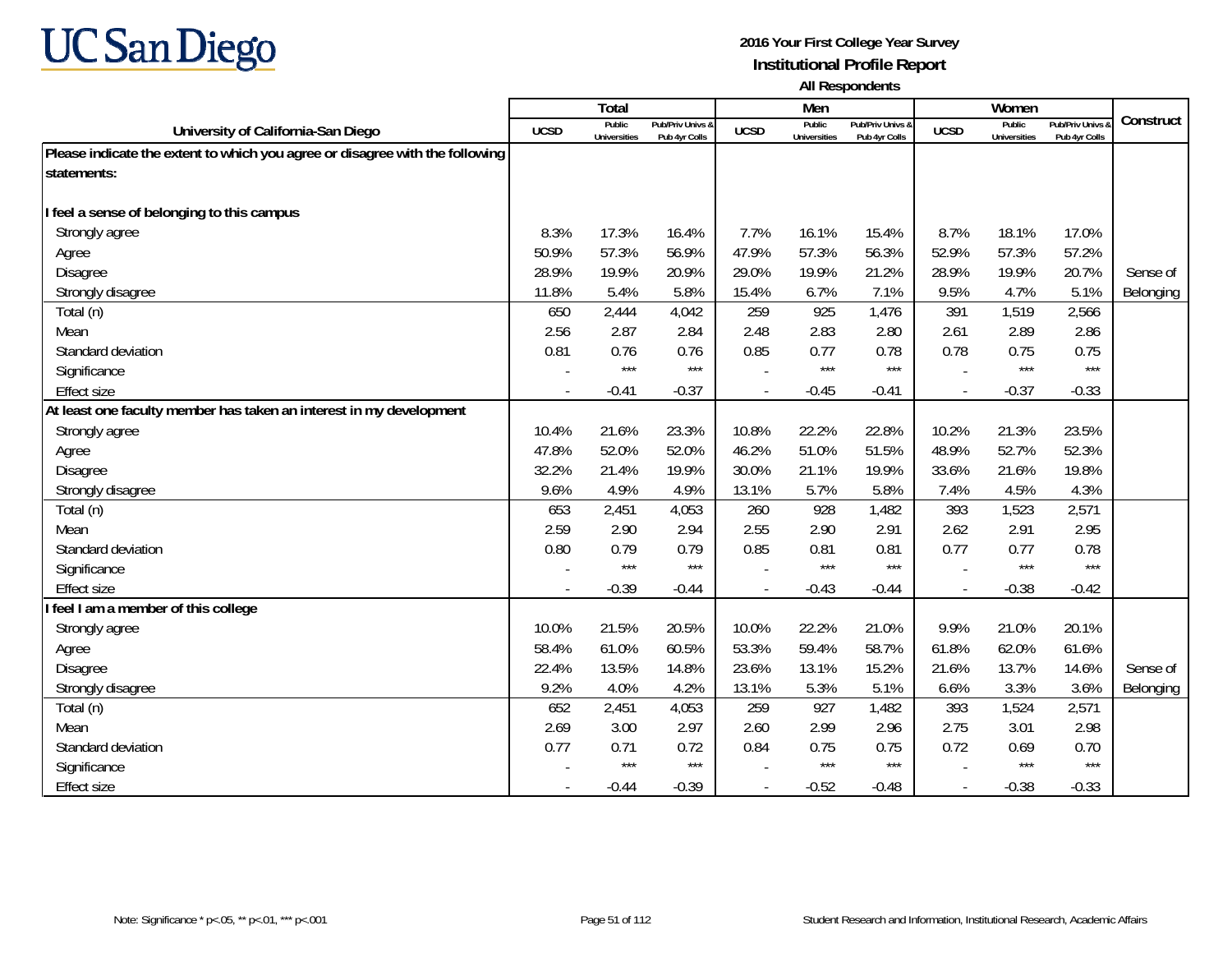

|                                                                              |             | Total                         |                                   |             | Men                           |                                   |                          | Women                         |                                        |            |
|------------------------------------------------------------------------------|-------------|-------------------------------|-----------------------------------|-------------|-------------------------------|-----------------------------------|--------------------------|-------------------------------|----------------------------------------|------------|
| University of California-San Diego                                           | <b>UCSD</b> | Public<br><b>Universities</b> | Pub/Priv Univs &<br>Pub 4yr Colls | <b>UCSD</b> | Public<br><b>Universities</b> | Pub/Priv Univs &<br>Pub 4yr Colls | <b>UCSD</b>              | Public<br><b>Universities</b> | <b>Pub/Priv Univs</b><br>Pub 4yr Colls | Construct  |
| Please indicate the extent to which you agree or disagree with the following |             |                               |                                   |             |                               |                                   |                          |                               |                                        |            |
| statements:                                                                  |             |                               |                                   |             |                               |                                   |                          |                               |                                        |            |
|                                                                              |             |                               |                                   |             |                               |                                   |                          |                               |                                        |            |
| have effectively led a group to a common purpose                             |             |                               |                                   |             |                               |                                   |                          |                               |                                        |            |
| Strongly agree                                                               | 7.3%        | 11.4%                         | 11.0%                             | 8.4%        | 12.2%                         | 12.3%                             | 6.6%                     | 10.9%                         | 10.3%                                  |            |
| Agree                                                                        | 40.4%       | 42.8%                         | 40.9%                             | 37.9%       | 43.6%                         | 43.1%                             | 42.0%                    | 42.4%                         | 39.7%                                  |            |
| <b>Disagree</b>                                                              | 39.9%       | 36.2%                         | 37.3%                             | 38.7%       | 34.2%                         | 34.1%                             | 40.7%                    | 37.5%                         | 39.1%                                  |            |
| Strongly disagree                                                            | 12.4%       | 9.6%                          | 10.7%                             | 14.9%       | 10.0%                         | 10.5%                             | 10.7%                    | 9.3%                          | 10.9%                                  | Leadership |
| Total (n)                                                                    | 654         | 2,435                         | 4,038                             | 261         | 924                           | 1,482                             | 393                      | 1,511                         | 2,556                                  |            |
| Mean                                                                         | 2.43        | 2.56                          | 2.52                              | 2.40        | 2.58                          | 2.57                              | 2.45                     | 2.55                          | 2.49                                   |            |
| Standard deviation                                                           | 0.80        | 0.82                          | 0.83                              | 0.84        | 0.83                          | 0.84                              | 0.77                     | 0.81                          | 0.82                                   |            |
| Significance                                                                 |             | $***$                         | $\star\star$                      |             | $\star\star$                  | $\star\star$                      |                          | $\star$                       |                                        |            |
| <b>Effect size</b>                                                           |             | $-0.16$                       | $-0.11$                           |             | $-0.22$                       | $-0.20$                           |                          | $-0.12$                       | $-0.05$                                |            |
| It's important for me to be thinking about my career path after college      |             |                               |                                   |             |                               |                                   |                          |                               |                                        |            |
| Strongly agree                                                               | 52.1%       | 58.0%                         | 59.1%                             | 53.8%       | 55.4%                         | 56.2%                             | 51.0%                    | 59.6%                         | 60.7%                                  |            |
| Agree                                                                        | 41.3%       | 37.3%                         | 36.0%                             | 38.5%       | 38.0%                         | 36.7%                             | 43.1%                    | 36.9%                         | 35.5%                                  |            |
| <b>Disagree</b>                                                              | 4.9%        | 3.7%                          | 4.1%                              | 5.0%        | 5.2%                          | 5.9%                              | 4.8%                     | 2.8%                          | 3.0%                                   |            |
| Strongly disagree                                                            | 1.7%        | 1.0%                          | 0.9%                              | 2.7%        | 1.5%                          | 1.2%                              | 1.0%                     | 0.7%                          | 0.7%                                   |            |
| Total (n)                                                                    | 652         | 2,449                         | 4,055                             | 260         | 930                           | 1,486                             | 392                      | 1,519                         | 2,569                                  |            |
| Mean                                                                         | 3.44        | 3.52                          | 3.53                              | 3.43        | 3.47                          | 3.48                              | 3.44                     | 3.55                          | 3.56                                   |            |
| Standard deviation                                                           | 0.67        | 0.62                          | 0.62                              | 0.71        | 0.67                          | 0.66                              | 0.64                     | 0.59                          | 0.59                                   |            |
| Significance                                                                 |             | $\star\star$                  | $***$                             |             |                               |                                   |                          | $\star\star$                  | $***$                                  |            |
| <b>Effect size</b>                                                           |             | $-0.13$                       | $-0.15$                           |             | $-0.06$                       | $-0.08$                           | $\overline{\phantom{a}}$ | $-0.19$                       | $-0.20$                                |            |
| have a clear idea of how to achieve my career goals                          |             |                               |                                   |             |                               |                                   |                          |                               |                                        |            |
| Strongly agree                                                               | 14.4%       | 22.3%                         | 23.7%                             | 16.5%       | 22.7%                         | 23.7%                             | 13.0%                    | 22.0%                         | 23.6%                                  |            |
| Agree                                                                        | 35.2%       | 44.7%                         | 45.8%                             | 36.2%       | 45.1%                         | 45.6%                             | 34.6%                    | 44.5%                         | 46.0%                                  |            |
| <b>Disagree</b>                                                              | 40.9%       | 26.8%                         | 25.2%                             | 38.1%       | 25.9%                         | 25.1%                             | 42.7%                    | 27.3%                         | 25.2%                                  |            |
| Strongly disagree                                                            | 9.5%        | 6.2%                          | 5.3%                              | 9.2%        | 6.3%                          | 5.6%                              | 9.7%                     | 6.2%                          | 5.2%                                   |            |
| Total (n)                                                                    | 653         | 2,451                         | 4,059                             | 260         | 931                           | 1,487                             | 393                      | 1,520                         | 2,572                                  |            |
| Mean                                                                         | 2.55        | 2.83                          | 2.88                              | 2.60        | 2.84                          | 2.87                              | 2.51                     | 2.82                          | 2.88                                   |            |
| Standard deviation                                                           | 0.85        | 0.84                          | 0.83                              | 0.87        | 0.85                          | 0.83                              | 0.84                     | 0.84                          | 0.83                                   |            |
| Significance                                                                 |             | $***$                         | $***$                             |             | ***                           | $***$                             |                          | $***$                         | $***$                                  |            |
| <b>Effect size</b>                                                           |             | $-0.33$                       | $-0.40$                           |             | $-0.28$                       | $-0.33$                           | $\overline{a}$           | $-0.37$                       | $-0.45$                                |            |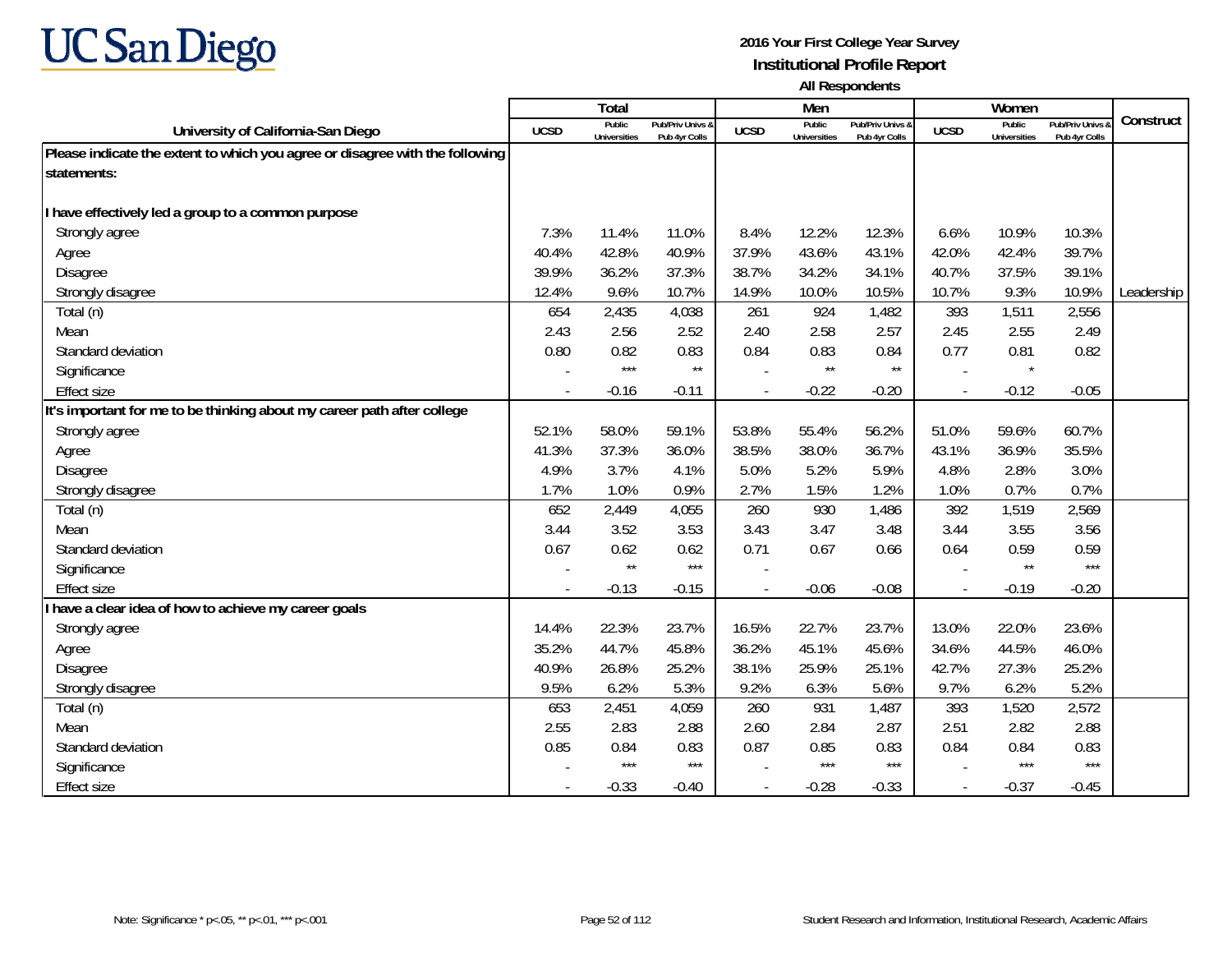

|                                                                               |             | <b>Total</b>                  |                                   |                | Men                           |                                   |                          | Women                         |                                        |             |
|-------------------------------------------------------------------------------|-------------|-------------------------------|-----------------------------------|----------------|-------------------------------|-----------------------------------|--------------------------|-------------------------------|----------------------------------------|-------------|
| University of California-San Diego                                            | <b>UCSD</b> | Public<br><b>Universities</b> | Pub/Priv Univs &<br>Pub 4yr Colls | <b>UCSD</b>    | Public<br><b>Universities</b> | Pub/Priv Univs &<br>Pub 4yr Colls | <b>UCSD</b>              | Public<br><b>Universities</b> | <b>Pub/Priv Univs</b><br>Pub 4yr Colls | Construct   |
| Please rate your satisfaction with this institution on each of the aspects of |             |                               |                                   |                |                               |                                   |                          |                               |                                        |             |
| college life listed below:                                                    |             |                               |                                   |                |                               |                                   |                          |                               |                                        |             |
|                                                                               |             |                               |                                   |                |                               |                                   |                          |                               |                                        |             |
| Amount of contact with faculty                                                |             |                               |                                   |                |                               |                                   |                          |                               |                                        |             |
| Very satisfied                                                                | 7.6%        | 14.0%                         | 15.1%                             | 8.6%           | 16.9%                         | 16.7%                             | 6.9%                     | 12.2%                         | 14.1%                                  |             |
| Satisfied                                                                     | 34.8%       | 45.2%                         | 43.9%                             | 34.8%          | 45.2%                         | 44.4%                             | 34.7%                    | 45.2%                         | 43.6%                                  |             |
| Neutral                                                                       | 36.9%       | 30.4%                         | 31.8%                             | 35.2%          | 30.1%                         | 30.0%                             | 38.0%                    | 30.6%                         | 32.9%                                  |             |
| Dissatisfied                                                                  | 15.5%       | 8.7%                          | 7.4%                              | 12.7%          | 5.7%                          | 6.2%                              | 17.4%                    | 10.6%                         | 8.2%                                   | Faculty     |
| Very dissatisfied                                                             | 5.3%        | 1.6%                          | 1.8%                              | 8.6%           | 2.1%                          | 2.7%                              | 3.0%                     | 1.3%                          | 1.3%                                   | Interaction |
| Total (n)                                                                     | 607         | 2,378                         | 3,920                             | 244            | 900                           | 1,431                             | 363                      | 1,478                         | 2,489                                  |             |
| Mean                                                                          | 3.24        | 3.61                          | 3.63                              | 3.22           | 3.69                          | 3.66                              | 3.25                     | 3.56                          | 3.61                                   |             |
| Standard deviation                                                            | 0.98        | 0.89                          | 0.89                              | 1.06           | 0.89                          | 0.92                              | 0.93                     | 0.88                          | 0.87                                   |             |
| Significance                                                                  |             | $***$                         | $***$                             |                | $***$                         | $***$                             |                          | $***$                         | $***$                                  |             |
| <b>Effect size</b>                                                            | $\sim$      | $-0.42$                       | $-0.44$                           |                | $-0.53$                       | $-0.48$                           | $\sim$                   | $-0.35$                       | $-0.41$                                |             |
| Ability to find a faculty or staff member                                     |             |                               |                                   |                |                               |                                   |                          |                               |                                        |             |
| Very satisfied                                                                | 7.8%        | 16.0%                         | 16.3%                             | 9.9%           | 20.0%                         | 18.5%                             | 6.3%                     | 13.5%                         | 15.1%                                  |             |
| Satisfied                                                                     | 45.4%       | 51.3%                         | 50.0%                             | 41.6%          | 49.1%                         | 49.2%                             | 47.9%                    | 52.7%                         | 50.4%                                  |             |
| Neutral                                                                       | 32.3%       | 25.3%                         | 26.5%                             | 31.7%          | 25.0%                         | 25.3%                             | 32.8%                    | 25.5%                         | 27.1%                                  |             |
| <b>Dissatisfied</b>                                                           | 10.9%       | 6.0%                          | 5.5%                              | 11.5%          | 4.7%                          | 5.1%                              | 10.5%                    | 6.8%                          | 5.7%                                   |             |
| Very dissatisfied                                                             | 3.6%        | 1.4%                          | 1.7%                              | 5.3%           | 1.3%                          | 1.9%                              | 2.5%                     | 1.4%                          | 1.6%                                   |             |
| Total (n)                                                                     | 606         | 2,374                         | 3,913                             | 243            | 897                           | 1,430                             | 363                      | 1,477                         | 2,483                                  |             |
| Mean                                                                          | 3.43        | 3.74                          | 3.74                              | 3.39           | 3.82                          | 3.77                              | 3.45                     | 3.70                          | 3.72                                   |             |
| Standard deviation                                                            | 0.91        | 0.84                          | 0.86                              | 1.00           | 0.85                          | 0.87                              | 0.86                     | 0.84                          | 0.85                                   |             |
| Significance                                                                  |             | $***$                         | $***$                             |                | $***$                         | $***$                             |                          | $***$                         | $***$                                  |             |
| <b>Effect size</b>                                                            | $\sim$      | $-0.37$                       | $-0.36$                           | $\blacksquare$ | $-0.51$                       | $-0.44$                           | $\overline{\phantom{a}}$ | $-0.30$                       | $-0.32$                                |             |
| Racial/ethnic diversity of faculty                                            |             |                               |                                   |                |                               |                                   |                          |                               |                                        |             |
| Very satisfied                                                                | 6.6%        | 14.6%                         | 16.1%                             | 9.1%           | 17.9%                         | 18.1%                             | 5.0%                     | 12.6%                         | 15.0%                                  |             |
| Satisfied                                                                     | 35.6%       | 41.1%                         | 40.6%                             | 35.5%          | 40.5%                         | 39.5%                             | 35.6%                    | 41.5%                         | 41.2%                                  |             |
| Neutral                                                                       | 42.1%       | 33.8%                         | 33.9%                             | 43.8%          | 34.6%                         | 34.9%                             | 40.9%                    | 33.2%                         | 33.3%                                  |             |
| <b>Dissatisfied</b>                                                           | 10.8%       | 7.9%                          | 7.1%                              | 7.9%           | 5.1%                          | 5.7%                              | 12.7%                    | 9.6%                          | 7.8%                                   |             |
| Very dissatisfied                                                             | 5.0%        | 2.5%                          | 2.3%                              | 3.7%           | 1.8%                          | 1.8%                              | 5.8%                     | 3.0%                          | 2.6%                                   |             |
| Total (n)                                                                     | 604         | 2,355                         | 3,885                             | 242            | 881                           | 1,409                             | 362                      | 1,474                         | 2,476                                  |             |
| Mean                                                                          | 3.28        | 3.57                          | 3.61                              | 3.38           | 3.68                          | 3.67                              | 3.21                     | 3.51                          | 3.58                                   |             |
| Standard deviation                                                            | 0.92        | 0.92                          | 0.92                              | 0.90           | 0.89                          | 0.90                              | 0.93                     | 0.94                          | 0.93                                   |             |
| Significance                                                                  |             | $***$                         | $***$                             |                | $***$                         | $***$                             |                          | $***$                         | $***$                                  |             |
| <b>Effect size</b>                                                            | $\sim$      | $-0.32$                       | $-0.36$                           |                | $-0.34$                       | $-0.32$                           | $\overline{\phantom{a}}$ | $-0.32$                       | $-0.40$                                |             |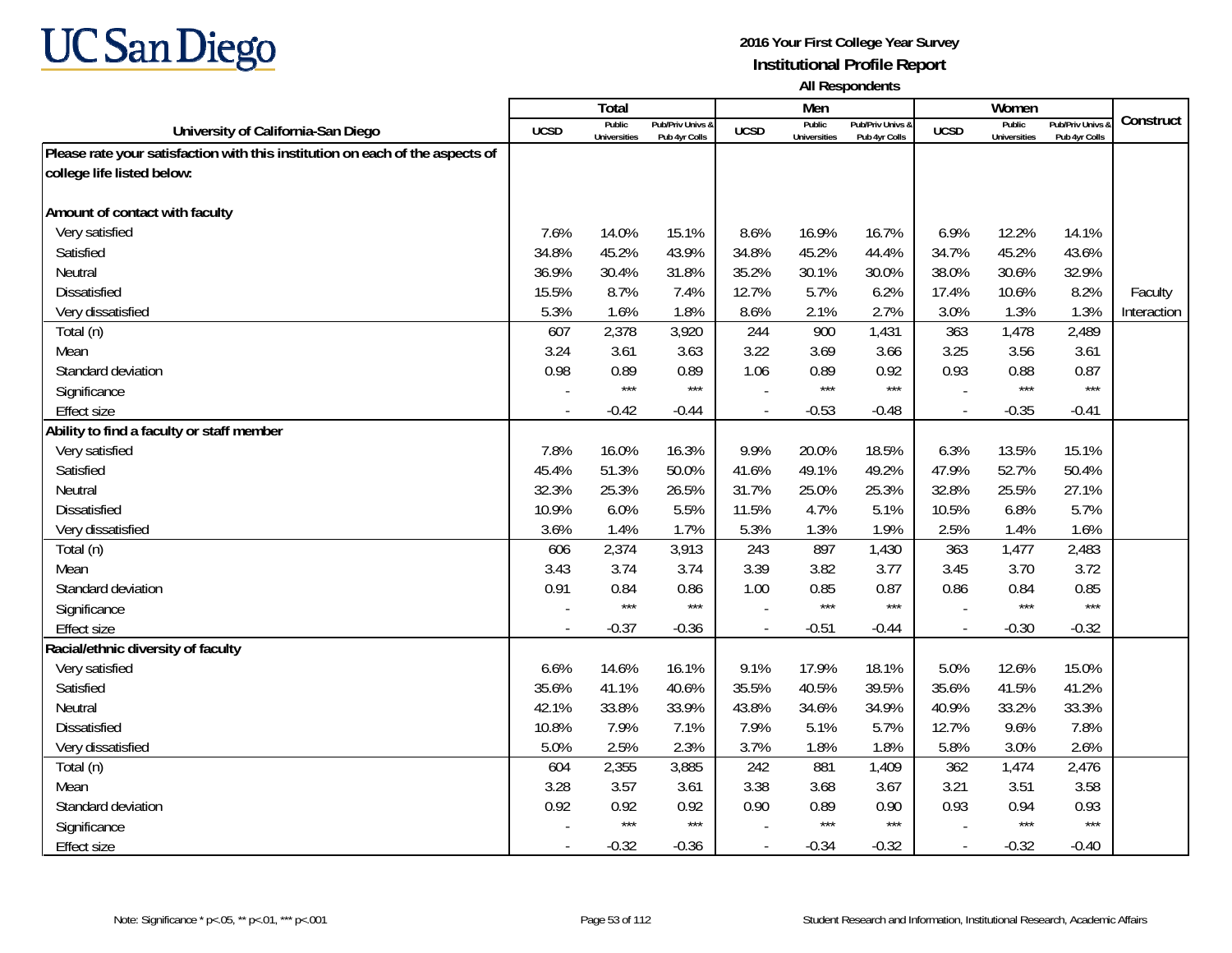

|                                         |                          | <b>Total</b>                  |                                   |                          | Men                           |                                   |             | Women                         |                                   |           |
|-----------------------------------------|--------------------------|-------------------------------|-----------------------------------|--------------------------|-------------------------------|-----------------------------------|-------------|-------------------------------|-----------------------------------|-----------|
| University of California-San Diego      | <b>UCSD</b>              | Public<br><b>Universities</b> | Pub/Priv Univs &<br>Pub 4yr Colls | <b>UCSD</b>              | Public<br><b>Universities</b> | Pub/Priv Univs &<br>Pub 4yr Colls | <b>UCSD</b> | Public<br><b>Universities</b> | Pub/Priv Univs &<br>Pub 4yr Colls | Construct |
| Racial/ethnic diversity of student body |                          |                               |                                   |                          |                               |                                   |             |                               |                                   |           |
| Very satisfied                          | 6.4%                     | 18.8%                         | 20.3%                             | 7.8%                     | 19.2%                         | 20.5%                             | 5.5%        | 18.6%                         | 20.3%                             |           |
| Satisfied                               | 31.5%                    | 38.8%                         | 39.4%                             | 31.0%                    | 37.2%                         | 37.3%                             | 31.8%       | 39.8%                         | 40.6%                             |           |
| Neutral                                 | 33.3%                    | 29.8%                         | 29.1%                             | 32.7%                    | 32.6%                         | 30.8%                             | 33.7%       | 28.1%                         | 28.2%                             |           |
| <b>Dissatisfied</b>                     | 19.0%                    | 9.6%                          | 8.3%                              | 19.6%                    | 8.5%                          | 8.6%                              | 18.6%       | 10.3%                         | 8.2%                              |           |
| Very dissatisfied                       | 9.8%                     | 3.0%                          | 2.8%                              | 9.0%                     | 2.5%                          | 2.8%                              | 10.4%       | 3.2%                          | 2.8%                              |           |
| Total (n)                               | 610                      | 2,368                         | 3,893                             | 245                      | 884                           | 1,408                             | 365         | 1,484                         | 2,485                             |           |
| Mean                                    | 3.06                     | 3.61                          | 3.66                              | 3.09                     | 3.62                          | 3.64                              | 3.03        | 3.60                          | 3.67                              |           |
| Standard deviation                      | 1.07                     | 0.99                          | 0.98                              | 1.08                     | 0.97                          | 0.99                              | 1.07        | 1.01                          | 0.98                              |           |
| Significance                            |                          | $***$                         | $***$                             |                          | $***$                         | $***$                             |             | $***$                         | $***$                             |           |
| <b>Effect size</b>                      | $\overline{\phantom{a}}$ | $-0.56$                       | $-0.61$                           | $\blacksquare$           | $-0.55$                       | $-0.56$                           | $\sim$      | $-0.56$                       | $-0.65$                           |           |
| Gender diversity of faculty             |                          |                               |                                   |                          |                               |                                   |             |                               |                                   |           |
| Very satisfied                          | 9.5%                     | 18.2%                         | 19.5%                             | 10.7%                    | 19.7%                         | 20.0%                             | 8.7%        | 17.3%                         | 19.2%                             |           |
| Satisfied                               | 42.7%                    | 46.8%                         | 45.8%                             | 42.6%                    | 43.2%                         | 43.3%                             | 42.8%       | 48.9%                         | 47.2%                             |           |
| Neutral                                 | 37.6%                    | 29.9%                         | 29.6%                             | 40.2%                    | 32.8%                         | 31.6%                             | 36.0%       | 28.1%                         | 28.4%                             |           |
| <b>Dissatisfied</b>                     | 7.7%                     | 4.3%                          | 4.1%                              | 4.1%                     | 3.4%                          | 4.0%                              | 10.1%       | 4.8%                          | 4.2%                              |           |
| Very dissatisfied                       | 2.5%                     | 0.8%                          | 1.0%                              | 2.5%                     | 0.9%                          | 1.1%                              | 2.5%        | 0.8%                          | 0.9%                              |           |
| Total (n)                               | 611                      | 2,376                         | 3,907                             | 244                      | 887                           | 1,410                             | 367         | 1,489                         | 2,497                             |           |
| Mean                                    | 3.49                     | 3.77                          | 3.79                              | 3.55                     | 3.77                          | 3.77                              | 3.45        | 3.77                          | 3.79                              |           |
| Standard deviation                      | 0.86                     | 0.82                          | 0.84                              | 0.83                     | 0.83                          | 0.85                              | 0.88        | 0.82                          | 0.83                              |           |
| Significance                            |                          | ***                           | $***$                             |                          | $***$                         | ***                               |             | $***$                         | $***$                             |           |
| Effect size                             |                          | $-0.34$                       | $-0.36$                           | $\overline{\phantom{a}}$ | $-0.27$                       | $-0.26$                           |             | $-0.39$                       | $-0.41$                           |           |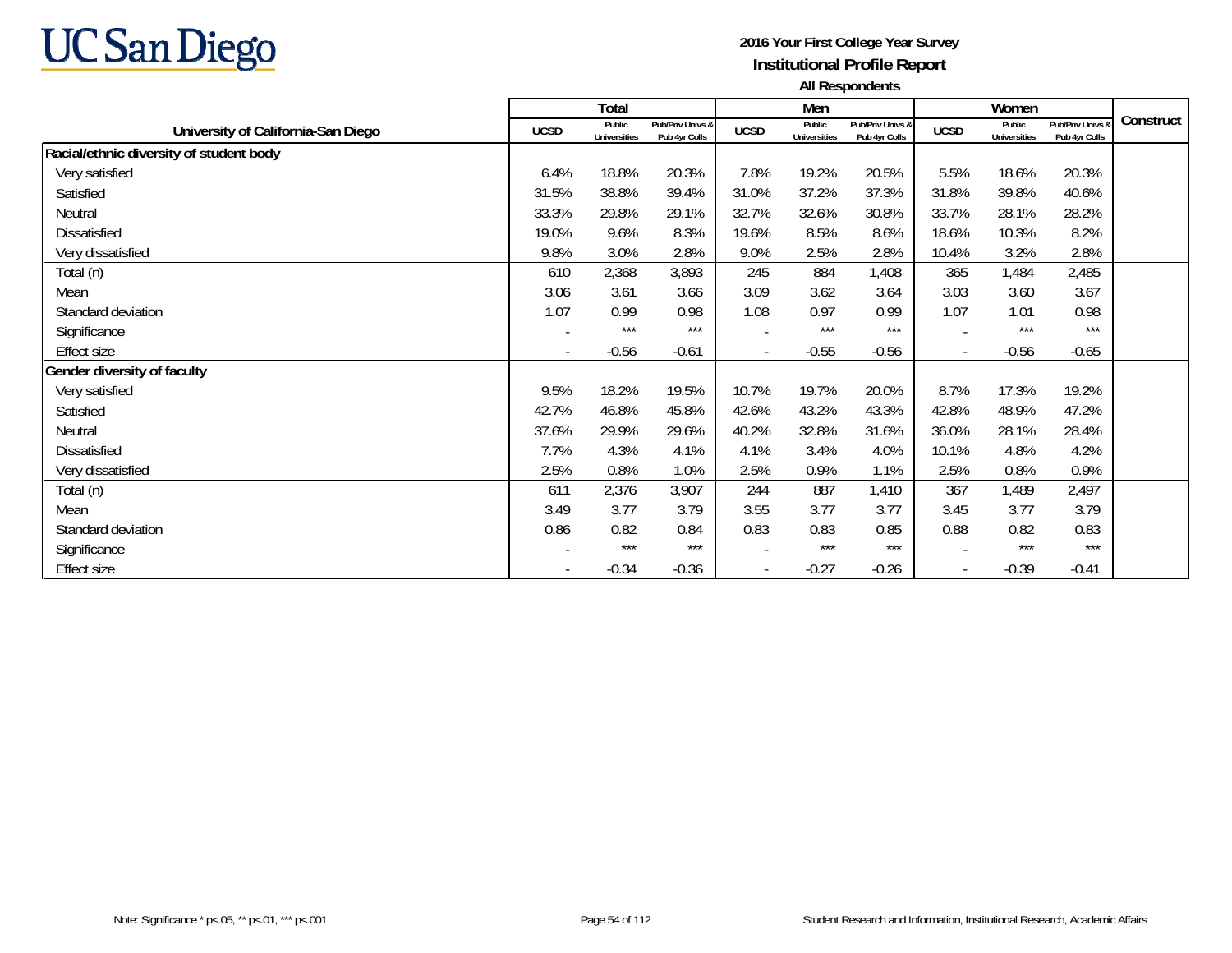

|                                                                               |             | Total                         |                                   |                | Men                           |                                   |                | Women                         |                                        |              |
|-------------------------------------------------------------------------------|-------------|-------------------------------|-----------------------------------|----------------|-------------------------------|-----------------------------------|----------------|-------------------------------|----------------------------------------|--------------|
| University of California-San Diego                                            | <b>UCSD</b> | Public<br><b>Universities</b> | Pub/Priv Univs &<br>Pub 4yr Colls | <b>UCSD</b>    | Public<br><b>Universities</b> | Pub/Priv Univs &<br>Pub 4yr Colls | <b>UCSD</b>    | Public<br><b>Universities</b> | <b>Pub/Priv Univs</b><br>Pub 4yr Colls | Construct    |
| Please rate your satisfaction with this institution on each of the aspects of |             |                               |                                   |                |                               |                                   |                |                               |                                        |              |
| college life listed below:                                                    |             |                               |                                   |                |                               |                                   |                |                               |                                        |              |
|                                                                               |             |                               |                                   |                |                               |                                   |                |                               |                                        |              |
| <b>Class size</b>                                                             |             |                               |                                   |                |                               |                                   |                |                               |                                        |              |
| Very satisfied                                                                | 4.0%        | 15.8%                         | 17.1%                             | 5.6%           | 16.6%                         | 16.8%                             | 2.9%           | 15.4%                         | 17.2%                                  |              |
| Satisfied                                                                     | 28.3%       | 47.3%                         | 46.1%                             | 24.8%          | 45.0%                         | 44.6%                             | 30.7%          | 48.6%                         | 47.0%                                  |              |
| Neutral                                                                       | 34.1%       | 25.0%                         | 25.5%                             | 32.4%          | 26.8%                         | 26.6%                             | 35.2%          | 23.9%                         | 24.8%                                  |              |
| <b>Dissatisfied</b>                                                           | 21.1%       | 8.9%                          | 8.4%                              | 20.0%          | 7.6%                          | 7.8%                              | 21.9%          | 9.7%                          | 8.7%                                   |              |
| Very dissatisfied                                                             | 12.5%       | 3.0%                          | 3.0%                              | 17.2%          | 4.0%                          | 4.2%                              | 9.3%           | 2.4%                          | 2.3%                                   |              |
| Total (n)                                                                     | 625         | 2,407                         | 3,975                             | 250            | 906                           | 1,450                             | 375            | 1,501                         | 2,525                                  |              |
| Mean                                                                          | 2.90        | 3.64                          | 3.66                              | 2.82           | 3.63                          | 3.62                              | 2.96           | 3.65                          | 3.68                                   |              |
| Standard deviation                                                            | 1.07        | 0.95                          | 0.96                              | 1.15           | 0.98                          | 0.99                              | 1.01           | 0.94                          | 0.93                                   |              |
| Significance                                                                  |             | $***$                         | $***$                             |                | $***$                         | $***$                             |                | $***$                         | $***$                                  |              |
| <b>Effect size</b>                                                            |             | $-0.78$                       | $-0.79$                           |                | $-0.83$                       | $-0.81$                           |                | $-0.73$                       | $-0.77$                                |              |
| Interaction with other students                                               |             |                               |                                   |                |                               |                                   |                |                               |                                        |              |
| Very satisfied                                                                | 6.1%        | 17.5%                         | 17.7%                             | 6.8%           | 18.4%                         | 18.1%                             | 5.6%           | 17.0%                         | 17.4%                                  |              |
| Satisfied                                                                     | 39.9%       | 48.3%                         | 46.8%                             | 37.2%          | 45.8%                         | 45.3%                             | 41.7%          | 49.9%                         | 47.8%                                  |              |
| Neutral                                                                       | 31.3%       | 23.6%                         | 25.1%                             | 32.8%          | 25.0%                         | 25.7%                             | 30.2%          | 22.8%                         | 24.8%                                  |              |
| <b>Dissatisfied</b>                                                           | 16.7%       | 8.2%                          | 7.9%                              | 14.4%          | 8.4%                          | 8.1%                              | 18.2%          | 8.1%                          | 7.9%                                   |              |
| Very dissatisfied                                                             | 6.1%        | 2.4%                          | 2.4%                              | 8.8%           | 2.4%                          | 2.8%                              | 4.3%           | 2.3%                          | 2.2%                                   |              |
| Total (n)                                                                     | 624         | 2,402                         | 3,968                             | 250            | 904                           | 1,447                             | 374            | 1,498                         | 2,521                                  |              |
| Mean                                                                          | 3.23        | 3.70                          | 3.69                              | 3.19           | 3.69                          | 3.68                              | 3.26           | 3.71                          | 3.70                                   |              |
| Standard deviation                                                            | 1.00        | 0.93                          | 0.93                              | 1.05           | 0.95                          | 0.96                              | 0.96           | 0.92                          | 0.92                                   |              |
| Significance                                                                  |             | $***$                         | $***$                             |                | $***$                         | $***$                             |                | $***$                         | $***$                                  |              |
| <b>Effect size</b>                                                            |             | $-0.51$                       | $-0.49$                           | $\overline{a}$ | $-0.53$                       | $-0.51$                           | $\overline{a}$ | $-0.49$                       | $-0.48$                                |              |
| Relevance of coursework to everyday life                                      |             |                               |                                   |                |                               |                                   |                |                               |                                        |              |
| Very satisfied                                                                | 5.8%        | 10.8%                         | 12.1%                             | 6.8%           | 12.3%                         | 13.0%                             | 5.1%           | 9.8%                          | 11.6%                                  |              |
| Satisfied                                                                     | 34.9%       | 41.8%                         | 41.7%                             | 32.4%          | 39.1%                         | 40.3%                             | 36.6%          | 43.4%                         | 42.4%                                  |              |
| Neutral                                                                       | 34.6%       | 31.7%                         | 31.9%                             | 32.0%          | 33.3%                         | 31.8%                             | 36.4%          | 30.8%                         | 31.9%                                  | Satisfaction |
| <b>Dissatisfied</b>                                                           | 19.1%       | 11.9%                         | 11.1%                             | 19.6%          | 11.1%                         | 11.1%                             | 18.7%          | 12.4%                         | 11.1%                                  | with         |
| Very dissatisfied                                                             | 5.6%        | 3.8%                          | 3.2%                              | 9.2%           | 4.2%                          | 3.7%                              | 3.2%           | 3.5%                          | 2.9%                                   | Coursework   |
| Total (n)                                                                     | 624         | 2,397                         | 3,961                             | 250            | 903                           | 1,445                             | 374            | 1,494                         | 2,516                                  |              |
| Mean                                                                          | 3.16        | 3.44                          | 3.48                              | 3.08           | 3.44                          | 3.48                              | 3.22           | 3.44                          | 3.49                                   |              |
| Standard deviation                                                            | 0.99        | 0.96                          | 0.95                              | 1.08           | 0.98                          | 0.98                              | 0.92           | 0.95                          | 0.94                                   |              |
| Significance                                                                  |             | $***$                         | $***$                             |                | $***$                         | $***$                             |                | $***$                         | $***$                                  |              |
| <b>Effect size</b>                                                            |             | $-0.29$                       | $-0.34$                           | $\mathbf{r}$   | $-0.37$                       | $-0.41$                           | $\sim$         | $-0.23$                       | $-0.29$                                |              |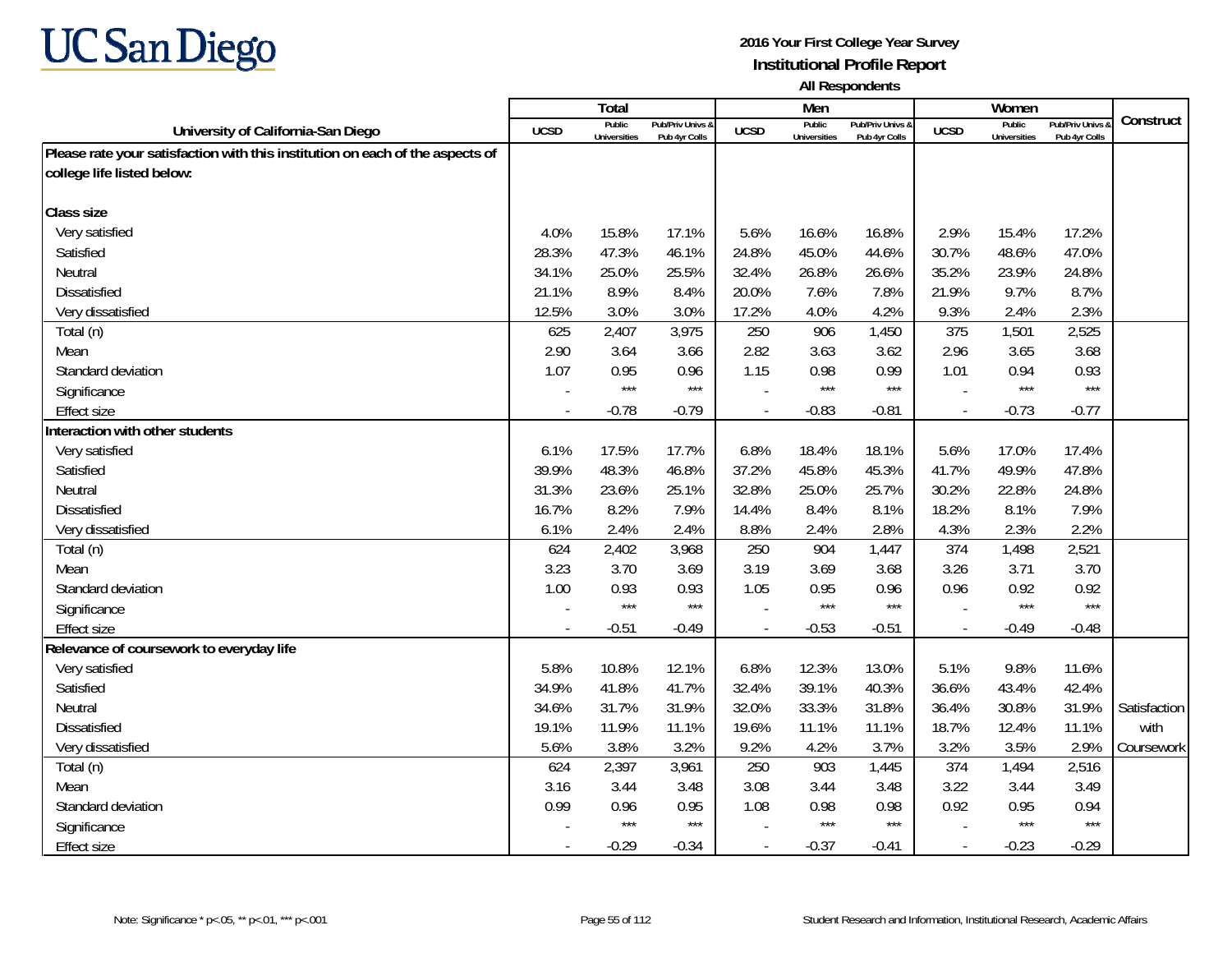

|                                                                               |             | <b>Total</b>                  |                                   |                | Men                           |                                   |                          | Women                         |                                        |              |
|-------------------------------------------------------------------------------|-------------|-------------------------------|-----------------------------------|----------------|-------------------------------|-----------------------------------|--------------------------|-------------------------------|----------------------------------------|--------------|
| University of California-San Diego                                            | <b>UCSD</b> | Public<br><b>Universities</b> | Pub/Priv Univs &<br>Pub 4yr Colls | <b>UCSD</b>    | Public<br><b>Universities</b> | Pub/Priv Univs &<br>Pub 4yr Colls | <b>UCSD</b>              | Public<br><b>Universities</b> | <b>Pub/Priv Univs</b><br>Pub 4yr Colls | Construct    |
| Please rate your satisfaction with this institution on each of the aspects of |             |                               |                                   |                |                               |                                   |                          |                               |                                        |              |
| college life listed below:                                                    |             |                               |                                   |                |                               |                                   |                          |                               |                                        |              |
|                                                                               |             |                               |                                   |                |                               |                                   |                          |                               |                                        |              |
| Relevance of coursework to future career plans                                |             |                               |                                   |                |                               |                                   |                          |                               |                                        |              |
| Very satisfied                                                                | 10.3%       | 16.2%                         | 17.1%                             | 13.3%          | 18.8%                         | 18.8%                             | 8.3%                     | 14.6%                         | 16.2%                                  |              |
| Satisfied                                                                     | 40.0%       | 45.1%                         | 43.9%                             | 34.1%          | 42.9%                         | 43.0%                             | 43.9%                    | 46.5%                         | 44.4%                                  |              |
| Neutral                                                                       | 30.2%       | 26.4%                         | 26.9%                             | 31.3%          | 25.8%                         | 25.4%                             | 29.4%                    | 26.7%                         | 27.8%                                  | Satisfaction |
| Dissatisfied                                                                  | 14.6%       | 9.2%                          | 8.8%                              | 13.7%          | 8.9%                          | 8.9%                              | 15.2%                    | 9.4%                          | 8.7%                                   | with         |
| Very dissatisfied                                                             | 5.0%        | 3.1%                          | 3.3%                              | 7.6%           | 3.7%                          | 4.0%                              | 3.2%                     | 2.8%                          | 2.9%                                   | Coursework   |
| Total (n)                                                                     | 623         | 2,394                         | 3,950                             | 249            | 903                           | 1,439                             | 374                      | 1,491                         | 2,511                                  |              |
| Mean                                                                          | 3.36        | 3.62                          | 3.63                              | 3.32           | 3.64                          | 3.64                              | 3.39                     | 3.61                          | 3.62                                   |              |
| Standard deviation                                                            | 1.01        | 0.97                          | 0.97                              | 1.10           | 1.00                          | 1.01                              | 0.95                     | 0.94                          | 0.95                                   |              |
| Significance                                                                  |             | $***$                         | $***$                             |                | $***$                         | $***$                             |                          | $***$                         | $***$                                  |              |
| <b>Effect size</b>                                                            |             | $-0.27$                       | $-0.28$                           |                | $-0.32$                       | $-0.32$                           | $\overline{a}$           | $-0.23$                       | $-0.24$                                |              |
| Overall quality of instruction                                                |             |                               |                                   |                |                               |                                   |                          |                               |                                        |              |
| Very satisfied                                                                | 13.4%       | 17.4%                         | 17.8%                             | 15.9%          | 20.2%                         | 20.2%                             | 11.7%                    | 15.8%                         | 16.4%                                  |              |
| Satisfied                                                                     | 49.0%       | 52.3%                         | 51.3%                             | 44.4%          | 49.8%                         | 49.1%                             | 52.1%                    | 53.9%                         | 52.5%                                  |              |
| Neutral                                                                       | 24.4%       | 22.7%                         | 23.8%                             | 23.8%          | 21.5%                         | 22.2%                             | 24.7%                    | 23.4%                         | 24.7%                                  |              |
| <b>Dissatisfied</b>                                                           | 9.6%        | 6.1%                          | 5.5%                              | 9.5%           | 6.5%                          | 5.9%                              | 9.6%                     | 5.8%                          | 5.2%                                   | Overall      |
| Very dissatisfied                                                             | 3.7%        | 1.5%                          | 1.7%                              | 6.3%           | 2.0%                          | 2.5%                              | 1.9%                     | 1.1%                          | 1.2%                                   | Satisfaction |
| Total (n)                                                                     | 628         | 2,407                         | 3,979                             | 252            | 907                           | 1,453                             | 376                      | 1,500                         | 2,526                                  |              |
| Mean                                                                          | 3.59        | 3.78                          | 3.78                              | 3.54           | 3.80                          | 3.78                              | 3.62                     | 3.77                          | 3.78                                   |              |
| Standard deviation                                                            | 0.96        | 0.85                          | 0.86                              | 1.07           | 0.90                          | 0.92                              | 0.88                     | 0.82                          | 0.82                                   |              |
| Significance                                                                  |             | $***$                         | $***$                             |                | $***$                         | $***$                             |                          | $\star\star$                  | $***$                                  |              |
| <b>Effect size</b>                                                            | $\sim$      | $-0.22$                       | $-0.22$                           | $\overline{a}$ | $-0.29$                       | $-0.26$                           | $\overline{\phantom{a}}$ | $-0.18$                       | $-0.20$                                |              |
| Respect for the expression of diverse beliefs                                 |             |                               |                                   |                |                               |                                   |                          |                               |                                        |              |
| Very satisfied                                                                | 15.9%       | 23.4%                         | 24.2%                             | 18.5%          | 24.7%                         | 25.0%                             | 14.1%                    | 22.6%                         | 23.7%                                  |              |
| Satisfied                                                                     | 48.0%       | 51.5%                         | 49.4%                             | 45.6%          | 48.1%                         | 47.1%                             | 49.6%                    | 53.5%                         | 50.8%                                  |              |
| Neutral                                                                       | 25.0%       | 20.1%                         | 21.5%                             | 24.2%          | 21.5%                         | 21.8%                             | 25.6%                    | 19.2%                         | 21.3%                                  |              |
| <b>Dissatisfied</b>                                                           | 7.5%        | 3.6%                          | 3.3%                              | 6.0%           | 3.1%                          | 3.4%                              | 8.5%                     | 3.9%                          | 3.2%                                   |              |
| Very dissatisfied                                                             | 3.5%        | 1.5%                          | 1.6%                              | 5.6%           | 2.6%                          | 2.7%                              | 2.1%                     | 0.8%                          | 1.0%                                   |              |
| Total (n)                                                                     | 623         | 2,392                         | 3,947                             | 248            | 898                           | 1,432                             | 375                      | 1,494                         | 2,515                                  |              |
| Mean                                                                          | 3.65        | 3.92                          | 3.91                              | 3.65           | 3.89                          | 3.88                              | 3.65                     | 3.93                          | 3.93                                   |              |
| Standard deviation                                                            | 0.95        | 0.84                          | 0.85                              | 1.03           | 0.90                          | 0.91                              | 0.90                     | 0.80                          | 0.81                                   |              |
| Significance                                                                  |             | $***$                         | $***$                             |                | $***$                         | $***$                             |                          | $***$                         | $***$                                  |              |
| <b>Effect size</b>                                                            | $\sim$      | $-0.32$                       | $-0.31$                           | $\blacksquare$ | $-0.27$                       | $-0.25$                           | $\overline{\phantom{a}}$ | $-0.35$                       | $-0.35$                                |              |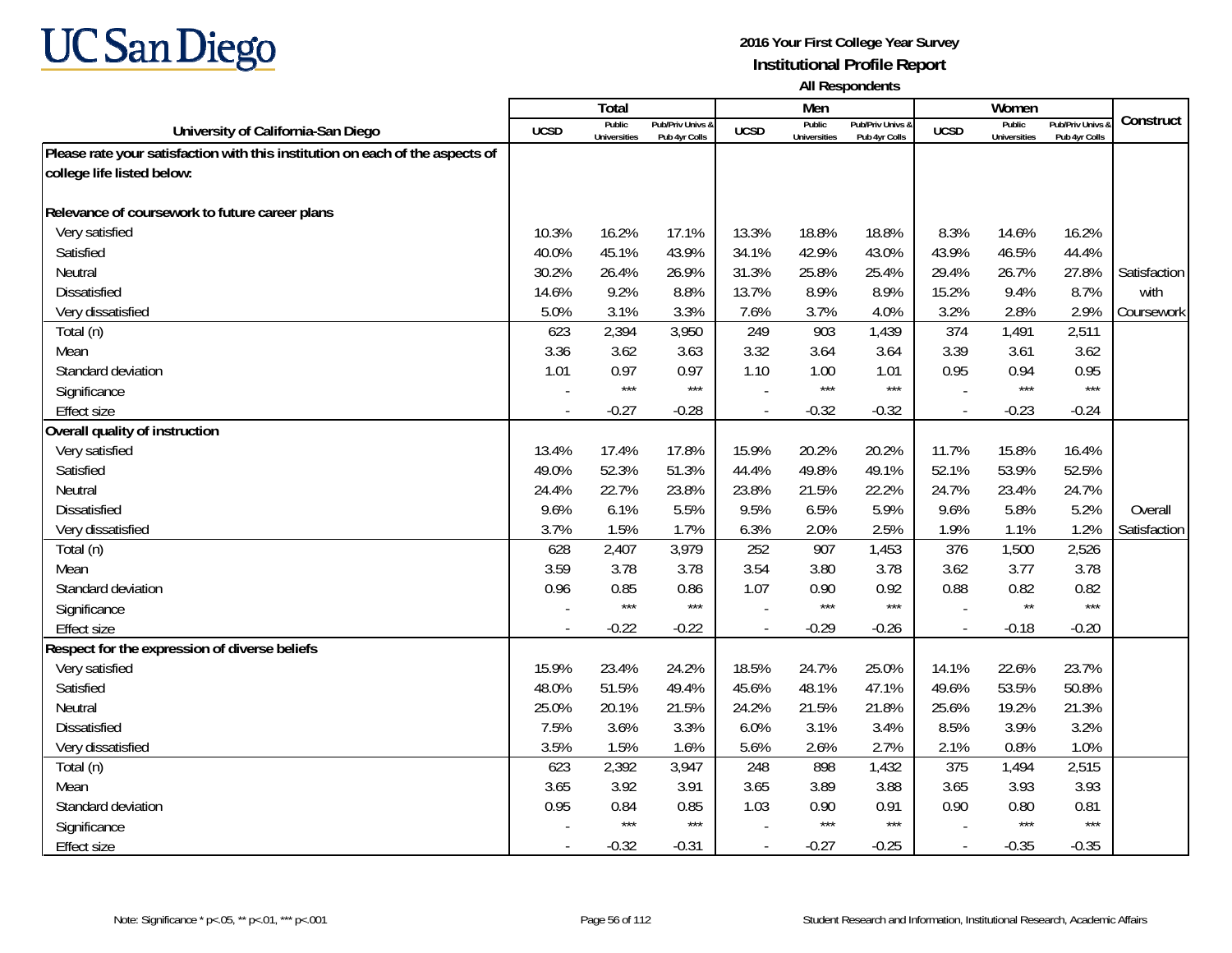

|                                                                               |                | Total                         |                                   |                          | Men                           |                                   |                          | Women                         |                                        |           |
|-------------------------------------------------------------------------------|----------------|-------------------------------|-----------------------------------|--------------------------|-------------------------------|-----------------------------------|--------------------------|-------------------------------|----------------------------------------|-----------|
| University of California-San Diego                                            | <b>UCSD</b>    | Public<br><b>Universities</b> | Pub/Priv Univs &<br>Pub 4yr Colls | <b>UCSD</b>              | Public<br><b>Universities</b> | Pub/Priv Univs &<br>Pub 4yr Colls | <b>UCSD</b>              | Public<br><b>Universities</b> | <b>Pub/Priv Univs</b><br>Pub 4yr Colls | Construct |
| Please rate your satisfaction with this institution on each of the aspects of |                |                               |                                   |                          |                               |                                   |                          |                               |                                        |           |
| college life listed below:                                                    |                |                               |                                   |                          |                               |                                   |                          |                               |                                        |           |
|                                                                               |                |                               |                                   |                          |                               |                                   |                          |                               |                                        |           |
| Availability of campus social activities                                      |                |                               |                                   |                          |                               |                                   |                          |                               |                                        |           |
| Very satisfied                                                                | 10.1%          | 20.8%                         | 20.9%                             | 9.1%                     | 19.9%                         | 19.9%                             | 10.7%                    | 21.4%                         | 21.5%                                  |           |
| Satisfied                                                                     | 44.5%          | 46.6%                         | 45.5%                             | 39.4%                    | 42.4%                         | 43.3%                             | 47.7%                    | 49.1%                         | 46.8%                                  |           |
| Neutral                                                                       | 26.5%          | 22.4%                         | 23.5%                             | 29.0%                    | 25.8%                         | 25.1%                             | 24.9%                    | 20.4%                         | 22.7%                                  |           |
| Dissatisfied                                                                  | 12.7%          | 7.3%                          | 7.1%                              | 13.3%                    | 8.4%                          | 8.0%                              | 12.3%                    | 6.7%                          | 6.6%                                   |           |
| Very dissatisfied                                                             | 6.2%           | 2.8%                          | 3.0%                              | 9.1%                     | 3.5%                          | 3.7%                              | 4.3%                     | 2.4%                          | 2.5%                                   |           |
| Total (n)                                                                     | 614            | 2,379                         | 3,899                             | 241                      | 893                           | 1,416                             | 373                      | 1,486                         | 2,483                                  |           |
| Mean                                                                          | 3.40           | 3.75                          | 3.74                              | 3.26                     | 3.67                          | 3.68                              | 3.48                     | 3.80                          | 3.78                                   |           |
| Standard deviation                                                            | 1.03           | 0.96                          | 0.96                              | 1.09                     | 1.00                          | 1.00                              | 0.99                     | 0.93                          | 0.94                                   |           |
| Significance                                                                  |                | $***$                         | $***$                             |                          | $***$                         | $***$                             |                          | $***$                         | $***$                                  |           |
| <b>Effect size</b>                                                            | $\sim$         | $-0.36$                       | $-0.35$                           | $\overline{a}$           | $-0.41$                       | $-0.42$                           | $\overline{\phantom{a}}$ | $-0.34$                       | $-0.32$                                |           |
| Your social life                                                              |                |                               |                                   |                          |                               |                                   |                          |                               |                                        |           |
| Very satisfied                                                                | 13.0%          | 20.8%                         | 20.6%                             | 13.3%                    | 21.1%                         | 21.1%                             | 12.8%                    | 20.6%                         | 20.3%                                  |           |
| Satisfied                                                                     | 31.9%          | 37.1%                         | 36.3%                             | 26.6%                    | 34.8%                         | 34.8%                             | 35.5%                    | 38.5%                         | 37.2%                                  |           |
| Neutral                                                                       | 24.4%          | 23.3%                         | 24.9%                             | 24.6%                    | 24.1%                         | 24.9%                             | 24.3%                    | 22.9%                         | 25.0%                                  |           |
| <b>Dissatisfied</b>                                                           | 18.9%          | 12.1%                         | 12.1%                             | 21.0%                    | 12.1%                         | 12.2%                             | 17.6%                    | 12.1%                         | 12.0%                                  |           |
| Very dissatisfied                                                             | 11.7%          | 6.7%                          | 6.1%                              | 14.5%                    | 7.9%                          | 7.1%                              | 9.9%                     | 6.0%                          | 5.5%                                   |           |
| Total (n)                                                                     | 623            | 2,392                         | 3,948                             | 248                      | 900                           | 1,438                             | 375                      | 1,492                         | 2,510                                  |           |
| Mean                                                                          | 3.16           | 3.53                          | 3.53                              | 3.03                     | 3.49                          | 3.51                              | 3.24                     | 3.55                          | 3.55                                   |           |
| Standard deviation                                                            | 1.21           | 1.14                          | 1.13                              | 1.26                     | 1.18                          | 1.16                              | 1.18                     | 1.12                          | 1.11                                   |           |
| Significance                                                                  |                | $***$                         | $***$                             |                          | ***                           | $***$                             |                          | $***$                         | $***$                                  |           |
| <b>Effect size</b>                                                            | $\overline{a}$ | $-0.32$                       | $-0.33$                           | $\overline{a}$           | $-0.39$                       | $-0.41$                           | $\blacksquare$           | $-0.28$                       | $-0.28$                                |           |
| Overall sense of community among students                                     |                |                               |                                   |                          |                               |                                   |                          |                               |                                        |           |
| Very satisfied                                                                | 6.8%           | 16.7%                         | 16.5%                             | 6.0%                     | 17.3%                         | 16.4%                             | 7.2%                     | 16.3%                         | 16.6%                                  |           |
| Satisfied                                                                     | 30.7%          | 43.4%                         | 41.0%                             | 27.8%                    | 41.7%                         | 41.0%                             | 32.6%                    | 44.5%                         | 41.0%                                  |           |
| Neutral                                                                       | 29.7%          | 25.2%                         | 27.9%                             | 31.9%                    | 25.9%                         | 27.2%                             | 28.3%                    | 24.8%                         | 28.3%                                  |           |
| <b>Dissatisfied</b>                                                           | 19.6%          | 10.3%                         | 9.9%                              | 19.0%                    | 10.4%                         | 10.2%                             | 20.1%                    | 10.2%                         | 9.7%                                   |           |
| Very dissatisfied                                                             | 13.2%          | 4.4%                          | 4.7%                              | 15.3%                    | 4.7%                          | 5.1%                              | 11.8%                    | 4.2%                          | 4.4%                                   |           |
| Total (n)                                                                     | 622            | 2,392                         | 3,947                             | 248                      | 900                           | 1,440                             | 374                      | 1,492                         | 2,507                                  |           |
| Mean                                                                          | 2.98           | 3.58                          | 3.55                              | 2.90                     | 3.57                          | 3.53                              | 3.03                     | 3.58                          | 3.56                                   |           |
| Standard deviation                                                            | 1.14           | 1.02                          | 1.03                              | 1.15                     | 1.04                          | 1.04                              | 1.14                     | 1.01                          | 1.02                                   |           |
| Significance                                                                  |                | $***$                         | $***$                             |                          | ***                           | $***$                             |                          | $***$                         | $***$                                  |           |
| <b>Effect size</b>                                                            |                | $-0.59$                       | $-0.55$                           | $\overline{\phantom{a}}$ | $-0.64$                       | $-0.61$                           | $\overline{\phantom{a}}$ | $-0.54$                       | $-0.52$                                |           |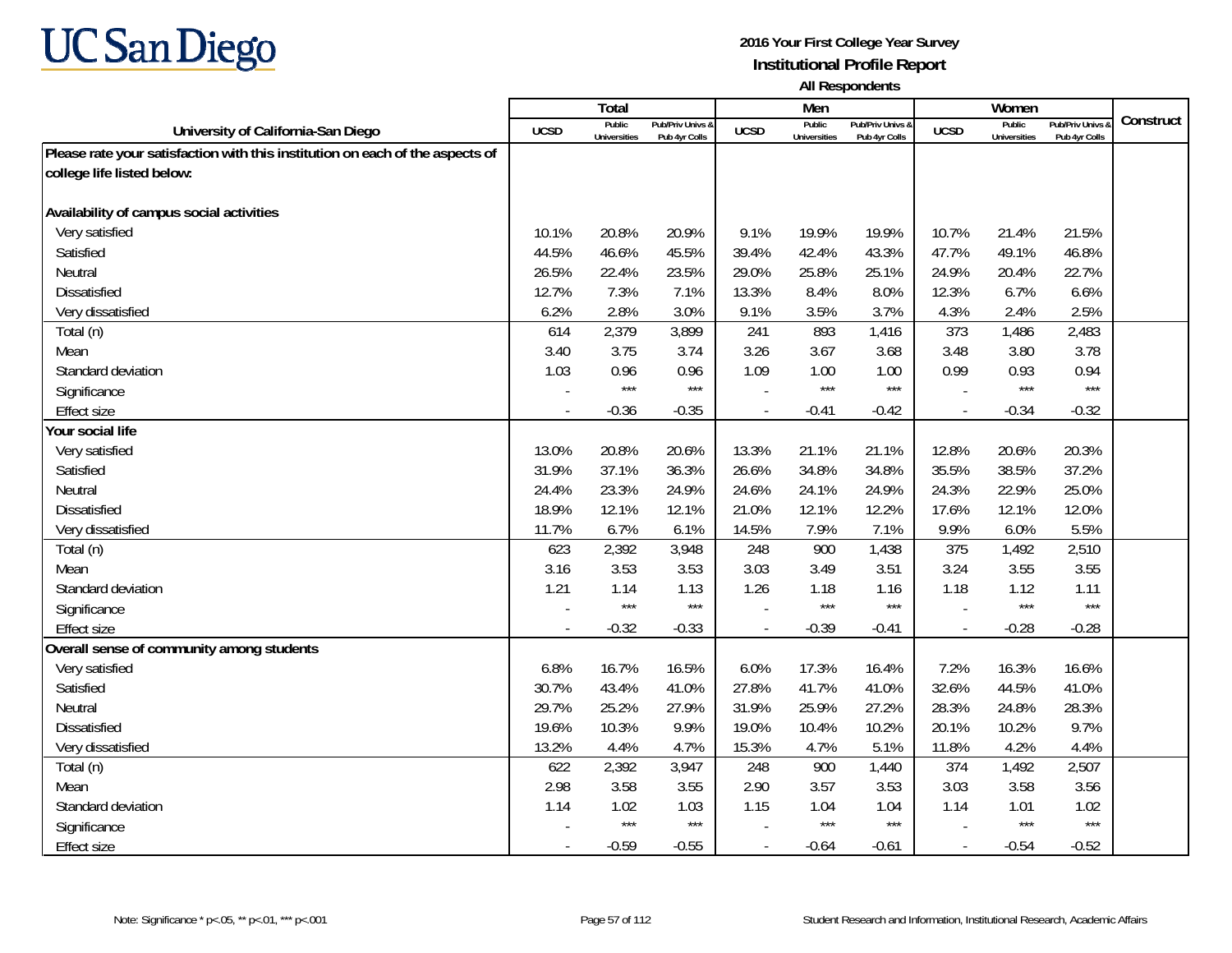

|                                                                               |             | Total                         |                                   |             | Men                           |                                   |             | Women                         |                                 |              |
|-------------------------------------------------------------------------------|-------------|-------------------------------|-----------------------------------|-------------|-------------------------------|-----------------------------------|-------------|-------------------------------|---------------------------------|--------------|
| University of California-San Diego                                            | <b>UCSD</b> | Public<br><b>Universities</b> | Pub/Priv Univs &<br>Pub 4yr Colls | <b>UCSD</b> | Public<br><b>Universities</b> | Pub/Priv Univs &<br>Pub 4yr Colls | <b>UCSD</b> | Public<br><b>Universities</b> | Pub/Priv Univs<br>Pub 4yr Colls | Construct    |
| Please rate your satisfaction with this institution on each of the aspects of |             |                               |                                   |             |                               |                                   |             |                               |                                 |              |
| college life listed below:                                                    |             |                               |                                   |             |                               |                                   |             |                               |                                 |              |
|                                                                               |             |                               |                                   |             |                               |                                   |             |                               |                                 |              |
| Overall college experience                                                    |             |                               |                                   |             |                               |                                   |             |                               |                                 |              |
| Very satisfied                                                                | 12.2%       | 23.2%                         | 22.5%                             | 13.2%       | 24.1%                         | 23.1%                             | 11.5%       | 22.7%                         | 22.2%                           |              |
| Satisfied                                                                     | 44.2%       | 46.1%                         | 45.8%                             | 40.4%       | 44.2%                         | 45.0%                             | 46.7%       | 47.3%                         | 46.3%                           |              |
| Neutral                                                                       | 22.4%       | 19.6%                         | 20.9%                             | 21.2%       | 19.1%                         | 19.8%                             | 23.2%       | 20.0%                         | 21.6%                           |              |
| <b>Dissatisfied</b>                                                           | 13.1%       | 7.9%                          | 7.7%                              | 16.8%       | 9.2%                          | 8.8%                              | 10.7%       | 7.2%                          | 7.0%                            | Overall      |
| Very dissatisfied                                                             | 8.2%        | 3.1%                          | 3.0%                              | 8.4%        | 3.4%                          | 3.2%                              | 8.0%        | 2.9%                          | 2.9%                            | Satisfaction |
| Total (n)                                                                     | 625         | 2,397                         | 3,964                             | 250         | 905                           | 1,449                             | 375         | 1,492                         | 2,515                           |              |
| Mean                                                                          | 3.39        | 3.78                          | 3.77                              | 3.33        | 3.76                          | 3.76                              | 3.43        | 3.80                          | 3.78                            |              |
| Standard deviation                                                            | 1.11        | 0.99                          | 0.98                              | 1.15        | 1.03                          | 1.01                              | 1.08        | 0.97                          | 0.96                            |              |
| Significance                                                                  |             | $***$                         | $***$                             |             | $***$                         | $***$                             |             | $***$                         | $***$                           |              |
| <b>Effect size</b>                                                            |             | $-0.39$                       | $-0.39$                           |             | $-0.42$                       | $-0.43$                           |             | $-0.38$                       | $-0.36$                         |              |
| What is your overall grade average (as of your most recently completed        |             |                               |                                   |             |                               |                                   |             |                               |                                 |              |
| academic term)?                                                               |             |                               |                                   |             |                               |                                   |             |                               |                                 |              |
| A or A+                                                                       | 13.4%       | 23.6%                         | 21.2%                             | 13.9%       | 22.8%                         | 19.3%                             | 13.1%       | 24.1%                         | 22.3%                           |              |
| А-                                                                            | 22.3%       | 21.4%                         | 20.9%                             | 23.7%       | 20.0%                         | 19.4%                             | 21.4%       | 22.3%                         | 21.8%                           |              |
| B+                                                                            | 21.8%       | 16.9%                         | 17.3%                             | 24.1%       | 15.8%                         | 17.3%                             | 20.4%       | 17.6%                         | 17.3%                           |              |
| Β                                                                             | 20.3%       | 16.6%                         | 17.1%                             | 21.1%       | 18.2%                         | 18.1%                             | 19.8%       | 15.6%                         | 16.5%                           |              |
| B-                                                                            | 10.4%       | 8.6%                          | 8.6%                              | 7.5%        | 8.2%                          | 8.5%                              | 12.3%       | 8.8%                          | 8.6%                            |              |
| $C +$                                                                         | 5.4%        | 6.5%                          | 7.2%                              | 3.8%        | 6.9%                          | 8.3%                              | 6.5%        | 6.2%                          | 6.5%                            |              |
| С                                                                             | 4.4%        | 3.6%                          | 4.4%                              | 4.9%        | 4.8%                          | 5.2%                              | 4.0%        | 2.9%                          | 3.9%                            |              |
| D                                                                             | 1.1%        | 2.0%                          | 2.1%                              | 0.8%        | 2.4%                          | 2.2%                              | 1.3%        | 1.8%                          | 2.0%                            |              |
| I did not receive grades in my courses                                        | 0.9%        | 0.8%                          | 1.3%                              | 0.4%        | 0.9%                          | 1.5%                              | 1.3%        | 0.7%                          | 1.2%                            |              |
| Total (n)                                                                     | 664         | 2,479                         | 4,089                             | 266         | 941                           | 1,499                             | 398         | 1,538                         | 2,590                           |              |
| Mean                                                                          | 6.64        | 6.86                          | 6.72                              | 6.79        | 6.74                          | 6.57                              | 6.54        | 6.94                          | 6.81                            |              |
| Standard deviation                                                            | 1.74        | 1.89                          | 1.95                              | 1.65        | 1.97                          | 1.99                              | 1.79        | 1.85                          | 1.93                            |              |
| Significance                                                                  |             | $\star\star$                  |                                   |             |                               |                                   |             | $***$                         | $\star\star$                    |              |
| <b>Effect size</b>                                                            |             | $-0.12$                       | $-0.04$                           |             | 0.03                          | 0.11                              |             | $-0.22$                       | $-0.14$                         |              |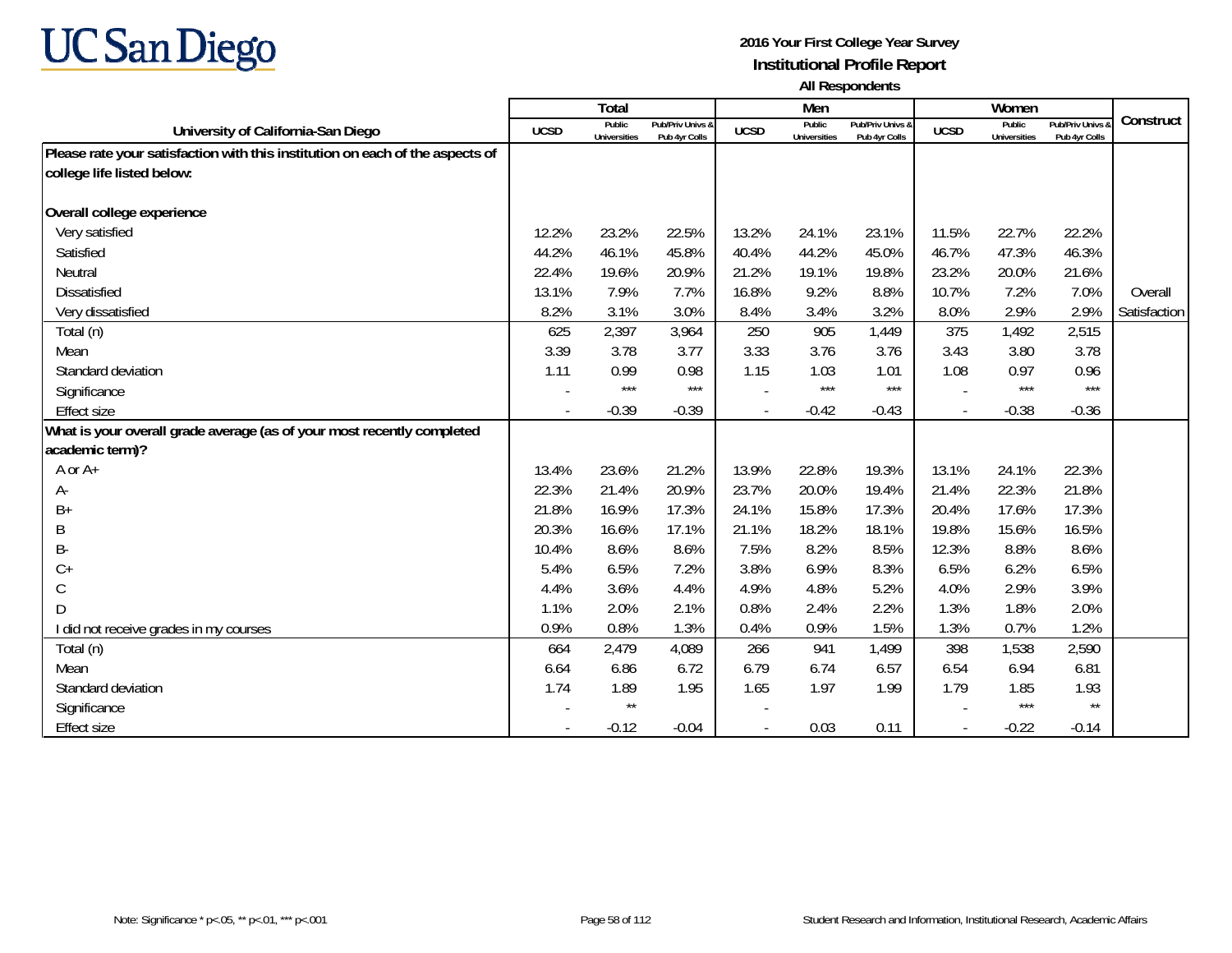

|                                                                             |             | <b>Total</b>                  |                                   |                | Men                           |                                   |                          | Women                         |                                        |           |
|-----------------------------------------------------------------------------|-------------|-------------------------------|-----------------------------------|----------------|-------------------------------|-----------------------------------|--------------------------|-------------------------------|----------------------------------------|-----------|
| University of California-San Diego                                          | <b>UCSD</b> | Public<br><b>Universities</b> | Pub/Priv Univs 8<br>Pub 4yr Colls | <b>UCSD</b>    | Public<br><b>Universities</b> | Pub/Priv Univs &<br>Pub 4yr Colls | <b>UCSD</b>              | Public<br><b>Universities</b> | <b>Pub/Priv Univs</b><br>Pub 4yr Colls | Construct |
| Please rate your agreement with the following statements: This institution  |             |                               |                                   |                |                               |                                   |                          |                               |                                        |           |
| has contributed to my:                                                      |             |                               |                                   |                |                               |                                   |                          |                               |                                        |           |
|                                                                             |             |                               |                                   |                |                               |                                   |                          |                               |                                        |           |
| Intellectual and practical skills (including inquiry and analysis, critical |             |                               |                                   |                |                               |                                   |                          |                               |                                        |           |
| thinking, and information literacy)                                         |             |                               |                                   |                |                               |                                   |                          |                               |                                        |           |
| Strongly agree                                                              | 26.1%       | 32.5%                         | 31.1%                             | 27.8%          | 35.6%                         | 34.0%                             | 25.0%                    | 30.6%                         | 29.5%                                  |           |
| Agree                                                                       | 63.2%       | 59.9%                         | 61.3%                             | 59.2%          | 56.0%                         | 57.6%                             | 65.9%                    | 62.3%                         | 63.3%                                  |           |
| <b>Disagree</b>                                                             | 8.2%        | 6.5%                          | 6.4%                              | 8.2%           | 6.9%                          | 6.7%                              | 8.2%                     | 6.2%                          | 6.2%                                   |           |
| Strongly disagree                                                           | 2.5%        | 1.1%                          | 1.2%                              | 4.9%           | 1.5%                          | 1.7%                              | 0.8%                     | 0.8%                          | 0.9%                                   |           |
| Total (n)                                                                   | 609         | 2,339                         | 3,874                             | 245            | 882                           | 1,416                             | 364                      | 1,457                         | 2,458                                  |           |
| Mean                                                                        | 3.13        | 3.24                          | 3.22                              | 3.10           | 3.26                          | 3.24                              | 3.15                     | 3.23                          | 3.21                                   |           |
| Standard deviation                                                          | 0.65        | 0.61                          | 0.61                              | 0.74           | 0.65                          | 0.65                              | 0.59                     | 0.59                          | 0.59                                   |           |
| Significance                                                                |             | $***$                         | $***$                             |                | $***$                         | $\star\star$                      |                          | $\star$                       |                                        |           |
| <b>Effect size</b>                                                          |             | $-0.18$                       | $-0.15$                           |                | $-0.25$                       | $-0.22$                           | $\overline{a}$           | $-0.14$                       | $-0.10$                                |           |
| Knowledge of a particular field or discipline                               |             |                               |                                   |                |                               |                                   |                          |                               |                                        |           |
| Strongly agree                                                              | 32.7%       | 39.3%                         | 37.0%                             | 33.5%          | 41.8%                         | 40.1%                             | 32.1%                    | 37.8%                         | 35.3%                                  |           |
| Agree                                                                       | 59.9%       | 55.0%                         | 56.7%                             | 59.2%          | 52.5%                         | 53.4%                             | 60.4%                    | 56.5%                         | 58.7%                                  |           |
| Disagree                                                                    | 5.6%        | 4.8%                          | 5.2%                              | 4.1%           | 4.4%                          | 5.2%                              | 6.6%                     | 5.0%                          | 5.2%                                   |           |
| Strongly disagree                                                           | 1.8%        | 0.9%                          | 1.0%                              | 3.3%           | 1.3%                          | 1.3%                              | 0.8%                     | 0.7%                          | 0.9%                                   |           |
| Total (n)                                                                   | 609         | 2,339                         | 3,874                             | 245            | 880                           | 1,415                             | 364                      | 1,459                         | 2,459                                  |           |
| Mean                                                                        | 3.23        | 3.33                          | 3.30                              | 3.23           | 3.35                          | 3.32                              | 3.24                     | 3.31                          | 3.28                                   |           |
| Standard deviation                                                          | 0.63        | 0.61                          | 0.61                              | 0.68           | 0.63                          | 0.63                              | 0.60                     | 0.60                          | 0.60                                   |           |
| Significance                                                                |             | $***$                         | $^{\star\star}$                   |                | $***$                         | $\star$                           |                          | $\star$                       |                                        |           |
| <b>Effect size</b>                                                          |             | $-0.16$                       | $-0.11$                           | $\overline{a}$ | $-0.19$                       | $-0.14$                           | $\overline{a}$           | $-0.12$                       | $-0.07$                                |           |
| Knowledge of people from different races/cultures                           |             |                               |                                   |                |                               |                                   |                          |                               |                                        |           |
| Strongly agree                                                              | 20.0%       | 26.4%                         | 26.1%                             | 19.2%          | 24.1%                         | 24.9%                             | 20.5%                    | 27.9%                         | 26.8%                                  |           |
| Agree                                                                       | 60.7%       | 59.0%                         | 59.7%                             | 59.6%          | 58.1%                         | 58.2%                             | 61.4%                    | 59.6%                         | 60.5%                                  |           |
| <b>Disagree</b>                                                             | 16.7%       | 13.0%                         | 12.5%                             | 16.7%          | 15.8%                         | 14.9%                             | 16.7%                    | 11.3%                         | 11.2%                                  |           |
| Strongly disagree                                                           | 2.6%        | 1.6%                          | 1.7%                              | 4.5%           | 2.0%                          | 2.1%                              | 1.4%                     | 1.3%                          | 1.5%                                   |           |
| Total (n)                                                                   | 610         | 2,338                         | 3,866                             | 245            | 881                           | 1,414                             | 365                      | 1,457                         | 2,452                                  |           |
| Mean                                                                        | 2.98        | 3.10                          | 3.10                              | 2.93           | 3.04                          | 3.06                              | 3.01                     | 3.14                          | 3.13                                   |           |
| Standard deviation                                                          | 0.69        | 0.67                          | 0.67                              | 0.73           | 0.69                          | 0.69                              | 0.65                     | 0.65                          | 0.65                                   |           |
| Significance                                                                |             | $***$                         | $***$                             |                | $\star$                       | $\star\star$                      |                          | $***$                         | $\star\star$                           |           |
| <b>Effect size</b>                                                          |             | $-0.18$                       | $-0.18$                           |                | $-0.16$                       | $-0.19$                           | $\overline{\phantom{a}}$ | $-0.20$                       | $-0.18$                                |           |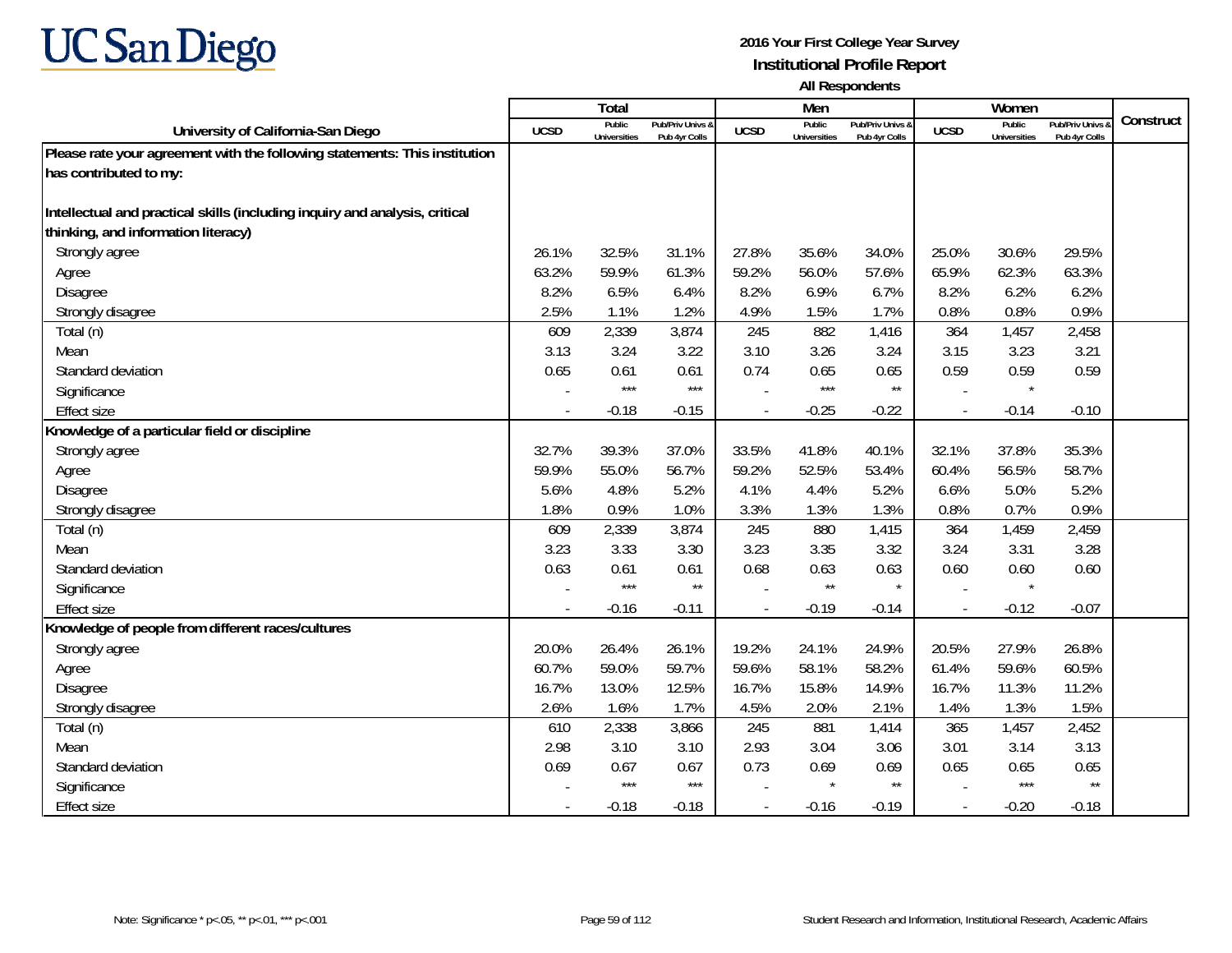

|                                                                            |             | <b>Total</b>                  |                                   |             | Men                           |                                   |                          | Women                         |                                        |           |
|----------------------------------------------------------------------------|-------------|-------------------------------|-----------------------------------|-------------|-------------------------------|-----------------------------------|--------------------------|-------------------------------|----------------------------------------|-----------|
| University of California-San Diego                                         | <b>UCSD</b> | Public<br><b>Universities</b> | Pub/Priv Univs &<br>Pub 4yr Colls | <b>UCSD</b> | Public<br><b>Universities</b> | Pub/Priv Univs &<br>Pub 4yr Colls | <b>UCSD</b>              | Public<br><b>Universities</b> | <b>Pub/Priv Univs</b><br>Pub 4yr Colls | Construct |
| Please rate your agreement with the following statements: This institution |             |                               |                                   |             |                               |                                   |                          |                               |                                        |           |
| has contributed to my:                                                     |             |                               |                                   |             |                               |                                   |                          |                               |                                        |           |
|                                                                            |             |                               |                                   |             |                               |                                   |                          |                               |                                        |           |
| Understanding of the problems facing your community                        |             |                               |                                   |             |                               |                                   |                          |                               |                                        |           |
| Strongly agree                                                             | 15.6%       | 21.2%                         | 21.6%                             | 14.7%       | 19.5%                         | 20.4%                             | 16.2%                    | 22.2%                         | 22.3%                                  |           |
| Agree                                                                      | 58.0%       | 59.4%                         | 59.0%                             | 53.1%       | 57.0%                         | 56.9%                             | 61.4%                    | 60.9%                         | 60.1%                                  |           |
| Disagree                                                                   | 22.8%       | 17.7%                         | 17.6%                             | 26.5%       | 21.4%                         | 20.1%                             | 20.3%                    | 15.5%                         | 16.2%                                  | Civic     |
| Strongly disagree                                                          | 3.6%        | 1.7%                          | 1.8%                              | 5.7%        | 2.2%                          | 2.6%                              | 2.2%                     | 1.4%                          | 1.4%                                   | Awareness |
| Total (n)                                                                  | 610         | 2,334                         | 3,863                             | 245         | 879                           | 1,409                             | 365                      | 1,455                         | 2,454                                  |           |
| Mean                                                                       | 2.86        | 3.00                          | 3.00                              | 2.77        | 2.94                          | 2.95                              | 2.92                     | 3.04                          | 3.03                                   |           |
| Standard deviation                                                         | 0.71        | 0.68                          | 0.68                              | 0.77        | 0.70                          | 0.71                              | 0.67                     | 0.66                          | 0.66                                   |           |
| Significance                                                               |             | $***$                         | $***$                             |             | $\star\star$                  | $***$                             |                          | $\star\star$                  | $\star\star$                           |           |
| <b>Effect size</b>                                                         |             | $-0.21$                       | $-0.21$                           |             | $-0.24$                       | $-0.25$                           |                          | $-0.18$                       | $-0.17$                                |           |
| Understanding of national issues                                           |             |                               |                                   |             |                               |                                   |                          |                               |                                        |           |
| Strongly agree                                                             | 13.6%       | 18.3%                         | 18.6%                             | 12.7%       | 17.9%                         | 18.4%                             | 14.2%                    | 18.6%                         | 18.7%                                  |           |
| Agree                                                                      | 54.6%       | 55.5%                         | 55.6%                             | 53.9%       | 54.2%                         | 55.3%                             | 55.1%                    | 56.4%                         | 55.8%                                  |           |
| Disagree                                                                   | 28.0%       | 23.7%                         | 23.3%                             | 29.0%       | 25.3%                         | 23.3%                             | 27.4%                    | 22.8%                         | 23.3%                                  | Civic     |
| Strongly disagree                                                          | 3.8%        | 2.4%                          | 2.5%                              | 4.5%        | 2.7%                          | 3.0%                              | 3.3%                     | 2.2%                          | 2.2%                                   | Awareness |
| Total (n)                                                                  | 610         | 2,334                         | 3,865                             | 245         | 879                           | 1,411                             | 365                      | 1,455                         | 2,454                                  |           |
| Mean                                                                       | 2.78        | 2.90                          | 2.90                              | 2.75        | 2.87                          | 2.89                              | 2.80                     | 2.91                          | 2.91                                   |           |
| Standard deviation                                                         | 0.72        | 0.71                          | 0.71                              | 0.73        | 0.72                          | 0.73                              | 0.71                     | 0.70                          | 0.71                                   |           |
| Significance                                                               |             | $***$                         | $***$                             |             | $\star$                       | $\star\star$                      |                          | $\star\star$                  | $\star\star$                           |           |
| <b>Effect size</b>                                                         |             | $-0.17$                       | $-0.17$                           |             | $-0.17$                       | $-0.19$                           | $\overline{\phantom{a}}$ | $-0.16$                       | $-0.15$                                |           |
| Understanding of global issues                                             |             |                               |                                   |             |                               |                                   |                          |                               |                                        |           |
| Strongly agree                                                             | 14.9%       | 19.2%                         | 19.3%                             | 15.5%       | 20.2%                         | 20.5%                             | 14.6%                    | 18.7%                         | 18.7%                                  |           |
| Agree                                                                      | 52.2%       | 54.0%                         | 53.8%                             | 52.2%       | 53.0%                         | 53.9%                             | 52.2%                    | 54.6%                         | 53.8%                                  |           |
| Disagree                                                                   | 29.1%       | 24.0%                         | 24.1%                             | 27.8%       | 23.2%                         | 22.0%                             | 29.9%                    | 24.6%                         | 25.4%                                  | Civic     |
| Strongly disagree                                                          | 3.8%        | 2.7%                          | 2.7%                              | 4.5%        | 3.6%                          | 3.6%                              | 3.3%                     | 2.1%                          | 2.2%                                   | Awareness |
| Total (n)                                                                  | 609         | 2,333                         | 3,858                             | 245         | 880                           | 1,410                             | 364                      | 1,453                         | 2,448                                  |           |
| Mean                                                                       | 2.78        | 2.90                          | 2.90                              | 2.79        | 2.90                          | 2.91                              | 2.78                     | 2.90                          | 2.89                                   |           |
| Standard deviation                                                         | 0.74        | 0.73                          | 0.73                              | 0.75        | 0.75                          | 0.75                              | 0.73                     | 0.71                          | 0.72                                   |           |
| Significance                                                               |             | $***$                         | $***$                             |             | $\star$                       | $\star$                           |                          | $\star\star$                  | $\star\star$                           |           |
| <b>Effect size</b>                                                         |             | $-0.16$                       | $-0.16$                           |             | $-0.15$                       | $-0.16$                           | $\blacksquare$           | $-0.17$                       | $-0.15$                                |           |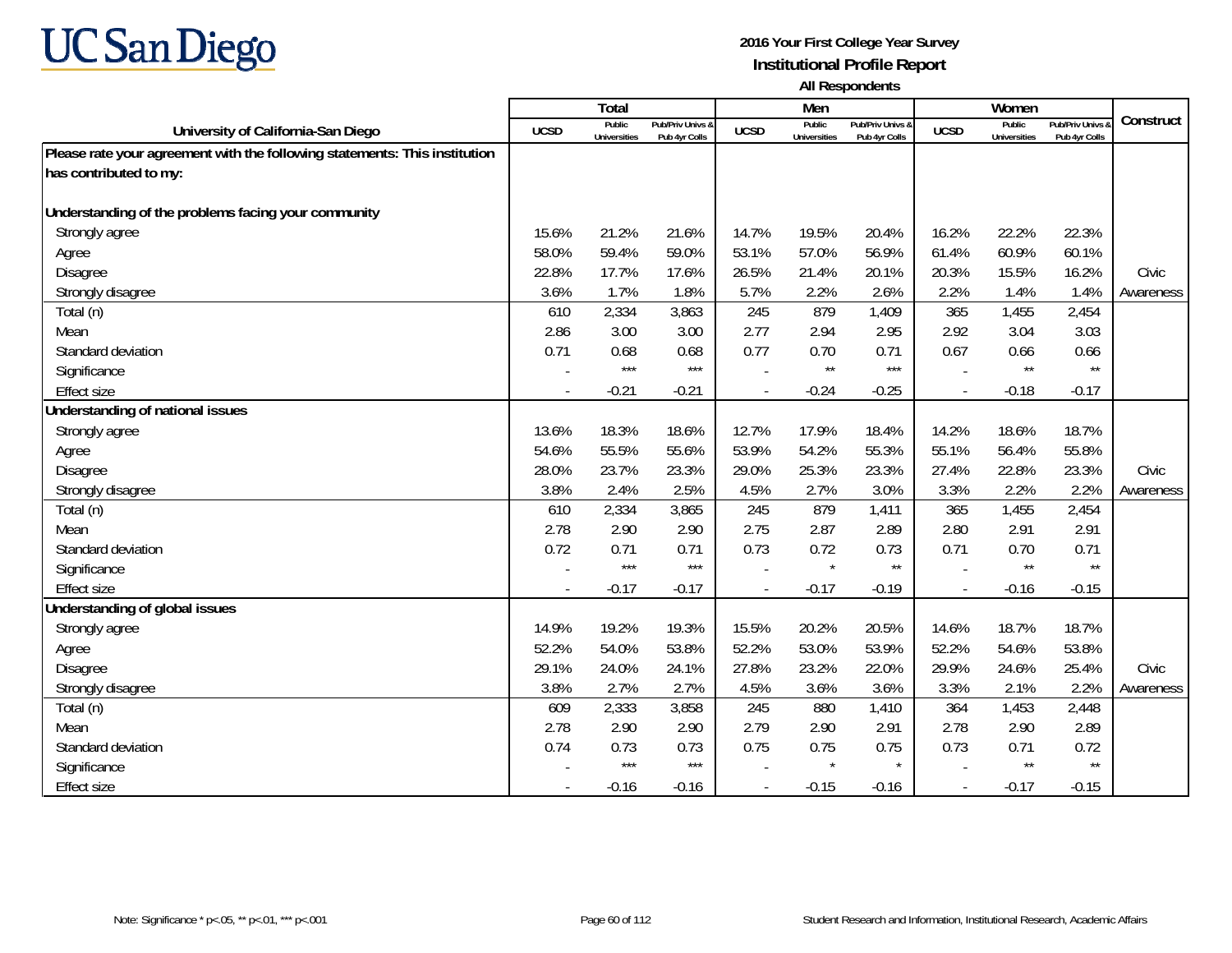

|                                                                            |             | <b>Total</b>                  |                                   |             | Men                           |                                   |                          | Women                         |                                        |           |
|----------------------------------------------------------------------------|-------------|-------------------------------|-----------------------------------|-------------|-------------------------------|-----------------------------------|--------------------------|-------------------------------|----------------------------------------|-----------|
| University of California-San Diego                                         | <b>UCSD</b> | Public<br><b>Universities</b> | Pub/Priv Univs &<br>Pub 4yr Colls | <b>UCSD</b> | Public<br><b>Universities</b> | Pub/Priv Univs &<br>Pub 4yr Colls | <b>UCSD</b>              | Public<br><b>Universities</b> | <b>Pub/Priv Univs</b><br>Pub 4yr Colls | Construct |
| Please rate your agreement with the following statements: This institution |             |                               |                                   |             |                               |                                   |                          |                               |                                        |           |
| has contributed to my:                                                     |             |                               |                                   |             |                               |                                   |                          |                               |                                        |           |
|                                                                            |             |                               |                                   |             |                               |                                   |                          |                               |                                        |           |
| Ability to conduct research                                                |             |                               |                                   |             |                               |                                   |                          |                               |                                        |           |
| Strongly agree                                                             | 17.7%       | 23.0%                         | 23.4%                             | 18.8%       | 24.4%                         | 24.8%                             | 17.0%                    | 22.2%                         | 22.6%                                  |           |
| Agree                                                                      | 48.7%       | 55.6%                         | 57.1%                             | 43.3%       | 54.0%                         | 54.9%                             | 52.3%                    | 56.7%                         | 58.3%                                  |           |
| Disagree                                                                   | 28.5%       | 18.2%                         | 17.0%                             | 29.4%       | 17.5%                         | 16.8%                             | 27.9%                    | 18.6%                         | 17.1%                                  |           |
| Strongly disagree                                                          | 5.1%        | 3.1%                          | 2.6%                              | 8.6%        | 4.1%                          | 3.5%                              | 2.7%                     | 2.5%                          | 2.0%                                   |           |
| Total (n)                                                                  | 610         | 2,331                         | 3,862                             | 245         | 880                           | 1,413                             | 365                      | 1,451                         | 2,449                                  |           |
| Mean                                                                       | 2.79        | 2.99                          | 3.01                              | 2.72        | 2.99                          | 3.01                              | 2.84                     | 2.98                          | 3.01                                   |           |
| Standard deviation                                                         | 0.79        | 0.73                          | 0.71                              | 0.87        | 0.76                          | 0.75                              | 0.73                     | 0.71                          | 0.69                                   |           |
| Significance                                                               |             | $***$                         | $***$                             |             | $***$                         | $***$                             |                          | $***$                         | $***$                                  |           |
| <b>Effect size</b>                                                         | $\sim$      | $-0.27$                       | $-0.31$                           |             | $-0.36$                       | $-0.39$                           | $\overline{\phantom{a}}$ | $-0.20$                       | $-0.25$                                |           |
| Ability to work as part of a team                                          |             |                               |                                   |             |                               |                                   |                          |                               |                                        |           |
| Strongly agree                                                             | 16.1%       | 25.4%                         | 25.9%                             | 18.0%       | 25.2%                         | 25.3%                             | 14.8%                    | 25.5%                         | 26.3%                                  |           |
| Agree                                                                      | 55.7%       | 59.6%                         | 58.8%                             | 50.6%       | 57.5%                         | 57.2%                             | 59.2%                    | 60.8%                         | 59.6%                                  |           |
| Disagree                                                                   | 23.8%       | 13.1%                         | 13.5%                             | 24.5%       | 14.5%                         | 14.8%                             | 23.3%                    | 12.2%                         | 12.7%                                  |           |
| Strongly disagree                                                          | 4.4%        | 2.0%                          | 1.9%                              | 6.9%        | 2.8%                          | 2.7%                              | 2.7%                     | 1.4%                          | 1.4%                                   |           |
| Total (n)                                                                  | 610         | 2,333                         | 3,867                             | 245         | 878                           | 1,412                             | 365                      | 1,455                         | 2,455                                  |           |
| Mean                                                                       | 2.83        | 3.08                          | 3.09                              | 2.80        | 3.05                          | 3.05                              | 2.86                     | 3.10                          | 3.11                                   |           |
| Standard deviation                                                         | 0.74        | 0.68                          | 0.68                              | 0.81        | 0.71                          | 0.71                              | 0.69                     | 0.65                          | 0.66                                   |           |
| Significance                                                               |             | $***$                         | $***$                             |             | $***$                         | $***$                             |                          | $***$                         | $***$                                  |           |
| <b>Effect size</b>                                                         | $\sim$      | $-0.37$                       | $-0.38$                           |             | $-0.35$                       | $-0.35$                           | $\overline{\phantom{a}}$ | $-0.37$                       | $-0.38$                                |           |
| Critical thinking skills                                                   |             |                               |                                   |             |                               |                                   |                          |                               |                                        |           |
| Strongly agree                                                             | 21.5%       | 28.0%                         | 28.5%                             | 22.5%       | 28.3%                         | 29.6%                             | 20.9%                    | 27.8%                         | 27.8%                                  |           |
| Agree                                                                      | 63.3%       | 62.5%                         | 61.8%                             | 61.5%       | 61.7%                         | 59.7%                             | 64.6%                    | 62.9%                         | 63.0%                                  |           |
| Disagree                                                                   | 13.0%       | 8.3%                          | 8.5%                              | 12.3%       | 8.4%                          | 9.1%                              | 13.5%                    | 8.3%                          | 8.2%                                   |           |
| Strongly disagree                                                          | 2.1%        | 1.2%                          | 1.1%                              | 3.7%        | 1.6%                          | 1.6%                              | 1.1%                     | 1.0%                          | 0.9%                                   |           |
| Total (n)                                                                  | 608         | 2,339                         | 3,873                             | 244         | 880                           | 1,413                             | 364                      | 1,459                         | 2,460                                  |           |
| Mean                                                                       | 3.04        | 3.17                          | 3.18                              | 3.03        | 3.17                          | 3.17                              | 3.05                     | 3.18                          | 3.18                                   |           |
| Standard deviation                                                         | 0.66        | 0.62                          | 0.62                              | 0.71        | 0.64                          | 0.65                              | 0.62                     | 0.61                          | 0.60                                   |           |
| Significance                                                               |             | $***$                         | $***$                             |             | $\star\star$                  | $^{\star\star}$                   |                          | $***$                         | $***$                                  |           |
| <b>Effect size</b>                                                         | $\sim$      | $-0.21$                       | $-0.23$                           |             | $-0.22$                       | $-0.22$                           | $\overline{\phantom{a}}$ | $-0.21$                       | $-0.22$                                |           |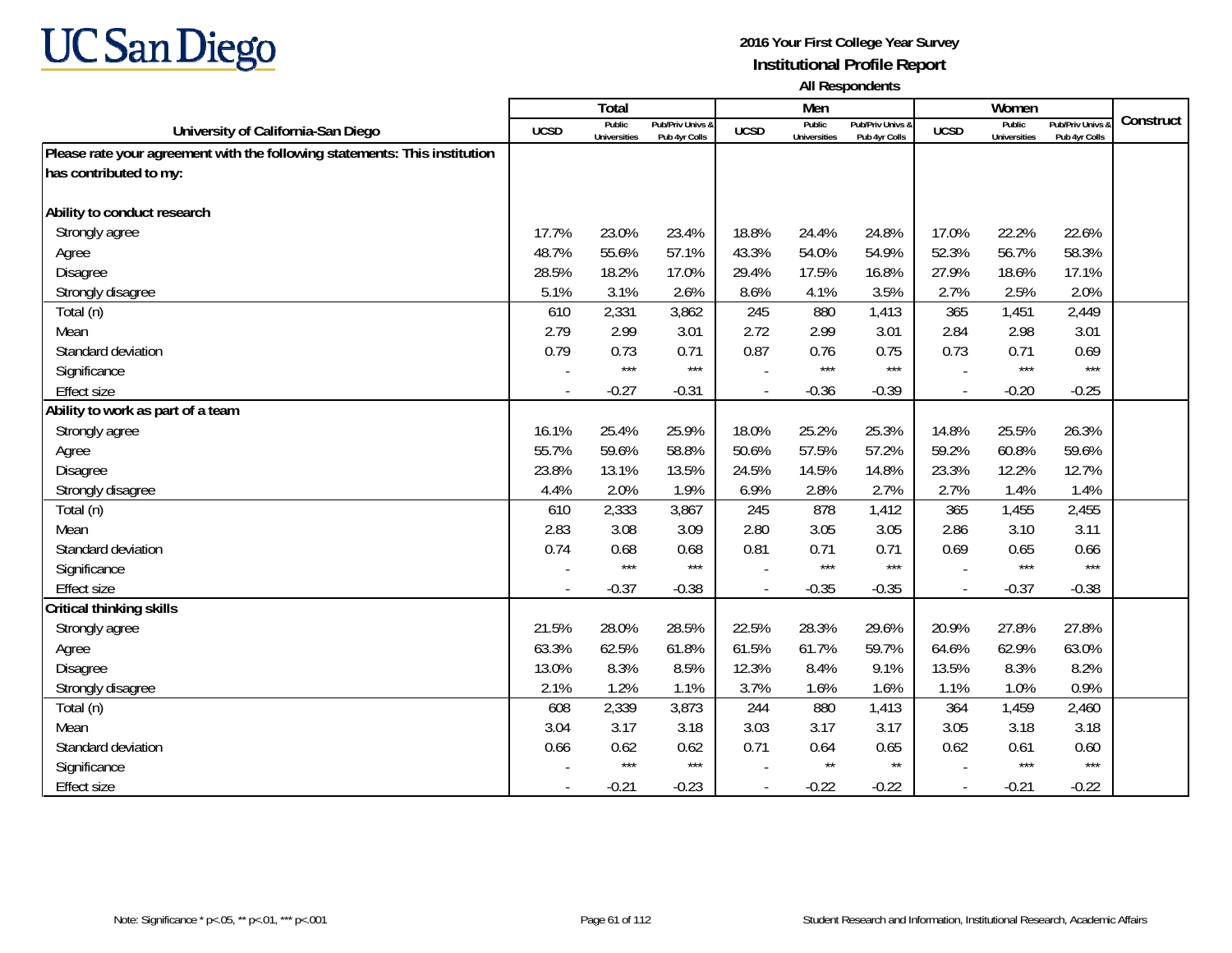

|                                                                            |                          | <b>Total</b>                  |                                   |             | Men                           |                                   |                          | Women                         |                                   |           |
|----------------------------------------------------------------------------|--------------------------|-------------------------------|-----------------------------------|-------------|-------------------------------|-----------------------------------|--------------------------|-------------------------------|-----------------------------------|-----------|
| University of California-San Diego                                         | <b>UCSD</b>              | Public<br><b>Universities</b> | Pub/Priv Univs &<br>Pub 4yr Colls | <b>UCSD</b> | Public<br><b>Universities</b> | Pub/Priv Univs &<br>Pub 4yr Colls | <b>UCSD</b>              | Public<br><b>Universities</b> | Pub/Priv Univs &<br>Pub 4yr Colls | Construct |
| Please rate your agreement with the following statements: This institution |                          |                               |                                   |             |                               |                                   |                          |                               |                                   |           |
| has contributed to my:                                                     |                          |                               |                                   |             |                               |                                   |                          |                               |                                   |           |
| Problem-solving skills                                                     |                          |                               |                                   |             |                               |                                   |                          |                               |                                   |           |
| Strongly agree                                                             | 22.3%                    | 29.5%                         | 29.2%                             | 24.0%       | 30.8%                         | 31.0%                             | 21.2%                    | 28.7%                         | 28.1%                             |           |
|                                                                            |                          |                               |                                   |             |                               |                                   |                          |                               |                                   |           |
| Agree                                                                      | 62.7%                    | 61.0%                         | 61.0%                             | 60.3%       | 59.4%                         | 58.3%                             | 64.3%                    | 61.9%                         | 62.6%                             |           |
| Disagree                                                                   | 12.4%                    | 8.1%                          | 8.4%                              | 11.2%       | 8.0%                          | 8.7%                              | 13.2%                    | 8.1%                          | 8.2%                              |           |
| Strongly disagree                                                          | 2.6%                     | 1.5%                          | 1.5%                              | 4.5%        | 1.8%                          | 2.0%                              | 1.4%                     | 1.2%                          | 1.2%                              |           |
| Total (n)                                                                  | 606                      | 2,331                         | 3,858                             | 242         | 880                           | 1,409                             | 364                      | 1,451                         | 2,449                             |           |
| Mean                                                                       | 3.05                     | 3.19                          | 3.18                              | 3.04        | 3.19                          | 3.18                              | 3.05                     | 3.18                          | 3.18                              |           |
| Standard deviation                                                         | 0.67                     | 0.63                          | 0.63                              | 0.73        | 0.65                          | 0.67                              | 0.63                     | 0.62                          | 0.62                              |           |
| Significance                                                               |                          | $***$                         | $***$                             |             | $***$                         | $***$                             |                          | $***$                         | $***$                             |           |
| Effect size                                                                | $\overline{\phantom{a}}$ | $-0.22$                       | $-0.21$                           |             | $-0.23$                       | $-0.21$                           | $\overline{a}$           | $-0.21$                       | $-0.21$                           |           |
| Foreign language ability                                                   |                          |                               |                                   |             |                               |                                   |                          |                               |                                   |           |
| Strongly agree                                                             | 12.3%                    | 15.0%                         | 14.2%                             | 13.1%       | 14.4%                         | 13.7%                             | 11.8%                    | 15.3%                         | 14.5%                             |           |
| Agree                                                                      | 32.9%                    | 36.8%                         | 36.4%                             | 31.0%       | 34.1%                         | 34.5%                             | 34.2%                    | 38.5%                         | 37.4%                             |           |
| Disagree                                                                   | 40.6%                    | 35.4%                         | 36.6%                             | 37.6%       | 35.4%                         | 35.8%                             | 42.7%                    | 35.4%                         | 37.1%                             |           |
| Strongly disagree                                                          | 14.1%                    | 12.8%                         | 12.8%                             | 18.4%       | 16.1%                         | 16.0%                             | 11.3%                    | 10.8%                         | 11.0%                             |           |
| Total (n)                                                                  | 608                      | 2,334                         | 3,867                             | 245         | 881                           | 1,413                             | 363                      | 1,453                         | 2,454                             |           |
| Mean                                                                       | 2.43                     | 2.54                          | 2.52                              | 2.39        | 2.47                          | 2.46                              | 2.47                     | 2.58                          | 2.55                              |           |
| Standard deviation                                                         | 0.88                     | 0.90                          | 0.89                              | 0.93        | 0.93                          | 0.92                              | 0.84                     | 0.87                          | 0.87                              |           |
| Significance                                                               |                          | $***$                         | $\star$                           |             |                               |                                   |                          | $\star$                       |                                   |           |
| Effect size                                                                |                          | $-0.12$                       | $-0.10$                           |             | $-0.09$                       | $-0.08$                           | $\overline{\phantom{a}}$ | $-0.13$                       | $-0.09$                           |           |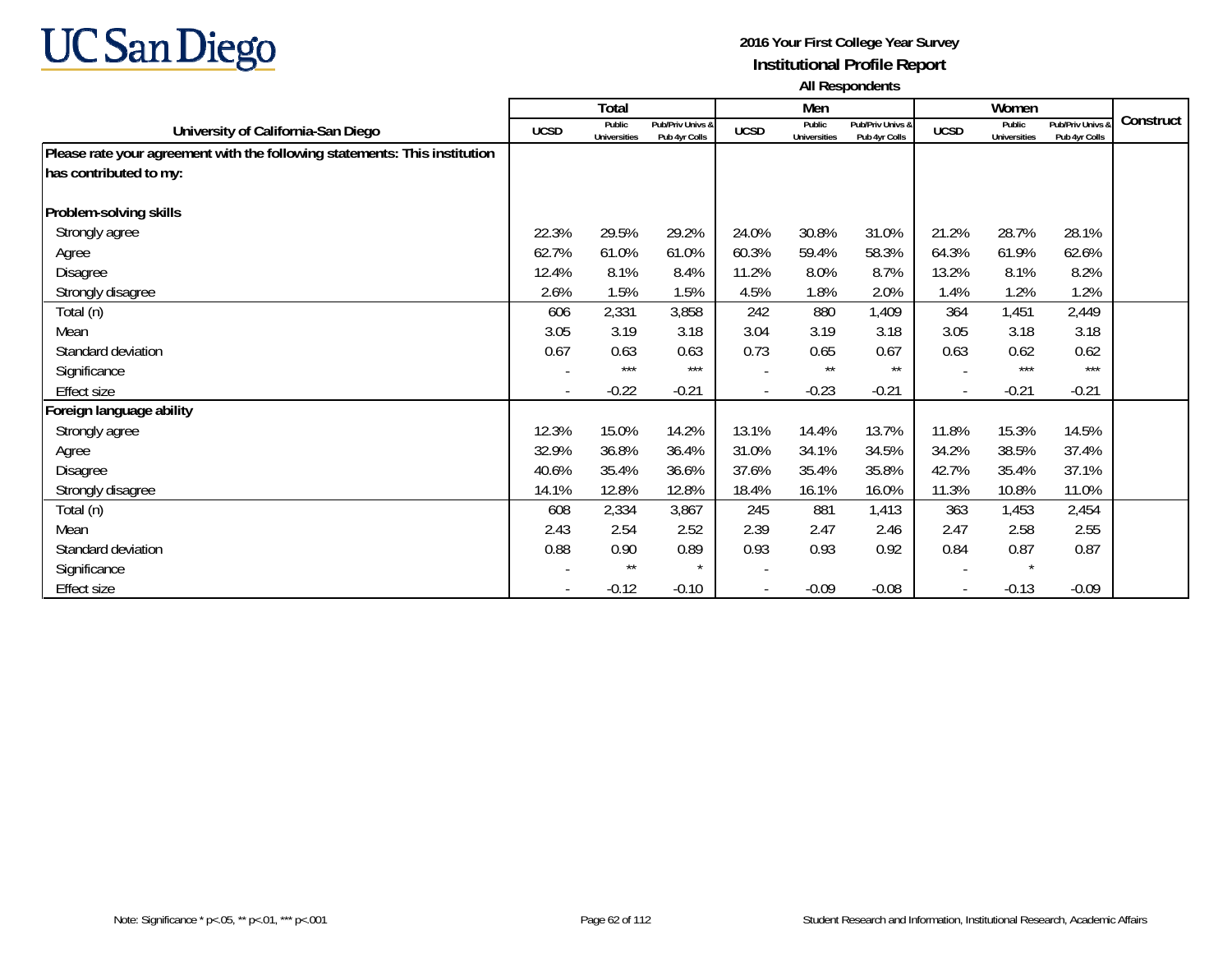

|                                                                       |                          | Total                         |                                   |             | Men                           |                                   |                          | Women                         |                                        |           |
|-----------------------------------------------------------------------|--------------------------|-------------------------------|-----------------------------------|-------------|-------------------------------|-----------------------------------|--------------------------|-------------------------------|----------------------------------------|-----------|
| University of California-San Diego                                    | <b>UCSD</b>              | Public<br><b>Universities</b> | Pub/Priv Univs 8<br>Pub 4yr Colls | <b>UCSD</b> | Public<br><b>Universities</b> | Pub/Priv Univs 8<br>Pub 4yr Colls | <b>UCSD</b>              | Public<br><b>Universities</b> | <b>Pub/Priv Univs</b><br>Pub 4yr Colls | Construct |
| Where did you primarily live while attending college this past year?  |                          |                               |                                   |             |                               |                                   |                          |                               |                                        |           |
|                                                                       |                          |                               |                                   |             |                               |                                   |                          |                               |                                        |           |
| On campus special interest housing                                    |                          |                               |                                   |             |                               |                                   |                          |                               |                                        |           |
| First-year student housing                                            | 2.1%                     | 9.8%                          | 9.8%                              | 2.0%        | 10.1%                         | 9.9%                              | 2.2%                     | 9.7%                          | 9.8%                                   |           |
| Cultural or minority student housing                                  | 0.5%                     | 0.2%                          | 0.3%                              | 0.4%        | 0.1%                          | 0.4%                              | 0.5%                     | 0.3%                          | 0.2%                                   |           |
| Single-sex housing                                                    | 0.0%                     | 0.5%                          | 0.5%                              | 0.0%        | 0.3%                          | 0.3%                              | 0.0%                     | 0.6%                          | 0.6%                                   |           |
| Special academic program housing                                      | 0.5%                     | 5.3%                          | 4.3%                              | 0.4%        | 4.4%                          | 3.5%                              | 0.5%                     | 5.9%                          | 4.7%                                   |           |
| Other special interest housing                                        | 1.0%                     | 1.5%                          | 1.1%                              | 0.8%        | 0.3%                          | 0.4%                              | 1.1%                     | 2.1%                          | 1.4%                                   |           |
| On campus regular college housing                                     |                          |                               |                                   |             |                               |                                   |                          |                               |                                        |           |
| Residence hall                                                        | 51.2%                    | 55.9%                         | 44.9%                             | 48.6%       | 57.2%                         | 45.5%                             | 53.0%                    | 55.1%                         | 44.5%                                  |           |
| Apartment                                                             | 14.1%                    | 2.6%                          | 4.3%                              | 15.9%       | 2.5%                          | 4.3%                              | 12.9%                    | 2.6%                          | 4.3%                                   |           |
| Fraternity or sorority housing                                        | 0.0%                     | 0.1%                          | 0.2%                              | 0.0%        | 0.0%                          | 0.1%                              | 0.0%                     | 0.1%                          | 0.2%                                   |           |
| Other residential housing                                             | 0.5%                     | 0.2%                          | 0.2%                              | 1.2%        | 0.2%                          | 0.4%                              | 0.0%                     | 0.1%                          | 0.1%                                   |           |
| Off campus                                                            |                          |                               |                                   |             |                               |                                   |                          |                               |                                        |           |
| At home with family                                                   | 11.0%                    | 19.0%                         | 24.6%                             | 11.8%       | 19.0%                         | 24.8%                             | 10.4%                    | 18.9%                         | 24.6%                                  |           |
| Fraternity or sorority                                                | 0.2%                     | 0.1%                          | 0.1%                              | 0.4%        | 0.2%                          | 0.2%                              | 0.0%                     | 0.0%                          | 0.1%                                   |           |
| Rented apartment or house                                             | 17.9%                    | 4.1%                          | 8.5%                              | 17.6%       | 4.2%                          | 8.5%                              | 18.1%                    | 4.0%                          | 8.6%                                   |           |
| Other                                                                 | 1.0%                     | 0.8%                          | 1.2%                              | 0.8%        | 1.4%                          | 1.7%                              | 1.1%                     | 0.5%                          | 0.9%                                   |           |
| Total (n)                                                             | 609                      | 2,342                         | 3,802                             | 245         | 884                           | 1,388                             | 364                      | 1,458                         | 2,414                                  |           |
| Indicate the importance to you personally of each of the following:   |                          |                               |                                   |             |                               |                                   |                          |                               |                                        |           |
|                                                                       |                          |                               |                                   |             |                               |                                   |                          |                               |                                        |           |
| Becoming accomplished in one of the performing arts (acting, dancing, |                          |                               |                                   |             |                               |                                   |                          |                               |                                        |           |
| etc.)                                                                 |                          |                               |                                   |             |                               |                                   |                          |                               |                                        |           |
| Essential                                                             | 8.6%                     | 10.4%                         | 11.1%                             | 10.3%       | 10.4%                         | 10.8%                             | 7.4%                     | 10.4%                         | 11.2%                                  |           |
| Very important                                                        | 15.3%                    | 13.9%                         | 14.1%                             | 14.0%       | 13.8%                         | 15.3%                             | 16.2%                    | 14.0%                         | 13.4%                                  |           |
| Somewhat important                                                    | 34.0%                    | 29.0%                         | 28.3%                             | 33.1%       | 27.2%                         | 27.2%                             | 34.7%                    | 30.1%                         | 29.0%                                  |           |
| Not important                                                         | 42.1%                    | 46.7%                         | 46.5%                             | 42.6%       | 48.6%                         | 46.7%                             | 41.8%                    | 45.5%                         | 46.4%                                  |           |
| Total (n)                                                             | 594                      | 2,310                         | 3,803                             | 242         | 872                           | 1,395                             | 352                      | 1,438                         | 2,408                                  |           |
| Mean                                                                  | 1.90                     | 1.88                          | 1.90                              | 1.92        | 1.86                          | 1.90                              | 1.89                     | 1.89                          | 1.89                                   |           |
| Standard deviation                                                    | 0.95                     | 1.00                          | 1.02                              | 0.99        | 1.01                          | 1.02                              | 0.93                     | 1.00                          | 1.02                                   |           |
| Significance                                                          |                          |                               |                                   |             |                               |                                   |                          |                               |                                        |           |
| <b>Effect size</b>                                                    | $\overline{\phantom{a}}$ | 0.02                          | 0.00                              |             | 0.06                          | 0.02                              | $\overline{\phantom{a}}$ | 0.00                          | 0.00                                   |           |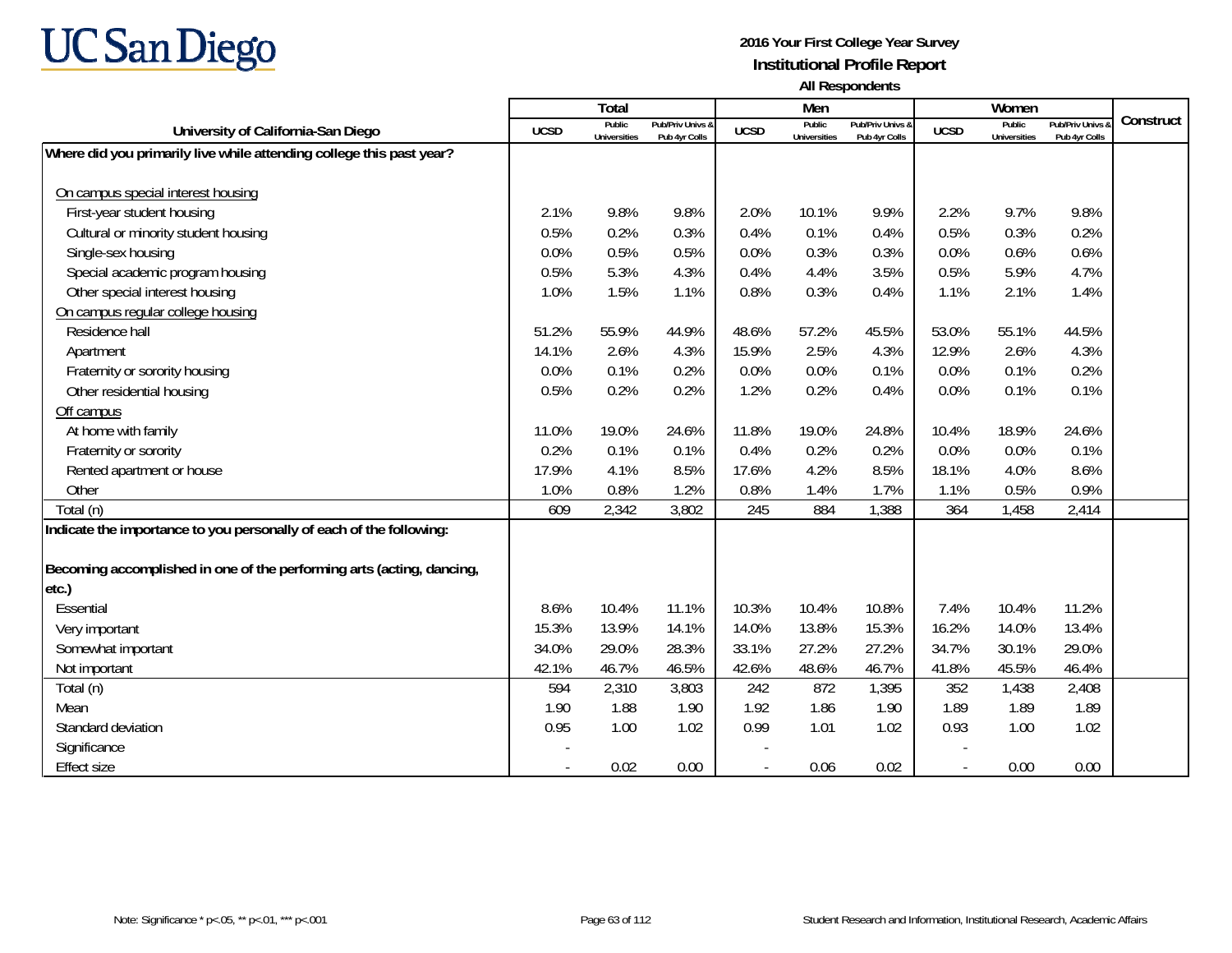

|                                                                     |                          | <b>Total</b>                  |                                   |             | Men                           |                                 |                | Women                         |                                        |           |
|---------------------------------------------------------------------|--------------------------|-------------------------------|-----------------------------------|-------------|-------------------------------|---------------------------------|----------------|-------------------------------|----------------------------------------|-----------|
| University of California-San Diego                                  | <b>UCSD</b>              | Public<br><b>Universities</b> | Pub/Priv Univs &<br>Pub 4yr Colls | <b>UCSD</b> | Public<br><b>Universities</b> | Pub/Priv Univs<br>Pub 4yr Colls | <b>UCSD</b>    | Public<br><b>Universities</b> | <b>Pub/Priv Univs</b><br>Pub 4yr Colls | Construct |
| Indicate the importance to you personally of each of the following: |                          |                               |                                   |             |                               |                                 |                |                               |                                        |           |
|                                                                     |                          |                               |                                   |             |                               |                                 |                |                               |                                        |           |
| Becoming an authority in my field                                   |                          |                               |                                   |             |                               |                                 |                |                               |                                        |           |
| Essential                                                           | 20.4%                    | 23.8%                         | 25.2%                             | 22.9%       | 26.1%                         | 27.4%                           | 18.7%          | 22.5%                         | 23.9%                                  |           |
| Very important                                                      | 39.5%                    | 38.1%                         | 37.3%                             | 40.0%       | 37.9%                         | 37.6%                           | 39.1%          | 38.2%                         | 37.1%                                  |           |
| Somewhat important                                                  | 31.4%                    | 29.9%                         | 29.6%                             | 28.8%       | 29.0%                         | 28.2%                           | 33.1%          | 30.5%                         | 30.3%                                  |           |
| Not important                                                       | 8.8%                     | 8.1%                          | 8.0%                              | 8.3%        | 7.0%                          | 6.8%                            | 9.1%           | 8.8%                          | 8.6%                                   |           |
| Total (n)                                                           | 593                      | 2,302                         | 3,796                             | 240         | 867                           | 1,389                           | 353            | 1,435                         | 2,407                                  |           |
| Mean                                                                | 2.72                     | 2.78                          | 2.80                              | 2.78        | 2.83                          | 2.85                            | 2.67           | 2.74                          | 2.76                                   |           |
| Standard deviation                                                  | 0.89                     | 0.90                          | 0.91                              | 0.90        | 0.90                          | 0.90                            | 0.88           | 0.90                          | 0.91                                   |           |
| Significance                                                        |                          |                               | $\star$                           |             |                               |                                 |                |                               |                                        |           |
| <b>Effect size</b>                                                  |                          | $-0.07$                       | $-0.09$                           |             | $-0.06$                       | $-0.08$                         |                | $-0.08$                       | $-0.10$                                |           |
| Indicate the importance to you personally of each of the following: |                          |                               |                                   |             |                               |                                 |                |                               |                                        |           |
|                                                                     |                          |                               |                                   |             |                               |                                 |                |                               |                                        |           |
| Integrating spirtuality into my life                                |                          |                               |                                   |             |                               |                                 |                |                               |                                        |           |
| Essential                                                           | 15.7%                    | 21.2%                         | 22.1%                             | 16.2%       | 18.8%                         | 20.1%                           | 15.3%          | 22.7%                         | 23.3%                                  |           |
| Very important                                                      | 20.2%                    | 22.1%                         | 22.6%                             | 19.1%       | 20.2%                         | 21.1%                           | 21.0%          | 23.2%                         | 23.5%                                  |           |
| Somewhat important                                                  | 25.4%                    | 27.1%                         | 27.2%                             | 28.6%       | 27.8%                         | 28.6%                           | 23.2%          | 26.6%                         | 26.3%                                  |           |
| Not important                                                       | 38.7%                    | 29.6%                         | 28.1%                             | 36.1%       | 33.2%                         | 30.2%                           | 40.5%          | 27.5%                         | 26.9%                                  |           |
| Total (n)                                                           | 594                      | 2,297                         | 3,787                             | 241         | 867                           | 1,387                           | 353            | 1,430                         | 2,400                                  |           |
| Mean                                                                | 2.13                     | 2.35                          | 2.39                              | 2.15        | 2.25                          | 2.31                            | 2.11           | 2.41                          | 2.43                                   |           |
| Standard deviation                                                  | 1.10                     | 1.12                          | 1.11                              | 1.09        | 1.11                          | 1.11                            | 1.10           | 1.12                          | 1.12                                   |           |
| Significance                                                        |                          | $***$                         | $***$                             |             |                               | $\star$                         |                | $***$                         | $***$                                  |           |
| <b>Effect size</b>                                                  |                          | $-0.20$                       | $-0.23$                           |             | $-0.09$                       | $-0.14$                         |                | $-0.27$                       | $-0.29$                                |           |
| Indicate the importance to you personally of each of the following: |                          |                               |                                   |             |                               |                                 |                |                               |                                        |           |
|                                                                     |                          |                               |                                   |             |                               |                                 |                |                               |                                        |           |
| Becoming successful in a business of my own                         |                          |                               |                                   |             |                               |                                 |                |                               |                                        |           |
| Essential                                                           | 14.5%                    | 17.1%                         | 19.4%                             | 19.1%       | 19.0%                         | 21.3%                           | 11.4%          | 15.9%                         | 18.3%                                  |           |
| Very important                                                      | 21.9%                    | 23.0%                         | 25.5%                             | 23.7%       | 24.8%                         | 27.1%                           | 20.7%          | 21.9%                         | 24.6%                                  |           |
| Somewhat important                                                  | 36.9%                    | 32.1%                         | 30.3%                             | 35.3%       | 32.1%                         | 31.0%                           | 38.1%          | 32.1%                         | 29.9%                                  |           |
| Not important                                                       | 26.6%                    | 27.8%                         | 24.8%                             | 22.0%       | 24.1%                         | 20.6%                           | 29.8%          | 30.1%                         | 27.2%                                  |           |
| Total (n)                                                           | 593                      | 2,299                         | 3,792                             | 241         | 868                           | 1,390                           | 352            | 1,431                         | 2,402                                  |           |
| Mean                                                                | 2.24                     | 2.29                          | 2.40                              | 2.40        | 2.39                          | 2.49                            | 2.14           | 2.23                          | 2.34                                   |           |
| Standard deviation                                                  | 1.00                     | 1.05                          | 1.06                              | 1.03        | 1.05                          | 1.04                            | 0.97           | 1.05                          | 1.07                                   |           |
| Significance                                                        |                          |                               | $***$                             |             |                               |                                 |                |                               | $***$                                  |           |
| <b>Effect size</b>                                                  | $\overline{\phantom{a}}$ | $-0.05$                       | $-0.15$                           |             | 0.01                          | $-0.09$                         | $\blacksquare$ | $-0.09$                       | $-0.19$                                |           |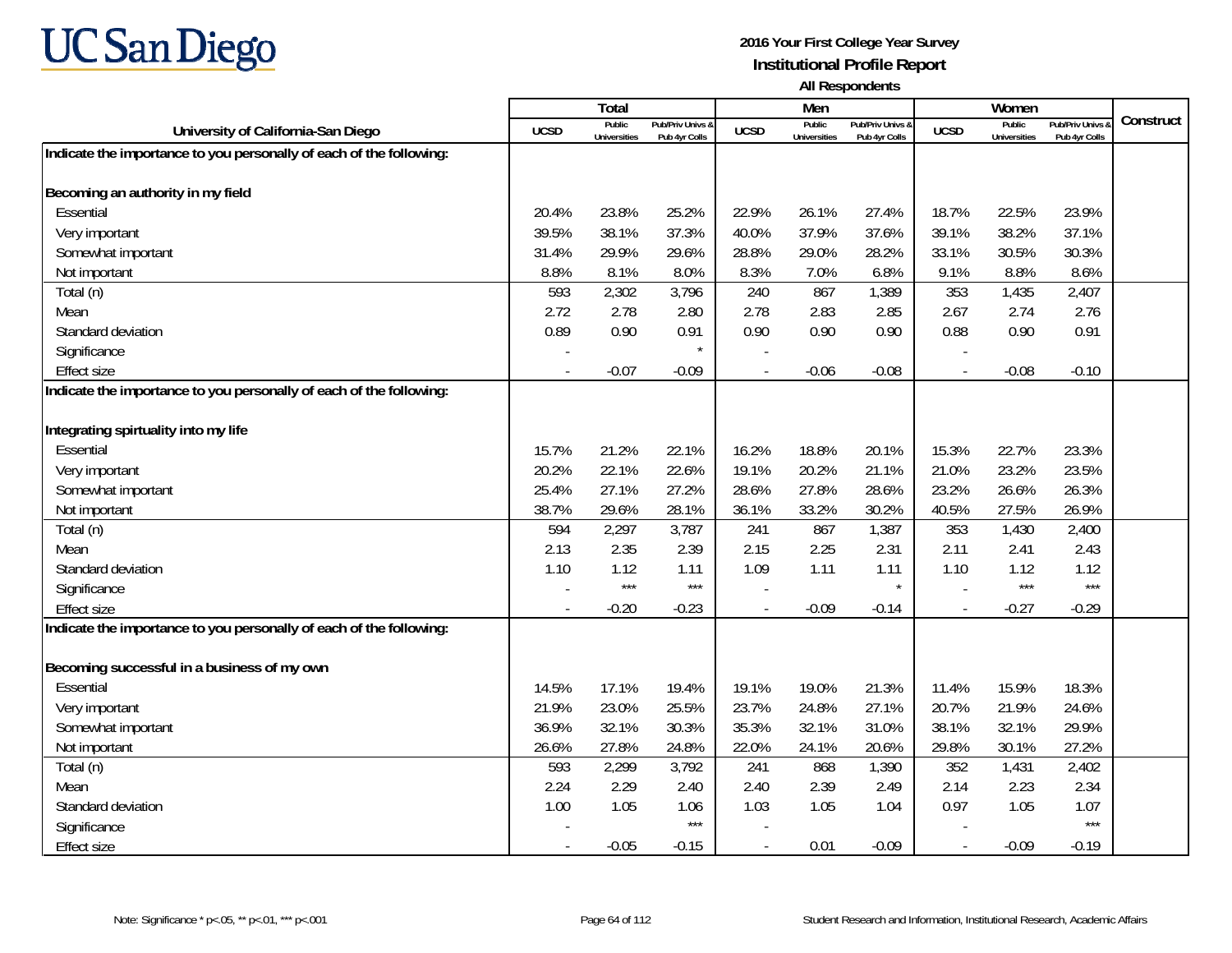

|                                                                          |                          | <b>Total</b>                  |                                   |             | Men                           |                                   |                          | Women                         |                                        |           |
|--------------------------------------------------------------------------|--------------------------|-------------------------------|-----------------------------------|-------------|-------------------------------|-----------------------------------|--------------------------|-------------------------------|----------------------------------------|-----------|
| University of California-San Diego                                       | <b>UCSD</b>              | Public<br><b>Universities</b> | Pub/Priv Univs &<br>Pub 4yr Colls | <b>UCSD</b> | Public<br><b>Universities</b> | Pub/Priv Univs &<br>Pub 4yr Colls | <b>UCSD</b>              | Public<br><b>Universities</b> | <b>Pub/Priv Univs</b><br>Pub 4yr Colls | Construct |
| Indicate the importance to you personally of each of the following:      |                          |                               |                                   |             |                               |                                   |                          |                               |                                        |           |
|                                                                          |                          |                               |                                   |             |                               |                                   |                          |                               |                                        |           |
| Obtaining recognition from my colleagues for contributions to my special |                          |                               |                                   |             |                               |                                   |                          |                               |                                        |           |
| field                                                                    |                          |                               |                                   |             |                               |                                   |                          |                               |                                        |           |
| Essential                                                                | 18.0%                    | 21.9%                         | 22.5%                             | 20.7%       | 23.3%                         | 23.8%                             | 16.2%                    | 21.1%                         | 21.7%                                  |           |
| Very important                                                           | 36.6%                    | 37.2%                         | 38.0%                             | 35.7%       | 36.0%                         | 37.1%                             | 37.2%                    | 37.9%                         | 38.6%                                  |           |
| Somewhat important                                                       | 34.4%                    | 31.9%                         | 30.6%                             | 32.8%       | 32.5%                         | 30.7%                             | 35.5%                    | 31.5%                         | 30.5%                                  |           |
| Not important                                                            | 11.0%                    | 9.0%                          | 8.9%                              | 10.8%       | 8.2%                          | 8.4%                              | 11.1%                    | 9.6%                          | 9.2%                                   |           |
| Total (n)                                                                | 593                      | 2,301                         | 3,794                             | 241         | 867                           | 1,388                             | 352                      | 1,434                         | 2,406                                  |           |
| Mean                                                                     | 2.62                     | 2.72                          | 2.74                              | 2.66        | 2.74                          | 2.76                              | 2.59                     | 2.70                          | 2.73                                   |           |
| Standard deviation                                                       | 0.90                     | 0.91                          | 0.91                              | 0.93        | 0.91                          | 0.91                              | 0.89                     | 0.91                          | 0.90                                   |           |
| Significance                                                             |                          | $\star$                       | $\star\star$                      |             |                               |                                   |                          | $\star$                       | $^{\star\star}$                        |           |
| <b>Effect size</b>                                                       | $\overline{\phantom{a}}$ | $-0.11$                       | $-0.13$                           |             | $-0.09$                       | $-0.11$                           | $\overline{\phantom{a}}$ | $-0.12$                       | $-0.16$                                |           |
| Influencing the political structure                                      |                          |                               |                                   |             |                               |                                   |                          |                               |                                        |           |
| Essential                                                                | 9.1%                     | 10.5%                         | 11.7%                             | 9.2%        | 10.3%                         | 12.4%                             | 9.1%                     | 10.6%                         | 11.2%                                  |           |
| Very important                                                           | 18.4%                    | 19.9%                         | 19.8%                             | 20.0%       | 23.4%                         | 22.7%                             | 17.3%                    | 17.7%                         | 18.1%                                  |           |
| Somewhat important                                                       | 36.3%                    | 35.7%                         | 35.9%                             | 37.9%       | 35.7%                         | 35.8%                             | 35.1%                    | 35.8%                         | 35.9%                                  |           |
| Not important                                                            | 36.3%                    | 33.9%                         | 32.7%                             | 32.9%       | 30.6%                         | 29.1%                             | 38.5%                    | 35.9%                         | 34.8%                                  |           |
| Total (n)                                                                | 593                      | 2,300                         | 3,793                             | 240         | 866                           | 1,386                             | 353                      | 1,434                         | 2,407                                  |           |
| Mean                                                                     | 2.00                     | 2.07                          | 2.10                              | 2.05        | 2.13                          | 2.18                              | 1.97                     | 2.03                          | 2.06                                   |           |
| Standard deviation                                                       | 0.96                     | 0.98                          | 0.99                              | 0.95        | 0.97                          | 0.99                              | 0.96                     | 0.98                          | 0.99                                   |           |
| Significance                                                             |                          |                               | $\star$                           |             |                               |                                   |                          |                               |                                        |           |
| <b>Effect size</b>                                                       | $\overline{\phantom{a}}$ | $-0.07$                       | $-0.10$                           |             | $-0.08$                       | $-0.13$                           | $\overline{\phantom{a}}$ | $-0.06$                       | $-0.09$                                |           |
| Influencing social values                                                |                          |                               |                                   |             |                               |                                   |                          |                               |                                        |           |
| Essential                                                                | 17.7%                    | 20.1%                         | 20.9%                             | 15.4%       | 18.0%                         | 19.2%                             | 19.3%                    | 21.3%                         | 22.0%                                  |           |
| Very important                                                           | 34.5%                    | 35.7%                         | 36.1%                             | 32.4%       | 31.1%                         | 33.3%                             | 36.0%                    | 38.5%                         | 37.8%                                  |           |
| Somewhat important                                                       | 30.3%                    | 30.8%                         | 30.1%                             | 31.1%       | 34.3%                         | 32.3%                             | 29.7%                    | 28.7%                         | 28.8%                                  | Social    |
| Not important                                                            | 17.5%                    | 13.4%                         | 12.8%                             | 21.2%       | 16.6%                         | 15.3%                             | 15.0%                    | 11.5%                         | 11.4%                                  | Agency    |
| Total (n)                                                                | 594                      | 2,301                         | 3,792                             | 241         | 867                           | 1,389                             | 353                      | 1,434                         | 2,403                                  |           |
| Mean                                                                     | 2.52                     | 2.62                          | 2.65                              | 2.42        | 2.51                          | 2.56                              | 2.59                     | 2.70                          | 2.70                                   |           |
| Standard deviation                                                       | 0.98                     | 0.95                          | 0.95                              | 0.99        | 0.97                          | 0.97                              | 0.96                     | 0.93                          | 0.94                                   | Civic     |
| Significance                                                             |                          | $\star$                       | $^{\star\star}$                   |             |                               | $\star$                           |                          | $\star$                       | $\star$                                | Engage-   |
| <b>Effect size</b>                                                       | $\sim$                   | $-0.11$                       | $-0.14$                           |             | $-0.09$                       | $-0.14$                           | $\blacksquare$           | $-0.12$                       | $-0.12$                                | ment      |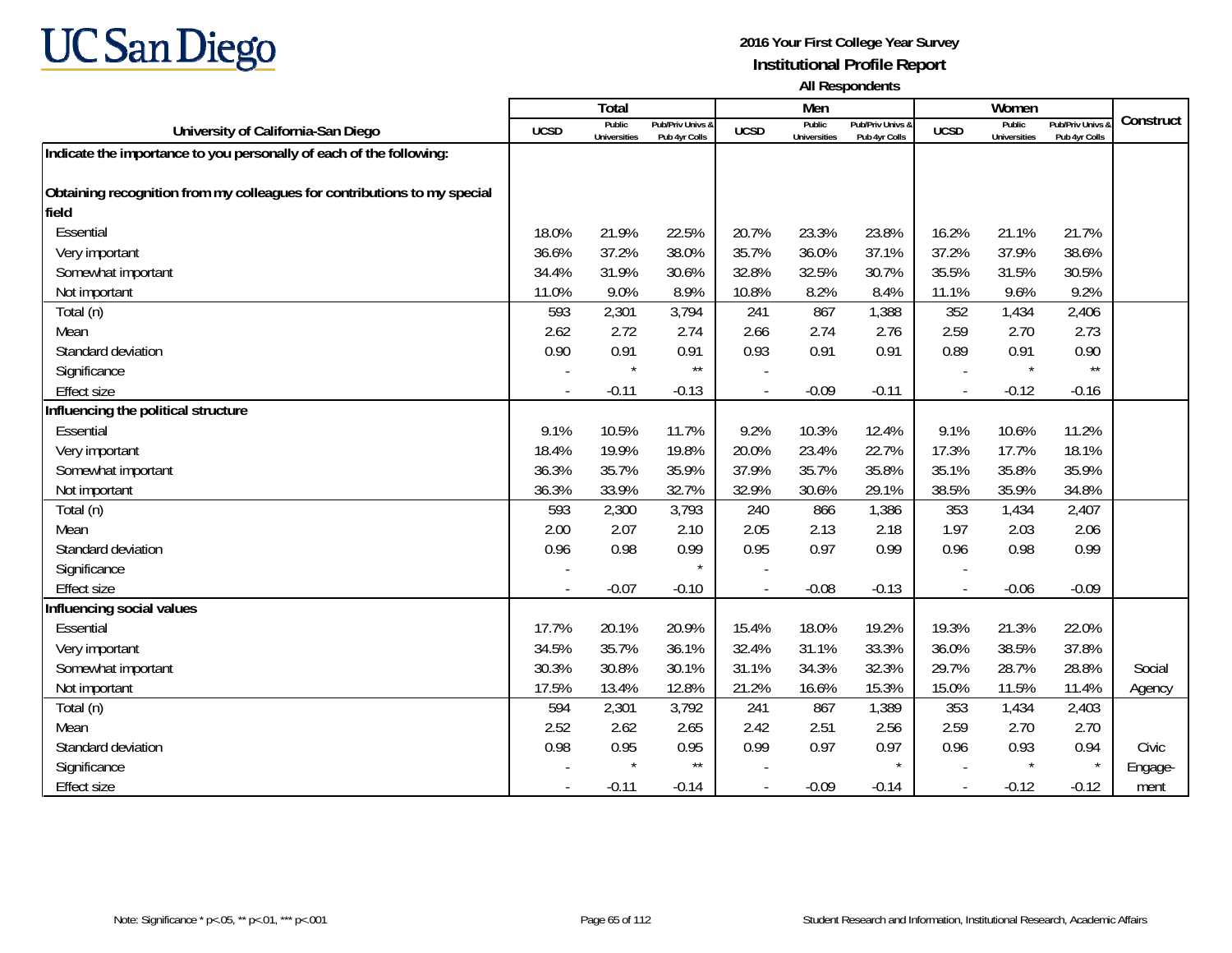

|                                                                     |             | Total                         |                                   |             | Men                           |                                   |                | Women                         |                                        |           |
|---------------------------------------------------------------------|-------------|-------------------------------|-----------------------------------|-------------|-------------------------------|-----------------------------------|----------------|-------------------------------|----------------------------------------|-----------|
| University of California-San Diego                                  | <b>UCSD</b> | Public<br><b>Universities</b> | Pub/Priv Univs &<br>Pub 4yr Colls | <b>UCSD</b> | Public<br><b>Universities</b> | Pub/Priv Univs 8<br>Pub 4yr Colls | <b>UCSD</b>    | Public<br><b>Universities</b> | <b>Pub/Priv Univs</b><br>Pub 4yr Colls | Construct |
| Indicate the importance to you personally of each of the following: |             |                               |                                   |             |                               |                                   |                |                               |                                        |           |
|                                                                     |             |                               |                                   |             |                               |                                   |                |                               |                                        |           |
| Raising a family                                                    |             |                               |                                   |             |                               |                                   |                |                               |                                        |           |
| Essential                                                           | 28.2%       | 36.0%                         | 37.3%                             | 30.0%       | 36.2%                         | 36.5%                             | 27.0%          | 35.9%                         | 37.7%                                  |           |
| Very important                                                      | 28.4%       | 28.5%                         | 28.4%                             | 30.0%       | 29.8%                         | 29.7%                             | 27.3%          | 27.6%                         | 27.6%                                  |           |
| Somewhat important                                                  | 23.3%       | 20.6%                         | 20.2%                             | 22.9%       | 20.9%                         | 20.7%                             | 23.6%          | 20.5%                         | 19.9%                                  |           |
| Not important                                                       | 20.1%       | 14.9%                         | 14.2%                             | 17.1%       | 13.1%                         | 13.0%                             | 22.2%          | 16.0%                         | 14.8%                                  |           |
| Total (n)                                                           | 592         | 2,304                         | 3,797                             | 240         | 868                           | 1,389                             | 352            | 1,436                         | 2,408                                  |           |
| Mean                                                                | 2.65        | 2.86                          | 2.89                              | 2.73        | 2.89                          | 2.90                              | 2.59           | 2.83                          | 2.88                                   |           |
| Standard deviation                                                  | 1.09        | 1.07                          | 1.06                              | 1.07        | 1.04                          | 1.04                              | 1.11           | 1.08                          | 1.07                                   |           |
| Significance                                                        |             | $***$                         | $***$                             |             | $\star$                       | $\star$                           |                | $***$                         | $***$                                  |           |
| <b>Effect size</b>                                                  |             | $-0.20$                       | $-0.23$                           |             | $-0.15$                       | $-0.16$                           |                | $-0.22$                       | $-0.27$                                |           |
| Being very well off financially                                     |             |                               |                                   |             |                               |                                   |                |                               |                                        |           |
| Essential                                                           | 37.1%       | 43.3%                         | 46.6%                             | 37.3%       | 42.1%                         | 44.5%                             | 36.9%          | 44.0%                         | 47.8%                                  |           |
| Very important                                                      | 34.4%       | 34.2%                         | 33.1%                             | 33.2%       | 33.5%                         | 32.8%                             | 35.2%          | 34.6%                         | 33.3%                                  |           |
| Somewhat important                                                  | 24.1%       | 20.0%                         | 17.9%                             | 25.3%       | 22.3%                         | 20.5%                             | 23.3%          | 18.6%                         | 16.5%                                  |           |
| Not important                                                       | 4.4%        | 2.5%                          | 2.3%                              | 4.1%        | 2.1%                          | 2.2%                              | 4.5%           | 2.8%                          | 2.4%                                   |           |
| Total (n)                                                           | 593         | 2,302                         | 3,791                             | 241         | 869                           | 1,387                             | 352            | 1,433                         | 2,404                                  |           |
| Mean                                                                | 3.04        | 3.18                          | 3.24                              | 3.04        | 3.16                          | 3.20                              | 3.05           | 3.20                          | 3.27                                   |           |
| Standard deviation                                                  | 0.89        | 0.84                          | 0.83                              | 0.89        | 0.84                          | 0.84                              | 0.89           | 0.84                          | 0.82                                   |           |
| Significance                                                        |             | $***$                         | $***$                             |             |                               | $\star\star$                      |                | $\star\star$                  | $***$                                  |           |
| <b>Effect size</b>                                                  | $\sim$      | $-0.17$                       | $-0.24$                           |             | $-0.14$                       | $-0.19$                           | $\sim$         | $-0.18$                       | $-0.27$                                |           |
| Helping others who are in difficulty                                |             |                               |                                   |             |                               |                                   |                |                               |                                        |           |
| Essential                                                           | 37.2%       | 40.7%                         | 41.4%                             | 29.6%       | 32.9%                         | 34.3%                             | 42.3%          | 45.3%                         | 45.5%                                  |           |
| Very important                                                      | 38.3%       | 39.3%                         | 39.2%                             | 38.8%       | 39.2%                         | 39.3%                             | 38.1%          | 39.4%                         | 39.2%                                  |           |
| Somewhat important                                                  | 21.8%       | 17.8%                         | 17.4%                             | 28.3%       | 24.7%                         | 23.4%                             | 17.3%          | 13.6%                         | 13.9%                                  | Social    |
| Not important                                                       | 2.7%        | 2.3%                          | 2.0%                              | 3.3%        | 3.2%                          | 3.0%                              | 2.3%           | 1.7%                          | 1.4%                                   | Agency    |
| Total (n)                                                           | 592         | 2,302                         | 3,792                             | 240         | 868                           | 1,387                             | 352            | 1,434                         | 2,405                                  |           |
| Mean                                                                | 3.10        | 3.18                          | 3.20                              | 2.95        | 3.02                          | 3.05                              | 3.20           | 3.28                          | 3.29                                   |           |
| Standard deviation                                                  | 0.83        | 0.80                          | 0.79                              | 0.84        | 0.84                          | 0.83                              | 0.80           | 0.76                          | 0.75                                   |           |
| Significance                                                        |             |                               | $\star\star$                      |             |                               |                                   |                |                               |                                        |           |
| Effect size                                                         |             | $-0.10$                       | $-0.13$                           |             | $-0.08$                       | $-0.12$                           | $\blacksquare$ | $-0.11$                       | $-0.12$                                |           |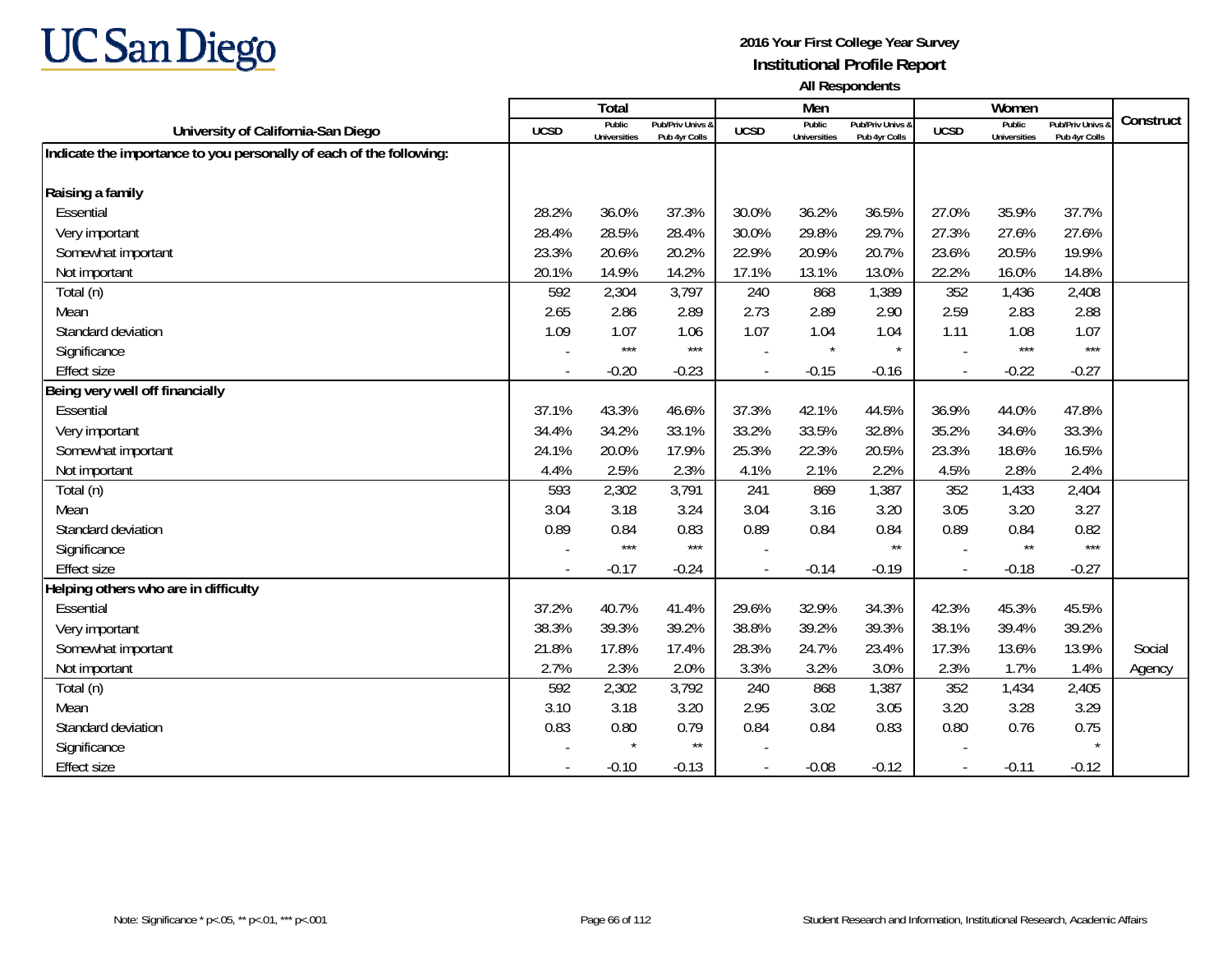

|                                                                     |                          | <b>Total</b>                  |                                   |                | Men                           |                                   |                          | Women                         |                                        |           |
|---------------------------------------------------------------------|--------------------------|-------------------------------|-----------------------------------|----------------|-------------------------------|-----------------------------------|--------------------------|-------------------------------|----------------------------------------|-----------|
| University of California-San Diego                                  | <b>UCSD</b>              | Public<br><b>Universities</b> | Pub/Priv Univs &<br>Pub 4yr Colls | <b>UCSD</b>    | Public<br><b>Universities</b> | Pub/Priv Univs &<br>Pub 4yr Colls | <b>UCSD</b>              | Public<br><b>Universities</b> | <b>Pub/Priv Univs</b><br>Pub 4yr Colls | Construct |
| Indicate the importance to you personally of each of the following: |                          |                               |                                   |                |                               |                                   |                          |                               |                                        |           |
|                                                                     |                          |                               |                                   |                |                               |                                   |                          |                               |                                        |           |
| Making a theoretical contribution to science                        |                          |                               |                                   |                |                               |                                   |                          |                               |                                        |           |
| Essential                                                           | 13.6%                    | 16.3%                         | 16.3%                             | 17.8%          | 17.6%                         | 17.7%                             | 10.8%                    | 15.5%                         | 15.5%                                  |           |
| Very important                                                      | 27.1%                    | 24.7%                         | 23.8%                             | 28.6%          | 26.9%                         | 26.9%                             | 26.1%                    | 23.4%                         | 22.1%                                  |           |
| Somewhat important                                                  | 34.0%                    | 31.5%                         | 31.1%                             | 34.4%          | 33.2%                         | 33.3%                             | 33.7%                    | 30.5%                         | 29.8%                                  |           |
| Not important                                                       | 25.3%                    | 27.5%                         | 28.7%                             | 19.1%          | 22.3%                         | 22.2%                             | 29.5%                    | 30.7%                         | 32.5%                                  |           |
| Total (n)                                                           | 594                      | 2,304                         | 3,795                             | 241            | 870                           | 1,389                             | 353                      | 1,434                         | 2,406                                  |           |
| Mean                                                                | 2.29                     | 2.30                          | 2.28                              | 2.45           | 2.40                          | 2.40                              | 2.18                     | 2.24                          | 2.21                                   |           |
| Standard deviation                                                  | 0.99                     | 1.04                          | 1.05                              | 1.00           | 1.02                          | 1.02                              | 0.98                     | 1.05                          | 1.06                                   |           |
| Significance                                                        |                          |                               |                                   |                |                               |                                   |                          |                               |                                        |           |
| <b>Effect size</b>                                                  |                          | $-0.01$                       | 0.01                              |                | 0.05                          | 0.05                              | $\overline{\phantom{a}}$ | $-0.06$                       | $-0.03$                                |           |
| Writing original works (poems, novels, etc.)                        |                          |                               |                                   |                |                               |                                   |                          |                               |                                        |           |
| Essential                                                           | 9.9%                     | 11.8%                         | 12.4%                             | 12.4%          | 12.2%                         | 13.4%                             | 8.2%                     | 11.6%                         | 11.9%                                  |           |
| Very important                                                      | 15.7%                    | 13.7%                         | 14.9%                             | 15.8%          | 13.8%                         | 16.6%                             | 15.6%                    | 13.7%                         | 14.0%                                  |           |
| Somewhat important                                                  | 33.2%                    | 31.0%                         | 29.6%                             | 31.1%          | 32.6%                         | 31.6%                             | 34.6%                    | 30.0%                         | 28.4%                                  |           |
| Not important                                                       | 41.2%                    | 43.5%                         | 43.1%                             | 40.7%          | 41.4%                         | 38.4%                             | 41.6%                    | 44.7%                         | 45.7%                                  |           |
| Total (n)                                                           | 594                      | 2,306                         | 3,795                             | 241            | 869                           | 1,389                             | 353                      | 1,437                         | 2,406                                  |           |
| Mean                                                                | 1.94                     | 1.94                          | 1.97                              | 2.00           | 1.97                          | 2.05                              | 1.90                     | 1.92                          | 1.92                                   |           |
| Standard deviation                                                  | 0.98                     | 1.02                          | 1.04                              | 1.03           | 1.02                          | 1.04                              | 0.95                     | 1.02                          | 1.03                                   |           |
| Significance                                                        |                          |                               |                                   |                |                               |                                   |                          |                               |                                        |           |
| <b>Effect size</b>                                                  |                          | 0.00                          | $-0.03$                           |                | 0.03                          | $-0.05$                           |                          | $-0.02$                       | $-0.02$                                |           |
| Creating artistic works (painting, sculpture, etc.)                 |                          |                               |                                   |                |                               |                                   |                          |                               |                                        |           |
| Essential                                                           | 11.1%                    | 11.9%                         | 11.9%                             | 12.1%          | 11.3%                         | 11.6%                             | 10.5%                    | 12.3%                         | 12.0%                                  |           |
| Very important                                                      | 15.2%                    | 13.8%                         | 14.3%                             | 16.3%          | 14.6%                         | 15.5%                             | 14.4%                    | 13.4%                         | 13.6%                                  |           |
| Somewhat important                                                  | 30.2%                    | 27.5%                         | 27.8%                             | 27.2%          | 24.9%                         | 25.6%                             | 32.3%                    | 29.0%                         | 29.1%                                  |           |
| Not important                                                       | 43.4%                    | 46.8%                         | 46.0%                             | 44.4%          | 49.2%                         | 47.3%                             | 42.8%                    | 45.3%                         | 45.2%                                  |           |
| Total (n)                                                           | 592                      | 2,300                         | 3,786                             | 239            | 870                           | 1,386                             | 353                      | 1,430                         | 2,400                                  |           |
| Mean                                                                | 1.94                     | 1.91                          | 1.92                              | 1.96           | 1.88                          | 1.91                              | 1.93                     | 1.93                          | 1.93                                   |           |
| Standard deviation                                                  | 1.02                     | 1.04                          | 1.04                              | 1.05           | 1.04                          | 1.04                              | 0.99                     | 1.04                          | 1.03                                   |           |
| Significance                                                        |                          |                               |                                   |                |                               |                                   |                          |                               |                                        |           |
| <b>Effect size</b>                                                  | $\overline{\phantom{a}}$ | 0.03                          | 0.02                              | $\blacksquare$ | 0.08                          | 0.05                              | $\overline{\phantom{a}}$ | 0.00                          | 0.00                                   |           |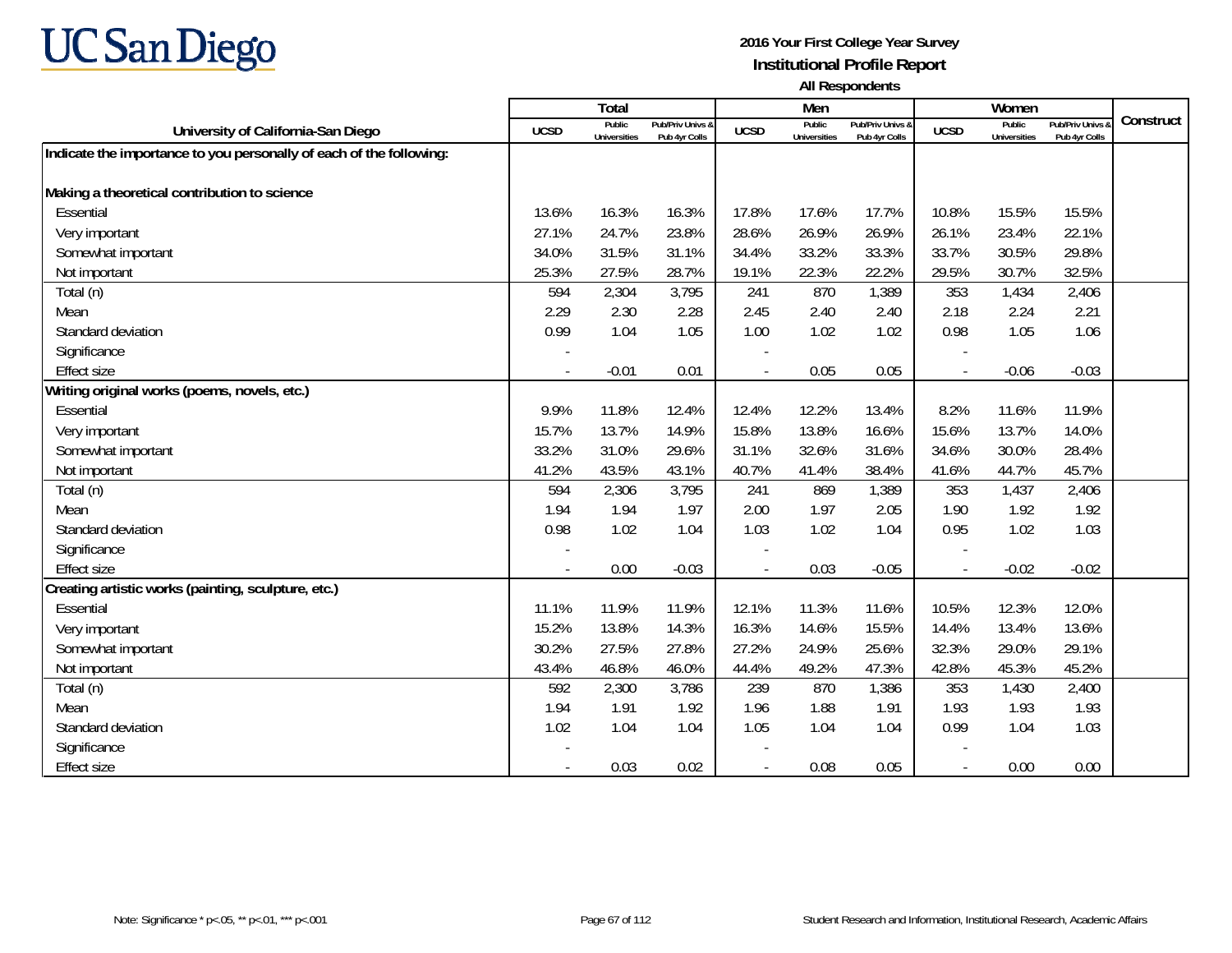

|                                                                     |                          | <b>Total</b>                  |                                   |             | Men                           |                                   |                          | Women                         |                                        |           |
|---------------------------------------------------------------------|--------------------------|-------------------------------|-----------------------------------|-------------|-------------------------------|-----------------------------------|--------------------------|-------------------------------|----------------------------------------|-----------|
| University of California-San Diego                                  | <b>UCSD</b>              | Public<br><b>Universities</b> | Pub/Priv Univs &<br>Pub 4yr Colls | <b>UCSD</b> | Public<br><b>Universities</b> | Pub/Priv Univs &<br>Pub 4yr Colls | <b>UCSD</b>              | Public<br><b>Universities</b> | <b>Pub/Priv Univs</b><br>Pub 4yr Colls | Construct |
| Indicate the importance to you personally of each of the following: |                          |                               |                                   |             |                               |                                   |                          |                               |                                        |           |
|                                                                     |                          |                               |                                   |             |                               |                                   |                          |                               |                                        |           |
| Developing a meaningful philosophy of life                          |                          |                               |                                   |             |                               |                                   |                          |                               |                                        |           |
| Essential                                                           | 22.7%                    | 22.1%                         | 22.1%                             | 30.3%       | 25.9%                         | 25.8%                             | 17.6%                    | 19.8%                         | 20.0%                                  |           |
| Very important                                                      | 30.2%                    | 28.7%                         | 28.4%                             | 29.0%       | 26.2%                         | 28.1%                             | 31.0%                    | 30.1%                         | 28.6%                                  |           |
| Somewhat important                                                  | 32.2%                    | 31.9%                         | 31.7%                             | 28.6%       | 33.1%                         | 31.3%                             | 34.7%                    | 31.2%                         | 31.9%                                  |           |
| Not important                                                       | 14.9%                    | 17.3%                         | 17.7%                             | 12.2%       | 14.7%                         | 14.8%                             | 16.8%                    | 18.9%                         | 19.4%                                  |           |
| Total (n)                                                           | 590                      | 2,296                         | 3,779                             | 238         | 869                           | 1,387                             | 352                      | 1,427                         | 2,392                                  |           |
| Mean                                                                | 2.61                     | 2.56                          | 2.55                              | 2.77        | 2.63                          | 2.65                              | 2.49                     | 2.51                          | 2.49                                   |           |
| Standard deviation                                                  | 1.00                     | 1.02                          | 1.02                              | 1.01        | 1.02                          | 1.02                              | 0.97                     | 1.01                          | 1.02                                   |           |
| Significance                                                        |                          |                               |                                   |             |                               |                                   |                          |                               |                                        |           |
| <b>Effect size</b>                                                  |                          | 0.05                          | 0.06                              |             | 0.14                          | 0.12                              | $\overline{\phantom{a}}$ | $-0.02$                       | 0.00                                   |           |
| Participating in a community action program                         |                          |                               |                                   |             |                               |                                   |                          |                               |                                        |           |
| Essential                                                           | 10.6%                    | 12.9%                         | 13.4%                             | 6.3%        | 9.2%                          | 10.1%                             | 13.6%                    | 15.2%                         | 15.3%                                  |           |
| Very important                                                      | 31.3%                    | 30.4%                         | 29.5%                             | 27.6%       | 24.3%                         | 24.9%                             | 33.7%                    | 34.1%                         | 32.2%                                  |           |
| Somewhat important                                                  | 39.9%                    | 37.7%                         | 38.8%                             | 40.6%       | 40.0%                         | 41.7%                             | 39.4%                    | 36.2%                         | 37.1%                                  | Social    |
| Not important                                                       | 18.2%                    | 19.0%                         | 18.3%                             | 25.5%       | 26.5%                         | 23.3%                             | 13.3%                    | 14.5%                         | 15.4%                                  | Agency    |
| Total (n)                                                           | 592                      | 2,297                         | 3,778                             | 239         | 868                           | 1,383                             | 353                      | 1,429                         | 2,395                                  |           |
| Mean                                                                | 2.34                     | 2.37                          | 2.38                              | 2.15        | 2.16                          | 2.22                              | 2.48                     | 2.50                          | 2.47                                   |           |
| Standard deviation                                                  | 0.90                     | 0.93                          | 0.93                              | 0.87        | 0.92                          | 0.92                              | 0.89                     | 0.92                          | 0.93                                   |           |
| Significance                                                        |                          |                               |                                   |             |                               |                                   |                          |                               |                                        |           |
| <b>Effect size</b>                                                  | $\overline{\phantom{a}}$ | $-0.03$                       | $-0.04$                           | $\sim$      | $-0.01$                       | $-0.08$                           | $\sim$                   | $-0.02$                       | 0.01                                   |           |
| Helping to promote racial understanding                             |                          |                               |                                   |             |                               |                                   |                          |                               |                                        |           |
| Essential                                                           | 13.2%                    | 17.3%                         | 18.4%                             | 12.1%       | 13.3%                         | 16.0%                             | 13.9%                    | 19.7%                         | 19.8%                                  |           |
| Very important                                                      | 33.2%                    | 31.9%                         | 32.0%                             | 27.6%       | 28.2%                         | 28.8%                             | 36.9%                    | 34.2%                         | 33.9%                                  |           |
| Somewhat important                                                  | 39.4%                    | 36.0%                         | 35.1%                             | 40.6%       | 39.0%                         | 37.5%                             | 38.6%                    | 34.1%                         | 33.6%                                  | Social    |
| Not important                                                       | 14.2%                    | 14.8%                         | 14.5%                             | 19.7%       | 19.5%                         | 17.7%                             | 10.5%                    | 12.0%                         | 12.6%                                  | Agency    |
| Total (n)                                                           | 591                      | 2,297                         | 3,780                             | 239         | 870                           | 1,387                             | 352                      | 1,427                         | 2,393                                  |           |
| Mean                                                                | 2.45                     | 2.52                          | 2.54                              | 2.32        | 2.35                          | 2.43                              | 2.54                     | 2.62                          | 2.61                                   |           |
| Standard deviation                                                  | 0.89                     | 0.94                          | 0.95                              | 0.93        | 0.94                          | 0.96                              | 0.86                     | 0.93                          | 0.94                                   |           |
| Significance                                                        |                          |                               | $\star$                           |             |                               |                                   |                          |                               |                                        |           |
| <b>Effect size</b>                                                  |                          | $-0.07$                       | $-0.09$                           | $\sim$      | $-0.03$                       | $-0.11$                           |                          | $-0.09$                       | $-0.07$                                |           |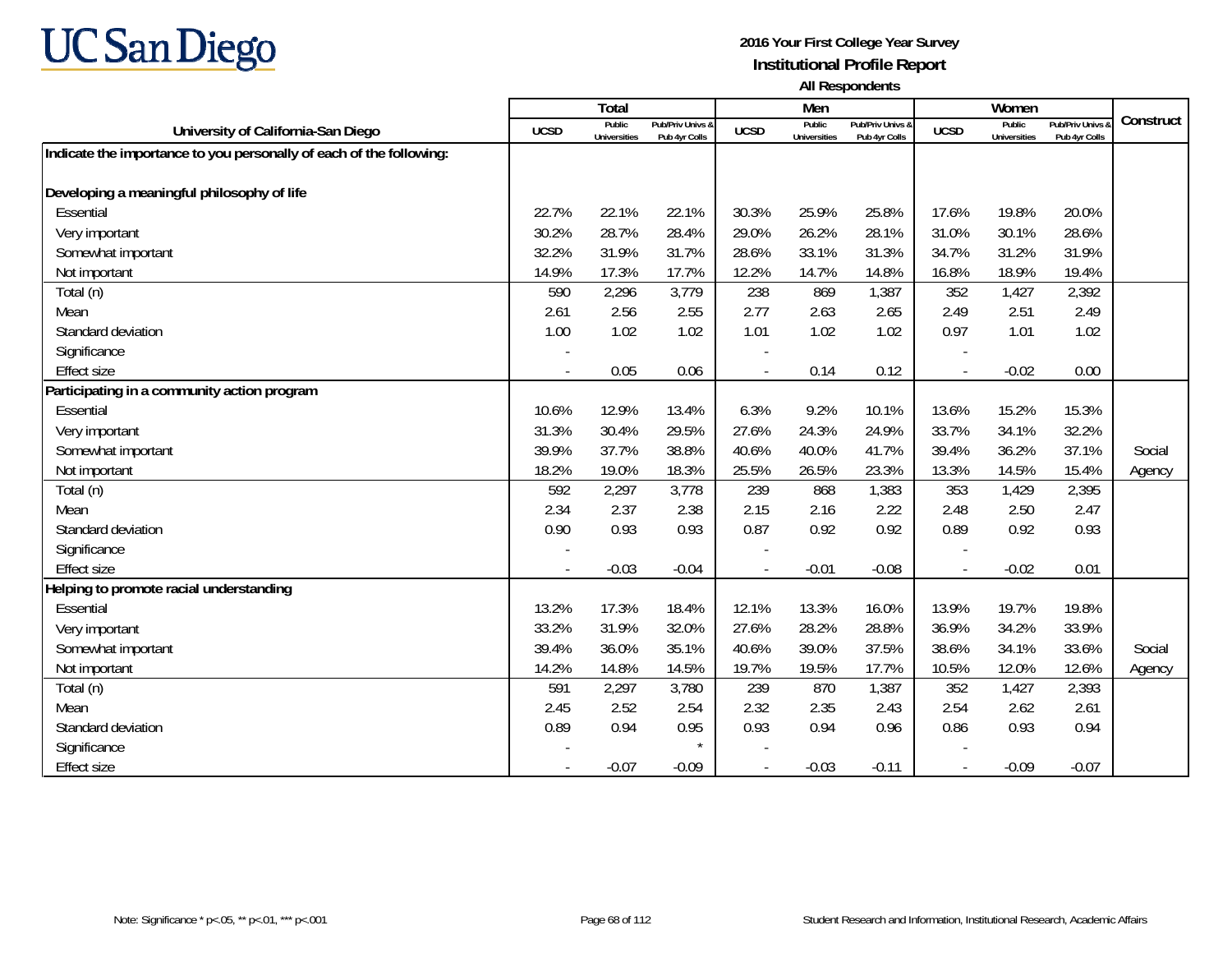

|                                                                     |                          | <b>Total</b>                  |                                   |                | Men                           |                                   |             | Women                         |                                        |           |
|---------------------------------------------------------------------|--------------------------|-------------------------------|-----------------------------------|----------------|-------------------------------|-----------------------------------|-------------|-------------------------------|----------------------------------------|-----------|
| University of California-San Diego                                  | <b>UCSD</b>              | Public<br><b>Universities</b> | Pub/Priv Univs &<br>Pub 4yr Colls | <b>UCSD</b>    | Public<br><b>Universities</b> | Pub/Priv Univs &<br>Pub 4yr Colls | <b>UCSD</b> | Public<br><b>Universities</b> | <b>Pub/Priv Univs</b><br>Pub 4yr Colls | Construct |
| Indicate the importance to you personally of each of the following: |                          |                               |                                   |                |                               |                                   |             |                               |                                        |           |
|                                                                     |                          |                               |                                   |                |                               |                                   |             |                               |                                        |           |
| Keeping up to date with political affairs                           |                          |                               |                                   |                |                               |                                   |             |                               |                                        |           |
| Essential                                                           | 13.5%                    | 16.0%                         | 15.8%                             | 15.5%          | 17.0%                         | 17.3%                             | 12.2%       | 15.4%                         | 14.9%                                  |           |
| Very important                                                      | 31.4%                    | 30.6%                         | 29.9%                             | 30.1%          | 29.5%                         | 29.2%                             | 32.3%       | 31.3%                         | 30.4%                                  |           |
| Somewhat important                                                  | 40.2%                    | 38.5%                         | 38.8%                             | 37.2%          | 38.0%                         | 38.0%                             | 42.2%       | 38.8%                         | 39.3%                                  | Social    |
| Not important                                                       | 14.9%                    | 14.9%                         | 15.5%                             | 17.2%          | 15.5%                         | 15.6%                             | 13.3%       | 14.5%                         | 15.4%                                  | Agency    |
| Total (n)                                                           | 592                      | 2,298                         | 3,777                             | 239            | 869                           | 1,385                             | 353         | 1,429                         | 2,392                                  |           |
| Mean                                                                | 2.44                     | 2.48                          | 2.46                              | 2.44           | 2.48                          | 2.48                              | 2.43        | 2.48                          | 2.45                                   |           |
| Standard deviation                                                  | 0.90                     | 0.93                          | 0.93                              | 0.95           | 0.95                          | 0.95                              | 0.87        | 0.92                          | 0.92                                   | Civic     |
| Significance                                                        |                          |                               |                                   |                |                               |                                   |             |                               |                                        | Engage-   |
| <b>Effect size</b>                                                  |                          | $-0.04$                       | $-0.02$                           |                | $-0.04$                       | $-0.04$                           | $\sim$      | $-0.05$                       | $-0.02$                                | ment      |
| Becoming a community leader                                         |                          |                               |                                   |                |                               |                                   |             |                               |                                        |           |
| Essential                                                           | 12.2%                    | 15.0%                         | 16.4%                             | 14.3%          | 13.8%                         | 15.9%                             | 10.8%       | 15.6%                         | 16.6%                                  |           |
| Very important                                                      | 29.8%                    | 28.0%                         | 26.8%                             | 26.5%          | 26.0%                         | 25.5%                             | 32.1%       | 29.2%                         | 27.6%                                  |           |
| Somewhat important                                                  | 39.0%                    | 36.1%                         | 35.8%                             | 37.8%          | 37.1%                         | 37.2%                             | 39.8%       | 35.5%                         | 35.0%                                  | Social    |
| Not important                                                       | 19.0%                    | 20.9%                         | 21.0%                             | 21.4%          | 23.1%                         | 21.4%                             | 17.3%       | 19.6%                         | 20.8%                                  | Agency    |
| Total (n)                                                           | 590                      | 2,294                         | 3,776                             | 238            | 867                           | 1,383                             | 352         | 1,427                         | 2,393                                  |           |
| Mean                                                                | 2.35                     | 2.37                          | 2.39                              | 2.34           | 2.31                          | 2.36                              | 2.36        | 2.41                          | 2.40                                   |           |
| Standard deviation                                                  | 0.92                     | 0.98                          | 0.99                              | 0.97           | 0.98                          | 0.99                              | 0.89        | 0.97                          | 0.99                                   |           |
| Significance                                                        |                          |                               |                                   |                |                               |                                   |             |                               |                                        |           |
| <b>Effect size</b>                                                  |                          | $-0.02$                       | $-0.04$                           |                | 0.03                          | $-0.02$                           |             | $-0.05$                       | $-0.04$                                |           |
| Improving my understanding of other countries and cultures          |                          |                               |                                   |                |                               |                                   |             |                               |                                        |           |
| Essential                                                           | 28.6%                    | 28.0%                         | 28.6%                             | 27.4%          | 23.3%                         | 25.4%                             | 29.3%       | 30.8%                         | 30.4%                                  |           |
| Very important                                                      | 37.8%                    | 38.1%                         | 37.2%                             | 35.4%          | 35.5%                         | 34.8%                             | 39.3%       | 39.7%                         | 38.7%                                  |           |
| Somewhat important                                                  | 27.2%                    | 27.2%                         | 27.4%                             | 27.0%          | 32.2%                         | 31.2%                             | 27.4%       | 24.2%                         | 25.1%                                  |           |
| Not important                                                       | 6.5%                     | 6.7%                          | 6.8%                              | 10.1%          | 9.0%                          | 8.5%                              | 4.0%        | 5.3%                          | 5.9%                                   |           |
| Total (n)                                                           | 588                      | 2,295                         | 3,772                             | 237            | 867                           | 1,384                             | 351         | 1,428                         | 2,388                                  |           |
| Mean                                                                | 2.88                     | 2.87                          | 2.88                              | 2.80           | 2.73                          | 2.77                              | 2.94        | 2.96                          | 2.94                                   |           |
| Standard deviation                                                  | 0.90                     | 0.90                          | 0.90                              | 0.96           | 0.92                          | 0.93                              | 0.85        | 0.87                          | 0.89                                   |           |
| Significance                                                        |                          |                               |                                   |                |                               |                                   |             |                               |                                        |           |
| <b>Effect size</b>                                                  | $\overline{\phantom{a}}$ | 0.01                          | 0.00                              | $\overline{a}$ | 0.08                          | 0.03                              |             | $-0.02$                       | 0.00                                   |           |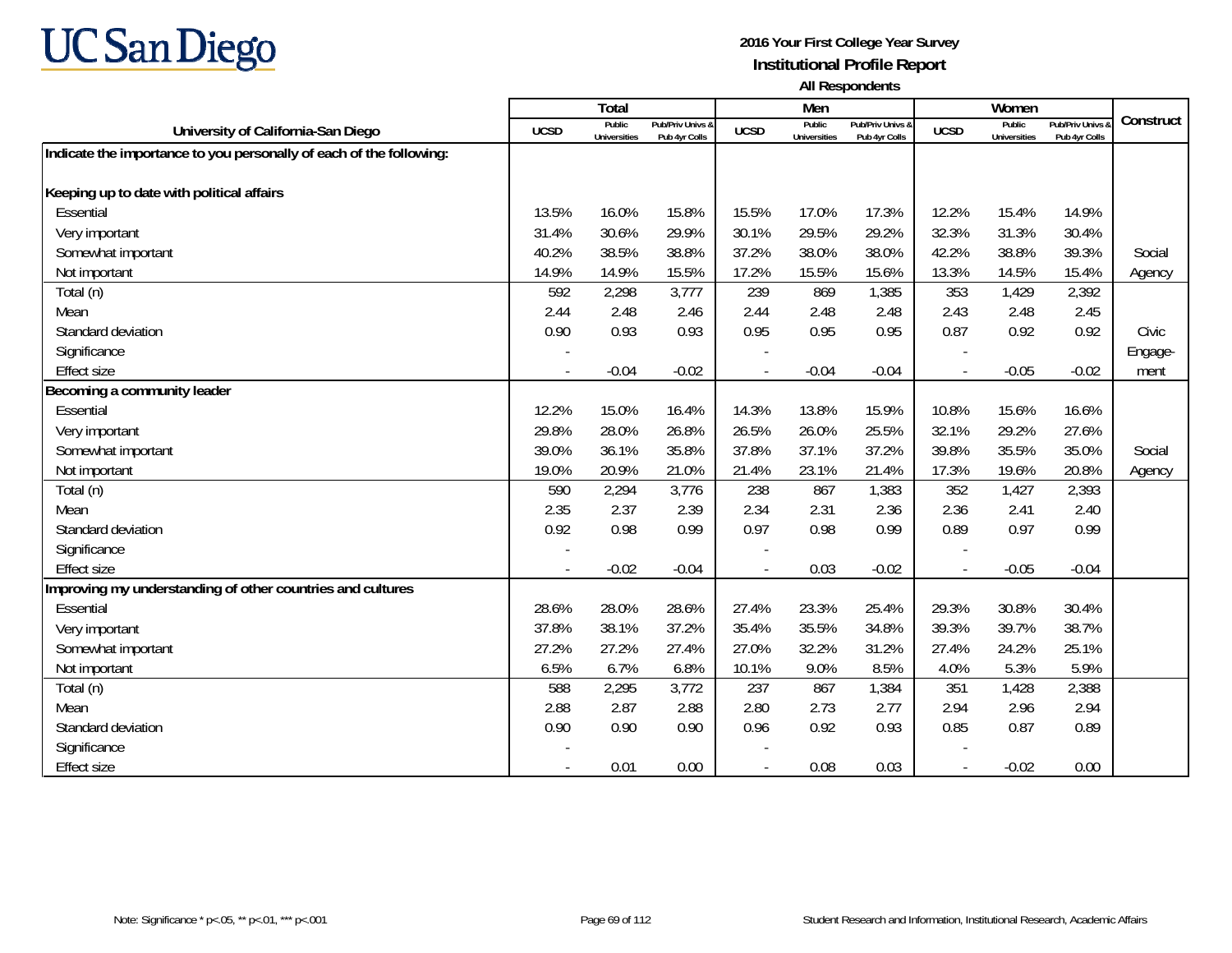

|                                                                           |                | Total                         |                                   |                          | Men                           |                                   |                          | Women                         |                                        |             |
|---------------------------------------------------------------------------|----------------|-------------------------------|-----------------------------------|--------------------------|-------------------------------|-----------------------------------|--------------------------|-------------------------------|----------------------------------------|-------------|
| University of California-San Diego                                        | <b>UCSD</b>    | Public<br><b>Universities</b> | Pub/Priv Univs &<br>Pub 4yr Colls | <b>UCSD</b>              | Public<br><b>Universities</b> | Pub/Priv Univs &<br>Pub 4yr Colls | <b>UCSD</b>              | Public<br><b>Universities</b> | <b>Pub/Priv Univs</b><br>Pub 4yr Colls | Construct   |
| To what extent have you experienced the following with students from a    |                |                               |                                   |                          |                               |                                   |                          |                               |                                        |             |
| racial/ethnic group other than your own?                                  |                |                               |                                   |                          |                               |                                   |                          |                               |                                        |             |
|                                                                           |                |                               |                                   |                          |                               |                                   |                          |                               |                                        |             |
| Dined or shared a meal                                                    |                |                               |                                   |                          |                               |                                   |                          |                               |                                        |             |
| Very often                                                                | 36.3%          | 33.8%                         | 30.5%                             | 30.6%                    | 30.3%                         | 27.9%                             | 40.2%                    | 35.9%                         | 31.9%                                  |             |
| Often                                                                     | 23.4%          | 23.5%                         | 22.5%                             | 26.9%                    | 24.3%                         | 23.1%                             | 21.1%                    | 23.1%                         | 22.2%                                  | Positive    |
| Sometimes                                                                 | 22.7%          | 23.5%                         | 23.8%                             | 25.6%                    | 26.6%                         | 26.3%                             | 20.8%                    | 21.7%                         | 22.3%                                  | Cross-      |
| Seldom                                                                    | 8.5%           | 10.4%                         | 11.3%                             | 7.4%                     | 9.4%                          | 11.0%                             | 9.1%                     | 11.0%                         | 11.5%                                  | Racial      |
| Never                                                                     | 9.1%           | 8.7%                          | 11.9%                             | 9.5%                     | 9.4%                          | 11.6%                             | 8.9%                     | 8.3%                          | 12.0%                                  | Interaction |
| Total (n)                                                                 | 603            | 2,324                         | 3,832                             | 242                      | 872                           | 1,400                             | 361                      | 1,452                         | 2,432                                  |             |
| Mean                                                                      | 3.69           | 3.63                          | 3.48                              | 3.62                     | 3.57                          | 3.45                              | 3.75                     | 3.67                          | 3.50                                   |             |
| Standard deviation                                                        | 1.29           | 1.28                          | 1.34                              | 1.25                     | 1.27                          | 1.31                              | 1.31                     | 1.29                          | 1.36                                   |             |
| Significance                                                              |                |                               | $***$                             |                          |                               |                                   |                          |                               | $\star\star$                           |             |
| <b>Effect size</b>                                                        | $\overline{a}$ | 0.05                          | 0.16                              |                          | 0.04                          | 0.13                              | $\overline{\phantom{a}}$ | 0.06                          | 0.18                                   |             |
| Had meaningful and honest discussions about race/ethnic relations outside |                |                               |                                   |                          |                               |                                   |                          |                               |                                        |             |
| of class                                                                  |                |                               |                                   |                          |                               |                                   |                          |                               |                                        |             |
| Very often                                                                | 21.7%          | 20.6%                         | 19.4%                             | 19.0%                    | 18.6%                         | 17.6%                             | 23.5%                    | 21.8%                         | 20.5%                                  |             |
| Often                                                                     | 22.2%          | 22.0%                         | 21.1%                             | 21.1%                    | 20.7%                         | 19.8%                             | 23.0%                    | 22.8%                         | 21.8%                                  | Positive    |
| Sometimes                                                                 | 27.2%          | 26.9%                         | 26.8%                             | 27.7%                    | 27.8%                         | 27.4%                             | 26.9%                    | 26.3%                         | 26.5%                                  | Cross-      |
| Seldom                                                                    | 15.9%          | 16.1%                         | 16.3%                             | 18.2%                    | 16.6%                         | 17.7%                             | 14.4%                    | 15.9%                         | 15.6%                                  | Racial      |
| Never                                                                     | 12.9%          | 14.4%                         | 16.3%                             | 14.0%                    | 16.2%                         | 17.5%                             | 12.2%                    | 13.3%                         | 15.7%                                  | Interaction |
| Total (n)                                                                 | 603            | 2,320                         | 3,832                             | 242                      | 869                           | 1,397                             | 361                      | 1,451                         | 2,435                                  |             |
| Mean                                                                      | 3.24           | 3.18                          | 3.11                              | 3.13                     | 3.09                          | 3.02                              | 3.31                     | 3.24                          | 3.16                                   |             |
| Standard deviation                                                        | 1.31           | 1.32                          | 1.34                              | 1.31                     | 1.33                          | 1.33                              | 1.31                     | 1.32                          | 1.34                                   |             |
| Significance                                                              |                |                               |                                   |                          |                               |                                   |                          |                               |                                        |             |
| Effect size                                                               |                | 0.05                          | 0.10                              |                          | 0.03                          | 0.08                              | $\blacksquare$           | 0.05                          | 0.11                                   |             |
| Had guarded, cautious interactions                                        |                |                               |                                   |                          |                               |                                   |                          |                               |                                        |             |
| Very often                                                                | 6.5%           | 6.1%                          | 6.4%                              | 5.4%                     | 5.8%                          | 6.4%                              | 7.2%                     | 6.4%                          | 6.4%                                   |             |
| Often                                                                     | 10.1%          | 11.1%                         | 10.9%                             | 9.9%                     | 12.9%                         | 12.0%                             | 10.3%                    | 10.0%                         | 10.2%                                  | Negative    |
| Sometimes                                                                 | 28.6%          | 24.3%                         | 24.1%                             | 32.2%                    | 24.7%                         | 25.5%                             | 26.1%                    | 24.0%                         | 23.2%                                  | Cross-      |
| Seldom                                                                    | 28.7%          | 27.5%                         | 26.1%                             | 24.4%                    | 23.6%                         | 22.6%                             | 31.7%                    | 29.9%                         | 28.1%                                  | Racial      |
| Never                                                                     | 26.1%          | 30.9%                         | 32.5%                             | 28.1%                    | 33.0%                         | 33.4%                             | 24.7%                    | 29.7%                         | 32.1%                                  | Interaction |
| Total (n)                                                                 | 602            | 2,311                         | 3,823                             | 242                      | 866                           | 1,396                             | 360                      | 1,445                         | 2,427                                  |             |
| Mean                                                                      | 2.42           | 2.34                          | 2.33                              | 2.40                     | 2.35                          | 2.36                              | 2.44                     | 2.33                          | 2.31                                   |             |
| Standard deviation                                                        | 1.17           | 1.20                          | 1.21                              | 1.15                     | 1.22                          | 1.24                              | 1.18                     | 1.18                          | 1.20                                   |             |
| Significance                                                              |                |                               |                                   |                          |                               |                                   |                          |                               |                                        |             |
| <b>Effect size</b>                                                        |                | 0.07                          | 0.07                              | $\overline{\phantom{a}}$ | 0.04                          | 0.03                              | $\overline{\phantom{a}}$ | 0.09                          | 0.11                                   |             |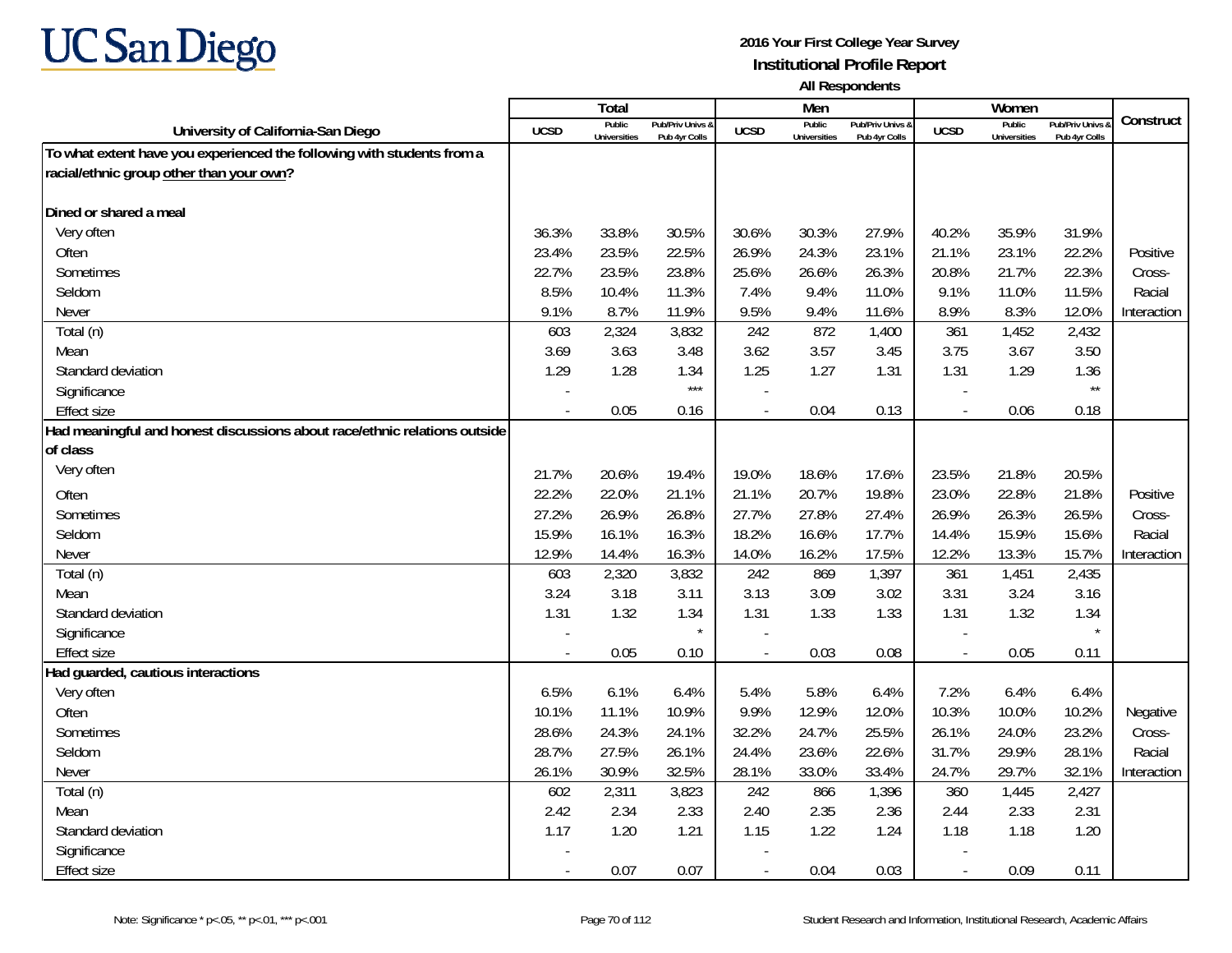

|                                                                        |                | Total                         |                                   |                | Men                           |                                   |                          | Women                         |                                        |             |
|------------------------------------------------------------------------|----------------|-------------------------------|-----------------------------------|----------------|-------------------------------|-----------------------------------|--------------------------|-------------------------------|----------------------------------------|-------------|
| University of California-San Diego                                     | <b>UCSD</b>    | Public<br><b>Universities</b> | Pub/Priv Univs &<br>Pub 4yr Colls | <b>UCSD</b>    | Public<br><b>Universities</b> | Pub/Priv Univs &<br>Pub 4yr Colls | <b>UCSD</b>              | Public<br><b>Universities</b> | <b>Pub/Priv Univs</b><br>Pub 4yr Colls | Construct   |
| To what extent have you experienced the following with students from a |                |                               |                                   |                |                               |                                   |                          |                               |                                        |             |
| racial/ethnic group other than your own?                               |                |                               |                                   |                |                               |                                   |                          |                               |                                        |             |
|                                                                        |                |                               |                                   |                |                               |                                   |                          |                               |                                        |             |
| Shared personal feelings and problems                                  |                |                               |                                   |                |                               |                                   |                          |                               |                                        |             |
| Very often                                                             | 20.9%          | 21.5%                         | 20.3%                             | 16.7%          | 17.1%                         | 16.4%                             | 23.7%                    | 24.2%                         | 22.6%                                  |             |
| Often                                                                  | 23.9%          | 24.2%                         | 23.9%                             | 21.7%          | 21.2%                         | 21.5%                             | 25.3%                    | 26.0%                         | 25.3%                                  | Positive    |
| Sometimes                                                              | 30.1%          | 27.2%                         | 26.7%                             | 36.3%          | 29.1%                         | 29.2%                             | 25.9%                    | 26.1%                         | 25.3%                                  | Cross-      |
| Seldom                                                                 | 12.9%          | 13.7%                         | 13.9%                             | 11.3%          | 15.8%                         | 15.5%                             | 13.9%                    | 12.5%                         | 13.1%                                  | Racial      |
| Never                                                                  | 12.4%          | 13.3%                         | 15.1%                             | 14.2%          | 16.9%                         | 17.4%                             | 11.1%                    | 11.2%                         | 13.7%                                  | Interaction |
| Total (n)                                                              | 599            | 2,304                         | 3,816                             | 240            | 860                           | 1,388                             | 359                      | 1,444                         | 2,428                                  |             |
| Mean                                                                   | 3.28           | 3.27                          | 3.21                              | 3.15           | 3.06                          | 3.04                              | 3.36                     | 3.39                          | 3.30                                   |             |
| Standard deviation                                                     | 1.27           | 1.30                          | 1.32                              | 1.24           | 1.31                          | 1.31                              | 1.29                     | 1.28                          | 1.32                                   |             |
| Significance                                                           |                |                               |                                   |                |                               |                                   |                          |                               |                                        |             |
| <b>Effect size</b>                                                     |                | 0.01                          | 0.05                              |                | 0.07                          | 0.08                              | $\overline{\phantom{a}}$ | $-0.02$                       | 0.05                                   |             |
| Had tense, somewhat hostile interactions                               |                |                               |                                   |                |                               |                                   |                          |                               |                                        |             |
| Very often                                                             | 3.5%           | 3.7%                          | 3.7%                              | 5.0%           | 3.6%                          | 4.1%                              | 2.5%                     | 3.7%                          | 3.5%                                   |             |
| Often                                                                  | 5.3%           | 5.3%                          | 6.0%                              | 7.0%           | 6.9%                          | 7.2%                              | 4.2%                     | 4.4%                          | 5.3%                                   | Negative    |
| Sometimes                                                              | 14.5%          | 13.6%                         | 13.2%                             | 14.5%          | 14.3%                         | 13.9%                             | 14.5%                    | 13.2%                         | 12.7%                                  | Cross-      |
| Seldom                                                                 | 26.1%          | 21.9%                         | 21.4%                             | 25.6%          | 20.7%                         | 21.3%                             | 26.5%                    | 22.6%                         | 21.5%                                  | Racial      |
| Never                                                                  | 50.6%          | 55.5%                         | 55.7%                             | 47.9%          | 54.5%                         | 53.4%                             | 52.4%                    | 56.1%                         | 57.0%                                  | Interaction |
| Total (n)                                                              | 601            | 2,309                         | 3,817                             | 242            | 865                           | 1,392                             | 359                      | 1,444                         | 2,425                                  |             |
| Mean                                                                   | 1.85           | 1.80                          | 1.81                              | 1.95           | 1.85                          | 1.87                              | 1.78                     | 1.77                          | 1.77                                   |             |
| Standard deviation                                                     | 1.08           | 1.09                          | 1.11                              | 1.16           | 1.12                          | 1.15                              | 1.01                     | 1.07                          | 1.08                                   |             |
| Significance                                                           |                |                               |                                   |                |                               |                                   |                          |                               |                                        |             |
| <b>Effect size</b>                                                     | $\overline{a}$ | 0.05                          | 0.04                              | $\sim$         | 0.09                          | 0.07                              | $\blacksquare$           | 0.01                          | 0.01                                   |             |
| Had intellectual discussions outside of class                          |                |                               |                                   |                |                               |                                   |                          |                               |                                        |             |
| Very often                                                             | 22.6%          | 22.5%                         | 21.5%                             | 21.5%          | 19.6%                         | 19.4%                             | 23.3%                    | 24.2%                         | 22.8%                                  |             |
| Often                                                                  | 29.2%          | 29.0%                         | 26.8%                             | 28.9%          | 29.0%                         | 27.6%                             | 29.4%                    | 28.9%                         | 26.3%                                  | Positive    |
| Sometimes                                                              | 28.2%          | 26.6%                         | 26.7%                             | 30.2%          | 28.7%                         | 29.1%                             | 26.9%                    | 25.4%                         | 25.4%                                  | Cross-      |
| Seldom                                                                 | 10.1%          | 11.2%                         | 12.1%                             | 8.3%           | 11.9%                         | 12.1%                             | 11.4%                    | 10.9%                         | 12.2%                                  | Racial      |
| Never                                                                  | 9.8%           | 10.6%                         | 12.8%                             | 11.2%          | 10.8%                         | 11.9%                             | 8.9%                     | 10.5%                         | 13.3%                                  | Interaction |
| Total (n)                                                              | 602            | 2,312                         | 3,820                             | 242            | 868                           | 1,394                             | 360                      | 1,444                         | 2,426                                  |             |
| Mean                                                                   | 3.45           | 3.41                          | 3.32                              | 3.41           | 3.35                          | 3.30                              | 3.47                     | 3.45                          | 3.33                                   |             |
| Standard deviation                                                     | 1.22           | 1.25                          | 1.29                              | 1.23           | 1.23                          | 1.25                              | 1.22                     | 1.26                          | 1.31                                   |             |
| Significance                                                           |                |                               | $\star$                           |                |                               |                                   |                          |                               |                                        |             |
| <b>Effect size</b>                                                     |                | 0.03                          | 0.10                              | $\blacksquare$ | 0.05                          | 0.09                              | $\overline{\phantom{a}}$ | 0.02                          | 0.11                                   |             |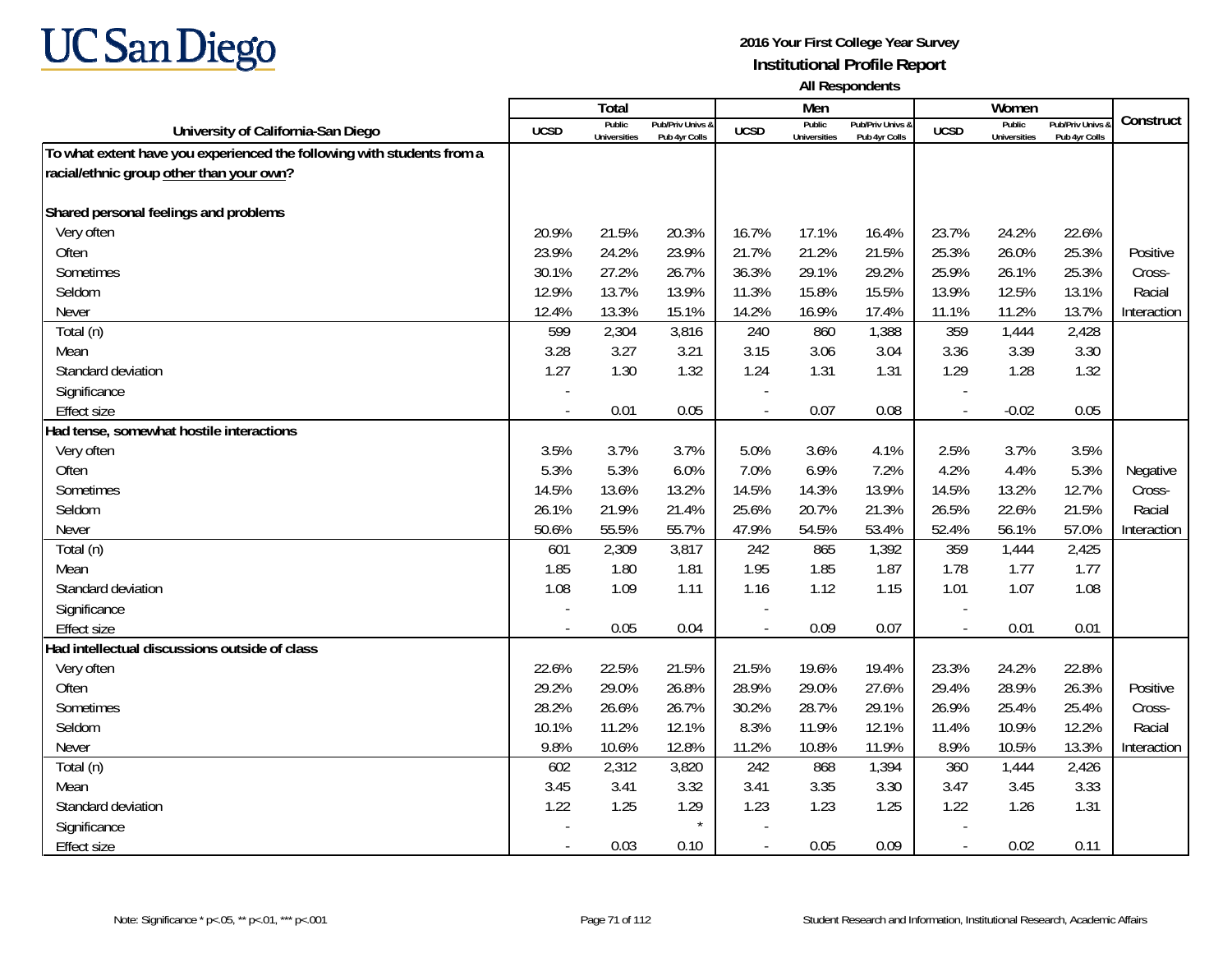

|                                                                        |             | Total                         |                                   |                | Men                           |                                              |                          | Women                         |                                        |             |
|------------------------------------------------------------------------|-------------|-------------------------------|-----------------------------------|----------------|-------------------------------|----------------------------------------------|--------------------------|-------------------------------|----------------------------------------|-------------|
| University of California-San Diego                                     | <b>UCSD</b> | Public<br><b>Universities</b> | Pub/Priv Univs &<br>Pub 4yr Colls | <b>UCSD</b>    | Public<br><b>Universities</b> | <b>Pub/Priv Univs &amp;</b><br>Pub 4yr Colls | <b>UCSD</b>              | Public<br><b>Universities</b> | <b>Pub/Priv Univs</b><br>Pub 4yr Colls | Construct   |
| To what extent have you experienced the following with students from a |             |                               |                                   |                |                               |                                              |                          |                               |                                        |             |
| racial/ethnic group other than your own?                               |             |                               |                                   |                |                               |                                              |                          |                               |                                        |             |
|                                                                        |             |                               |                                   |                |                               |                                              |                          |                               |                                        |             |
| Felt insulted or threatened because of your race/ethnicity             |             |                               |                                   |                |                               |                                              |                          |                               |                                        |             |
| Very often                                                             | 3.3%        | 3.5%                          | 3.3%                              | 5.0%           | 3.7%                          | 4.1%                                         | 2.2%                     | 3.3%                          | 2.8%                                   |             |
| Often                                                                  | 5.0%        | 4.8%                          | 4.9%                              | 6.2%           | 6.3%                          | 6.6%                                         | 4.2%                     | 3.9%                          | 3.9%                                   | Negative    |
| Sometimes                                                              | 14.1%       | 11.4%                         | 10.8%                             | 12.4%          | 11.4%                         | 10.9%                                        | 15.3%                    | 11.4%                         | 10.8%                                  | Cross-      |
| Seldom                                                                 | 21.6%       | 17.5%                         | 16.4%                             | 18.2%          | 15.3%                         | 14.9%                                        | 24.0%                    | 18.8%                         | 17.3%                                  | Racial      |
| Never                                                                  | 55.9%       | 62.9%                         | 64.6%                             | 58.3%          | 63.3%                         | 63.6%                                        | 54.3%                    | 62.7%                         | 65.2%                                  | Interaction |
| Total (n)                                                              | 601         | 2,318                         | 3,833                             | 242            | 869                           | 1,399                                        | 359                      | 1,449                         | 2,434                                  |             |
| Mean                                                                   | 1.78        | 1.68                          | 1.66                              | 1.81           | 1.72                          | 1.73                                         | 1.76                     | 1.66                          | 1.62                                   |             |
| Standard deviation                                                     | 1.07        | 1.07                          | 1.06                              | 1.17           | 1.12                          | 1.14                                         | 1.00                     | 1.04                          | 1.01                                   |             |
| Significance                                                           |             | $\star$                       | $\star\star$                      |                |                               |                                              |                          |                               | $\star$                                |             |
| <b>Effect size</b>                                                     |             | 0.09                          | 0.11                              |                | 0.08                          | 0.07                                         |                          | 0.10                          | 0.14                                   |             |
| Felt ignored or invisible because of your race/ethnicity               |             |                               |                                   |                |                               |                                              |                          |                               |                                        |             |
| Very often                                                             | 3.5%        | 3.6%                          | 3.6%                              | 5.4%           | 4.6%                          | 5.2%                                         | 2.2%                     | 3.0%                          | 2.6%                                   |             |
| Often                                                                  | 7.9%        | 6.4%                          | 6.1%                              | 10.5%          | 8.1%                          | 7.7%                                         | 6.1%                     | 5.3%                          | 5.3%                                   | Positive    |
| Sometimes                                                              | 15.6%       | 11.5%                         | 10.8%                             | 10.5%          | 10.8%                         | 10.3%                                        | 19.0%                    | 11.9%                         | 11.1%                                  | Cross-      |
| Seldom                                                                 | 19.9%       | 16.8%                         | 15.9%                             | 18.0%          | 13.3%                         | 14.6%                                        | 21.2%                    | 19.0%                         | 16.7%                                  | Racial      |
| Never                                                                  | 53.1%       | 61.7%                         | 63.6%                             | 55.6%          | 63.2%                         | 62.2%                                        | 51.4%                    | 60.7%                         | 64.3%                                  | Interaction |
| Total (n)                                                              | 597         | 2,311                         | 3,822                             | 239            | 867                           | 1,393                                        | 358                      | 1,444                         | 2,429                                  |             |
| Mean                                                                   | 1.89        | 1.73                          | 1.70                              | 1.92           | 1.78                          | 1.79                                         | 1.87                     | 1.71                          | 1.65                                   |             |
| Standard deviation                                                     | 1.14        | 1.12                          | 1.11                              | 1.25           | 1.20                          | 1.21                                         | 1.07                     | 1.06                          | 1.04                                   |             |
| Significance                                                           |             | $\star\star$                  | $***$                             |                |                               |                                              |                          | $\star$                       | $***$                                  |             |
| Effect size                                                            | $\sim$      | 0.14                          | 0.17                              | $\overline{a}$ | 0.12                          | 0.11                                         | $\overline{\phantom{a}}$ | 0.15                          | 0.21                                   |             |
| Studied or prepared for class                                          |             |                               |                                   |                |                               |                                              |                          |                               |                                        |             |
| Very often                                                             | 30.3%       | 30.3%                         | 27.7%                             | 25.2%          | 24.5%                         | 22.6%                                        | 33.7%                    | 33.8%                         | 30.6%                                  |             |
| Often                                                                  | 28.5%       | 26.4%                         | 26.9%                             | 26.4%          | 26.8%                         | 28.0%                                        | 29.8%                    | 26.2%                         | 26.2%                                  | Positive    |
| Sometimes                                                              | 24.6%       | 23.2%                         | 24.1%                             | 31.4%          | 26.6%                         | 27.7%                                        | 20.1%                    | 21.1%                         | 22.1%                                  | Cross-      |
| Seldom                                                                 | 8.3%        | 9.8%                          | 9.5%                              | 9.5%           | 11.0%                         | 10.5%                                        | 7.5%                     | 9.1%                          | 9.0%                                   | Racial      |
| Never                                                                  | 8.3%        | 10.3%                         | 11.8%                             | 7.4%           | 11.0%                         | 11.2%                                        | 8.9%                     | 9.8%                          | 12.1%                                  | Interaction |
| Total (n)                                                              | 601         | 2,316                         | 3,831                             | 242            | 869                           | 1,399                                        | 359                      | 1,447                         | 2,432                                  |             |
| Mean                                                                   | 3.64        | 3.57                          | 3.49                              | 3.52           | 3.43                          | 3.40                                         | 3.72                     | 3.65                          | 3.54                                   |             |
| Standard deviation                                                     | 1.23        | 1.29                          | 1.30                              | 1.18           | 1.27                          | 1.25                                         | 1.25                     | 1.29                          | 1.33                                   |             |
| Significance                                                           |             |                               | $\star\star$                      |                |                               |                                              |                          |                               | $\star$                                |             |
| <b>Effect size</b>                                                     |             | 0.05                          | 0.12                              | $\blacksquare$ | 0.07                          | 0.10                                         | $\overline{\phantom{a}}$ | 0.05                          | 0.14                                   |             |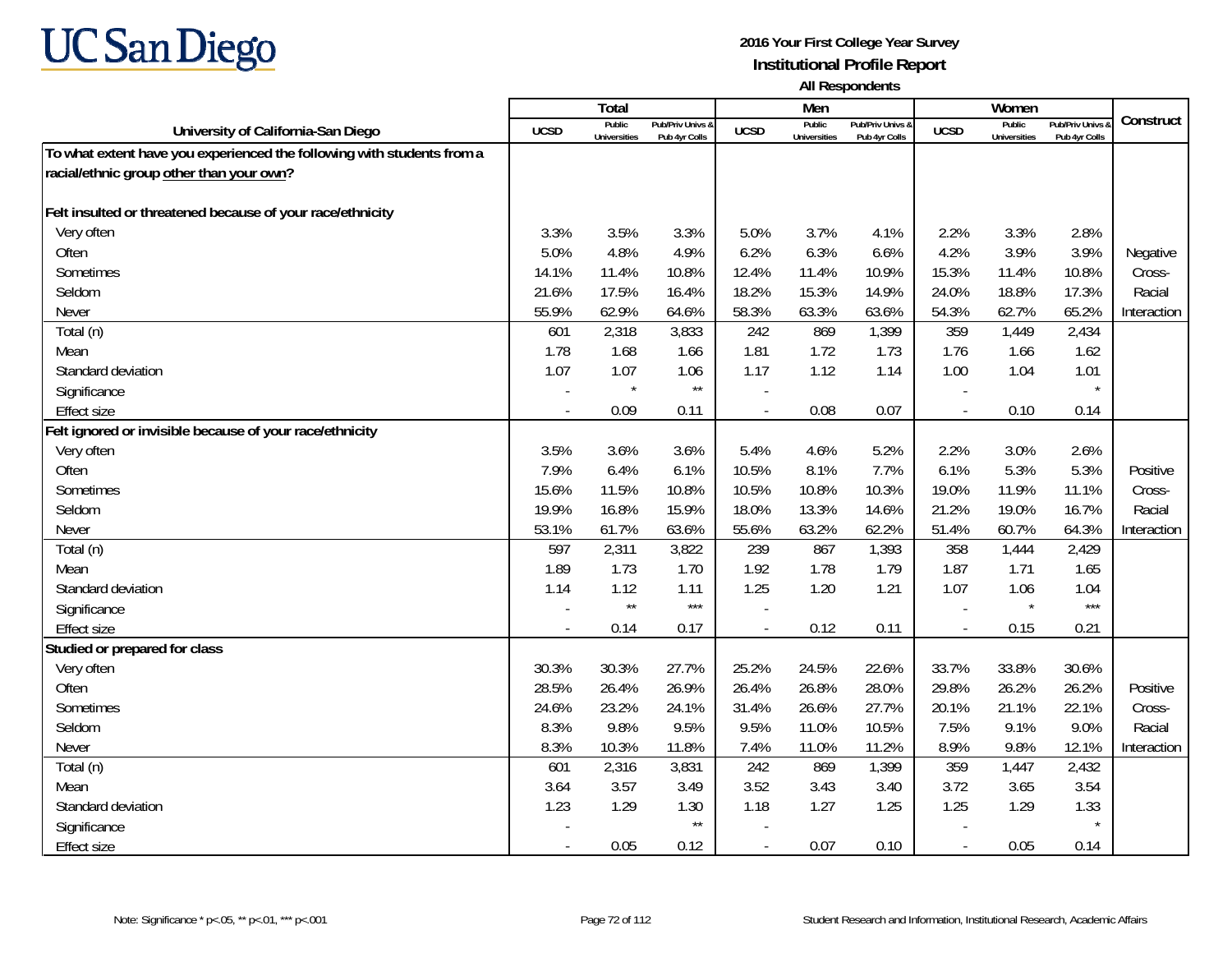

|                                    |                          | <b>Total</b>                  |                                   |                          | Men                    |                                   |             | Women                         |                                   |             |
|------------------------------------|--------------------------|-------------------------------|-----------------------------------|--------------------------|------------------------|-----------------------------------|-------------|-------------------------------|-----------------------------------|-------------|
| University of California-San Diego | <b>UCSD</b>              | Public<br><b>Universities</b> | Pub/Priv Univs &<br>Pub 4yr Colls | <b>UCSD</b>              | Public<br>Universities | Pub/Priv Univs &<br>Pub 4yr Colls | <b>UCSD</b> | Public<br><b>Universities</b> | Pub/Priv Univs &<br>Pub 4yr Colls | Construct   |
| Socialized or partied              |                          |                               |                                   |                          |                        |                                   |             |                               |                                   |             |
| Very often                         | 23.3%                    | 23.9%                         | 22.0%                             | 16.9%                    | 19.8%                  | 18.1%                             | 27.6%       | 26.3%                         | 24.2%                             |             |
| Often                              | 19.3%                    | 23.0%                         | 21.5%                             | 23.6%                    | 24.2%                  | 22.5%                             | 16.4%       | 22.3%                         | 20.9%                             | Positive    |
| Sometimes                          | 25.6%                    | 27.4%                         | 27.1%                             | 28.9%                    | 29.1%                  | 29.5%                             | 23.4%       | 26.4%                         | 25.8%                             | Cross-      |
| Seldom                             | 18.5%                    | 14.2%                         | 14.9%                             | 18.6%                    | 15.3%                  | 15.8%                             | 18.4%       | 13.6%                         | 14.4%                             | Racial      |
| <b>Never</b>                       | 13.3%                    | 11.4%                         | 14.5%                             | 12.0%                    | 11.6%                  | 14.2%                             | 14.2%       | 11.3%                         | 14.7%                             | Interaction |
| Total (n)                          | 601                      | 2,316                         | 3,824                             | 242                      | 869                    | 1,398                             | 359         | 1,447                         | 2,426                             |             |
| Mean                               | 3.21                     | 3.34                          | 3.22                              | 3.15                     | 3.25                   | 3.15                              | 3.25        | 3.39                          | 3.26                              |             |
| Standard deviation                 | 1.34                     | 1.29                          | 1.33                              | 1.25                     | 1.26                   | 1.29                              | 1.40        | 1.31                          | .36                               |             |
| Significance                       | $\overline{\phantom{a}}$ | $\star$                       |                                   | $\overline{\phantom{a}}$ |                        |                                   |             |                               |                                   |             |
| <b>Effect size</b>                 |                          | $-0.10$                       | $-0.01$                           | $\overline{\phantom{a}}$ | $-0.08$                | 0.00                              |             | $-0.11$                       | $-0.01$                           |             |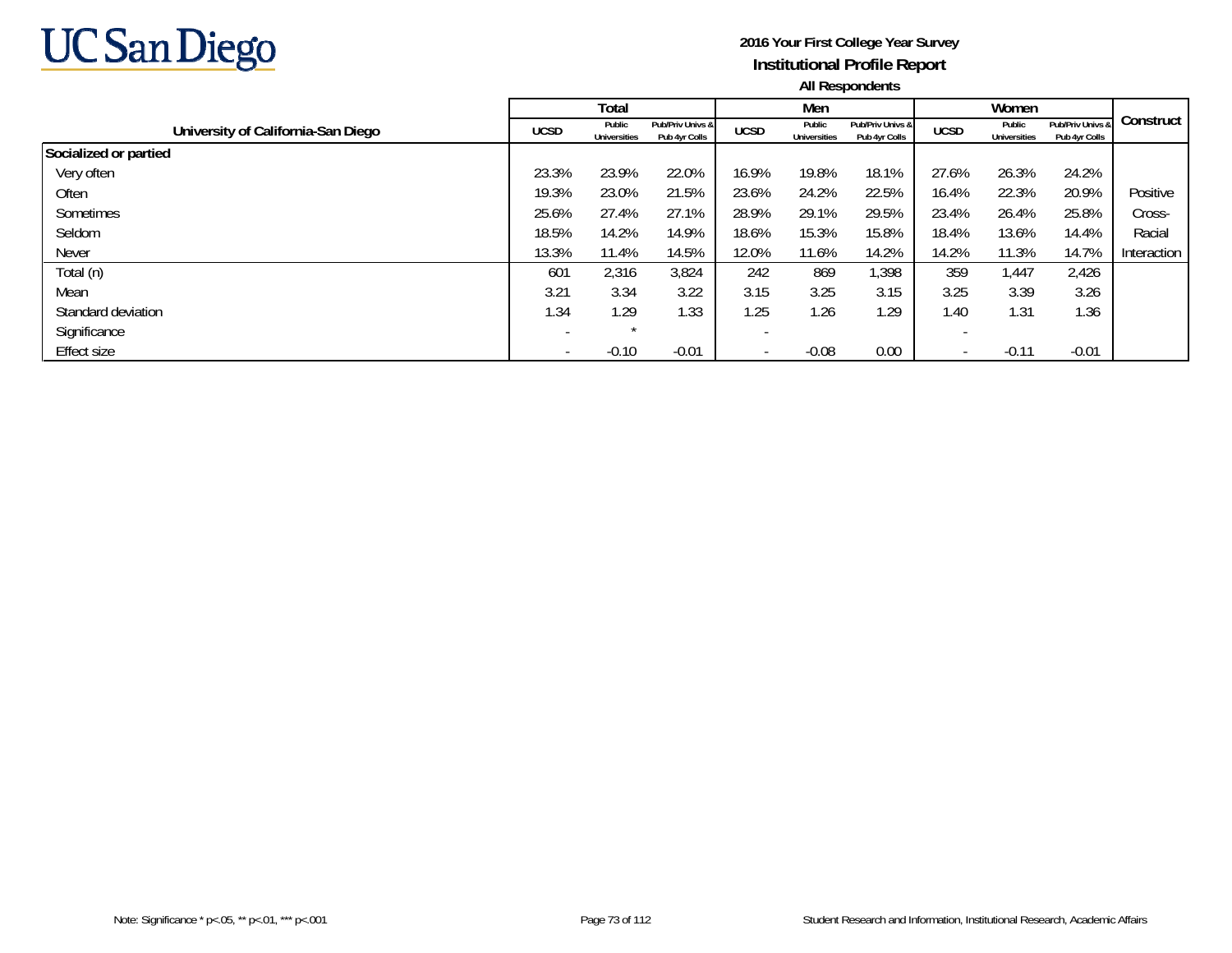

|                                                                            |             | <b>Total</b>                  |                                   |             | Men                           |                                   |             | Women                         |                                        |           |
|----------------------------------------------------------------------------|-------------|-------------------------------|-----------------------------------|-------------|-------------------------------|-----------------------------------|-------------|-------------------------------|----------------------------------------|-----------|
| University of California-San Diego                                         | <b>UCSD</b> | Public<br><b>Universities</b> | Pub/Priv Univs &<br>Pub 4yr Colls | <b>UCSD</b> | Public<br><b>Universities</b> | Pub/Priv Univs &<br>Pub 4vr Colls | <b>UCSD</b> | Public<br><b>Universities</b> | <b>Pub/Priv Univs</b><br>Pub 4yr Colls | Construct |
| Since entering this college, how much time have you spent during a typical |             |                               |                                   |             |                               |                                   |             |                               |                                        |           |
| week doing the following activities?                                       |             |                               |                                   |             |                               |                                   |             |                               |                                        |           |
|                                                                            |             |                               |                                   |             |                               |                                   |             |                               |                                        |           |
| Attending classes/labs                                                     |             |                               |                                   |             |                               |                                   |             |                               |                                        |           |
| Over 20 hrs/wk                                                             | 9.9%        | 11.7%                         | 10.7%                             | 8.7%        | 11.0%                         | 10.8%                             | 10.8%       | 12.1%                         | 10.7%                                  |           |
| 16 to 20 hrs/wk                                                            | 23.7%       | 28.1%                         | 24.1%                             | 21.7%       | 26.1%                         | 23.2%                             | 25.1%       | 29.2%                         | 24.7%                                  |           |
| 11 to 15 hrs/wk                                                            | 34.0%       | 32.2%                         | 32.6%                             | 34.3%       | 33.1%                         | 33.3%                             | 33.8%       | 31.7%                         | 32.2%                                  |           |
| 6 to 10 hrs/wk                                                             | 25.5%       | 18.3%                         | 20.0%                             | 27.4%       | 18.1%                         | 18.4%                             | 24.2%       | 18.4%                         | 20.9%                                  |           |
| 3 to 5 hrs/wk                                                              | 4.5%        | 5.7%                          | 7.5%                              | 5.2%        | 6.9%                          | 7.8%                              | 4.1%        | 5.1%                          | 7.3%                                   |           |
| 1 to 2 hrs/wk                                                              | 0.7%        | 2.5%                          | 2.9%                              | 1.3%        | 2.7%                          | 3.6%                              | 0.3%        | 2.3%                          | 2.5%                                   |           |
| Less than one hr/wk                                                        | 0.5%        | 0.5%                          | 0.9%                              | 0.4%        | 0.8%                          | 1.3%                              | 0.6%        | 0.3%                          | 0.6%                                   |           |
| None                                                                       | 1.0%        | 1.1%                          | 1.3%                              | 0.9%        | 1.2%                          | 1.7%                              | 1.2%        | 1.0%                          | 1.1%                                   |           |
| Total (n)                                                                  | 573         | 2,244                         | 3,699                             | 230         | 842                           | 1,354                             | 343         | 1,402                         | 2,345                                  |           |
| Mean                                                                       | 6.00        | 6.07                          | 5.92                              | 5.91        | 5.99                          | 5.86                              | 6.05        | 6.12                          | 5.95                                   |           |
| Standard deviation                                                         | 1.22        | 1.31                          | 1.37                              | 1.20        | 1.36                          | 1.45                              | 1.22        | 1.28                          | 1.33                                   |           |
| Significance                                                               |             |                               |                                   |             |                               |                                   |             |                               |                                        |           |
| <b>Effect size</b>                                                         |             | $-0.05$                       | 0.06                              |             | $-0.06$                       | 0.03                              |             | $-0.05$                       | 0.08                                   |           |
| Studying/homework                                                          |             |                               |                                   |             |                               |                                   |             |                               |                                        |           |
| Over 20 hrs/wk                                                             | 12.1%       | 10.4%                         | 9.2%                              | 13.5%       | 9.9%                          | 9.3%                              | 11.1%       | 10.8%                         | 9.1%                                   |           |
| 16 to 20 hrs/wk                                                            | 15.2%       | 12.8%                         | 11.0%                             | 12.6%       | 12.9%                         | 11.2%                             | 17.0%       | 12.8%                         | 10.8%                                  |           |
| 11 to 15 hrs/wk                                                            | 19.2%       | 17.8%                         | 16.4%                             | 18.3%       | 17.5%                         | 15.6%                             | 19.9%       | 18.0%                         | 16.8%                                  |           |
| 6 to 10 hrs/wk                                                             | 33.7%       | 31.8%                         | 29.6%                             | 33.5%       | 28.2%                         | 26.6%                             | 33.9%       | 33.9%                         | 31.4%                                  |           |
| 3 to 5 hrs/wk                                                              | 16.3%       | 20.7%                         | 23.6%                             | 17.8%       | 22.6%                         | 24.6%                             | 15.2%       | 19.5%                         | 23.1%                                  |           |
| 1 to 2 hrs/wk                                                              | 2.8%        | 4.9%                          | 7.4%                              | 3.9%        | 6.8%                          | 9.2%                              | 2.0%        | 3.8%                          | 6.4%                                   |           |
| Less than one hr/wk                                                        | 0.5%        | 1.2%                          | 2.3%                              | 0.4%        | 1.4%                          | 2.7%                              | 0.6%        | 1.1%                          | 2.0%                                   |           |
| None                                                                       | 0.2%        | 0.4%                          | 0.6%                              | 0.0%        | 0.7%                          | 1.0%                              | 0.3%        | 0.1%                          | 0.3%                                   |           |
| Total (n)                                                                  | 572         | 2,232                         | 3,679                             | 230         | 838                           | 1,344                             | 342         | 1,394                         | 2,335                                  |           |
| Mean                                                                       | 5.62        | 5.39                          | 5.18                              | 5.57        | 5.30                          | 5.11                              | 5.65        | 5.45                          | 5.22                                   |           |
| Standard deviation                                                         | 1.36        | 1.43                          | 1.49                              | 1.40        | 1.50                          | 1.56                              | 1.34        | 1.39                          | 1.45                                   |           |
| Significance                                                               |             | $***$                         | $***$                             |             | $\star$                       | $***$                             |             | $\star$                       | $***$                                  |           |
| <b>Effect size</b>                                                         |             | 0.16                          | 0.30                              |             | 0.18                          | 0.29                              | $\sim$      | 0.14                          | 0.30                                   |           |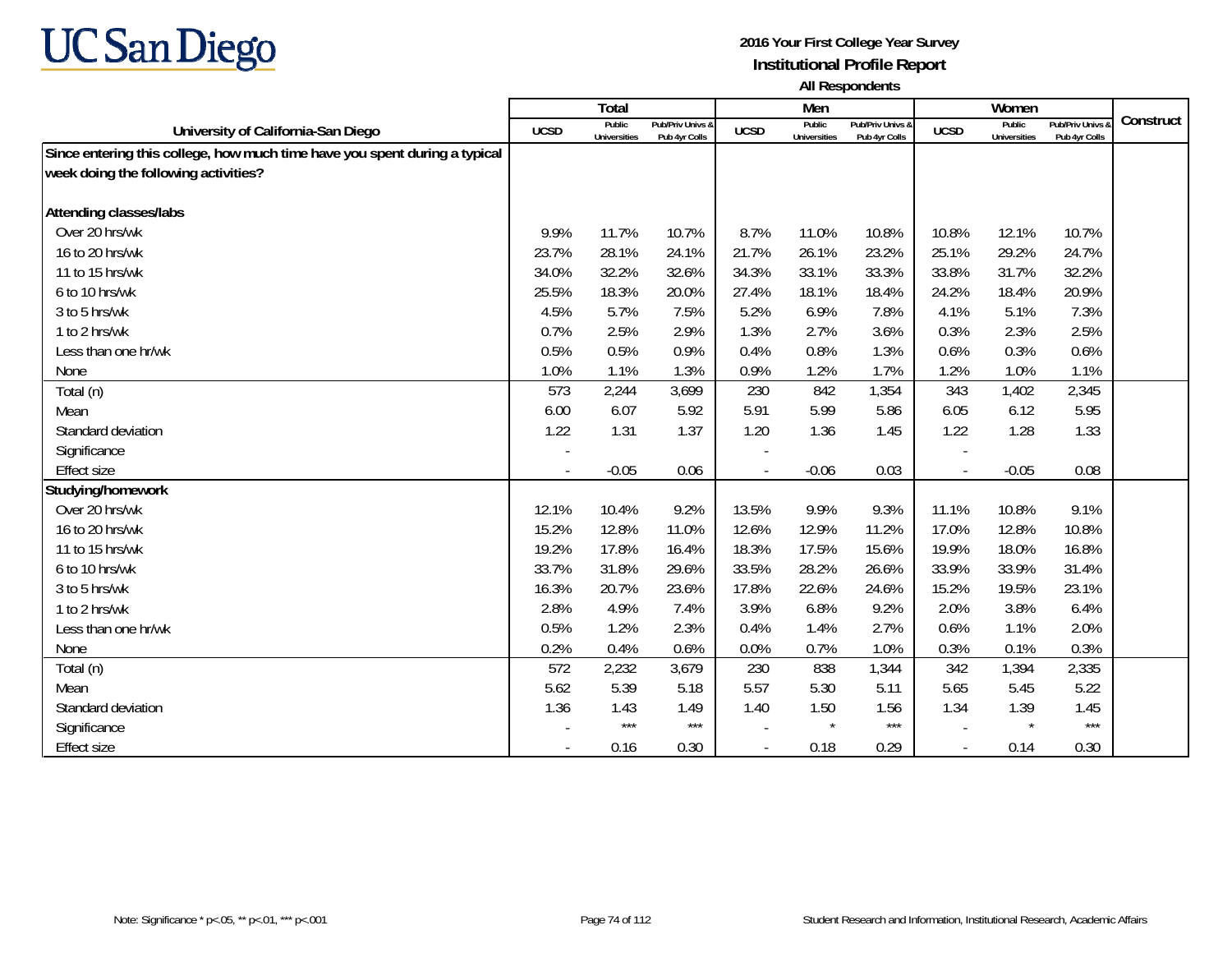

|                                                                            |                          | Total                         |                                   |             | Men                           |                                   |                          | Women                         |                                   |           |
|----------------------------------------------------------------------------|--------------------------|-------------------------------|-----------------------------------|-------------|-------------------------------|-----------------------------------|--------------------------|-------------------------------|-----------------------------------|-----------|
| University of California-San Diego                                         | <b>UCSD</b>              | Public<br><b>Universities</b> | Pub/Priv Univs &<br>Pub 4yr Colls | <b>UCSD</b> | Public<br><b>Universities</b> | Pub/Priv Univs &<br>Pub 4yr Colls | <b>UCSD</b>              | Public<br><b>Universities</b> | Pub/Priv Univs &<br>Pub 4yr Colls | Construct |
| Since entering this college, how much time have you spent during a typical |                          |                               |                                   |             |                               |                                   |                          |                               |                                   |           |
| week doing the following activities?                                       |                          |                               |                                   |             |                               |                                   |                          |                               |                                   |           |
| Socializing with friends in person                                         |                          |                               |                                   |             |                               |                                   |                          |                               |                                   |           |
| Over 20 hrs/wk                                                             | 3.7%                     | 8.9%                          | 9.1%                              | 3.9%        | 8.8%                          | 9.5%                              | 3.5%                     | 8.9%                          | 8.8%                              |           |
| 16 to 20 hrs/wk                                                            | 3.2%                     | 7.0%                          | 6.7%                              | 2.6%        | 7.5%                          | 6.6%                              | 3.5%                     | 6.8%                          | 6.7%                              |           |
| 11 to 15 hrs/wk                                                            | 13.5%                    | 15.2%                         | 13.0%                             | 10.0%       | 14.3%                         | 13.0%                             | 15.8%                    | 15.8%                         | 13.0%                             |           |
| 6 to 10 hrs/wk                                                             | 30.6%                    | 28.5%                         | 26.2%                             | 36.2%       | 28.2%                         | 26.1%                             | 26.9%                    | 28.8%                         | 26.2%                             |           |
| 3 to 5 hrs/wk                                                              | 25.9%                    | 23.4%                         | 23.7%                             | 22.7%       | 23.4%                         | 23.2%                             | 28.1%                    | 23.4%                         | 24.0%                             |           |
| 1 to 2 hrs/wk                                                              | 13.8%                    | 10.1%                         | 12.6%                             | 12.7%       | 9.7%                          | 12.0%                             | 14.6%                    | 10.4%                         | 12.9%                             |           |
| Less than one hr/wk                                                        | 6.5%                     | 4.8%                          | 6.4%                              | 7.9%        | 5.4%                          | 6.8%                              | 5.6%                     | 4.5%                          | 6.1%                              |           |
| None                                                                       | 2.8%                     | 2.0%                          | 2.4%                              | 3.9%        | 2.7%                          | 2.9%                              | 2.0%                     | 1.5%                          | 2.2%                              |           |
| Total (n)                                                                  | 571                      | 2,228                         | 3,677                             | 229         | 838                           | 1,347                             | 342                      | 1,390                         | 2,330                             |           |
| Mean                                                                       | 4.47                     | 4.90                          | 4.76                              | 4.40        | 4.86                          | 4.76                              | 4.51                     | 4.92                          | 4.76                              |           |
| Standard deviation                                                         | 1.47                     | 1.62                          | 1.69                              | 1.51        | 1.66                          | 1.72                              | 1.44                     | 1.59                          | 1.67                              |           |
| Significance                                                               |                          | $***$                         | ***                               |             | ***                           | $***$                             |                          | ***                           | $***$                             |           |
| <b>Effect size</b>                                                         | $\overline{\phantom{a}}$ | $-0.27$                       | $-0.17$                           |             | $-0.28$                       | $-0.21$                           | $\overline{\phantom{a}}$ | $-0.26$                       | $-0.15$                           |           |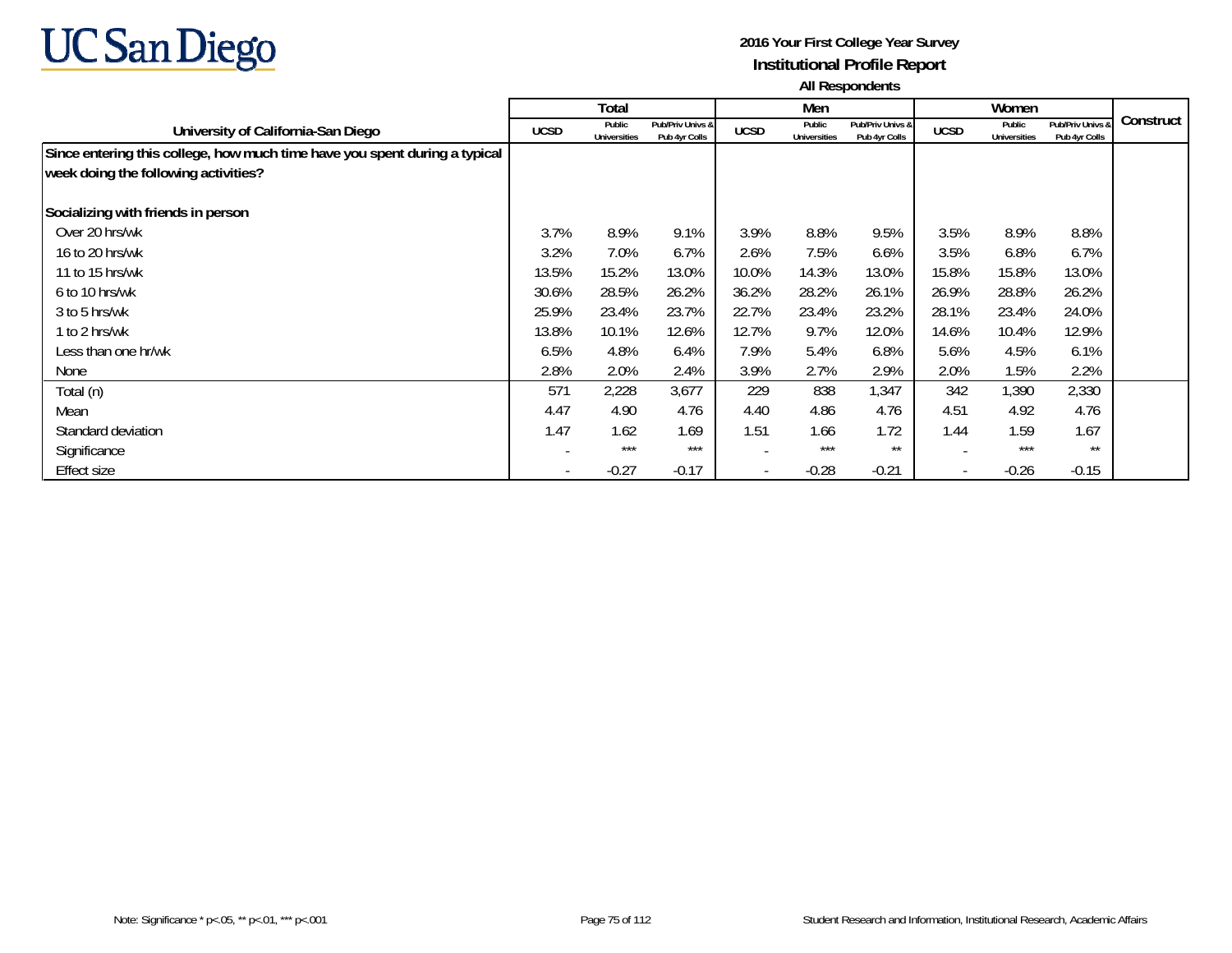

|                                                                            |                          | Total                         |                                   |                          | Men                           |                                   |                          | Women                         |                                   |           |
|----------------------------------------------------------------------------|--------------------------|-------------------------------|-----------------------------------|--------------------------|-------------------------------|-----------------------------------|--------------------------|-------------------------------|-----------------------------------|-----------|
| University of California-San Diego                                         | <b>UCSD</b>              | Public<br><b>Universities</b> | Pub/Priv Univs &<br>Pub 4yr Colls | <b>UCSD</b>              | Public<br><b>Universities</b> | Pub/Priv Univs &<br>Pub 4yr Colls | <b>UCSD</b>              | Public<br><b>Universities</b> | Pub/Priv Univs &<br>Pub 4yr Colls | Construct |
| Since entering this college, how much time have you spent during a typical |                          |                               |                                   |                          |                               |                                   |                          |                               |                                   |           |
| week doing the following activities?                                       |                          |                               |                                   |                          |                               |                                   |                          |                               |                                   |           |
| Using online social networks (Facebook, Twitter, etc.)                     |                          |                               |                                   |                          |                               |                                   |                          |                               |                                   |           |
| Over 20 hrs/wk                                                             | 7.9%                     | 7.6%                          | 8.2%                              | 8.7%                     | 7.4%                          | 7.8%                              | 7.4%                     | 7.8%                          | 8.5%                              |           |
| 16 to 20 hrs/wk                                                            | 5.3%                     | 5.9%                          | 5.8%                              | 4.3%                     | 4.5%                          | 5.2%                              | 5.9%                     | 6.6%                          | 6.2%                              |           |
| 11 to 15 hrs/wk                                                            | 8.4%                     | 8.5%                          | 9.3%                              | 8.2%                     | 8.0%                          | 8.6%                              | 8.5%                     | 8.9%                          | 9.7%                              |           |
| 6 to 10 hrs/wk                                                             | 23.1%                    | 19.8%                         | 19.1%                             | 19.0%                    | 14.8%                         | 15.5%                             | 25.9%                    | 22.8%                         | 21.2%                             |           |
| 3 to 5 hrs/wk                                                              | 29.2%                    | 28.0%                         | 27.5%                             | 26.8%                    | 27.4%                         | 25.9%                             | 30.9%                    | 28.4%                         | 28.4%                             |           |
| 1 to 2 hrs/wk                                                              | 15.4%                    | 16.6%                         | 16.7%                             | 16.9%                    | 19.9%                         | 18.4%                             | 14.4%                    | 14.6%                         | 15.6%                             |           |
| Less than one hr/wk                                                        | 6.3%                     | 8.7%                          | 8.4%                              | 8.7%                     | 11.3%                         | 11.1%                             | 4.7%                     | 7.1%                          | 6.8%                              |           |
| None                                                                       | 4.4%                     | 4.9%                          | 4.9%                              | 7.4%                     | 6.8%                          | 7.5%                              | 2.4%                     | 3.8%                          | 3.5%                              |           |
| Total (n)                                                                  | 571                      | 2,239                         | 3,685                             | 231                      | 840                           | 1,350                             | 340                      | 1,399                         | 2,335                             |           |
| Mean                                                                       | 4.46                     | 4.36                          | 4.40                              | 4.27                     | 4.11                          | 4.16                              | 4.59                     | 4.51                          | 4.54                              |           |
| Standard deviation                                                         | 1.70                     | 1.76                          | 1.79                              | 1.85                     | 1.82                          | 1.87                              | 1.58                     | 1.71                          | 1.73                              |           |
| Significance                                                               |                          |                               |                                   | $\overline{\phantom{0}}$ |                               |                                   |                          |                               |                                   |           |
| <b>Effect size</b>                                                         | $\overline{\phantom{a}}$ | 0.06                          | 0.03                              |                          | 0.09                          | 0.06                              | $\overline{\phantom{a}}$ | 0.05                          | 0.03                              |           |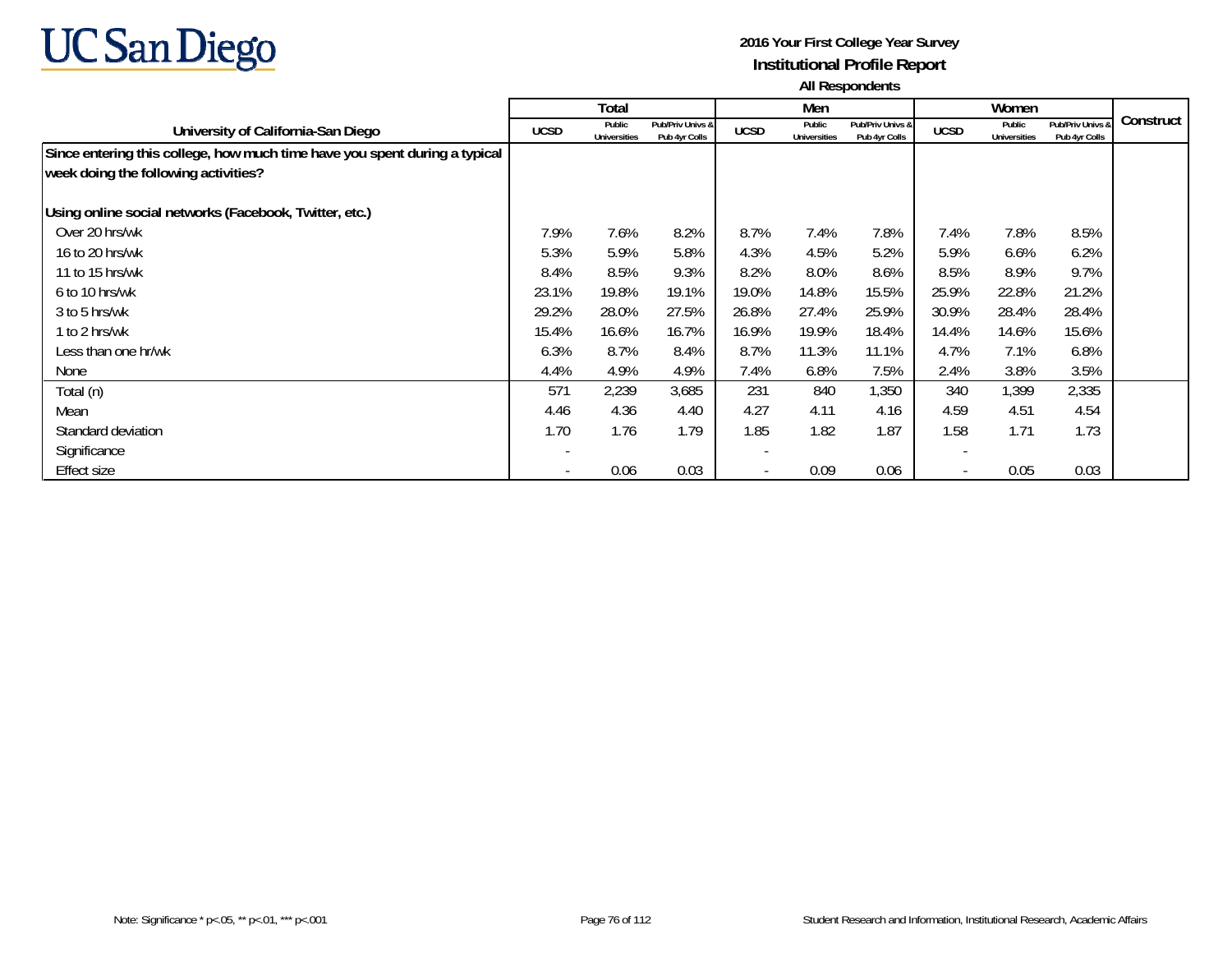

|                                                                            |             | <b>Total</b>                  |                                   |                          | Men                           |                                   |                | Women                                |                                        |           |
|----------------------------------------------------------------------------|-------------|-------------------------------|-----------------------------------|--------------------------|-------------------------------|-----------------------------------|----------------|--------------------------------------|----------------------------------------|-----------|
| University of California-San Diego                                         | <b>UCSD</b> | Public<br><b>Universities</b> | Pub/Priv Univs &<br>Pub 4yr Colls | <b>UCSD</b>              | Public<br><b>Universities</b> | Pub/Priv Univs &<br>Pub 4vr Colls | <b>UCSD</b>    | <b>Public</b><br><b>Universities</b> | <b>Pub/Priv Univs</b><br>Pub 4yr Colls | Construct |
| Since entering this college, how much time have you spent during a typical |             |                               |                                   |                          |                               |                                   |                |                                      |                                        |           |
| week doing the following activities?                                       |             |                               |                                   |                          |                               |                                   |                |                                      |                                        |           |
|                                                                            |             |                               |                                   |                          |                               |                                   |                |                                      |                                        |           |
| Partying                                                                   |             |                               |                                   |                          |                               |                                   |                |                                      |                                        |           |
| Over 20 hrs/wk                                                             | 1.2%        | 0.7%                          | 0.7%                              | 1.7%                     | 1.2%                          | 1.0%                              | 0.9%           | 0.4%                                 | 0.6%                                   |           |
| 16 to 20 hrs/wk                                                            | 0.2%        | 0.5%                          | 0.5%                              | 0.0%                     | 0.6%                          | 0.7%                              | 0.3%           | 0.5%                                 | 0.5%                                   |           |
| 11 to 15 hrs/wk                                                            | 0.3%        | 1.5%                          | 1.5%                              | 0.0%                     | 1.8%                          | 1.8%                              | 0.6%           | 1.3%                                 | 1.3%                                   |           |
| 6 to 10 hrs/wk                                                             | 4.7%        | 6.4%                          | 5.4%                              | 6.1%                     | 7.0%                          | 6.2%                              | 3.8%           | 6.1%                                 | 5.0%                                   |           |
| 3 to 5 hrs/wk                                                              | 9.8%        | 13.7%                         | 12.7%                             | 7.4%                     | 11.2%                         | 11.4%                             | 11.4%          | 15.3%                                | 13.5%                                  |           |
| 1 to 2 hrs/wk                                                              | 14.2%       | 12.9%                         | 13.1%                             | 14.3%                    | 13.7%                         | 13.5%                             | 14.0%          | 12.4%                                | 12.9%                                  |           |
| Less than one hr/wk                                                        | 23.6%       | 18.7%                         | 18.1%                             | 25.2%                    | 19.6%                         | 18.6%                             | 22.5%          | 18.1%                                | 17.8%                                  |           |
| None                                                                       | 46.0%       | 45.6%                         | 47.9%                             | 45.2%                    | 44.9%                         | 47.0%                             | 46.5%          | 46.0%                                | 48.5%                                  |           |
| Total (n)                                                                  | 572         | 2,241                         | 3,693                             | 230                      | 841                           | 1,352                             | 342            | 1,400                                | 2,341                                  |           |
| Mean                                                                       | 2.12        | 2.27                          | 2.20                              | 2.13                     | 2.29                          | 2.24                              | 2.11           | 2.25                                 | 2.18                                   |           |
| Standard deviation                                                         | 1.40        | 1.51                          | 1.49                              | 1.43                     | 1.56                          | 1.54                              | 1.37           | 1.47                                 | 1.45                                   |           |
| Significance                                                               |             | $\star$                       |                                   |                          |                               |                                   |                |                                      |                                        |           |
| <b>Effect size</b>                                                         |             | $-0.10$                       | $-0.05$                           |                          | $-0.10$                       | $-0.07$                           | $\blacksquare$ | $-0.10$                              | $-0.05$                                |           |
| Student clubs and groups                                                   |             |                               |                                   |                          |                               |                                   |                |                                      |                                        |           |
| Over 20 hrs/wk                                                             | 1.6%        | 1.1%                          | 1.1%                              | 2.2%                     | 1.1%                          | 1.3%                              | 1.2%           | 1.1%                                 | 0.9%                                   |           |
| 16 to 20 hrs/wk                                                            | 0.9%        | 1.0%                          | 0.9%                              | 0.9%                     | 0.8%                          | 0.9%                              | 0.9%           | 1.1%                                 | 0.9%                                   |           |
| 11 to 15 hrs/wk                                                            | 2.6%        | 2.6%                          | 2.3%                              | 2.2%                     | 3.1%                          | 2.8%                              | 2.9%           | 2.2%                                 | 1.9%                                   |           |
| 6 to 10 hrs/wk                                                             | 8.8%        | 8.9%                          | 7.1%                              | 11.5%                    | 10.6%                         | 8.2%                              | 7.0%           | 7.9%                                 | 6.4%                                   |           |
| 3 to 5 hrs/wk                                                              | 17.6%       | 17.3%                         | 15.4%                             | 15.4%                    | 17.4%                         | 16.4%                             | 19.1%          | 17.3%                                | 14.8%                                  |           |
| 1 to 2 hrs/wk                                                              | 19.4%       | 20.3%                         | 18.1%                             | 18.5%                    | 18.4%                         | 17.3%                             | 19.9%          | 21.4%                                | 18.5%                                  |           |
| Less than one hr/wk                                                        | 15.1%       | 13.8%                         | 13.0%                             | 14.5%                    | 12.3%                         | 12.8%                             | 15.5%          | 14.7%                                | 13.1%                                  |           |
| None                                                                       | 34.0%       | 35.0%                         | 42.3%                             | 34.8%                    | 36.3%                         | 40.3%                             | 33.4%          | 34.3%                                | 43.5%                                  |           |
| Total (n)                                                                  | 568         | 2,229                         | 3,673                             | 227                      | 832                           | 1,340                             | 341            | 1,397                                | 2,333                                  |           |
| Mean                                                                       | 2.71        | 2.68                          | 2.47                              | 2.75                     | 2.72                          | 2.58                              | 2.69           | 2.66                                 | 2.41                                   |           |
| Standard deviation                                                         | 1.65        | 1.62                          | 1.61                              | 1.73                     | 1.67                          | 1.67                              | 1.60           | 1.59                                 | 1.57                                   |           |
| Significance                                                               |             |                               | $***$                             |                          |                               |                                   |                |                                      | $\star\star$                           |           |
| <b>Effect size</b>                                                         |             | 0.02                          | 0.15                              | $\overline{\phantom{a}}$ | 0.02                          | 0.10                              | $\sim$         | 0.02                                 | 0.18                                   |           |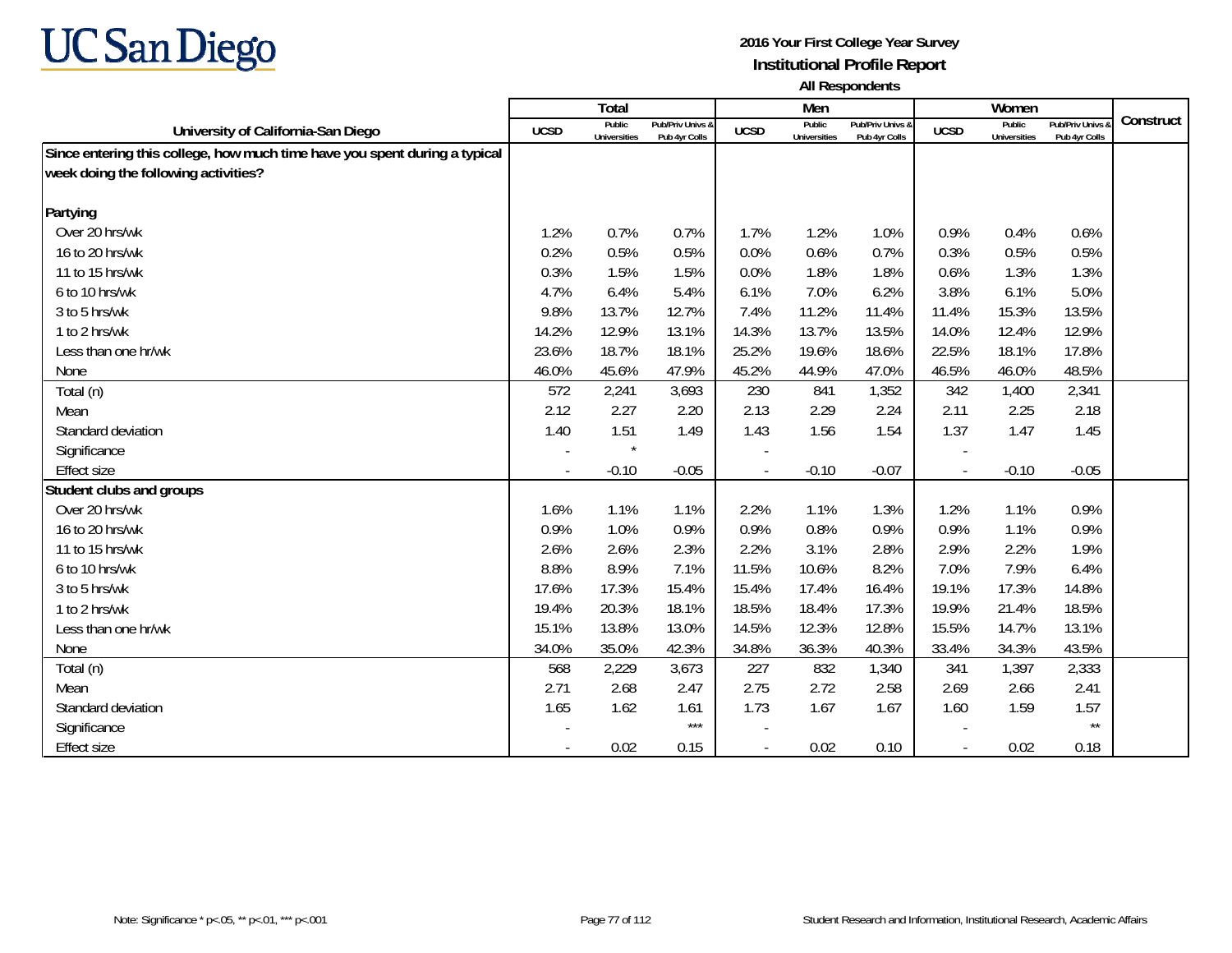

|                                    |                          | Total                         |                                   |             | Men                    |                                   |             | Women                         |                                   |           |
|------------------------------------|--------------------------|-------------------------------|-----------------------------------|-------------|------------------------|-----------------------------------|-------------|-------------------------------|-----------------------------------|-----------|
| University of California-San Diego | <b>UCSD</b>              | Public<br><b>Universities</b> | Pub/Priv Univs &<br>Pub 4yr Colls | <b>UCSD</b> | Public<br>Universities | Pub/Priv Univs &<br>Pub 4yr Colls | <b>UCSD</b> | Public<br><b>Universities</b> | Pub/Priv Univs &<br>Pub 4yr Colls | Construct |
| <b>Exercising or sports</b>        |                          |                               |                                   |             |                        |                                   |             |                               |                                   |           |
| Over 20 hrs/wk                     | 2.8%                     | 2.0%                          | 2.2%                              | 4.3%        | 2.8%                   | 3.3%                              | l.8%        | 1.6%                          | 1.6%                              |           |
| 16 to 20 hrs/wk                    | 1.6%                     | 1.9%                          | 2.1%                              | 2.2%        | 2.6%                   | 3.1%                              | 1.2%        | 1.5%                          | 1.5%                              |           |
| 11 to 15 hrs/wk                    | 3.0%                     | 4.2%                          | 3.8%                              | 2.2%        | 4.8%                   | 4.5%                              | 3.5%        | 3.8%                          | 3.5%                              |           |
| 6 to 10 hrs/wk                     | 12.8%                    | 12.4%                         | 12.2%                             | 13.9%       | 14.6%                  | 15.4%                             | 12.0%       | 11.1%                         | 10.4%                             |           |
| 3 to 5 hrs/wk                      | 22.4%                    | 23.2%                         | 22.3%                             | 26.0%       | 24.7%                  | 24.1%                             | 19.9%       | 22.3%                         | 21.2%                             |           |
| 1 to 2 hrs/wk                      | 22.7%                    | 21.2%                         | 21.5%                             | 20.3%       | 21.0%                  | 20.3%                             | 24.3%       | 21.4%                         | 22.1%                             |           |
| Less than one hr/wk                | 15.0%                    | 15.7%                         | 15.6%                             | 10.0%       | 12.8%                  | 12.2%                             | 18.5%       | 17.4%                         | 17.5%                             |           |
| None                               | 19.8%                    | 19.4%                         | 20.3%                             | 21.2%       | 16.8%                  | 17.1%                             | 18.8%       | 20.9%                         | 22.1%                             |           |
| Total (n)                          | 572                      | 2,232                         | 3,678                             | 231         | 835                    | 1,342                             | 341         | 1,397                         | 2,336                             |           |
| Mean                               | 3.23                     | 3.24                          | 3.22                              | 3.38        | 3.46                   | 3.50                              | 3.12        | 3.11                          | 3.05                              |           |
| Standard deviation                 | 1.69                     | 1.67                          | 1.69                              | 1.80        | 1.72                   | 1.77                              | 1.60        | 1.63                          | 1.63                              |           |
| Significance                       | $\overline{\phantom{a}}$ |                               |                                   |             |                        |                                   |             |                               |                                   |           |
| <b>Effect size</b>                 | $\overline{\phantom{a}}$ | $-0.01$                       | 0.01                              |             | $-0.05$                | $-0.07$                           |             | 0.01                          | 0.04                              |           |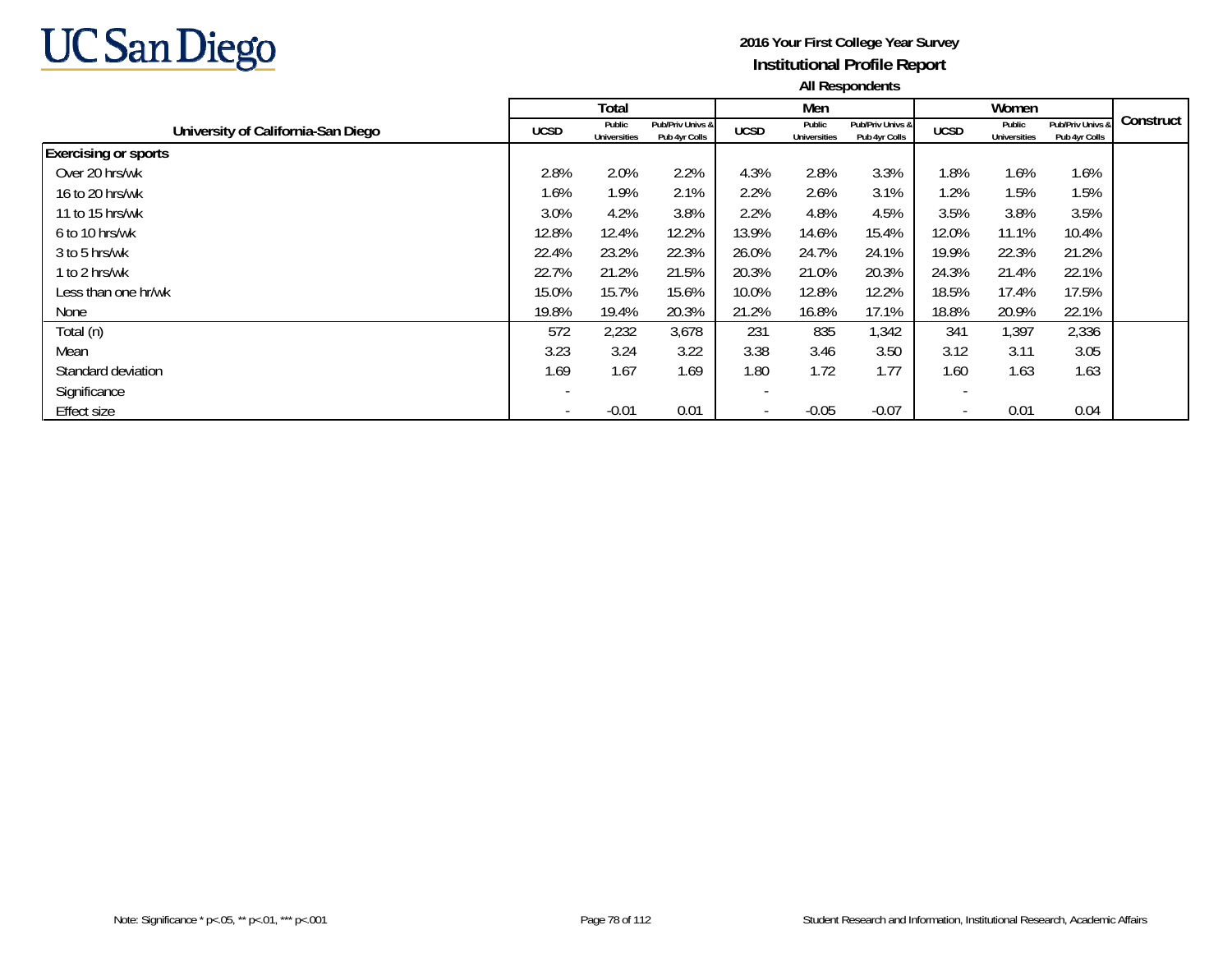

|                                                                            |                          | Total                         |                                   |                          | Men                           |                                   |                          | Women                         |                                 |           |
|----------------------------------------------------------------------------|--------------------------|-------------------------------|-----------------------------------|--------------------------|-------------------------------|-----------------------------------|--------------------------|-------------------------------|---------------------------------|-----------|
| University of California-San Diego                                         | <b>UCSD</b>              | Public<br><b>Universities</b> | Pub/Priv Univs &<br>Pub 4yr Colls | <b>UCSD</b>              | Public<br><b>Universities</b> | Pub/Priv Univs &<br>Pub 4yr Colls | <b>UCSD</b>              | Public<br><b>Universities</b> | Pub/Priv Univs<br>Pub 4yr Colls | Construct |
| Working (for pay) on campus                                                |                          |                               |                                   |                          |                               |                                   |                          |                               |                                 |           |
| Over 20 hrs/wk                                                             | 1.6%                     | 1.0%                          | 1.3%                              | 0.9%                     | 0.6%                          | 1.1%                              | 2.1%                     | 1.2%                          | 1.4%                            |           |
| 16 to 20 hrs/wk                                                            | 2.3%                     | 1.7%                          | 2.1%                              | 3.0%                     | 2.1%                          | 2.2%                              | 1.8%                     | 1.5%                          | 2.0%                            |           |
| 11 to 15 hrs/wk                                                            | 9.3%                     | 4.2%                          | 4.2%                              | 8.2%                     | 3.9%                          | 3.6%                              | 10.0%                    | 4.4%                          | 4.5%                            |           |
| 6 to 10 hrs/wk                                                             | 6.7%                     | 7.2%                          | 6.1%                              | 4.8%                     | 6.3%                          | 5.6%                              | 7.9%                     | 7.8%                          | 6.4%                            |           |
| 3 to 5 hrs/wk                                                              | 2.6%                     | 3.4%                          | 2.8%                              | 3.0%                     | 3.8%                          | 3.3%                              | 2.4%                     | 3.1%                          | 2.6%                            |           |
| 1 to 2 hrs/wk                                                              | 2.6%                     | 1.9%                          | 1.9%                              | 0.9%                     | 1.8%                          | 2.2%                              | 3.8%                     | 2.0%                          | 1.7%                            |           |
| Less than one hr/wk                                                        | 1.8%                     | 1.3%                          | 1.5%                              | 2.2%                     | 1.1%                          | 1.9%                              | 1.5%                     | 1.4%                          | 1.2%                            |           |
| None                                                                       | 73.2%                    | 79.2%                         | 80.2%                             | 77.1%                    | 80.3%                         | 80.1%                             | 70.6%                    | 78.5%                         | 80.2%                           |           |
| Total (n)                                                                  | 571                      | 2,237                         | 3,684                             | 231                      | 839                           | 1,346                             | 340                      | 1,398                         | 2,338                           |           |
| Mean                                                                       | 2.13                     | 1.83                          | 1.81                              | 1.97                     | 1.78                          | 1.78                              | 2.23                     | 1.86                          | 1.82                            |           |
| Standard deviation                                                         | 2.02                     | 1.74                          | 1.76                              | 1.93                     | 1.70                          | 1.71                              | 2.07                     | 1.77                          | 1.79                            |           |
| Significance                                                               |                          | $***$                         | $***$                             |                          |                               |                                   |                          | $***$                         | $***$                           |           |
| <b>Effect size</b>                                                         | $\overline{\phantom{a}}$ | 0.17                          | 0.18                              |                          | 0.11                          | 0.11                              | $\blacksquare$           | 0.21                          | 0.23                            |           |
| Since entering this college, how much time have you spent during a typical |                          |                               |                                   |                          |                               |                                   |                          |                               |                                 |           |
| week doing the following activities?                                       |                          |                               |                                   |                          |                               |                                   |                          |                               |                                 |           |
| Working (for pay) off campus                                               |                          |                               |                                   |                          |                               |                                   |                          |                               |                                 |           |
| Over 20 hrs/wk                                                             | 3.5%                     | 3.4%                          | 6.0%                              | 3.5%                     | 3.8%                          | 6.2%                              | 3.5%                     | 3.2%                          | 5.8%                            |           |
| 16 to 20 hrs/wk                                                            | 1.0%                     | 2.1%                          | 3.2%                              | 1.3%                     | 2.0%                          | 3.1%                              | 0.9%                     | 2.1%                          | 3.3%                            |           |
| 11 to 15 hrs/wk                                                            | 2.8%                     | 3.8%                          | 3.8%                              | 3.0%                     | 3.5%                          | 3.6%                              | 2.6%                     | 4.0%                          | 3.9%                            |           |
| 6 to 10 hrs/wk                                                             | 3.7%                     | 4.1%                          | 4.6%                              | 4.3%                     | 4.8%                          | 5.1%                              | 3.2%                     | 3.7%                          | 4.3%                            |           |
| 3 to 5 hrs/wk                                                              | 2.3%                     | 2.8%                          | 3.1%                              | 2.6%                     | 3.1%                          | 3.4%                              | 2.0%                     | 2.7%                          | 2.9%                            |           |
| 1 to 2 hrs/wk                                                              | 0.5%                     | 1.9%                          | 2.2%                              | 1.3%                     | 2.9%                          | 3.3%                              | 0.0%                     | 1.4%                          | 1.5%                            |           |
| Less than one hr/wk                                                        | 1.0%                     | 1.9%                          | 2.1%                              | 1.3%                     | 1.6%                          | 2.1%                              | 0.9%                     | 2.1%                          | 2.0%                            |           |
| None                                                                       | 85.1%                    | 79.9%                         | 75.1%                             | 82.6%                    | 78.4%                         | 73.2%                             | 86.8%                    | 80.7%                         | 76.3%                           |           |
| Total (n)                                                                  | 572                      | 2,234                         | 3,686                             | 230                      | 838                           | 1,350                             | 342                      | 1,396                         | 2,336                           |           |
| Mean                                                                       | 1.68                     | 1.86                          | 2.14                              | 1.77                     | 1.92                          | 2.19                              | 1.63                     | 1.83                          | 2.11                            |           |
| Standard deviation                                                         | 1.78                     | 1.91                          | 2.20                              | 1.83                     | 1.95                          | 2.22                              | 1.74                     | 1.89                          | 2.19                            |           |
| Significance                                                               |                          | $\star$                       | $***$                             |                          |                               | $\star\star$                      |                          |                               | $***$                           |           |
| <b>Effect size</b>                                                         |                          | $-0.09$                       | $-0.21$                           | $\overline{\phantom{a}}$ | $-0.08$                       | $-0.19$                           | $\overline{\phantom{a}}$ | $-0.11$                       | $-0.22$                         |           |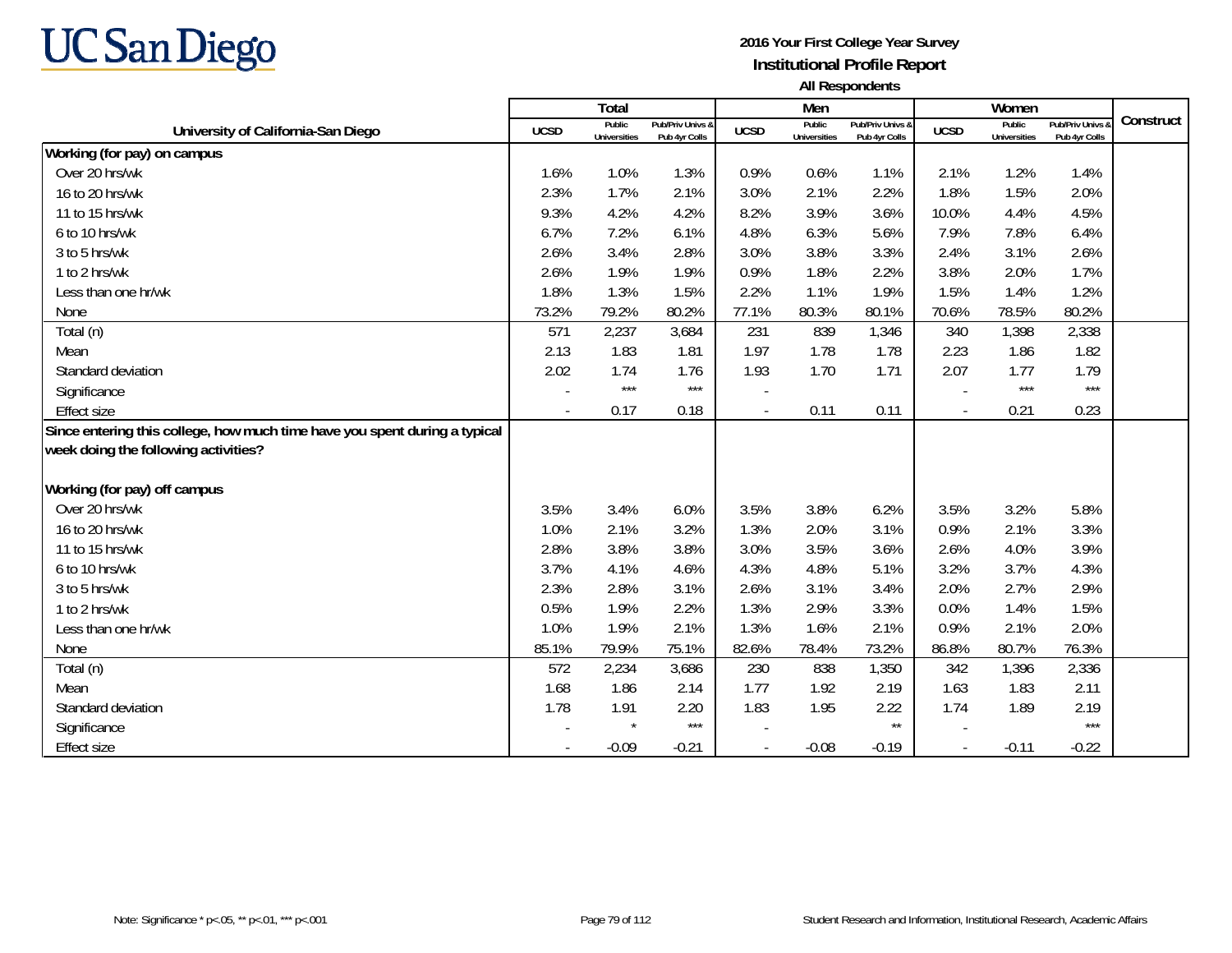

|                                                                            |       | Total                         |                                   |             | Men                           |                                   |                          | Women                         |                                        |           |
|----------------------------------------------------------------------------|-------|-------------------------------|-----------------------------------|-------------|-------------------------------|-----------------------------------|--------------------------|-------------------------------|----------------------------------------|-----------|
| University of California-San Diego                                         | UCSD  | Public<br><b>Universities</b> | Pub/Priv Univs &<br>Pub 4yr Colls | <b>UCSD</b> | Public<br><b>Universities</b> | Pub/Priv Univs &<br>Pub 4yr Colls | <b>UCSD</b>              | Public<br><b>Universities</b> | <b>Pub/Priv Univs</b><br>Pub 4yr Colls | Construct |
| Since entering this college, how much time have you spent during a typical |       |                               |                                   |             |                               |                                   |                          |                               |                                        |           |
| week doing the following activities?                                       |       |                               |                                   |             |                               |                                   |                          |                               |                                        |           |
|                                                                            |       |                               |                                   |             |                               |                                   |                          |                               |                                        |           |
| Performing Household/childcare duties                                      |       |                               |                                   |             |                               |                                   |                          |                               |                                        |           |
| Over 20 hrs/wk                                                             | 1.7%  | 0.9%                          | 1.7%                              | 1.3%        | 1.0%                          | 1.4%                              | 2.1%                     | 0.9%                          | 1.8%                                   |           |
| 16 to 20 hrs/wk                                                            | 0.5%  | 0.6%                          | 0.8%                              | 0.0%        | 0.4%                          | 0.5%                              | 0.9%                     | 0.7%                          | 0.9%                                   |           |
| 11 to 15 hrs/wk                                                            | 1.7%  | 0.9%                          | 1.4%                              | 1.7%        | 1.0%                          | 1.4%                              | 1.8%                     | 0.9%                          | 1.3%                                   |           |
| 6 to 10 hrs/wk                                                             | 3.7%  | 3.2%                          | 4.3%                              | 3.9%        | 2.5%                          | 3.6%                              | 3.5%                     | 3.6%                          | 4.7%                                   |           |
| 3 to 5 hrs/wk                                                              | 7.3%  | 7.2%                          | 8.5%                              | 5.2%        | 6.5%                          | 7.6%                              | 8.8%                     | 7.7%                          | 9.1%                                   |           |
| 1 to 2 hrs/wk                                                              | 10.8% | 12.4%                         | 14.1%                             | 11.3%       | 9.2%                          | 11.9%                             | 10.6%                    | 14.4%                         | 15.4%                                  |           |
| Less than one hr/wk                                                        | 8.4%  | 10.7%                         | 11.4%                             | 9.5%        | 11.7%                         | 11.1%                             | 7.6%                     | 10.2%                         | 11.6%                                  |           |
| None                                                                       | 65.7% | 64.0%                         | 57.9%                             | 67.1%       | 67.9%                         | 62.4%                             | 64.8%                    | 61.7%                         | 55.2%                                  |           |
| Total (n)                                                                  | 572   | 2,236                         | 3,687                             | 231         | 840                           | 1,350                             | 341                      | 1,396                         | 2,337                                  |           |
| Mean                                                                       | 1.91  | 1.84                          | 2.06                              | 1.81        | 1.73                          | 1.92                              | 1.98                     | 1.91                          | 2.13                                   |           |
| Standard deviation                                                         | 1.56  | 1.39                          | 1.57                              | 1.43        | 1.33                          | 1.49                              | 1.63                     | 1.42                          | 1.61                                   |           |
| Significance                                                               |       |                               | $\star$                           |             |                               |                                   |                          |                               |                                        |           |
| Effect size                                                                |       | 0.05                          | $-0.10$                           |             | 0.06                          | $-0.07$                           | $\blacksquare$           | 0.05                          | $-0.09$                                |           |
| Commuting                                                                  |       |                               |                                   |             |                               |                                   |                          |                               |                                        |           |
| Over 20 hrs/wk                                                             | 1.6%  | 1.0%                          | 1.5%                              | 1.3%        | 1.1%                          | 1.2%                              | 1.8%                     | 0.9%                          | 1.7%                                   |           |
| 16 to 20 hrs/wk                                                            | 0.4%  | 0.8%                          | 1.0%                              | 0.4%        | 0.6%                          | 1.2%                              | 0.3%                     | 0.9%                          | 0.9%                                   |           |
| 11 to 15 hrs/wk                                                            | 2.3%  | 1.2%                          | 2.0%                              | 2.2%        | 1.0%                          | 2.1%                              | 2.3%                     | 1.4%                          | 2.0%                                   |           |
| 6 to 10 hrs/wk                                                             | 8.1%  | 6.1%                          | 7.8%                              | 9.6%        | 6.4%                          | 8.3%                              | 7.0%                     | 5.9%                          | 7.4%                                   |           |
| 3 to 5 hrs/wk                                                              | 12.8% | 10.5%                         | 13.1%                             | 15.2%       | 12.4%                         | 13.8%                             | 11.1%                    | 9.4%                          | 12.7%                                  |           |
| 1 to 2 hrs/wk                                                              | 8.9%  | 11.0%                         | 12.4%                             | 8.7%        | 12.6%                         | 13.9%                             | 9.1%                     | 10.1%                         | 11.6%                                  |           |
| Less than one hr/wk                                                        | 8.2%  | 9.9%                          | 10.0%                             | 9.6%        | 10.7%                         | 10.6%                             | 7.3%                     | 9.4%                          | 9.7%                                   |           |
| None                                                                       | 57.8% | 59.5%                         | 52.2%                             | 53.0%       | 55.2%                         | 49.0%                             | 61.0%                    | 62.1%                         | 54.0%                                  |           |
| Total (n)                                                                  | 571   | 2,237                         | 3,690                             | 230         | 839                           | 1,348                             | 341                      | 1,398                         | 2,342                                  |           |
| Mean                                                                       | 2.21  | 2.05                          | 2.32                              | 2.33        | 2.15                          | 2.39                              | 2.13                     | 2.00                          | 2.28                                   |           |
| Standard deviation                                                         | 1.70  | 1.55                          | 1.70                              | 1.71        | 1.56                          | 1.68                              | 1.69                     | 1.55                          | 1.71                                   |           |
| Significance                                                               |       | $\star$                       |                                   |             |                               |                                   |                          |                               |                                        |           |
| Effect size                                                                |       | 0.10                          | $-0.06$                           |             | 0.12                          | $-0.04$                           | $\overline{\phantom{a}}$ | 0.08                          | $-0.09$                                |           |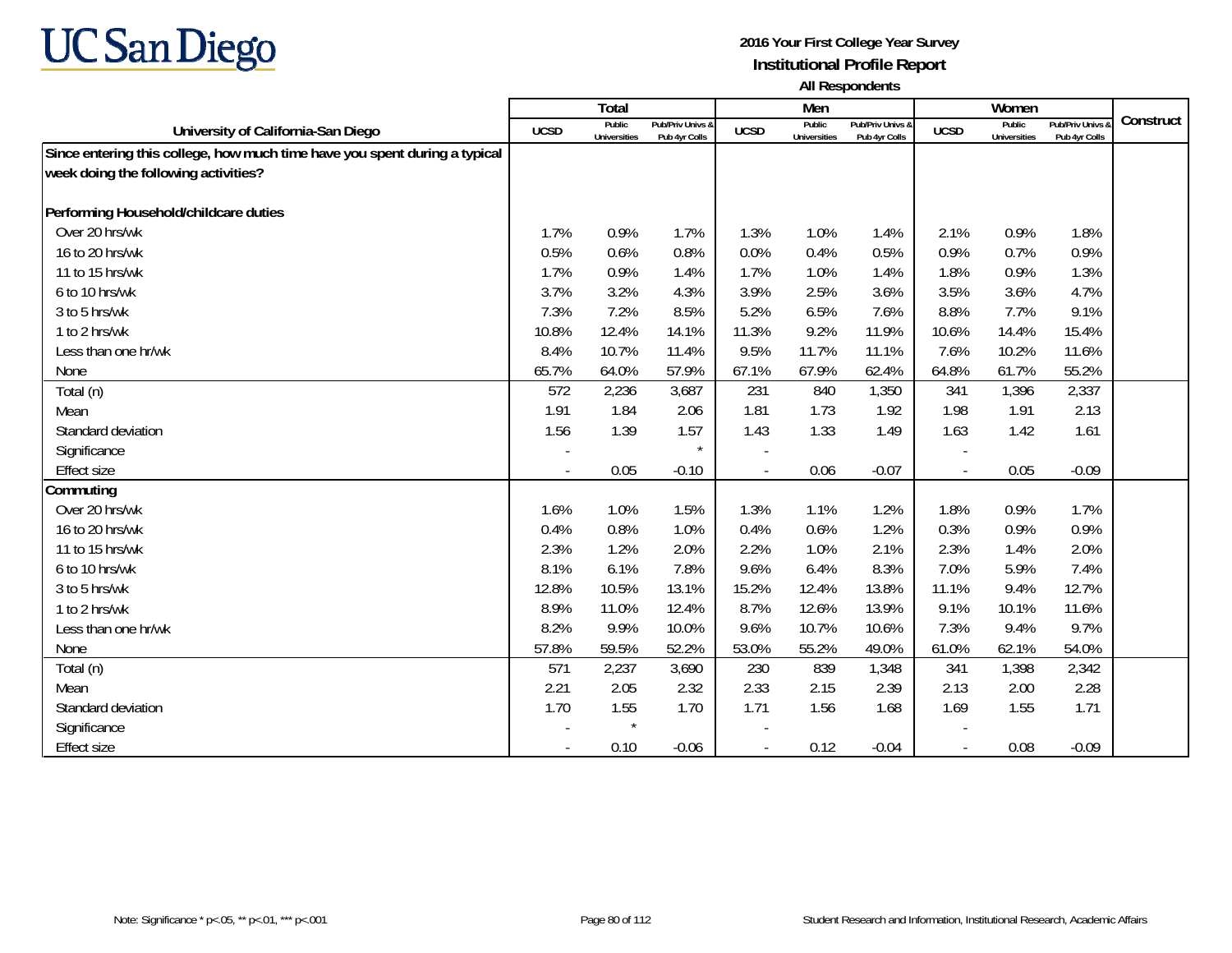

|                                                                            |                          | Total                         |                                   |                          | Men                           |                                   |                          | Women                         |                                   |           |
|----------------------------------------------------------------------------|--------------------------|-------------------------------|-----------------------------------|--------------------------|-------------------------------|-----------------------------------|--------------------------|-------------------------------|-----------------------------------|-----------|
| University of California-San Diego                                         | <b>UCSD</b>              | Public<br><b>Universities</b> | Pub/Priv Univs &<br>Pub 4yr Colls | <b>UCSD</b>              | Public<br><b>Universities</b> | Pub/Priv Univs &<br>Pub 4yr Colls | <b>UCSD</b>              | Public<br><b>Universities</b> | Pub/Priv Univs &<br>Pub 4yr Colls | Construct |
| Since entering this college, how much time have you spent during a typical |                          |                               |                                   |                          |                               |                                   |                          |                               |                                   |           |
| week doing the following activities?                                       |                          |                               |                                   |                          |                               |                                   |                          |                               |                                   |           |
| Praying/meditating                                                         |                          |                               |                                   |                          |                               |                                   |                          |                               |                                   |           |
| Over 20 hrs/wk                                                             | 1.2%                     | 0.7%                          | 1.2%                              | 2.2%                     | 0.7%                          | 1.3%                              | 0.6%                     | 0.7%                          | 1.2%                              |           |
| 16 to 20 hrs/wk                                                            | 0.0%                     | 0.5%                          | 0.5%                              | $0.0\%$                  | 0.6%                          | 0.7%                              | 0.0%                     | 0.4%                          | 0.4%                              |           |
| 11 to 15 hrs/wk                                                            | 0.7%                     | 1.1%                          | 1.2%                              | 0.4%                     | 1.0%                          | 1.3%                              | 0.9%                     | 1.2%                          | 1.2%                              |           |
| 6 to 10 hrs/wk                                                             | 3.2%                     | 2.4%                          | 3.0%                              | 3.5%                     | 2.5%                          | 3.1%                              | 2.9%                     | 2.3%                          | 2.9%                              |           |
| 3 to 5 hrs/wk                                                              | 3.7%                     | 5.8%                          | 5.9%                              | 2.6%                     | 4.9%                          | 5.9%                              | 4.4%                     | 6.3%                          | 5.8%                              |           |
| 1 to 2 hrs/wk                                                              | 9.5%                     | 13.5%                         | 12.8%                             | 11.4%                    | 14.5%                         | 13.7%                             | 8.2%                     | 12.9%                         | 12.3%                             |           |
| Less than one hr/wk                                                        | 18.4%                    | 22.8%                         | 22.9%                             | 18.8%                    | 20.8%                         | 20.7%                             | 18.2%                    | 23.9%                         | 24.2%                             |           |
| None                                                                       | 63.3%                    | 53.3%                         | 52.5%                             | 61.1%                    | 55.1%                         | 53.3%                             | 64.8%                    | 52.3%                         | 52.0%                             |           |
| Total (n)                                                                  | 570                      | 2,240                         | 3,696                             | 229                      | 841                           | 1,352                             | 341                      | 1,399                         | 2,344                             |           |
| Mean                                                                       | 1.73                     | 1.90                          | 1.96                              | 1.81                     | 1.88                          | 1.98                              | 1.68                     | 1.91                          | 1.94                              |           |
| Standard deviation                                                         | 1.28                     | 1.29                          | 1.38                              | 1.40                     | 1.29                          | 1.43                              | 1.19                     | 1.29                          | 1.36                              |           |
| Significance                                                               |                          | $***$                         | ***                               |                          |                               |                                   |                          | $***$                         | ***                               |           |
| <b>Effect size</b>                                                         | $\overline{\phantom{a}}$ | $-0.13$                       | $-0.17$                           | $\overline{\phantom{0}}$ | $-0.05$                       | $-0.12$                           | $\overline{\phantom{a}}$ | $-0.18$                       | $-0.19$                           |           |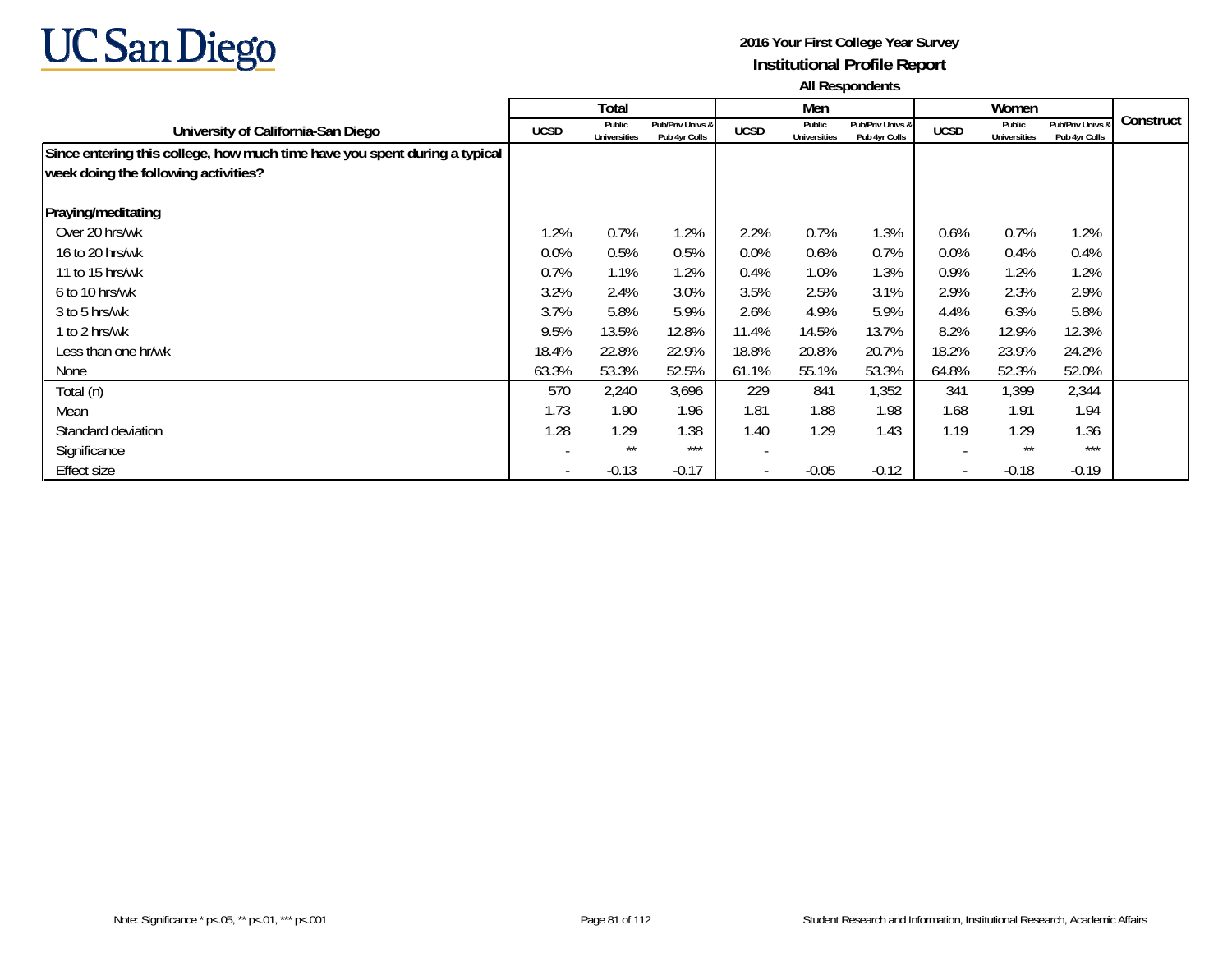

|                                        |             | Total                         |                                   |             | Men                           |                                   |             | Women                         |                                   |           |
|----------------------------------------|-------------|-------------------------------|-----------------------------------|-------------|-------------------------------|-----------------------------------|-------------|-------------------------------|-----------------------------------|-----------|
| University of California-San Diego     | <b>UCSD</b> | Public<br><b>Universities</b> | Pub/Priv Univs &<br>Pub 4yr Colls | <b>UCSD</b> | Public<br><b>Universities</b> | Pub/Priv Univs &<br>Pub 4yr Colls | <b>UCSD</b> | Public<br><b>Universities</b> | Pub/Priv Univs 8<br>Pub 4yr Colls | Construct |
| Since entering this college, have you: |             |                               |                                   |             |                               |                                   |             |                               |                                   |           |
| Decided to pursue a different major    |             |                               |                                   |             |                               |                                   |             |                               |                                   |           |
| Yes                                    | 39.4%       | 37.7%                         | 36.9%                             | 41.1%       | 34.9%                         | 35.5%                             | 38.3%       | 39.4%                         | 37.8%                             |           |
| N <sub>0</sub>                         | 60.6%       | 62.3%                         | 63.1%                             | 58.9%       | 65.1%                         | 64.5%                             | 61.7%       | 60.6%                         | 62.2%                             |           |
| Total (n)                              | 586         | 2,291                         | 3,775                             | 236         | 866                           | 1,383                             | 350         | 1,425                         | 2,392                             |           |
| Remained undecided about a major       |             |                               |                                   |             |                               |                                   |             |                               |                                   |           |
| Yes                                    | 16.9%       | 16.0%                         | 15.4%                             | 16.5%       | 16.1%                         | 15.7%                             | 17.1%       | 16.0%                         | 15.2%                             |           |
| N <sub>0</sub>                         | 83.1%       | 84.0%                         | 84.6%                             | 83.5%       | 83.9%                         | 84.3%                             | 82.9%       | 84.0%                         | 84.8%                             |           |
| Total (n)                              | 586         | 2,290                         | 3,772                             | 236         | 865                           | 1,381                             | 350         | 1,425                         | 2,391                             |           |
| Failed one or more courses             |             |                               |                                   |             |                               |                                   |             |                               |                                   |           |
| Yes                                    | 15.4%       | 16.9%                         | 18.9%                             | 14.0%       | 19.7%                         | 22.2%                             | 16.3%       | 15.2%                         | 17.1%                             |           |
| No                                     | 84.6%       | 83.1%                         | 81.1%                             | 86.0%       | 80.3%                         | 77.8%                             | 83.7%       | 84.8%                         | 82.9%                             |           |
| Total (n)                              | 586         | 2,288                         | 3,768                             | 236         | 864                           | 1,381                             | 350         | 1,424                         | 2,387                             |           |
| Taken an honors course                 |             |                               |                                   |             |                               |                                   |             |                               |                                   |           |
| Yes                                    | 10.4%       | 17.7%                         | 15.3%                             | 11.5%       | 19.8%                         | 16.7%                             | 9.7%        | 16.4%                         | 14.6%                             |           |
| N <sub>0</sub>                         | 89.6%       | 82.3%                         | 84.7%                             | 88.5%       | 80.2%                         | 83.3%                             | 90.3%       | 83.6%                         | 85.4%                             |           |
| Total (n)                              | 585         | 2,289                         | 3,767                             | 235         | 865                           | 1,380                             | 350         | 1,424                         | 2,387                             |           |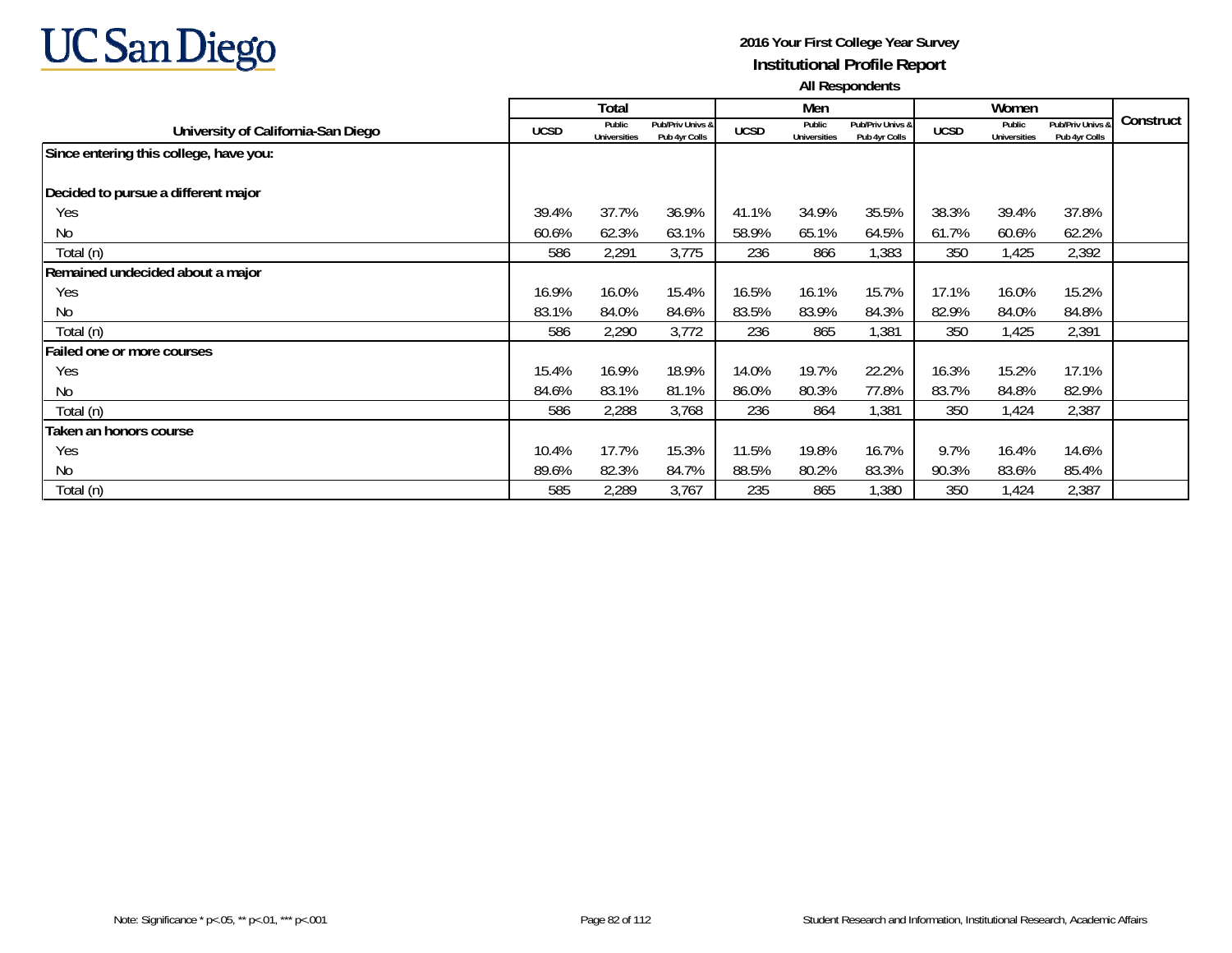

|                                                                          |             | <b>Total</b>                  |                                   |             | Men                           |                                   |             | Women                                |                                        |           |
|--------------------------------------------------------------------------|-------------|-------------------------------|-----------------------------------|-------------|-------------------------------|-----------------------------------|-------------|--------------------------------------|----------------------------------------|-----------|
| University of California-San Diego                                       | <b>UCSD</b> | Public<br><b>Universities</b> | Pub/Priv Univs 8<br>Pub 4yr Colls | <b>UCSD</b> | Public<br><b>Universities</b> | Pub/Priv Univs &<br>Pub 4yr Colls | <b>UCSD</b> | <b>Public</b><br><b>Universities</b> | <b>Pub/Priv Univs</b><br>Pub 4yr Colls | Construct |
| Since entering this college, have you:                                   |             |                               |                                   |             |                               |                                   |             |                                      |                                        |           |
|                                                                          |             |                               |                                   |             |                               |                                   |             |                                      |                                        |           |
| Taken a remedial or developmental course                                 |             |                               |                                   |             |                               |                                   |             |                                      |                                        |           |
| Yes                                                                      | 6.7%        | 12.8%                         | 15.0%                             | 6.8%        | 11.0%                         | 12.7%                             | 6.6%        | 13.9%                                | 16.3%                                  |           |
| No                                                                       | 93.3%       | 87.2%                         | 85.0%                             | 93.2%       | 89.0%                         | 87.3%                             | 93.4%       | 86.1%                                | 83.7%                                  |           |
| Total (n)                                                                | 583         | 2,281                         | 3,760                             | 236         | 864                           | 1,381                             | 347         | 1,417                                | 2,379                                  |           |
| Enrolled in a formal program where a group of students takes two or more |             |                               |                                   |             |                               |                                   |             |                                      |                                        |           |
| courses together (e.g., FIG, learning community, linked courses)         |             |                               |                                   |             |                               |                                   |             |                                      |                                        |           |
| Yes                                                                      | 7.5%        | 13.8%                         | 14.5%                             | 6.4%        | 10.9%                         | 11.7%                             | 8.3%        | 15.5%                                | 16.1%                                  |           |
| No                                                                       | 92.5%       | 86.2%                         | 85.5%                             | 93.6%       | 89.1%                         | 88.3%                             | 91.7%       | 84.5%                                | 83.9%                                  |           |
| Total (n)                                                                | 584         | 2,285                         | 3,761                             | 235         | 862                           | 1,378                             | 349         | 1,423                                | 2,383                                  |           |
| Participated in an academic support program                              |             |                               |                                   |             |                               |                                   |             |                                      |                                        |           |
| Yes                                                                      | 17.4%       | 16.1%                         | 17.0%                             | 13.6%       | 14.1%                         | 16.4%                             | 20.1%       | 17.3%                                | 17.4%                                  |           |
| No                                                                       | 82.6%       | 83.9%                         | 83.0%                             | 86.4%       | 85.9%                         | 83.6%                             | 79.9%       | 82.7%                                | 82.6%                                  |           |
| Total (n)                                                                | 585         | 2,284                         | 3,759                             | 236         | 863                           | 1,379                             | 349         | 1,421                                | 2,380                                  |           |
| Participated in a common book or summer reading program in which all     |             |                               |                                   |             |                               |                                   |             |                                      |                                        |           |
| students read and discuss the material                                   |             |                               |                                   |             |                               |                                   |             |                                      |                                        |           |
| Yes                                                                      | 4.6%        | 21.2%                         | 16.7%                             | 3.4%        | 20.7%                         | 17.2%                             | 5.5%        | 21.5%                                | 16.5%                                  |           |
| No                                                                       | 95.4%       | 78.8%                         | 83.3%                             | 96.6%       | 79.3%                         | 82.8%                             | 94.5%       | 78.5%                                | 83.5%                                  |           |
| Total (n)                                                                | 581         | 2,274                         | 3,749                             | 233         | 857                           | 1,373                             | 348         | 1,417                                | 2,376                                  |           |
| Taken a course or first-year seminar designed to connect faculty and     |             |                               |                                   |             |                               |                                   |             |                                      |                                        |           |
| students in focused academic inquiry                                     |             |                               |                                   |             |                               |                                   |             |                                      |                                        |           |
| Yes.                                                                     | 21.5%       | 37.5%                         | 34.1%                             | 19.6%       | 32.4%                         | 31.7%                             | 22.8%       | 40.6%                                | 35.5%                                  |           |
| <b>No</b>                                                                | 78.5%       | 62.5%                         | 65.9%                             | 80.4%       | 67.6%                         | 68.3%                             | 77.2%       | 59.4%                                | 64.5%                                  |           |
| Total (n)                                                                | 582         | 2,271                         | 3,747                             | 235         | 855                           | 1,371                             | 347         | 1,416                                | 2,376                                  |           |
| Taken a course or first-year seminar designed to help students adjust to |             |                               |                                   |             |                               |                                   |             |                                      |                                        |           |
| college-level academics                                                  |             |                               |                                   |             |                               |                                   |             |                                      |                                        |           |
| Yes                                                                      | 16.7%       | 40.5%                         | 37.7%                             | 19.5%       | 37.5%                         | 36.5%                             | 14.8%       | 42.4%                                | 38.4%                                  |           |
| <b>No</b>                                                                | 83.3%       | 59.5%                         | 62.3%                             | 80.5%       | 62.5%                         | 63.5%                             | 85.2%       | 57.6%                                | 61.6%                                  |           |
| Total (n)                                                                | 581         | 2,275                         | 3,751                             | 236         | 861                           | 1,377                             | 345         | 1,414                                | 2,374                                  |           |
| Taken a course or first-year seminar designed to help students adjust to |             |                               |                                   |             |                               |                                   |             |                                      |                                        |           |
| college life                                                             |             |                               |                                   |             |                               |                                   |             |                                      |                                        |           |
| Yes                                                                      | 17.2%       | 40.6%                         | 38.3%                             | 18.7%       | 36.4%                         | 36.3%                             | 16.2%       | 43.1%                                | 39.4%                                  |           |
| N <sub>0</sub>                                                           | 82.8%       | 59.4%                         | 61.7%                             | 81.3%       | 63.6%                         | 63.7%                             | 83.8%       | 56.9%                                | 60.6%                                  |           |
| Total (n)                                                                | 580         | 2,273                         | 3,751                             | 235         | 859                           | 1,376                             | 345         | 1,414                                | 2,375                                  |           |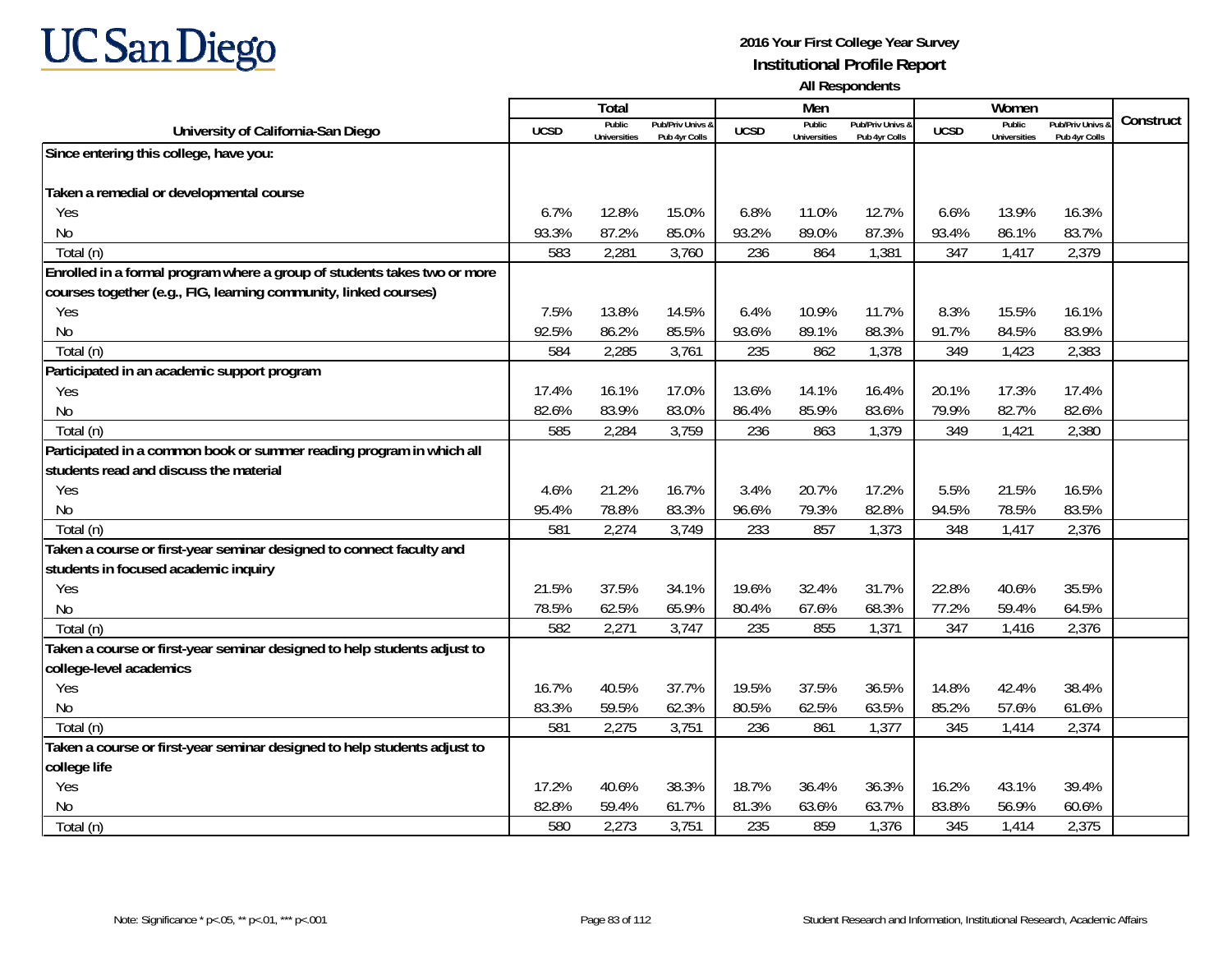

|                                                             |             | Total                         |                                   |             | Men                           |                                   |             | Women                         |                                   |           |
|-------------------------------------------------------------|-------------|-------------------------------|-----------------------------------|-------------|-------------------------------|-----------------------------------|-------------|-------------------------------|-----------------------------------|-----------|
| University of California-San Diego                          | <b>UCSD</b> | Public<br><b>Universities</b> | Pub/Priv Univs &<br>Pub 4yr Colls | <b>UCSD</b> | Public<br><b>Universities</b> | Pub/Priv Univs &<br>Pub 4yr Colls | <b>UCSD</b> | Public<br><b>Universities</b> | Pub/Priv Univs &<br>Pub 4yr Colls | Construct |
| Taken courses from more than one institution simultaneously |             |                               |                                   |             |                               |                                   |             |                               |                                   |           |
| Yes                                                         | 7.2%        | 7.7%                          | 8.8%                              | 7.6%        | 7.7%                          | 9.6%                              | 6.9%        | 7.8%                          | 8.3%                              |           |
| No                                                          | 92.8%       | 92.3%                         | 91.2%                             | 92.4%       | 92.3%                         | 90.4%                             | 93.1%       | 92.2%                         | 91.7%                             |           |
| Total (n)                                                   | 584         | 2,276                         | 3,753                             | 236         | 858                           | 1,375                             | 348         | 1,418                         | 2,378                             |           |
| Since entering this college, have you:                      |             |                               |                                   |             |                               |                                   |             |                               |                                   |           |
|                                                             |             |                               |                                   |             |                               |                                   |             |                               |                                   |           |
| Taken a course exclusively online at this institution       |             |                               |                                   |             |                               |                                   |             |                               |                                   |           |
| Yes                                                         | 5.1%        | 13.8%                         | 19.1%                             | 4.7%        | 11.4%                         | 15.7%                             | 5.5%        | 15.3%                         | 21.0%                             |           |
| No                                                          | 94.9%       | 86.2%                         | 80.9%                             | 95.3%       | 88.6%                         | 84.3%                             | 94.5%       | 84.7%                         | 79.0%                             |           |
| Total (n)                                                   | 584         | 2,280                         | 3,757                             | 236         | 862                           | 1,378                             | 348         | 1,418                         | 2,379                             |           |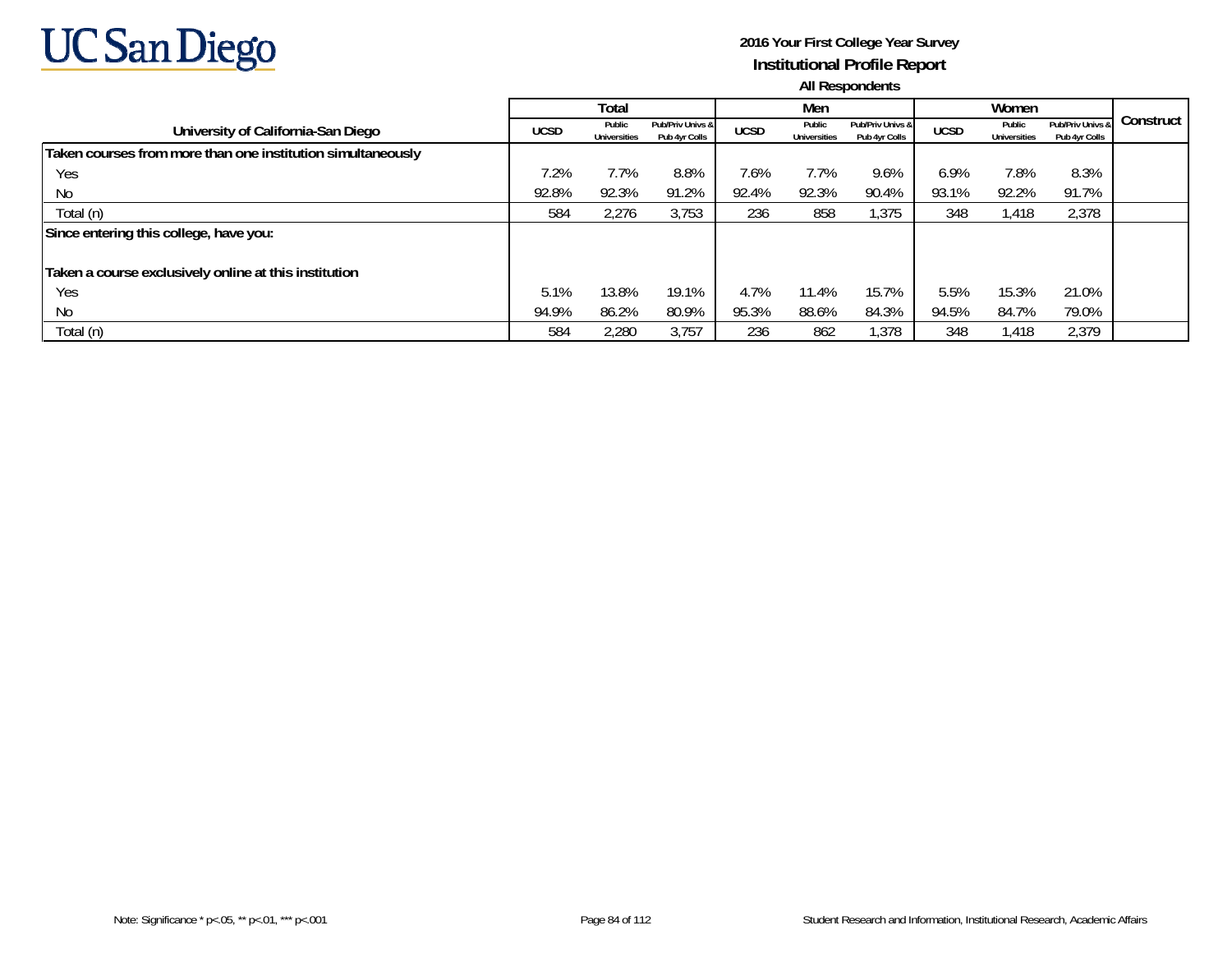

|                                                                 |             | Total                         |                                   |             | Men                           |                                   |             | Women                         |                                        |           |
|-----------------------------------------------------------------|-------------|-------------------------------|-----------------------------------|-------------|-------------------------------|-----------------------------------|-------------|-------------------------------|----------------------------------------|-----------|
| University of California-San Diego                              | <b>UCSD</b> | Public<br><b>Universities</b> | Pub/Priv Univs 8<br>Pub 4yr Colls | <b>UCSD</b> | Public<br><b>Universities</b> | Pub/Priv Univs &<br>Pub 4yr Colls | <b>UCSD</b> | Public<br><b>Universities</b> | <b>Pub/Priv Univs</b><br>Pub 4yr Colls | Construct |
| Since entering this college have you:                           |             |                               |                                   |             |                               |                                   |             |                               |                                        |           |
|                                                                 |             |                               |                                   |             |                               |                                   |             |                               |                                        |           |
| Changed your career choice                                      |             |                               |                                   |             |                               |                                   |             |                               |                                        |           |
| Yes                                                             | 37.7%       | 32.4%                         | 32.6%                             | 33.2%       | 27.4%                         | 29.6%                             | 40.7%       | 35.4%                         | 34.4%                                  |           |
| No                                                              | 62.3%       | 67.6%                         | 67.4%                             | 66.8%       | 72.6%                         | 70.4%                             | 59.3%       | 64.6%                         | 65.6%                                  |           |
| Total (n)                                                       | 584         | 2,265                         | 3,740                             | 235         | 851                           | 1,364                             | 349         | 1,414                         | 2,376                                  |           |
| Held a full-time job (approx. 40 hours) while taking classes    |             |                               |                                   |             |                               |                                   |             |                               |                                        |           |
| Yes                                                             | 5.8%        | 5.3%                          | 7.7%                              | 6.8%        | 6.3%                          | 9.0%                              | 5.2%        | 4.7%                          | 7.0%                                   |           |
| No                                                              | 94.2%       | 94.7%                         | 92.3%                             | 93.2%       | 93.7%                         | 91.0%                             | 94.8%       | 95.3%                         | 93.0%                                  |           |
| Total (n)                                                       | 584         | 2,264                         | 3,741                             | 235         | 851                           | 1,366                             | 349         | 1,413                         | 2,375                                  |           |
| Joined a social fraternity or sorority                          |             |                               |                                   |             |                               |                                   |             |                               |                                        |           |
| Yes                                                             | 8.9%        | 9.0%                          | 9.1%                              | 8.5%        | 8.5%                          | 8.9%                              | 9.2%        | 9.3%                          | 9.3%                                   |           |
| No                                                              | 91.1%       | 91.0%                         | 90.9%                             | 91.5%       | 91.5%                         | 91.1%                             | 90.8%       | 90.7%                         | 90.7%                                  |           |
| Total (n)                                                       | 584         | 2,265                         | 3,741                             | 235         | 849                           | 1,362                             | 349         | 1,416                         | 2,379                                  |           |
| Joined a pre-professional or departmental club                  |             |                               |                                   |             |                               |                                   |             |                               |                                        |           |
| Yes                                                             | 19.7%       | 25.0%                         | 21.9%                             | 19.1%       | 22.7%                         | 21.5%                             | 20.1%       | 26.4%                         | 22.2%                                  |           |
| No                                                              | 80.3%       | 75.0%                         | 78.1%                             | 80.9%       | 77.3%                         | 78.5%                             | 79.9%       | 73.6%                         | 77.8%                                  |           |
| Total (n)                                                       | 584         | 2,265                         | 3,736                             | 235         | 852                           | 1,363                             | 349         | 1,413                         | 2,373                                  |           |
| Participated in an undergraduate research program               |             |                               |                                   |             |                               |                                   |             |                               |                                        |           |
| Yes                                                             | 14.9%       | 13.6%                         | 13.6%                             | 18.3%       | 13.6%                         | 13.8%                             | 12.6%       | 13.6%                         | 13.5%                                  |           |
| <b>No</b>                                                       | 85.1%       | 86.4%                         | 86.4%                             | 81.7%       | 86.4%                         | 86.2%                             | 87.4%       | 86.4%                         | 86.5%                                  |           |
| Total (n)                                                       | 583         | 2,257                         | 3,730                             | 235         | 846                           | 1,357                             | 348         | 1,411                         | 2,373                                  |           |
| Played club, intramural, or recreational sports                 |             |                               |                                   |             |                               |                                   |             |                               |                                        |           |
| Yes                                                             | 29.7%       | 32.2%                         | 28.1%                             | 35.0%       | 41.3%                         | 36.0%                             | 26.1%       | 26.8%                         | 23.6%                                  |           |
| No                                                              | 70.3%       | 67.8%                         | 71.9%                             | 65.0%       | 58.7%                         | 64.0%                             | 73.9%       | 73.2%                         | 76.4%                                  |           |
| Total (n)                                                       | 582         | 2,259                         | 3,731                             | 234         | 847                           | 1,360                             | 348         | 1,412                         | 2,371                                  |           |
| Played intercollegiate athletics (e.g., NCAA or NAIA-sponsored) |             |                               |                                   |             |                               |                                   |             |                               |                                        |           |
| Yes                                                             | 4.8%        | 5.3%                          | 5.9%                              | 5.9%        | 6.2%                          | 7.4%                              | 4.0%        | 4.8%                          | 5.0%                                   |           |
| No                                                              | 95.2%       | 94.7%                         | 94.1%                             | 94.1%       | 93.8%                         | 92.6%                             | 96.0%       | 95.2%                         | 95.0%                                  |           |
| Total (n)                                                       | 583         | 2,262                         | 3,731                             | 236         | 850                           | 1,360                             | 347         | 1,412                         | 2,371                                  |           |
| Sought personal counseling                                      |             |                               |                                   |             |                               |                                   |             |                               |                                        |           |
| Yes                                                             | 27.3%       | 21.0%                         | 21.1%                             | 24.2%       | 18.0%                         | 19.2%                             | 29.4%       | 22.7%                         | 22.3%                                  |           |
| N <sub>0</sub>                                                  | 72.7%       | 79.0%                         | 78.9%                             | 75.8%       | 82.0%                         | 80.8%                             | 70.6%       | 77.3%                         | 77.7%                                  |           |
| Total (n)                                                       | 583         | 2,262                         | 3,732                             | 236         | 850                           | 1,361                             | 347         | 1,412                         | 2,371                                  |           |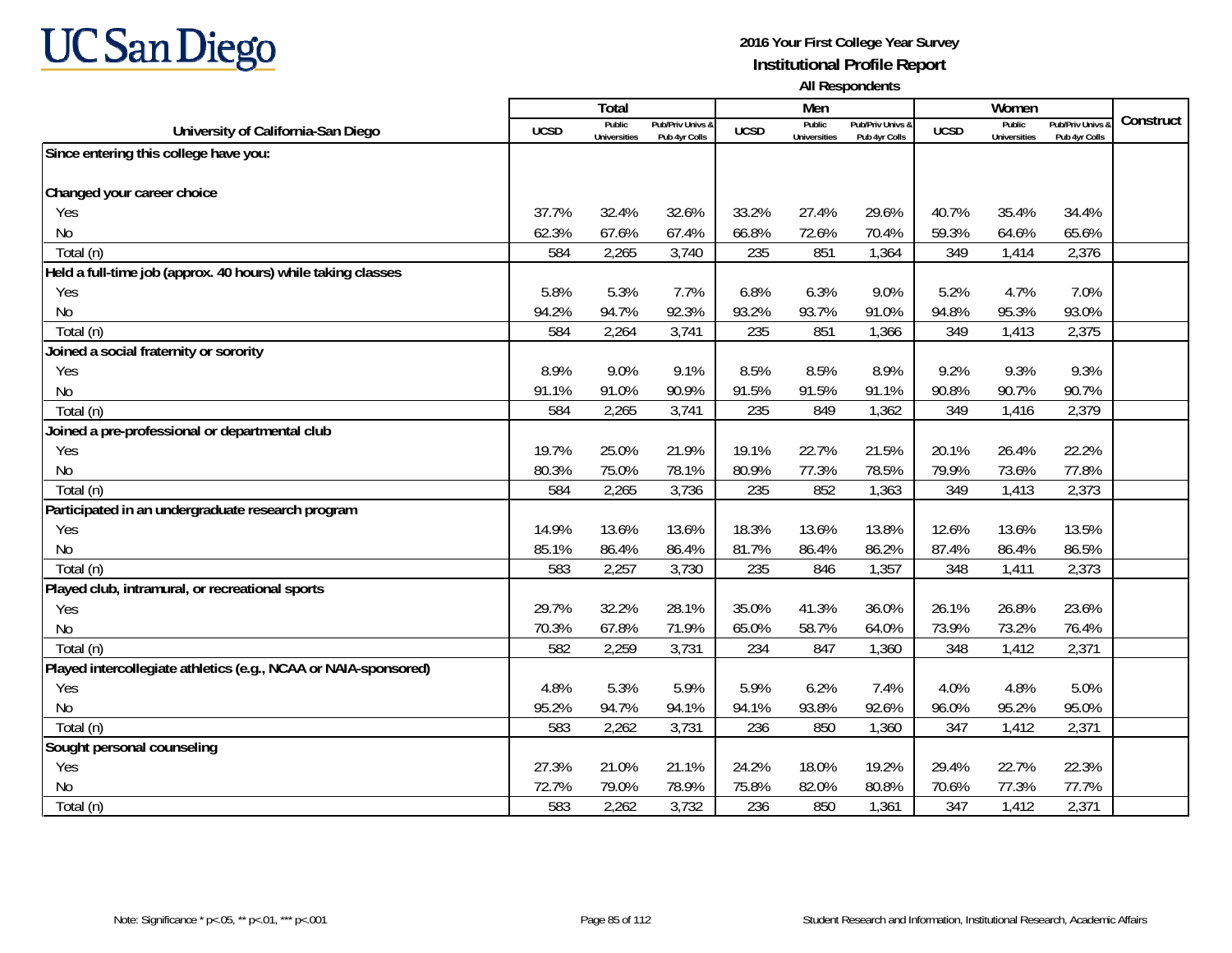# **UC San Diego**

|                                                                       |             | <b>Total</b>                  |                                 |             | Men                           |                                   |             | Women                                |                                 |            |
|-----------------------------------------------------------------------|-------------|-------------------------------|---------------------------------|-------------|-------------------------------|-----------------------------------|-------------|--------------------------------------|---------------------------------|------------|
| University of California-San Diego                                    | <b>UCSD</b> | Public<br><b>Universities</b> | Pub/Priv Univs<br>Pub 4yr Colls | <b>UCSD</b> | Public<br><b>Universities</b> | Pub/Priv Univs &<br>Pub 4yr Colls | <b>UCSD</b> | <b>Public</b><br><b>Universities</b> | Pub/Priv Univs<br>Pub 4yr Colls | Construct  |
| Since entering this college have you:                                 |             |                               |                                 |             |                               |                                   |             |                                      |                                 |            |
|                                                                       |             |                               |                                 |             |                               |                                   |             |                                      |                                 |            |
| Strengthened your religious or spiritual beliefs/convictions          |             |                               |                                 |             |                               |                                   |             |                                      |                                 |            |
| Yes                                                                   | 22.8%       | 29.5%                         | 28.7%                           | 24.2%       | 26.7%                         | 27.0%                             | 21.8%       | 31.2%                                | 29.7%                           |            |
| No                                                                    | 77.2%       | 70.5%                         | 71.3%                           | 75.8%       | 73.3%                         | 73.0%                             | 78.2%       | 68.8%                                | 70.3%                           |            |
| Total (n)                                                             | 584         | 2,265                         | 3,737                           | 236         | 851                           | 1,364                             | 348         | 1,414                                | 2,373                           |            |
| Had a roommate of a different race/ethnicity                          |             |                               |                                 |             |                               |                                   |             |                                      |                                 |            |
| Yes                                                                   | 63.4%       | 46.2%                         | 41.3%                           | 61.4%       | 44.6%                         | 40.5%                             | 64.8%       | 47.1%                                | 41.7%                           |            |
| No                                                                    | 36.6%       | 53.8%                         | 58.7%                           | 38.6%       | 55.4%                         | 59.5%                             | 35.2%       | 52.9%                                | 58.3%                           |            |
| Total (n)                                                             | 585         | 2,267                         | 3,740                           | 236         | 852                           | 1,364                             | 349         | 1,415                                | 2,376                           |            |
| Accumulated excessive credit card debt                                |             |                               |                                 |             |                               |                                   |             |                                      |                                 |            |
| Yes                                                                   | 8.9%        | 5.4%                          | 7.2%                            | 13.1%       | 5.5%                          | 8.3%                              | 6.1%        | 5.3%                                 | 6.5%                            |            |
| <b>No</b>                                                             | 91.1%       | 94.6%                         | 92.8%                           | 86.9%       | 94.5%                         | 91.7%                             | 93.9%       | 94.7%                                | 93.5%                           |            |
| Total (n)                                                             | 583         | 2,261                         | 3,731                           | 236         | 850                           | 1,362                             | 347         | 1,411                                | 2,369                           |            |
| Been a leader in an organization                                      |             |                               |                                 |             |                               |                                   |             |                                      |                                 |            |
| Yes                                                                   | 22.9%       | 20.6%                         | 19.9%                           | 25.0%       | 21.6%                         | 22.4%                             | 21.5%       | 20.0%                                | 18.4%                           |            |
| No                                                                    | 77.1%       | 79.4%                         | 80.1%                           | 75.0%       | 78.4%                         | 77.6%                             | 78.5%       | 80.0%                                | 81.6%                           |            |
| Total (n)                                                             | 585         | 2,261                         | 3,732                           | 236         | 850                           | 1,362                             | 349         | 1,411                                | 2,370                           |            |
| Voted in a national, state, or local election                         |             |                               |                                 |             |                               |                                   |             |                                      |                                 |            |
| Yes                                                                   | 36.0%       | 31.4%                         | 29.2%                           | 36.1%       | 31.5%                         | 30.3%                             | 35.9%       | 31.4%                                | 28.6%                           |            |
| No                                                                    | 64.0%       | 68.6%                         | 70.8%                           | 63.9%       | 68.5%                         | 69.7%                             | 64.1%       | 68.6%                                | 71.4%                           |            |
| Total (n)                                                             | 581         | 2,259                         | 3,730                           | 233         | 848                           | 1,359                             | 348         | 1,411                                | 2,371                           |            |
| Been made aware of your college's sexual harassment/assault reporting |             |                               |                                 |             |                               |                                   |             |                                      |                                 |            |
| policy                                                                |             |                               |                                 |             |                               |                                   |             |                                      |                                 |            |
| Yes                                                                   | 63.9%       | 70.5%                         | 70.2%                           | 65.0%       | 66.4%                         | 66.2%                             | 63.2%       | 72.9%                                | 72.6%                           |            |
| No                                                                    | 36.1%       | 29.5%                         | 29.8%                           | 35.0%       | 33.6%                         | 33.8%                             | 36.8%       | 27.1%                                | 27.4%                           |            |
| Total (n)                                                             | 582         | 2,261                         | 3,727                           | 234         | 850                           | 1,361                             | 348         | 1,411                                | 2,366                           |            |
| Participated in: Student government                                   |             |                               |                                 |             |                               |                                   |             |                                      |                                 |            |
| Yes                                                                   | 6.3%        | 6.9%                          | 6.9%                            | 6.8%        | 7.5%                          | 8.4%                              | 6.0%        | 6.5%                                 | 6.0%                            |            |
| No                                                                    | 93.7%       | 93.1%                         | 93.1%                           | 93.2%       | 92.5%                         | 91.6%                             | 94.0%       | 93.5%                                | 94.0%                           |            |
| Total (n)                                                             | 584         | 2,260                         | 3,733                           | 236         | 850                           | 1,364                             | 348         | 1,410                                | 2,369                           |            |
| Participated in: Leadership training                                  |             |                               |                                 |             |                               |                                   |             |                                      |                                 |            |
| Yes                                                                   | 16.3%       | 17.4%                         | 15.4%                           | 12.8%       | 16.0%                         | 15.6%                             | 18.6%       | 18.3%                                | 15.3%                           |            |
| No                                                                    | 83.7%       | 82.6%                         | 84.6%                           | 87.2%       | 84.0%                         | 84.4%                             | 81.4%       | 81.7%                                | 84.7%                           | Leadership |
| Total (n)                                                             | 584         | 2,261                         | 3,731                           | 235         | 850                           | 1,362                             | 349         | 1,411                                | 2,369                           |            |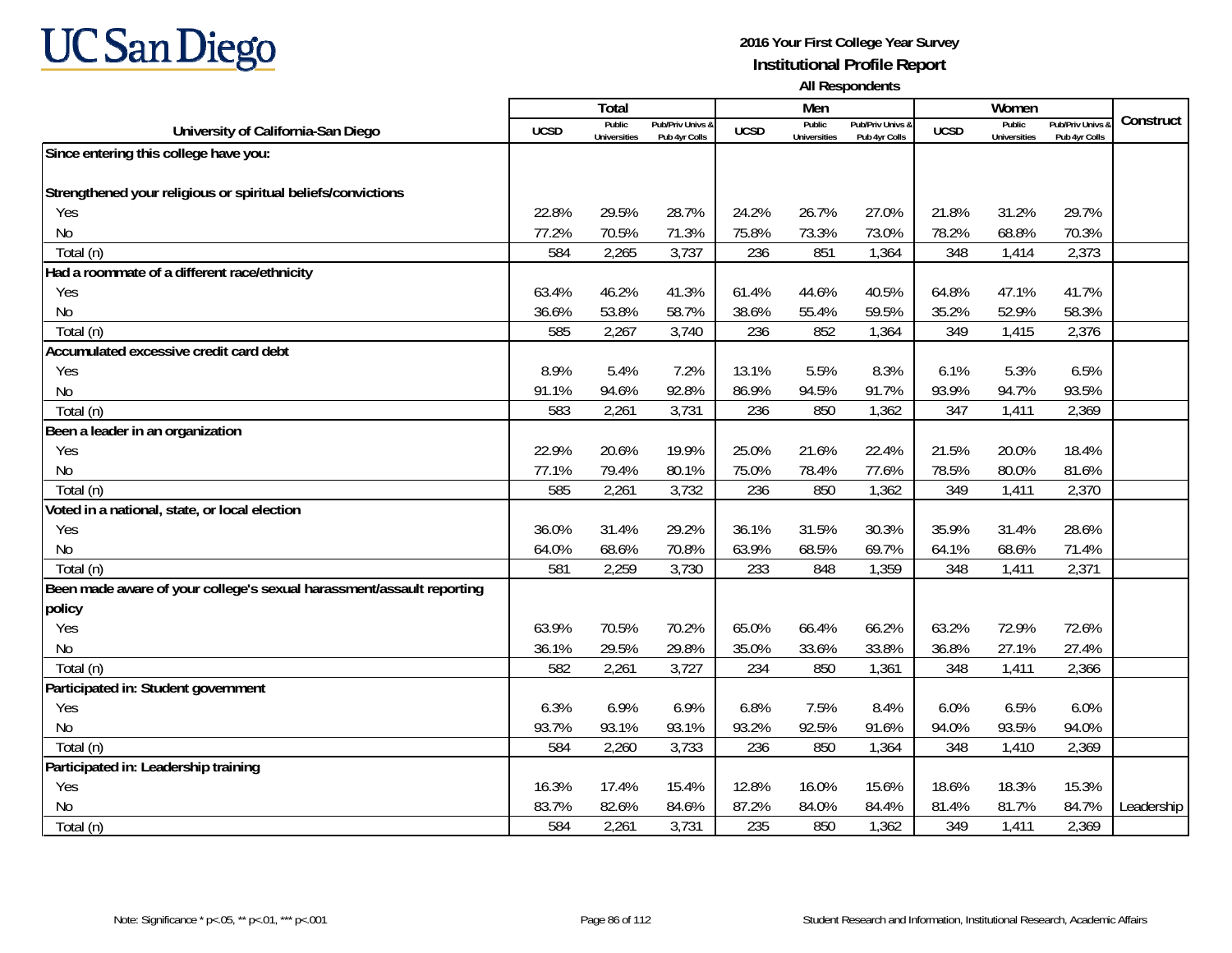# **UC San Diego**

|                                                        |                          | Total                         |                                   |             | Men                           |                                   |                          | Women                         |                                        |            |
|--------------------------------------------------------|--------------------------|-------------------------------|-----------------------------------|-------------|-------------------------------|-----------------------------------|--------------------------|-------------------------------|----------------------------------------|------------|
| University of California-San Diego                     | <b>UCSD</b>              | Public<br><b>Universities</b> | Pub/Priv Univs &<br>Pub 4yr Colls | <b>UCSD</b> | Public<br><b>Universities</b> | Pub/Priv Univs &<br>Pub 4yr Colls | <b>UCSD</b>              | Public<br><b>Universities</b> | <b>Pub/Priv Univs</b><br>Pub 4yr Colls | Construct  |
| Participated in: An ethnic/racial student organization |                          |                               |                                   |             |                               |                                   |                          |                               |                                        |            |
| Yes                                                    | 13.0%                    | 13.5%                         | 12.7%                             | 10.6%       | 10.8%                         | 12.1%                             | 14.7%                    | 15.2%                         | 13.0%                                  |            |
| <b>No</b>                                              | 87.0%                    | 86.5%                         | 87.3%                             | 89.4%       | 89.2%                         | 87.9%                             | 85.3%                    | 84.8%                         | 87.0%                                  |            |
| Total (n)                                              | 584                      | 2,260                         | 3,731                             | 236         | 850                           | 1,363                             | 348                      | 1,410                         | 2,368                                  |            |
| Participated in: An LGBTQ student organization         |                          |                               |                                   |             |                               |                                   |                          |                               |                                        |            |
| Yes                                                    | 7.2%                     | 7.8%                          | 7.0%                              | 5.6%        | 6.7%                          | 6.6%                              | 8.3%                     | 8.4%                          | 7.2%                                   |            |
| No                                                     | 92.8%                    | 92.2%                         | 93.0%                             | 94.4%       | 93.3%                         | 93.4%                             | 91.7%                    | 91.6%                         | 92.8%                                  |            |
| Total (n)                                              | 582                      | 2,257                         | 3,727                             | 234         | 848                           | 1,360                             | 348                      | 1,409                         | 2,367                                  |            |
| Participated in: A women's advocacy group              |                          |                               |                                   |             |                               |                                   |                          |                               |                                        |            |
| Yes                                                    | 5.7%                     | 7.9%                          | 6.7%                              | 2.1%        | 3.8%                          | 4.0%                              | 8.0%                     | 10.4%                         | 8.3%                                   |            |
| <b>No</b>                                              | 94.3%                    | 92.1%                         | 93.3%                             | 97.9%       | 96.2%                         | 96.0%                             | 92.0%                    | 89.6%                         | 91.7%                                  |            |
| Total (n)                                              | 582                      | 2,256                         | 3,722                             | 234         | 847                           | 1,356                             | 348                      | 1,409                         | 2,366                                  |            |
| Since entering this college, indicate how often you:   |                          |                               |                                   |             |                               |                                   |                          |                               |                                        |            |
|                                                        |                          |                               |                                   |             |                               |                                   |                          |                               |                                        |            |
| Turned in course assignment(s) late                    |                          |                               |                                   |             |                               |                                   |                          |                               |                                        |            |
| Frequently                                             | 4.5%                     | 4.1%                          | 4.8%                              | 5.6%        | 5.1%                          | 5.7%                              | 3.8%                     | 3.5%                          | 4.3%                                   | Academic   |
| Occasionally                                           | 29.7%                    | 35.1%                         | 36.6%                             | 33.8%       | 39.1%                         | 40.4%                             | 27.0%                    | 32.8%                         | 34.4%                                  | Disengage- |
| Not at all                                             | 65.7%                    | 60.8%                         | 58.6%                             | 60.6%       | 55.8%                         | 54.0%                             | 69.2%                    | 63.7%                         | 61.2%                                  | ment       |
| Total (n)                                              | 572                      | 2,237                         | 3,688                             | 231         | 842                           | 1,353                             | 341                      | 1,395                         | 2,335                                  |            |
| Mean                                                   | 1.39                     | 1.43                          | 1.46                              | 1.45        | 1.49                          | 1.52                              | 1.35                     | 1.40                          | 1.43                                   |            |
| Standard deviation                                     | 0.57                     | 0.57                          | 0.59                              | 0.60        | 0.59                          | 0.60                              | 0.55                     | 0.56                          | 0.58                                   |            |
| Significance                                           |                          |                               | $\star\star$                      |             |                               |                                   |                          |                               |                                        |            |
| <b>Effect size</b>                                     | $\overline{\phantom{a}}$ | $-0.07$                       | $-0.12$                           |             | $-0.07$                       | $-0.12$                           | $\overline{\phantom{a}}$ | $-0.09$                       | $-0.14$                                |            |
| Tutored another student                                |                          |                               |                                   |             |                               |                                   |                          |                               |                                        |            |
| Frequently                                             | 5.8%                     | 6.6%                          | 6.6%                              | 5.6%        | 7.5%                          | 7.5%                              | 5.9%                     | 6.1%                          | 6.2%                                   |            |
| Occasionally                                           | 42.0%                    | 40.4%                         | 39.1%                             | 46.3%       | 41.9%                         | 42.0%                             | 39.1%                    | 39.6%                         | 37.4%                                  |            |
| Not at all                                             | 52.2%                    | 53.0%                         | 54.2%                             | 48.1%       | 50.6%                         | 50.5%                             | 55.0%                    | 54.4%                         | 56.4%                                  |            |
| Total (n)                                              | 571                      | 2,228                         | 3,675                             | 231         | 840                           | 1,351                             | 340                      | 1,388                         | 2,324                                  |            |
| Mean                                                   | 1.54                     | 1.54                          | 1.52                              | 1.58        | 1.57                          | 1.57                              | 1.51                     | 1.52                          | 1.50                                   |            |
| Standard deviation                                     | 0.60                     | 0.62                          | 0.62                              | 0.60        | 0.63                          | 0.63                              | 0.61                     | 0.61                          | 0.61                                   |            |
| Significance                                           |                          |                               |                                   |             |                               |                                   |                          |                               |                                        |            |
| <b>Effect size</b>                                     |                          | 0.00                          | 0.03                              |             | 0.02                          | 0.02                              |                          | $-0.02$                       | 0.02                                   |            |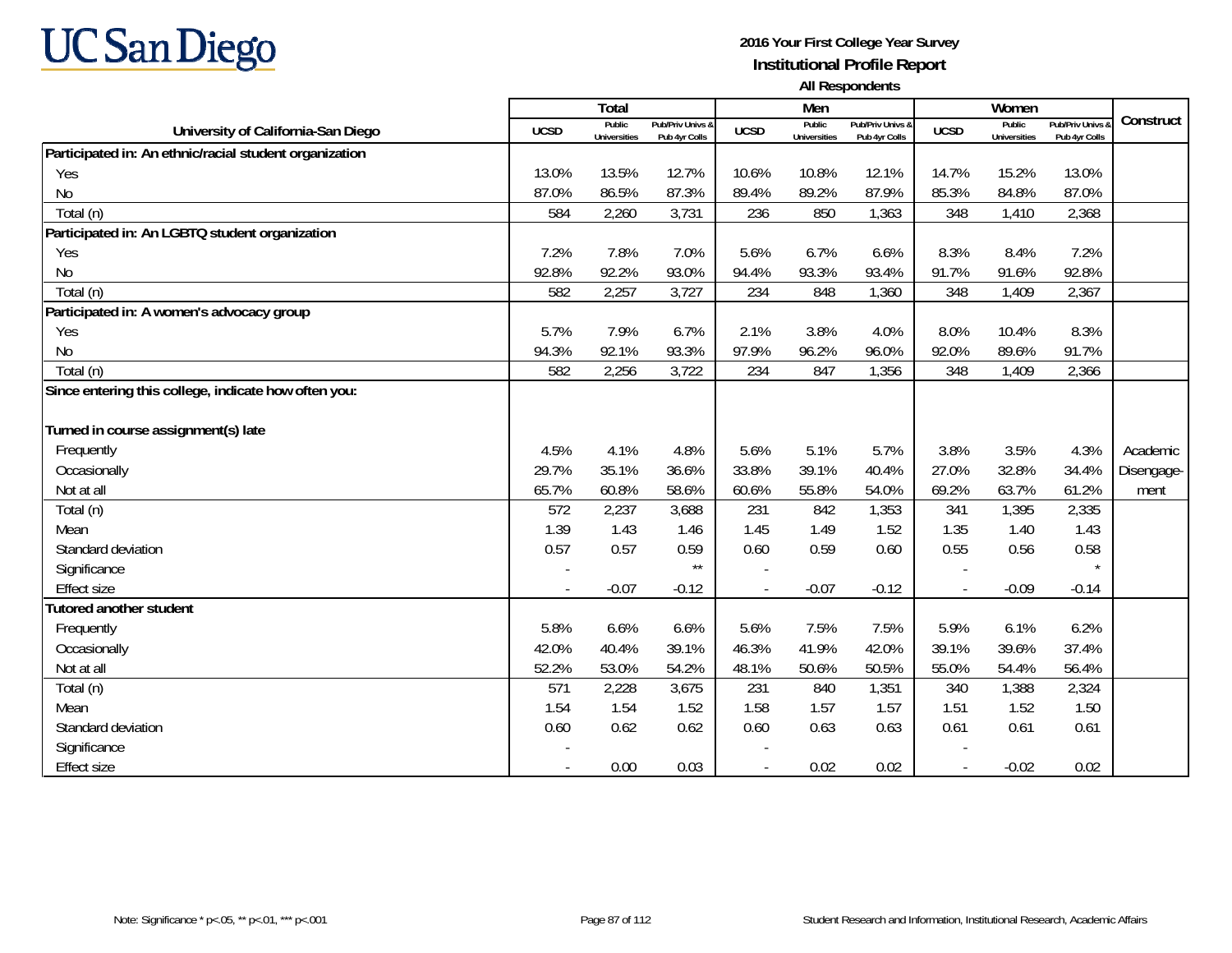

|                                                         |                          | Total                         |                                              |                          | Men                           |                                   |                          | Women                         |                                        |            |
|---------------------------------------------------------|--------------------------|-------------------------------|----------------------------------------------|--------------------------|-------------------------------|-----------------------------------|--------------------------|-------------------------------|----------------------------------------|------------|
| University of California-San Diego                      | <b>UCSD</b>              | Public<br><b>Universities</b> | <b>Pub/Priv Univs &amp;</b><br>Pub 4yr Colls | <b>UCSD</b>              | Public<br><b>Universities</b> | Pub/Priv Univs &<br>Pub 4yr Colls | <b>UCSD</b>              | Public<br><b>Universities</b> | <b>Pub/Priv Univs</b><br>Pub 4yr Colls | Construct  |
| Contributed to class discussions                        |                          |                               |                                              |                          |                               |                                   |                          |                               |                                        |            |
| Frequently                                              | 24.3%                    | 29.6%                         | 29.6%                                        | 23.8%                    | 30.8%                         | 30.7%                             | 24.7%                    | 28.9%                         | 29.0%                                  |            |
| Occasionally                                            | 62.5%                    | 61.1%                         | 60.6%                                        | 58.4%                    | 59.2%                         | 58.4%                             | 65.3%                    | 62.2%                         | 61.8%                                  |            |
| Not at all                                              | 13.1%                    | 9.3%                          | 9.8%                                         | 17.7%                    | 10.0%                         | 10.9%                             | 10.0%                    | 8.8%                          | 9.2%                                   |            |
| Total (n)                                               | 571                      | 2,230                         | 3,674                                        | 231                      | 840                           | 1,350                             | 340                      | 1,390                         | 2,324                                  |            |
| Mean                                                    | 2.11                     | 2.20                          | 2.20                                         | 2.06                     | 2.21                          | 2.20                              | 2.15                     | 2.20                          | 2.20                                   |            |
| Standard deviation                                      | 0.60                     | 0.59                          | 0.60                                         | 0.64                     | 0.60                          | 0.61                              | 0.57                     | 0.58                          | 0.59                                   |            |
| Significance                                            |                          | $\star\star$                  | $***$                                        |                          | $***$                         | $^{\star\star}$                   |                          |                               |                                        |            |
| <b>Effect size</b>                                      | $\overline{\phantom{a}}$ | $-0.15$                       | $-0.15$                                      | $\overline{\phantom{a}}$ | $-0.25$                       | $-0.23$                           | $\overline{\phantom{a}}$ | $-0.09$                       | $-0.08$                                |            |
| Discussed course content with students outside of class |                          |                               |                                              |                          |                               |                                   |                          |                               |                                        |            |
| Frequently                                              | 34.7%                    | 44.5%                         | 41.8%                                        | 32.9%                    | 40.8%                         | 39.4%                             | 35.9%                    | 46.8%                         | 43.1%                                  |            |
| Occasionally                                            | 55.9%                    | 48.3%                         | 49.6%                                        | 55.8%                    | 49.9%                         | 50.1%                             | 55.9%                    | 47.2%                         | 49.3%                                  |            |
| Not at all                                              | 9.5%                     | 7.2%                          | 8.6%                                         | 11.3%                    | 9.3%                          | 10.4%                             | 8.2%                     | 6.0%                          | 7.6%                                   |            |
| Total (n)                                               | 571                      | 2,230                         | 3,675                                        | 231                      | 841                           | 1,350                             | 340                      | 1,389                         | 2,325                                  |            |
| Mean                                                    | 2.25                     | 2.37                          | 2.33                                         | 2.22                     | 2.32                          | 2.29                              | 2.28                     | 2.41                          | 2.36                                   |            |
| Standard deviation                                      | 0.62                     | 0.62                          | 0.63                                         | 0.63                     | 0.63                          | 0.64                              | 0.60                     | 0.60                          | 0.62                                   |            |
| Significance                                            |                          | $***$                         | $\star\star$                                 |                          | $\star$                       |                                   |                          | $***$                         | $\star$                                |            |
| <b>Effect size</b>                                      |                          | $-0.19$                       | $-0.13$                                      | $\overline{a}$           | $-0.16$                       | $-0.11$                           | $\overline{\phantom{a}}$ | $-0.22$                       | $-0.13$                                |            |
| Since entering this college, indicate how often you:    |                          |                               |                                              |                          |                               |                                   |                          |                               |                                        |            |
| <b>Skipped class</b>                                    |                          |                               |                                              |                          |                               |                                   |                          |                               |                                        |            |
| Frequently                                              | 9.5%                     | 7.2%                          | 7.1%                                         | 8.2%                     | 7.3%                          | 7.6%                              | 10.3%                    | 7.1%                          | 6.8%                                   | Academic   |
| Occasionally                                            | 68.0%                    | 60.2%                         | 57.8%                                        | 70.6%                    | 58.1%                         | 56.1%                             | 66.2%                    | 61.5%                         | 58.8%                                  | Disengage- |
| Not at all                                              | 22.6%                    | 32.6%                         | 35.1%                                        | 21.2%                    | 34.6%                         | 36.3%                             | 23.5%                    | 31.4%                         | 34.4%                                  | ment       |
| Total (n)                                               | 571                      | 2,233                         | 3,681                                        | 231                      | 840                           | 1,351                             | 340                      | 1,393                         | 2,330                                  |            |
| Mean                                                    | 1.87                     | 1.75                          | 1.72                                         | 1.87                     | 1.73                          | 1.71                              | 1.87                     | 1.76                          | 1.72                                   |            |
| Standard deviation                                      | 0.55                     | 0.58                          | 0.59                                         | 0.53                     | 0.59                          | 0.60                              | 0.57                     | 0.57                          | 0.58                                   |            |
| Significance                                            |                          | $***$                         | $***$                                        |                          | $\star\star$                  | $***$                             | $\overline{\phantom{a}}$ | $\star\star$                  | $***$                                  |            |
| <b>Effect size</b>                                      |                          | 0.21                          | 0.25                                         | $\overline{a}$           | 0.24                          | 0.27                              | $\overline{\phantom{a}}$ | 0.19                          | 0.26                                   |            |
| <b>Received tutoring</b>                                |                          |                               |                                              |                          |                               |                                   |                          |                               |                                        |            |
| Frequently                                              | 7.7%                     | 9.6%                          | 9.4%                                         | 6.1%                     | 8.0%                          | 8.5%                              | 8.8%                     | 10.6%                         | 9.9%                                   |            |
| Occasionally                                            | 36.1%                    | 35.4%                         | 33.6%                                        | 35.9%                    | 35.4%                         | 34.0%                             | 36.2%                    | 35.4%                         | 33.4%                                  |            |
| Not at all                                              | 56.2%                    | 54.9%                         | 57.0%                                        | 58.0%                    | 56.6%                         | 57.5%                             | 55.0%                    | 54.0%                         | 56.7%                                  |            |
| Total (n)                                               | 571                      | 2,233                         | 3,679                                        | 231                      | 841                           | 1,352                             | 340                      | 1,392                         | 2,327                                  |            |
| Mean                                                    | 1.51                     | 1.55                          | 1.52                                         | 1.48                     | 1.51                          | 1.51                              | 1.54                     | 1.57                          | 1.53                                   |            |
| Standard deviation                                      | 0.64                     | 0.66                          | 0.66                                         | 0.61                     | 0.64                          | 0.65                              | 0.65                     | 0.68                          | 0.67                                   |            |
| Significance                                            |                          |                               |                                              |                          |                               |                                   |                          |                               |                                        |            |
| <b>Effect size</b>                                      |                          | $-0.06$                       | $-0.02$                                      | $\overline{\phantom{a}}$ | $-0.05$                       | $-0.05$                           | $\overline{a}$           | $-0.04$                       | 0.01                                   |            |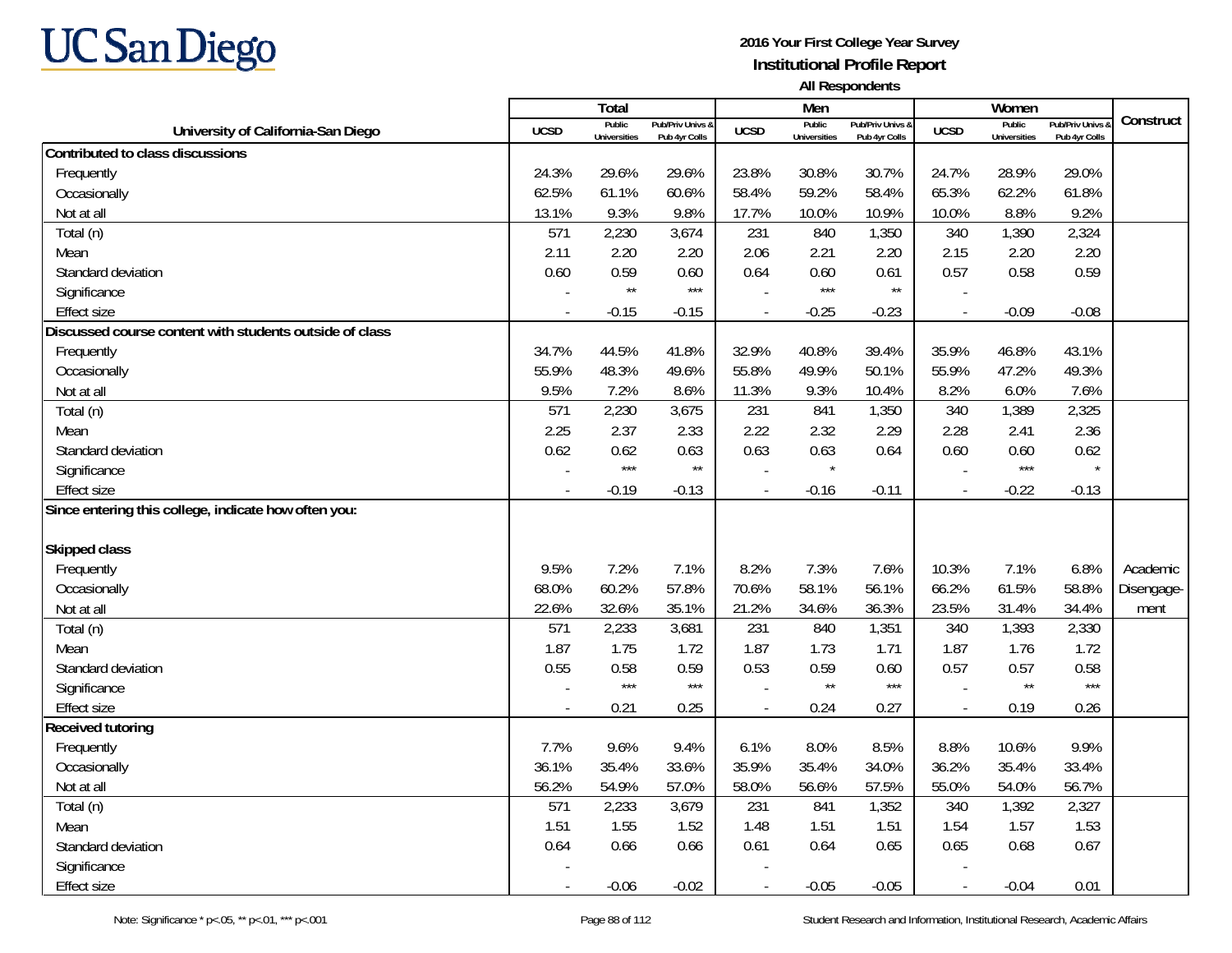

|                                            |             | Total                         |                                   |             | Men                           |                                   |                          | Women                  |                                   |           |
|--------------------------------------------|-------------|-------------------------------|-----------------------------------|-------------|-------------------------------|-----------------------------------|--------------------------|------------------------|-----------------------------------|-----------|
| University of California-San Diego         | <b>UCSD</b> | Public<br><b>Universities</b> | Pub/Priv Univs &<br>Pub 4yr Colls | <b>UCSD</b> | Public<br><b>Universities</b> | Pub/Priv Univs &<br>Pub 4yr Colls | <b>UCSD</b>              | Public<br>Universities | Pub/Priv Univs &<br>Pub 4yr Colls | Construct |
| Communicated regularly with your professor |             |                               |                                   |             |                               |                                   |                          |                        |                                   |           |
| Frequently                                 | 1.2%        | 12.6%                         | 13.7%                             | 7.8%        | 13.1%                         | 14.0%                             | 6.8%                     | 12.3%                  | 13.5%                             |           |
| Occasionally                               | 41.4%       | 51.9%                         | 53.7%                             | 42.6%       | 53.3%                         | 54.3%                             | 40.6%                    | 51.1%                  | 53.4%                             |           |
| Not at all                                 | 51.4%       | 35.5%                         | 32.6%                             | 49.6%       | 33.6%                         | 31.7%                             | 52.6%                    | 36.6%                  | 33.1%                             |           |
| Total (n)                                  | 570         | 2,233                         | 3,678                             | 230         | 842                           | 1,351                             | 340                      | 1,391                  | 2,327                             |           |
| Mean                                       | 1.56        | 1.77                          | 1.81                              | 1.58        | 1.79                          | 1.82                              | 1.54                     | 1.76                   | 1.80                              |           |
| Standard deviation                         | 0.63        | 0.65                          | 0.65                              | 0.63        | 0.65                          | 0.65                              | 0.62                     | 0.66                   | 0.65                              |           |
| Significance                               |             | $***$                         | $***$                             |             | $***$                         | $***$                             |                          | $***$                  | $***$                             |           |
| Effect size                                |             |                               |                                   |             |                               |                                   |                          |                        |                                   |           |
|                                            |             | $-0.32$                       | $-0.38$                           |             | $-0.32$                       | $-0.37$                           | $\overline{\phantom{0}}$ | $-0.33$                | $-0.40$                           |           |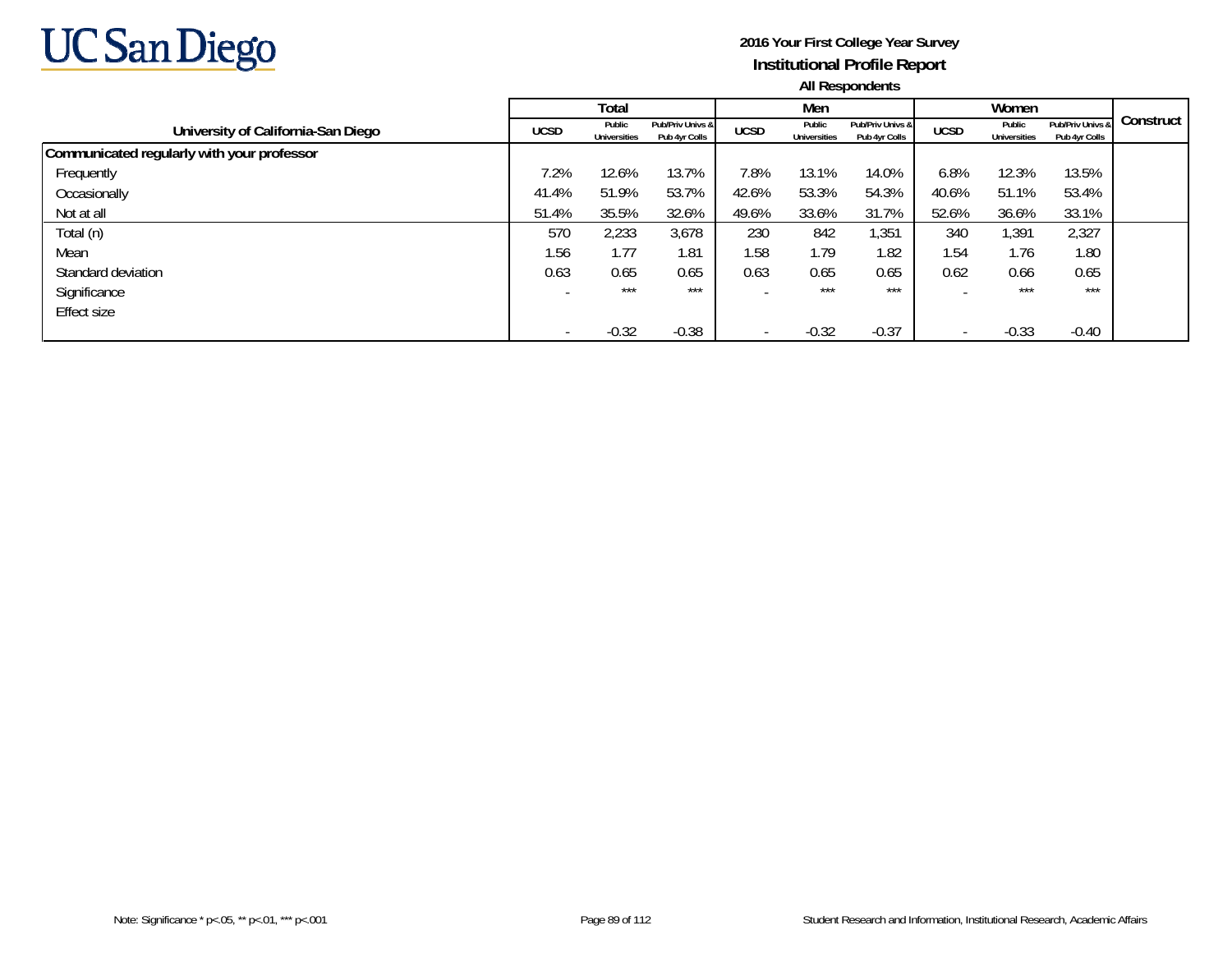

|                                                                   |             | Total                         |                                   |             | Men                           |                                   |                          | Women                         |                                        |            |
|-------------------------------------------------------------------|-------------|-------------------------------|-----------------------------------|-------------|-------------------------------|-----------------------------------|--------------------------|-------------------------------|----------------------------------------|------------|
| University of California-San Diego                                | <b>UCSD</b> | Public<br><b>Universities</b> | Pub/Priv Univs &<br>Pub 4yr Colls | <b>UCSD</b> | Public<br><b>Universities</b> | Pub/Priv Univs &<br>Pub 4yr Colls | <b>UCSD</b>              | Public<br><b>Universities</b> | <b>Pub/Priv Univs</b><br>Pub 4yr Colls | Construct  |
| Worked on a professor's research project                          |             |                               |                                   |             |                               |                                   |                          |                               |                                        |            |
| Frequently                                                        | 3.9%        | 5.7%                          | 6.8%                              | 3.5%        | 6.5%                          | 7.7%                              | 4.1%                     | 5.2%                          | 6.4%                                   |            |
| Occasionally                                                      | 10.0%       | 13.5%                         | 16.9%                             | 7.8%        | 13.6%                         | 16.7%                             | 11.5%                    | 13.4%                         | 16.9%                                  |            |
| Not at all                                                        | 86.1%       | 80.8%                         | 76.3%                             | 88.7%       | 79.9%                         | 75.6%                             | 84.4%                    | 81.4%                         | 76.7%                                  |            |
| Total (n)                                                         | 569         | 2,228                         | 3,672                             | 230         | 837                           | 1,346                             | 339                      | 1,391                         | 2,326                                  |            |
| Mean                                                              | 1.18        | 1.25                          | 1.31                              | 1.15        | 1.27                          | 1.32                              | 1.20                     | 1.24                          | 1.30                                   |            |
| Standard deviation                                                | 0.47        | 0.55                          | 0.59                              | 0.44        | 0.57                          | 0.61                              | 0.49                     | 0.53                          | 0.58                                   |            |
| Significance                                                      |             | $\star\star$                  | $***$                             |             | $\star\star$                  | $***$                             | $\overline{\phantom{a}}$ |                               | $\star\star$                           |            |
| <b>Effect size</b>                                                |             | $-0.13$                       | $-0.22$                           |             | $-0.21$                       | $-0.28$                           | $\overline{\phantom{a}}$ | $-0.08$                       | $-0.17$                                |            |
| Since entering this college, indicate how often you:              |             |                               |                                   |             |                               |                                   |                          |                               |                                        |            |
|                                                                   |             |                               |                                   |             |                               |                                   |                          |                               |                                        |            |
| Turned in course assignments that did not reflect your best work  |             |                               |                                   |             |                               |                                   |                          |                               |                                        |            |
| Frequently                                                        | 12.4%       | 9.9%                          | 9.9%                              | 13.0%       | 11.1%                         | 11.2%                             | 12.1%                    | 9.3%                          | 9.2%                                   | Academic   |
| Occasionally                                                      | 66.9%       | 65.9%                         | 64.6%                             | 64.9%       | 66.5%                         | 65.0%                             | 68.2%                    | 65.5%                         | 64.4%                                  | Disengage- |
| Not at all                                                        | 20.7%       | 24.2%                         | 25.4%                             | 22.1%       | 22.4%                         | 23.8%                             | 19.7%                    | 25.3%                         | 26.4%                                  | ment       |
| Total (n)                                                         | 571         | 2,234                         | 3,682                             | 231         | 840                           | 1,352                             | 340                      | 1,394                         | 2,330                                  |            |
| Mean                                                              | 1.92        | 1.86                          | 1.85                              | 1.91        | 1.89                          | 1.87                              | 1.92                     | 1.84                          | 1.83                                   |            |
| Standard deviation                                                | 0.57        | 0.57                          | 0.57                              | 0.59        | 0.57                          | 0.58                              | 0.56                     | 0.57                          | 0.57                                   |            |
| Significance                                                      |             | $\star$                       | $\star\star$                      |             |                               |                                   |                          | $\star$                       | $\star\star$                           |            |
| <b>Effect size</b>                                                |             | 0.11                          | 0.12                              |             | 0.04                          | 0.07                              | $\overline{\phantom{a}}$ | 0.14                          | 0.16                                   |            |
| Had difficulty getting along with your roommate(s) / housemate(s) |             |                               |                                   |             |                               |                                   |                          |                               |                                        |            |
| Frequently                                                        | 13.0%       | 12.3%                         | 11.4%                             | 12.6%       | 9.6%                          | 9.4%                              | 13.2%                    | 13.9%                         | 12.6%                                  |            |
| Occasionally                                                      | 36.3%       | 32.1%                         | 30.9%                             | 32.9%       | 30.2%                         | 28.7%                             | 38.5%                    | 33.3%                         | 32.2%                                  |            |
| Not at all                                                        | 50.8%       | 55.6%                         | 57.7%                             | 54.5%       | 60.2%                         | 61.9%                             | 48.2%                    | 52.8%                         | 55.2%                                  |            |
| Total (n)                                                         | 571         | 2,234                         | 3,679                             | 231         | 841                           | 1,351                             | 340                      | 1,393                         | 2,328                                  |            |
| Mean                                                              | 1.62        | 1.57                          | 1.54                              | 1.58        | 1.49                          | 1.48                              | 1.65                     | 1.61                          | 1.57                                   |            |
| Standard deviation                                                | 0.70        | 0.70                          | 0.69                              | 0.70        | 0.67                          | 0.66                              | 0.70                     | 0.72                          | 0.70                                   |            |
| Significance                                                      |             |                               | $\star$                           |             |                               |                                   |                          |                               |                                        |            |
| <b>Effect size</b>                                                |             | 0.07                          | 0.12                              |             | 0.13                          | 0.15                              |                          | 0.06                          | 0.11                                   |            |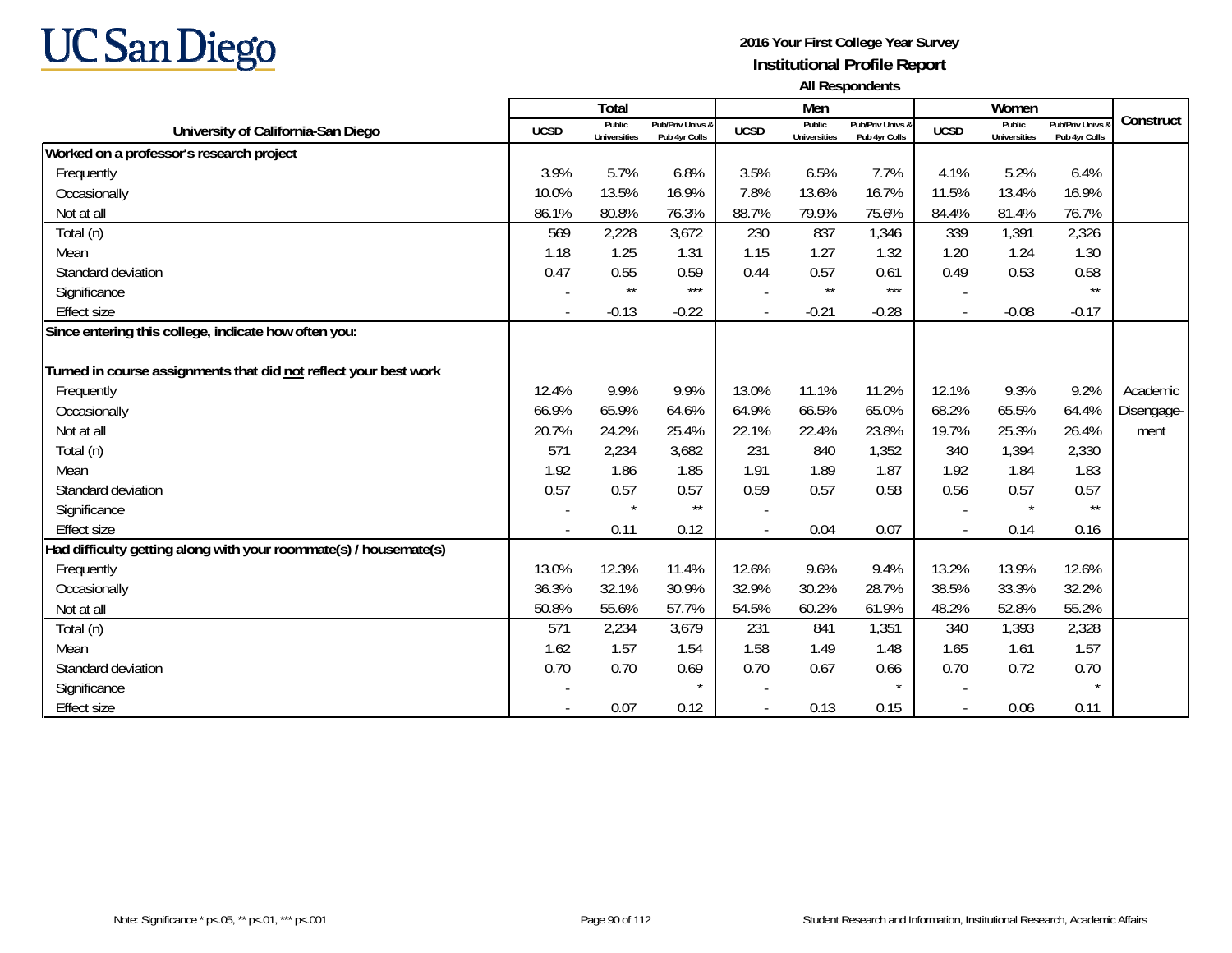

|                                                                        |             | Total                         |                                   |             | Men                           |                                   |             | Women                  |                                   |             |
|------------------------------------------------------------------------|-------------|-------------------------------|-----------------------------------|-------------|-------------------------------|-----------------------------------|-------------|------------------------|-----------------------------------|-------------|
| University of California-San Diego                                     | <b>UCSD</b> | Public<br><b>Universities</b> | Pub/Priv Univs &<br>Pub 4yr Colls | <b>UCSD</b> | Public<br><b>Universities</b> | Pub/Priv Univs &<br>Pub 4yr Colls | <b>UCSD</b> | Public<br>Universities | Pub/Priv Univs &<br>Pub 4yr Colls | Construct   |
| Received from your professor advice or guidance about your educational |             |                               |                                   |             |                               |                                   |             |                        |                                   |             |
| program                                                                |             |                               |                                   |             |                               |                                   |             |                        |                                   |             |
| Frequently                                                             | 4.0%        | 9.9%                          | 10.4%                             | 2.2%        | 9.5%                          | 10.3%                             | 5.3%        | 10.2%                  | 10.5%                             |             |
| Occasionally                                                           | 30.7%       | 43.4%                         | 45.2%                             | 35.5%       | 43.8%                         | 45.2%                             | 27.4%       | 43.1%                  | 45.2%                             | Faculty     |
| Not at all                                                             | 65.3%       | 46.7%                         | 44.4%                             | 62.3%       | 46.7%                         | 44.5%                             | 67.3%       | 46.7%                  | 44.3%                             | Interaction |
| Total (n)                                                              | 570         | 2,232                         | 3,681                             | 231         | 840                           | 1,352                             | 339         | 1,392                  | 2,329                             |             |
| Mean                                                                   | 1.39        | 1.63                          | 1.66                              | 1.40        | 1.63                          | 1.66                              | 1.38        | 1.64                   | 1.66                              |             |
| Standard deviation                                                     | 0.56        | 0.66                          | 0.66                              | 0.53        | 0.65                          | 0.66                              | 0.59        | 0.66                   | 0.66                              |             |
| Significance                                                           |             | $***$                         | ***                               |             | $***$                         | $***$                             |             | ***                    | $***$                             |             |
| Effect size                                                            |             | $-0.36$                       | $-0.41$                           |             | $-0.35$                       | $-0.39$                           |             | $-0.39$                | $-0.42$                           |             |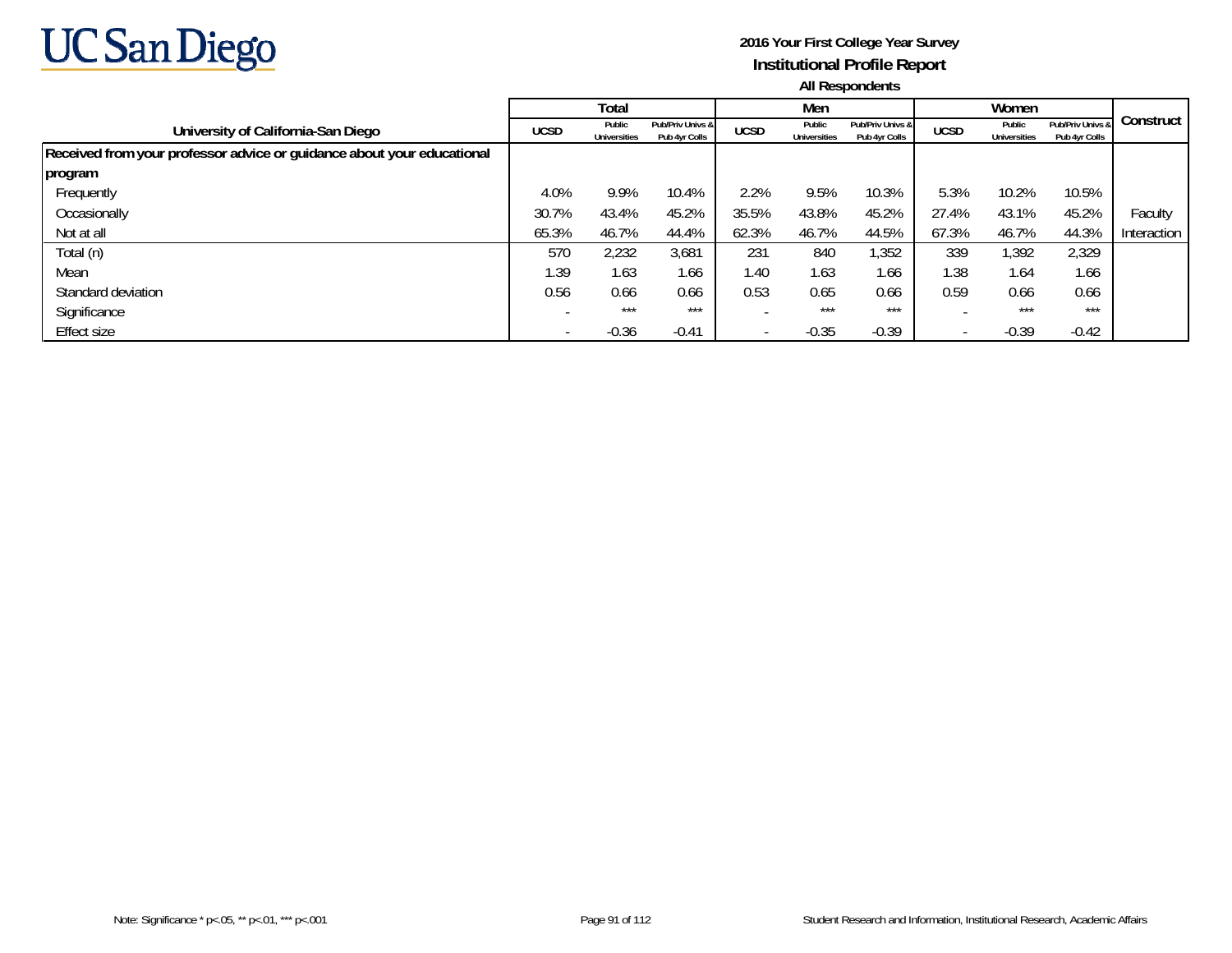# **UC San Diego**

|                                                      |             | Total                         |                                   |                          | Men                           |                                   |                | Women                         |                                 |           |
|------------------------------------------------------|-------------|-------------------------------|-----------------------------------|--------------------------|-------------------------------|-----------------------------------|----------------|-------------------------------|---------------------------------|-----------|
| University of California-San Diego                   | <b>UCSD</b> | Public<br><b>Universities</b> | Pub/Priv Univs &<br>Pub 4yr Colls | <b>UCSD</b>              | Public<br><b>Universities</b> | Pub/Priv Univs &<br>Pub 4yr Colls | <b>UCSD</b>    | Public<br><b>Universities</b> | Pub/Priv Univs<br>Pub 4yr Colls | Construct |
| Since entering this college, indicate how often you: |             |                               |                                   |                          |                               |                                   |                |                               |                                 |           |
|                                                      |             |                               |                                   |                          |                               |                                   |                |                               |                                 |           |
| Witnessed academic dishonesty/cheating               |             |                               |                                   |                          |                               |                                   |                |                               |                                 |           |
| Frequently                                           | 4.9%        | 5.8%                          | 6.4%                              | 5.6%                     | 5.9%                          | 7.0%                              | 4.4%           | 5.7%                          | 6.0%                            |           |
| Occasionally                                         | 30.3%       | 35.5%                         | 33.9%                             | 32.5%                    | 36.6%                         | 34.4%                             | 28.8%          | 34.7%                         | 33.6%                           |           |
| Not at all                                           | 64.8%       | 58.8%                         | 59.7%                             | 61.9%                    | 57.4%                         | 58.6%                             | 66.8%          | 59.6%                         | 60.4%                           |           |
| Total (n)                                            | 571         | 2,234                         | 3,681                             | 231                      | 841                           | 1,350                             | 340            | 1,393                         | 2,331                           |           |
| Mean                                                 | 1.40        | 1.47                          | 1.47                              | 1.44                     | 1.49                          | 1.48                              | 1.38           | 1.46                          | 1.46                            |           |
| Standard deviation                                   | 0.58        | 0.60                          | 0.61                              | 0.60                     | 0.61                          | 0.62                              | 0.57           | 0.60                          | 0.61                            |           |
| Significance                                         |             | $\star$                       | $\star$                           |                          |                               |                                   |                |                               |                                 |           |
| <b>Effect size</b>                                   |             | $-0.12$                       | $-0.11$                           |                          | $-0.08$                       | $-0.06$                           |                | $-0.13$                       | $-0.13$                         |           |
| Went home for the weekend                            |             |                               |                                   |                          |                               |                                   |                |                               |                                 |           |
| Frequently                                           | 22.4%       | 33.0%                         | 37.1%                             | 19.8%                    | 31.3%                         | 35.5%                             | 24.2%          | 34.0%                         | 38.0%                           |           |
| Occasionally                                         | 32.7%       | 40.2%                         | 37.7%                             | 31.5%                    | 39.9%                         | 37.2%                             | 33.6%          | 40.3%                         | 38.0%                           |           |
| Not at all                                           | 44.8%       | 26.9%                         | 25.2%                             | 48.7%                    | 28.8%                         | 27.2%                             | 42.2%          | 25.7%                         | 24.0%                           |           |
| Total (n)                                            | 571         | 2,224                         | 3,665                             | 232                      | 840                           | 1,351                             | 339            | 1,384                         | 2,314                           |           |
| Mean                                                 | 1.78        | 2.06                          | 2.12                              | 1.71                     | 2.03                          | 2.08                              | 1.82           | 2.08                          | 2.14                            |           |
| Standard deviation                                   | 0.79        | 0.77                          | 0.78                              | 0.78                     | 0.78                          | 0.79                              | 0.80           | 0.77                          | 0.78                            |           |
| Significance                                         |             | $***$                         | $***$                             |                          | $***$                         | $***$                             |                | $***$                         | $***$                           |           |
| <b>Effect size</b>                                   | $\sim$      | $-0.36$                       | $-0.44$                           |                          | $-0.41$                       | $-0.47$                           | $\overline{a}$ | $-0.34$                       | $-0.41$                         |           |
| Received advice/counseling from another student      |             |                               |                                   |                          |                               |                                   |                |                               |                                 |           |
| Frequently                                           | 11.6%       | 16.2%                         | 15.6%                             | 9.5%                     | 12.0%                         | 12.8%                             | 13.0%          | 18.8%                         | 17.2%                           |           |
| Occasionally                                         | 58.8%       | 56.5%                         | 56.4%                             | 60.3%                    | 56.9%                         | 56.3%                             | 57.8%          | 56.2%                         | 56.4%                           |           |
| Not at all                                           | 29.6%       | 27.3%                         | 28.1%                             | 30.2%                    | 31.1%                         | 30.9%                             | 29.2%          | 25.0%                         | 26.4%                           |           |
| Total (n)                                            | 571         | 2,223                         | 3,668                             | 232                      | 840                           | 1,352                             | 339            | 1,383                         | 2,316                           |           |
| Mean                                                 | 1.82        | 1.89                          | 1.87                              | 1.79                     | 1.81                          | 1.82                              | 1.84           | 1.94                          | 1.91                            |           |
| Standard deviation                                   | 0.62        | 0.65                          | 0.65                              | 0.60                     | 0.63                          | 0.64                              | 0.63           | 0.66                          | 0.65                            |           |
| Significance                                         |             |                               |                                   |                          |                               |                                   |                | $\star$                       |                                 |           |
| <b>Effect size</b>                                   |             | $-0.11$                       | $-0.08$                           | $\overline{\phantom{a}}$ | $-0.03$                       | $-0.05$                           | $\blacksquare$ | $-0.15$                       | $-0.11$                         |           |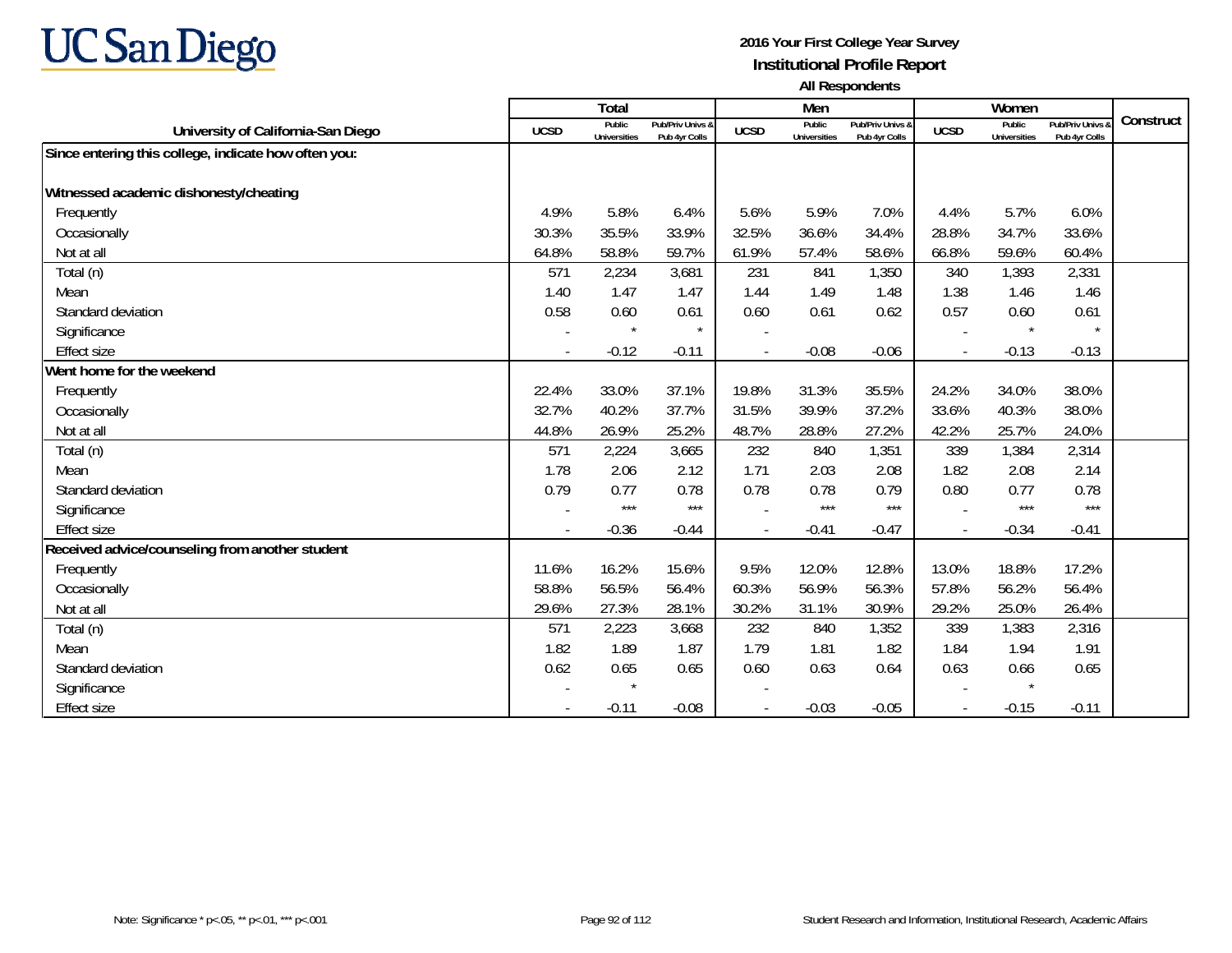

|                                                      |                          | Total                         |                                   |             | Men                           |                                   |             | Women                         |                                   |            |
|------------------------------------------------------|--------------------------|-------------------------------|-----------------------------------|-------------|-------------------------------|-----------------------------------|-------------|-------------------------------|-----------------------------------|------------|
| University of California-San Diego                   | <b>UCSD</b>              | Public<br><b>Universities</b> | Pub/Priv Univs &<br>Pub 4yr Colls | <b>UCSD</b> | Public<br><b>Universities</b> | Pub/Priv Univs &<br>Pub 4yr Colls | <b>UCSD</b> | Public<br><b>Universities</b> | Pub/Priv Univs &<br>Pub 4yr Colls | Construct  |
| Since entering this college, indicate how often you: |                          |                               |                                   |             |                               |                                   |             |                               |                                   |            |
| Fell asleep in class                                 |                          |                               |                                   |             |                               |                                   |             |                               |                                   |            |
| Frequently                                           | 5.4%                     | 4.3%                          | 4.5%                              | 6.5%        | 5.6%                          | 6.0%                              | 4.7%        | 3.5%                          | 3.6%                              | Academic   |
| Occasionally                                         | 39.0%                    | 32.9%                         | 30.8%                             | 39.2%       | 35.0%                         | 33.2%                             | 38.9%       | 31.6%                         | 29.4%                             | Disengage- |
| Not at all                                           | 55.5%                    | 62.8%                         | 64.7%                             | 54.3%       | 59.5%                         | 60.8%                             | 56.4%       | 64.9%                         | 67.0%                             | ment       |
| Total (n)                                            | 569                      | 2,224                         | 3,667                             | 232         | 841                           | 1,351                             | 337         | 1,383                         | 2,316                             |            |
| Mean                                                 | 1.50                     | 1.42                          | 1.40                              | 1.52        | 1.46                          | 1.45                              | 1.48        | 1.39                          | 1.37                              |            |
| Standard deviation                                   | 0.60                     | 0.57                          | 0.57                              | 0.62        | 0.60                          | 0.61                              | 0.59        | 0.56                          | 0.55                              |            |
| Significance                                         |                          | $***$                         | ***                               |             |                               |                                   |             | $***$                         | ***                               |            |
| Effect size                                          | $\overline{\phantom{a}}$ | 0.14                          | 0.18                              |             | 0.10                          | 0.11                              |             | 0.16                          | 0.20                              |            |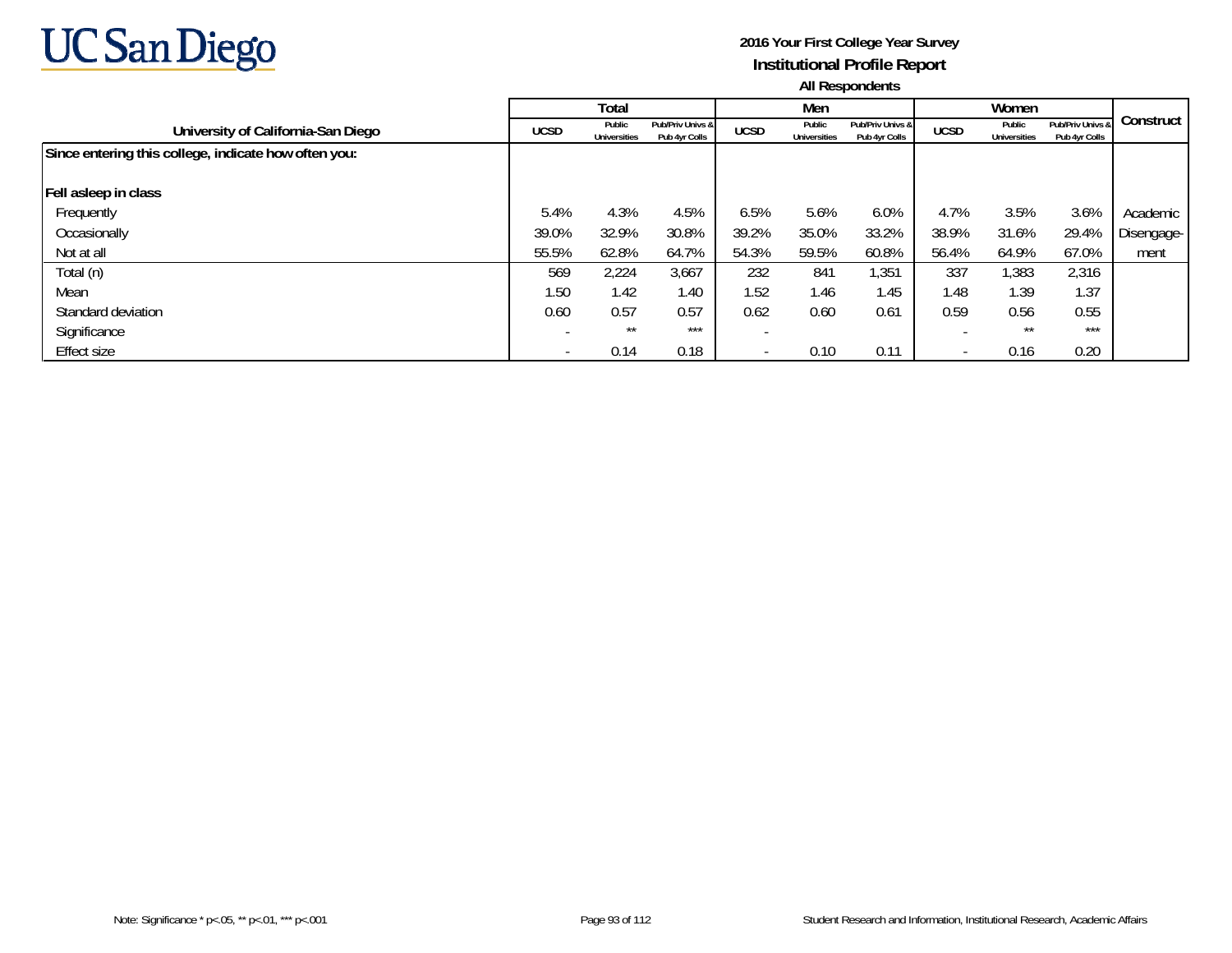

|                                                        |             | Total                         |                                   |                | Men                           |                                   |                          | Women                         |                                        |           |
|--------------------------------------------------------|-------------|-------------------------------|-----------------------------------|----------------|-------------------------------|-----------------------------------|--------------------------|-------------------------------|----------------------------------------|-----------|
| University of California-San Diego                     | <b>UCSD</b> | Public<br><b>Universities</b> | Pub/Priv Univs &<br>Pub 4yr Colls | <b>UCSD</b>    | Public<br><b>Universities</b> | Pub/Priv Univs &<br>Pub 4yr Colls | <b>UCSD</b>              | Public<br><b>Universities</b> | <b>Pub/Priv Univs</b><br>Pub 4yr Colls | Construct |
| Had difficulty getting the courses you need            |             |                               |                                   |                |                               |                                   |                          |                               |                                        |           |
| Frequently                                             | 22.3%       | 14.7%                         | 13.8%                             | 22.5%          | 14.0%                         | 13.6%                             | 22.2%                    | 15.1%                         | 13.9%                                  |           |
| Occasionally                                           | 47.1%       | 44.9%                         | 44.5%                             | 49.4%          | 45.3%                         | 45.5%                             | 45.6%                    | 44.7%                         | 43.8%                                  |           |
| Not at all                                             | 30.6%       | 40.4%                         | 41.8%                             | 28.1%          | 40.7%                         | 40.9%                             | 32.2%                    | 40.2%                         | 42.3%                                  |           |
| Total (n)                                              | 569         | 2,220                         | 3,661                             | 231            | 837                           | 1,346                             | 338                      | 1,383                         | 2,315                                  |           |
| Mean                                                   | 1.92        | 1.74                          | 1.72                              | 1.94           | 1.73                          | 1.73                              | 1.90                     | 1.75                          | 1.72                                   |           |
| Standard deviation                                     | 0.72        | 0.70                          | 0.69                              | 0.71           | 0.69                          | 0.69                              | 0.73                     | 0.70                          | 0.69                                   |           |
| Significance                                           |             | $***$                         | $***$                             |                | $***$                         | $***$                             |                          | $***$                         | $***$                                  |           |
| <b>Effect size</b>                                     |             | 0.26                          | 0.29                              |                | 0.30                          | 0.30                              | $\blacksquare$           | 0.21                          | 0.26                                   |           |
| Texted or used social media during class               |             |                               |                                   |                |                               |                                   |                          |                               |                                        |           |
| Frequently                                             | 27.3%       | 24.8%                         | 22.3%                             | 20.3%          | 22.3%                         | 20.1%                             | 32.2%                    | 26.4%                         | 23.6%                                  |           |
| Occasionally                                           | 54.3%       | 57.8%                         | 58.4%                             | 53.4%          | 54.5%                         | 54.3%                             | 54.9%                    | 59.9%                         | 60.8%                                  |           |
| Not at all                                             | 18.4%       | 17.3%                         | 19.3%                             | 26.3%          | 23.2%                         | 25.6%                             | 13.0%                    | 13.8%                         | 15.6%                                  |           |
| Total (n)                                              | 571         | 2,225                         | 3,669                             | 232            | 840                           | 1,351                             | 339                      | 1,385                         | 2,318                                  |           |
| Mean                                                   | 2.09        | 2.07                          | 2.03                              | 1.94           | 1.99                          | 1.95                              | 2.19                     | 2.13                          | 2.08                                   |           |
| Standard deviation                                     | 0.67        | 0.65                          | 0.64                              | 0.68           | 0.67                          | 0.67                              | 0.64                     | 0.62                          | 0.62                                   |           |
| Significance                                           |             |                               | $\star$                           |                |                               |                                   |                          |                               | $\star\star$                           |           |
| <b>Effect size</b>                                     |             | 0.03                          | 0.09                              |                | $-0.07$                       | $-0.01$                           | $\overline{\phantom{a}}$ | 0.10                          | 0.18                                   |           |
| Worked with classmates on group projects               |             |                               |                                   |                |                               |                                   |                          |                               |                                        |           |
| Frequently                                             | 14.0%       | 25.4%                         | 24.3%                             | 14.2%          | 24.5%                         | 22.9%                             | 13.9%                    | 26.0%                         | 25.1%                                  |           |
| Occasionally                                           | 62.9%       | 63.1%                         | 63.3%                             | 60.3%          | 61.0%                         | 62.2%                             | 64.6%                    | 64.4%                         | 63.9%                                  |           |
| Not at all                                             | 23.1%       | 11.5%                         | 12.4%                             | 25.4%          | 14.6%                         | 14.9%                             | 21.5%                    | 9.6%                          | 11.0%                                  |           |
| Total (n)                                              | 571         | 2,223                         | 3,663                             | 232            | 838                           | 1,349                             | 339                      | 1,385                         | 2,314                                  |           |
| Mean                                                   | 1.91        | 2.14                          | 2.12                              | 1.89           | 2.10                          | 2.08                              | 1.92                     | 2.16                          | 2.14                                   |           |
| Standard deviation                                     | 0.60        | 0.59                          | 0.59                              | 0.62           | 0.62                          | 0.61                              | 0.59                     | 0.57                          | 0.58                                   |           |
| Significance                                           |             | $***$                         | $***$                             |                | ***                           | $***$                             |                          | $***$                         | $***$                                  |           |
| <b>Effect size</b>                                     | $\sim$      | $-0.39$                       | $-0.36$                           | $\blacksquare$ | $-0.34$                       | $-0.31$                           | $\overline{\phantom{a}}$ | $-0.42$                       | $-0.38$                                |           |
| Accessed your campus' library resources electronically |             |                               |                                   |                |                               |                                   |                          |                               |                                        |           |
| Frequently                                             | 19.1%       | 23.6%                         | 24.0%                             | 14.2%          | 20.0%                         | 19.9%                             | 22.4%                    | 25.7%                         | 26.5%                                  |           |
| Occasionally                                           | 54.1%       | 55.3%                         | 54.6%                             | 56.5%          | 54.4%                         | 55.6%                             | 52.5%                    | 55.8%                         | 54.1%                                  |           |
| Not at all                                             | 26.8%       | 21.2%                         | 21.3%                             | 29.3%          | 25.5%                         | 24.5%                             | 25.1%                    | 18.5%                         | 19.5%                                  |           |
| Total (n)                                              | 571         | 2,224                         | 3,669                             | 232            | 838                           | 1,349                             | 339                      | 1,386                         | 2,320                                  |           |
| Mean                                                   | 1.92        | 2.02                          | 2.03                              | 1.85           | 1.95                          | 1.95                              | 1.97                     | 2.07                          | 2.07                                   |           |
| <b>Standard Deviation</b>                              | 0.67        | 0.67                          | 0.67                              | 0.64           | 0.67                          | 0.66                              | 0.69                     | 0.66                          | 0.67                                   |           |
| Significance                                           |             | $\star\star$                  | $***$                             |                | $\star$                       |                                   |                          |                               |                                        |           |
| <b>Effect Size</b>                                     |             | $-0.15$                       | $-0.16$                           |                | $-0.15$                       | $-0.15$                           | $\overline{\phantom{a}}$ | $-0.15$                       | $-0.15$                                |           |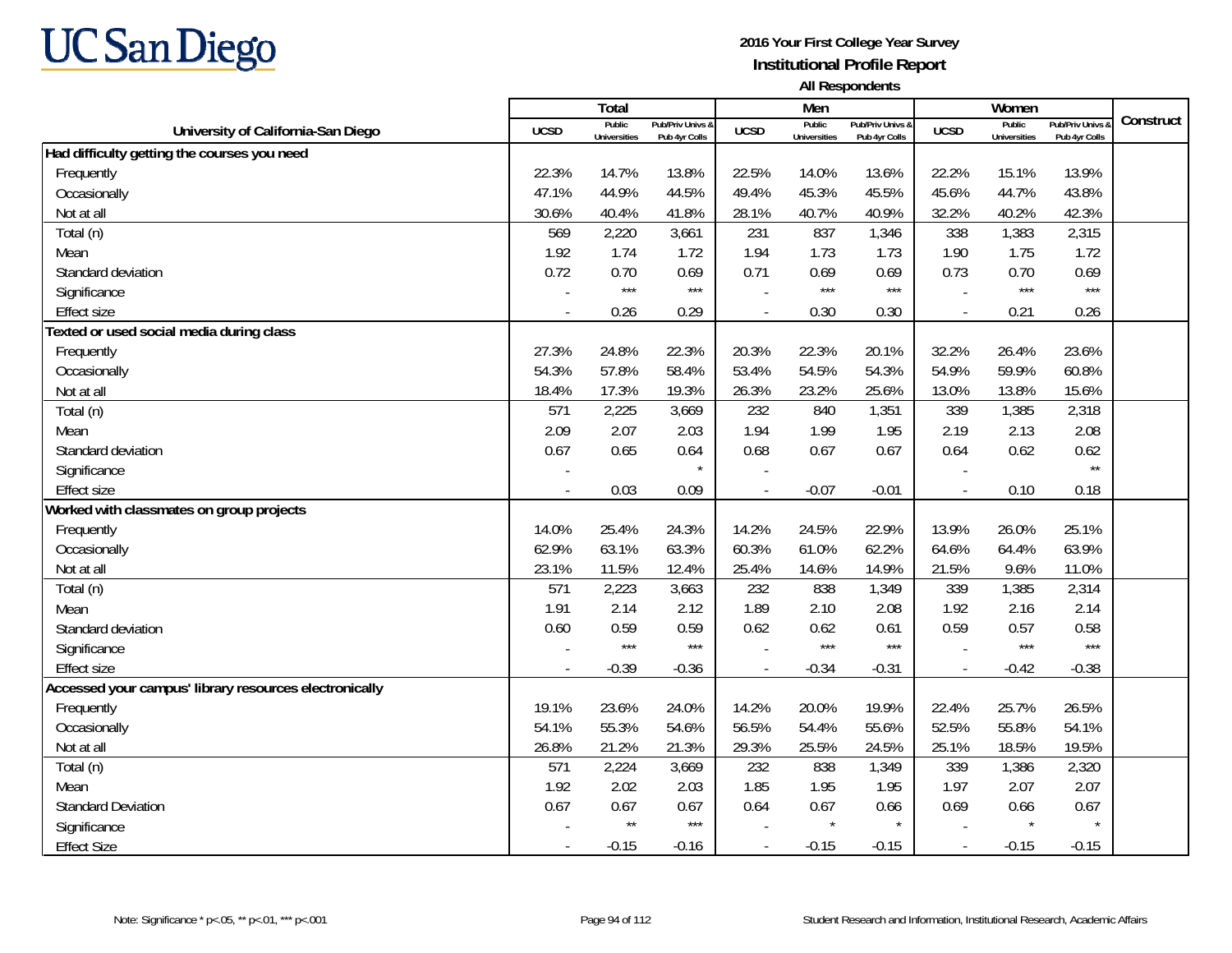

|                                    |                 | Total                         |                                   |             | Men                           |                                   |                          | Women                         |                                   |           |
|------------------------------------|-----------------|-------------------------------|-----------------------------------|-------------|-------------------------------|-----------------------------------|--------------------------|-------------------------------|-----------------------------------|-----------|
| University of California-San Diego | <b>UCSD</b>     | Public<br><b>Universities</b> | Pub/Priv Univs &<br>Pub 4yr Colls | <b>UCSD</b> | Public<br><b>Universities</b> | Pub/Priv Univs &<br>Pub 4yr Colls | <b>UCSD</b>              | Public<br><b>Universities</b> | Pub/Priv Univs &<br>Pub 4yr Colls | Construct |
| Made a presentation in class       |                 |                               |                                   |             |                               |                                   |                          |                               |                                   |           |
| Frequently                         | 7.7%            | 16.3%                         | 18.9%                             | 6.9%        | 15.0%                         | 18.1%                             | 8.3%                     | 17.1%                         | 19.4%                             |           |
| Occasionally                       | 59.5%           | 67.0%                         | 64.8%                             | 56.5%       | 66.3%                         | 63.7%                             | 61.7%                    | 67.4%                         | 65.5%                             |           |
| Not at all                         | 32.7%           | 16.7%                         | 16.3%                             | 36.6%       | 18.7%                         | 18.2%                             | 30.1%                    | 15.5%                         | 15.1%                             |           |
| Total (n)                          | 57 <sup>°</sup> | 2,227                         | 3,671                             | 232         | 840                           | 1,351                             | 339                      | 1,387                         | 2,320                             |           |
| Mean                               | 1.75            | 2.00                          | 2.03                              | 1.70        | 1.96                          | 2.00                              | 1.78                     | 2.02                          | 2.04                              |           |
| Standard deviation                 | 0.59            | 0.57                          | 0.59                              | 0.59        | 0.58                          | 0.60                              | 0.58                     | 0.57                          | 0.59                              |           |
| Significance                       |                 | ***                           | ***                               |             | ***                           | ***                               |                          | ***                           | ***                               |           |
| Effect size                        |                 | $-0.44$                       | $-0.47$                           |             | $-0.45$                       | $-0.50$                           | $\overline{\phantom{a}}$ | $-0.42$                       | $-0.44$                           |           |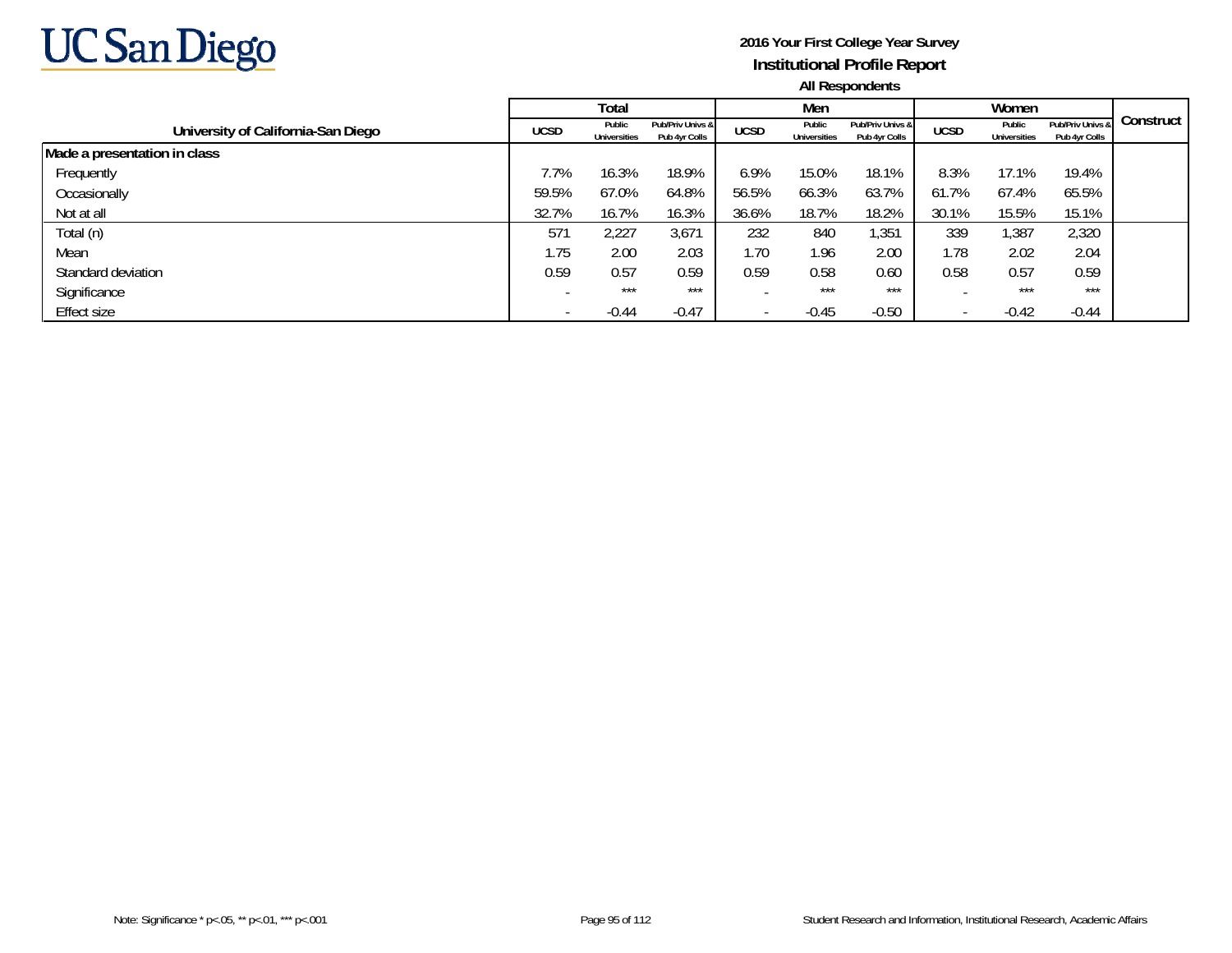

|                                                                              |             | <b>Total</b>                  |                                   |             | Men                           |                                   |                          | Women                         |                                        |              |
|------------------------------------------------------------------------------|-------------|-------------------------------|-----------------------------------|-------------|-------------------------------|-----------------------------------|--------------------------|-------------------------------|----------------------------------------|--------------|
| University of California-San Diego                                           | <b>UCSD</b> | Public<br><b>Universities</b> | Pub/Priv Univs &<br>Pub 4yr Colls | <b>UCSD</b> | Public<br><b>Universities</b> | Pub/Priv Univs &<br>Pub 4yr Colls | <b>UCSD</b>              | Public<br><b>Universities</b> | <b>Pub/Priv Univs</b><br>Pub 4yr Colls | Construct    |
| Used the institution's course catalog (paper or online)                      |             |                               |                                   |             |                               |                                   |                          |                               |                                        |              |
| Frequently                                                                   | 25.4%       | 25.2%                         | 24.6%                             | 24.6%       | 22.9%                         | 22.0%                             | 25.9%                    | 26.7%                         | 26.0%                                  |              |
| Occasionally                                                                 | 49.6%       | 52.0%                         | 52.6%                             | 49.6%       | 53.3%                         | 53.7%                             | 49.7%                    | 51.2%                         | 51.9%                                  |              |
| Not at all                                                                   | 25.0%       | 22.7%                         | 22.9%                             | 25.9%       | 23.8%                         | 24.3%                             | 24.4%                    | 22.1%                         | 22.0%                                  |              |
| Total (n)                                                                    | 568         | 2,222                         | 3,661                             | 232         | 840                           | 1,350                             | 336                      | 1,382                         | 2,311                                  |              |
| Mean                                                                         | 2.00        | 2.03                          | 2.02                              | 1.99        | 1.99                          | 1.98                              | 2.01                     | 2.05                          | 2.04                                   |              |
| Standard deviation                                                           | 0.71        | 0.69                          | 0.69                              | 0.71        | 0.68                          | 0.68                              | 0.71                     | 0.70                          | 0.69                                   |              |
| Significance                                                                 |             |                               |                                   |             |                               |                                   |                          |                               |                                        |              |
| Effect size                                                                  |             | $-0.04$                       | $-0.03$                           |             | 0.00                          | 0.01                              | $\overline{\phantom{a}}$ | $-0.06$                       | $-0.04$                                |              |
| Are you currently registered to vote?                                        |             |                               |                                   |             |                               |                                   |                          |                               |                                        |              |
| Ineligible                                                                   | 14.1%       | 6.1%                          | 6.0%                              | 15.5%       | 7.3%                          | 7.1%                              | 13.1%                    | 5.3%                          | 5.3%                                   |              |
| Yes                                                                          | 68.8%       | 70.6%                         | 69.8%                             | 63.9%       | 68.6%                         | 67.9%                             | 72.3%                    | 71.8%                         | 70.9%                                  |              |
| <b>No</b>                                                                    | 17.0%       | 23.4%                         | 24.2%                             | 20.6%       | 24.1%                         | 25.0%                             | 14.6%                    | 22.9%                         | 23.8%                                  |              |
| Total (n)                                                                    | 581         | 2,256                         | 3,715                             | 238         | 854                           | 1,372                             | 343                      | 1,402                         | 2,343                                  |              |
| If you could make your college choice over, would you still choose to enroll |             |                               |                                   |             |                               |                                   |                          |                               |                                        |              |
| at your current (or most recent) college?                                    |             |                               |                                   |             |                               |                                   |                          |                               |                                        |              |
| Definitely yes                                                               | 0.0%        | 0.1%                          | 1.9%                              | 0.0%        | 0.2%                          | 2.3%                              | 0.0%                     | 0.1%                          | 1.7%                                   |              |
| Probably yes                                                                 | 41.4%       | 40.9%                         | 38.9%                             | 40.1%       | 42.7%                         | 39.6%                             | 42.3%                    | 39.7%                         | 38.5%                                  |              |
| Probably not                                                                 | 16.2%       | 12.5%                         | 13.3%                             | 18.6%       | 11.9%                         | 13.4%                             | 14.6%                    | 12.9%                         | 13.2%                                  |              |
| Definitely not                                                               | 8.1%        | 5.3%                          | 5.7%                              | 11.4%       | 6.0%                          | 6.5%                              | 5.8%                     | 4.9%                          | 5.3%                                   | Overall      |
| Not sure yet                                                                 | 34.3%       | 41.2%                         | 40.2%                             | 30.0%       | 39.1%                         | 38.2%                             | 37.3%                    | 42.4%                         | 41.4%                                  | Satisfaction |
| Total (n)                                                                    | 580         | 2,256                         | 3,711                             | 237         | 854                           | 1,369                             | 343                      | 1,402                         | 2,342                                  |              |
| Mean                                                                         | 2.65        | 2.54                          | 2.57                              | 2.69        | 2.59                          | 2.61                              | 2.62                     | 2.50                          | 2.54                                   |              |
| Standard deviation                                                           | 1.32        | 1.38                          | 1.39                              | 1.27        | 1.38                          | 1.39                              | 1.35                     | 1.38                          | 1.40                                   |              |
| Significance                                                                 |             |                               |                                   |             |                               |                                   |                          |                               |                                        |              |
| <b>Effect size</b>                                                           |             | 0.08                          | 0.06                              |             | 0.07                          | 0.06                              | $\overline{a}$           | 0.09                          | 0.06                                   |              |
| What do you think you will be doing in Fall 2016?                            | 94.6%       | 92.9%                         | 92.4%                             | 94.9%       | 91.0%                         | 90.5%                             | 94.5%                    | 94.1%                         | 93.4%                                  |              |
| Attending another institution                                                | 1.9%        | 3.3%                          | 4.0%                              | 2.1%        | 4.0%                          | 5.1%                              | 1.7%                     | 2.9%                          | 3.4%                                   |              |
| Don't know / have not decided yet                                            | 2.8%        | 3.3%                          | 3.2%                              | 2.6%        | 4.2%                          | 3.8%                              | 2.9%                     | 2.7%                          | 2.8%                                   |              |
| Not attending any institution                                                | 0.7%        | 0.5%                          | 0.4%                              | 0.4%        | 0.8%                          | 0.6%                              | 0.9%                     | 0.3%                          | 0.3%                                   |              |
| Total (n)                                                                    | 578         | 2,255                         | 3,703                             | 235         | 852                           | 1,365                             | 343                      | 1,403                         | 2,338                                  |              |
| Do you plan to do any of the following this summer?                          |             |                               |                                   |             |                               |                                   |                          |                               |                                        |              |
| Take courses at this institution                                             |             |                               |                                   |             |                               |                                   |                          |                               |                                        |              |
| <b>No</b>                                                                    | 62.0%       | 67.8%                         | 67.9%                             | 63.4%       | 72.1%                         | 70.4%                             | 61.1%                    | 65.1%                         | 66.5%                                  |              |
| Yes                                                                          | 38.0%       | 32.2%                         | 32.1%                             | 36.6%       | 27.9%                         | 29.6%                             | 38.9%                    | 34.9%                         | 33.5%                                  |              |
| Total (n)                                                                    | 574         | 2,228                         | 3,655                             | 232         | 843                           | 1,352                             | 342                      | 1,385                         | 2,303                                  |              |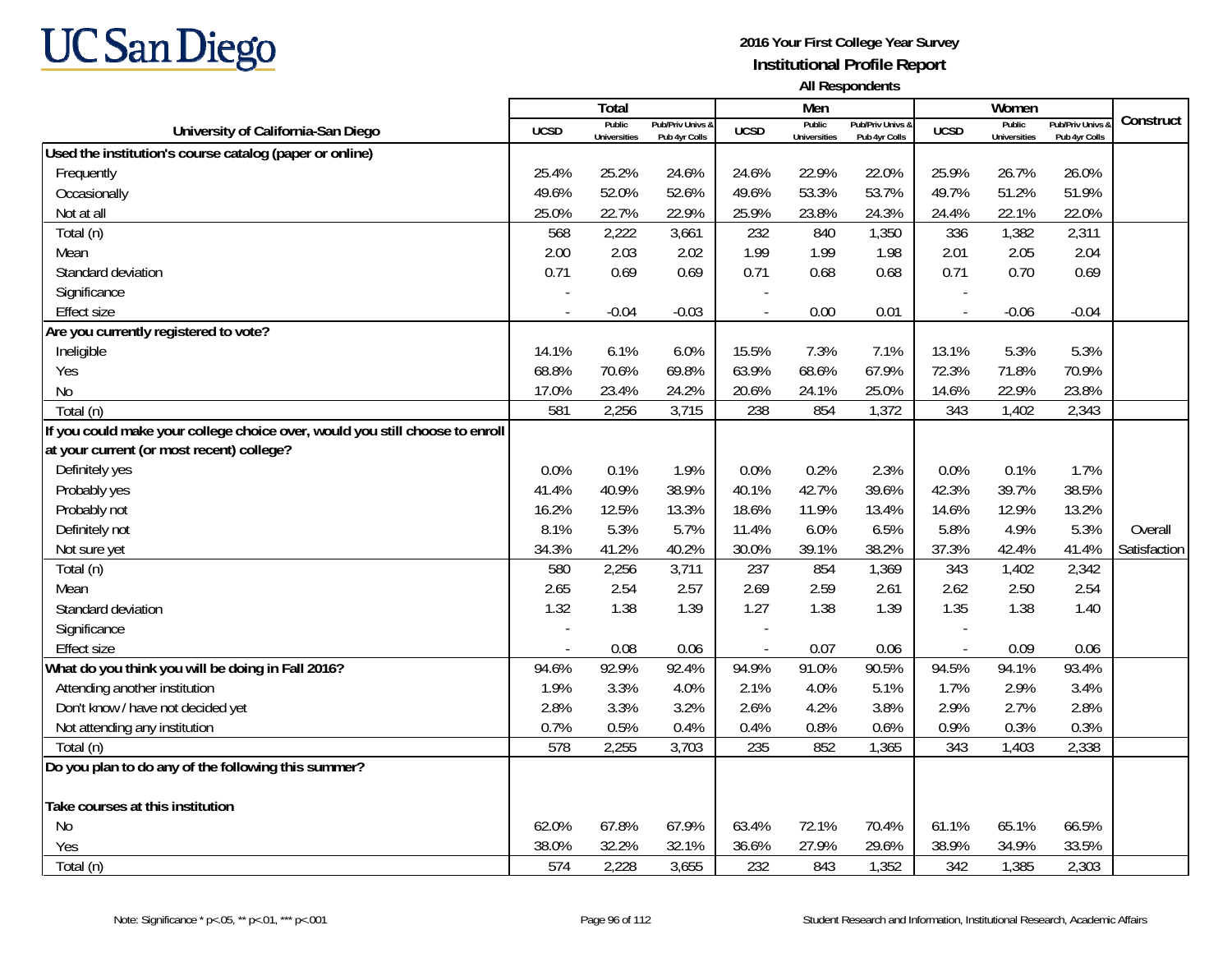

|                                                                         |             | Total                         |                                   |             | Men                           |                                   |             | Women                         |                                        |           |
|-------------------------------------------------------------------------|-------------|-------------------------------|-----------------------------------|-------------|-------------------------------|-----------------------------------|-------------|-------------------------------|----------------------------------------|-----------|
| University of California-San Diego                                      | <b>UCSD</b> | Public<br><b>Universities</b> | Pub/Priv Univs &<br>Pub 4yr Colls | <b>UCSD</b> | Public<br><b>Universities</b> | Pub/Priv Univs &<br>Pub 4yr Colls | <b>UCSD</b> | Public<br><b>Universities</b> | <b>Pub/Priv Univs</b><br>Pub 4yr Colls | Construct |
| Take courses at another institution                                     |             |                               |                                   |             |                               |                                   |             |                               |                                        |           |
| N <sub>0</sub>                                                          | 79.1%       | 80.6%                         | 77.6%                             | 78.3%       | 80.6%                         | 78.3%                             | 79.7%       | 80.5%                         | 77.3%                                  |           |
| Yes                                                                     | 20.9%       | 19.4%                         | 22.4%                             | 21.7%       | 19.4%                         | 21.7%                             | 20.3%       | 19.5%                         | 22.7%                                  |           |
| Total (n)                                                               | 570         | 2,214                         | 3,642                             | 230         | 832                           | 1,338                             | 340         | 1,382                         | 2,304                                  |           |
| Work for pay                                                            |             |                               |                                   |             |                               |                                   |             |                               |                                        |           |
| No                                                                      | 36.6%       | 22.4%                         | 21.2%                             | 37.5%       | 23.9%                         | 23.2%                             | 36.1%       | 21.4%                         | 20.0%                                  |           |
| Yes                                                                     | 63.4%       | 77.6%                         | 78.8%                             | 62.5%       | 76.1%                         | 76.8%                             | 63.9%       | 78.6%                         | 80.0%                                  |           |
| Total (n)                                                               | 573         | 2,226                         | 3,656                             | 232         | 841                           | 1,350                             | 341         | 1,385                         | 2,306                                  |           |
| Do you plan to do any of the following this summer?                     |             |                               |                                   |             |                               |                                   |             |                               |                                        |           |
| Perform volunteer work                                                  |             |                               |                                   |             |                               |                                   |             |                               |                                        |           |
| <b>No</b>                                                               | 53.0%       | 48.2%                         | 49.1%                             | 62.6%       | 56.2%                         | 57.6%                             | 46.5%       | 43.4%                         | 44.1%                                  |           |
| Yes                                                                     | 47.0%       | 51.8%                         | 50.9%                             | 37.4%       | 43.8%                         | 42.4%                             | 53.5%       | 56.6%                         | 55.9%                                  |           |
| Total (n)                                                               | 570         | 2,212                         | 3,630                             | 230         | 834                           | 1,336                             | 340         | 1,378                         | 2,294                                  |           |
| Do you plan to do any of the following this summer?                     |             |                               |                                   |             |                               |                                   |             |                               |                                        |           |
|                                                                         |             |                               |                                   |             |                               |                                   |             |                               |                                        |           |
| Participate in an internship                                            |             |                               |                                   |             |                               |                                   |             |                               |                                        |           |
| No.                                                                     | 68.2%       | 70.6%                         | 71.7%                             | 65.5%       | 68.5%                         | 69.2%                             | 70.1%       | 71.9%                         | 73.1%                                  |           |
| Yes                                                                     | 31.8%       | 29.4%                         | 28.3%                             | 34.5%       | 31.5%                         | 30.8%                             | 29.9%       | 28.1%                         | 26.9%                                  |           |
| Total (n)                                                               | 573         | 2,215                         | 3,638                             | 232         | 837                           | 1,344                             | 341         | 1,378                         | 2,294                                  |           |
| <b>Travel</b>                                                           |             |                               |                                   |             |                               |                                   |             |                               |                                        |           |
| <b>No</b>                                                               | 36.0%       | 34.8%                         | 36.3%                             | 42.4%       | 39.3%                         | 40.4%                             | 31.7%       | 32.0%                         | 33.9%                                  |           |
| Are you currently a full-time or part-time student?                     |             |                               |                                   |             |                               |                                   |             |                               |                                        |           |
| Full-time                                                               | 98.8%       | 100.0%                        | 97.8%                             | 98.8%       | 100.0%                        | 97.7%                             | 98.7%       | 100.0%                        | 97.9%                                  |           |
| Not enrolled                                                            | 0.1%        | 0.0%                          | 0.6%                              | 0.3%        | 0.0%                          | 0.6%                              | 0.0%        | 0.0%                          | 0.5%                                   |           |
| Total (n)                                                               | 802         | 3,041                         | 4,982                             | 324         | 1,164                         | 1,836                             | 478         | 1,877                         | 3,146                                  |           |
| Did you transfer into this institution from another college/university? |             |                               |                                   |             |                               |                                   |             |                               |                                        |           |
| Yes                                                                     | 28.8%       | 2.7%                          | 12.0%                             | 32.9%       | 3.1%                          | 13.2%                             | 25.9%       | 2.4%                          | 11.3%                                  |           |
| No                                                                      | 71.2%       | 97.3%                         | 88.0%                             | 67.1%       | 96.9%                         | 86.8%                             | 74.1%       | 97.6%                         | 88.7%                                  |           |
| Total (n)                                                               | 577         | 2,246                         | 3,688                             | 234         | 851                           | 1,365                             | 343         | 1,395                         | 2,323                                  |           |
| What year did you first enter this college:                             |             |                               |                                   |             |                               |                                   |             |                               |                                        |           |
| 2011 or earlier                                                         | 0.0%        | 0.0%                          | 0.0%                              | 0.0%        | 0.0%                          | 0.0%                              | 0.0%        | 0.0%                          | 0.1%                                   |           |
| 2012                                                                    | 0.0%        | 0.0%                          | 0.0%                              | 0.0%        | 0.0%                          | 0.0%                              | 0.0%        | 0.0%                          | 0.1%                                   |           |
| 2013                                                                    | 0.0%        | 0.0%                          | 0.2%                              | 0.0%        | 0.0%                          | 0.2%                              | 0.0%        | 0.0%                          | 0.2%                                   |           |
| 2014                                                                    | 0.1%        | 0.0%                          | 1.5%                              | 0.3%        | 0.0%                          | 1.7%                              | 0.0%        | 0.0%                          | 1.3%                                   |           |
| 2015 or 2016                                                            | 99.9%       | 100.0%                        | 98.2%                             | 99.7%       | 100.0%                        | 98.1%                             | 100.0%      | 100.0%                        | 98.3%                                  |           |
| Total (n)                                                               | 770         | 2,816                         | 4,554                             | 315         | 1,087                         | 1,679                             | 455         | 1,729                         | 2,875                                  |           |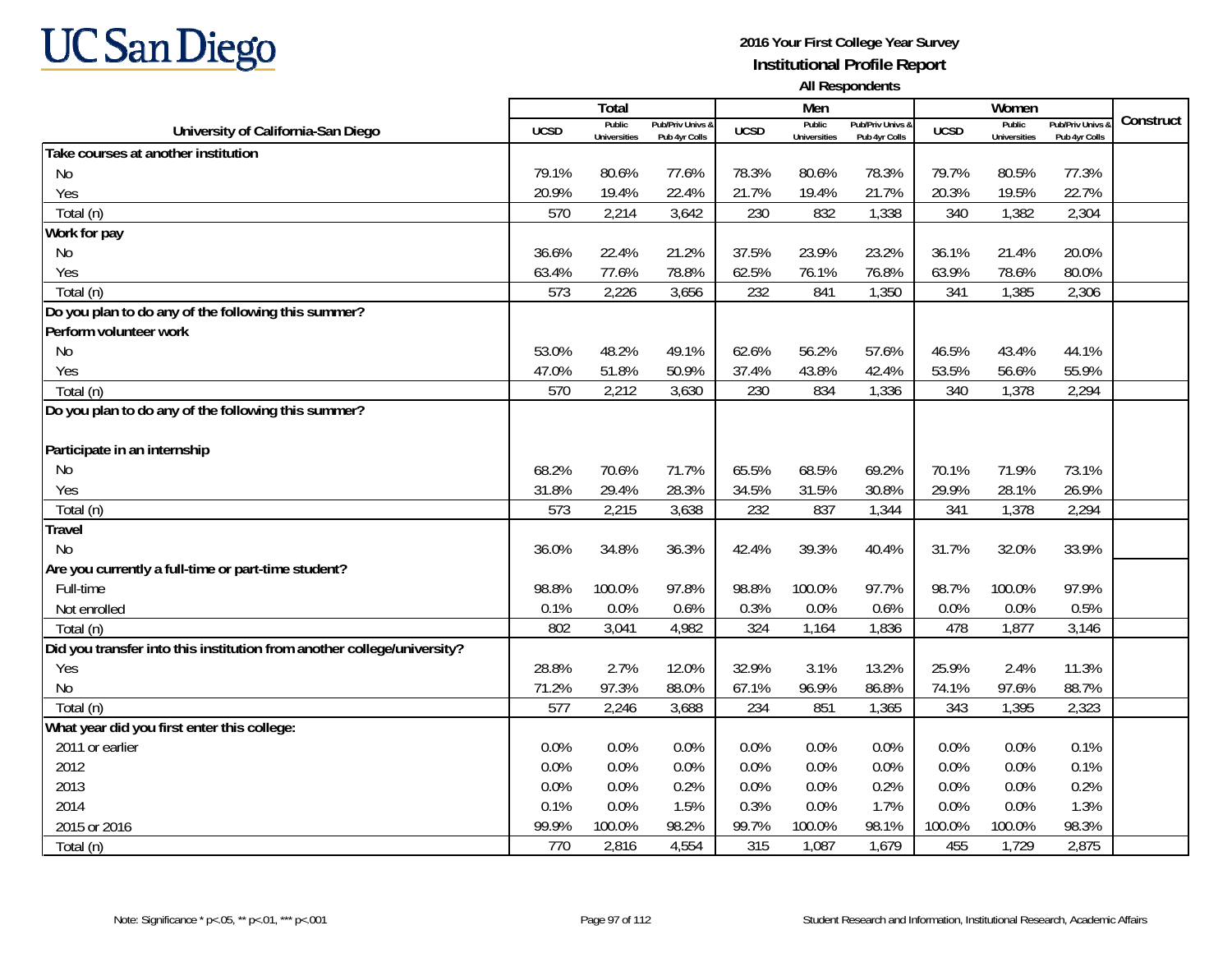

|                                                                 |                          | Total                         |                                   |                | Men                           |                                   |                          | Women                         |                                        |           |
|-----------------------------------------------------------------|--------------------------|-------------------------------|-----------------------------------|----------------|-------------------------------|-----------------------------------|--------------------------|-------------------------------|----------------------------------------|-----------|
| University of California-San Diego                              | <b>UCSD</b>              | Public<br><b>Universities</b> | Pub/Priv Univs &<br>Pub 4yr Colls | <b>UCSD</b>    | Public<br><b>Universities</b> | Pub/Priv Univs &<br>Pub 4yr Colls | <b>UCSD</b>              | Public<br><b>Universities</b> | <b>Pub/Priv Univs</b><br>Pub 4yr Colls | Construct |
| What year did you first enter your 1st college:                 |                          |                               |                                   |                |                               |                                   |                          |                               |                                        |           |
| 2011 or earlier                                                 | 8.6%                     | 0.0%                          | 4.0%                              | 10.7%          | 0.0%                          | 4.8%                              | 7.1%                     | 0.0%                          | 3.6%                                   |           |
| 2012                                                            | 9.6%                     | 0.0%                          | 2.8%                              | 8.8%           | 0.0%                          | 2.8%                              | 10.2%                    | 0.0%                          | 2.8%                                   |           |
| 2013                                                            | 9.5%                     | 0.0%                          | 3.3%                              | 9.8%           | 0.0%                          | 3.1%                              | 9.3%                     | 0.0%                          | 3.4%                                   |           |
| 2014                                                            | 1.2%                     | 0.0%                          | 3.6%                              | 1.6%           | 0.0%                          | 3.3%                              | 0.9%                     | 0.0%                          | 3.7%                                   |           |
| 2015 or 2016                                                    | 71.1%                    | 100.0%                        | 86.3%                             | 69.1%          | 100.0%                        | 86.0%                             | 72.4%                    | 100.0%                        | 86.5%                                  |           |
| Total (n)                                                       | 757                      | 2,752                         | 4,506                             | 307            | 1,046                         | 1,652                             | 450                      | 1,706                         | 2,854                                  |           |
| Is English your native language?                                |                          |                               |                                   |                |                               |                                   |                          |                               |                                        |           |
| Yes                                                             | 76.3%                    | 88.0%                         | 87.2%                             | 79.1%          | 88.8%                         | 87.9%                             | 74.3%                    | 87.4%                         | 86.8%                                  |           |
| N <sub>0</sub>                                                  | 23.7%                    | 12.0%                         | 12.8%                             | 20.9%          | 11.2%                         | 12.1%                             | 25.7%                    | 12.6%                         | 13.2%                                  |           |
| Total (n)                                                       | 577                      | 2,244                         | 3,685                             | 234            | 850                           | 1,364                             | 343                      | 1,394                         | 2,321                                  |           |
| Do you identify as transgender?                                 |                          |                               |                                   |                |                               |                                   |                          |                               |                                        |           |
| Yes                                                             | 0.7%                     | 1.1%                          | 1.0%                              | 0.3%           | 1.0%                          | 0.9%                              | 1.0%                     | 1.1%                          | 1.1%                                   |           |
| <b>No</b>                                                       | 99.3%                    | 98.9%                         | 99.0%                             | 99.7%          | 99.0%                         | 99.1%                             | 99.0%                    | 98.9%                         | 98.9%                                  |           |
| Total (n)                                                       | 801                      | 3,036                         | 4,980                             | 324            | 1,163                         | 1,834                             | 477                      | 1,873                         | 3,146                                  |           |
| What is your sexual orientation?                                |                          |                               |                                   |                |                               |                                   |                          |                               |                                        |           |
| Heterosexual/Straight                                           | 84.2%                    | 85.9%                         | 86.4%                             | 88.2%          | 89.8%                         | 89.6%                             | 81.4%                    | 83.5%                         | 84.6%                                  |           |
| Gay                                                             | 3.4%                     | 1.8%                          | 1.9%                              | 7.7%           | 4.6%                          | 5.0%                              | 0.4%                     | 0.1%                          | 0.2%                                   |           |
| Lesbian                                                         | 1.3%                     | 1.3%                          | 1.2%                              | 0.0%           | 0.0%                          | 0.0%                              | 2.1%                     | 2.0%                          | 1.9%                                   |           |
| Bisexual                                                        | 6.6%                     | 6.8%                          | 6.6%                              | 2.5%           | 3.8%                          | 3.8%                              | 9.5%                     | 8.7%                          | 8.3%                                   |           |
| Queer                                                           | 1.1%                     | 1.3%                          | 1.1%                              | 0.0%           | 0.5%                          | 0.5%                              | 1.9%                     | 1.8%                          | 1.5%                                   |           |
| Other                                                           | 3.4%                     | 2.9%                          | 2.7%                              | 1.5%           | 1.3%                          | 1.2%                              | 4.6%                     | 4.0%                          | 3.6%                                   |           |
| Total (n)                                                       | 797                      | 3,028                         | 4,969                             | 323            | 1,159                         | 1,830                             | 474                      | 1,869                         | 3,139                                  |           |
| To what extent are the following statements true to you:        |                          |                               |                                   |                |                               |                                   |                          |                               |                                        |           |
|                                                                 |                          |                               |                                   |                |                               |                                   |                          |                               |                                        |           |
| I have a strong sense of belonging to a community of scientists |                          |                               |                                   |                |                               |                                   |                          |                               |                                        |           |
| Strongly agree                                                  | 7.3%                     | 9.6%                          | 9.5%                              | 7.8%           | 11.6%                         | 11.4%                             | 7.0%                     | 8.3%                          | 8.4%                                   |           |
| Agree Somewhat                                                  | 26.3%                    | 24.6%                         | 22.3%                             | 27.6%          | 24.2%                         | 23.5%                             | 25.4%                    | 24.9%                         | 21.6%                                  |           |
| Neutral                                                         | 28.0%                    | 28.5%                         | 29.0%                             | 28.4%          | 31.6%                         | 32.2%                             | 27.8%                    | 26.7%                         | 27.2%                                  |           |
| Disagree Somewhat                                               | 17.1%                    | 15.3%                         | 16.1%                             | 17.7%          | 13.6%                         | 13.9%                             | 16.7%                    | 16.4%                         | 17.4%                                  |           |
| <b>Strongly Disagree</b>                                        | 21.3%                    | 21.9%                         | 23.1%                             | 18.5%          | 19.0%                         | 19.0%                             | 23.1%                    | 23.7%                         | 25.4%                                  |           |
| Total (n)                                                       | 574                      | 2,236                         | 3,674                             | 232            | 846                           | 1,355                             | 342                      | 1,390                         | 2,319                                  |           |
| Mean                                                            | 2.81                     | 2.85                          | 2.79                              | 2.88           | 2.96                          | 2.94                              | 2.77                     | 2.78                          | 2.70                                   |           |
| Standard deviation                                              | 1.24                     | 1.28                          | 1.28                              | 1.22           | 1.27                          | 1.26                              | 1.26                     | 1.28                          | 1.29                                   |           |
| Significance                                                    |                          |                               |                                   |                |                               |                                   |                          |                               |                                        |           |
| <b>Effect size</b>                                              | $\overline{\phantom{a}}$ | $-0.03$                       | 0.02                              | $\blacksquare$ | $-0.06$                       | $-0.05$                           | $\overline{\phantom{a}}$ | $-0.01$                       | 0.05                                   |           |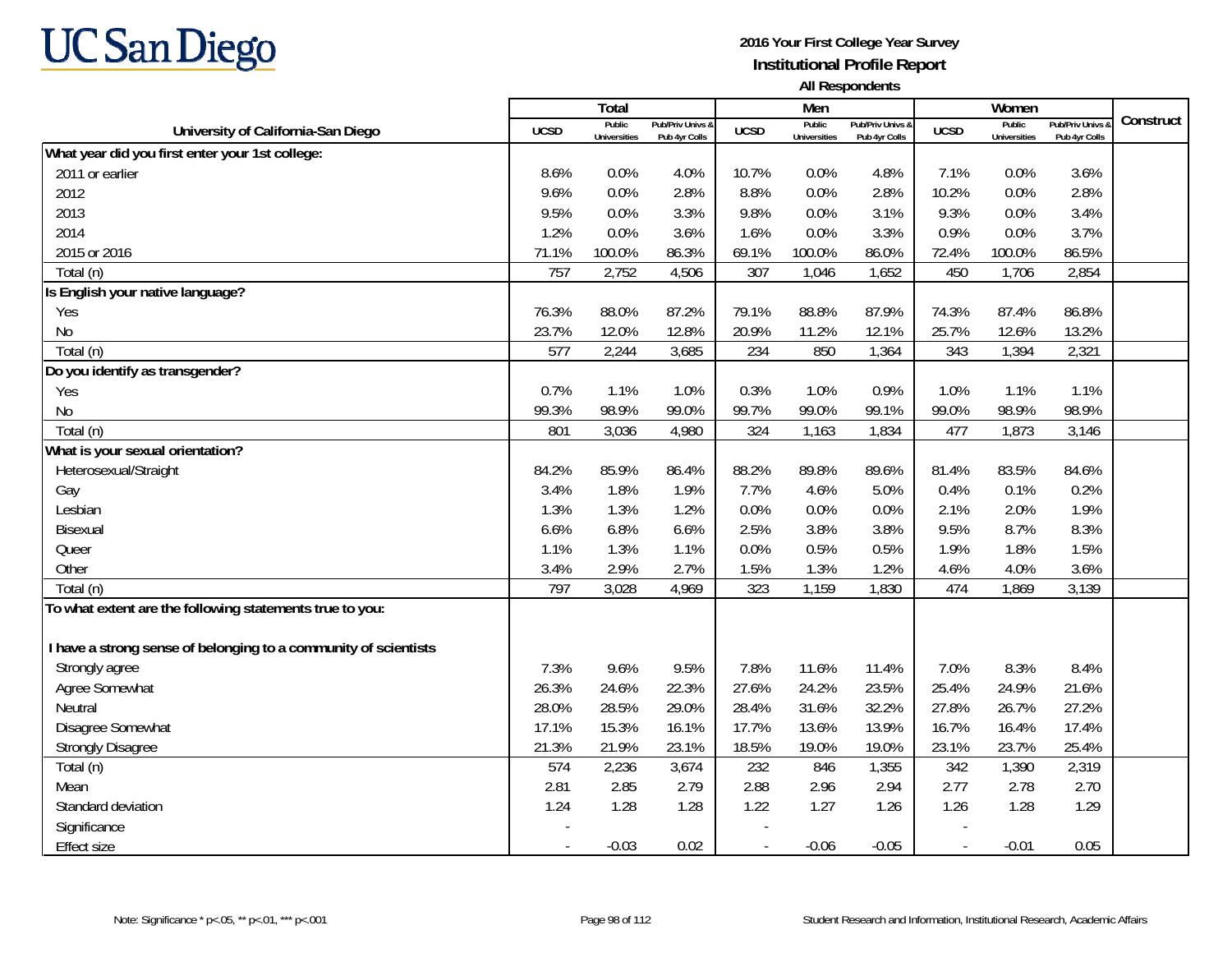

|                                                                             |                          | Total                         |                                   |                          | Men                           |                                   |                          | Women                         |                                 |           |
|-----------------------------------------------------------------------------|--------------------------|-------------------------------|-----------------------------------|--------------------------|-------------------------------|-----------------------------------|--------------------------|-------------------------------|---------------------------------|-----------|
| University of California-San Diego                                          | <b>UCSD</b>              | Public<br><b>Universities</b> | Pub/Priv Univs &<br>Pub 4yr Colls | <b>UCSD</b>              | Public<br><b>Universities</b> | Pub/Priv Univs &<br>Pub 4yr Colls | <b>UCSD</b>              | Public<br><b>Universities</b> | Pub/Priv Univs<br>Pub 4yr Colls | Construct |
| I derive a great personal satisfaction from working on a team that is doing |                          |                               |                                   |                          |                               |                                   |                          |                               |                                 |           |
| important research                                                          |                          |                               |                                   |                          |                               |                                   |                          |                               |                                 |           |
| Strongly agree                                                              | 16.4%                    | 18.2%                         | 17.6%                             | 18.5%                    | 20.3%                         | 20.2%                             | 15.0%                    | 17.0%                         | 16.0%                           |           |
| Agree Somewhat                                                              | 32.5%                    | 30.9%                         | 30.3%                             | 29.7%                    | 29.7%                         | 30.5%                             | 34.3%                    | 31.7%                         | 30.1%                           |           |
| Neutral                                                                     | 31.1%                    | 31.8%                         | 31.8%                             | 30.6%                    | 34.4%                         | 33.1%                             | 31.4%                    | 30.2%                         | 31.1%                           |           |
| Disagree Somewhat                                                           | 9.9%                     | 8.2%                          | 8.7%                              | 11.2%                    | 5.9%                          | 6.6%                              | 9.1%                     | 9.6%                          | 10.0%                           |           |
| <b>Strongly Disagree</b>                                                    | 10.1%                    | 10.8%                         | 11.6%                             | 9.9%                     | 9.7%                          | 9.6%                              | 10.3%                    | 11.5%                         | 12.8%                           |           |
| Total (n)                                                                   | 573                      | 2,231                         | 3,667                             | 232                      | 843                           | 1,352                             | 341                      | 1,388                         | 2,315                           |           |
| Mean                                                                        | 3.35                     | 3.38                          | 3.33                              | 3.36                     | 3.45                          | 3.45                              | 3.35                     | 3.33                          | 3.27                            |           |
| Standard deviation                                                          | 1.17                     | 1.19                          | 1.20                              | 1.19                     | 1.16                          | 1.17                              | 1.15                     | 1.20                          | 1.22                            |           |
| Significance                                                                |                          |                               |                                   |                          |                               |                                   |                          |                               |                                 |           |
| <b>Effect size</b>                                                          | $\overline{\phantom{a}}$ | $-0.03$                       | 0.02                              |                          | $-0.08$                       | $-0.08$                           | $\sim$                   | 0.02                          | 0.07                            |           |
| think of myself as a scientist                                              |                          |                               |                                   |                          |                               |                                   |                          |                               |                                 |           |
| Strongly agree                                                              | 9.4%                     | 10.7%                         | 10.1%                             | 10.3%                    | 13.1%                         | 12.9%                             | 8.8%                     | 9.2%                          | 8.5%                            |           |
| Agree Somewhat                                                              | 26.1%                    | 21.3%                         | 19.2%                             | 31.0%                    | 24.3%                         | 22.6%                             | 22.8%                    | 19.4%                         | 17.3%                           |           |
| Neutral                                                                     | 24.2%                    | 26.7%                         | 25.9%                             | 24.1%                    | 27.0%                         | 27.4%                             | 24.3%                    | 26.5%                         | 25.1%                           |           |
| Disagree Somewhat                                                           | 19.0%                    | 18.3%                         | 18.9%                             | 17.7%                    | 17.4%                         | 17.2%                             | 19.9%                    | 18.9%                         | 19.9%                           |           |
| <b>Strongly Disagree</b>                                                    | 21.3%                    | 23.0%                         | 25.8%                             | 16.8%                    | 18.2%                         | 20.0%                             | 24.3%                    | 25.9%                         | 29.2%                           |           |
| Total (n)                                                                   | 574                      | 2,235                         | 3,668                             | 232                      | 845                           | 1,352                             | 342                      | 1,390                         | 2,316                           |           |
| Mean                                                                        | 2.83                     | 2.78                          | 2.69                              | 3.00                     | 2.97                          | 2.91                              | 2.72                     | 2.67                          | 2.56                            |           |
| Standard deviation                                                          | 1.29                     | 1.30                          | 1.31                              | 1.26                     | 1.29                          | 1.31                              | 1.29                     | 1.30                          | 1.30                            |           |
| Significance                                                                |                          |                               | $\star$                           |                          |                               |                                   |                          |                               |                                 |           |
| <b>Effect size</b>                                                          |                          | 0.04                          | 0.11                              | $\sim$                   | 0.02                          | 0.07                              |                          | 0.04                          | 0.12                            |           |
| I feel like I belong in the field of science                                |                          |                               |                                   |                          |                               |                                   |                          |                               |                                 |           |
| Strongly agree                                                              | 20.4%                    | 22.6%                         | 21.0%                             | 20.3%                    | 23.1%                         | 22.6%                             | 20.5%                    | 22.3%                         | 20.0%                           |           |
| Agree Somewhat                                                              | 31.6%                    | 27.4%                         | 24.6%                             | 33.6%                    | 29.6%                         | 26.6%                             | 30.2%                    | 26.1%                         | 23.5%                           |           |
| Neutral                                                                     | 18.5%                    | 20.0%                         | 20.8%                             | 20.3%                    | 22.4%                         | 23.5%                             | 17.3%                    | 18.6%                         | 19.2%                           |           |
| Disagree Somewhat                                                           | 13.1%                    | 10.3%                         | 11.5%                             | 12.5%                    | 10.7%                         | 11.3%                             | 13.5%                    | 10.2%                         | 11.6%                           |           |
| <b>Strongly Disagree</b>                                                    | 16.4%                    | 19.6%                         | 22.1%                             | 13.4%                    | 14.3%                         | 16.1%                             | 18.5%                    | 22.8%                         | 25.7%                           |           |
| Total (n)                                                                   | 573                      | 2,234                         | 3,668                             | 232                      | 845                           | 1,352                             | 341                      | 1,389                         | 2,316                           |           |
| Mean                                                                        | 3.27                     | 3.23                          | 3.11                              | 3.35                     | 3.36                          | 3.28                              | 3.21                     | 3.15                          | 3.01                            |           |
| Standard deviation                                                          | 1.36                     | 1.42                          | 1.44                              | 1.30                     | 1.33                          | 1.36                              | 1.40                     | 1.47                          | 1.48                            |           |
| Significance                                                                |                          |                               | $\star$                           |                          |                               |                                   |                          |                               |                                 |           |
| <b>Effect size</b>                                                          | $\sim$                   | 0.03                          | 0.11                              | $\overline{\phantom{a}}$ | $-0.01$                       | 0.05                              | $\overline{\phantom{a}}$ | 0.04                          | 0.14                            |           |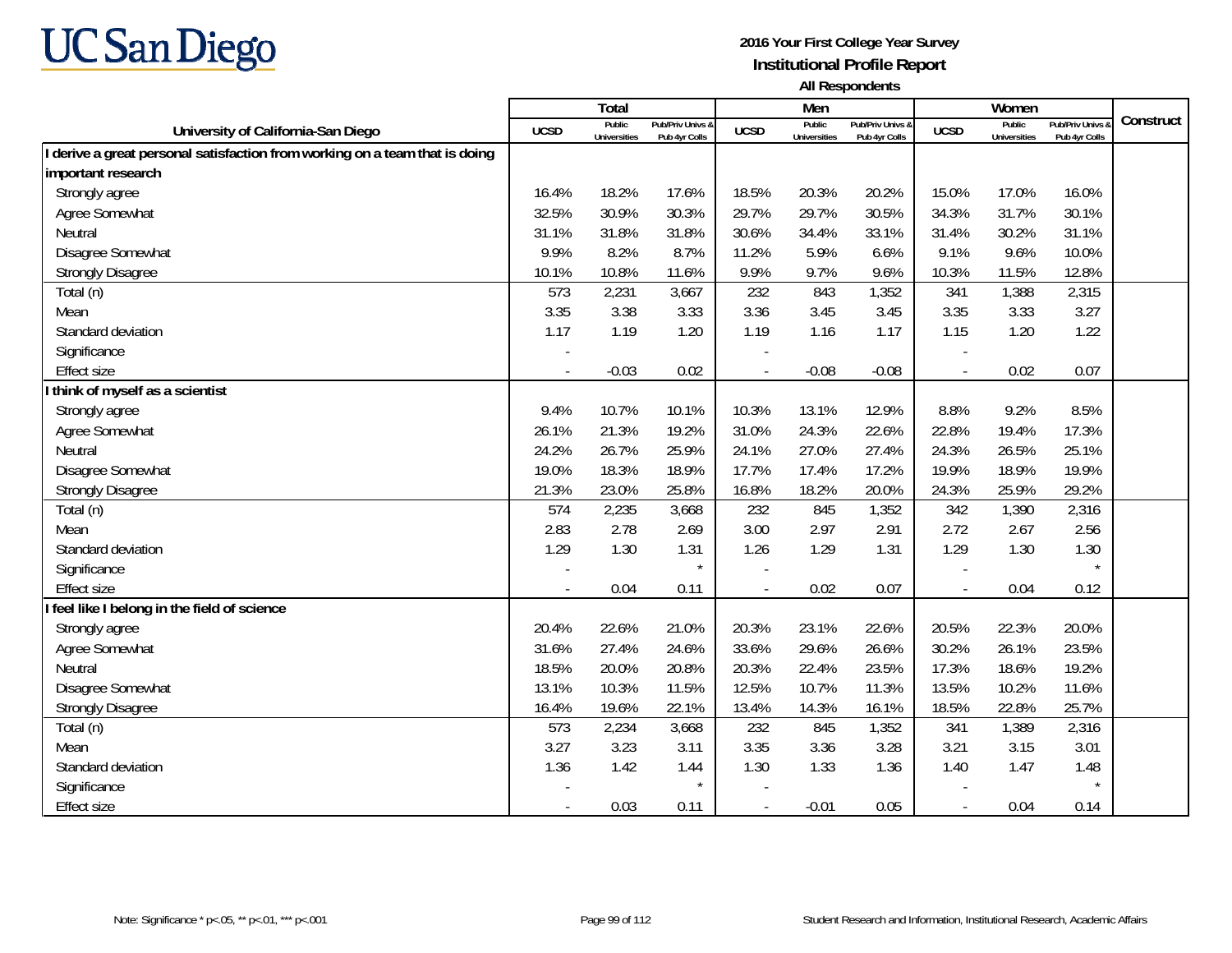

|                                                                             |                | Total                         |                                   |                          | Men                           |                                   |                          | Women                         |                                        |           |
|-----------------------------------------------------------------------------|----------------|-------------------------------|-----------------------------------|--------------------------|-------------------------------|-----------------------------------|--------------------------|-------------------------------|----------------------------------------|-----------|
| University of California-San Diego                                          | <b>UCSD</b>    | Public<br><b>Universities</b> | Pub/Priv Univs &<br>Pub 4yr Colls | <b>UCSD</b>              | Public<br><b>Universities</b> | Pub/Priv Univs &<br>Pub 4yr Colls | <b>UCSD</b>              | Public<br><b>Universities</b> | <b>Pub/Priv Univs</b><br>Pub 4yr Colls | Construct |
| How confident are you that you can:                                         |                |                               |                                   |                          |                               |                                   |                          |                               |                                        |           |
|                                                                             |                |                               |                                   |                          |                               |                                   |                          |                               |                                        |           |
| Use technical science skills (use of tools, instruments, and/or techniques) |                |                               |                                   |                          |                               |                                   |                          |                               |                                        |           |
| Absolutely                                                                  | 14.3%          | 18.7%                         | 18.2%                             | 18.6%                    | 24.2%                         | 23.5%                             | 11.3%                    | 15.3%                         | 15.1%                                  |           |
| Very                                                                        | 27.3%          | 28.0%                         | 27.2%                             | 29.4%                    | 29.8%                         | 30.3%                             | 25.8%                    | 26.9%                         | 25.5%                                  |           |
| Moderately                                                                  | 35.2%          | 34.3%                         | 33.6%                             | 34.2%                    | 32.9%                         | 30.9%                             | 35.9%                    | 35.2%                         | 35.2%                                  |           |
| Somewhat                                                                    | 14.3%          | 12.1%                         | 13.1%                             | 10.4%                    | 8.8%                          | 9.9%                              | 16.9%                    | 14.0%                         | 15.1%                                  |           |
| Not at All                                                                  | 9.0%           | 6.9%                          | 7.8%                              | 7.4%                     | 4.2%                          | 5.5%                              | 10.1%                    | 8.6%                          | 9.1%                                   |           |
| Total (n)                                                                   | 568            | 2,213                         | 3,645                             | 231                      | 838                           | 1,347                             | 337                      | 1,375                         | 2,298                                  |           |
| Mean                                                                        | 3.24           | 3.39                          | 3.35                              | 3.42                     | 3.61                          | 3.56                              | 3.11                     | 3.26                          | 3.22                                   |           |
| Standard deviation                                                          | 1.14           | 1.13                          | 1.15                              | 1.13                     | 1.07                          | 1.11                              | 1.13                     | 1.14                          | 1.15                                   |           |
| Significance                                                                |                | $\star\star$                  |                                   |                          | $\star$                       |                                   |                          | $\star$                       |                                        |           |
| <b>Effect size</b>                                                          | $\blacksquare$ | $-0.13$                       | $-0.10$                           | $\overline{\phantom{a}}$ | $-0.18$                       | $-0.13$                           | $\overline{\phantom{a}}$ | $-0.13$                       | $-0.10$                                |           |
| Generate a research question                                                |                |                               |                                   |                          |                               |                                   |                          |                               |                                        |           |
| Absolutely                                                                  | 11.1%          | 14.5%                         | 14.9%                             | 14.3%                    | 17.4%                         | 17.4%                             | 8.9%                     | 12.7%                         | 13.4%                                  |           |
| Very                                                                        | 28.3%          | 29.0%                         | 28.3%                             | 26.1%                    | 27.4%                         | 28.8%                             | 29.8%                    | 29.9%                         | 28.1%                                  |           |
| Moderately                                                                  | 35.2%          | 36.4%                         | 35.8%                             | 38.7%                    | 36.2%                         | 35.7%                             | 32.7%                    | 36.5%                         | 35.8%                                  |           |
| Somewhat                                                                    | 16.8%          | 14.3%                         | 14.5%                             | 12.2%                    | 14.3%                         | 12.6%                             | 19.9%                    | 14.2%                         | 15.6%                                  |           |
| Not at All                                                                  | 8.7%           | 5.9%                          | 6.5%                              | 8.7%                     | 4.7%                          | 5.5%                              | 8.6%                     | 6.7%                          | 7.1%                                   |           |
| Total (n)                                                                   | 566            | 2,210                         | 3,637                             | 230                      | 837                           | 1,344                             | 336                      | 1,373                         | 2,293                                  |           |
| Mean                                                                        | 3.16           | 3.32                          | 3.31                              | 3.25                     | 3.39                          | 3.40                              | 3.10                     | 3.28                          | 3.25                                   |           |
| Standard deviation                                                          | 1.10           | 1.07                          | 1.09                              | 1.12                     | 1.07                          | 1.08                              | 1.09                     | 1.07                          | 1.09                                   |           |
| Significance                                                                |                | $\star\star$                  | $\star\star$                      |                          |                               |                                   |                          | $\star\star$                  |                                        |           |
| <b>Effect size</b>                                                          | $\blacksquare$ | $-0.15$                       | $-0.14$                           | $\overline{\phantom{a}}$ | $-0.13$                       | $-0.14$                           | $\overline{\phantom{a}}$ | $-0.17$                       | $-0.14$                                |           |
| Determine how to collect appropriate data                                   |                |                               |                                   |                          |                               |                                   |                          |                               |                                        |           |
| Absolutely                                                                  | 9.5%           | 14.5%                         | 14.6%                             | 12.1%                    | 17.2%                         | 17.1%                             | 7.7%                     | 12.8%                         | 13.1%                                  |           |
| Very                                                                        | 29.6%          | 32.4%                         | 31.8%                             | 29.9%                    | 33.3%                         | 33.7%                             | 29.5%                    | 31.8%                         | 30.7%                                  |           |
| Moderately                                                                  | 36.2%          | 35.7%                         | 34.8%                             | 37.2%                    | 35.1%                         | 34.2%                             | 35.4%                    | 36.0%                         | 35.2%                                  |           |
| Somewhat                                                                    | 17.5%          | 12.5%                         | 13.6%                             | 13.9%                    | 10.6%                         | 11.2%                             | 19.9%                    | 13.6%                         | 15.0%                                  |           |
| Not at All                                                                  | 7.2%           | 5.0%                          | 5.2%                              | 6.9%                     | 3.7%                          | 3.8%                              | 7.4%                     | 5.8%                          | 6.0%                                   |           |
| Total (n)                                                                   | 567            | 2,209                         | 3,634                             | 231                      | 837                           | 1,344                             | 336                      | 1,372                         | 2,290                                  |           |
| Mean                                                                        | 3.17           | 3.39                          | 3.37                              | 3.26                     | 3.50                          | 3.49                              | 3.10                     | 3.32                          | 3.30                                   |           |
| Standard deviation                                                          | 1.06           | 1.04                          | 1.05                              | 1.07                     | 1.01                          | 1.02                              | 1.05                     | 1.05                          | 1.06                                   |           |
| Significance                                                                |                | $***$                         | $***$                             |                          | $\star\star$                  | $^{\star\star}$                   |                          | $***$                         | $\star\star$                           |           |
| <b>Effect size</b>                                                          | $\sim$         | $-0.21$                       | $-0.19$                           | $\sim$                   | $-0.24$                       | $-0.23$                           | $\sim$                   | $-0.21$                       | $-0.19$                                |           |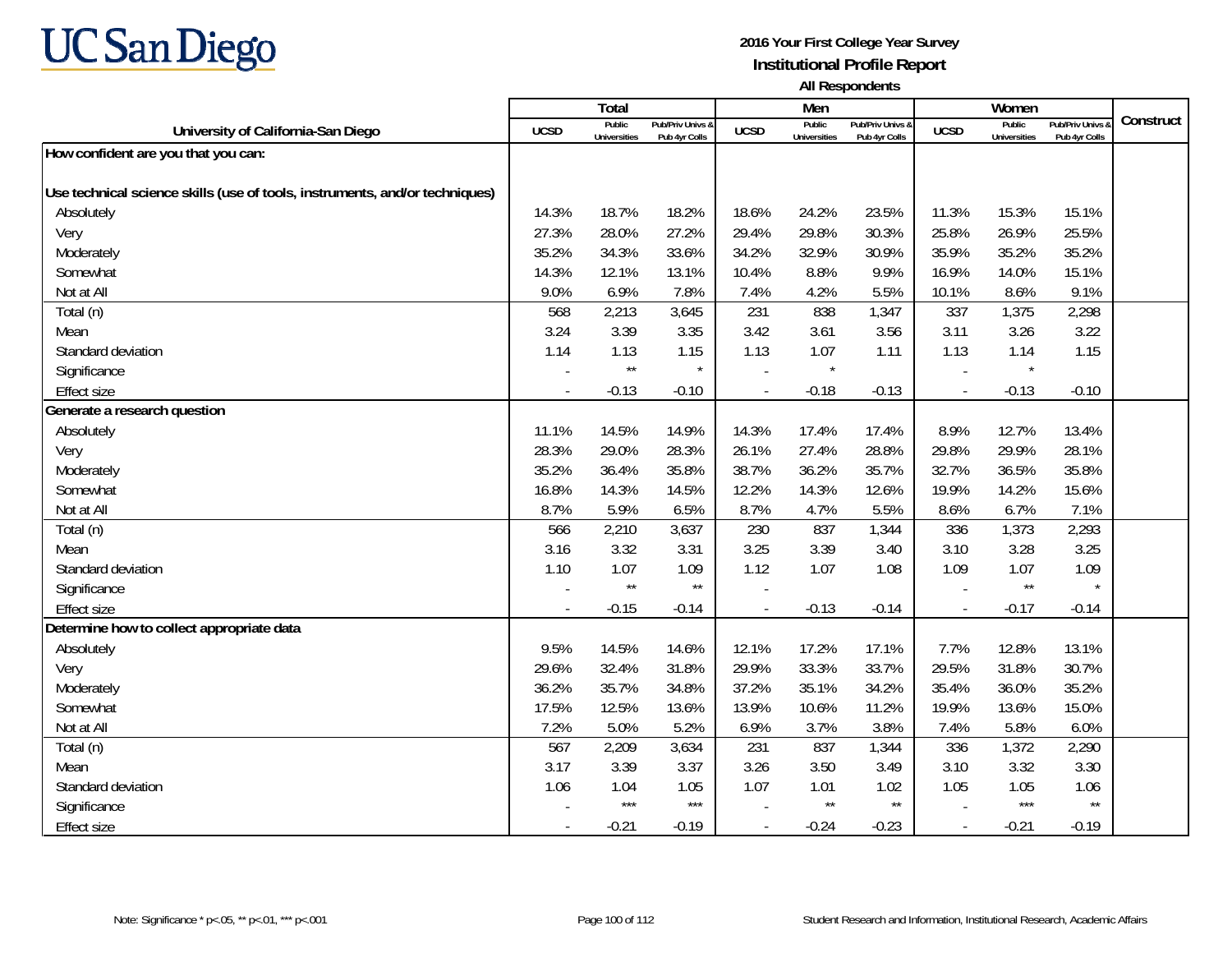

|                                             |             | Total                         |                                   |                | Men                           |                                   |                          | Women                         |                                        |           |
|---------------------------------------------|-------------|-------------------------------|-----------------------------------|----------------|-------------------------------|-----------------------------------|--------------------------|-------------------------------|----------------------------------------|-----------|
| University of California-San Diego          | <b>UCSD</b> | Public<br><b>Universities</b> | Pub/Priv Univs &<br>Pub 4yr Colls | <b>UCSD</b>    | Public<br><b>Universities</b> | Pub/Priv Univs 8<br>Pub 4yr Colls | <b>UCSD</b>              | Public<br><b>Universities</b> | <b>Pub/Priv Univs</b><br>Pub 4yr Colls | Construct |
| Explain the results of the study            |             |                               |                                   |                |                               |                                   |                          |                               |                                        |           |
| Absolutely                                  | 11.5%       | 17.5%                         | 17.5%                             | 14.0%          | 20.0%                         | 20.1%                             | 9.8%                     | 16.0%                         | 15.9%                                  |           |
| Very                                        | 33.1%       | 36.2%                         | 34.4%                             | 34.9%          | 36.6%                         | 35.5%                             | 31.8%                    | 35.9%                         | 33.7%                                  |           |
| Moderately                                  | 33.8%       | 31.2%                         | 31.4%                             | 34.5%          | 31.9%                         | 31.7%                             | 33.3%                    | 30.7%                         | 31.2%                                  |           |
| Somewhat                                    | 15.9%       | 10.8%                         | 11.9%                             | 10.5%          | 8.1%                          | 8.9%                              | 19.6%                    | 12.5%                         | 13.7%                                  |           |
| Not at All                                  | 5.7%        | 4.3%                          | 4.8%                              | 6.1%           | 3.3%                          | 3.7%                              | 5.4%                     | 5.0%                          | 5.5%                                   |           |
| Total (n)                                   | 565         | 2,208                         | 3,635                             | 229            | 836                           | 1,343                             | 336                      | 1,372                         | 2,292                                  |           |
| Mean                                        | 3.29        | 3.52                          | 3.48                              | 3.40           | 3.62                          | 3.59                              | 3.21                     | 3.45                          | 3.41                                   |           |
| Standard deviation                          | 1.05        | 1.04                          | 1.06                              | 1.05           | 1.00                          | 1.02                              | 1.04                     | 1.06                          | 1.08                                   |           |
| Significance                                |             | $***$                         | $***$                             |                | $\star\star$                  | $^{\star\star}$                   |                          | $***$                         | $\star\star$                           |           |
| <b>Effect size</b>                          |             | $-0.22$                       | $-0.18$                           | $\overline{a}$ | $-0.22$                       | $-0.19$                           | $\overline{\phantom{a}}$ | $-0.23$                       | $-0.19$                                |           |
| Use scientific literature to guide research |             |                               |                                   |                |                               |                                   |                          |                               |                                        |           |
| Absolutely                                  | 10.9%       | 14.5%                         | 13.8%                             | 13.0%          | 15.7%                         | 15.5%                             | 9.5%                     | 13.8%                         | 12.8%                                  |           |
| Very                                        | 24.6%       | 28.1%                         | 26.7%                             | 26.4%          | 28.4%                         | 28.0%                             | 23.4%                    | 27.9%                         | 26.0%                                  |           |
| Moderately                                  | 36.1%       | 33.5%                         | 33.5%                             | 32.0%          | 34.3%                         | 34.1%                             | 38.9%                    | 32.9%                         | 33.2%                                  |           |
| Somewhat                                    | 16.5%       | 15.7%                         | 16.6%                             | 15.2%          | 14.3%                         | 14.3%                             | 17.5%                    | 16.5%                         | 17.9%                                  |           |
| Not at All                                  | 11.8%       | 8.3%                          | 9.4%                              | 13.4%          | 7.3%                          | 8.1%                              | 10.7%                    | 8.8%                          | 10.1%                                  |           |
| Total (n)                                   | 568         | 2,206                         | 3,634                             | 231            | 837                           | 1,345                             | 337                      | 1,369                         | 2,289                                  |           |
| Mean                                        | 3.06        | 3.25                          | 3.19                              | 3.10           | 3.31                          | 3.28                              | 3.04                     | 3.21                          | 3.13                                   |           |
| Standard deviation                          | 1.15        | 1.13                          | 1.15                              | 1.21           | 1.12                          | 1.13                              | 1.10                     | 1.14                          | 1.16                                   |           |
| Significance                                |             | $***$                         | $\star$                           |                | $\star$                       |                                   | $\overline{\phantom{a}}$ | $\star$                       |                                        |           |
| <b>Effect size</b>                          |             | $-0.17$                       | $-0.11$                           | $\overline{a}$ | $-0.19$                       | $-0.16$                           | $\blacksquare$           | $-0.15$                       | $-0.08$                                |           |
| Integrate results from multiple studies     |             |                               |                                   |                |                               |                                   |                          |                               |                                        |           |
| Absolutely                                  | 10.9%       | 15.5%                         | 15.3%                             | 12.6%          | 16.4%                         | 16.4%                             | 9.8%                     | 14.9%                         | 14.6%                                  |           |
| Very                                        | 28.2%       | 31.3%                         | 30.4%                             | 29.9%          | 32.2%                         | 31.5%                             | 27.0%                    | 30.8%                         | 29.8%                                  |           |
| Moderately                                  | 35.4%       | 33.8%                         | 33.0%                             | 31.2%          | 34.3%                         | 33.9%                             | 38.3%                    | 33.6%                         | 32.4%                                  |           |
| Somewhat                                    | 15.7%       | 13.2%                         | 14.3%                             | 15.6%          | 11.6%                         | 12.2%                             | 15.7%                    | 14.2%                         | 15.6%                                  |           |
| Not at All                                  | 9.9%        | 6.2%                          | 7.0%                              | 10.8%          | 5.5%                          | 6.0%                              | 9.2%                     | 6.6%                          | 7.6%                                   |           |
| Total (n)                                   | 568         | 2,207                         | 3,629                             | 231            | 836                           | 1,341                             | 337                      | 1,371                         | 2,288                                  |           |
| Mean                                        | 3.15        | 3.37                          | 3.33                              | 3.18           | 3.42                          | 3.40                              | 3.12                     | 3.33                          | 3.28                                   |           |
| Standard deviation                          | 1.12        | 1.08                          | 1.11                              | 1.17           | 1.07                          | 1.08                              | 1.08                     | 1.09                          | 1.12                                   |           |
| Significance                                |             | $***$                         | $***$                             |                | $\star\star$                  | $\star\star$                      |                          | $\star\star$                  | $\star$                                |           |
| <b>Effect size</b>                          |             | $-0.20$                       | $-0.16$                           |                | $-0.22$                       | $-0.20$                           |                          | $-0.19$                       | $-0.14$                                |           |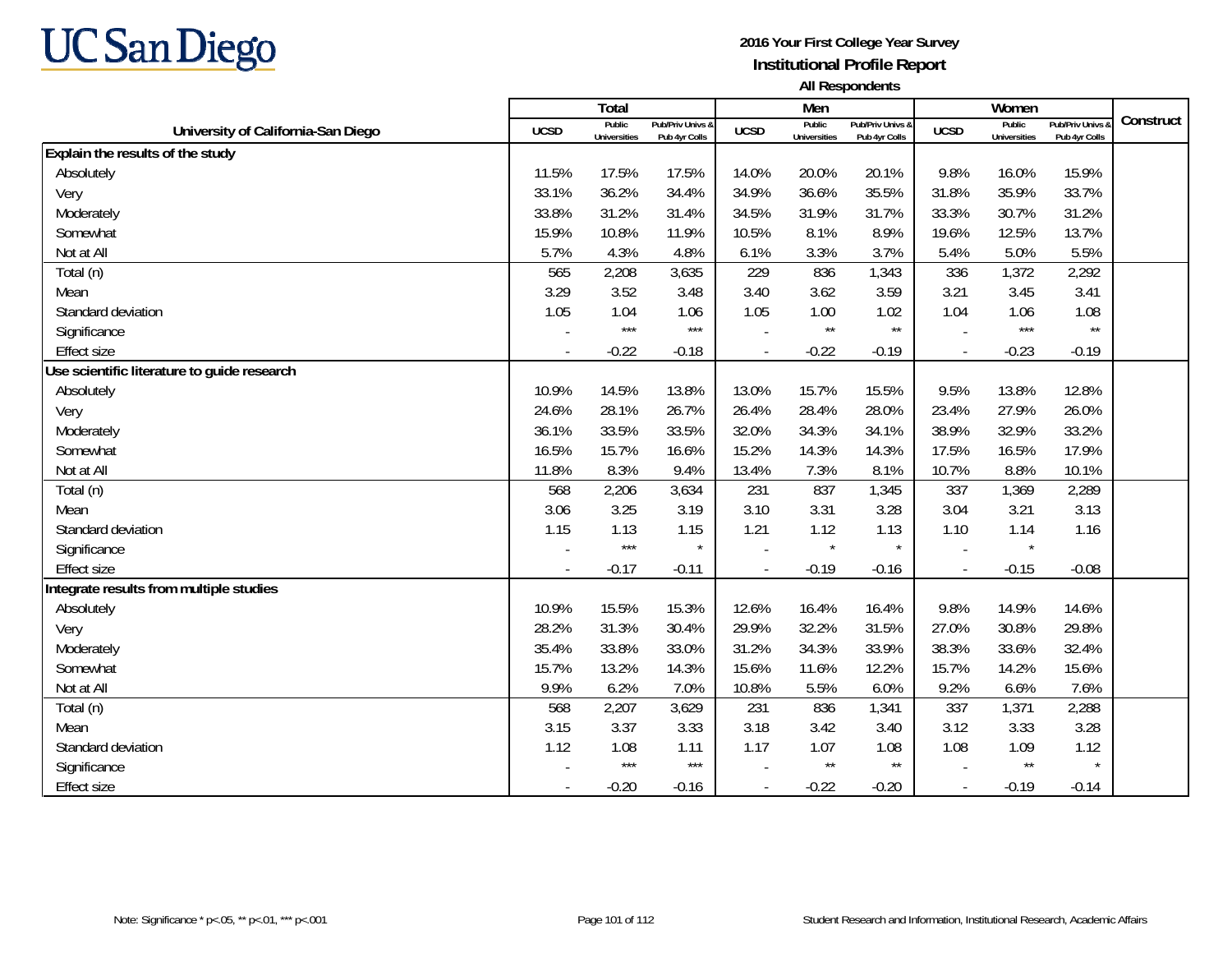

|                                                      |             | Total                         |                                   |                | Men                           |                                   |                          | Women                         |                                        |           |
|------------------------------------------------------|-------------|-------------------------------|-----------------------------------|----------------|-------------------------------|-----------------------------------|--------------------------|-------------------------------|----------------------------------------|-----------|
| University of California-San Diego                   | <b>UCSD</b> | Public<br><b>Universities</b> | Pub/Priv Univs &<br>Pub 4yr Colls | <b>UCSD</b>    | Public<br><b>Universities</b> | Pub/Priv Univs 8<br>Pub 4yr Colls | <b>UCSD</b>              | Public<br><b>Universities</b> | <b>Pub/Priv Univs</b><br>Pub 4yr Colls | Construct |
| Ask relevant questions                               |             |                               |                                   |                |                               |                                   |                          |                               |                                        |           |
| Absolutely                                           | 13.6%       | 20.1%                         | 20.1%                             | 16.9%          | 21.1%                         | 21.6%                             | 11.3%                    | 19.5%                         | 19.3%                                  |           |
| Very                                                 | 36.9%       | 37.8%                         | 37.2%                             | 35.9%          | 38.5%                         | 38.7%                             | 37.5%                    | 37.4%                         | 36.4%                                  |           |
| Moderately                                           | 34.0%       | 30.3%                         | 29.8%                             | 33.3%          | 30.3%                         | 29.6%                             | 34.5%                    | 30.2%                         | 29.8%                                  |           |
| Somewhat                                             | 12.2%       | 9.3%                          | 10.0%                             | 11.3%          | 8.4%                          | 7.8%                              | 12.8%                    | 9.9%                          | 11.4%                                  |           |
| Not at All                                           | 3.4%        | 2.5%                          | 2.8%                              | 2.6%           | 1.7%                          | 2.2%                              | 3.9%                     | 3.0%                          | 3.2%                                   |           |
| Total (n)                                            | 567         | 2,208                         | 3,633                             | 231            | 837                           | 1,343                             | 336                      | 1,371                         | 2,290                                  |           |
| Mean                                                 | 3.45        | 3.64                          | 3.62                              | 3.53           | 3.69                          | 3.70                              | 3.40                     | 3.60                          | 3.57                                   |           |
| Standard deviation                                   | 0.98        | 0.98                          | 1.00                              | 0.99           | 0.95                          | 0.97                              | 0.98                     | 1.00                          | 1.02                                   |           |
| Significance                                         |             | $***$                         | $***$                             |                | $\star$                       | $\star$                           |                          | $***$                         | $\star\star$                           |           |
| <b>Effect size</b>                                   |             | $-0.19$                       | $-0.17$                           | $\overline{a}$ | $-0.17$                       | $-0.18$                           | $\sim$                   | $-0.20$                       | $-0.17$                                |           |
| Identity what is known and not known about a problem |             |                               |                                   |                |                               |                                   |                          |                               |                                        |           |
| Absolutely                                           | 13.2%       | 20.6%                         | 19.9%                             | 15.2%          | 22.3%                         | 21.9%                             | 11.9%                    | 19.6%                         | 18.7%                                  |           |
| Very                                                 | 36.8%       | 37.5%                         | 36.7%                             | 37.7%          | 39.2%                         | 38.6%                             | 36.2%                    | 36.5%                         | 35.6%                                  |           |
| Moderately                                           | 32.0%       | 28.4%                         | 29.0%                             | 32.5%          | 27.2%                         | 28.4%                             | 31.8%                    | 29.2%                         | 29.3%                                  |           |
| Somewhat                                             | 12.5%       | 10.1%                         | 10.7%                             | 10.8%          | 9.0%                          | 8.6%                              | 13.6%                    | 10.8%                         | 11.9%                                  |           |
| Not at All                                           | 5.5%        | 3.3%                          | 3.7%                              | 3.9%           | 2.3%                          | 2.5%                              | 6.5%                     | 3.9%                          | 4.4%                                   |           |
| Total (n)                                            | 568         | 2,205                         | 3,628                             | 231            | 837                           | 1,341                             | 337                      | 1,368                         | 2,287                                  |           |
| Mean                                                 | 3.40        | 3.62                          | 3.58                              | 3.49           | 3.70                          | 3.69                              | 3.33                     | 3.57                          | 3.52                                   |           |
| Standard deviation                                   | 1.04        | 1.02                          | 1.04                              | 1.00           | 0.99                          | 0.99                              | 1.06                     | 1.04                          | 1.06                                   |           |
| Significance                                         |             | $***$                         | $***$                             |                | $\star\star$                  | $^{\star\star}$                   |                          | $***$                         | $\star\star$                           |           |
| <b>Effect size</b>                                   |             | $-0.22$                       | $-0.17$                           |                | $-0.21$                       | $-0.20$                           | $\overline{\phantom{a}}$ | $-0.23$                       | $-0.18$                                |           |
| Understand scientific concepts                       |             |                               |                                   |                |                               |                                   |                          |                               |                                        |           |
| Absolutely                                           | 12.7%       | 18.6%                         | 17.9%                             | 18.0%          | 25.0%                         | 23.5%                             | 9.2%                     | 14.8%                         | 14.6%                                  |           |
| Very                                                 | 38.1%       | 35.4%                         | 33.2%                             | 39.5%          | 36.6%                         | 35.2%                             | 37.1%                    | 34.7%                         | 32.1%                                  |           |
| Moderately                                           | 30.6%       | 29.8%                         | 30.9%                             | 28.9%          | 27.0%                         | 28.7%                             | 31.8%                    | 31.6%                         | 32.3%                                  |           |
| Somewhat                                             | 14.5%       | 12.7%                         | 13.3%                             | 10.5%          | 9.1%                          | 9.5%                              | 17.2%                    | 14.8%                         | 15.6%                                  |           |
| Not at All                                           | 4.1%        | 3.5%                          | 4.6%                              | 3.1%           | 2.3%                          | 3.1%                              | 4.7%                     | 4.2%                          | 5.4%                                   |           |
| Total (n)                                            | 565         | 2,202                         | 3,622                             | 228            | 833                           | 1,336                             | 337                      | 1,369                         | 2,286                                  |           |
| Mean                                                 | 3.41        | 3.53                          | 3.47                              | 3.59           | 3.73                          | 3.66                              | 3.29                     | 3.41                          | 3.35                                   |           |
| Standard deviation                                   | 1.02        | 1.04                          | 1.07                              | 1.00           | 1.01                          | 1.04                              | 1.01                     | 1.04                          | 1.08                                   |           |
| Significance                                         |             |                               |                                   |                |                               |                                   |                          |                               |                                        |           |
| <b>Effect size</b>                                   |             | $-0.12$                       | $-0.06$                           |                | $-0.14$                       | $-0.07$                           |                          | $-0.12$                       | $-0.06$                                |           |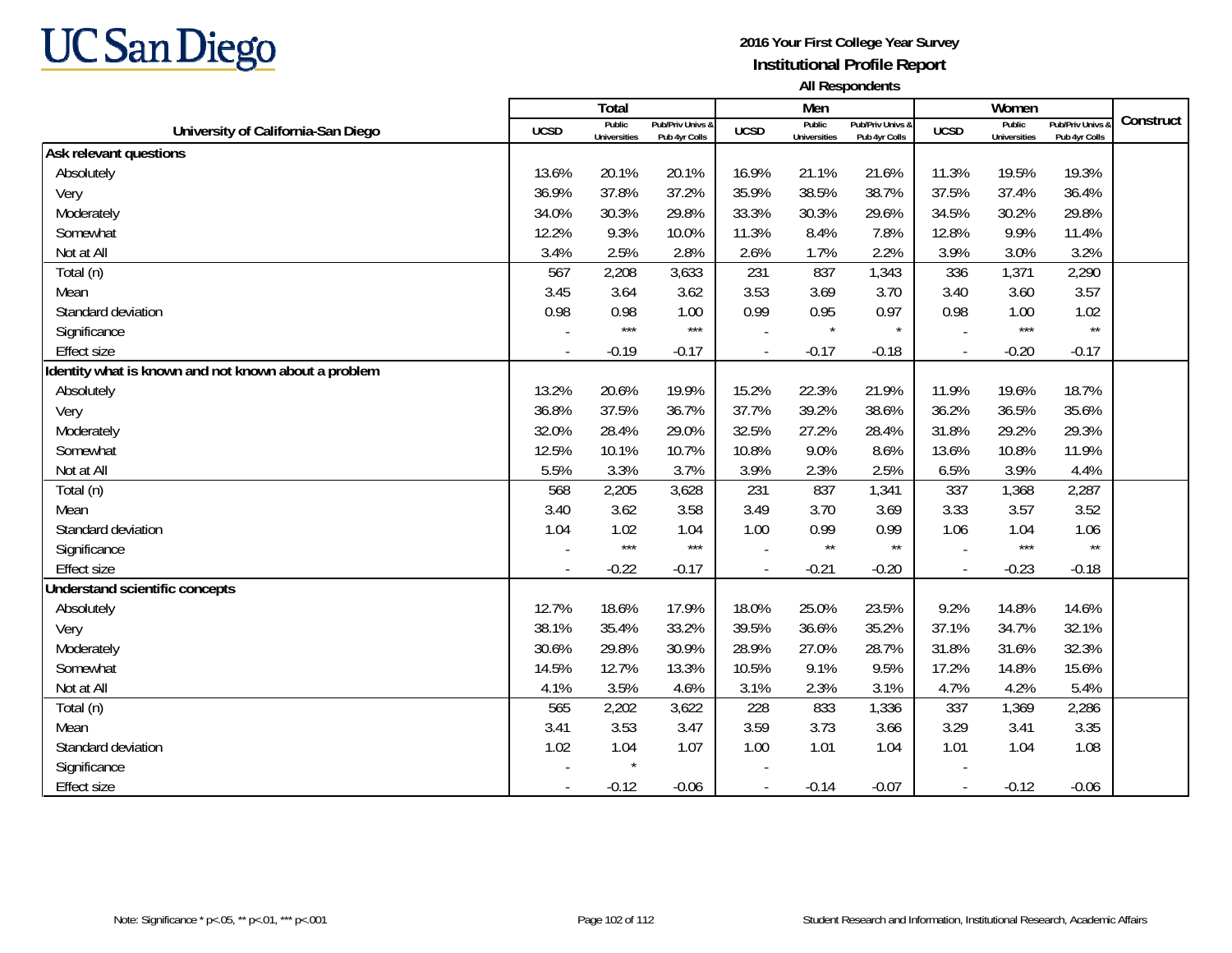

|                                                                    |             | Total                         |                                   |                | Men                           |                                   |                | Women                         |                                 |           |
|--------------------------------------------------------------------|-------------|-------------------------------|-----------------------------------|----------------|-------------------------------|-----------------------------------|----------------|-------------------------------|---------------------------------|-----------|
| University of California-San Diego                                 | <b>UCSD</b> | Public<br><b>Universities</b> | Pub/Priv Univs &<br>Pub 4yr Colls | <b>UCSD</b>    | Public<br><b>Universities</b> | Pub/Priv Univs &<br>Pub 4yr Colls | <b>UCSD</b>    | Public<br><b>Universities</b> | Pub/Priv Univs<br>Pub 4yr Colls | Construct |
| See connections between different areas of science and mathematics |             |                               |                                   |                |                               |                                   |                |                               |                                 |           |
| Absolutely                                                         | 12.9%       | 18.7%                         | 17.5%                             | 16.0%          | 23.3%                         | 21.9%                             | 10.7%          | 15.9%                         | 14.9%                           |           |
| Very                                                               | 31.7%       | 31.6%                         | 30.3%                             | 35.1%          | 34.0%                         | 33.3%                             | 29.4%          | 30.1%                         | 28.5%                           |           |
| Moderately                                                         | 31.9%       | 30.4%                         | 30.5%                             | 30.3%          | 29.1%                         | 29.3%                             | 32.9%          | 31.2%                         | 31.2%                           |           |
| Somewhat                                                           | 15.7%       | 13.4%                         | 14.7%                             | 11.7%          | 10.3%                         | 11.0%                             | 18.4%          | 15.4%                         | 16.9%                           |           |
| Not at All                                                         | 7.9%        | 5.8%                          | 7.1%                              | 6.9%           | 3.3%                          | 4.5%                              | 8.6%           | 7.4%                          | 8.6%                            |           |
| Total (n)                                                          | 568         | 2,209                         | 3,631                             | 231            | 838                           | 1,341                             | 337            | 1,371                         | 2,290                           |           |
| Mean                                                               | 3.26        | 3.44                          | 3.36                              | 3.42           | 3.64                          | 3.57                              | 3.15           | 3.32                          | 3.24                            |           |
| Standard deviation                                                 | 1.11        | 1.11                          | 1.14                              | 1.10           | 1.05                          | 1.08                              | 1.11           | 1.13                          | 1.15                            |           |
| Significance                                                       |             | $***$                         |                                   |                | $\star\star$                  |                                   |                |                               |                                 |           |
| <b>Effect size</b>                                                 |             | $-0.16$                       | $-0.09$                           | $\blacksquare$ | $-0.21$                       | $-0.14$                           | $\blacksquare$ | $-0.15$                       | $-0.08$                         |           |
| Will you pursue a science-related research career?                 |             |                               |                                   |                |                               |                                   |                |                               |                                 |           |
| Definitely                                                         | 17.7%       | 18.4%                         | 16.4%                             | 17.5%          | 19.6%                         | 17.5%                             | 17.8%          | 17.6%                         | 15.7%                           |           |
| Probably                                                           | 26.9%       | 22.4%                         | 20.4%                             | 29.9%          | 24.4%                         | 22.7%                             | 24.8%          | 21.2%                         | 19.1%                           |           |
| Uncertain                                                          | 23.9%       | 22.2%                         | 22.7%                             | 22.2%          | 24.5%                         | 24.8%                             | 25.1%          | 20.8%                         | 21.5%                           |           |
| Probably No                                                        | 17.5%       | 19.0%                         | 20.2%                             | 17.9%          | 17.5%                         | 19.4%                             | 17.2%          | 19.9%                         | 20.7%                           |           |
| Definitely No                                                      | 14.0%       | 18.0%                         | 20.3%                             | 12.4%          | 14.0%                         | 15.7%                             | 15.2%          | 20.5%                         | 23.1%                           |           |
| Total (n)                                                          | 577         | 2,239                         | 3,682                             | 234            | 845                           | 1,359                             | 343            | 1,394                         | 2,323                           |           |
| Mean                                                               | 3.17        | 3.04                          | 2.92                              | 3.22           | 3.18                          | 3.07                              | 3.13           | 2.95                          | 2.84                            |           |
| Standard deviation                                                 | 1.30        | 1.37                          | 1.37                              | 1.28           | 1.32                          | 1.32                              | 1.31           | 1.39                          | 1.39                            |           |
| Significance                                                       |             | $\star$                       | $***$                             |                |                               |                                   |                | $\star$                       | $***$                           |           |
| <b>Effect size</b>                                                 |             | 0.09                          | 0.18                              | $\overline{a}$ | 0.03                          | 0.11                              | $\sim$         | 0.13                          | 0.21                            |           |
| Race/Ethnicity (Mark all that apply)                               |             |                               |                                   |                |                               |                                   |                |                               |                                 |           |
| (total may add to more than 100%)                                  |             |                               |                                   |                |                               |                                   |                |                               |                                 |           |
| American Indian/Alaska Native                                      | 1.5%        | 1.9%                          | 2.0%                              | 0.6%           | 1.5%                          | 1.8%                              | 2.1%           | 2.2%                          | 2.2%                            |           |
| East Asian (e.g., Chinese, Japanese, Korean, Taiwanese)            | 39.5%       | 13.2%                         | 12.3%                             | 39.5%          | 14.9%                         | 13.7%                             | 39.4%          | 12.2%                         | 11.6%                           |           |
| Filipino                                                           | 5.5%        | 2.5%                          | 4.1%                              | 5.2%           | 2.7%                          | 4.1%                              | 5.7%           | 2.4%                          | 4.1%                            |           |
| Southeast Asian (e.g., Cambodian, Vietnamese, Hmong)               | 8.6%        | 3.1%                          | 4.2%                              | 7.4%           | 2.7%                          | 4.6%                              | 9.4%           | 3.4%                          | 4.0%                            |           |
| South Asian (e.g., Indian, Pakistani, Nepalese, Sir Lankan)        | 5.7%        | 5.7%                          | 3.9%                              | 6.2%           | 5.3%                          | 3.9%                              | 5.5%           | 5.9%                          | 3.9%                            |           |
| Other Asian                                                        | 1.0%        | 1.2%                          | 1.0%                              | 1.5%           | 2.0%                          | 1.7%                              | 0.6%           | 0.7%                          | 0.6%                            |           |
| Native Hawaiian/Pacific Islander                                   | 0.5%        | 0.5%                          | 0.6%                              | 0.9%           | 0.7%                          | 0.8%                              | 0.2%           | 0.4%                          | 0.5%                            |           |
| African American/Black                                             | 1.7%        | 17.2%                         | 18.6%                             | 1.5%           | 15.1%                         | 18.3%                             | 1.9%           | 18.5%                         | 18.9%                           |           |
| Mexican American/Chicano                                           | 12.9%       | 7.8%                          | 12.1%                             | 11.4%          | 6.6%                          | 10.4%                             | 13.8%          | 8.5%                          | 13.1%                           |           |
| Puerto Rican                                                       | 0.2%        | 0.8%                          | 0.7%                              | 0.3%           | 0.9%                          | 0.9%                              | 0.2%           | 0.7%                          | 0.6%                            |           |
| Other Latino                                                       | 3.4%        | 3.6%                          | 4.7%                              | 2.8%           | 4.2%                          | 4.8%                              | 3.8%           | 3.2%                          | 4.7%                            |           |
| White/Caucasian                                                    | 37.0%       | 55.7%                         | 49.8%                             | 37.0%          | 57.2%                         | 49.7%                             | 36.9%          | 54.7%                         | 49.9%                           |           |
| Other                                                              | 4.6%        | 2.8%                          | 3.1%                              | 4.3%           | 2.3%                          | 3.0%                              | 4.8%           | 3.1%                          | 3.1%                            |           |
| Total (n)                                                          | 801         | 3,021                         | 4,966                             | 324            | 1,157                         | 1,829                             | 477            | 1,864                         | 3,137                           |           |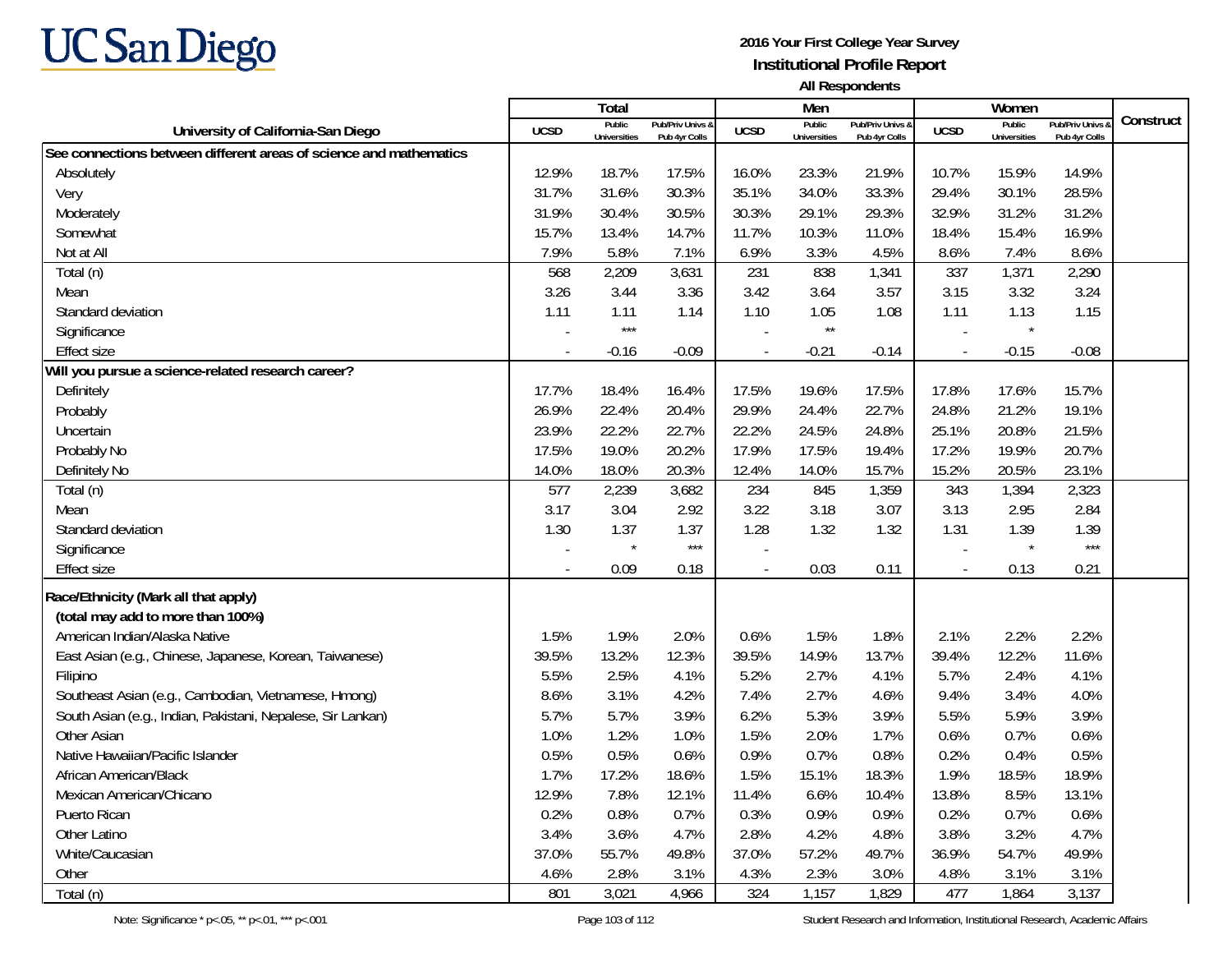

|                                                                |             | <b>Total</b>                  |                                   |             | Men                           |                                   |             | Women                         |                                        |           |
|----------------------------------------------------------------|-------------|-------------------------------|-----------------------------------|-------------|-------------------------------|-----------------------------------|-------------|-------------------------------|----------------------------------------|-----------|
| University of California-San Diego                             | <b>UCSD</b> | Public<br><b>Universities</b> | Pub/Priv Univs 8<br>Pub 4yr Colls | <b>UCSD</b> | Public<br><b>Universities</b> | Pub/Priv Univs &<br>Pub 4yr Colls | <b>UCSD</b> | Public<br><b>Universities</b> | <b>Pub/Priv Univs</b><br>Pub 4yr Colls | Construct |
| Race/Ethnicity                                                 |             |                               |                                   |             |                               |                                   |             |                               |                                        |           |
| (total adds to 100%)                                           |             |                               |                                   |             |                               |                                   |             |                               |                                        |           |
| American Indian                                                | 0.0%        | 0.1%                          | 0.2%                              | 0.0%        | 0.2%                          | 0.2%                              | 0.0%        | 0.1%                          | 0.2%                                   |           |
| Asian                                                          | 50.6%       | 20.0%                         | 19.4%                             | 52.2%       | 21.5%                         | 21.6%                             | 49.6%       | 19.1%                         | 18.1%                                  |           |
| Black                                                          | 0.9%        | 14.8%                         | 16.0%                             | 0.9%        | 13.4%                         | 16.0%                             | 0.9%        | 15.7%                         | 16.0%                                  |           |
| Hispanic                                                       | 7.6%        | 5.4%                          | 8.8%                              | 6.6%        | 4.2%                          | 7.1%                              | 8.3%        | 6.2%                          | 9.8%                                   |           |
| White                                                          | 24.1%       | 47.2%                         | 41.4%                             | 25.6%       | 48.6%                         | 41.4%                             | 23.1%       | 46.3%                         | 41.4%                                  |           |
| Other                                                          | 1.8%        | 1.5%                          | 2.6%                              | 1.6%        | 1.7%                          | 2.4%                              | 1.9%        | 1.4%                          | 2.6%                                   |           |
| Two or more race/ethnicity                                     | 15.0%       | 11.0%                         | 11.6%                             | 13.1%       | 10.5%                         | 11.3%                             | 16.2%       | 11.3%                         | 11.8%                                  |           |
| Total (n)                                                      | 788         | 2,991                         | 4,907                             | 320         | 1,146                         | 1,808                             | 468         | 1,845                         | 3,099                                  |           |
| Do you identify as multiracial?                                |             |                               |                                   |             |                               |                                   |             |                               |                                        |           |
| Yes                                                            | 20.3%       | 13.7%                         | 16.8%                             | 18.6%       | 13.7%                         | 16.4%                             | 21.4%       | 13.8%                         | 17.0%                                  |           |
| <b>No</b>                                                      | 79.7%       | 86.3%                         | 83.2%                             | 81.4%       | 86.3%                         | 83.6%                             | 78.6%       | 86.2%                         | 83.0%                                  |           |
| Total (n)                                                      | 799         | 3,020                         | 4,941                             | 322         | 1,151                         | 1,812                             | 477         | 1,869                         | 3,129                                  |           |
| Your major (disaggregated)                                     |             |                               |                                   |             |                               |                                   |             |                               |                                        |           |
| Art, fine and applied                                          | 1.0%        | 1.1%                          | 1.3%                              | 0.4%        | 0.5%                          | 1.0%                              | 1.5%        | 1.5%                          | 1.6%                                   |           |
| English (language and literature)                              | 1.4%        | 1.3%                          | 1.3%                              | 0.0%        | 0.6%                          | 0.8%                              | 2.3%        | 1.7%                          | 1.5%                                   |           |
| History                                                        | 0.9%        | 0.9%                          | 0.8%                              | 1.3%        | 1.2%                          | 1.1%                              | 0.6%        | 0.7%                          | 0.6%                                   |           |
| Journalism/Communication                                       | 1.7%        | 1.8%                          | 2.1%                              | 1.3%        | 1.3%                          | 1.8%                              | 2.0%        | 2.1%                          | 2.3%                                   |           |
| Classical and Modern Languages and Literature (except English) | 0.5%        | 0.1%                          | 0.1%                              | 0.0%        | 0.0%                          | 0.0%                              | 0.9%        | 0.2%                          | 0.2%                                   |           |
| Media/Film Studies                                             | 0.9%        | 0.5%                          | 1.0%                              | 0.8%        | 0.4%                          | 1.1%                              | 0.9%        | 0.6%                          | 1.0%                                   |           |
| Music                                                          | 0.7%        | 1.0%                          | 0.9%                              | 1.7%        | 1.6%                          | 1.4%                              | 0.0%        | 0.6%                          | 0.6%                                   |           |
| Philosophy                                                     | 0.2%        | 0.2%                          | 0.1%                              | 0.4%        | 0.4%                          | 0.2%                              | 0.0%        | 0.1%                          | 0.1%                                   |           |
| Theatre/Drama                                                  | 0.5%        | 0.5%                          | 0.8%                              | 0.8%        | 0.5%                          | 0.5%                              | 0.3%        | 0.6%                          | 1.0%                                   |           |
| Theology/Religion                                              | 0.0%        | 0.0%                          | 0.0%                              | 0.0%        | 0.0%                          | 0.0%                              | 0.0%        | 0.0%                          | 0.0%                                   |           |
| Other Arts and Humanities                                      | 0.7%        | 0.8%                          | 1.1%                              | 0.8%        | 0.5%                          | 0.6%                              | 0.6%        | 1.0%                          | 1.4%                                   |           |
| Biology (general)                                              | 3.8%        | 12.9%                         | 10.8%                             | 3.0%        | 9.5%                          | 8.3%                              | 4.4%        | 15.0%                         | 12.2%                                  |           |
| Animal Biology (zoology)                                       | 0.0%        | 0.3%                          | 0.3%                              | 0.0%        | 0.1%                          | 0.1%                              | 0.0%        | 0.4%                          | 0.4%                                   |           |
| Ecology & Evolutionary Biology                                 | 1.4%        | 0.4%                          | 0.3%                              | 0.8%        | 0.2%                          | 0.1%                              | 1.7%        | 0.5%                          | 0.4%                                   |           |
| Marine Biology                                                 | 1.6%        | 0.2%                          | 0.5%                              | 1.3%        | 0.2%                          | 0.4%                              | 1.7%        | 0.2%                          | 0.5%                                   |           |
| Microbiology                                                   | 1.2%        | 0.4%                          | 0.4%                              | 2.1%        | 0.6%                          | 0.6%                              | 0.6%        | 0.3%                          | 0.3%                                   |           |
| Molecular, Cellular, & Developmental Biology                   | 3.3%        | 0.9%                          | 1.3%                              | 3.0%        | 0.8%                          | 1.1%                              | 3.5%        | 0.9%                          | 1.3%                                   |           |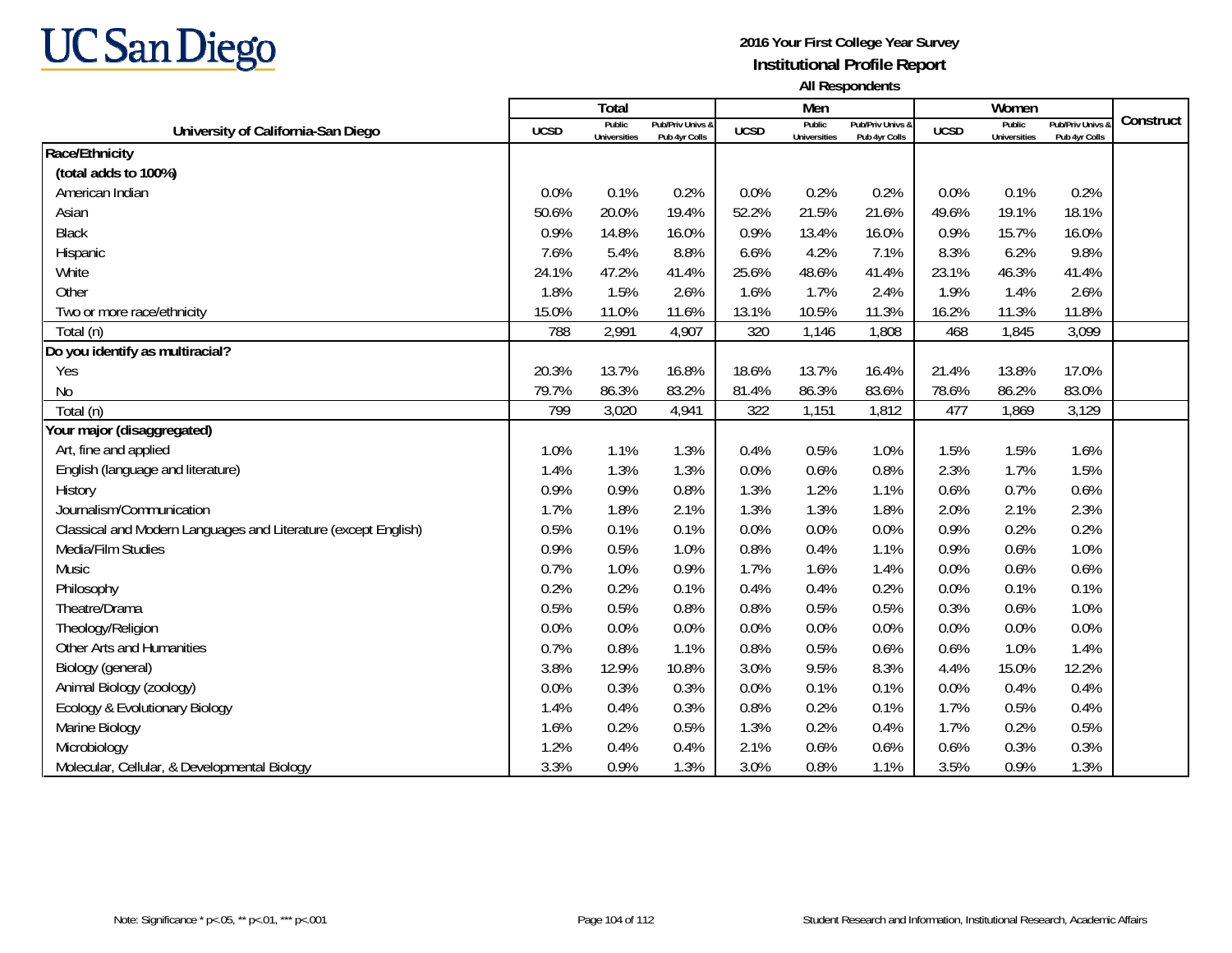

|                                                |             | Total                         |                                   |             | Men                           |                                   |             | Women                         |                                   |           |
|------------------------------------------------|-------------|-------------------------------|-----------------------------------|-------------|-------------------------------|-----------------------------------|-------------|-------------------------------|-----------------------------------|-----------|
| University of California-San Diego             | <b>UCSD</b> | Public<br><b>Universities</b> | Pub/Priv Univs &<br>Pub 4yr Colls | <b>UCSD</b> | Public<br><b>Universities</b> | Pub/Priv Univs &<br>Pub 4yr Colls | <b>UCSD</b> | Public<br><b>Universities</b> | Pub/Priv Univs &<br>Pub 4yr Colls | Construct |
| Your major (disaggregated)                     |             |                               |                                   |             |                               |                                   |             |                               |                                   |           |
| Neurobiology/Neuroscience                      | 6.0%        | 1.5%                          | 1.2%                              | 3.8%        | 0.9%                          | 0.8%                              | 7.6%        | 1.8%                          | 1.4%                              |           |
| Plant Biology (botany)                         | 0.0%        | 0.2%                          | 0.1%                              | 0.0%        | 0.2%                          | 0.1%                              | 0.0%        | 0.1%                          | 0.1%                              |           |
| <b>Agriculture/Natural Resources</b>           | 0.0%        | 0.0%                          | 0.0%                              | 0.0%        | 0.0%                          | 0.0%                              | 0.0%        | 0.1%                          | 0.0%                              |           |
| Biochemistry/Biophysics                        | 6.6%        | 3.4%                          | 3.1%                              | 4.7%        | 3.2%                          | 3.0%                              | 7.9%        | 3.6%                          | 3.1%                              |           |
| <b>Environmental Science</b>                   | 0.3%        | 1.2%                          | 0.8%                              | 0.0%        | 0.6%                          | 0.4%                              | 0.6%        | 1.5%                          | 1.0%                              |           |
| Other Biological Science                       | 5.4%        | 2.2%                          | 1.9%                              | 4.7%        | 1.5%                          | 1.3%                              | 5.8%        | 2.6%                          | 2.2%                              |           |
| Accounting                                     | 0.2%        | 0.9%                          | 1.2%                              | 0.0%        | 1.2%                          | 1.3%                              | 0.3%        | 0.8%                          | 1.2%                              |           |
| Business Admin. (general)                      | 0.9%        | 1.4%                          | 1.1%                              | 0.4%        | 1.2%                          | 1.1%                              | 1.2%        | 1.6%                          | 1.1%                              |           |
| Entrepreneurship                               | 0.0%        | 0.1%                          | 0.1%                              | 0.0%        | 0.1%                          | 0.1%                              | 0.0%        | 0.1%                          | 0.2%                              |           |
| Finance                                        | 0.3%        | 1.0%                          | 1.0%                              | 0.4%        | 1.9%                          | 1.6%                              | 0.3%        | 0.4%                          | 0.7%                              |           |
| Hospitality/Tourism                            | 0.0%        | 0.1%                          | 0.2%                              | 0.0%        | 0.1%                          | 0.2%                              | 0.0%        | 0.1%                          | 0.2%                              |           |
| Human Resources Management                     | 0.0%        | 0.0%                          | 0.0%                              | 0.0%        | 0.1%                          | 0.1%                              | 0.0%        | 0.0%                          | 0.0%                              |           |
| <b>International Business</b>                  | 1.7%        | 0.4%                          | 0.4%                              | 0.8%        | 0.4%                          | 0.4%                              | 2.3%        | 0.5%                          | 0.5%                              |           |
| Marketing                                      | 0.0%        | 1.2%                          | 1.3%                              | 0.0%        | 1.3%                          | 1.6%                              | 0.0%        | 1.2%                          | 1.1%                              |           |
| Management                                     | 0.3%        | 0.6%                          | 1.3%                              | 0.4%        | 0.5%                          | 1.3%                              | 0.3%        | 0.6%                          | 1.3%                              |           |
| <b>Computer/Management Information Systems</b> | 0.0%        | 0.8%                          | 0.9%                              | 0.0%        | 1.5%                          | 1.1%                              | 0.0%        | 0.4%                          | 0.7%                              |           |
| <b>Real Estate</b>                             | 0.0%        | 0.0%                          | 0.0%                              | 0.0%        | 0.0%                          | 0.0%                              | 0.0%        | 0.0%                          | 0.0%                              |           |
| <b>Other Business</b>                          | 0.2%        | 0.2%                          | 0.2%                              | 0.0%        | 0.4%                          | 0.2%                              | 0.3%        | 0.1%                          | 0.2%                              |           |
| <b>Elementary Education</b>                    | 0.0%        | 1.3%                          | 1.8%                              | 0.0%        | 0.0%                          | 0.1%                              | 0.0%        | 2.1%                          | 2.8%                              |           |
| Music/Art Education                            | 0.0%        | 0.2%                          | 0.3%                              | 0.0%        | 0.0%                          | 0.2%                              | 0.0%        | 0.3%                          | 0.3%                              |           |
| <b>Physical Education/Recreation</b>           | 0.0%        | 0.0%                          | 0.1%                              | 0.0%        | 0.0%                          | 0.2%                              | 0.0%        | 0.0%                          | 0.0%                              |           |
| Secondary Education                            | 0.0%        | 0.4%                          | 0.5%                              | 0.0%        | 0.2%                          | 0.4%                              | 0.0%        | 0.6%                          | 0.6%                              |           |
| <b>Special Education</b>                       | 0.0%        | 0.1%                          | 0.2%                              | 0.0%        | 0.0%                          | 0.0%                              | 0.0%        | 0.2%                          | 0.3%                              |           |
| Other Education                                | 0.0%        | 0.3%                          | 0.5%                              | 0.0%        | 0.1%                          | 0.1%                              | 0.0%        | 0.4%                          | 0.8%                              |           |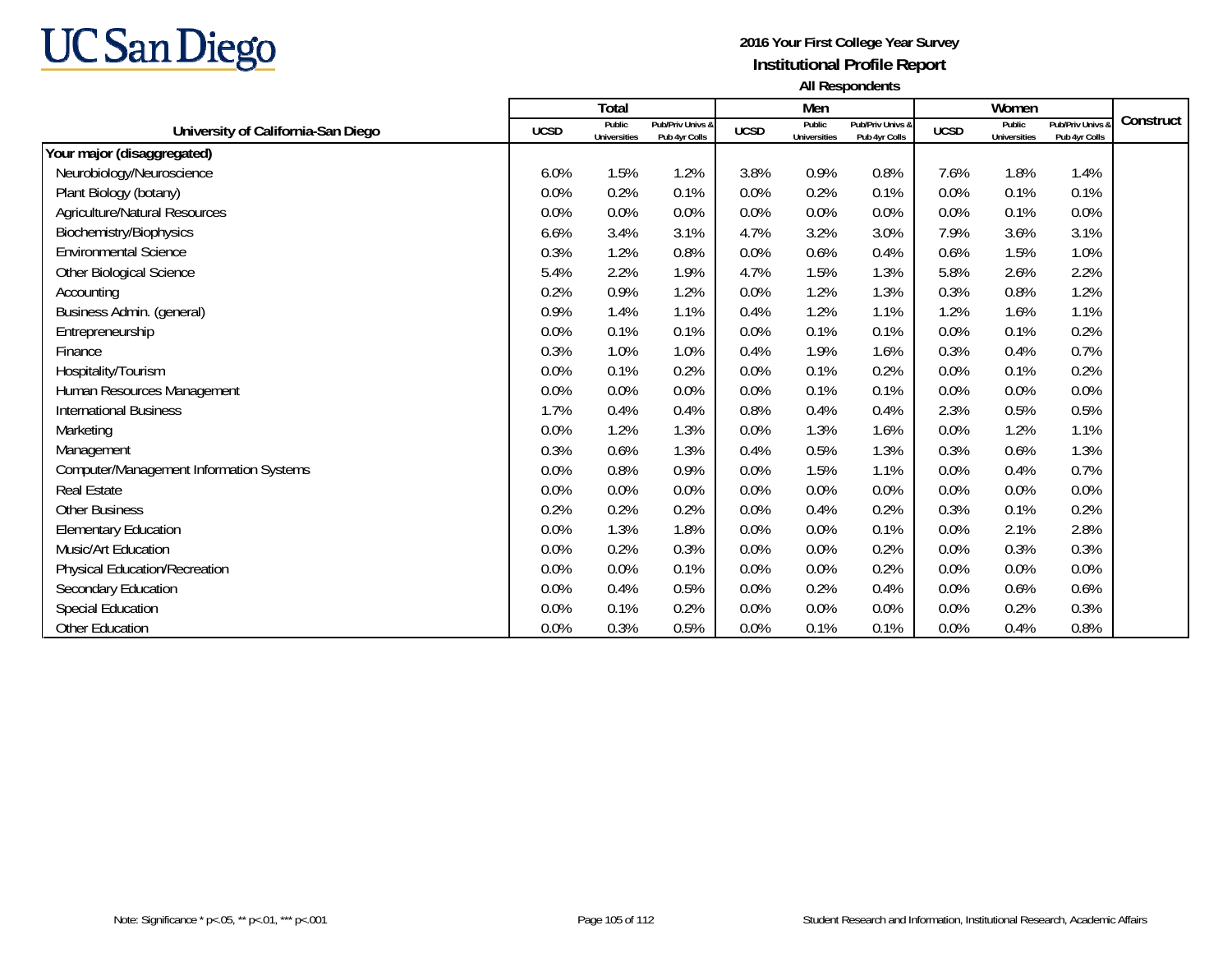

|                                                  |             | Total                         |                                   |             | Men                           |                                   |             | Women                         |                                   |           |
|--------------------------------------------------|-------------|-------------------------------|-----------------------------------|-------------|-------------------------------|-----------------------------------|-------------|-------------------------------|-----------------------------------|-----------|
| University of California-San Diego               | <b>UCSD</b> | Public<br><b>Universities</b> | Pub/Priv Univs &<br>Pub 4yr Colls | <b>UCSD</b> | Public<br><b>Universities</b> | Pub/Priv Univs &<br>Pub 4yr Colls | <b>UCSD</b> | Public<br><b>Universities</b> | Pub/Priv Univs &<br>Pub 4yr Colls | Construct |
| Your major (disaggregated)                       |             |                               |                                   |             |                               |                                   |             |                               |                                   |           |
| Aerospace/Aeronautical/Astronautical Engineering | 0.9%        | 0.4%                          | 0.3%                              | 0.8%        | 0.5%                          | 0.6%                              | 0.9%        | 0.3%                          | 0.2%                              |           |
| <b>Biological/Agricultural Engineering</b>       | 0.2%        | 0.0%                          | 0.0%                              | 0.0%        | 0.0%                          | 0.0%                              | 0.3%        | 0.1%                          | 0.0%                              |           |
| <b>Biomedical Engineering</b>                    | 1.4%        | 1.3%                          | 1.0%                              | 0.4%        | 1.5%                          | 1.1%                              | 2.0%        | 1.1%                          | 0.9%                              |           |
| <b>Chemical Engineering</b>                      | 1.4%        | 2.2%                          | 1.6%                              | 1.7%        | 3.0%                          | 2.2%                              | 1.2%        | 1.6%                          | 1.3%                              |           |
| Civil Engineering                                | 0.3%        | 1.0%                          | 1.2%                              | 0.8%        | 1.2%                          | 1.8%                              | 0.0%        | 0.9%                          | 0.9%                              |           |
| <b>Computer Engineering</b>                      | 1.6%        | 1.9%                          | 1.8%                              | 1.7%        | 3.6%                          | 3.6%                              | 1.5%        | 0.8%                          | 0.7%                              |           |
| Electrical/Electronic Communications Engineering | 2.2%        | 2.3%                          | 2.1%                              | 4.2%        | 4.2%                          | 3.9%                              | 0.9%        | 1.1%                          | 1.0%                              |           |
| <b>Engineering Science/Engineering Physics</b>   | 0.2%        | 0.1%                          | 0.1%                              | 0.0%        | 0.0%                          | 0.1%                              | 0.3%        | 0.1%                          | 0.1%                              |           |
| Environmental/Environmental Health Engineering   | 0.9%        | 0.6%                          | 0.4%                              | 0.8%        | 0.4%                          | 0.3%                              | 0.9%        | 0.7%                          | 0.5%                              |           |
| Industrial/Manufacturing Engineering             | 0.0%        | 0.6%                          | 0.4%                              | 0.0%        | 0.7%                          | 0.5%                              | 0.0%        | 0.5%                          | 0.3%                              |           |
| Materials Engineering                            | 0.0%        | 0.4%                          | 0.3%                              | 0.0%        | 0.5%                          | 0.4%                              | 0.0%        | 0.3%                          | 0.2%                              |           |
| Mechanical Engineering                           | 1.2%        | 5.2%                          | 4.0%                              | 1.7%        | 9.1%                          | 7.6%                              | 0.9%        | 2.8%                          | 2.0%                              |           |
| Other Engineering                                | 1.7%        | 1.1%                          | 1.0%                              | 3.4%        | 2.3%                          | 2.2%                              | 0.6%        | 0.4%                          | 0.3%                              |           |
| <b>Clinical Laboratory Science</b>               | 0.0%        | 0.2%                          | 0.1%                              | 0.0%        | $0.0\%$                       | 0.0%                              | 0.0%        | 0.4%                          | 0.2%                              |           |
| <b>Health Care Administration/Studies</b>        | 0.3%        | 0.4%                          | 0.5%                              | 0.0%        | 0.4%                          | 0.4%                              | 0.6%        | 0.5%                          | 0.6%                              |           |
| <b>Health Technology</b>                         | 0.0%        | 0.0%                          | 0.1%                              | 0.0%        | 0.0%                          | 0.0%                              | 0.0%        | 0.0%                          | 0.1%                              |           |
| Kinesiology                                      | 0.0%        | 1.0%                          | 2.4%                              | 0.0%        | 0.8%                          | 2.5%                              | 0.0%        | 1.1%                          | 2.3%                              |           |
| <b>Nursing</b>                                   | 0.0%        | 4.0%                          | 4.3%                              | 0.0%        | 1.2%                          | 1.4%                              | 0.0%        | 5.7%                          | 5.9%                              |           |
| Pharmacy                                         | 0.7%        | 0.4%                          | 0.3%                              | 0.8%        | 0.2%                          | 0.2%                              | 0.6%        | 0.5%                          | 0.4%                              |           |
| Therapy (occupational, physical, speech)         | 0.0%        | 0.9%                          | 1.0%                              | 0.0%        | 0.2%                          | 0.3%                              | 0.0%        | 1.4%                          | 1.4%                              |           |
| Other Health Profession                          | 1.0%        | 1.4%                          | 1.6%                              | 0.0%        | 0.9%                          | 0.8%                              | 1.7%        | 1.6%                          | 2.1%                              |           |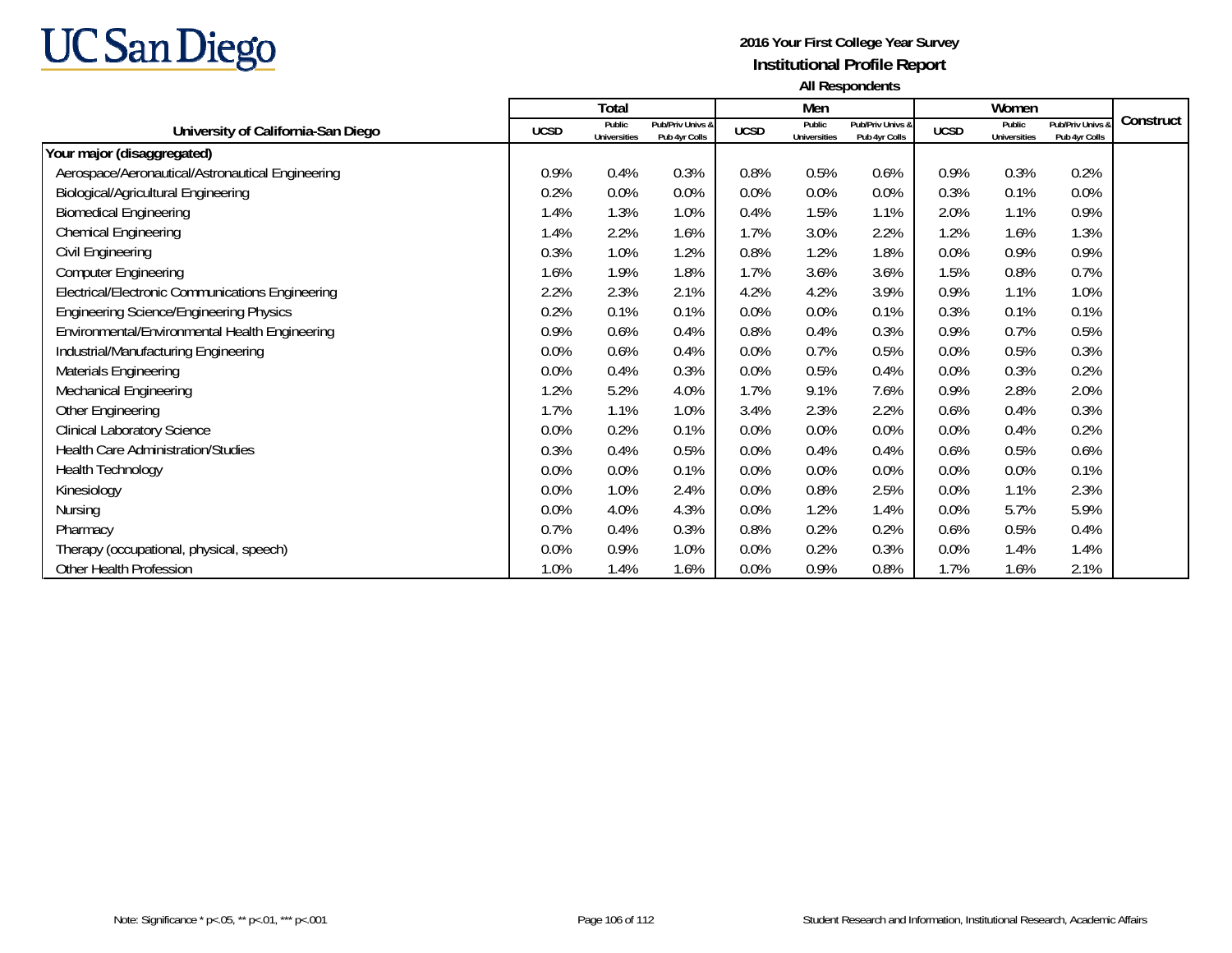

|                                                     |             | <b>Total</b>                  |                                   |             | Men                           |                                   |             | Women                                |                                        |           |
|-----------------------------------------------------|-------------|-------------------------------|-----------------------------------|-------------|-------------------------------|-----------------------------------|-------------|--------------------------------------|----------------------------------------|-----------|
| University of California-San Diego                  | <b>UCSD</b> | Public<br><b>Universities</b> | Pub/Priv Univs &<br>Pub 4yr Colls | <b>UCSD</b> | Public<br><b>Universities</b> | Pub/Priv Univs &<br>Pub 4yr Colls | <b>UCSD</b> | <b>Public</b><br><b>Universities</b> | <b>Pub/Priv Univs</b><br>Pub 4yr Colls | Construct |
| Your major (disaggregated)                          |             |                               |                                   |             |                               |                                   |             |                                      |                                        |           |
| <b>Computer Science</b>                             | 4.5%        | 5.0%                          | 4.4%                              | 8.5%        | 10.2%                         | 8.8%                              | 1.7%        | 1.8%                                 | 1.8%                                   |           |
| Mathematics/Statistics                              | 2.2%        | 1.3%                          | 1.4%                              | 3.0%        | 1.5%                          | 1.6%                              | 1.7%        | 1.2%                                 | 1.3%                                   |           |
| Other Math and Computer Science                     | 4.8%        | 1.6%                          | 1.3%                              | 6.4%        | 1.9%                          | 1.8%                              | 3.8%        | 1.4%                                 | 1.0%                                   |           |
| Astronomy & Astrophysics                            | 0.9%        | 0.3%                          | 0.2%                              | 1.7%        | 0.6%                          | 0.4%                              | 0.3%        | 0.1%                                 | 0.1%                                   |           |
| Atmospheric Sciences                                | 0.0%        | 0.0%                          | 0.0%                              | 0.0%        | 0.0%                          | 0.0%                              | 0.0%        | 0.1%                                 | 0.0%                                   |           |
| Chemistry                                           | 2.8%        | 1.8%                          | 1.5%                              | 3.4%        | 1.9%                          | 1.4%                              | 2.3%        | 1.7%                                 | 1.6%                                   |           |
| Earth & Planetary Sciences                          | 0.0%        | 0.2%                          | 0.2%                              | 0.0%        | 0.5%                          | 0.4%                              | 0.0%        | 0.1%                                 | 0.0%                                   |           |
| Marine Sciences                                     | 0.0%        | 0.0%                          | 0.0%                              | 0.0%        | 0.0%                          | 0.0%                              | 0.0%        | 0.0%                                 | 0.0%                                   |           |
| Physics                                             | 2.1%        | 1.0%                          | 0.9%                              | 5.1%        | 2.0%                          | 1.9%                              | 0.0%        | 0.4%                                 | 0.3%                                   |           |
| Other Physical Science                              | 0.0%        | 0.2%                          | 0.1%                              | 0.0%        | 0.2%                          | 0.1%                              | 0.0%        | 0.1%                                 | 0.1%                                   |           |
| Anthropology                                        | 0.7%        | 0.4%                          | 0.5%                              | 0.4%        | 0.4%                          | 0.3%                              | 0.9%        | 0.4%                                 | 0.6%                                   |           |
| Economics                                           | 5.7%        | 1.4%                          | 1.4%                              | 6.8%        | 1.5%                          | 1.9%                              | 5.0%        | 1.3%                                 | 1.2%                                   |           |
| <b>Ethnic/Cultural Studies</b>                      | 0.5%        | 0.3%                          | 0.2%                              | 0.0%        | 0.0%                          | 0.0%                              | 0.9%        | 0.4%                                 | 0.3%                                   |           |
| Geography                                           | 0.0%        | 0.1%                          | 0.1%                              | 0.0%        | 0.2%                          | 0.1%                              | 0.0%        | 0.1%                                 | 0.0%                                   |           |
| Political Science (gov't., international relations) | 4.7%        | 2.1%                          | 2.2%                              | 2.5%        | 1.4%                          | 2.1%                              | 6.1%        | 2.6%                                 | 2.3%                                   |           |
| Psychology                                          | 3.3%        | 4.7%                          | 5.5%                              | 1.7%        | 2.0%                          | 3.0%                              | 4.4%        | 6.4%                                 | 7.0%                                   |           |
| <b>Public Policy</b>                                | 0.0%        | 0.0%                          | 0.0%                              | 0.0%        | 0.0%                          | 0.0%                              | 0.0%        | 0.1%                                 | 0.0%                                   |           |
| Social Work                                         | 0.0%        | 0.8%                          | 1.5%                              | 0.0%        | 0.4%                          | 0.4%                              | 0.0%        | 1.1%                                 | 2.1%                                   |           |
| Sociology                                           | 1.0%        | 0.6%                          | 0.8%                              | 0.0%        | 0.2%                          | 0.3%                              | 1.7%        | 0.8%                                 | 1.0%                                   |           |
| Women's/Gender Studies                              | 0.0%        | 0.0%                          | 0.0%                              | 0.0%        | 0.0%                          | 0.0%                              | 0.0%        | 0.1%                                 | 0.0%                                   |           |
| Your major (disaggregated)                          |             |                               |                                   |             |                               |                                   |             |                                      |                                        |           |
| <b>Other Social Science</b>                         | 1.6%        | 0.6%                          | 0.5%                              | 1.7%        | 0.5%                          | 0.5%                              | 1.5%        | 0.6%                                 | 0.5%                                   |           |
| Architecture/Urban Planning                         | 0.5%        | 0.4%                          | 0.4%                              | 0.8%        | 0.6%                          | 0.7%                              | 0.3%        | 0.2%                                 | 0.2%                                   |           |
| <b>Criminal Justice</b>                             | 0.0%        | 1.2%                          | 1.9%                              | 0.0%        | 1.2%                          | 1.5%                              | 0.0%        | 1.1%                                 | 2.1%                                   |           |
| Library Science                                     | 0.0%        | 0.0%                          | 0.0%                              | 0.0%        | 0.0%                          | 0.0%                              | 0.0%        | 0.0%                                 | 0.0%                                   |           |
| Security & Protective Services                      | 0.0%        | 0.0%                          | 0.0%                              | 0.0%        | 0.0%                          | 0.0%                              | 0.0%        | 0.0%                                 | 0.0%                                   |           |
| Military Sciences/Technology/Operations             | 0.0%        | 0.0%                          | 0.0%                              | 0.0%        | 0.1%                          | 0.1%                              | 0.0%        | 0.0%                                 | 0.0%                                   |           |
| Other                                               | 4.1%        | 4.6%                          | 4.8%                              | 2.5%        | 3.5%                          | 3.8%                              | 5.2%        | 5.3%                                 | 5.3%                                   |           |
| Undecided                                           | 5.0%        | 4.8%                          | 4.3%                              | 5.9%        | 4.9%                          | 4.2%                              | 4.4%        | 4.8%                                 | 4.3%                                   |           |
| Total (n)                                           | 579         | 2,252                         | 3,657                             | 236         | 854                           | 1,347                             | 343         | 1,398                                | 2,310                                  |           |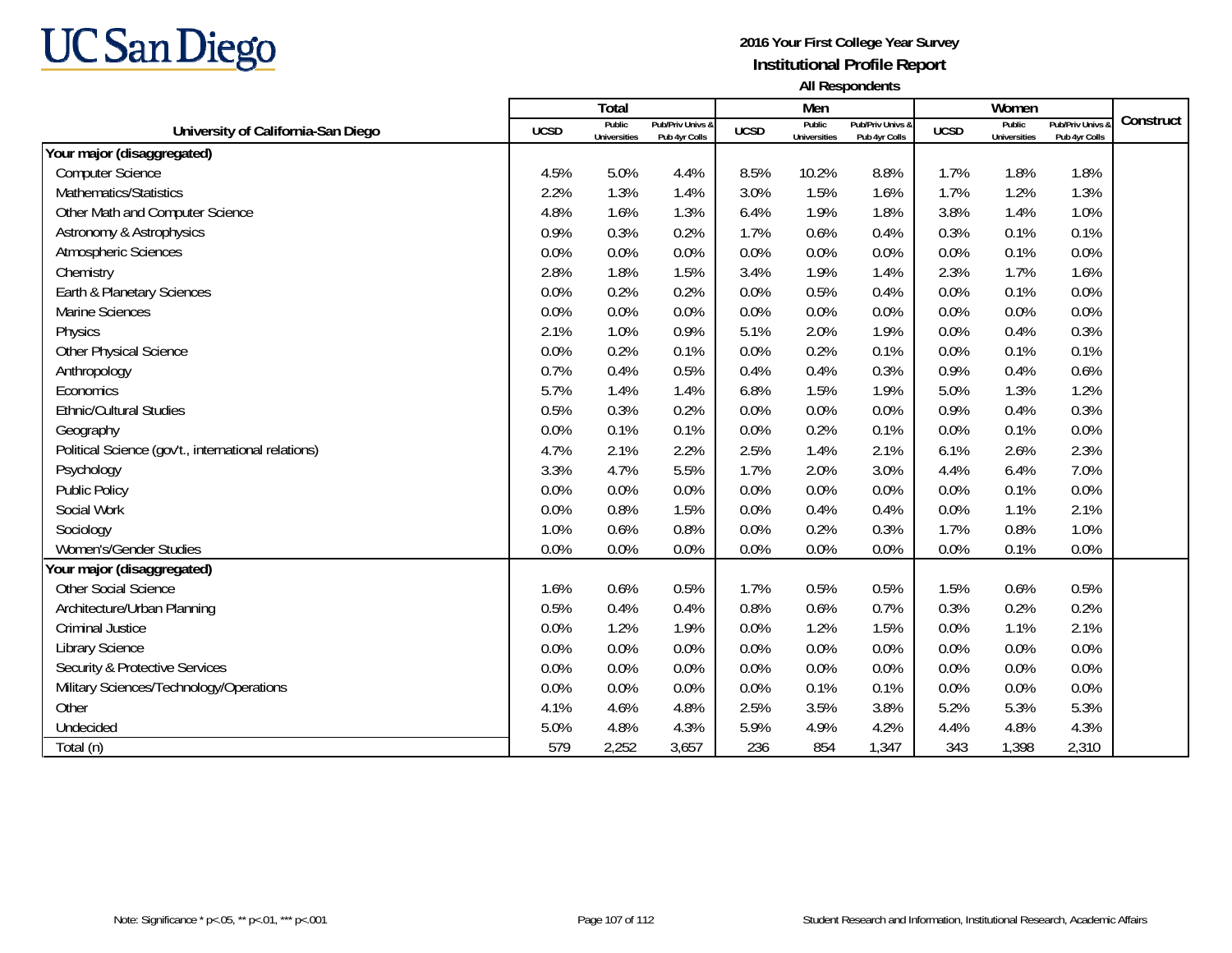

|                                       |             | Total                         |                                   |             | Men                           |                                   |             | Women                         |                                 |           |
|---------------------------------------|-------------|-------------------------------|-----------------------------------|-------------|-------------------------------|-----------------------------------|-------------|-------------------------------|---------------------------------|-----------|
| University of California-San Diego    | <b>UCSD</b> | Public<br><b>Universities</b> | Pub/Priv Univs &<br>Pub 4yr Colls | <b>UCSD</b> | Public<br><b>Universities</b> | Pub/Priv Univs &<br>Pub 4yr Colls | <b>UCSD</b> | Public<br><b>Universities</b> | Pub/Priv Univs<br>Pub 4yr Colls | Construct |
| Your major (aggregated)               |             |                               |                                   |             |                               |                                   |             |                               |                                 |           |
| Agriculture                           | 0.0%        | 0.0%                          | 0.0%                              | 0.0%        | 0.0%                          | 0.0%                              | $0.0\%$     | 0.1%                          | 0.0%                            |           |
| <b>Biological &amp; Life Sciences</b> | 29.5%       | 23.6%                         | 20.5%                             | 23.3%       | 17.9%                         | 16.4%                             | 33.8%       | 27.0%                         | 22.9%                           |           |
| <b>Business</b>                       | 3.6%        | 7.0%                          | 7.8%                              | 2.1%        | 8.5%                          | 9.0%                              | 4.7%        | 6.0%                          | 7.1%                            |           |
| Education                             | 0.0%        | 2.4%                          | 3.4%                              | 0.0%        | 0.4%                          | 1.0%                              | $0.0\%$     | 3.6%                          | 4.8%                            |           |
| Engineering                           | 11.9%       | 16.9%                         | 14.3%                             | 15.7%       | 27.0%                         | 24.2%                             | 9.3%        | 10.7%                         | 8.5%                            |           |
| English                               | 1.4%        | 1.3%                          | 1.3%                              | 0.0%        | 0.6%                          | 0.8%                              | 2.3%        | 1.7%                          | 1.5%                            |           |
| <b>Health Professions</b>             | 2.1%        | 8.3%                          | 10.4%                             | 0.8%        | 3.7%                          | 5.6%                              | 2.9%        | 11.1%                         | 13.1%                           |           |
| <b>History or Political Science</b>   | 5.5%        | 3.0%                          | 3.0%                              | 3.8%        | 2.6%                          | 3.2%                              | 6.7%        | 3.3%                          | 2.9%                            |           |
| Arts & Humanities                     | 3.6%        | 3.3%                          | 3.8%                              | 3.4%        | 2.7%                          | 3.3%                              | 3.8%        | 3.6%                          | 4.1%                            |           |
| Fine Arts                             | 3.1%        | 3.2%                          | 4.1%                              | 3.8%        | 2.9%                          | 4.0%                              | 2.6%        | 3.4%                          | 4.1%                            |           |
| Mathematics or Computer Science       | 11.6%       | 7.9%                          | 7.0%                              | 17.8%       | 13.6%                         | 12.2%                             | 7.3%        | 4.4%                          | 4.0%                            |           |
| <b>Physical Science</b>               | 5.7%        | 3.5%                          | 3.0%                              | 10.2%       | 5.2%                          | 4.3%                              | 2.6%        | 2.4%                          | 2.3%                            |           |
| Social Science                        | 12.8%       | 9.0%                          | 10.5%                             | 10.6%       | 5.2%                          | 6.5%                              | 14.3%       | 11.3%                         | 12.9%                           |           |
| Justice and Security                  | 0.0%        | 1.2%                          | 1.9%                              | 0.0%        | 1.3%                          | 1.6%                              | $0.0\%$     | 1.1%                          | 2.1%                            |           |
| Library Science                       | 0.0%        | 0.0%                          | 0.0%                              | 0.0%        | $0.0\%$                       | 0.0%                              | $0.0\%$     | 0.0%                          | 0.0%                            |           |
| Other Non-technical                   | 4.1%        | 4.6%                          | 4.8%                              | 2.5%        | 3.5%                          | 3.8%                              | 5.2%        | 5.3%                          | 5.3%                            |           |
| Undecided                             | 5.0%        | 4.8%                          | 4.3%                              | 5.9%        | 4.9%                          | 4.2%                              | 4.4%        | 4.8%                          | 4.3%                            |           |
| Total (n)                             | 579         | 2,252                         | 3,657                             | 236         | 854                           | ,347                              | 343         | 1,398                         | 2,310                           |           |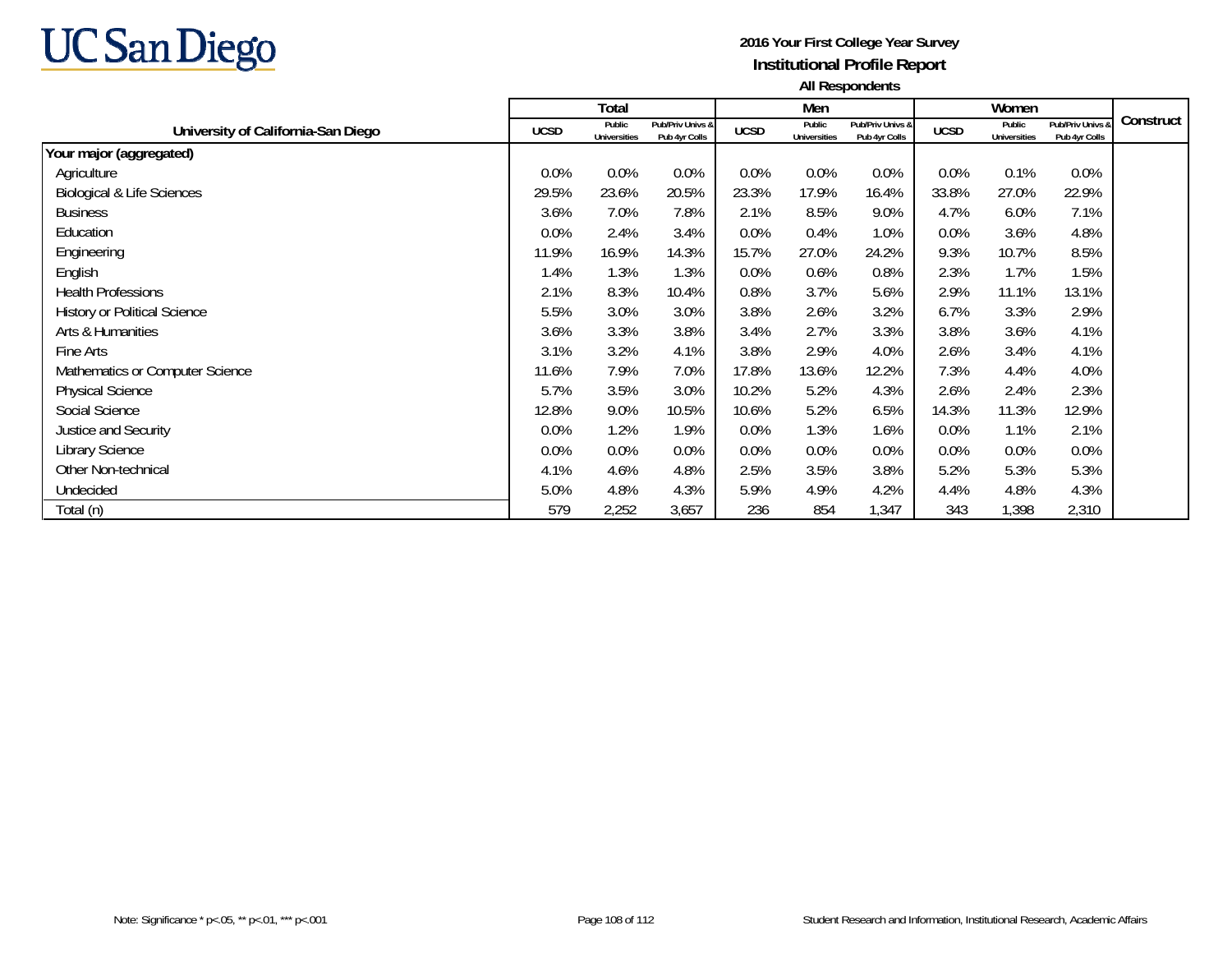

|                                                                                |             | Total                         |                                   |             | Men                                  |                                   |             | Women                         |                                        |           |
|--------------------------------------------------------------------------------|-------------|-------------------------------|-----------------------------------|-------------|--------------------------------------|-----------------------------------|-------------|-------------------------------|----------------------------------------|-----------|
| University of California-San Diego                                             | <b>UCSD</b> | Public<br><b>Universities</b> | Pub/Priv Univs 8<br>Pub 4yr Colls | <b>UCSD</b> | <b>Public</b><br><b>Universities</b> | Pub/Priv Univs &<br>Pub 4yr Colls | <b>UCSD</b> | Public<br><b>Universities</b> | <b>Pub/Priv Univs</b><br>Pub 4yr Colls | Construct |
| From the list below, what has been your biggest problem or source of worry     |             |                               |                                   |             |                                      |                                   |             |                               |                                        |           |
| at UCSD during the past academic year? (Mark only one)                         | 576         |                               |                                   | 234         |                                      |                                   | 342         |                               |                                        |           |
| A. Doing well academically.                                                    | 56.3%       |                               |                                   | 55.1%       |                                      |                                   | 57.0%       |                               |                                        |           |
| B. Making new friends.                                                         | 15.1%       |                               |                                   | 17.5%       |                                      |                                   | 13.5%       |                               |                                        |           |
| C. Trying to "find" myself in the sense of personal meaning and self-identity. | 13.4%       |                               |                                   | 12.0%       |                                      |                                   | 14.3%       |                               |                                        |           |
| D. Making it financially.                                                      | 9.4%        |                               |                                   | 9.0%        |                                      |                                   | 9.6%        |                               |                                        |           |
| E. I did not have any significant problems.                                    | 5.9%        |                               |                                   | 6.4%        |                                      |                                   | 5.6%        |                               |                                        |           |
| How important do you think it is that the University provides programs         |             |                               |                                   |             |                                      |                                   |             |                               |                                        |           |
| designed to promote greater understanding among students of different          |             |                               |                                   |             |                                      |                                   |             |                               |                                        |           |
| ethnic or racial backgrounds?                                                  | 573         |                               |                                   | 234         |                                      |                                   | 339         |                               |                                        |           |
| A. Essential.                                                                  | 3.1%        |                               |                                   | 5.6%        |                                      |                                   | 1.5%        |                               |                                        |           |
| B. Very important.                                                             | 9.6%        |                               |                                   | 15.4%       |                                      |                                   | 5.6%        |                               |                                        |           |
| C. Somewhat important.                                                         | 22.9%       |                               |                                   | 26.1%       |                                      |                                   | 20.6%       |                               |                                        |           |
| D. Not important.                                                              | 31.8%       |                               |                                   | 29.5%       |                                      |                                   | 33.3%       |                               |                                        |           |
| E. No opinion.                                                                 | 32.6%       |                               |                                   | 23.5%       |                                      |                                   | 38.9%       |                               |                                        |           |
| Academic advising by staff from your college (i.e., Revelle, Muir, ERC, TMC,   |             |                               |                                   |             |                                      |                                   |             |                               |                                        |           |
| Warren, Sixth)                                                                 | 572         |                               |                                   | 233         |                                      |                                   | 339         |                               |                                        |           |
| A. Have had no need to use these services.                                     | 16.4%       |                               |                                   | 22.3%       |                                      |                                   | 12.4%       |                               |                                        |           |
| B. May have had a need but did not use these services.                         | 15.0%       |                               |                                   | 14.2%       |                                      |                                   | 15.6%       |                               |                                        |           |
| C. Used the services and was very satisfied with the service provided.         | 25.2%       |                               |                                   | 21.9%       |                                      |                                   | 27.4%       |                               |                                        |           |
| D. Used the services and was satisfied with the service provided.              | 34.8%       |                               |                                   | 33.0%       |                                      |                                   | 36.0%       |                               |                                        |           |
| E. Used the services and was dissatisfied with the services provided.          | 8.6%        |                               |                                   | 8.6%        |                                      |                                   | 8.6%        |                               |                                        |           |
| Counseling and Psychological services                                          | 570         |                               |                                   | 233         |                                      |                                   | 337         |                               |                                        |           |
| A. Have had no need to use these services.                                     | 52.8%       |                               |                                   | 58.4%       |                                      |                                   | 49.0%       |                               |                                        |           |
| B. May have had a need but did not use these services.                         | 25.4%       |                               |                                   | 21.5%       |                                      |                                   | 28.2%       |                               |                                        |           |
| C. Used the services and was very satisfied with the service provided.         | 6.8%        |                               |                                   | 6.4%        |                                      |                                   | 7.1%        |                               |                                        |           |
| D. Used the services and was satisfied with the service provided.              | 7.7%        |                               |                                   | 6.4%        |                                      |                                   | 8.6%        |                               |                                        |           |
| E. Used the services and was dissatisfied with the services provided.          | 7.2%        |                               |                                   | 7.3%        |                                      |                                   | 7.1%        |                               |                                        |           |
| <b>Health services</b>                                                         | 571         |                               |                                   | 233         |                                      |                                   | 338         |                               |                                        |           |
| A. Have had no need to use these services.                                     | 41.9%       |                               |                                   | 47.6%       |                                      |                                   | 37.9%       |                               |                                        |           |
| B. May have had a need but did not use these services.                         | 15.6%       |                               |                                   | 12.4%       |                                      |                                   | 17.8%       |                               |                                        |           |
| C. Used the services and was very satisfied with the service provided.         | 16.8%       |                               |                                   | 14.2%       |                                      |                                   | 18.6%       |                               |                                        |           |
| D. Used the services and was satisfied with the service provided.              | 20.5%       |                               |                                   | 20.6%       |                                      |                                   | 20.4%       |                               |                                        |           |
| E. Used the services and was dissatisfied with the services provided.          | 5.3%        |                               |                                   | 5.2%        |                                      |                                   | 5.3%        |                               |                                        |           |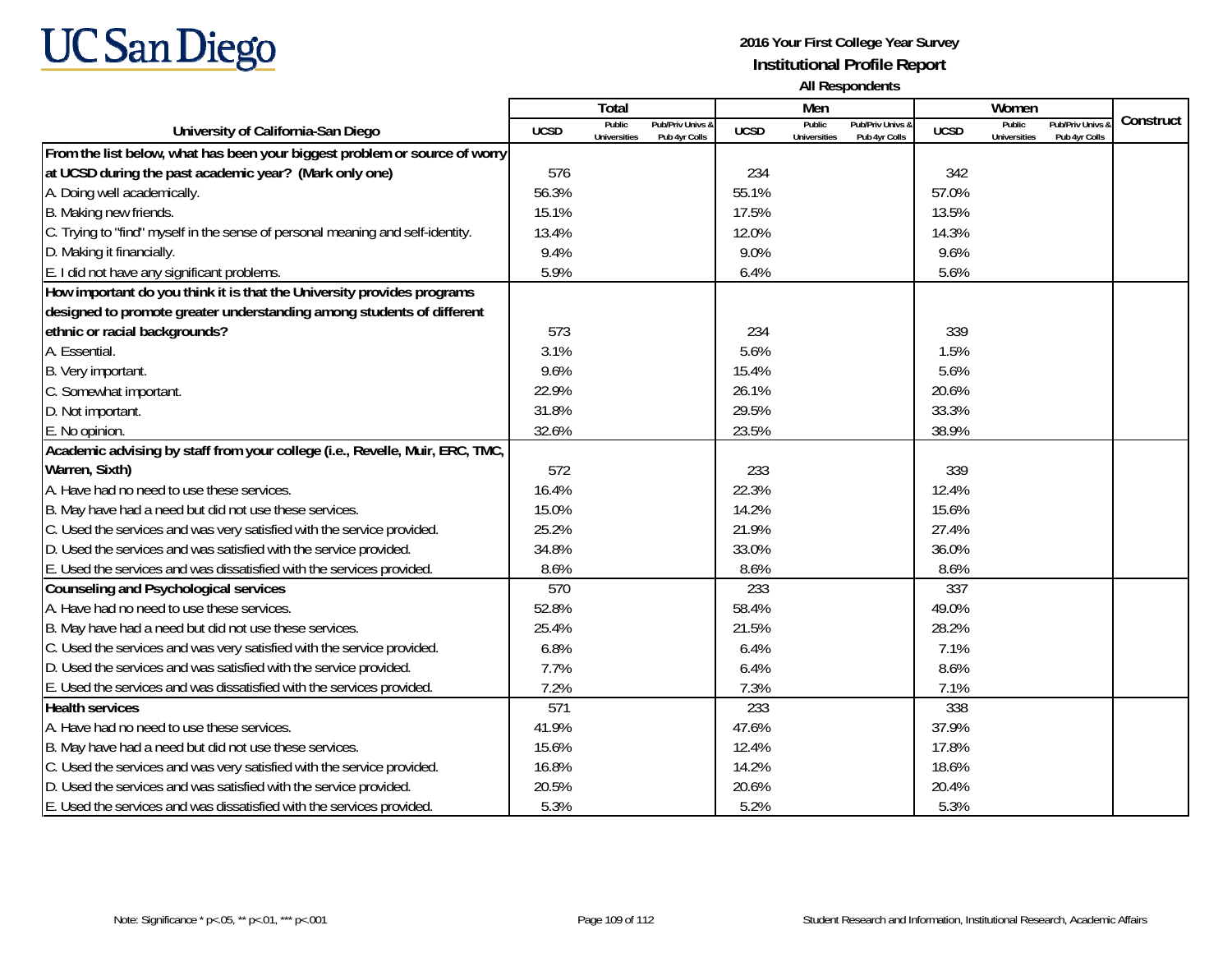

|                                                                             |             | Total                         |                                   |             | Men                           |                                   |             | Women                         |                                          |           |
|-----------------------------------------------------------------------------|-------------|-------------------------------|-----------------------------------|-------------|-------------------------------|-----------------------------------|-------------|-------------------------------|------------------------------------------|-----------|
| University of California-San Diego                                          | <b>UCSD</b> | Public<br><b>Universities</b> | Pub/Priv Univs &<br>Pub 4yr Colls | <b>UCSD</b> | Public<br><b>Universities</b> | Pub/Priv Univs &<br>Pub 4yr Colls | <b>UCSD</b> | Public<br><b>Universities</b> | <b>Pub/Priv Univs a</b><br>Pub 4yr Colls | Construct |
| Tutoring or other learning assistance services (such as services provided   |             |                               |                                   |             |                               |                                   |             |                               |                                          |           |
| by OASIS)                                                                   | 569         |                               |                                   | 233         |                               |                                   | 336         |                               |                                          |           |
| A. Have had no need to use these services.                                  | 45.3%       |                               |                                   | 49.4%       |                               |                                   | 42.6%       |                               |                                          |           |
| B. May have had a need but did not use these services.                      | 26.9%       |                               |                                   | 24.5%       |                               |                                   | 28.6%       |                               |                                          |           |
| C. Used the services and was very satisfied with the service provided.      | 12.5%       |                               |                                   | 9.0%        |                               |                                   | 14.9%       |                               |                                          |           |
| D. Used the services and was satisfied with the service provided.           | 12.5%       |                               |                                   | 12.4%       |                               |                                   | 12.5%       |                               |                                          |           |
| E. Used the services and was dissatisfied with the services provided.       | 2.8%        |                               |                                   | 4.7%        |                               |                                   | 1.5%        |                               |                                          |           |
| Multi-cultural or cross-cultural services (such as services provided by the |             |                               |                                   |             |                               |                                   |             |                               |                                          |           |
| <b>Cross Cultural Center)</b>                                               | 571         |                               |                                   | 233         |                               |                                   | 338         |                               |                                          |           |
| A. Have had no need to use these services.                                  | 75.3%       |                               |                                   | 80.7%       |                               |                                   | 71.6%       |                               |                                          |           |
| B. May have had a need but did not use these services.                      | 14.0%       |                               |                                   | 8.2%        |                               |                                   | 18.0%       |                               |                                          |           |
| C. Used the services and was very satisfied with the service provided.      | 4.7%        |                               |                                   | 4.3%        |                               |                                   | 5.0%        |                               |                                          |           |
| D. Used the services and was satisfied with the service provided.           | 4.9%        |                               |                                   | 4.7%        |                               |                                   | 5.0%        |                               |                                          |           |
| E. Used the services and was dissatisfied with the services provided.       | 1.1%        |                               |                                   | 2.1%        |                               |                                   | 0.3%        |                               |                                          |           |
| Campus recreational facilities (such as RIMAC, Main Gym, Canyonview,        |             |                               |                                   |             |                               |                                   |             |                               |                                          |           |
| etc.)                                                                       | 571         |                               |                                   | 233         |                               |                                   | 338         |                               |                                          |           |
| A. Have had no need to use these facilities.                                | 15.4%       |                               |                                   | 14.2%       |                               |                                   | 16.3%       |                               |                                          |           |
| B. May have had a need but did not use these facilities.                    | 14.9%       |                               |                                   | 18.0%       |                               |                                   | 12.7%       |                               |                                          |           |
| C. Used the facilities and was very satisfied.                              | 35.0%       |                               |                                   | 32.6%       |                               |                                   | 36.7%       |                               |                                          |           |
| D. Used the facilities and was satisfied.                                   | 31.2%       |                               |                                   | 30.0%       |                               |                                   | 32.0%       |                               |                                          |           |
| E. Used the facilities and was dissatisfied.                                | 3.5%        |                               |                                   | 5.2%        |                               |                                   | 2.4%        |                               |                                          |           |
| Campus recreational programs                                                | 571         |                               |                                   | 233         |                               |                                   | 338         |                               |                                          |           |
| A. Have had no need to use these services.                                  | 41.3%       |                               |                                   | 40.8%       |                               |                                   | 41.7%       |                               |                                          |           |
| B. May have had a need but did not use these services.                      | 22.4%       |                               |                                   | 24.0%       |                               |                                   | 21.3%       |                               |                                          |           |
| C. Used the services and was very satisfied with the service provided.      | 15.8%       |                               |                                   | 15.0%       |                               |                                   | 16.3%       |                               |                                          |           |
| D. Used the services and was satisfied with the service provided.           | 18.0%       |                               |                                   | 17.2%       |                               |                                   | 18.6%       |                               |                                          |           |
| E. Used the services and was dissatisfied with the services provided.       | 2.5%        |                               |                                   | 3.0%        |                               |                                   | 2.1%        |                               |                                          |           |
| Residential life programs                                                   | 568         |                               |                                   | 231         |                               |                                   | 337         |                               |                                          |           |
| A. Have had no need to use these services.                                  | 43.5%       |                               |                                   | 42.0%       |                               |                                   | 44.5%       |                               |                                          |           |
| B. May have had a need but did not use these services.                      | 14.4%       |                               |                                   | 16.5%       |                               |                                   | 13.1%       |                               |                                          |           |
| C. Used the services and was very satisfied with the service provided.      | 13.7%       |                               |                                   | 13.0%       |                               |                                   | 14.2%       |                               |                                          |           |
| D. Used the services and was satisfied with the service provided.           | 22.0%       |                               |                                   | 19.9%       |                               |                                   | 23.4%       |                               |                                          |           |
| E. Used the services and was dissatisfied with the services provided.       | 6.3%        |                               |                                   | 8.7%        |                               |                                   | 4.7%        |                               |                                          |           |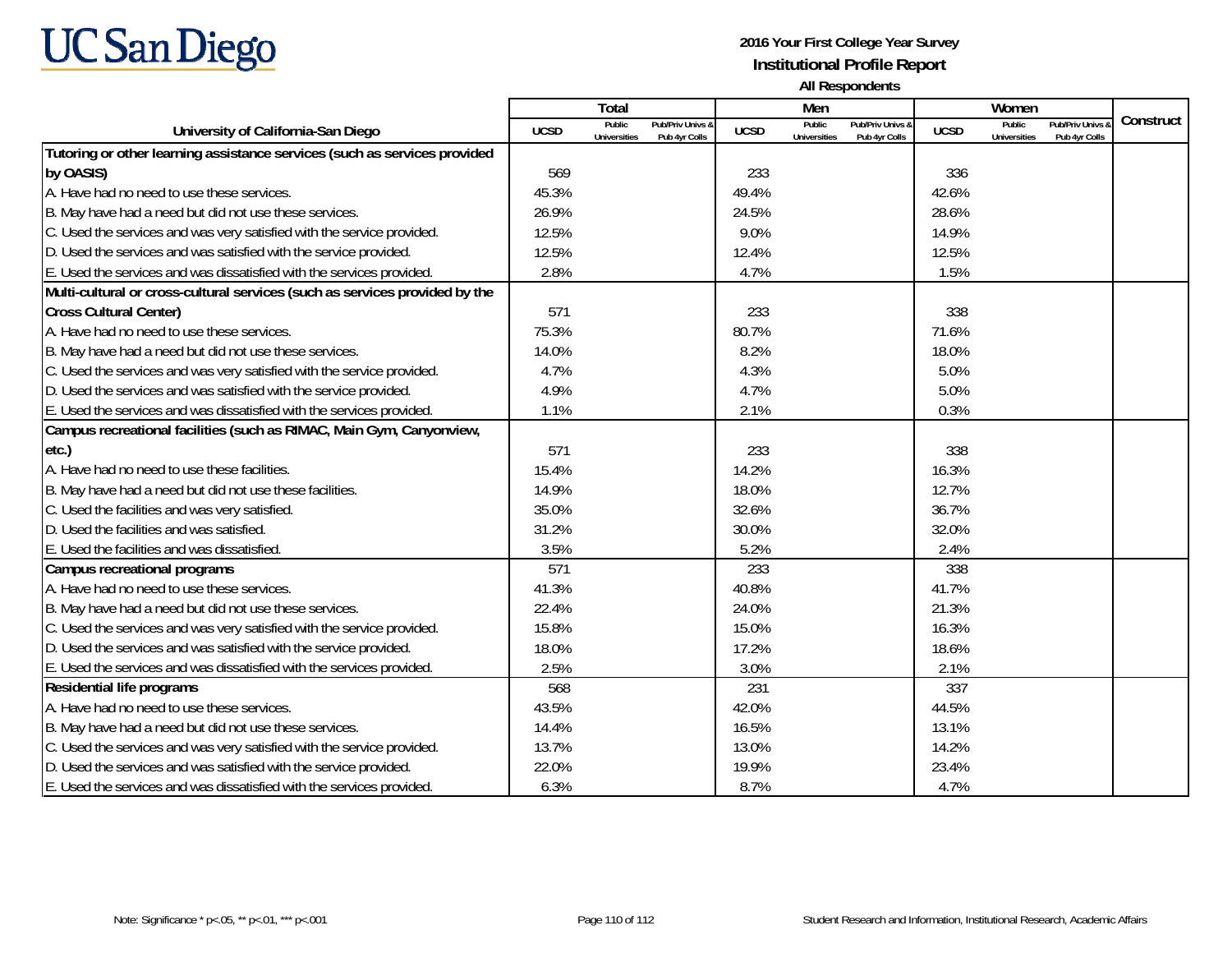

|                                                                        |             | Total                                                              |             | Men                                                                       |             | Women                         |                                        |           |
|------------------------------------------------------------------------|-------------|--------------------------------------------------------------------|-------------|---------------------------------------------------------------------------|-------------|-------------------------------|----------------------------------------|-----------|
| University of California-San Diego                                     | <b>UCSD</b> | Public<br>Pub/Priv Univs &<br><b>Universities</b><br>Pub 4yr Colls | <b>UCSD</b> | <b>Public</b><br>Pub/Priv Univs &<br><b>Universities</b><br>Pub 4yr Colls | <b>UCSD</b> | Public<br><b>Universities</b> | <b>Pub/Priv Univs</b><br>Pub 4yr Colls | Construct |
| <b>Transfer student services</b>                                       | 570         |                                                                    | 232         |                                                                           | 338         |                               |                                        |           |
| A. Have had no need to use these services.                             | 71.9%       |                                                                    | 68.1%       |                                                                           | 74.6%       |                               |                                        |           |
| B. May have had a need but did not use these services.                 | 14.9%       |                                                                    | 14.2%       |                                                                           | 15.4%       |                               |                                        |           |
| C. Used the services and was very satisfied with the service provided. | 5.4%        |                                                                    | 7.3%        |                                                                           | 4.1%        |                               |                                        |           |
| D. Used the services and was satisfied with the service provided.      | 4.6%        |                                                                    | 4.7%        |                                                                           | 4.4%        |                               |                                        |           |
| E. Used the services and was dissatisfied with the services provided.  | 3.2%        |                                                                    | 5.6%        |                                                                           | 1.5%        |                               |                                        |           |
| <b>Freshman Seminar courses</b>                                        | 571         |                                                                    | 233         |                                                                           | 338         |                               |                                        |           |
| A. Did not participate in Freshman Seminars.                           | 69.7%       |                                                                    | 69.1%       |                                                                           | 70.1%       |                               |                                        |           |
| B. Very Satisfied.                                                     | 9.8%        |                                                                    | 9.0%        |                                                                           | 10.4%       |                               |                                        |           |
| C. Satisfied.                                                          | 17.0%       |                                                                    | 16.3%       |                                                                           | 17.5%       |                               |                                        |           |
| D. Dissatisfied.                                                       | 3.0%        |                                                                    | 4.3%        |                                                                           | 2.1%        |                               |                                        |           |
| E. Very Dissatisfied.                                                  | 0.5%        |                                                                    | 1.3%        |                                                                           | 0.0%        |                               |                                        |           |
| Variety of courses and subjects at this campus                         | 569         |                                                                    | 233         |                                                                           | 336         |                               |                                        |           |
| A. Very Satisfied.                                                     | 10.9%       |                                                                    | 6.9%        |                                                                           | 13.7%       |                               |                                        |           |
| B. Satisfied.                                                          | 19.9%       |                                                                    | 19.3%       |                                                                           | 20.2%       |                               |                                        |           |
| C. Dissatisfied.                                                       | 57.1%       |                                                                    | 60.5%       |                                                                           | 54.8%       |                               |                                        |           |
| D. Very Dissatisfied.                                                  | 8.8%        |                                                                    | 8.2%        |                                                                           | 9.2%        |                               |                                        |           |
|                                                                        | 3.3%        |                                                                    | 5.2%        |                                                                           | 2.1%        |                               |                                        |           |
| Your overall UC GPA                                                    | 571         |                                                                    | 233         |                                                                           | 338         |                               |                                        |           |
| A. Very Satisfied.                                                     | 5.8%        |                                                                    | 2.6%        |                                                                           | 8.0%        |                               |                                        |           |
| B. Satisfied.                                                          | 9.6%        |                                                                    | 9.0%        |                                                                           | 10.1%       |                               |                                        |           |
| C. Dissatisfied.                                                       | 38.4%       |                                                                    | 39.1%       |                                                                           | 37.9%       |                               |                                        |           |
| D. Very Dissatisfied.                                                  | 31.2%       |                                                                    | 32.2%       |                                                                           | 30.5%       |                               |                                        |           |
|                                                                        | 15.1%       |                                                                    | 17.2%       |                                                                           | 13.6%       |                               |                                        |           |
| Overall academic experience                                            | 566         |                                                                    | 231         |                                                                           | 335         |                               |                                        |           |
| A. Very Satisfied.                                                     | 7.2%        |                                                                    | 3.5%        |                                                                           | 9.9%        |                               |                                        |           |
| B. Satisfied.                                                          | 12.4%       |                                                                    | 13.9%       |                                                                           | 11.3%       |                               |                                        |           |
| C. Dissatisfied.                                                       | 54.8%       |                                                                    | 53.7%       |                                                                           | 55.5%       |                               |                                        |           |
| D. Very Dissatisfied.                                                  | 20.5%       |                                                                    | 21.2%       |                                                                           | 20.0%       |                               |                                        |           |
|                                                                        | 5.1%        |                                                                    | 7.8%        |                                                                           | 3.3%        |                               |                                        |           |
| Overall social experience                                              | 567         |                                                                    | 231         |                                                                           | 336         |                               |                                        |           |
| A. Very Satisfied.                                                     | 6.9%        |                                                                    | 3.0%        |                                                                           | 9.5%        |                               |                                        |           |
| B. Satisfied.                                                          | 15.0%       |                                                                    | 12.6%       |                                                                           | 16.7%       |                               |                                        |           |
| C. Dissatisfied.                                                       | 44.6%       |                                                                    | 47.6%       |                                                                           | 42.6%       |                               |                                        |           |
| D. Very Dissatisfied.                                                  | 22.9%       |                                                                    | 20.3%       |                                                                           | 24.7%       |                               |                                        |           |
| E                                                                      | 10.6%       |                                                                    | 16.5%       |                                                                           | 6.5%        |                               |                                        |           |